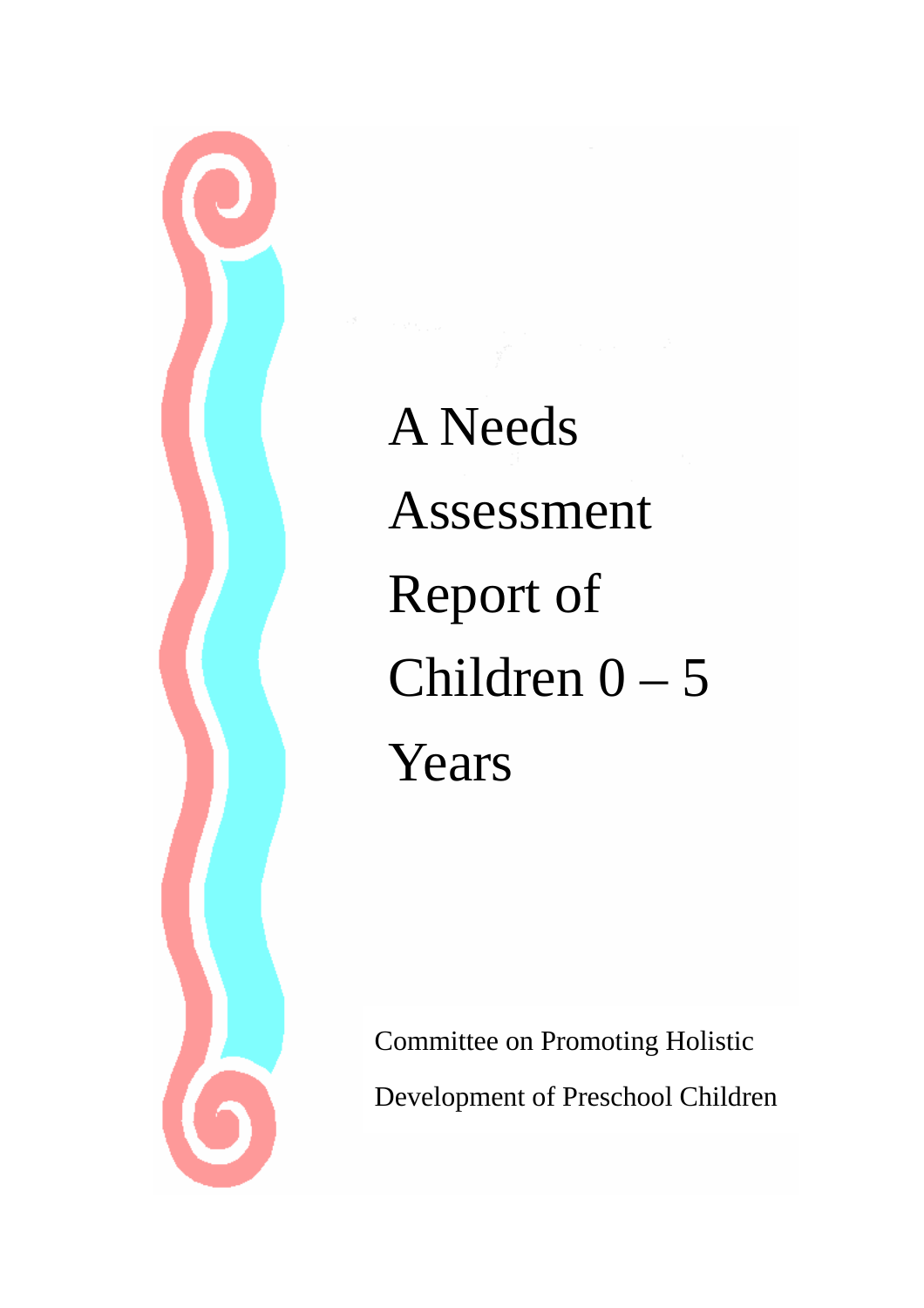# **The Research Team**

Dr Shirley SL Leung, Principal Medical Officer, Family Health Service, Department of Health Dr Cynthia M Leung, Senior Research Officer, Family Health Service, Department of Health Dr Ruth SM Chan, Research Officer, Family Health Service, Department of Health

Year of Publication 2005

© All rights reserved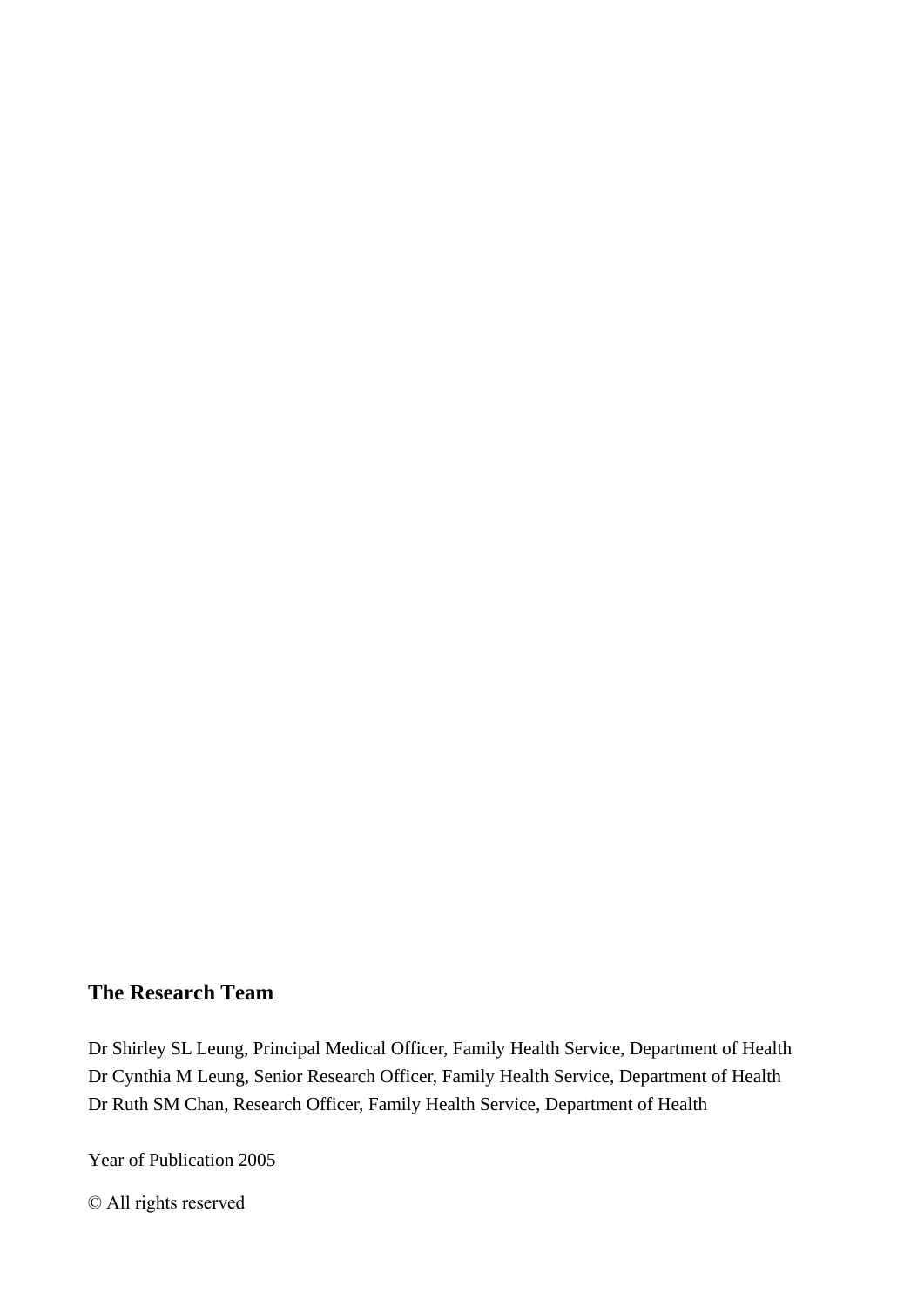# **Committee on Promoting Holistic Development of Preschool Children**

## **Chairperson:**

Dr. Margaret Chan, Director of Health (December, 2002 to August, 2003) Dr. P.Y. LAM, Director, Department of Health (from September 2003)

## **Members:**

Prof. Lorna K.S. CHAN, Dean, School of Early Childhood Education, Hong Kong Institute of Education

Dr. CHOI Yuen-wan, Chairman, Commission of Youth

Mrs. NG CHU Lai-fong, Executive committee member, Parent and Child Centre

Ms. Jane TSUEI, Business Director, Service Development, Hong Kong Council of Social Service

Mr. FUNG Pak-yan, Assistant Director (Family and Child Welfare), Social Welfare Department

Mrs. Winnie YEUNG FUNG Wai-yee, Principal Inspector (Kindergarten), Education and Manpower Bureau

Dr. Regina CHING, Assistant Director (Personal Health Services), Department of Health (2002 to 2003)

Dr. W.M. CHAN, Assistant Director (Family and Elderly Health Services), Department of Health (from 2004)

# **Secretariat:**

Family Health Service, Department of Health

Dr. Shirley LEUNG, Principal Medical and Health Officer

Dr. Cynthia LEUNG, Senior Research Officer

Dr. Ruth CHAN, Research Officer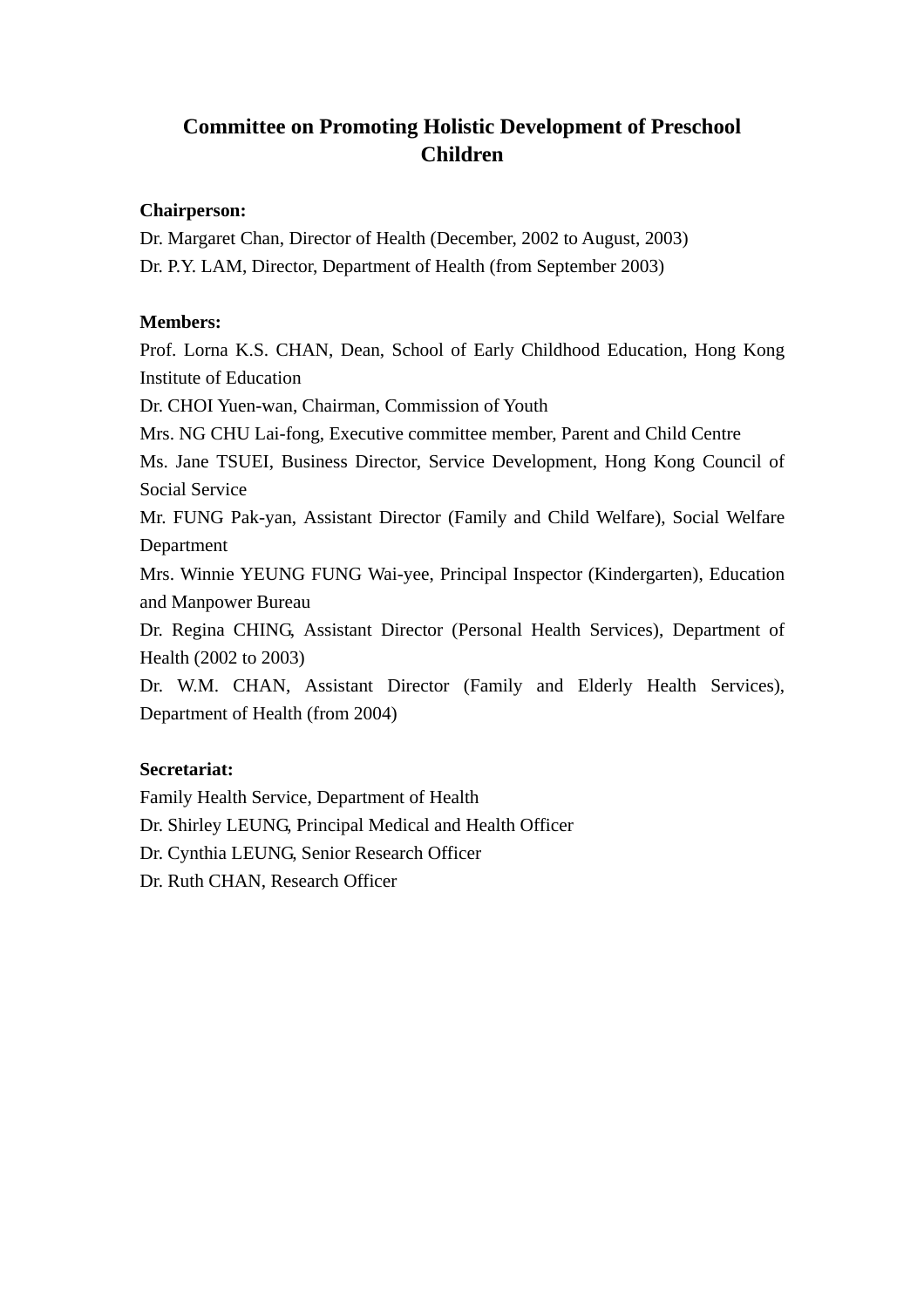## **Background**

 Recent scientific studies have confirmed that early childhood years are an important foundation period in the development of an individual. The family, the community and the government all have important roles to play in promoting the optimal development of children.

 In Hong Kong, services for young children are provided by the social service, education and health sectors which may target different needs of children and their families. Each year, over 90% of all newborn babies in Hong Kong receive services from the Department of Health's Maternal and Child Health Centres, which aim to address the needs of young children and their families. Taking these into consideration, a consensus was reached among the Education and Manpower Bureau, the Health, Welfare and Food Bureau, and its departments (viz. Department of Health and Social Welfare Department) that the Department of Health would be in the best position to coordinate joint efforts from the health, social service and education sectors for the implementation of comprehensive and cost-effective policies and services to promote the optimal development of preschool children.

 In December 2002, the Director of Health convened the first meeting of the Committee on Promoting the Holistic Development of Preschool Children, which was entrusted with the task of facilitating concerted efforts from all parties, to promote the optimal development of children in Hong Kong. Committee members include representatives from the Education and Manpower Bureau, Social Welfare Department, Department of Health, non-governmental organizations, academic institutions and parents.

 In the first Committee meeting, members unanimously agreed that the first step towards promoting the holistic development of preschool children was to identify the needs of children and their families. The Committee decided that a needs assessment of preschool children and their families should be conducted.

 With enthusiastic support of the Committee members, professionals from the health, education and social service sectors, academics and parents, the needs assessment of the preschool children and their families is now completed. It is hoped that this report would be a useful reference for service planning and policy making.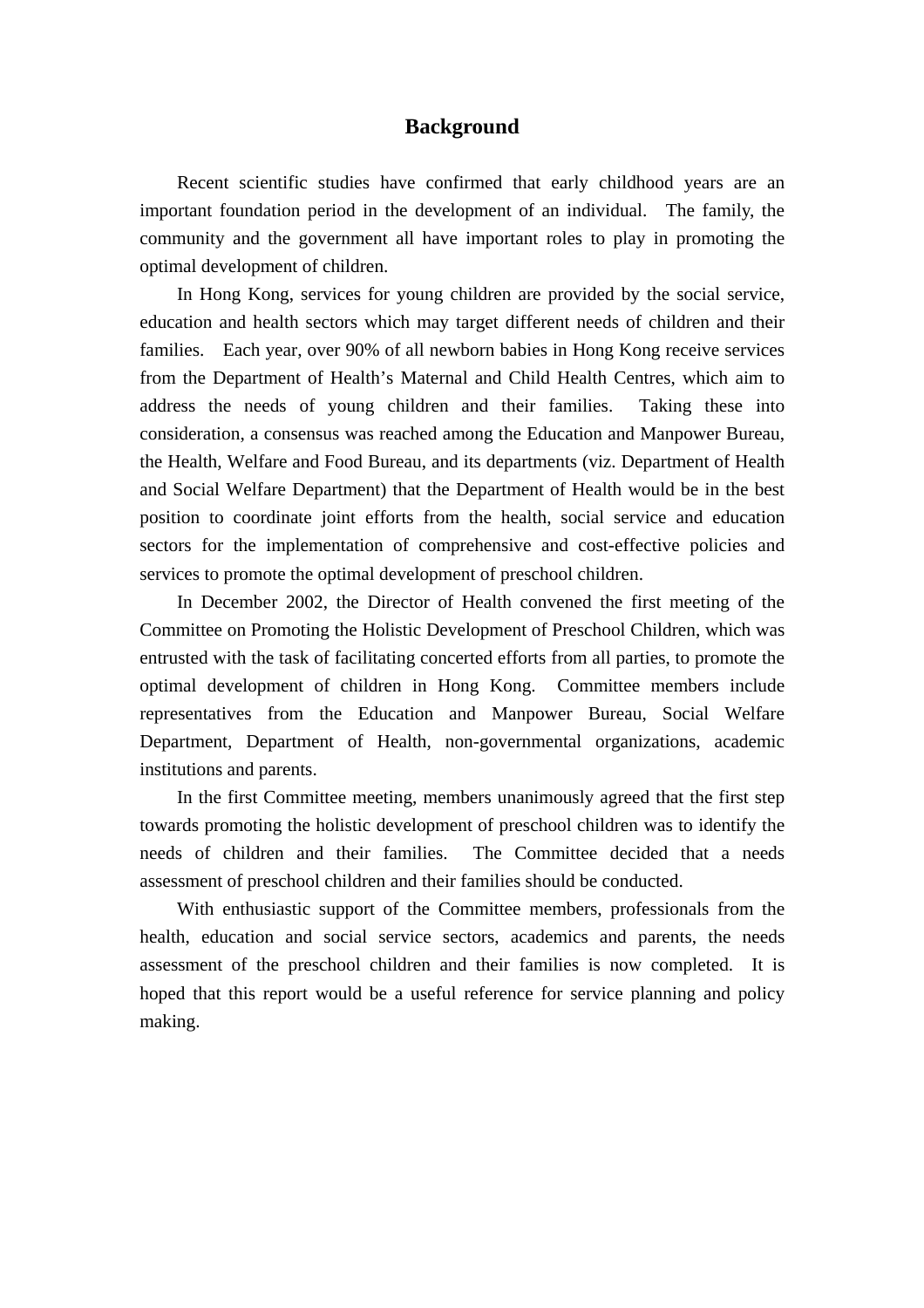# **Contents**

|                 | <b>Executive Summary</b>                                                        |    |  |
|-----------------|---------------------------------------------------------------------------------|----|--|
|                 | <b>Chapter 1: Introduction</b>                                                  | 1  |  |
|                 | Basic principles of development                                                 | 1  |  |
|                 | Importance of the early years                                                   | 3  |  |
|                 | The United Nations Convention on the Rights of the Child                        | 7  |  |
|                 | Summary and conclusion                                                          | 8  |  |
|                 | References                                                                      | 8  |  |
|                 | <b>Chapter 2: Major Research Questions and Methodology</b>                      | 12 |  |
|                 | Health needs assessment                                                         | 12 |  |
|                 | Major research questions                                                        | 13 |  |
|                 | Sources of data                                                                 | 13 |  |
| 1.              | Quantitative data                                                               | 13 |  |
|                 | 1.1 Routine data source                                                         | 13 |  |
|                 | 1.2 Surveys and study reports                                                   | 14 |  |
| 2.              | Qualitative data                                                                | 14 |  |
|                 | 2.1 Documentary review                                                          | 14 |  |
|                 | 2.2 Focus group discussions                                                     | 14 |  |
| Data collection |                                                                                 |    |  |
| 3.              | Information supplied by organizations                                           | 14 |  |
| $\mathbf{4}$ .  | Literature search                                                               | 15 |  |
| 5.              | Focus group discussions                                                         | 15 |  |
|                 | References                                                                      | 16 |  |
|                 | <b>Chapter 3: Well-being of Hong Kong Preschool Children and Their Families</b> | 17 |  |
|                 | Child profile                                                                   | 17 |  |
| 1.              | General information                                                             |    |  |
|                 | 1.1 Census information                                                          | 17 |  |
|                 | 1.2 Infant mortality rate                                                       | 17 |  |
|                 | 1.3 Under-five mortality                                                        | 18 |  |
| 2.              | Physical domain                                                                 | 19 |  |
|                 | 2.1 Physical growth and development                                             | 19 |  |
|                 | 2.1.1 Birth weight                                                              | 19 |  |
|                 | 2.1.2 Height growth                                                             | 19 |  |
|                 | 2.1.3 Obesity                                                                   | 20 |  |
|                 | 2.1.4 Motor development                                                         | 20 |  |
|                 | 2.2 Use of preventive services                                                  | 21 |  |
|                 | 2.2.1 MCHC coverage                                                             | 21 |  |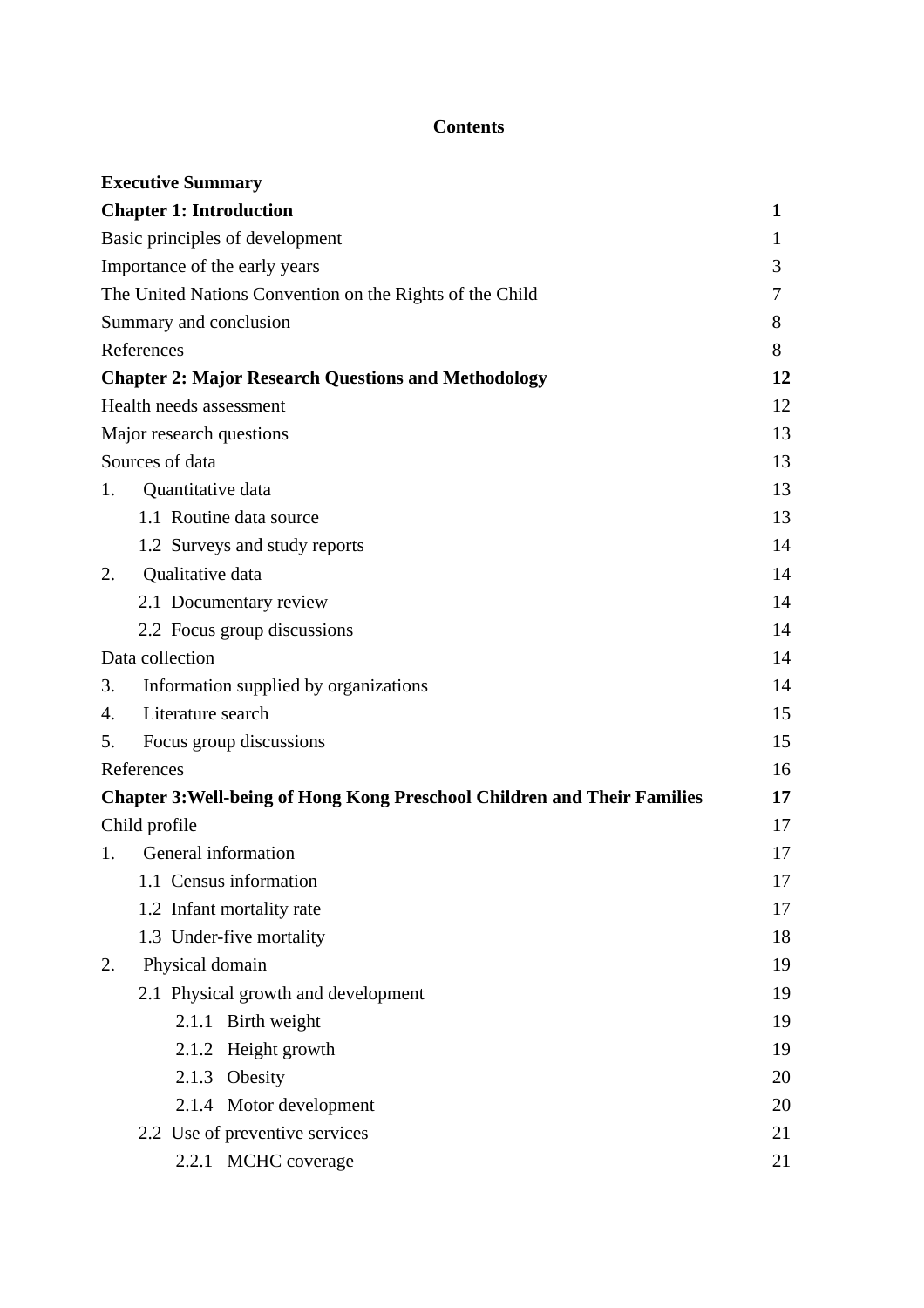|    | 2.2.2 Childhood immunization rate                                      | 21 |  |  |  |
|----|------------------------------------------------------------------------|----|--|--|--|
|    | 2.3 Childcare/rearing practices                                        | 22 |  |  |  |
|    | 2.3.1 Breastfeeding                                                    | 22 |  |  |  |
|    | 2.3.2 Nutrition                                                        | 22 |  |  |  |
|    | 2.3.3 Oral health                                                      | 23 |  |  |  |
|    | 2.3.4 Physical activity                                                | 24 |  |  |  |
|    | 2.3.5 Exposure to environmental tobacco smoke (ETS)                    | 24 |  |  |  |
|    | 2.3.6 Unintentional childhood injuries                                 | 24 |  |  |  |
|    | 2.3.7 Child abuse                                                      | 26 |  |  |  |
|    | 2.3.8 Views from stakeholders                                          | 28 |  |  |  |
|    | 2.3.9 Summary                                                          | 28 |  |  |  |
| 3. | Cognitive domain                                                       | 29 |  |  |  |
|    | 3.1 Cognitive skills                                                   | 29 |  |  |  |
|    | 3.2 Numeracy skills                                                    | 29 |  |  |  |
|    | 3.3 Prewriting and literacy skills                                     | 30 |  |  |  |
|    | 3.4 Language development                                               |    |  |  |  |
|    | 3.5 Preschool attendance                                               |    |  |  |  |
|    | 3.6 School readiness                                                   |    |  |  |  |
|    | 3.7 Views from stakeholders                                            |    |  |  |  |
|    | 3.8 Summary                                                            | 32 |  |  |  |
| 4. | Social emotional domain                                                | 33 |  |  |  |
| 5. | Spiritual domain                                                       |    |  |  |  |
| 6. | Children with developmental problems                                   |    |  |  |  |
|    | 6.1 Central Referral System for Rehabilitation Services data           |    |  |  |  |
|    | 6.2 Child Assessment Service data                                      | 40 |  |  |  |
|    | 6.3 Views from stakeholders                                            | 42 |  |  |  |
| 7. | Summary                                                                | 42 |  |  |  |
|    | Family and parenting profile                                           | 43 |  |  |  |
| 8. | Family characteristics                                                 |    |  |  |  |
|    | 8.1 Lone parent families and divorce cases                             | 43 |  |  |  |
|    | 8.2 New immigrant families (legal entrants from the mainland of China) | 44 |  |  |  |
|    | 8.3 Ethnic minority families                                           | 44 |  |  |  |
|    | 8.4 Views from stakeholders                                            | 45 |  |  |  |
|    | 8.5 Summary                                                            |    |  |  |  |
| 9. | Parental employment                                                    |    |  |  |  |
|    | 9.1 Paternal employment                                                | 46 |  |  |  |
|    | 9.2 Families on Comprehensive Social Security Assistance (CSSA)        |    |  |  |  |
|    | 9.3 Maternal employment                                                | 46 |  |  |  |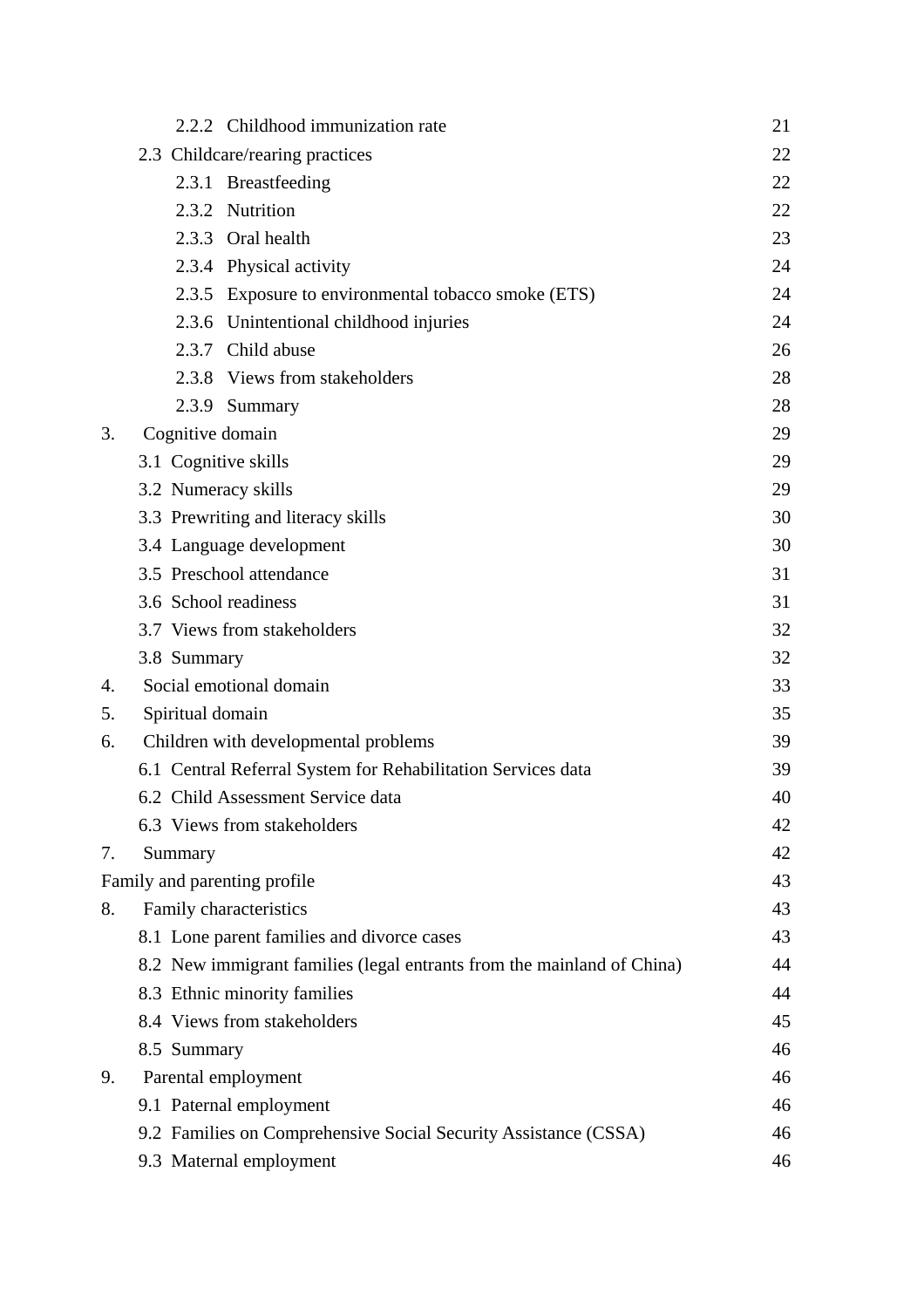|     | 9.4 Views from stakeholders                                        |    |  |  |  |
|-----|--------------------------------------------------------------------|----|--|--|--|
| 10. | Parenting                                                          |    |  |  |  |
|     | 10.1<br>Parenting difficulties                                     | 48 |  |  |  |
|     | 10.2<br>Parenting styles, beliefs and practices                    | 50 |  |  |  |
|     | 10.3<br>Participation in parenting education                       | 52 |  |  |  |
|     | Views from stakeholders<br>10.4                                    | 53 |  |  |  |
| 11. | Marital relationship                                               | 54 |  |  |  |
| 12. | Psychological problems, disabilities and chronic diseases          |    |  |  |  |
|     | Psychological problems<br>12.1                                     | 55 |  |  |  |
|     | Disabilities and chronic diseases<br>12.2                          | 56 |  |  |  |
| 13. | Domestic violence (battered spouses)                               |    |  |  |  |
| 14. | Summary                                                            |    |  |  |  |
|     | Summary and conclusion                                             | 60 |  |  |  |
| 15. | Child profile                                                      | 60 |  |  |  |
| 16. | Family and parenting profile                                       | 60 |  |  |  |
| 17. | Indicators                                                         | 61 |  |  |  |
|     | References                                                         | 61 |  |  |  |
|     | <b>Chapter 4: Current Programmes</b>                               | 71 |  |  |  |
|     | Health sector                                                      | 71 |  |  |  |
| 1.  | Department of Health Family Health Service programmes              | 71 |  |  |  |
|     | 1.1 The parenting programme                                        | 72 |  |  |  |
|     | 1.2 Immunization programme                                         | 72 |  |  |  |
|     | 1.3 Health and developmental surveillance programme                | 73 |  |  |  |
|     | 1.4 Antenatal service                                              | 74 |  |  |  |
|     | 1.5 Postnatal depression                                           | 74 |  |  |  |
| 2.  | Community child health services                                    | 75 |  |  |  |
| 3.  | Private practitioners                                              | 75 |  |  |  |
| 4.  | Department of Health Child Assessment Service programmes           | 75 |  |  |  |
| 5.  | Hospitals                                                          | 76 |  |  |  |
|     | <b>Education</b> sector                                            | 76 |  |  |  |
| 6.  | Pre-primary education                                              | 76 |  |  |  |
|     | 6.1 Service provision and operation                                | 76 |  |  |  |
|     | 6.2 Curriculum and inspection                                      | 77 |  |  |  |
|     | 6.3 Teacher: pupil ratio                                           | 77 |  |  |  |
|     | 6.4 Staff qualifications and training                              | 77 |  |  |  |
| 7.  | Integrated programme for mildly disabled children in kindergartens | 78 |  |  |  |
| 8.  | Parent-teacher associations                                        |    |  |  |  |
| 9.  | <b>Parent Education Initiative</b>                                 | 78 |  |  |  |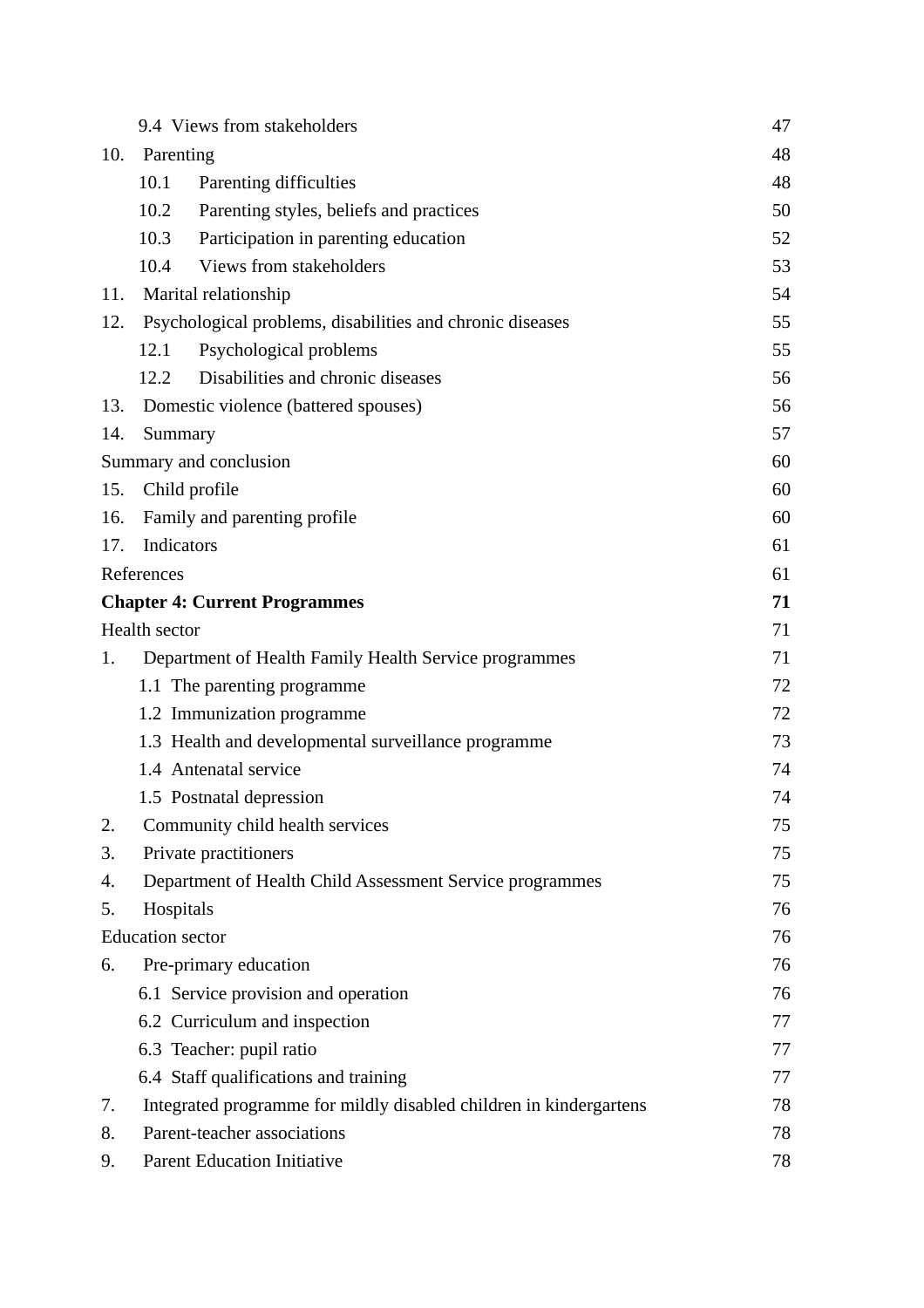|            | Social service sector                                          |                                                       |     |  |  |
|------------|----------------------------------------------------------------|-------------------------------------------------------|-----|--|--|
| 10.        | Child care service                                             |                                                       |     |  |  |
| 11.        | Residential services for children                              | 80                                                    |     |  |  |
| 12.        | Day training services for preschool children with disabilities | 80                                                    |     |  |  |
| 13.        | Residential service for preschool children with disabilities   |                                                       |     |  |  |
| 14.        | Family service centres/integrated family service centres       | 81                                                    |     |  |  |
|            | 14.1                                                           | Family service centres                                | 82  |  |  |
|            | 14.2                                                           | Integrated family service centres                     | 82  |  |  |
| 15.        |                                                                | Family life education                                 | 82  |  |  |
| 16.        | Family violence                                                |                                                       |     |  |  |
| 17.        | Other support services                                         |                                                       |     |  |  |
| 18.        |                                                                | Parents' self-help groups                             | 83  |  |  |
|            |                                                                | Harmonization of pre-primary services                 | 84  |  |  |
|            |                                                                | Views from stakeholders                               | 84  |  |  |
| 19.        |                                                                | Concerns about current services                       | 84  |  |  |
|            | 19.1                                                           | Health sector services                                | 84  |  |  |
|            | 19.2                                                           | <b>Education sector services</b>                      | 85  |  |  |
| 20.        |                                                                | Suggestions for service provisions                    | 87  |  |  |
|            | 20.1                                                           | Parenting education                                   | 87  |  |  |
|            | 20.2                                                           | Service collaboration and co-ordination               | 89  |  |  |
|            | 20.3                                                           | Government policies                                   | 93  |  |  |
| Summary    |                                                                |                                                       | 94  |  |  |
| References |                                                                |                                                       |     |  |  |
|            |                                                                | <b>Chapter 5: Effectiveness of Current Programmes</b> | 96  |  |  |
|            | Terminology                                                    |                                                       | 96  |  |  |
| 1.         |                                                                | Types of programmes                                   | 96  |  |  |
| 2.         |                                                                | Research design                                       | 97  |  |  |
| 3.         | Measurement of outcomes in health promotion                    |                                                       |     |  |  |
| 4.         | Evaluation and related terms<br>98                             |                                                       |     |  |  |
|            |                                                                | Types of evidence                                     | 99  |  |  |
|            |                                                                | Local programmes                                      | 99  |  |  |
| 5.         |                                                                | Programmes in the health sector                       | 99  |  |  |
|            |                                                                | 5.1 Family Health Service                             | 99  |  |  |
|            |                                                                | 5.2 Child Assessment Service                          | 100 |  |  |
| 6.         |                                                                | Programmes in the education sector                    | 101 |  |  |
|            |                                                                | 6.1 Pre-primary education                             | 101 |  |  |
|            |                                                                | 6.2 Parent Education Initiative                       | 101 |  |  |
|            |                                                                | 6.3 Parent-teacher associations                       | 101 |  |  |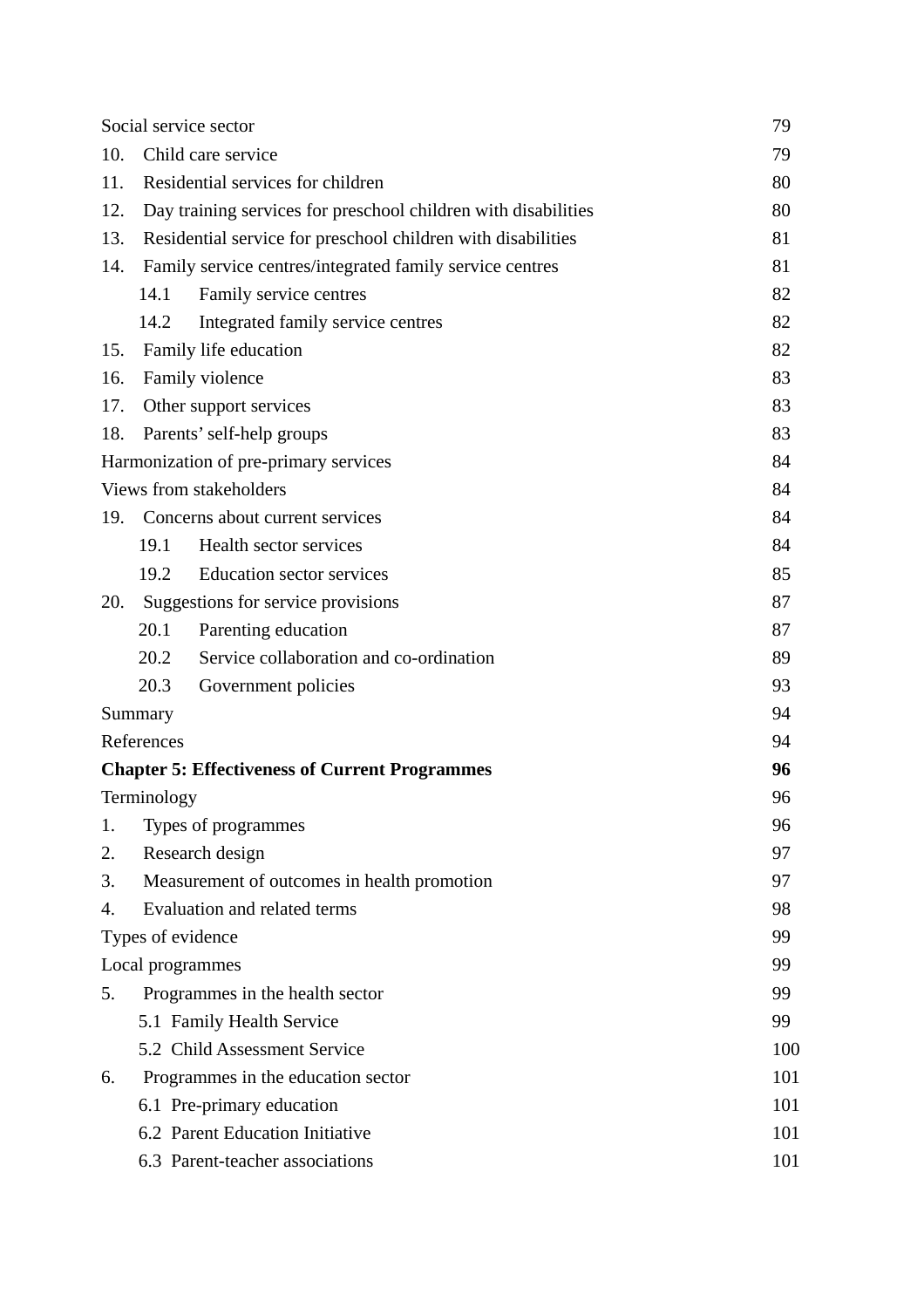|                                         | 6.4                                                                 | Balanced education project                               | 102 |  |  |
|-----------------------------------------|---------------------------------------------------------------------|----------------------------------------------------------|-----|--|--|
| 7.                                      |                                                                     | Programmes in the social service sector                  | 102 |  |  |
|                                         |                                                                     | 7.1 Review of family services                            | 102 |  |  |
|                                         |                                                                     | 7.2 The healthy start home visiting programme            | 103 |  |  |
|                                         |                                                                     | 7.3 Rainbow project                                      | 103 |  |  |
|                                         | 7.4 Growing with self-esteem – a parent education project           |                                                          |     |  |  |
|                                         | 7.5 Evaluation initiated by the Hong Kong Council of Social Service |                                                          |     |  |  |
|                                         | 7.6 Other evaluation studies                                        |                                                          |     |  |  |
|                                         |                                                                     | 7.7 Parent education database                            | 105 |  |  |
|                                         |                                                                     | 7.8 Family violence and child abuse                      | 105 |  |  |
|                                         |                                                                     | 7.9 Returns from NGOs                                    | 106 |  |  |
| 8.                                      |                                                                     | Views from stakeholders                                  | 107 |  |  |
| 9.                                      | Summary                                                             |                                                          | 108 |  |  |
|                                         | Overseas programmes                                                 |                                                          | 108 |  |  |
| 10.                                     | Physical domain                                                     |                                                          | 108 |  |  |
|                                         | 10.1                                                                | Programmes for preventing obesity in children            | 109 |  |  |
|                                         | 10.2                                                                | Nutrition education programmes                           | 110 |  |  |
|                                         | 10.3                                                                | Programmes to promote breastfeeding                      | 113 |  |  |
|                                         | 10.4                                                                | Programmes to promote oral health                        | 115 |  |  |
|                                         | 10.5                                                                | Programmes to prevent childhood injuries                 | 116 |  |  |
|                                         | 10.6                                                                | Child abuse interventions for children                   | 123 |  |  |
|                                         | 10.7                                                                | Programmes to prevent/treat child abuse in parents       | 124 |  |  |
| 11.                                     | Cognitive domain                                                    |                                                          |     |  |  |
|                                         | 11.1                                                                | Educational interventions for children                   | 127 |  |  |
|                                         | 11.2                                                                | Children's educational enrichment programmes for parents | 129 |  |  |
| 12.                                     |                                                                     | Social emotional domain                                  | 131 |  |  |
| 13.                                     | Spiritual domain                                                    |                                                          | 133 |  |  |
| 14.                                     | Parenting issues                                                    |                                                          | 134 |  |  |
|                                         | 14.1                                                                | Prenatal and infancy programmes                          | 135 |  |  |
|                                         | 14.2                                                                | Parenting programmes for parents of preschool children   | 136 |  |  |
| 15.                                     |                                                                     | Postnatal depression                                     | 138 |  |  |
| 16.                                     | Summary                                                             |                                                          | 140 |  |  |
|                                         |                                                                     | Summary and conclusions                                  | 141 |  |  |
| References                              |                                                                     |                                                          |     |  |  |
| <b>Chapter 6:</b><br>150<br>Limitations |                                                                     |                                                          |     |  |  |
|                                         |                                                                     | Limitations of scope of the study                        | 150 |  |  |
|                                         | Limitations of methodology                                          |                                                          |     |  |  |
| 1.                                      | Quantitative data                                                   |                                                          |     |  |  |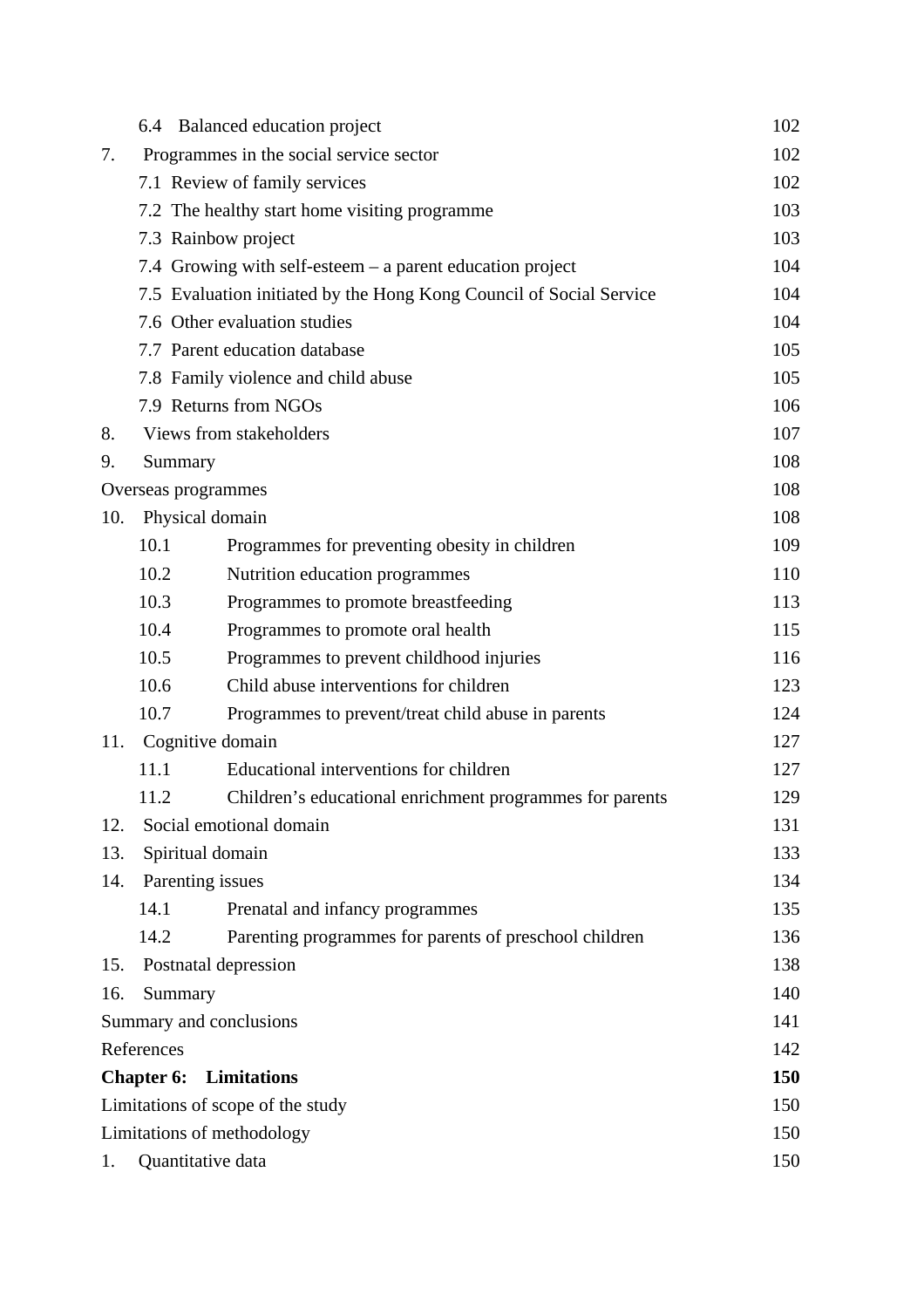| 2.                                | Qualitative data                     |                                                                     | 151 |  |
|-----------------------------------|--------------------------------------|---------------------------------------------------------------------|-----|--|
|                                   |                                      | <b>Chapter 7: The Way Ahead</b>                                     | 152 |  |
|                                   |                                      | Principles and strategies for intervention                          | 152 |  |
| Types of recommendations          |                                      |                                                                     | 155 |  |
| Operational level recommendations |                                      |                                                                     |     |  |
| 1.                                | Child and family public health needs |                                                                     |     |  |
|                                   |                                      | 1.1 Clear indication of prevalence of problems, and availability of |     |  |
|                                   |                                      | effective programmes                                                | 156 |  |
|                                   |                                      | 1.1.1 Child behaviour problems and parenting difficulties           | 156 |  |
|                                   |                                      | 1.1.2 Breastfeeding                                                 | 158 |  |
|                                   |                                      | 1.1.3 Oral health                                                   | 158 |  |
|                                   |                                      | 1.1.4 Postnatal depression                                          | 159 |  |
|                                   |                                      | 1.1.5 Child abuse                                                   | 159 |  |
|                                   |                                      | 1.2 Some indications of prevalence of problems, and availability of |     |  |
|                                   |                                      | effective programmes                                                | 160 |  |
|                                   |                                      | 1.2.1 Lifestyle issues                                              | 160 |  |
|                                   |                                      | 1.2.2 Childhood injuries                                            | 160 |  |
|                                   |                                      | 1.3 Some indications of problem but little information available    | 161 |  |
|                                   |                                      | 1.4 Inter-disciplinary and inter-sectoral collaboration             | 161 |  |
|                                   |                                      | 1.5 Establishment of a set of health indicators                     | 162 |  |
|                                   |                                      | 1.6 Programme evaluation                                            | 163 |  |
|                                   |                                      | 1.7 Needs assessment on special groups                              | 163 |  |
|                                   |                                      | Policy level recommendations                                        | 164 |  |
| 2.                                |                                      | Government policy and co-ordination                                 | 164 |  |
| 3.                                | Evidence-based policies<br>166       |                                                                     |     |  |
|                                   | Setting priorities                   |                                                                     |     |  |
|                                   | References                           |                                                                     | 168 |  |
|                                   |                                      |                                                                     |     |  |

Appendix 1: Focus group discussion guide

Appendix 2: Chinese version of the quotes

Appendix 3: List of training courses for Qualified Kindergarten Teachers (QKTs) and Child Care Workers recognized by the Education Department (ED) and Social Welfare Department (SWD) Appendix 4: Health indicators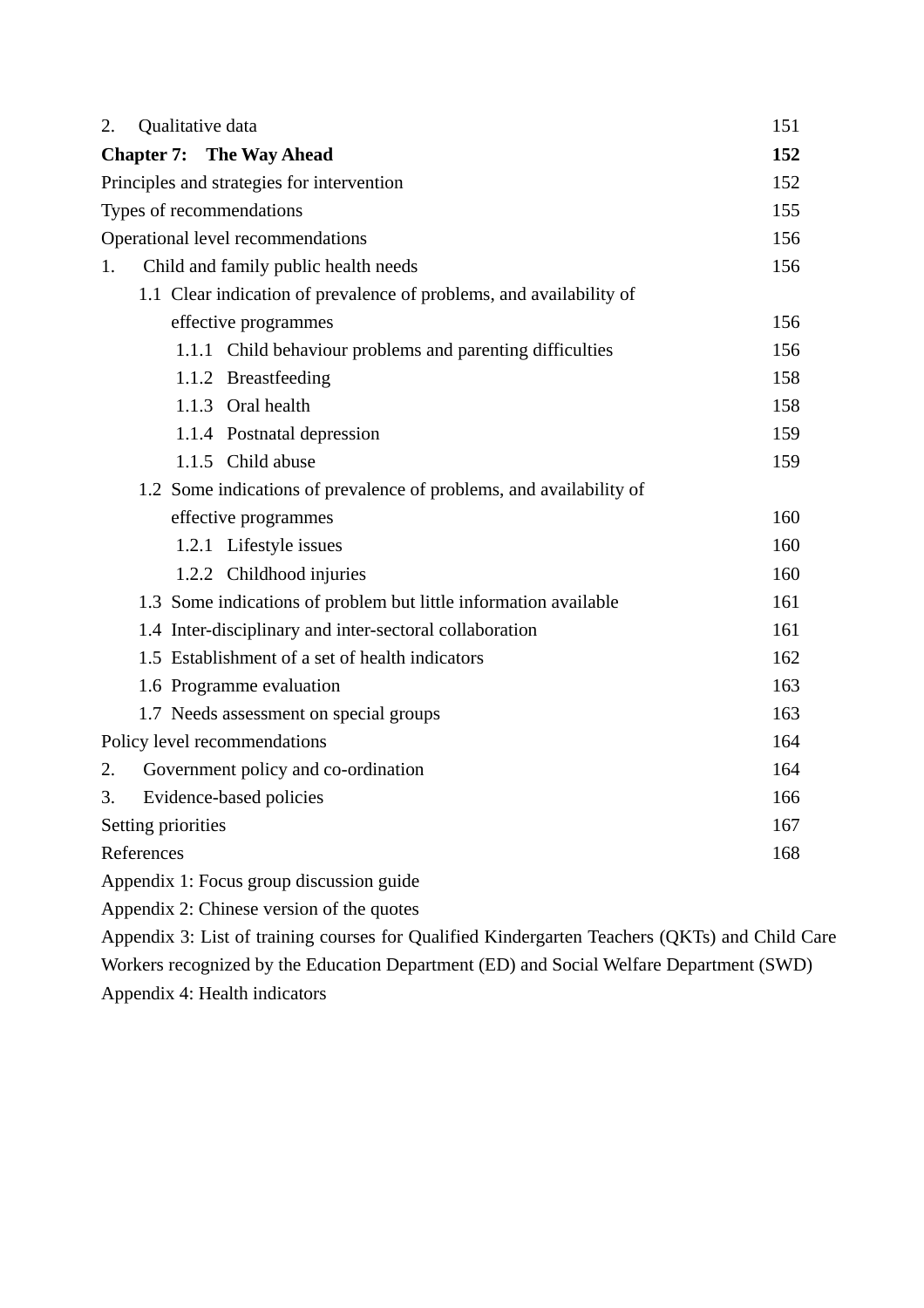# **Executive Summary**

## **Introduction**

 The preschool years have been receiving increasing attention world-wide. The argument for the importance of the early years is mainly based on research in bio-medical sciences including neuroscience, epidemiology, developmental psychology, and developmental psychopathology. While there is little evidence that enriched stimulation beyond the normal range of everyday experience can lead to "advanced" brain development, the research evidence highlights the importance of:

- early childhood experiences and the need to promote the optimal development of children through protection and provision of children's needs as well as caring and loving relationships;
- **the role of the parents or caregivers in promoting the optimal development of** children;
- continuous nurturing and trusting relationships beyond the early years and opportunities for life-long learning to foster continuous optimal development; and
- early intervention programmes for children at risk of behaviour, emotional or developmental problems, to address their plight and change the unfavourable trajectory.

## **Methodology**

 In this study, both quantitative and qualitative data were collected to obtain information on the current well-being of preschool children, current services and effective programmes to promote their well-being. The quantitative data sources used in the present report included routine data and study reports. The qualitative data sources included documentary review and focus group discussions with various stakeholders.

# **Current well-being of Hong Kong preschool children and their families**

 In areas such as infant mortality, under 5 mortality, and immunization rate, Hong Kong is among the best in the world. The data on motor, cognitive, language and moral development, as well as preschool attendance, also suggest that Hong Kong children are comparable to their peers in western societies.

 There are concerns about obesity, unbalanced dietary intake, and low physical activity level in Hong Kong children. The breastfeeding rate in Hong Kong is still low compared to other industrialized countries. Child abuse has been a longstanding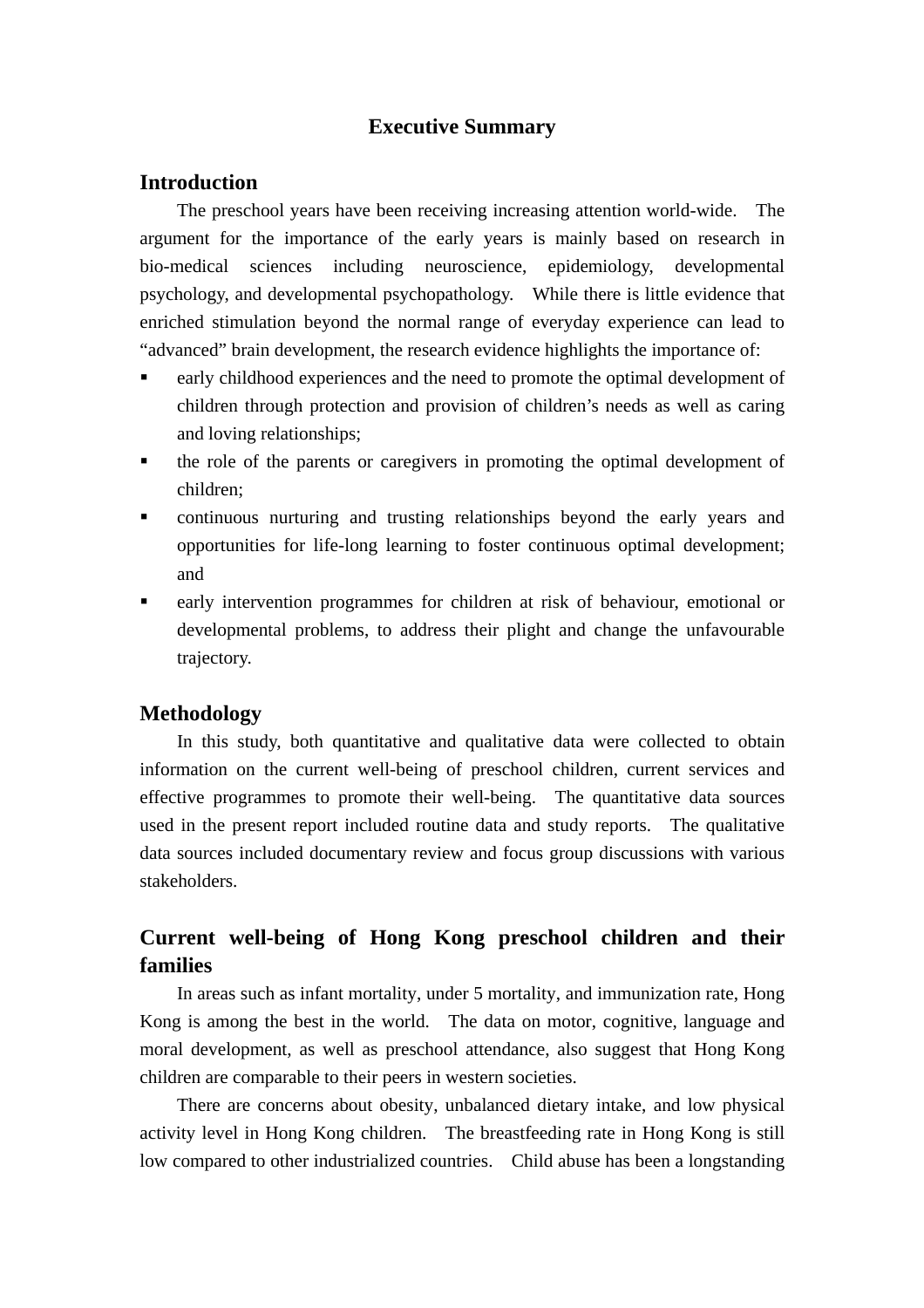problem which needs to be addressed. There is also room for improvement in terms of childhood injuries, child behaviour problems and oral health. Furthermore, stakeholders are concerned about the lack of social skills among preschool children. Stakeholders maintain that more attention should be given to spirituality though there is no consensus on the definition of spirituality.Stakeholders note that there is a long process in the assessment and diagnosis of children with developmental problems.

 Both the quantitative and qualitative information indicate that parents are experiencing considerable stress. The major parenting issues raised by stakeholders are high parental expectations, emphasis on academic performance and over-protection, though it is recognized that there are parents who are giving their children minimal attention. There is a concern that parents could only spend very little time with their children. Postnatal depression is another issue of concern.

 A few categories of families have been identified as experiencing more problems in parenting. These are parents from low socio-economic backgrounds, lone parent families, and new immigrant families. Stakeholders are concerned that the parenting difficulties in these families are affecting their children's development.

 It is pointed out by stakeholders that health indicators need to be developed to systematically and regularly monitor the health of children in the physical, cognitive, social emotional and spiritual domains. This will also provide information for service planning and provision.

### **Current services**

 There are programmes catering for the physical, cognitive and social emotional development of children from the health, education and social service sectors. There are also programmes for families and parents. Stakeholders point out that for early childhood provision, there are three government departments focusing on different aspects, and the education of children aged 3 to 6 is left in the hands of the non-governmental and private sectors. Referral within or across sectors is reported to be complicated; children and their parents are often caught in between as a result. Stakeholders from all sectors are calling for more government leadership in preschool education and support for parenting education as well as better co-ordination and collaboration within and across sectors. The issues of registration and training for child minder have also been raised by stakeholders.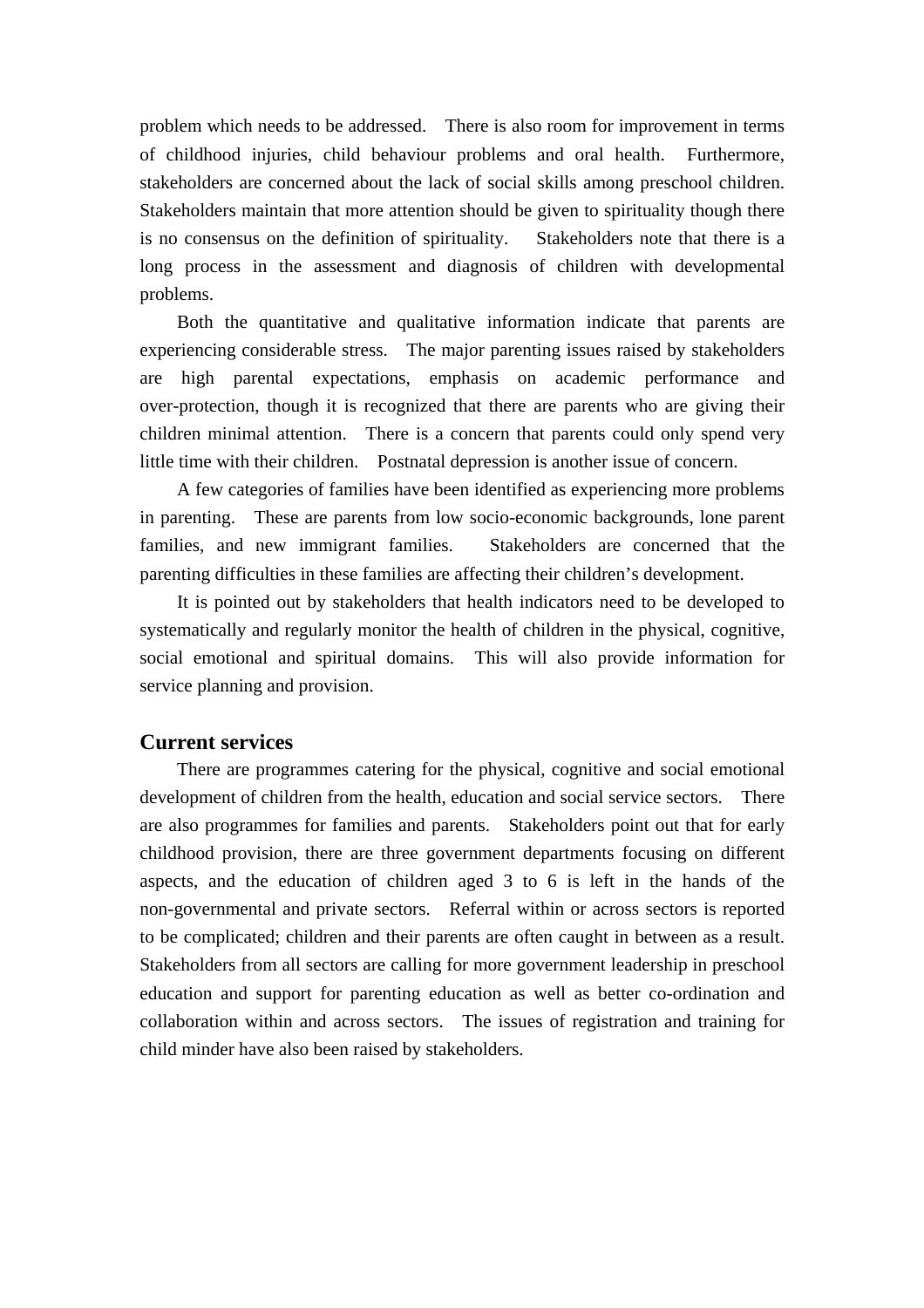#### **Effectiveness of current programmes**

 In Hong Kong, programme evaluation and quality management activities are still relatively limited, and most of the evaluation activities are based on client satisfaction surveys at the end of the programme. Locally, some parenting programmes have been shown to be effective.

 For overseas programmes, there are a fair number of parenting programmes, child behaviour intervention programmes, educational intervention programmes (directed towards parents and/or children), child abuse prevention programmes, breastfeeding promotion programmes, oral health programmes and postnatal depression intervention programmes which have been shown to be effective, including centre-based programmes and home visit programmes. For nutrition, obesity, injury prevention and spirituality programmes, the results are mixed.

### **Limitations of the present study**

 The limitations are related to the scope and the methodology of the study. In terms of scope, first, the present study focuses on children 0 to 5 and their families, and the needs of school age children/adolescents have not been examined. Second, this study examines the well-being of the general population of children 0 to 5 and detailed information on special needs groups has not been included. Third, the information collected is based mainly on a review of routine data/official statistics and study reports. No field studies have been conducted. Fourth, the present study is based on a search of literature in the health and social science fields. No policy analysis is involved. For methodology issues, the official statistics referred to in this report is a reflection of supply (what is actually provided), rather than need. Second, study reports which are not abstracted in the databases or uploaded on the internet might not be known to the researchers. Third, there is the issue of publication bias for literature on the evaluation of programme effectiveness. Fourth, there is very limited information on the economic evaluation of local and overseas programmes. Fifth, while the qualitative data provides information about the issues of concern among the participating stakeholders, the data cannot tell us the extent or prevalence of the problem and we cannot claim that the sample is a representative one. The qualitative information is supplementary and complementary to the quantitative information.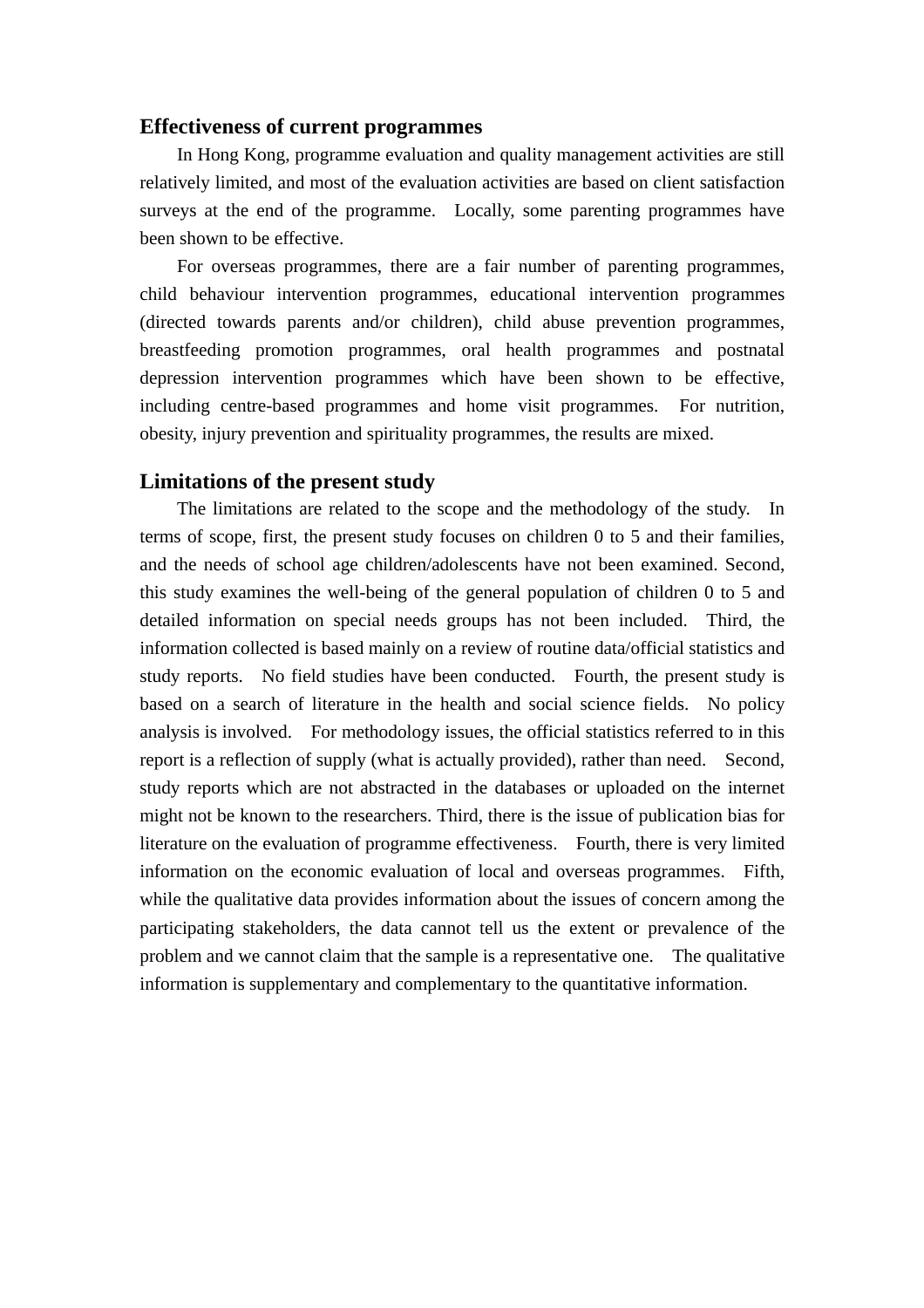## **Recommendations**

#### **Principles and strategies of intervention**

 Before discussing the recommendations, it is important to outline the principles and strategies of intervention. First, it is recognized that prevention is a potentially more cost-effective strategy to reduce the impact of child health problems on the individual and the community. Second, in promoting child health and well-being, multiple health determinants should be targeted. Third, to address the multiple determinants and to empower the individual to take control of his or her own behaviour and environment, multifaceted health promotion strategies including building healthy public policy, creating supportive environments, strengthening community actions, developing personal skills, and reorienting health services are necessary. Fourth, to target the multiple determinants in a co-ordinated way, multi-sectoral collaboration and the establishment of a central co-ordinating body are important. Fifth, settings for health offer practical opportunities for the implementation of health programmes. Finally, services and programmes should be evidence-based.

 There are two categories of recommendations: recommendations that involve mainly service providers and professionals at the operational level, and recommendations requiring the leadership and commitment from high ranking government officials and policy makers.

### **Operational level recommendations**

## **Child behaviour problems and parenting difficulties**

- Parenting education should continue to be promoted and developed. Both universal and indicated programmes (targeted at parents with children with behaviour problems or parents with parenting difficulties) should be promoted and developed. New parents and parents-to-be should be encouraged to attend parenting programmes.
- y Preschools (including parent-teacher associations), and Maternal and Child Health Centres (MCHCs) (including ante-natal classes) should continue to be used as venues for delivering parenting education.
- There is a need to train parent leaders to have the knowledge and skills to work for parent-teacher associations.
- The option of preschool-based child behaviour intervention programmes should be explored.
- The behaviour management skills component should be strengthened in training courses for preschool teachers.
- Development of valid local instruments to measure child social behaviour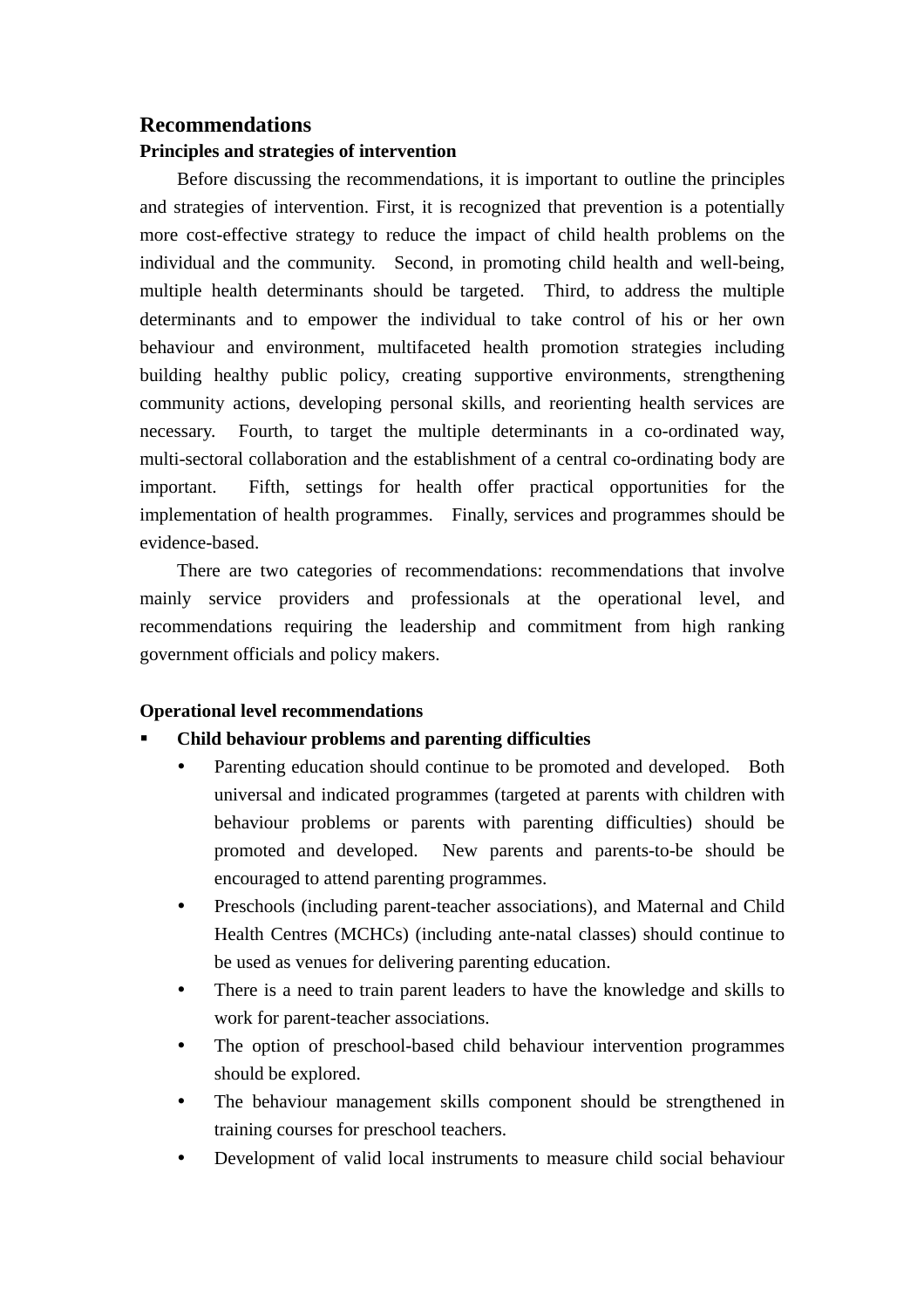and local norms for parenting issues should be explored.

# **Breastfeeding**

- A high level multi-sectoral breastfeeding committee with representatives from relevant government departments, non-governmental organizations (NGOs), and health professional associations should be established.
- More support for sustaining breastfeeding through staff, volunteers and hotline should be explored. Home visits should be considered.
- The possibility of re-cycling and lease of breastfeeding equipments for needy families could be explored.
- There should be more publicity on available breastfeeding resources.
- There should be more public education about breastfeeding.
- Availability of suitable places for breastfeeding in public venues and workplaces should be promoted.

# **Oral health**

- The Department of Health (DH) oral health promotion programme being piloted in MCHC, if found to be effective, should be extended to all MCHCs.
- The DH oral health promotion programme in preschools should be further promoted.

# **Postnatal depression**

Research on the effectiveness of treatment and the outcomes of screening in the local context should be conducted.

# **Child abuse**

The issue of child abuse, both in terms of prevention and treatment, should continue to be monitored by the multi-sectoral committee chaired by the Director of Social Welfare.

# **Lifestyle issues**

- More comprehensive information on diet and physical activities should be collected.
- There should be safe outdoor and indoor play facilities for children, such as playground and game room.
- Effective programmes to promote healthy eating behaviour and regular physical exercise should be developed. These should include guidance to parents/caregivers and the preschool setting is an appropriate setting for health promotion.

# **Childhood injuries**

There should be further development and evaluation of home injury prevention programmes in the local context.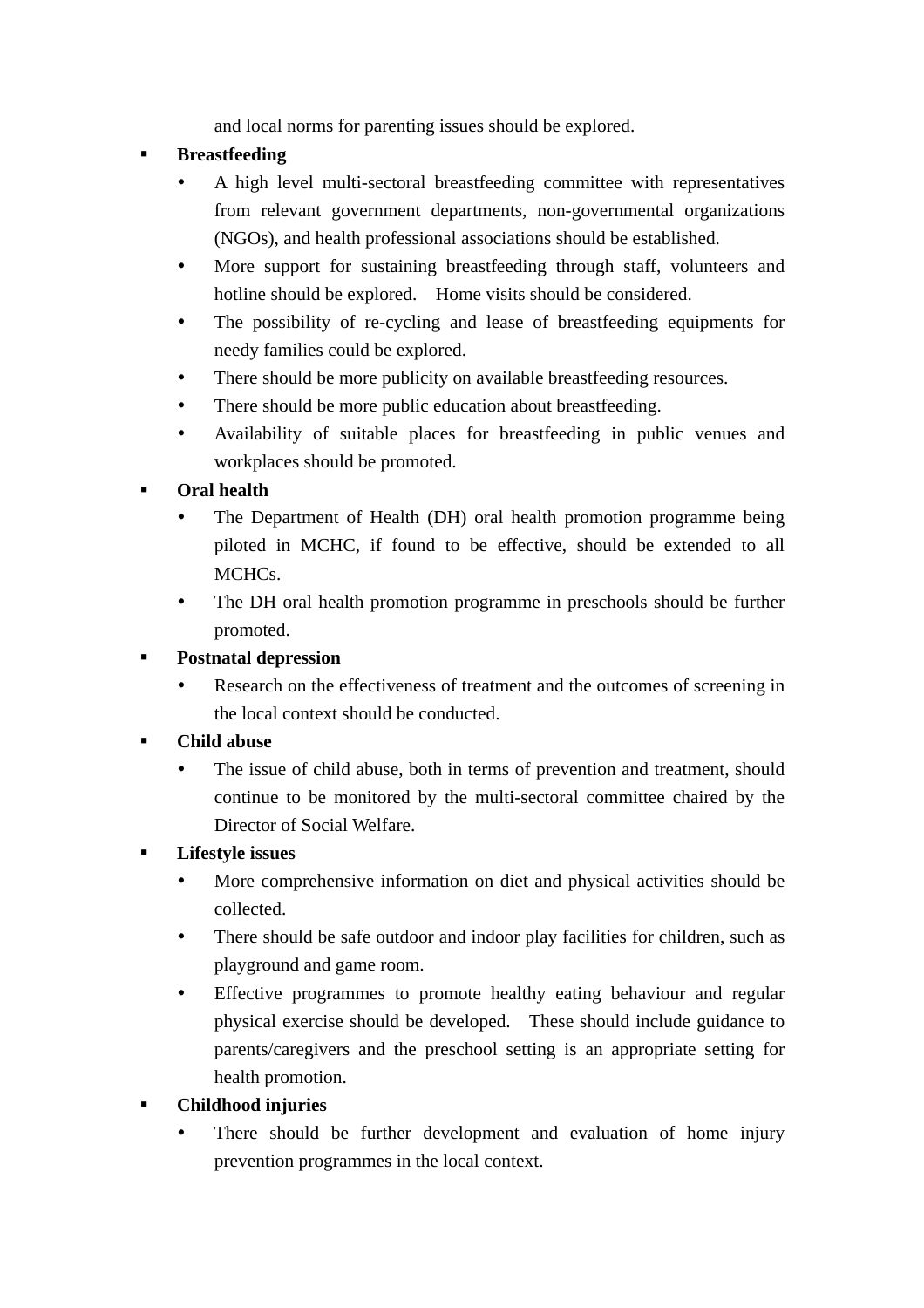# **Spirituality**

- A working group should be set up to come to a working definition of spirituality.
- **Inter-disciplinary and inter-sectoral collaboration** 
	- A good entry point for service integration for children 0 to 3 is the MCHC. The existing services can be enriched by integration with services provided by Social Welfare Department (SWD) and NGOs. A new model for integrated services can be explored and developed. There should be inbuilt evaluation mechanisms to evaluate the effectiveness of the model.
	- For children aged 3 to 5, it is recommended that a pilot health promoting preschool programme should be set up. Evaluation mechanisms should be built into the pilot project.

# **Establishment of a set of health indicators**

To search for or develop suitable and valid local indicators in the cognitive domain, child social/behavioural domain, spiritual domain (after consensus on its definition is achieved) and parenting issues.

# **Programme evaluation**

- There should be rigorous research to establish the effectiveness of local programmes before their launching.
- There should be evaluation of ongoing programmes and quality management measures instituted, as necessary, to ensure that the objectives of the programmes are met.
- Training on research methods and programme evaluation should form part of professional training and in-service professional development.
- The DH Positive Parenting Programme (Triple P) database and parent education database could serve as an interim platform to support the evaluation of parenting education programmes.

# **Needs assessment on special groups**

- y Needs assessment be conducted for preschool children from lone parent families, new immigrant families, ethnic minority families, families where the mothers are in mainland China, and families with socio-economic disadvantages.
- Needs assessment be conducted for preschool children with developmental problems.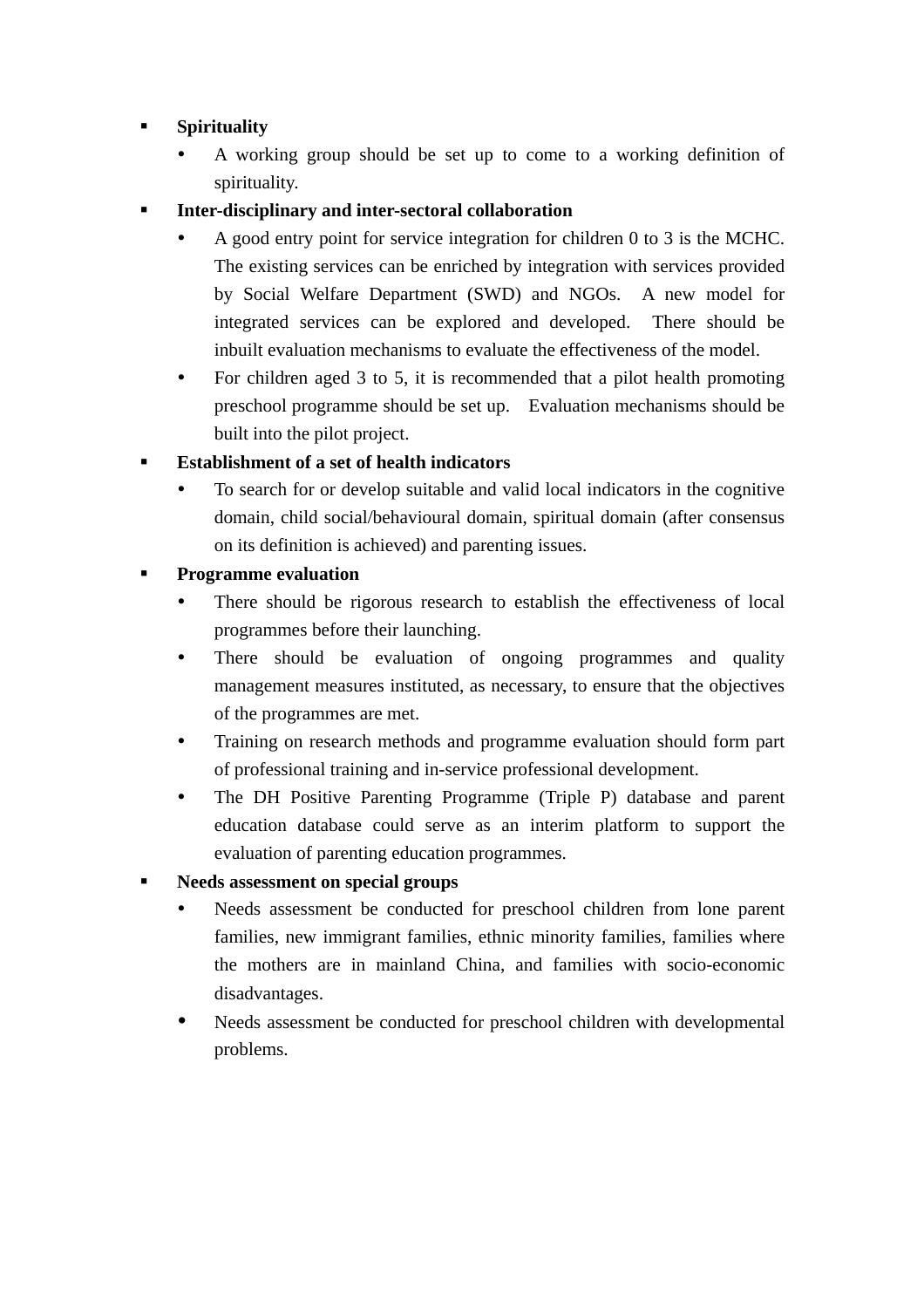#### **Policy level recommendations**

- **Government policy and co-ordination** 
	- The creation of a family-friendly environment to support parents in performing their parenting roles more effectively is important to the healthy development of preschool children. Family-friendly policies to support child and family well-being should be considered.
	- The Government should consider taking the leadership role in various areas of early childhood provision, notably in the areas of early childhood education and quality assurance of child-minders and tutors in the after-school interest classes.
	- Joining up of government bureaux/departments in the formulation and implementation of child and family policies to promote child and family well-being. The establishment of a Children's Commission could be considered.

### **Evidence-based policies**

- Careful examination of evidence of the likely effectiveness of potential policy actions should be conducted before decisions on policies are made.
- To inform the development and implementation of policies on child well-being, large scale longitudinal studies addressing the multi-determinants of child development in the local context are needed. Among many others, potential areas could include the impact of parental employment on parent-child relationship, the impact of education experience (e.g. enrichment classes) and mass media on the social, cognitive and cultural development of children.
- New policy initiatives should be subject to pilot trials and be evaluated against a set of agreed indicators.

# **Setting priorities**

As there are a fair number of recommendations, and some recommendations need to be in place before others can be implemented, it is necessary to set priorities for their implementation to provide direction and to ensure that the implementation is organized and co-ordinated.

At the conceptual level, what is needed is a consensus on what spirituality is. Without a consensus on its definition, development of measurement tools and intervention programmes are not possible.

To ensure that programmes are tailored to the specific needs of different groups of preschool children and their families, needs assessment is a prerequisite for service planning. Further needs assessment for special groups should be conducted to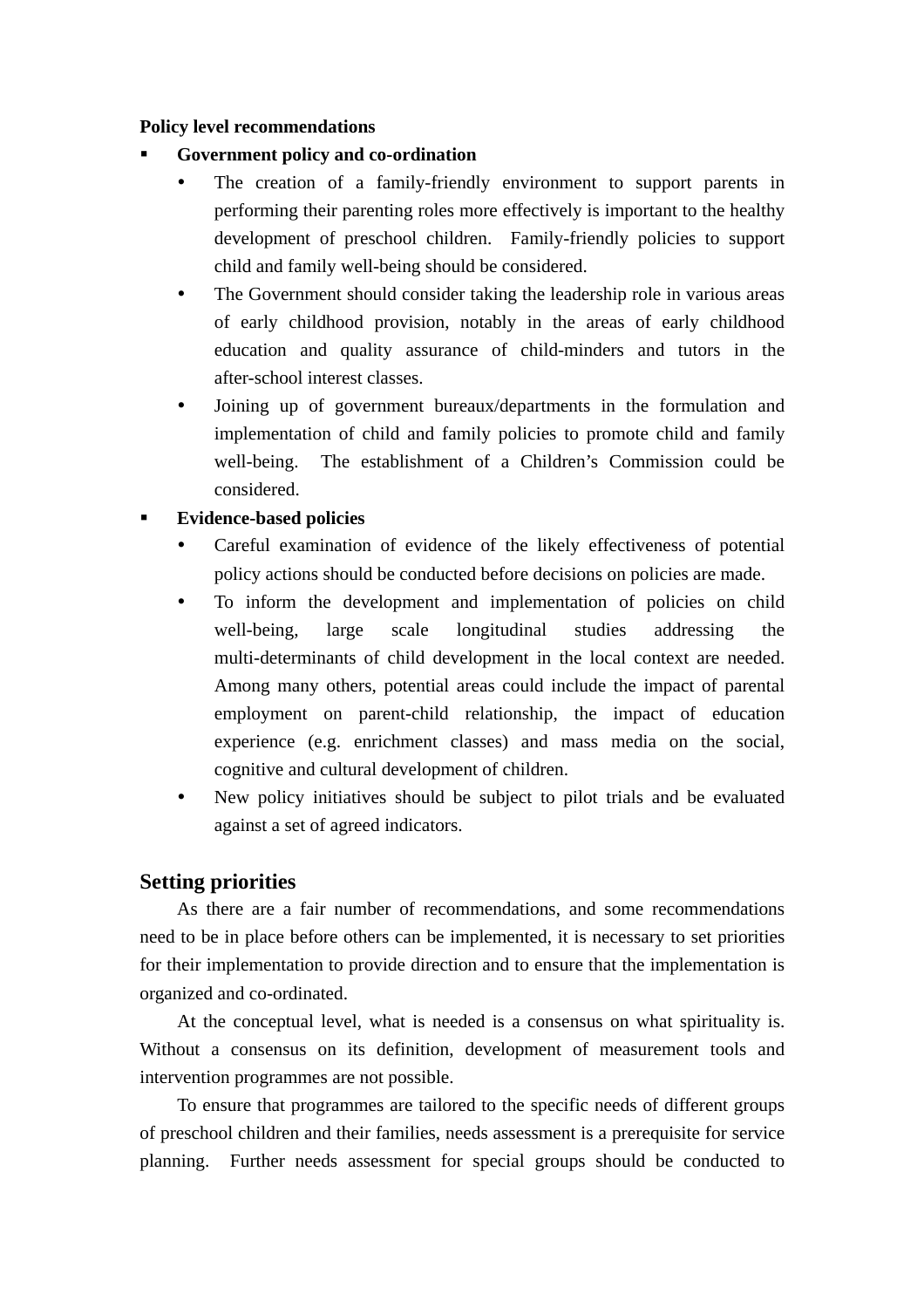understand their specific needs. The availability of valid local indicators and measurement tools makes important contributions to needs assessment. Development of these should therefore be considered a priority. On service provision, many of the intervention and education programmes for preschool children and their families are already in place and these should continue to be provided and developed. Nonetheless, rigorous programme evaluation and quality management are extremely important in ensuring that programmes and services offered are effective in meeting the needs of preschool children and their families and are of high standards. All service providers should strive to build evaluation and quality management mechanisms into all programmes. Last but not the least, inter-sectoral collaboration is vital in ensuring that programmes are comprehensive and that gaps, overlaps and inconsistencies across services are minimized.

Above all, government leadership, including the establishment of a central body, is crucial to address the multi-determinants of health through formulating supportive public policies and co-ordinating actions across the government and non-government sectors to provide the favourable environment where families and children flourish. The development and implementation of these policies should also be evidence-based.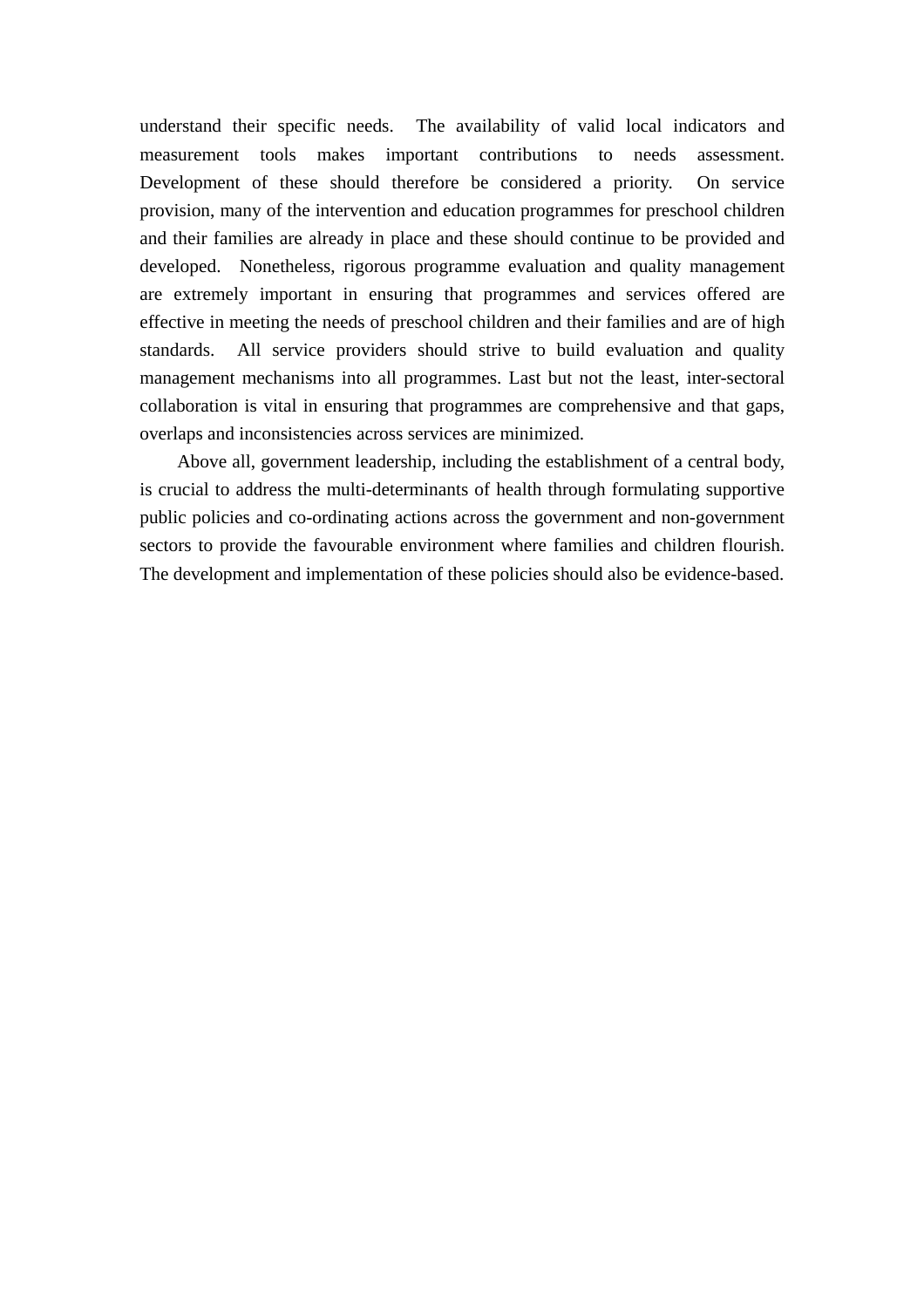# **Chapter 1 Introduction**

 This introductory chapter sets the scene for the study. Firstly, the basic principles of child development using a holistic view and an ecological framework are outlined. This is followed by a discussion of contributions from research of different scientific disciplines to the importance of the early years. Then, the obligations of Hong Kong, as one of the signatory parties to the United Nations Convention on the Rights of the Child (UNICEF, 1989), to promote the well-being of children, are underscored.

## **Basic principles of development**

 Development is defined as "a systematic, organized, intraindividual change that is clearly associated with age-related progression, and is carried forward in some ways that has implications for a person's pattern or level of functioning at some later time" (Rutter, 1994, p.4).

 In line with modern developmental approach, this study adopts a holistic view emphasizing links across multiple domains of development, i.e. physical, cognitive, social emotional and spiritual (O'Donnell, 1986). Developmental tasks or issues are conceptualised as being broadly integrative, cutting across the physical, cognitive, social emotional and spiritual domains and issues or tasks at one stage lay the groundwork for subsequent tasks or issues (Sroufe & Rutter, 1984). The timing and rate of developmental processes, however, vary greatly across different domains.

 In this study, development is viewed from an ecological framework (Bronfenbrenner, 1979, 1989; Buchanan, 2000), which sees a child's development as being shaped by the interaction of both nature and nurture, including the child's biogenetic makeup, his/her experiences and interactions with others in the family, and the social environment. Though most researchers nowadays agree that it is the interaction between nature and nurture that should be considered, it is also thought that the relative influence of the two may vary depending on the different aspects of development (Bee, 2000). For example, physical development is strongly influenced by nature and given the minimum necessary environment, maturation will occur. Cognitive development lies in the middle of the continuum. While internal forces are clearly at work, it is well known that a host of environmental factors can influence cognitive development. Social emotional development is at the other end of the continuum where environmental forces are influential but genetic factors are still operational.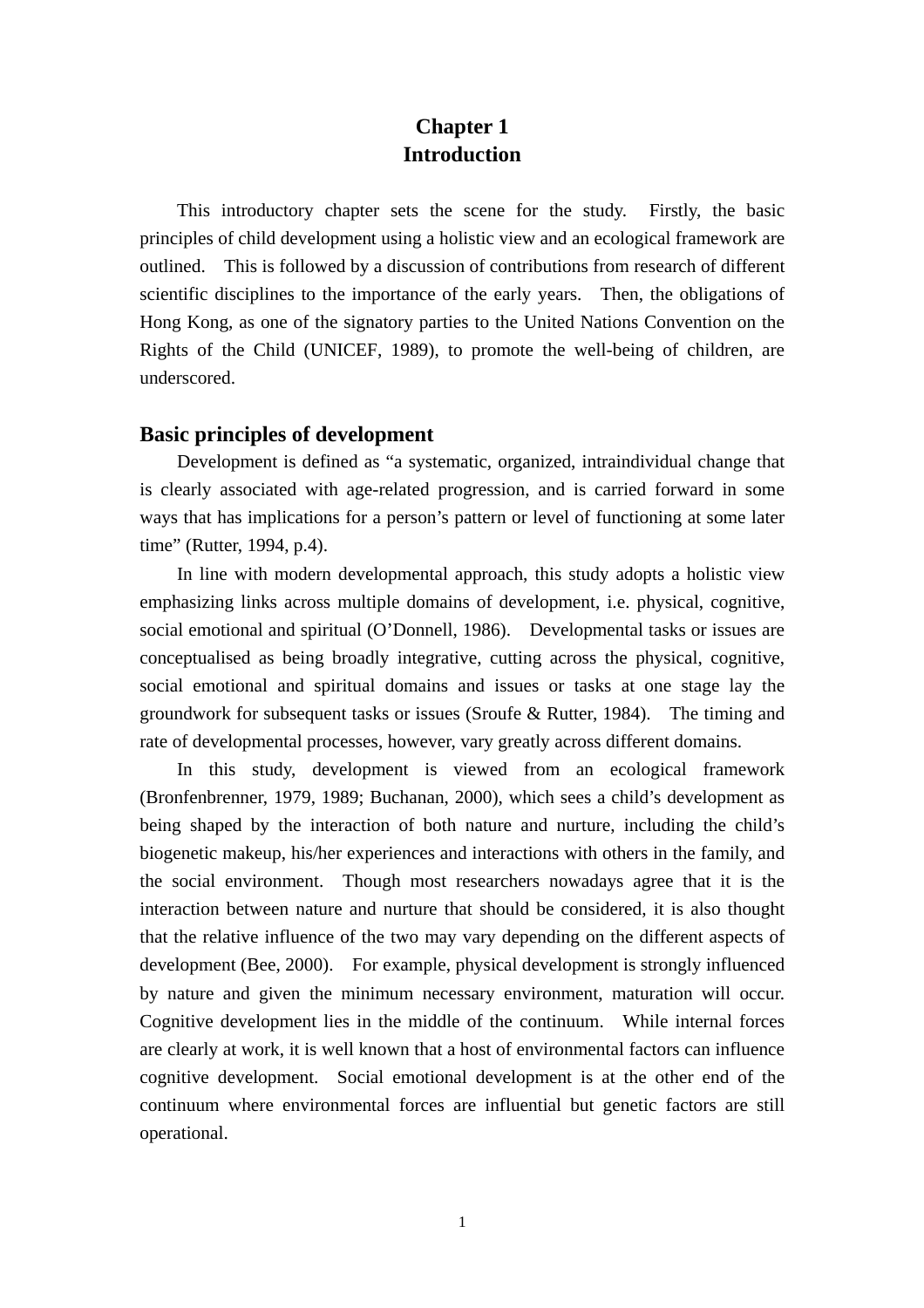Concerning the interaction between the individual and the environment, five major principles are postulated (Bee, 2000; Rutter et al., 1997). First, there are individual differences in reactivity to the environment. Different children react differently to the environment, some being more sensitive to changes, while others are less reactive. The differences in reactivity may be due to temperamental differences or cumulative past experiences. Second, there is a two-way interplay between children and their environment. The influence is two-way, rather than one-way. For example, children with inborn difficulties in reading may read less because of their difficulties. However, reading less results in these children having less experience conducive to the development of reading skills. Third, an ecological framework should be adopted. As mentioned above, events occur within the context of the family and the larger community and these contextual factors play a part in determining the impact of events on children. Fourth, the subjective meaning of experiences is important. It is children's understanding of the meaning of their experiences that governs the effect of the experience, not just the experience itself. In other words, the same experience might have different effects on different children, depending on their different interpretations of the event. Finally, children are not just passive recipients of environmental forces. Children act on the environment as they choose their behaviours and their associates which might in turn influence their behaviours and experiences. In this sense, children shape and select their own environment.

 It is also important to adopt a lifespan perspective as development and changes occur throughout the whole lifespan (Rutter & Hay, 1994). Throughout development, experiences are programmed into the biological and behavioural systems' structure and functioning. Developmental outcomes are influenced by multiple determinants including the environmental, social, psychological and biological systems and there are risk and protective factors. Many of the early life experiences are related to developmental outcomes later in life and changes in functional status (e.g. physical functioning, cognitive functioning, social emotional functioning) over time are conceptualized in terms of trajectories of development (Halfon & Hochstein, 2002).

Developmental psychologists have also mapped out the major developmental tasks during the preschool period (Sroufe, 1979; Bee, 2000). These include: (1) physiological regulation, harmonious dyadic interaction and establishment of an effective attachment relationship and basic trust during infancy; (2) exploration, experimentation, and mastery of the environment (with the caregiver as a secure base), individuation and autonomous functioning, and impulse control during toddlerhood; and (3) self-control, self-reliance, initiative, sex role identification, establishing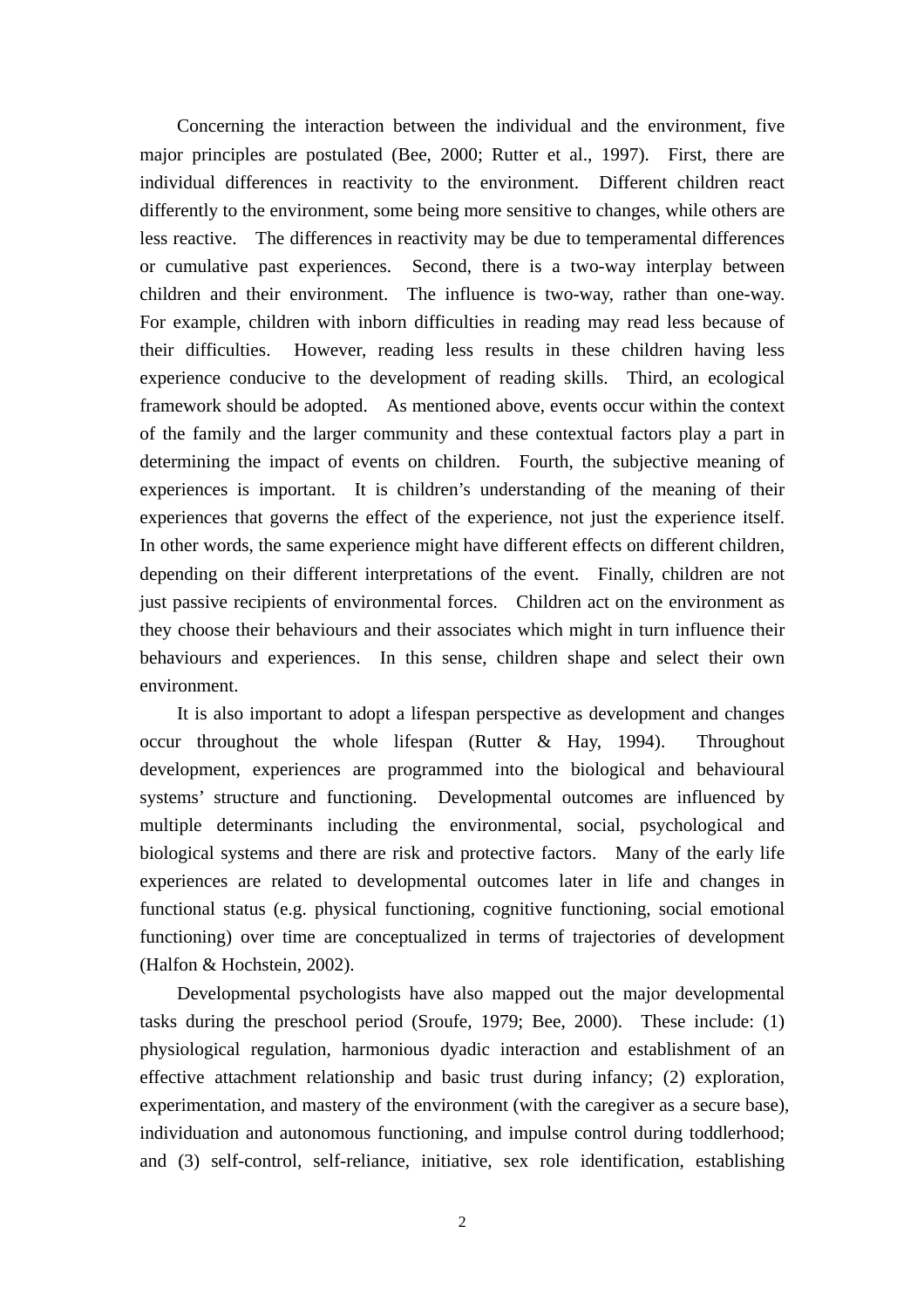effective peer interactions and developing a sense of empathy in the latter part of this period. Early attachment and bonding with parents serve as a foundation for future relationships, the emergence of self-control and self-regulation as well as cognitive development.

 To sum up, in development, both nature and nurture are important influences. However, in all cases, the child plays an active role in selecting and interacting with the environment, making sense of the environment, reacting to the environment, and shaping the environment. A holistic view of development, within an ecological framework, using a lifespan perspective, taking into consideration the child, the environment, and their interactions, as well as the impact of early experience on later development is needed in understanding the complexities of development. The above issues in child development are summed up in the diagram below:



Figure 1. Diagrammatic representation of issues in child development (based on Hancock, 1985).

### **Importance of the early years**

The preschool years have been receiving increasing attention and many have argued that the early years lay the foundation for future development in all areas (McCain & Mustard, 1999). The argument is based mainly on research in bio-medical sciences including neuroscience, epidemiology, developmental psychology, and developmental psychopathology.

There is clear evidence that genetic factors play an important role in accounting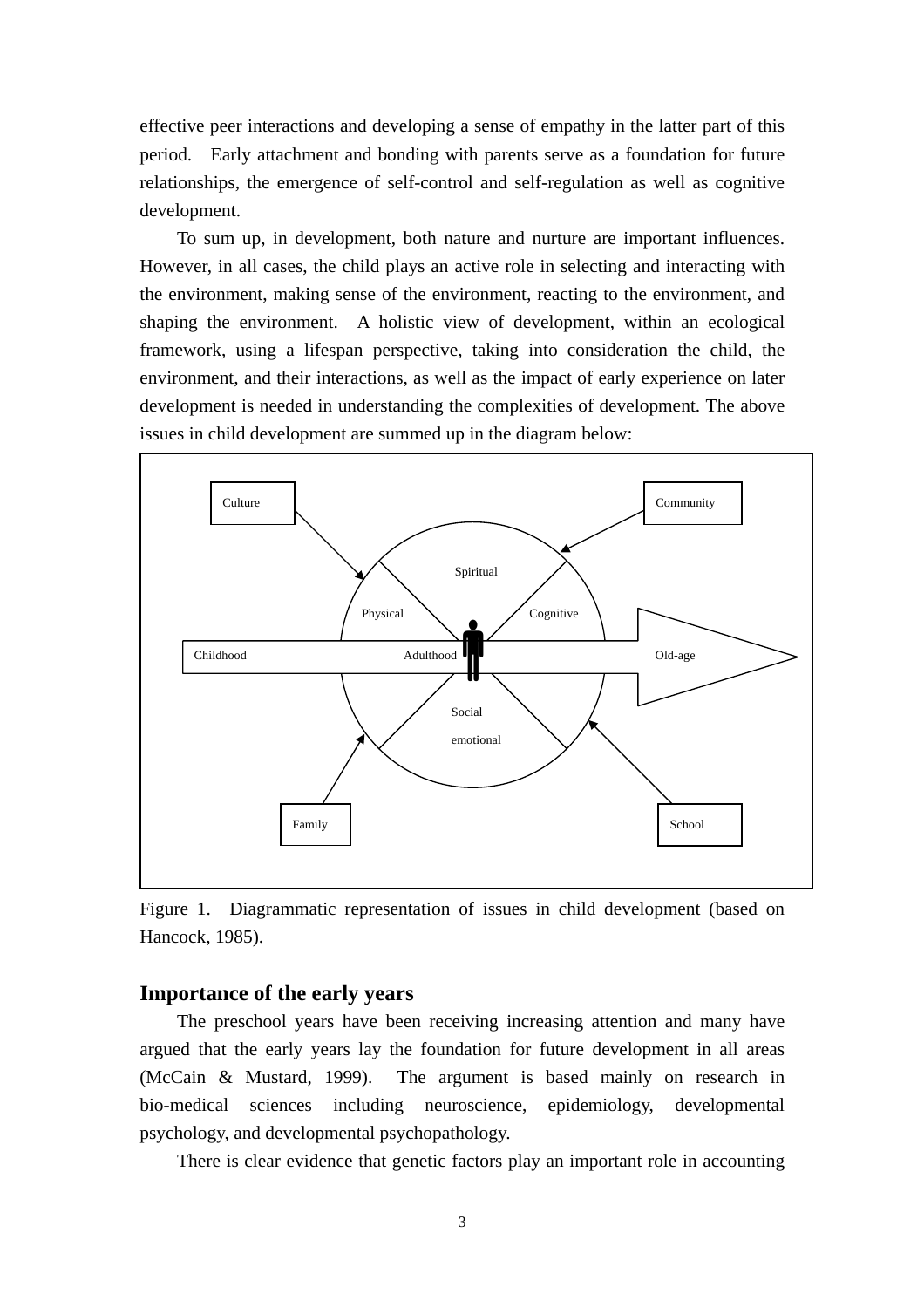for individual differences (Rutter et al., 1997; Rutter, 2002). For example, Down syndrome, a form of chromosomal anomaly, is one of the most frequent genetic causes of intellectual disability (Rende & Plomin, 1994; Bee, 2000). Apart from genetic factors, environmental insults during the intrauterine life, especially the first trimester of pregnancy, can also cause damage to the developing brain. One form of environmental insult is diseases in the mother which can affect the embryo or foetus. An example is rubella infection where foetal exposure during the first few weeks of gestation will result in abnormality such as heart defect, deafness and cataract (Banatvala & Brown, 2004).Another form of environmental insult is neuro-toxins such as tobacco, alcohol, lead etc. Smoking in mothers is related to low birth weight in infants (Bernstein & Divon, 1997). Heavy drinking in mothers is associated with foetal alcohol syndrome (FAS) in their children. FAS children are often found to have "craniofacial, central nervous system, skeletal, cardiac, and urogenital abnormalities, along with prenatal and postnatal growth deficiencies" (Swayze et al., 1997, p. 232). Intellectual disability is often found to be associated with FAS (Swayze et al., 1997). Longitudinal studies have also shown an association between elevated blood lead level in newborn infants and lower intelligence scores in childhood (e.g., Streissguth, Barr, & Sampson, 1990). A third form of environmental insult is related to nutrient deficiency. Diet deprivation during pregnancy appears to have great impact on development during foetal growth. Energy and protein deficiency and inadequate maternal intake of micronutrients are associated with intrauterine growth retardation and adverse foetal growth (Kramer, 2002; Fall et al., 2003; Merialdi et al., 2003). Prenatal malnutrition also has adverse effects on cognitive and psychosocial development (Smedler, Faxelius, Bremme, & Lagerstrom, 1992; Almeida, Tonkiss, & Galler, 1996).

 The concept of biological programming is also used to explain the relationship between birth weight and various aspects of adult health (Blair, Steward-Brown, Waterston, & Crowther, 2003). This concept can be illustrated by the foetal origins hypothesis, which states that foetal under-nutrition in middle to late gestation leads to disproportionate foetal growth, which programmes later adult disease (Barker, 1995; Lucas, Fewtrell, & Cole, 1999). Examples of adult diseases include abnormal blood lipid values, diabetes, hypertension, and coronary heart disease (Lucas et al., 1999). Barker (1994) postulates that the baby adapts to under-nutrition by hormonal changes, which, "together with changes in the structure of organs, and the types and number of cells within them, may permanently programme the body's metabolism" (p. 135). However, the specific mechanisms or factors explaining this relationship are still to be identified.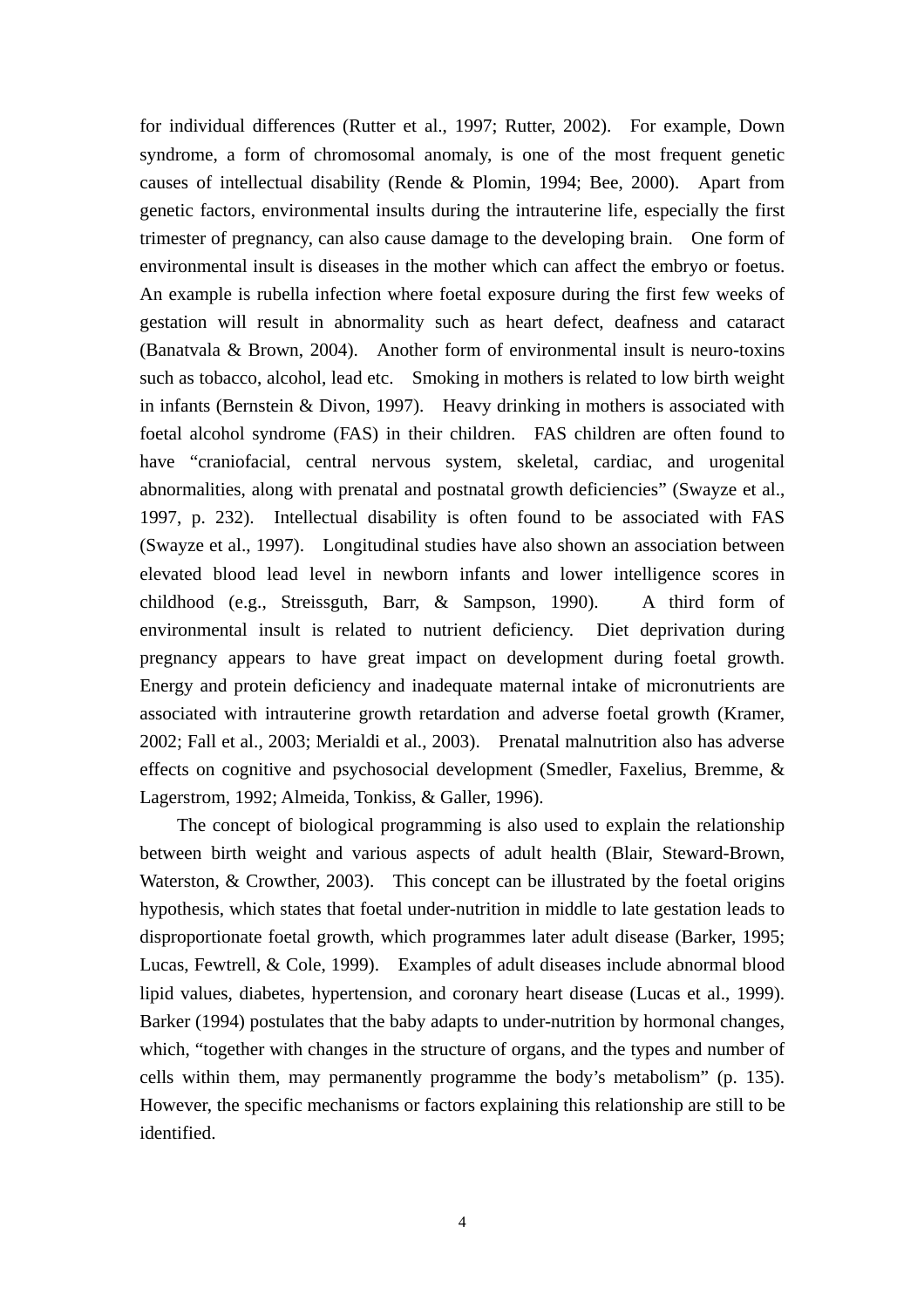In developmental psychology, the importance of the early years is based on the conceptualization of the child as a coherent person and individual development is thought to be a coherent process (Sroufe, 1979). Early experiences will have an impact on later development, and adult adjustment is often predictable from childhood behaviour (Rutter, 2002b). There are direct and indirect chain effects and one set of early advantage may lead to further advantages and early disadvantages may lead to further disadvantages (Rutter, 1994). The impact of early experiences may also be subtle or complex, resulting in the individual being more vulnerable or resilient to various forms of stress (Bee, 2000). This highlights the importance of provision of positive and successful early experiences for children to promote their well-being. In this respect, parents or major caregivers are the primary socializing agents of the child. The child's intellectual development, future attitudes, values, habits, health behaviour, lifestyles and coping styles are all primarily influenced by parents since early life.

 Developmental psychopathology research has also pointed to the important influence of the early years on later psychological adjustment. It is found that adolescent conduct problems, delinquency and substance abuse are linked to conduct problems at an early age (Patterson, Forgatch, Yoerger, & Stoolmiller, 1998; Barkley, Fischer, Edelbrock, & Smallish, 1991; Earls, 1994; Loeber & Hay, 1994; Campbell, 1995; Webster-Stratton & Hancock, 1998). Children who are impulsive or hyperactive can sometimes be overwhelming for parents and many parents may respond with harsh and inconsistent discipline. These disciplinary techniques are likely to lead to more conduct problems in children (Webster-Stratton & Taylor, 2001). This leads to a vicious cycle where ineffective parenting leads to child behaviour problems which lead to increased difficulties in parenting. Children with behaviour problems face a greater chance of being rejected by teachers and peers in school. Rejected children often make friends with other rejected children and reinforce each other's antisocial behaviour. Early childhood conduct problems "may result in a synergistic cycle of cumulative events that increasingly compromise children's functioning over time" (Webster-Stratton & Taylor, 2001, p. 166). One of the effective interventions is early intervention programmes for parents of preschool children to equip them with skills and knowledge to promote appropriate behaviours in their children, before the development of peer rejection and school problems due to aggressive behaviours (Webster-Stratton & Hancock, 1998).

 Neuroscience research has shown that the early years of life in children is an important period in brain development as it is a period of "rapid synapse formation that connects nerve cells into functioning circuit" (Bruer, 1999, p.12). During this period, synapses are over-produced and proper connections are retained while the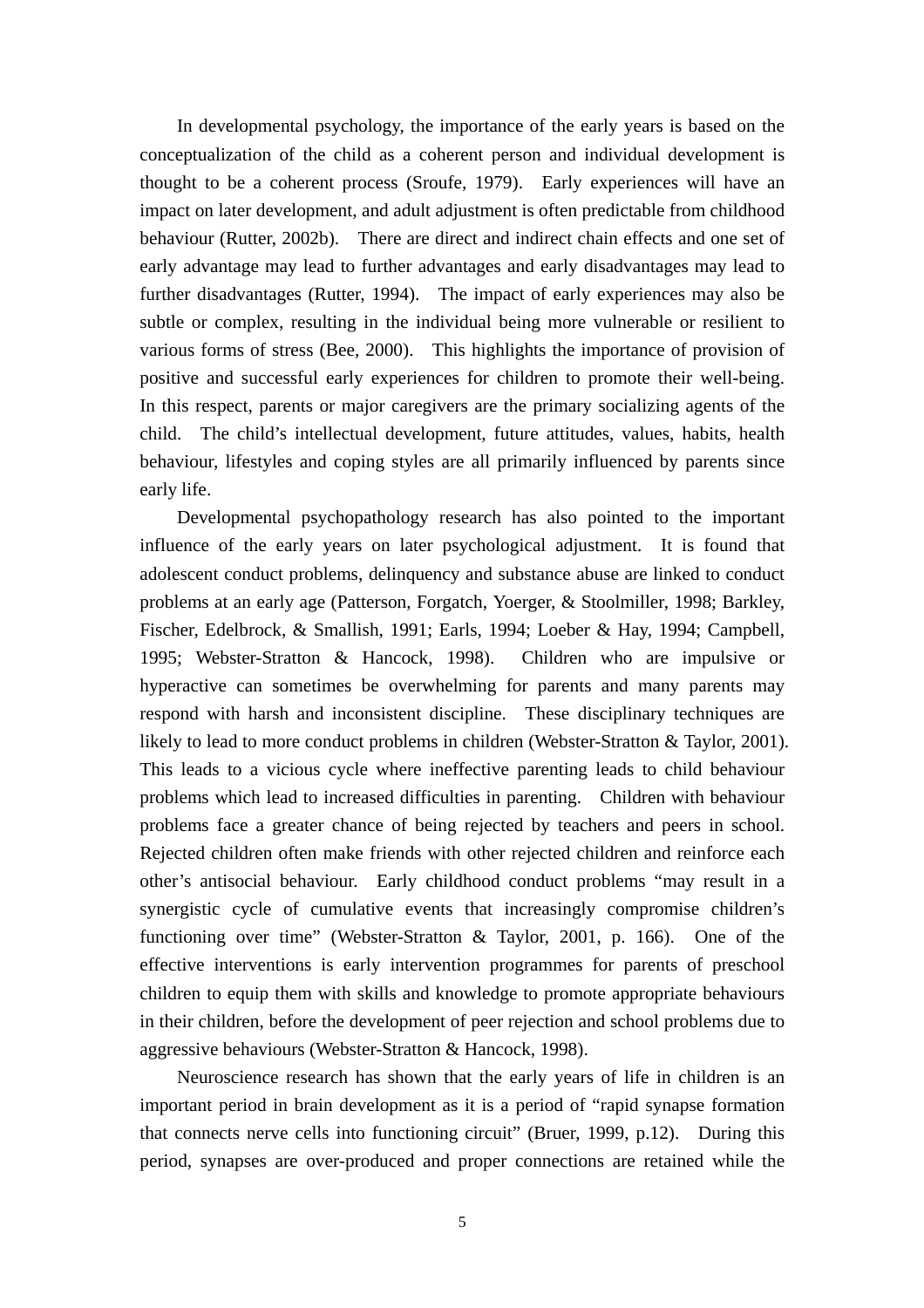extras are lost (Greenough, Black, & Wallace, 1987).

 In animals which were visually deprived briefly during the postnatal sensitive period, their nerve cells made fewer interconnections than animals not visually deprived and there were visual impairments among the former group. Animals reared in complex environments learned better than animals reared in bare environments and the former group had more synapse connections than the latter group (Greenough et al., 1987).

 Based on these findings, proponents argue that the early years are important because synapses that are not used will not be retained (Mc Cain & Mustard, 1999). It is proposed that enriched environments and increased stimulation can have the greatest impact on brain development during this period of rapid synapse formation (McCain & Mustard, 1999; Guy, 1997; Bruer, 1999). Adult interaction with the child during this period is regarded as the key to brain development. A secure attachment relationship with an adult, with care and stimulation, will establish the wiring patterns in the brain which will influence future learning and social adjustment (Hawley, 1998; Guy, 1997). In addition, early intervention programmes for high risk children are vital for their development. Early intervention projects such as the Abecedarian Project has been found to be effective in promoting cognitive development and academic achievement (Ramey et al., 2000).

 While the importance of early attachment to later adjustment and the importance of early intervention programmes for children from disadvantaged backgrounds are well recognized (Schweinhart & Weikart, 1990; Ramey et al., 2000; Rutter, 2002a), others, however, caution against possible misleading extrapolations of the neuroscience findings (Bruer, 1999; Rutter, 2002a). It is pointed out that brain development is far from over by the age of three years and important changes and development continue to occur through adolescence (Rutter, 2002a). Learning later in life can also impact on brain size in areas of the brain required for those tasks (Reid & Belsky, 2002) and brain development is ongoing with lifelong learning. Two types of processes are distinguished (Greenough et al., 1987; Rutter, 2002a). Experience-expectant process is regarded as "a neural preparation for incorporating specific information" (Greenough et al., 1987, p. 539) during a restricted period. An excess number of synapses are produced but only a subset will be preserved by neural activity generated by experience. This is related to early age-locked sensory system development described earlier (Greenough et al., 1987). Experience-dependent process is a dynamic synapse formation process where individual unique experiences have neural effects and this continues throughout life (Greenough et al., 1987; Rutter, 2002a). Both processes are at work and though early experiences are important, it is wrong to assume that later experiences have only minor influences (Rutter, 2002a).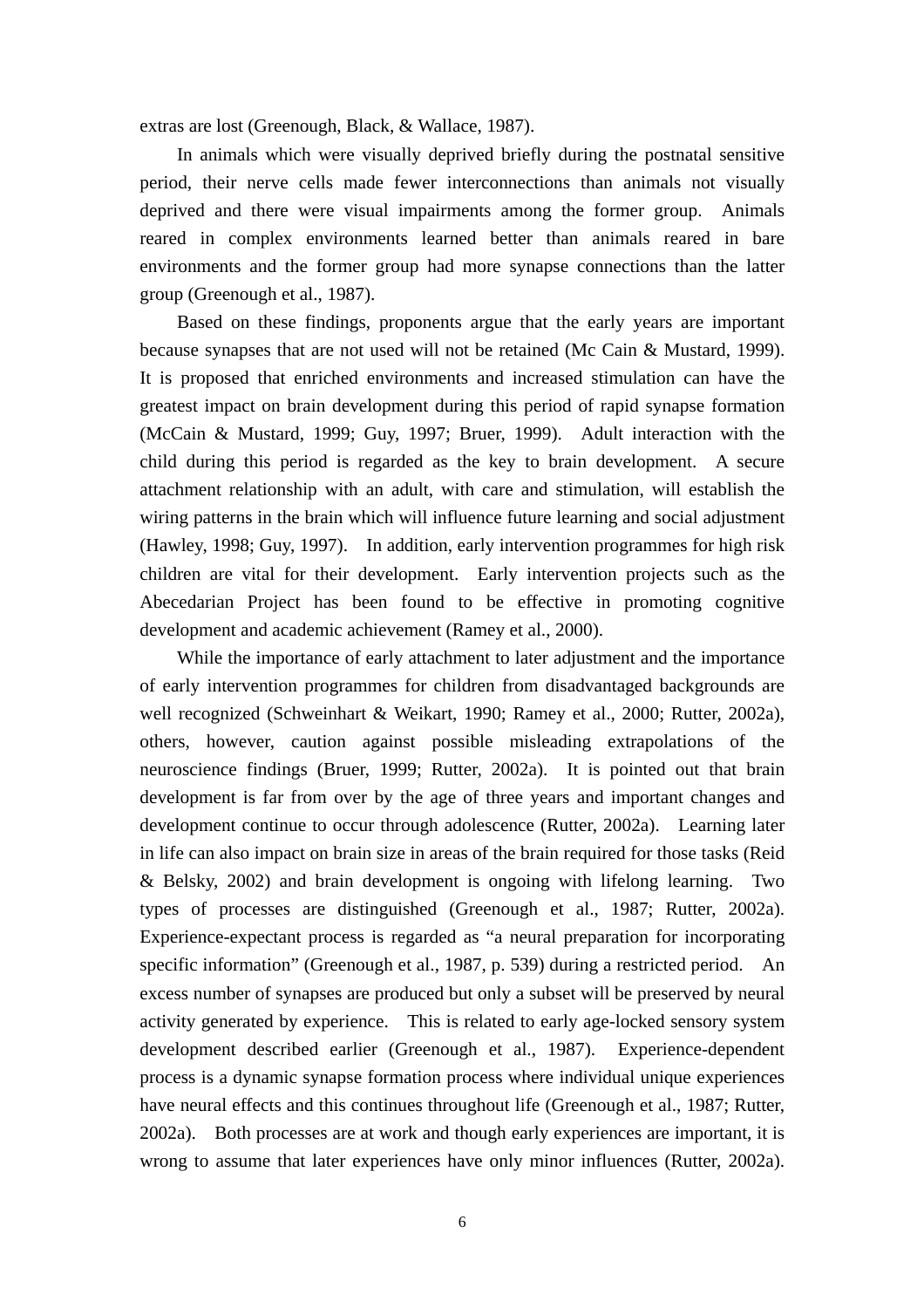Others also argue that for experience-expectant processes, in normal circumstances, most babies will get adequate experiences to retain the synapses needed. The "bare environments" in animal studies are extreme and severe deprivations which are very rare in human societies. Studies on children exposed to severe early deprivation show that "significant catch-up, but not complete recovery, is possible even after prolonged exposure to deprivation" (O'Connor et al., 2000). Moreover, it is not clear whether retaining more synapses is actually beneficial and there is no clear evidence that enriched stimulation beyond the normal range of everyday experience can foster brain development (Bruer, 1999; Hannon, 2003). Further research in these areas is needed but the existing data do confirm the importance of early intervention programmes for children from deprived backgrounds in improving their life outcomes and the importance of adequate stimulation and secure attachment relationship for all children.

 To sum up, researches in bio-medical sciences including neuroscience, epidemiology, developmental psychology, and developmental psychopathology highlight the importance of early childhood experiences and the need to promote optimal development of children. This should be achieved through protecting the child from harm and providing all the child needs for optimal growth and development, which include not only bodily needs but more importantly, caring and loving relationships. The parents or caregivers, as the primary socializing agents for children, play an important role. Continuous nurturing and trusting relationships beyond the early years and opportunities for life-long learning are also needed for continuous optimal development of the person. Early intervention programmes for children at risk of behaviour, emotional or developmental problems are required to address their plight and change the unfavourable trajectory. However, there is little evidence that enriched stimulation beyond the normal range of everyday experience can lead to "advanced" brain development.

# **The United Nations Convention on the Rights of the Child** (UNICEF, 1989)

 The United Nations Convention on the Rights of the Child (the Convention) was adopted by the United Nations General Assembly in 1989. The Convention is an international treaty that recognizes the human rights of children, defined as persons up to the age of 18 years. It provides a universal set of standards to be adhered to by all countries. It spells out the basic human rights for all children, everywhere, all the time: the right to survival; to develop to the fullest; to protection from harmful influences and abuse; and to participate fully in family, cultural and social life. The Convention was ratified by the United Kingdom and China in 1991 and 1992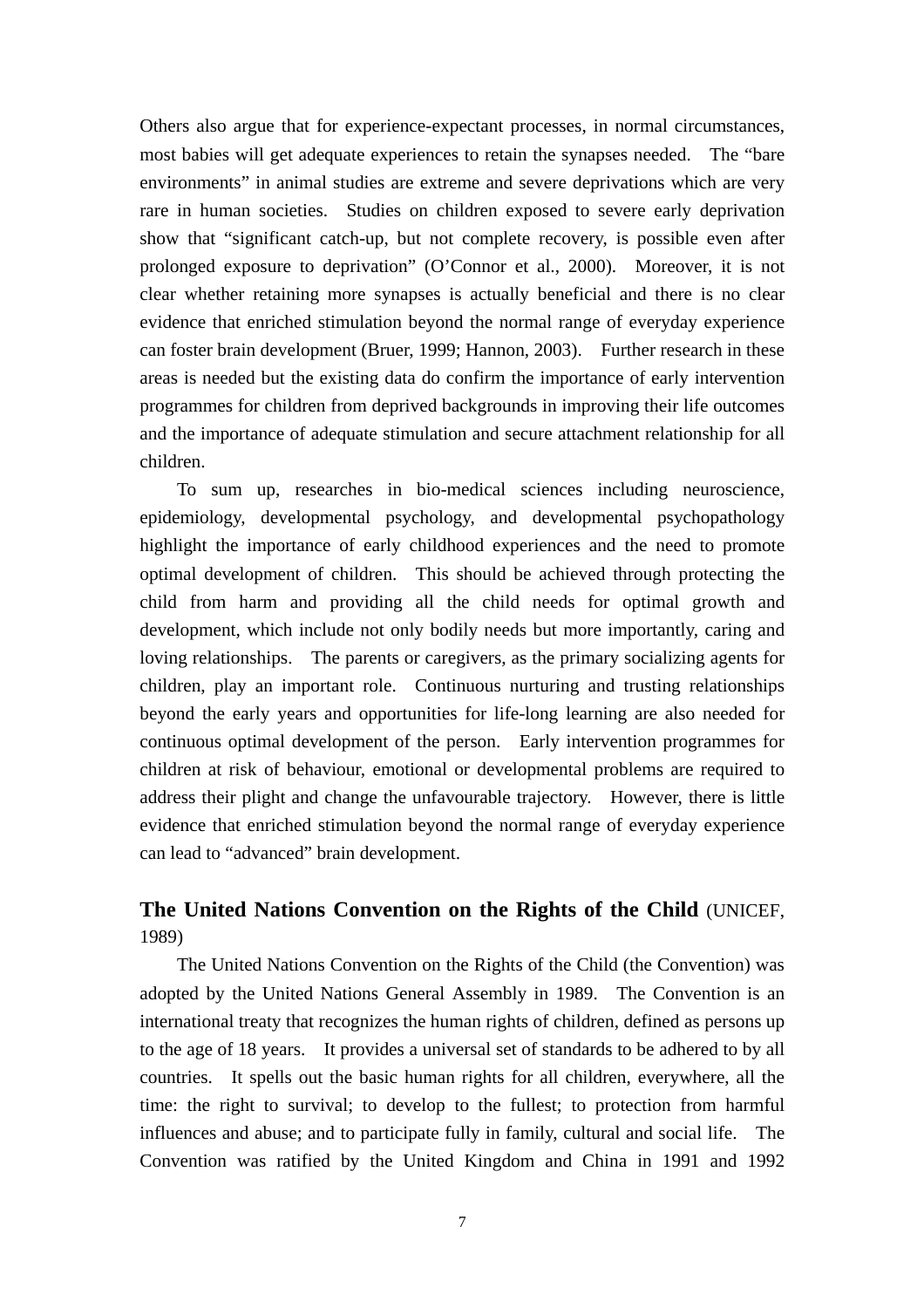respectively. Service planning and delivery should be guided by the principles and values incorporated in the Convention. For Hong Kong to fulfil its obligations under the Convention, review of the current well-being of children and current programmes for children, identification of effective interventions and drawing attention to related policy and service implications are some of the essential measures. As a start, this study focuses on preschool children and their families.

#### **Summary and conclusion**

 To sum up, a holistic view of development, emphasizing links across the physical, cognitive, social emotional and spiritual domains, is adopted. Health and development are products of the interaction of nature (biogenetic makeup) and nurture (environmental influences), with the latter being more amenable to change. It is also recognized that early experiences not only impact on the child's health and development, but also adult health**.**

 To promote the holistic development of preschool children and to safeguard their human rights, it is important that an enabling home and social environment be provided for all children, and that effective programmes are available for those in need. To ensure that the current services and programmes are relevant and effective, it is necessary to conduct regular needs assessments to review the current states of well-being of preschool children, and the extent to which their needs are satisfied.

In chapter 2, the methodology employed in the present needs assessment is described. Chapters 3 and 4 outline the current situation of preschool children and their families and the current services and programmes. Chapter 5 reviews the effectiveness of local and overseas programmes in meeting the needs of preschool children and their families. In chapter 6, the limitations of the present needs assessment study are described. Finally, chapter 7 outlines the recommendations about future directions.

### **References**

- Almeida, S.S., Tonkiss, J., & Galler, J.R. (1996). Prenatal protein malnutrition affects social interactions of juvenile rats. *Physiology and Behavior, 60*(1), 197-201.
- Banatvala, J.E., & Brown, D.W.G. (2004). Rubella. *Lancet, 363*, 1127-1137.
- Barker, D.J.P. (1994). *Mothers, babies and disease in later life*. London: BMJ Publishing Group
- Barker, D.J.P. (1995). Fetal origins of coronary heart disease. *British Medical Journal, 311*, 171-174.
- Barkley, R.A., Fischer, M., Edelbrock, C., & Smallish, L. (1991). The adolescent outcome of hyperactive children diagnosed by research criteria-III.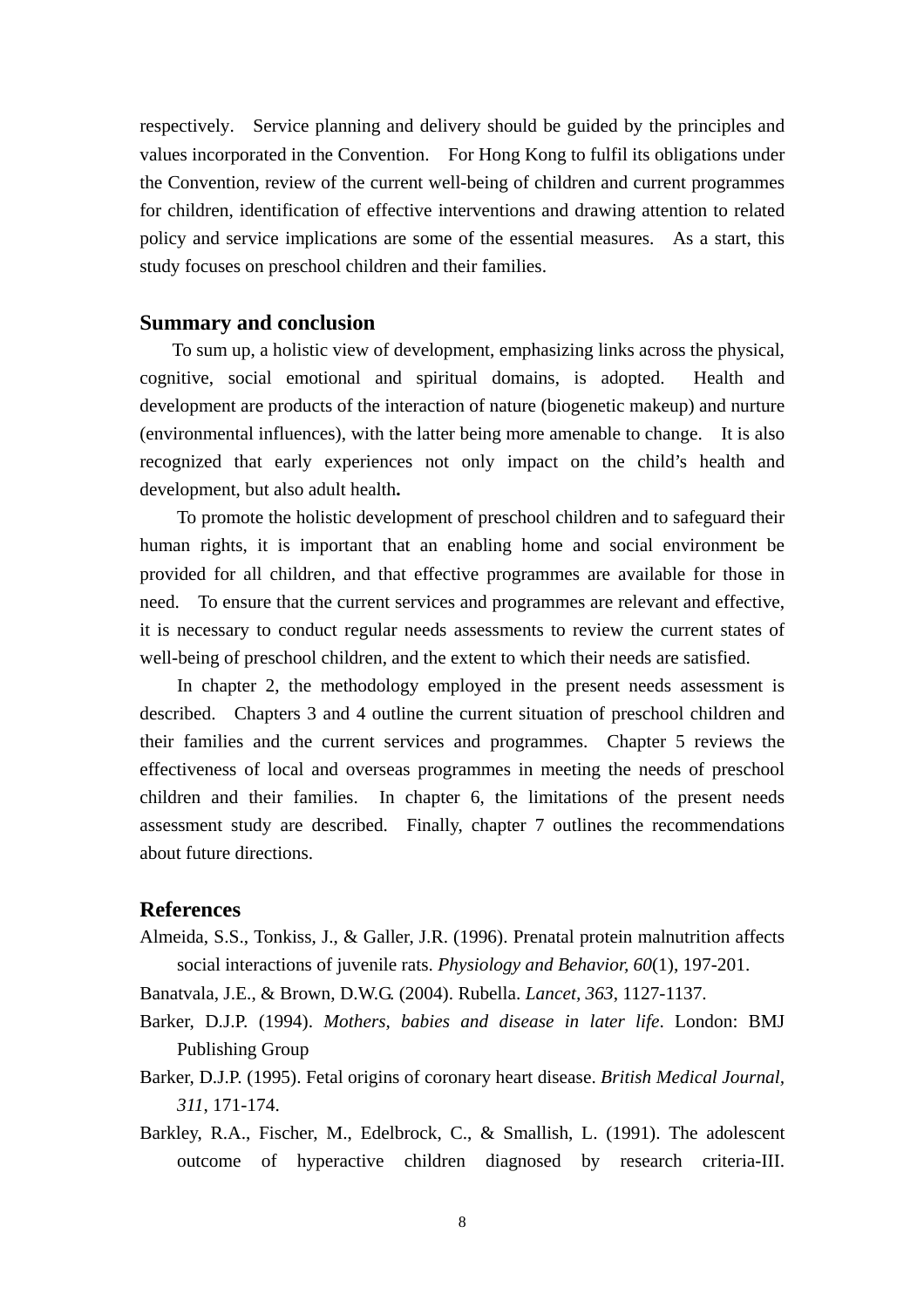Mother-child interactions, family conflicts and maternal psychopathology. *Journal of Child Psychology and Psychiatry, 32*, 233-255.

- Bee, H. (2000). *The developing child* (4th ed.). Needham Heights, MA: Ally and Bacon.
- Bernstein, P.S., & Divon, M.Y. (1997). Etiologies of fetal growth restriction. *Clinical Obstetrics and Gynecology, 40*, 723-729.
- Blair, M., Steward-Brown, S., Waterston, T., & Crowther, R. (2003). *Child public health*. Oxford: Oxford University Press.
- Bronfenbrenner, U. (1979). *The ecology of human development*. Cambridge, MA: Harvard University Press.
- Bronfenbrenner, U. (1989). Ecological systems theory. *Annals of Child Development, 6*, 187-249.
- Bruer, J.T. (1999). *The myth of the first three years: a new understanding of early brain development and lifelong learning*. New York: The Free Press.
- Buchanan, A. (2000). Present issues and concerns. In A. Buchanan & B. Hudson (Eds.), *Promoting children's emotional well-being* (pp. 1-27). Oxford, England: Oxford University Press.
- Campbell, S.B. (1995). Behaviour problems in preschool children: a review of recent research. *Journal of Child Psychology and Psychiatry, 36*, 113-149.
- Earls, F. (1994). Oppositional-defiant and conduct disorders. In M. Rutter, E. Taylor & L. Hersov (Eds.), *Child and adolescent psychiatry: modern approaches* (pp. 308-329). Bath, Avon: Blackwell Science Ltd.
- Fall C.H.D., Yajnik, C.S., Rao, S., Davies, A.A., Brown, N., & Farrant H.J.W. (2003). Micronutrients and fetal growth. *Journal of Nutrition, 133*, 1747S-1756S.
- Greenough, W.T., Black, J.E., & Wallace, C.S. (1987). Experience and brain development. *Child Development, 58,* 539-559.
- Guy, K.A. (1997). *Our promise to children*. Ontario: Canadian Institute of Child Health.
- Halfon, N., & Hochstein, M. (2002). Life course health development: an integrated framework for developing health, policy and research. *The Milbank Quarterly, 80*, 433-479.
- Hancock, T. (1985). The mandala of health: a model of the human ecosystem. *Family and Community Health, 8*, 1-10.
- Hannon, P. (2003). Developmental neuroscience: implications for early childhood intervention and education. *Current Paediatrics, 13*, 58-63.
- Hawley, T. (1998). *Starting smart: how early experiences affect brain development*. Washington, D.C.: Ounce of Prevention and Zero to Three.
- Huttenlocher, P.R. (1979). Synaptic density in human frontal cortex developmental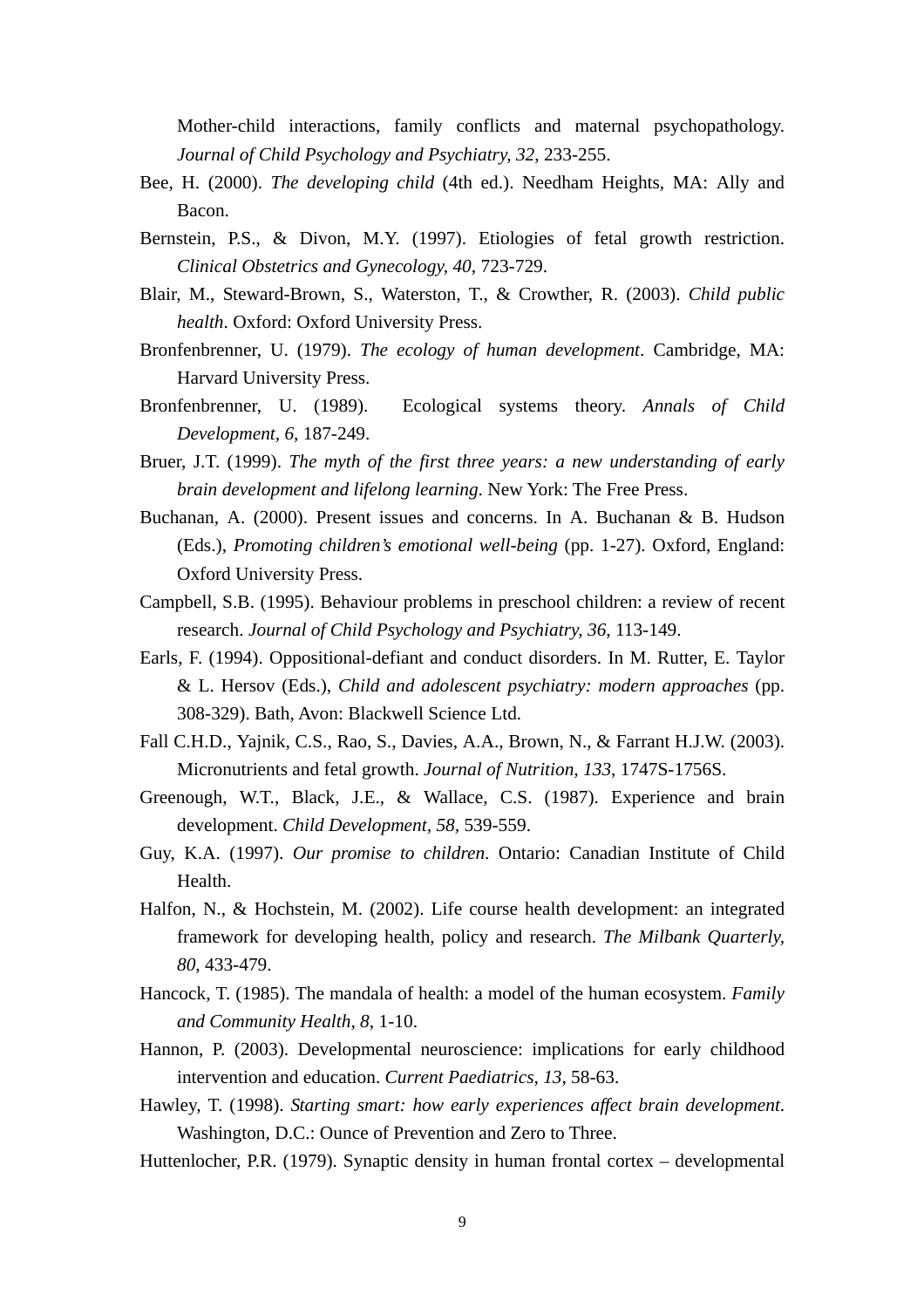changes and effects of aging. *Brain Research, 163*, 195-205.

- Kramer, M.S. (2002). Balanced protein/energy supplementation in pregnancy (Cochrane Review). In: The Cochrane Library. Issue 4: CD 000032. Update Software, Oxford.
- Loeber, R., & Hay, D.F. (1994). Developmental approaches to aggression and conduct problems. In M. Rutter, & D. Hay (Eds.), *Development through life* (pp. 488-516). Oxford, England: Blackwell Science.
- Lucas, A., Fewtrell, M.S., & Cole, J. (1999). Fetal origins of adult disease the hypothesis revisited. *British Medical Journal, 319*, 245 – 249.
- McCain, M.N., & Mustard, J.F. (1999). *Reversing the real brain drain: early years study, final report*. Ontario: Early years study.
- Merialdi, M., Carroli, G., Villar, J., Abalos, E., Gulmezoglu, A.M., Kulier, R., et al. (2003). Nutritional Interventions during Pregnancy for the Prevention or Treatment of Impaired Fetal Growth: An Overview of Randomized Controlled Trials. *Journal of Nutrition, 133*, 1626S-1631S.
- O'Connor, T.G., Rutter, M., Beckett, C., Keaveney, L. Kreppner, J.M., & the English and Romanian Adoptees Study Team (2000). The effects of global severe privation on cognitive competence: extension and longitudinal follow-up. *Child Development, 71*, 376-390.
- O'Donnell, M.P. (1986). Definition of health promotion. *American Journal of Health Promotion, 1*(1), 4-5.
- Patterson, G.R., Forgatch, M.S., Yoerger, K.L., & Stoolmiller, M. (1998). Variables that initiate and maintain an early-onset trajectory for juvenile offending. *Development and Psychopathology, 10*, 531-547.
- Ramey, C.T., Campbell, F.A., Burchinal, M., Skinner, M.L., Gardner, D.M., & Ramey, S.L. (2000). Persistent effects of early childhood education on high-risk children and their mothers. *Applied Developmental Science, 4*(1), 2-14.
- Reid, V., & Belsky, J. (2002). Neuroscience: environmental influence on child development. *Current Paediatrics, 12*, 581-585.
- Rende, R.D., & Plomin, R. (1994). Genetic influences on behavioural development. In M. Rutter, & D. Hay (Eds.), *Development through life* (pp. 26-48). Oxford, England: Blackwell Science.
- Rutter, M. (1994). Continuities, transitions and turning points in development. In M. Rutter, & D. Hay (Eds.), *Development through life* (pp. 1-25). Oxford, England: Blackwell Science.
- Rutter, M. (2002a). Nature, nurture, and development: from evangelism through science toward policy and practice. *Child Development, 73*, 1-21.
- Rutter, M. (2002b). The interplay of nature, nurture, and developmental influence.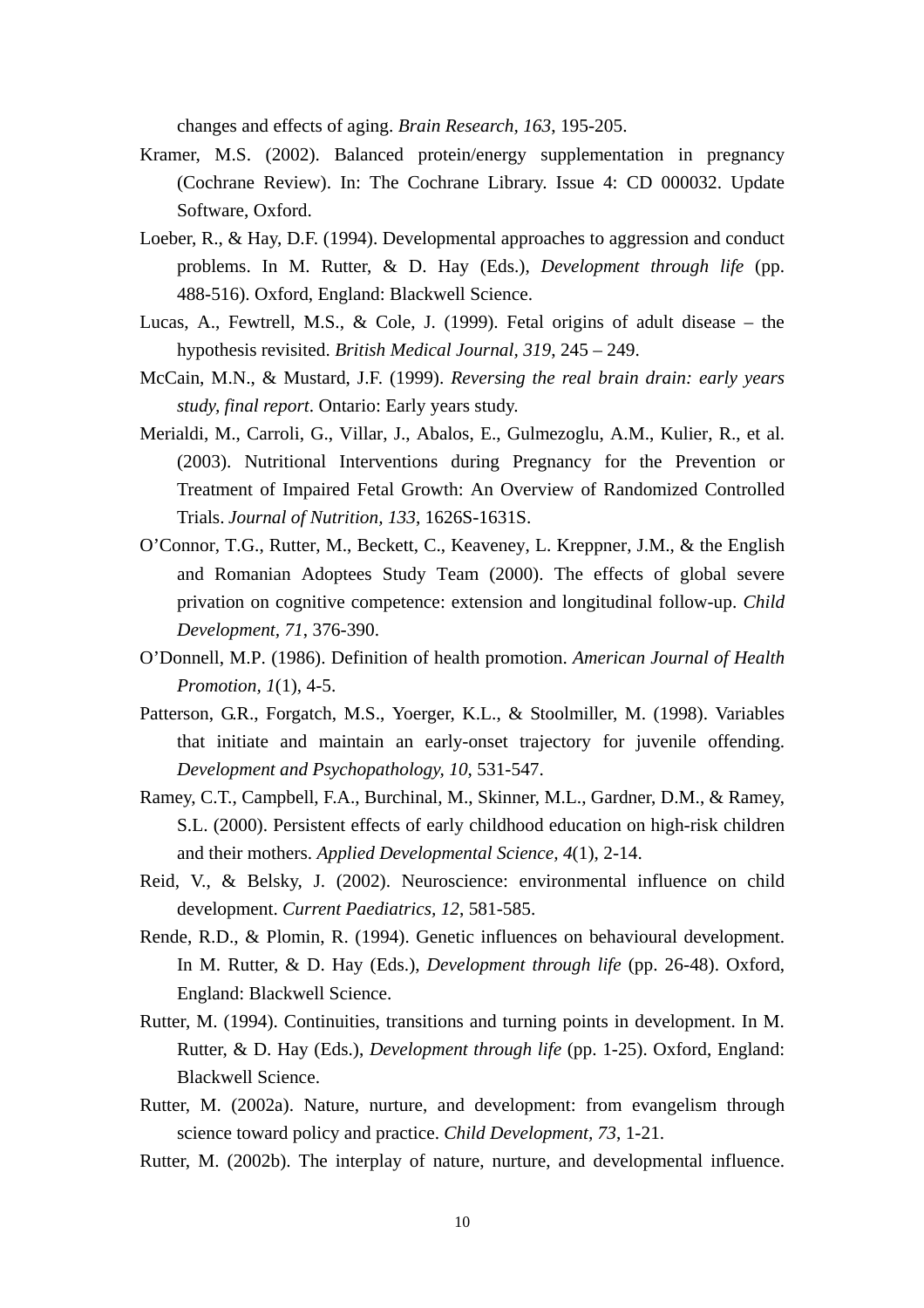*Archives of General Psychiatry, 59*, 996-1000.

- Rutter, M., Dunn, J., Plomin, R., Simonoff, E., Pickles, A., & Maughan, B., et al. (1997). Integrating nature and nurture: implications or person environment correlations and interactions for developmental psychopathology. *Development and Psychopathology, 9*, 335-364.
- Rutter, M., & Hay, D. (Eds.) (1994). *Development through life*. Oxford, England: Blackwell Science.
- Schweinhart, L.J., & Weikart, D.B. (1990). The High/Scope Perry preschool study: implications for early childhood care and education. In R.P. Lorion, (Ed.), *Protecting the children" strategies for optimizing emotional and behavioral development* (pp.109 – 132). New York, U.S.A.: The Haworth Press.
- Smedler, A.C., Faxelius, G., Bremme, K., & Lagerstrom, M. (1992). Psychological development in children born with very low birth weight after severe intrauterine growth retardation: a 10-year follow-up study. *Acta Paediatrica, 81*(3), 197-203.
- Sroufe, L.A. (1979). The coherence of individual development: early care, attachment, and subsequent developmental issues. *American Psychologist, 34*, 834-841.
- Sroufe, L.A., & Rutter, M. (1984). The domain of developmental psychopathology. *Child Development, 55*, 17-29.
- Streissguth, A.P., Barr, H.M., & Sampson, P.D. (1990). Moderate prenatal alcohol exposure: effect on child IQ and learning problems at age 7 1/2 years. *Alcoholism: Clinical and Experimental Research, 14*, 662-669.
- Swayze, V.W., Johnson, V.P., Hanson, J.W., Piven, J., Sato, Y., Giedd, J.N., et al. (1997). Magnetic resonance imaging of brain anomalies in fetal alcohol syndrome. *Pediatrics, 99*, 232-240.
- UNICEF (1989). *Convention on the rights of the child*. Retrieved December 2, 2002, from www.unicef.org/crc/fulltext/htm
- Webster-Stratton, C., & Hancock, L. (1998). Training for parents of young children with conduct problems: content, methods, and therapeutic processes. In J.M. Briesmeister, & C.E. Schaefer (Eds.), *Handbook of parent training: parents as co-therapists for children's behaviour problems* (2nd ed.) (pp. 98-152). New York: John Wiley & Sons.
- Webster-Stratton, C., & Taylor, T. (2001). Nipping early risk factors in the bud: preventing substance abuse, delinquency, and violence in adolescence through interventions targeted at young children (0-8 years). *Prevention Science, 2*, 165-192.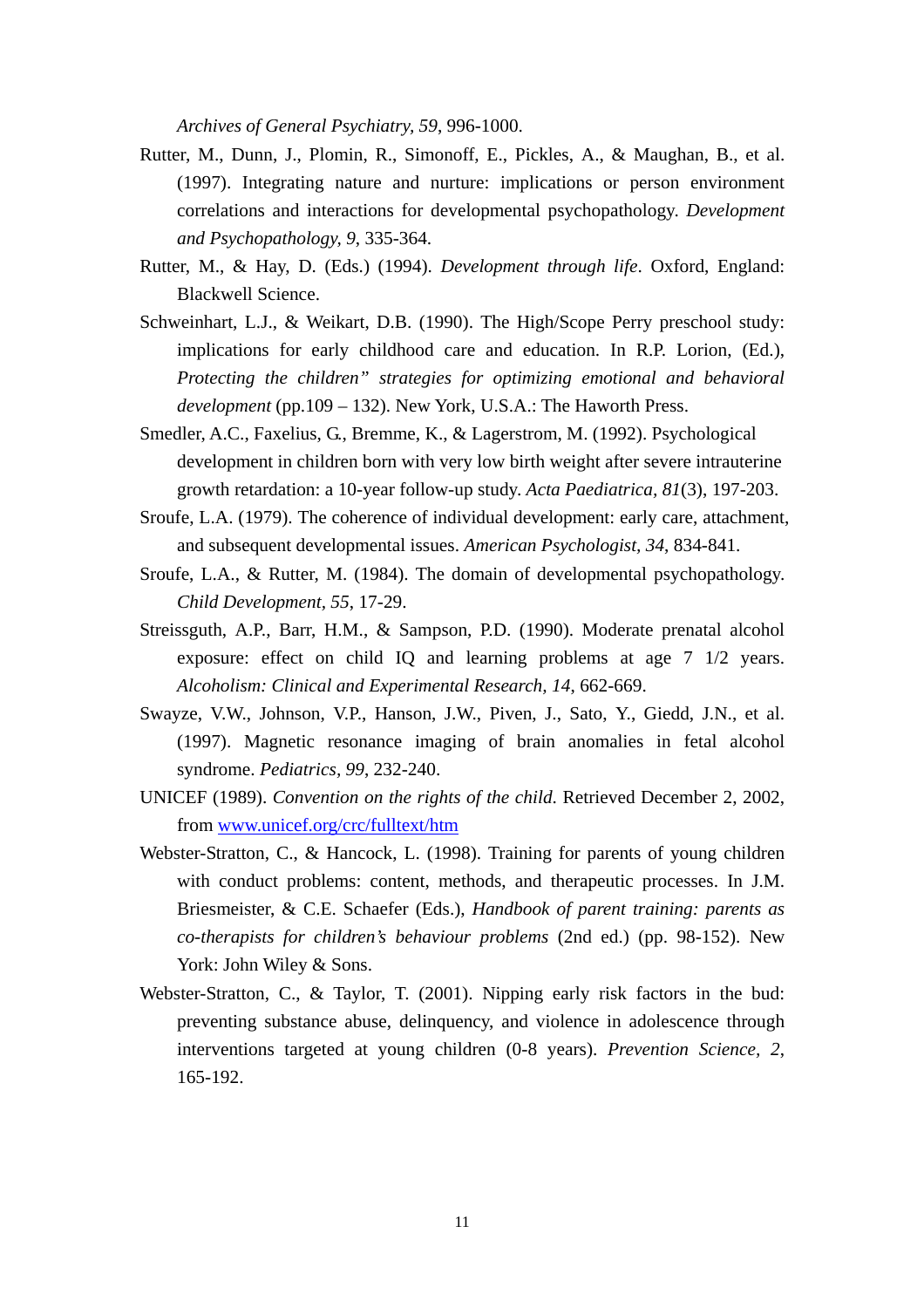# **Chapter 2 Major Research Questions and Methodology**

### **Health needs assessment**

 Bradshaw (1972), in his taxonomy of social needs, distinguishes between normative needs (need defined by the professional), felt needs (what people consider they want), expressed needs (felt need expressed by an action) and comparative needs (comparing two populations receiving different service levels). This taxonomy is commonly used in the social and education fields but its application in the public health setting may sometimes be inappropriate as in the latter, increasing input of care could be associated with either benefit or harm (Stevens & Raftery, 1994).

 In public health, using an epidemiological approach, health needs assessment "is a systematic method of identifying unmet health and health care needs of a population and making changes to meet these unmet needs" (Wright, 2001, p.38). Need implies "the capacity to benefit from an intervention" (p.39). Need should be distinguished from demand and supply. While need refers to what people might benefit from, demand is what people are willing to pay for in a market or might use in a free health care system. Supply, on the other hand, refers to the actual provision. In real life situations, need, demand and supply may overlap or differ, and work is often required to make supply, demand and need more congruent (Stevens & Raftery, 1994).

 In addition to the epidemiological approach to needs assessment, it is also important to incorporate other approaches, namely, comparative needs assessment and corporate needs assessment (Stevens & Raftery, 1994). The former refers to comparison with available services to similar populations in other areas. The latter refers to obtaining the views of various stakeholders with a range of perspectives and experiences.

 In this study, we adopted predominantly the epidemiological approach to health needs assessment which involves three components: measuring incidence or prevalence of the problem of the target population, assessment of the effectiveness of interventions and availability of effective interventions for the problem, and obtaining information on the services currently provided. Decisions are made in consideration of the ability of the population to benefit from the intervention. In addition, we integrated the corporate approach, by conducting focus group discussions with service providers and service users to obtain their views and perspectives, as well as the comparative approach, through comparison with overseas situations where appropriate.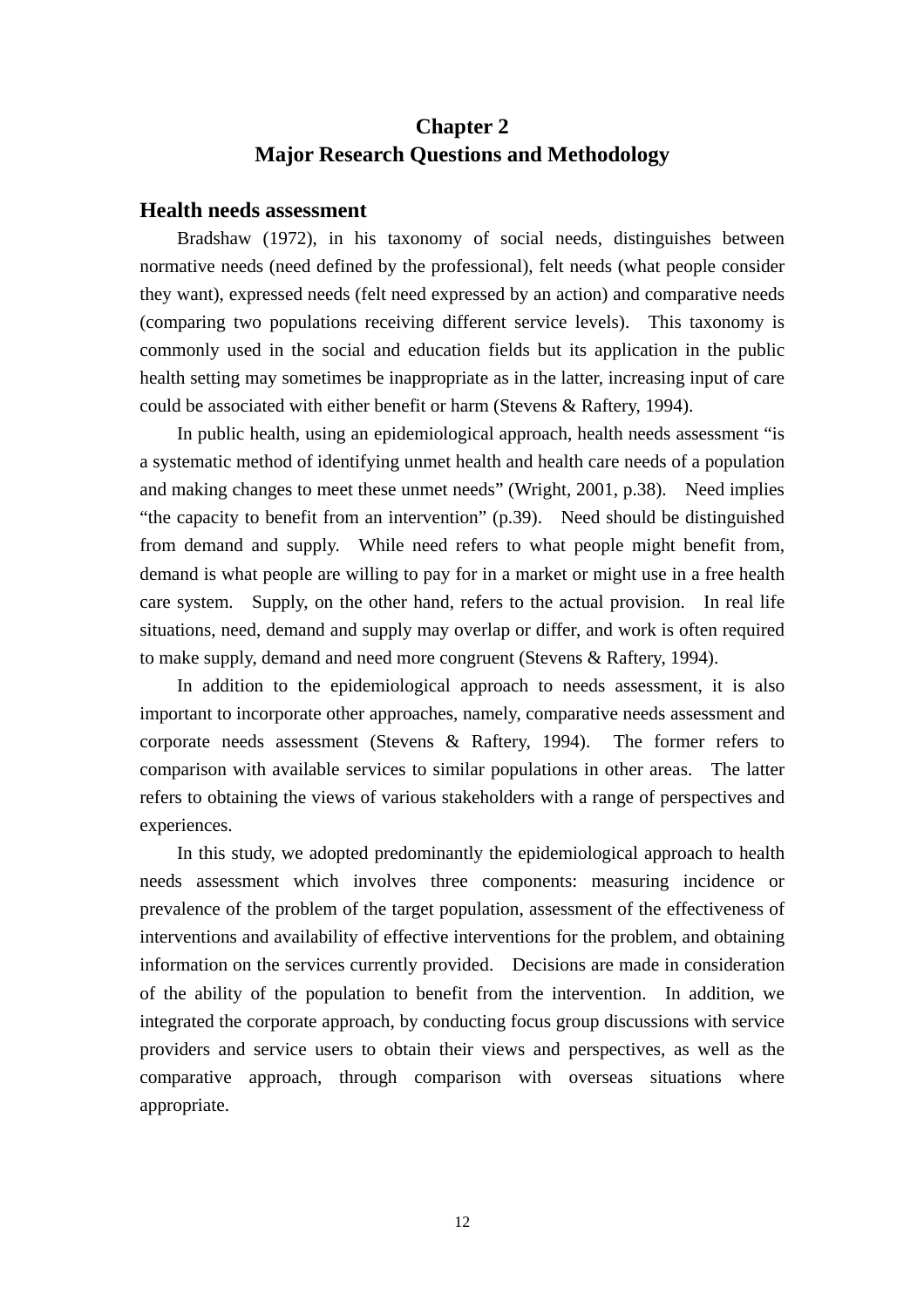### **Major research questions**

 Based on the above, there were three major research questions to be answered in this study. The first question was how well Hong Kong preschool children and their families were doing in various domains, viz, physical, cognitive, social emotional and spiritual.The second question related to the availability of current services. The third question was about the effectiveness of existing programmes and availability of effective programmes to address a particular problem. To answer these questions, information was collected through literature search, service and official statistics and focus group discussions with stakeholders.

 As mentioned in chapter 1, families play a vital role in the development of preschool children. Therefore, in the health needs assessment of preschool children, it is important to include the family in the assessment. It is also recognized that many health problems that are manifested in older children and adolescents may have their roots in the preschool years, e.g. obesity and delinquency. Adolescent statistics may reflect the health needs of preschool children. In the present health needs assessment of preschool children, information on adolescents and older children would be used, where appropriate. In this report, preschool children refer to children aged 0 to 5 years old.

#### **Sources of data**

 There are many different sources of data on the needs of preschool children and their families. Different types of data differ in their completeness, accuracy, relevance/representativeness and timeliness (Tennison, 2001). Bearing in mind that the quality of the information may differ, this report made use of various data sources in order to build a comprehensive picture on the health needs of preschool children and their families. Where possible, the limitations of the data were stated, to alert the reader to cautions in interpretation.

 In this study, both quantitative and qualitative data were used. The data sources used in the present report included:

#### **1. Quantitative data**

#### **1.1 Routine data source**

 Census information – this was based mainly on the 2001 census conducted by the Census and Statistics Department.

 Routine health data – this included information on mortality etc. collected by the Statistics Section of the Department of Health (DH).

 Service data – this included data from Social Welfare Department (SWD), Education and Manpower Bureau (EMB), Hospital Authority (HA) and DH (Family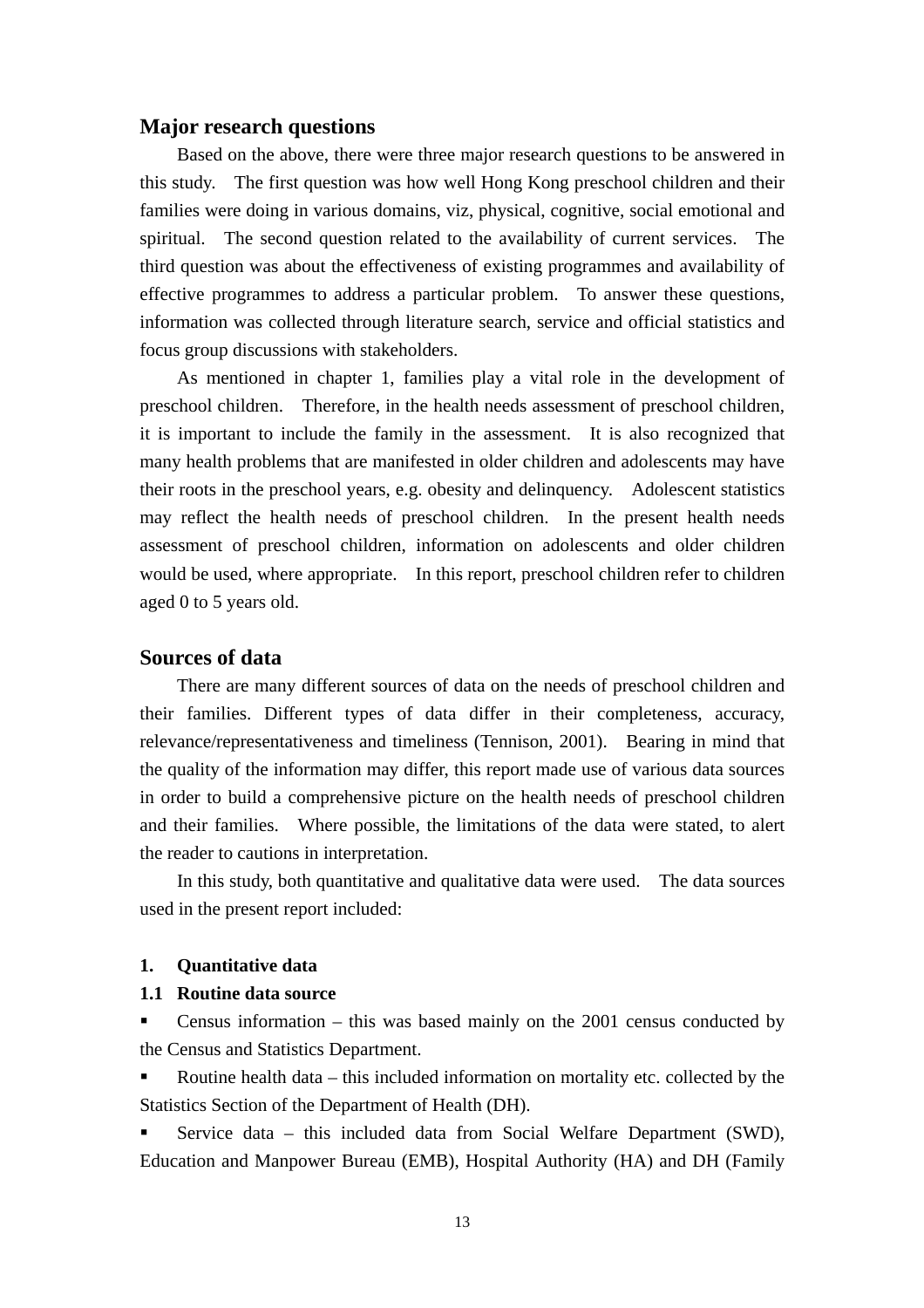Health Service and Child Assessment Service). The data was mainly based on service utilization and might not capture those who were not utilizing services.

#### **1.2 Surveys and study reports**

 Surveys reports/study reports – these included surveys and reports (published and unpublished) on specific topics produced by various government departments and non-governmental organizations (NGOs). The quality varied depending on the research methodology.

 Research reports published in refereed academic journals – this included research on specific issues and the focus might be on answering specific research questions.

 Systematic reviews – this was mainly relevant to the section on the effectiveness of services. Systematic reviews on effective programmes were referred to where appropriate. Most of them were on overseas programmes.

#### **2. Qualitative data**

#### **2.1 Documentary review**

 Information on service provision by various government departments and NGOs, including information on the internet, were accessed.

#### **2.2 Focus group discussions**

 Focus group discussions were held with stakeholders to collect their views on the health needs of preschool children and their families. The purpose was to capture the major variations and common themes across sectors, rather than making generalizations (Patton, 1990). The sampling method adopted was the stratified purposeful sampling method and a series of focus group discussions with stakeholders such as parents, preschool workers (day nursery workers, crèche workers and kindergarten teachers), social workers, academics from training institutes for preschool workers, and health professionals, were conducted to find out their views and perceptions on the needs of preschool children and their families.

## **Data collection**

Data was collected via three different methods:

### **3. Information supplied by organizations**

 An invitation letter was sent to NGOs via the Hong Kong Council of Social Service to request them to supply information on services and programmes for preschool children and their families. Relevant government departments were requested to supply information on services and programmes for preschool children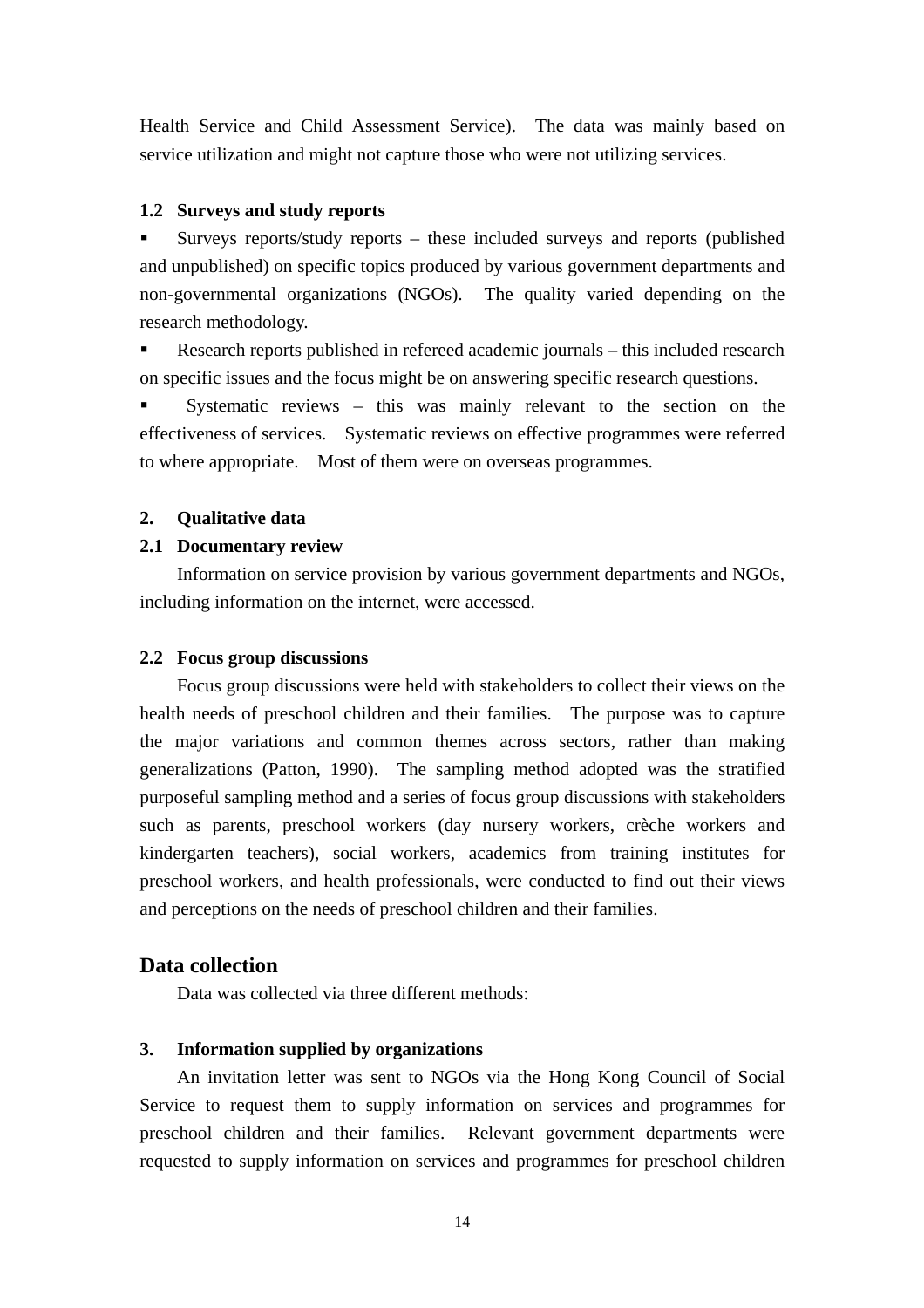and their families. These government departments and NGOs were also requested to supply information on any evaluation reports of their services and programmes. Search of websites of various NGOs which had not responded to the Hong Kong Council of Social Service were also conducted to access additional information.

## **4. Literature search**

 This included search on official statistics, refereed journal articles and various surveys reports and study reports (published or unpublished) produced by government departments and NGOs. The search engines used included Medline, PubMed, Cochrane Database of Systematic Reviews, and PsycINFO.

### **5. Focus group discussions**

 Sixteen focus group discussions (141 participants) were conducted. A focus group discussion guide was used to guide the discussion. The discussion guide is in Appendix 1. Unless otherwise specified, the focus group discussions were conducted in Cantonese. The discussions were tape recorded and transcribed verbatim. In the main text of this report, the English translation (slightly edited) would be presented (original English words would be underlined) and the original Chinese version can be found in Appendix 2. The details of the focus groups are listed below:

 Day nursery workers – there were 16 participants recruited through the Hong Kong Council of Social Service. The participants included 5 principals/supervisors (園長/副園長/主任) and 11 teachers from subvented day nurseries.

 Crèche workers – there were 6 participants recruited through the Hong Kong Council of Social Service.

 Kindergarten workers – there were 16 participants recruited through the EMB. The participants included 11 principals/supervisors (校長/主任) and 5 teachers from various kindergartens.

 Family support service supervisors – there were 5 participants who were supervisors/directors of various family support services. They were recruited through the Hong Kong Council of Social Service.

 Child care service supervisors – there were 7 participants who were supervisors of child care services. Again, they were recruited through the Hong Kong Council of Social Service.

 Academics – there were 14 academics from the four academic institutions offering recognized professional training to preschool workers (see Appendix 3). The discussion was conducted in English as one of the participants was not fluent in Chinese.

Paediatricians in hospitals – an invitation letter was sent to the 17 Chiefs of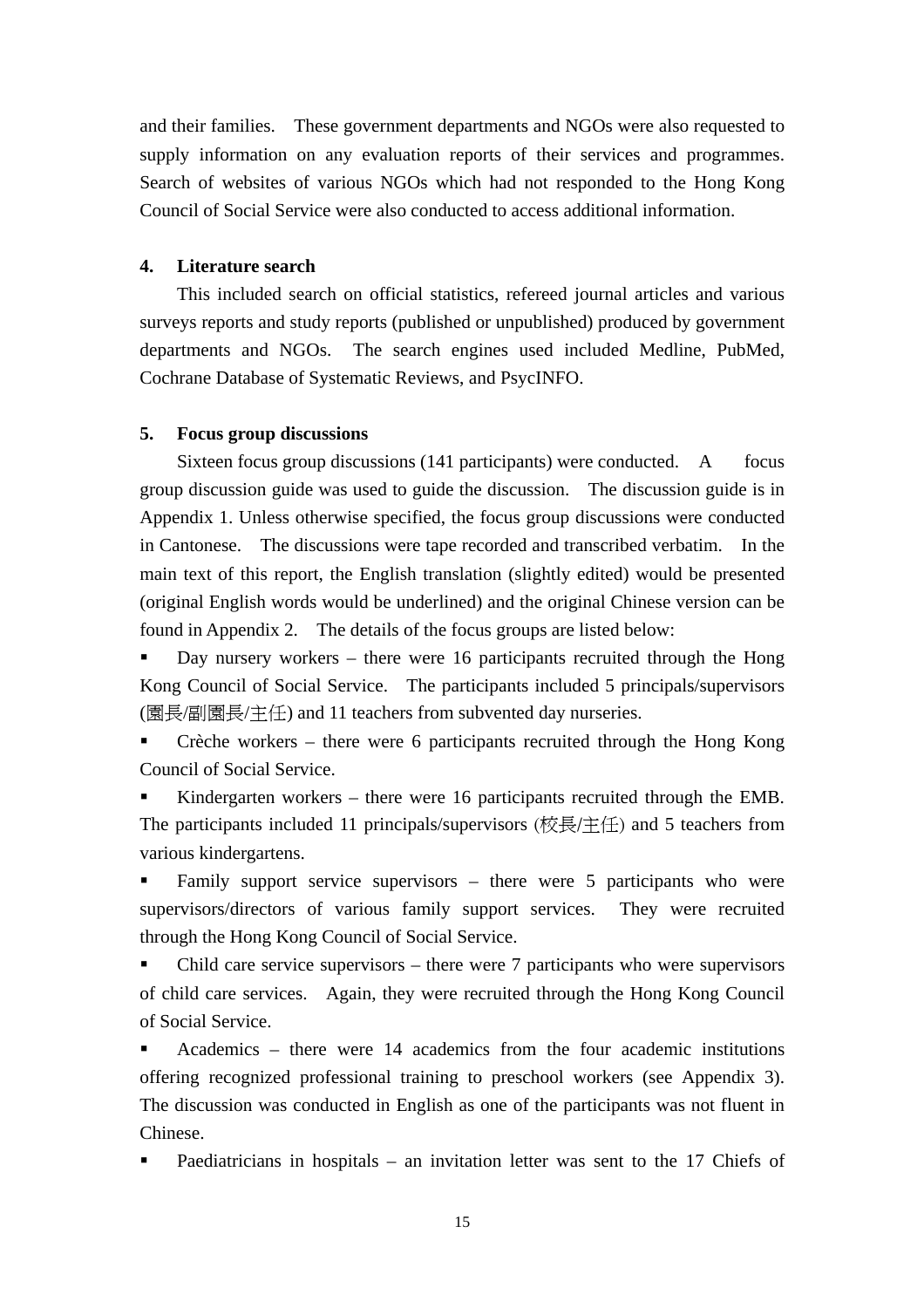Service of paediatric departments in all hospitals and the Consultant, Child Assessment Service (CAS), DH. Representatives from 13 paediatric departments and CAS participated in the focus group discussion.

 Paediatricians in private practice – invitations to paediatricians in private practice were sent through their continuous medical education network. A total of 10 paediatricians volunteered to participate in the focus group discussion.

 DH health professionals – three focus groups were conducted, one for doctors from Family Health Service (FHS) and CAS, and two for nurses from FHS and CAS. Altogether, 24 nurses (14 registered nurses and 10 nursing officers) and 9 doctors participated.

 Parents of preschool children – five focus groups were conducted, two recruited through a parents' self-help group, and three recruited through Maternal and Child Health Centres (MCHCs). A total of 21 parents participated in the discussions.

## **References**

- Bradshaw, J.S. (1972). A taxonomy of social need. In: G. McLachlan (Ed.). *Problems and progress in medical care: essays on current research. 7th series*. Oxford: Oxford University Press.
- Patton, M.Q. (1990). *Qualitative evaluation and research methods*. (2nd ed.) Newbury Park: Sage Publications.
- Stevens, A., & Raftery, J. (1994). Introduction. In: A. Stevens, & J. Raftery (Eds.). *Health care needs assessment: the epidemiologically based needs assessment reviews* (pp.1-30). Oxford: Radcliffe Medical Press Ltd.
- Tennison, B. (2001). Assessing information. In: D. Pencheon, C. Guest, D. Melzer, & J.A.M. Gray (Eds.). *Oxford handbook of public health practice* (pp. 4-12). Oxford: Oxford University Press.
- Wright, J. (2001). Assessing health needs. In: D. Pencheon, C. Guest, D. Melzer, & J.A.M. Gray (Eds.). *Oxford handbook of public health practice* (pp. 38-46). Oxford: Oxford University Press.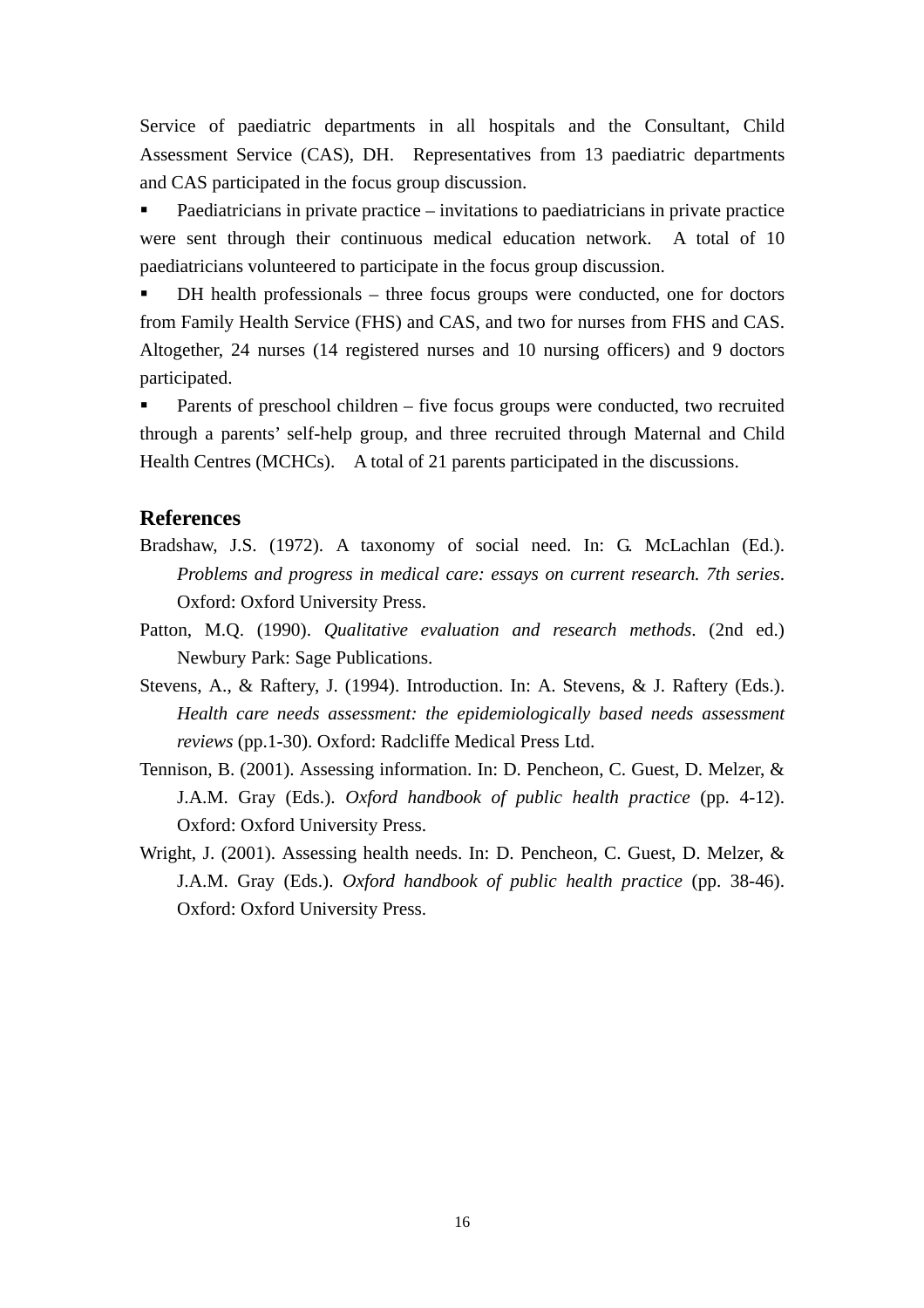# **Chapter 3 Well-being of Hong Kong Preschool Children and Their Families**

 According to the World Health Organization (WHO), health is "a state of complete physical, social and mental well-being, and not merely the absence of disease or infirmity" (WHO, 1948, p. 100). Apart from physical, social and mental aspects, the concept may be broadened and optimal health can be defined as "balance of physical, emotional, spiritual, intellectual and social health" (O'Donnell, 1989, p. 5). The WHO also identifies several priority areas for future action for promoting child and adolescent health and development (WHO, 2003). The areas include health of mothers and neonates, prevention of communicable disease, prevention of injury (from violence and the physical environment), good nutrition, psychosocial development and mental health.

 As mentioned in chapter 2, the well-being of preschool children is closely related to the well-being of their families. In this chapter, information on the well-being of preschool children and their families is presented.

# **Child profile**

## **1. General information**

### **1.1 Census information**

 In the 2001 Hong Kong census (Census and Statistics Department, 2002a), there were 355 197 children aged 0 to 5 living in Hong Kong, representing 5.3% of the total population. There were 184 905 boys (52.05%) and 170 292 girls (47.95%).

### **1.2 Infant mortality rate**

 Infant mortality rate is regarded as a useful indicator of a community's level of health (Beaglehole, Bonita, & Kjellstrom, 1993; Last, 2001). It is associated with factors such as access to medical care, socio-economic conditions, and public health services (Federal Interagency Forum on Child and Family Statistics, 2003). In Hong Kong, there is a steady decrease in infant mortality rate since 1961. In 2002, the infant mortality rate in Hong Kong was 2.4 (Department of Health, 2004), ranking among the best in the world (Australia: 6; Denmark: 4; Finland: 4; Iceland: 3; Sweden: 3; U.K.: 6; U.S.A.: 7) (Federal Interagency Forum on Child and Family Statistics, 2003; UNICEF, 2003). The relevant vital statistics are shown in Table 1. The leading causes of infant mortality were congenital anomalies, disorders relating to short gestation or unspecified low birth weight and respiratory distress syndrome and other perinatal disorders (Department of Health, 2002a).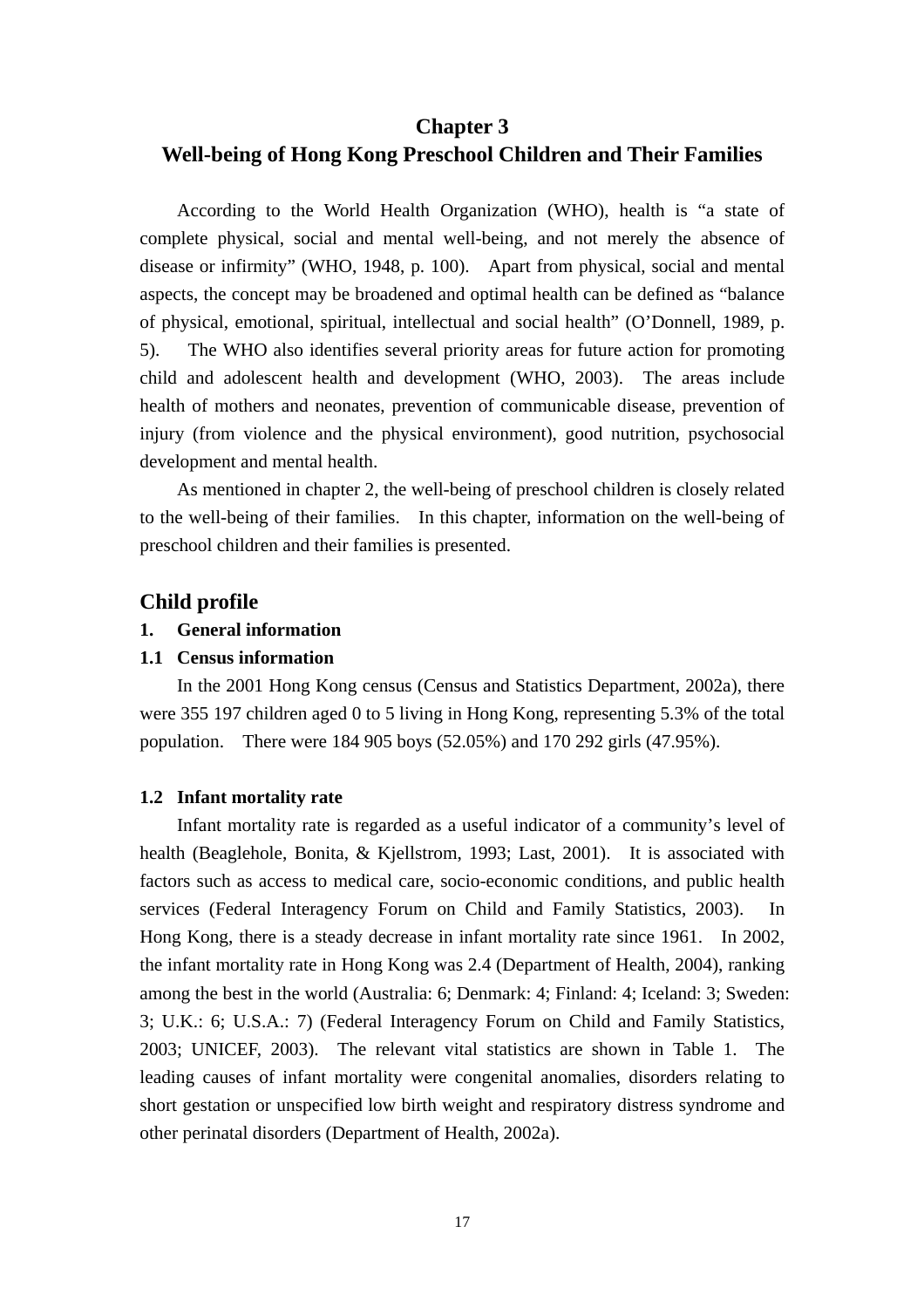| Year | Crude                   | Crude | Perinatal | Neonatal                                                                                     | Infant | Maternal               |
|------|-------------------------|-------|-----------|----------------------------------------------------------------------------------------------|--------|------------------------|
|      |                         |       |           |                                                                                              |        |                        |
|      | birth rate <sup>a</sup> |       |           | death rate <sup>b</sup> mortality <sup>c</sup> mortality <sup>d</sup> mortality <sup>e</sup> |        | mortality <sup>t</sup> |
| 1961 | 34.3                    | 5.9   | 26.3      | 21.0                                                                                         | 37.7   | 46.0                   |
| 1971 | 19.0                    | 5.0   | 17.7      | 12.6                                                                                         | 18.4   | 14.3                   |
| 1981 | 16.8                    | 4.8   | 10.8      | 6.6                                                                                          | 9.7    | 8.0                    |
| 1991 | 12.2                    | 5.0   | 6.4       | 4.0                                                                                          | 6.5    | 5.7                    |
| 1995 | 11.1                    | 5.0   | 5.6       | 2.5                                                                                          | 4.4    | 7.3                    |
| 1999 | 7.6                     | 5.1   | 5.7       | 1.6                                                                                          | 3.2    | 2.0                    |
| 2000 | 8.1                     | 5.1   | 6.8       | 1.7                                                                                          | 2.9    | 5.6                    |
| 2001 | 7.3                     | 5.0   | 5.7       | 1.7                                                                                          | 2.7    | 2.0                    |
| 2002 | 7.1                     | 5.1   | 7.4       | 1.3                                                                                          | 2.4    | 2.1                    |

Table 1 Vital Statistics in Hong Kong, 1961-2002 (Department of Health, 2002a, 2004)

<sup>a</sup> Number of births per 1 000 population

<sup>b</sup> Number of deaths per 1 000 population

<sup>c</sup> Number of still births and early neonatal deaths  $(< 7 \text{ days})$  per 1 000 total births (number of still births and number of registered live births)

d Number of deaths in infants under 28 days of age per 1 000 registered live births

e Number of deaths in children less than one year old per 1 000 registered/known live births

<sup>f</sup> Number of registered maternal deaths (death of a woman while pregnant or within 42 days of termination of pregnancy, irrespective of the duration and the site of the pregnancy, from any cause related to or aggravated by the pregnancy of its management, but not from accidental or incidental causes) per 100 000 registered live births

#### **1.3 Under-five mortality**

 Under-five mortality is also regarded as an important indicator of the health in the community (Federal Interagency Forum on Child and Family Statistics, 2003). In Hong Kong, the under-five mortality rate in 2001 was 0.7 per 1 000 population aged under 5 or 3.8 per 1 000 registered live births (Department of Health, 2002a). The 2001 under-five mortality rate in industrialized countries was 7 per 1 000 live births (UNICEF, 2003). The Hong Kong rate compares well with that in industrialized countries (Australia: 6; Denmark: 4; Finland: 5; Iceland: 4; Sweden: 3; U.K.: 7; U.S.A.: 8) (UNICEF, 2003).

Congenital anomalies remain the major cause of death for children under one year. Congenital anomalies, injury and poisoning, disease of the nervous system, pneumonia and malignant neoplasms are the major leading causes of deaths for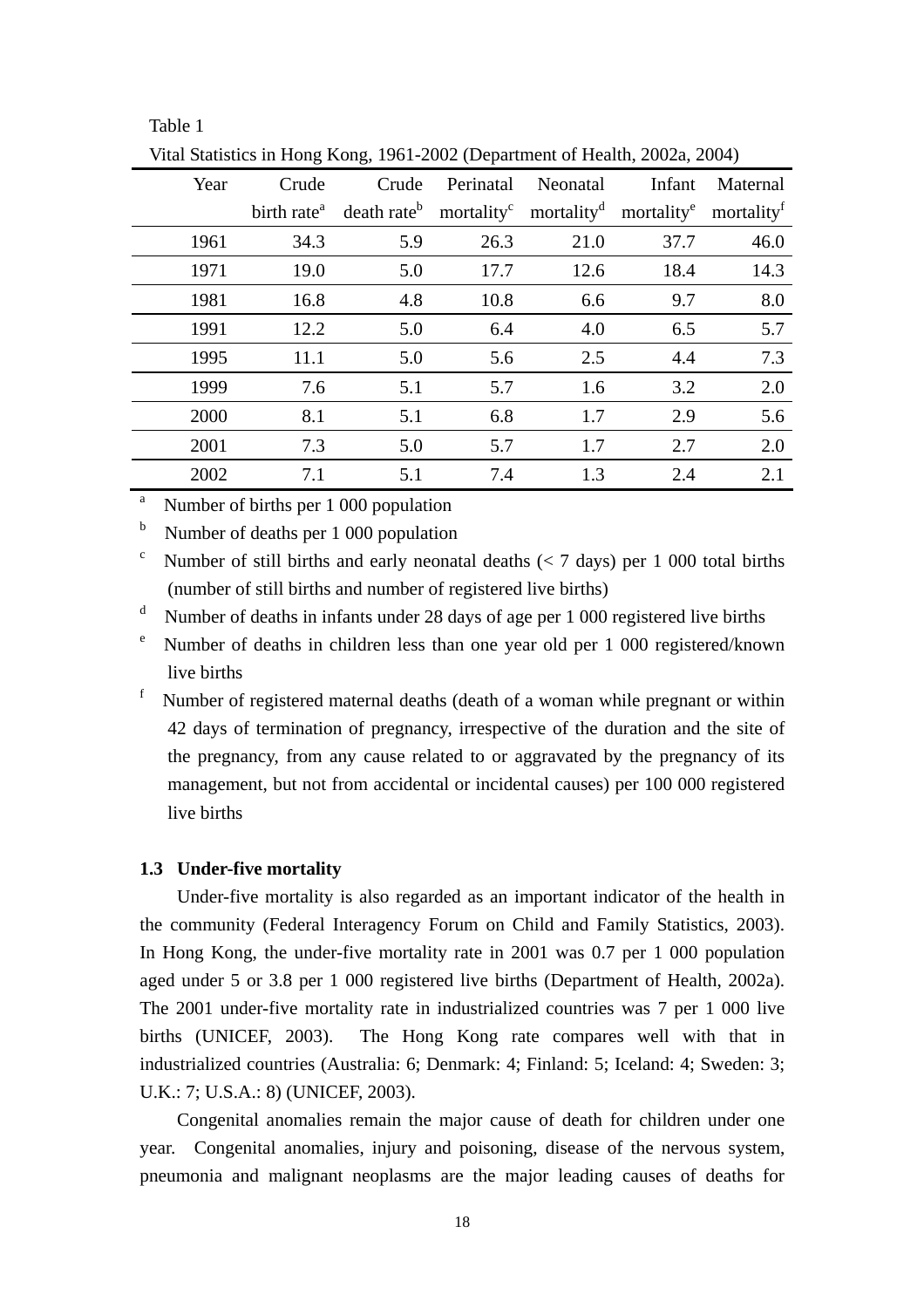children aged 5 or below (Department of Health, 2002a).

### **2. Physical domain**

 There are a number of issues discussed under the physical domain. These can be grouped into three major categories. The first category is physical growth and development and includes such issues as birth weight, height growth, obesity and motor development. The second category is about the use of preventive health services which includes MCHC coverage and immunization. The third category is childcare/rearing practices and problems arising from them. These include issues like breastfeeding, nutrition, oral health, physical activity, exposure to tobacco smoking, unintentional injury and child abuse. Finally, views from stakeholders are presented.

### **2.1 Physical growth and development**

#### **2.1.1 Birth weight**

Over the years 1984 to 1998, the birth statistics system showed that the mean birth weight was stable**,** ranging from 3.18 kg to 3.21 kg. Male infants were heavier than female infants and the mean weights were 3.24 kg and 3.14 kg respectively (Luk, Yeung, & Lo, 2001).

Low birth weight (less than 2.5 kg) is related to a range of health risks, including higher risks of dying during the early months and years, long-term illness and disability (Federal Interagency Forum on Child and Family Statistics, 2003; Ministry of Health, 1998). The proportion of low birth weight  $(\le 2.5 \text{ kg})$  is around 7% for industrialized countries (MacDorman, Minino, Strobino, & Guyer, 2002). In Hong Kong, based on the birth statistics system, the proportions of low birth weight  $\langle$ <2.5 kg) and very low birth weight  $(1.5 \text{ kg})$  were 4.99% and 0.56% respectively (Luk et al., 2001). The Hong Kong low birth weight figures are very comparable to those of industrialized countries (Australia: 6.6%; Denmark: 6.0%; Finland: 6.0%; Iceland: 4.0%; Sweden: 4.0%; U.K.: 7.6%; U.S.A.: 7.6%) (UNICEF, 2001).

Based on a 20% random sample of live-born singletons born between 1984 to 1997 from the birth statistics system, it was found that birth weight was positively related to mother's educational attainment. Birth out of marriage and living in temporary housing were predictive of lower birth weight (Cheung & Yip, 2001).

#### **2.1.2 Height growth**

 A 1993 territory wide survey of about 25 000 Chinese children from birth to 18 years indicated that there were secular changes in standing height and sitting height. Compared to a similar survey in 1963, there was an increase in final adult standing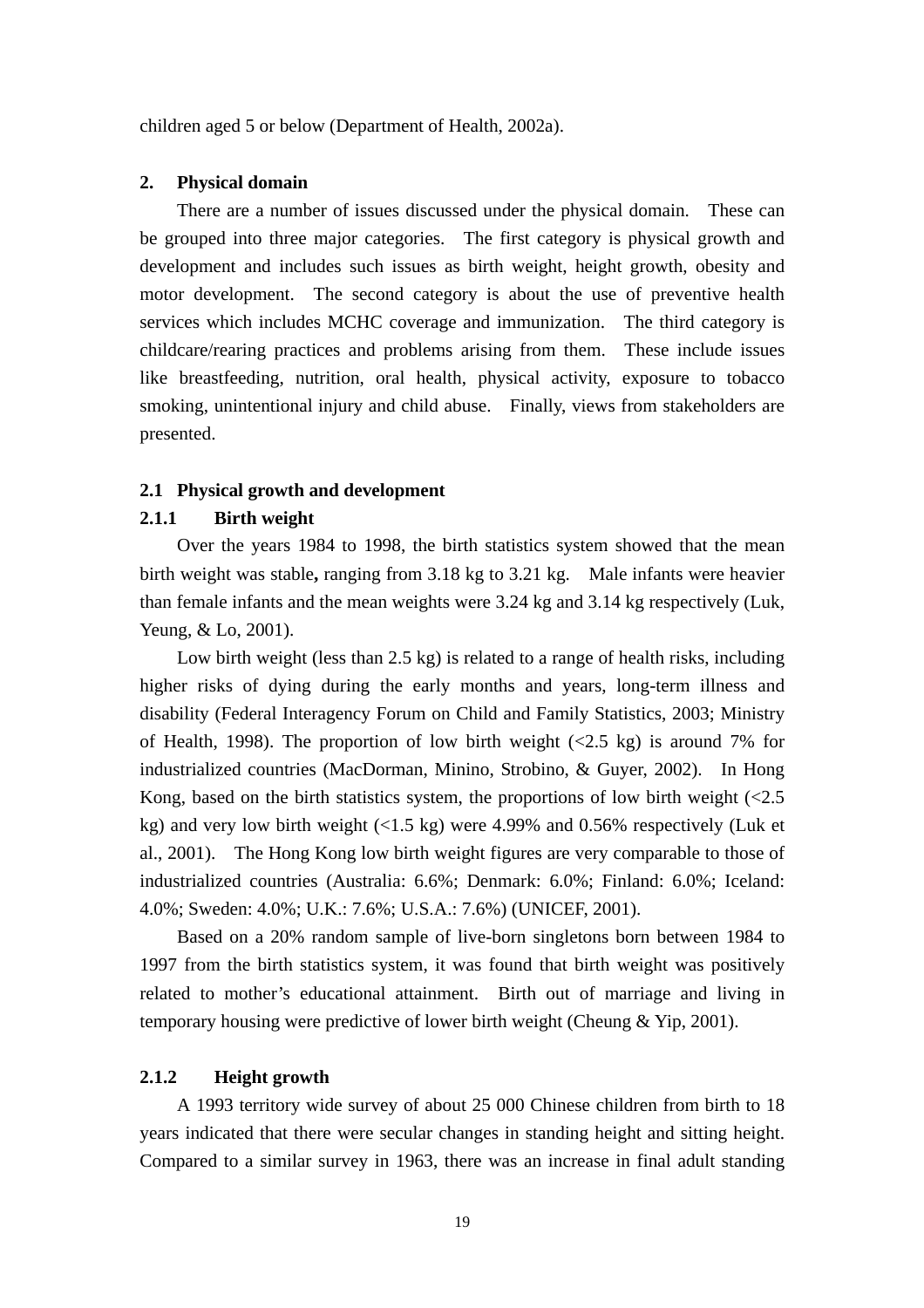height among boys (3.6 cm) and girls (2.7 cm), in which 1.8 cm (boys) and 0.5 cm (girls) were accounted for by the sitting height. For boys of 4 and 5 years old, the increases in standing height were 1.7 cm and 2.3 cm respectively. The corresponding figures for girls were 2.3 cm and 3.3 cm (Leung et al., 1996).

## **2.1.3 Obesity**

 Obesity in childhood often persists into adulthood as lifestyle habits established early in life are frequently carried into adulthood. It is well known that obesity in adulthood is a risk factor for many chronic conditions including diabetes and hypertension (Kiefer, Lee, & Summer, 2002). An international standard definition for child overweight and obesity was developed out of six large national data sets (Brazil, U.K., Hong Kong, Netherlands, Singapore and U.S.A.). The Hong Kong data set consisted of about 25 000 males and females aged 0 to 18 years (see also section 2.1.2). Based on the centiles corresponding to body mass index (BMI) of 25 kg/m<sup>2</sup> at age 18 (overweight) and BMI of 30 kg/m<sup>2</sup> at age 18 (obesity), 11.7% of the males (ranking second highest among the six countries) and 9.8% of the females (ranking third lowest in the six countries) were classified as overweight. The corresponding figures for obesity for males and females were 3.1% (ranking second highest among the six countries) and 1.8% (ranking third highest in the six countries) (Cole, Bellizzi, Flegal, & Dietz, 2000).

## **2.1.4 Motor development**

 One of the major studies on the development of preschool Hong Kong children is the Preprimary Project (PPP) of the International Association for the Evaluation of Educational Achievement (IEA) (Opper, 1996). The data was collected in the late 1980s and included about 3 000 children aged 3 to 5 years old recruited through a two stage stratified sampling procedure. There were three stratum descriptors: locality, type and size of preschools.The first stage involved proportionate random sampling of preschools according to locality, type and size. In the second stage, children were sampled from the selected preschools. In terms of gross and fine motor skills, except for a few minor variations, Hong Kong preschool children seemed to be following the gross and fine motor development norms in other western countries such as the United States (Opper, 1996). For self-care skills, Hong Kong children were at the same level as most of their American counterparts, but were ahead in some items (e.g. washing face) and behind in some others (e.g. hanging up clothes).

 More recently, a survey using the Functional Independence Measure (WeeFIM), an instrument measuring a child's essential daily functional skills, was conducted. Four hundred and forty-five normal Chinese children aged 6 months to 7 years in the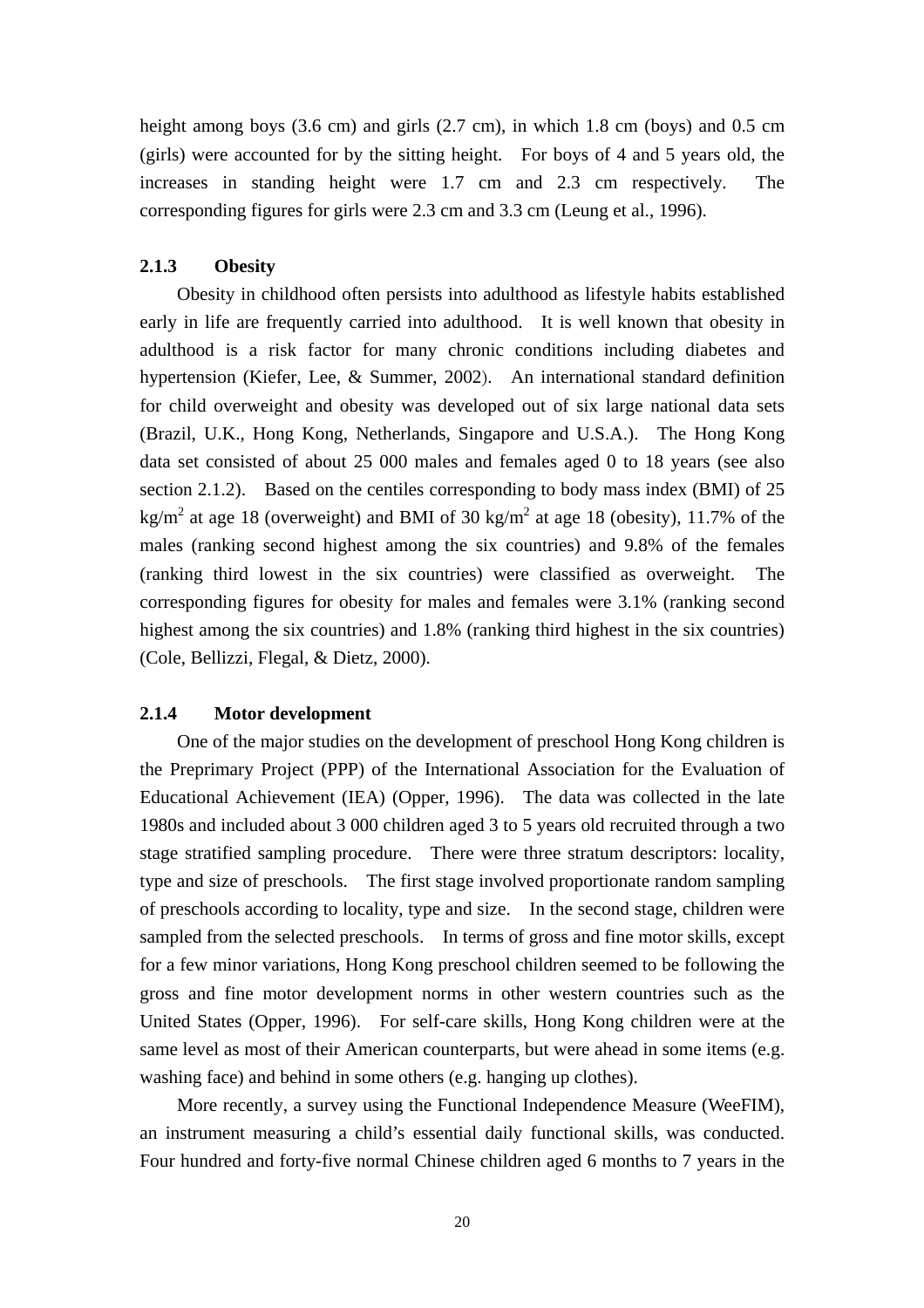community were recruited from MCHCs and kindergartens. Results showed that Chinese children scored better than their American counterparts in self-care (8 items) in all ages, and in mobility (5 items) until 36 months (Wong, Wong, Chan, & Wong, 2002). However, it must be cautioned that for the MCHC sample, only those who had passed the developmental screening tests were included in the study. It is possible that children with significant developmental delays might not be well-represented.

In a survey of 255 Chinese preschool children aged 4 to 6 years, using the Movement Assessment Battery for Children (Movement ABC), it was found that Chinese children performed significantly better on items contained in the manual dexterity (e.g. threading beads) and balance sections (e.g. walking on tip toe) than American children. American children were better at the projection and reception of moving objects (e.g. rolling a ball through a goal and catching a bean bag) (Chow, Henderson, & Barnett, 2001).

 To sum up, from the above surveys, Hong Kong children are in general comparable to American children in motor development, with some minor variations.

### **2.2 Use of preventive services**

## **2.2.1 MCHC coverage**

 In Hong Kong, there is a network of MCHCs offering a comprehensive range of health promotion and disease prevention services to children from birth to five years old, and women of childbearing age. In 2000, about 95% of all local newborns received services from MCHCs (Department of Health, 2002a).The respective figures for the years 1995 to 1999 ranged from 92% to 96%.

## **2.2.2 Childhood immunization rate**

 Childhood immunization rate is a reflection of the extent to which children are protected from serious vaccine-preventable diseases (Federal Interagency Forum on Child and Family Statistics, 2003). The percentage of children receiving the third dose of DPT (combined diphtheria, pertussis and tetanus vaccine) indicates how well countries provide routine immunization (UNICEF, n.d.b.). The coverage rate for industrialized countries in 2001 is 94% (Australia: 92%; Denmark: 97%; Finland: 99%; Iceland: 84%; Sweden: 99%; U.K.: 94%; U.S.A.: 94%) (UNICEF, 2003; Ministry of Health, 1998). In Hong Kong, a territory-wide immunization coverage survey was conducted in 2003 by DH. The survey included 3 345 children attending kindergartens and childcare centres selected by stratified cluster sampling method (participation rate: 93.5%). For local born children, the estimated coverage rates for the third dose of DPT were 99.9% (children born in 1997), 99.7% (children born in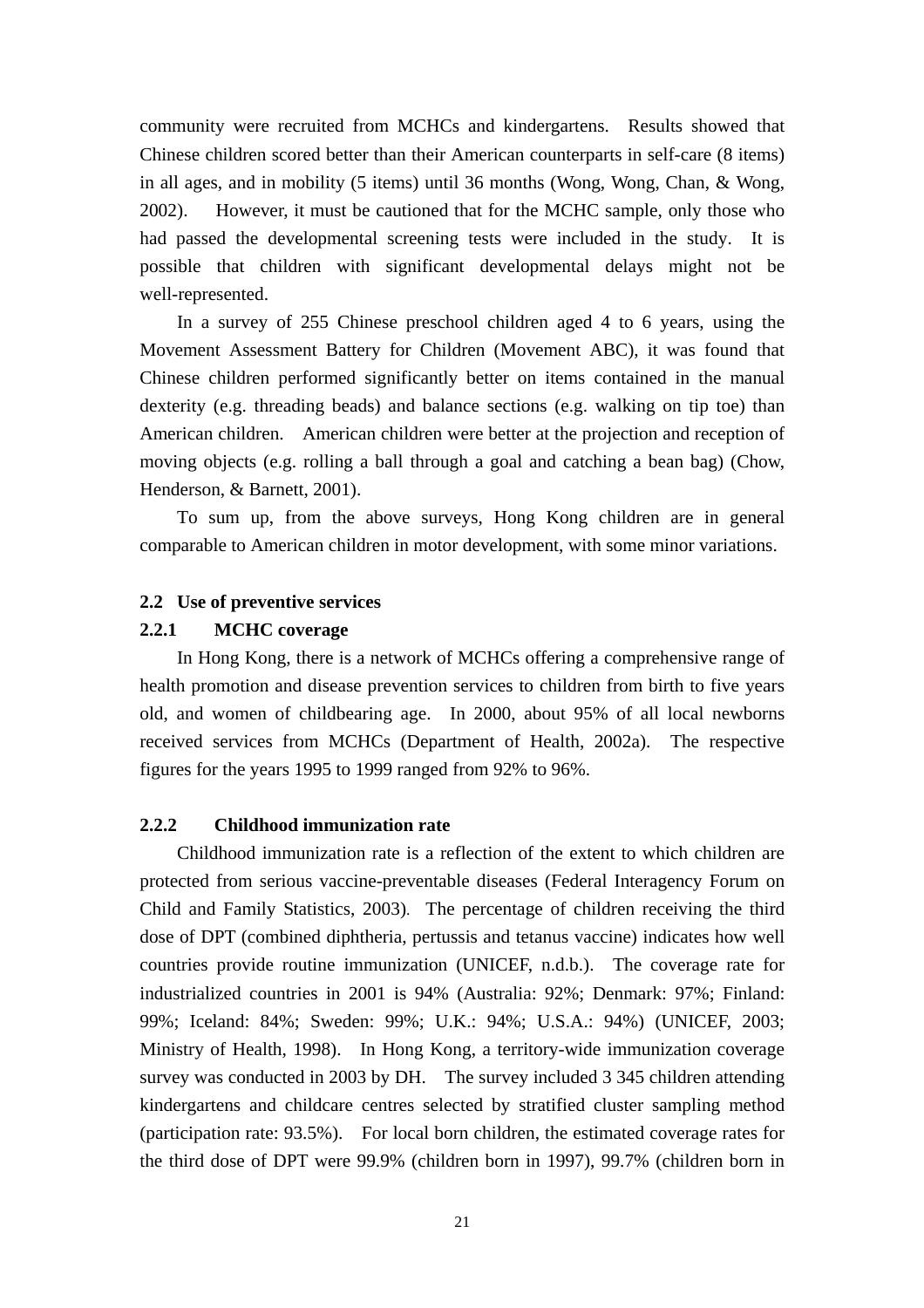1998), 99.9% (children born in 1999) and 100% (children born in 2000).The corresponding figures for Mainland-born children were 98.8%, 98.9%, 100% and 100% respectively (Tse & Yeung, 2004). The 2000 coverage rates for the booster dose at primary 1 and primary 6 were 99.2% and 99.4% (Department of Health, 2002a). The immunization rate in Hong Kong is therefore among the best in industrialized countries.

## **2.3 Childcare/rearing practices**

# **2.3.1 Breastfeeding**

 Human milk is considered the best source of nutrition (Khin, Cheung, & Loh, 2002). According to the annual breastfeeding surveys conducted by the FHS (DH) in its network of MCHCs, the percentage of babies ever breastfed increased from 50% in 1997 to 66.6% in 2002. The percentage of babies exclusively breastfed beyond one month increased from 14% in 1997 to 23.9% in 2002. The percentage of babies exclusively breastfed for four to six months increased from 6% in 1997 to 13% in 2002. The percentage of babies who continued breastfeeding beyond one year increased from 2% in 1997 to 4.4% in 2002. The most common reasons for stopping breastfeeding were "not enough milk" and "back to work". The Hong Kong percentage of babies exclusively breastfed is still low compared with other developed countries. According to the UNICEF (2003), the world exclusive breastfeeding rate (below six months) was 39% for the years 1995 to 2001.

## **2.3.2 Nutrition**

 A diet sufficient in nutrients and calories is important to children's health and development (Federal Interagency Forum on Child and Family Statistics, 2003). In a longitudinal study on 173 Hong Kong children born in 1984 from birth to 7 years of age, Hong Kong children were found to have a lower energy intake compared to their Australian counterparts, but higher level of protein intake over the first 5 years (Leung, Chan, Lui, Lee, & Davies, 2000).

 In another study on children aged 2 to 7 years recruited from day nurseries and kindergartens in Hong Kong, among 3 028 questionnaires returned out of 220 000 distributed (in a booklet published by a commercial company distributed to about 90% of nurseries and 70% of kindergartens in Hong Kong in 1994), as many as 70% of these children were not eating sufficient vegetables and 30% were not eating the recommended amount of fruit (Hong Kong Dietitians Association, 1995). These studies pointed out that there were signs of high protein intake among Hong Kong children and fruit and vegetable intake were low.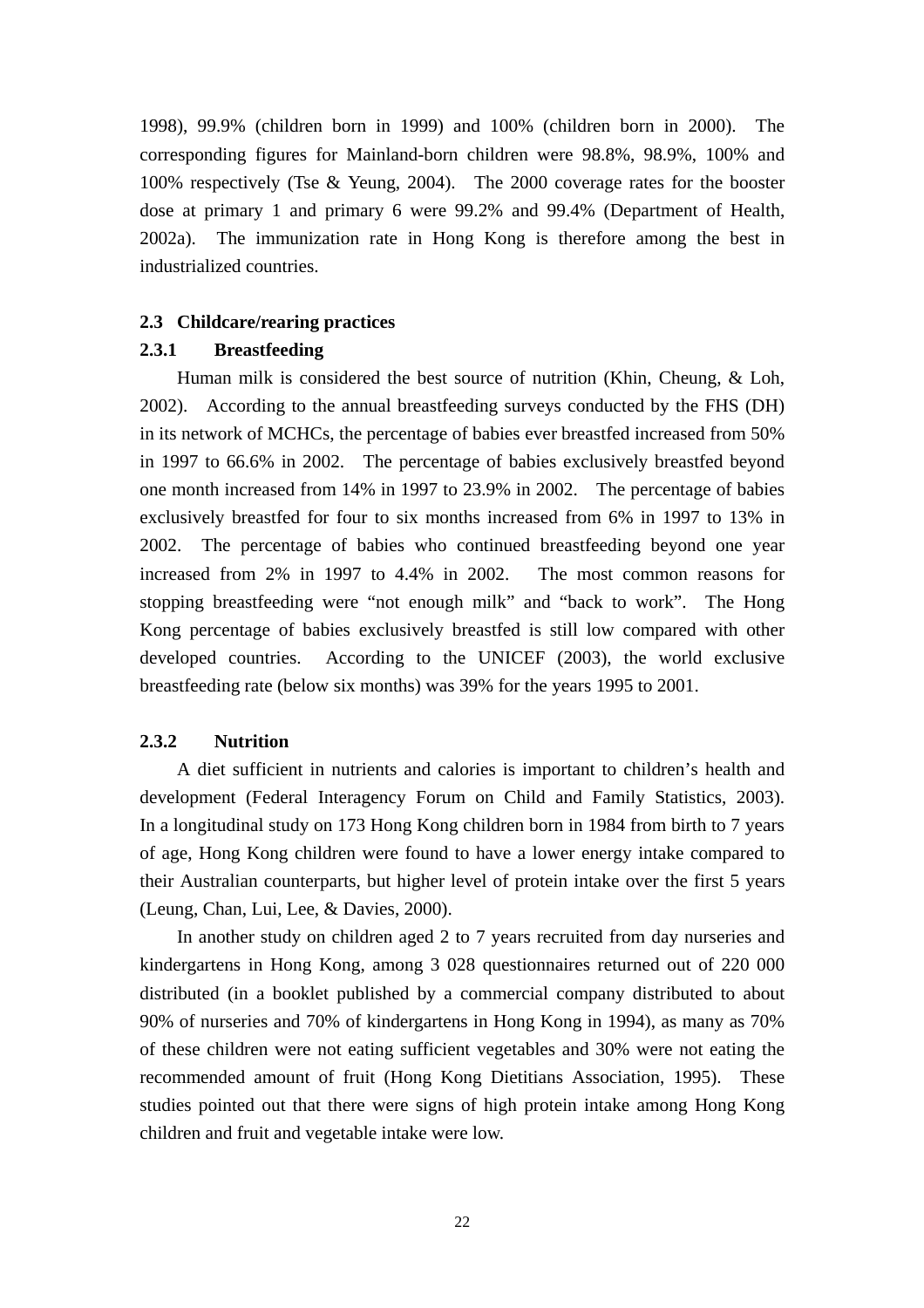Intakes of vitamin C and minerals were generally comparable to the U.S. Recommended Daily Allowance (Leung et al., 2000). Iron deficiency and vitamin D deficiency were not common among Hong Kong infants (Leung, Lui, & Swaminathan, 1989; Leung, Davies, Lui, Lo, Yuen, & Swaminathan, 1988). However, recent data from the routine neonatal thyroid screening programme in hospitals in Hong Kong revealed mild iodine deficiency among 22% of neonates in Hong Kong. This might be related to the borderline iodine intake of pregnant women in Hong Kong (Kung et al., 2001).

 The available information on the nutrition status of Hong Kong preschool children is based on surveys with samples of different age groups and sizes, with different sampling frames and methods, some of which were conducted in the 1980s and early 1990s. Based on these figures, there is some indication that unbalanced diet is an issue of concern.

## **2.3.3 Oral health**

 $\overline{a}$ 

 A survey on the oral health of 3 733 5-year-old children was conducted by the DH in 2001. It was found that tooth decay was unevenly distributed and mostly untreated. About half of the 5-year-old children were not affected by tooth decay but 23.6% had around 78% of all the teeth affected. More than 90% of the decayed teeth were left untreated and dental abscess was found among some children. It was also found that over 40% of children brushed their teeth less than twice per day and over 30% of the children never had adult assistance in brushing their teeth. About 20% of the children had frequent snacking, and over 70% of the children had never seen a dentist at age 5 (Department of Health, 2002b).

For international comparisons, the dmft<sup>i</sup> of 5-year-old children in Hong Kong is 2.3, which is better than the dmft values of neighbouring regions (Mainland China: 4.5; Macau:  $4.5^{\text{ii}}$ ; Malaysia: 5.8) but not as good as some developed countries (Australia: 1.4; England & Wales: 1.6; U.S.A.: 1.8) (WHO, n.d.).

<sup>&</sup>lt;sup>i</sup> dmft is a means to numerically express the caries prevalence for primary dentition and are obtained by calculating the number of Decayed (d), Missing (m), Filled (f) teeth (t). It is used to get an estimation illustrating how much the dentition until the day of examination has become affected by dental caries. The sum of the three figures forms the dmft-value (WHO, n.d.).

<sup>&</sup>lt;sup>ii</sup> The data for Macau and U.S.A are for 6 year olds which are commonly used to "substitute" 5-year-old data for comparison when the latter information is not available.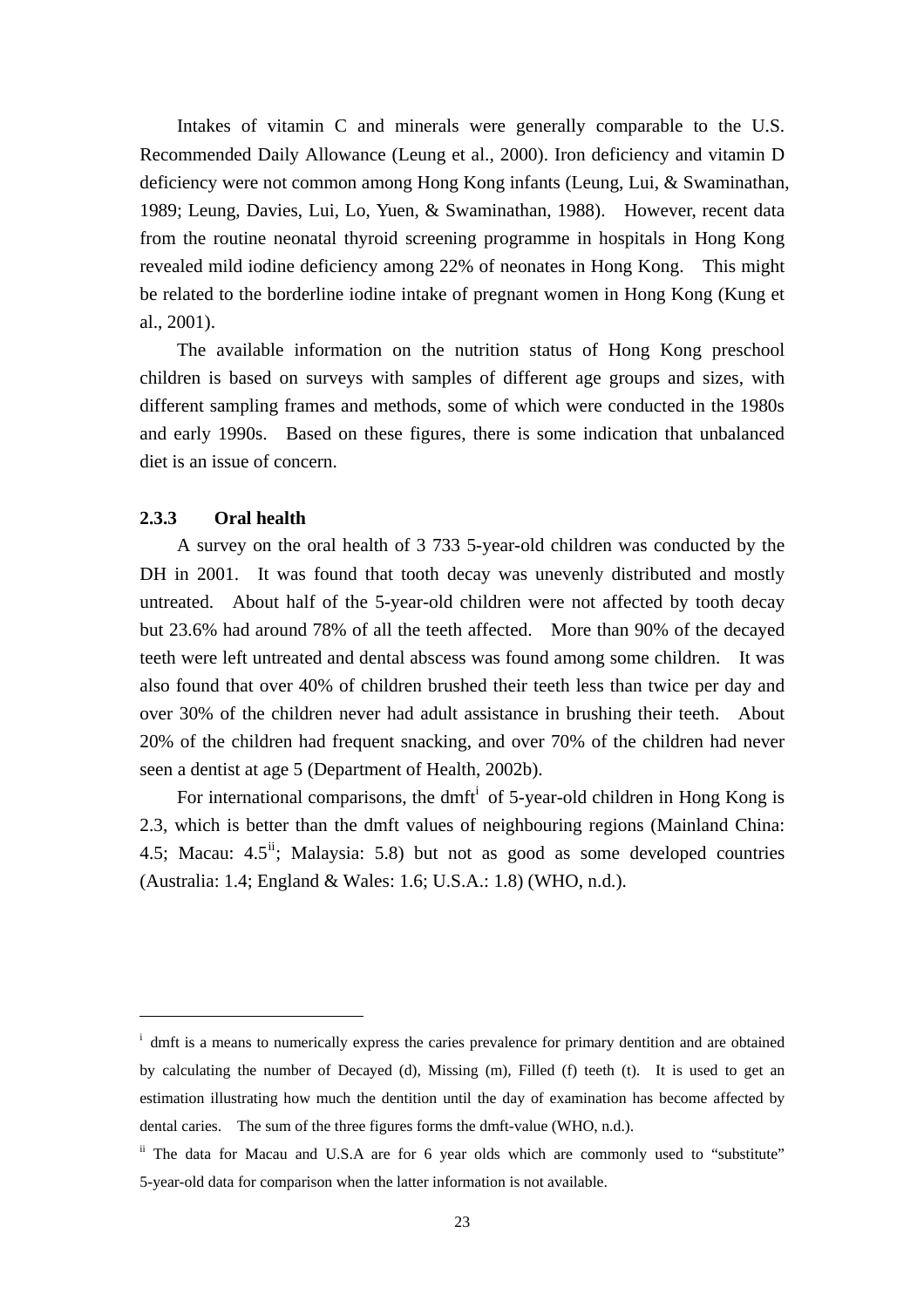### **2.3.4 Physical activity**

 In a study on the activity level of 148 preschool children in Hong Kong, it was found that boys were more active than girls; 4 and 5-year-old children were more active than the 3-year-old. In terms of the energy expenditure, most children were performing at the low to moderate levels of physical activity. The lack of sufficient physical space in Hong Kong preschools was regarded as one of the reasons for the low activity level (Louie & Chan, 2003).

In a study on 171 boys and 119 girls in 5 preschools, each child wore a pedometer and a TriTrac (triaxial accelerometer, recording data minute by minute) on the waist during school days and weekends. The children's physical activity level (by both pedometers and TriTrac) was higher during weekends (Saturday and Sunday) but lower during school days. Total pedometer step counts were Friday (10 501; 11.5 hoursiii), Saturday (15 982; 13 hours), Sunday (13 010; 12 hours) and Monday (10 085; 13 hours). These figures are lower than the WHO standard of 13 000 to 16 000 steps per day for children (「港童步行量」, 2003; B.C. Chow, personal communication, November 11, 2003).

 Though there is some concern about the low level of physical activities among Hong Kong preschool children, it must be pointed out that the information available is fairly limited and is based on relatively small samples. The results should be interpreted bearing these points in mind.

## **2.3.5 Exposure to environmental tobacco smoke (ETS)**

 In a population-based prospective birth cohort study involving a sample of 7 890 infants born in April and May 1997 visiting MCHCs, it was found that 4.6% of the mothers were ever smokers since conception and 33.6% of the fathers reported smoking at the first baseline visit. For the non-smoking mothers, 65% reported ETS exposure during their pregnancy (50.5% with occasional exposure and 14.2% with daily exposure). There were 41.2% of infants exposed to ETS at home via smoking by fathers or others. The study also indicated that prenatal exposure to ETS through the mother was associated with more consultation visits and higher hospitalization rates in infants (Lam, Leung, & Ho, 2001).

## **2.3.6 Unintentional childhood injuries**

Injuries are the leading cause of death among children aged 1 to 14 in Hong Kong, but at the same time, they are amongst the most preventable of all childhood conditions (Department of Health, 1998). The average annual mortality rate for

 $\overline{a}$ 

iii Hours per day that the child wore the pedometers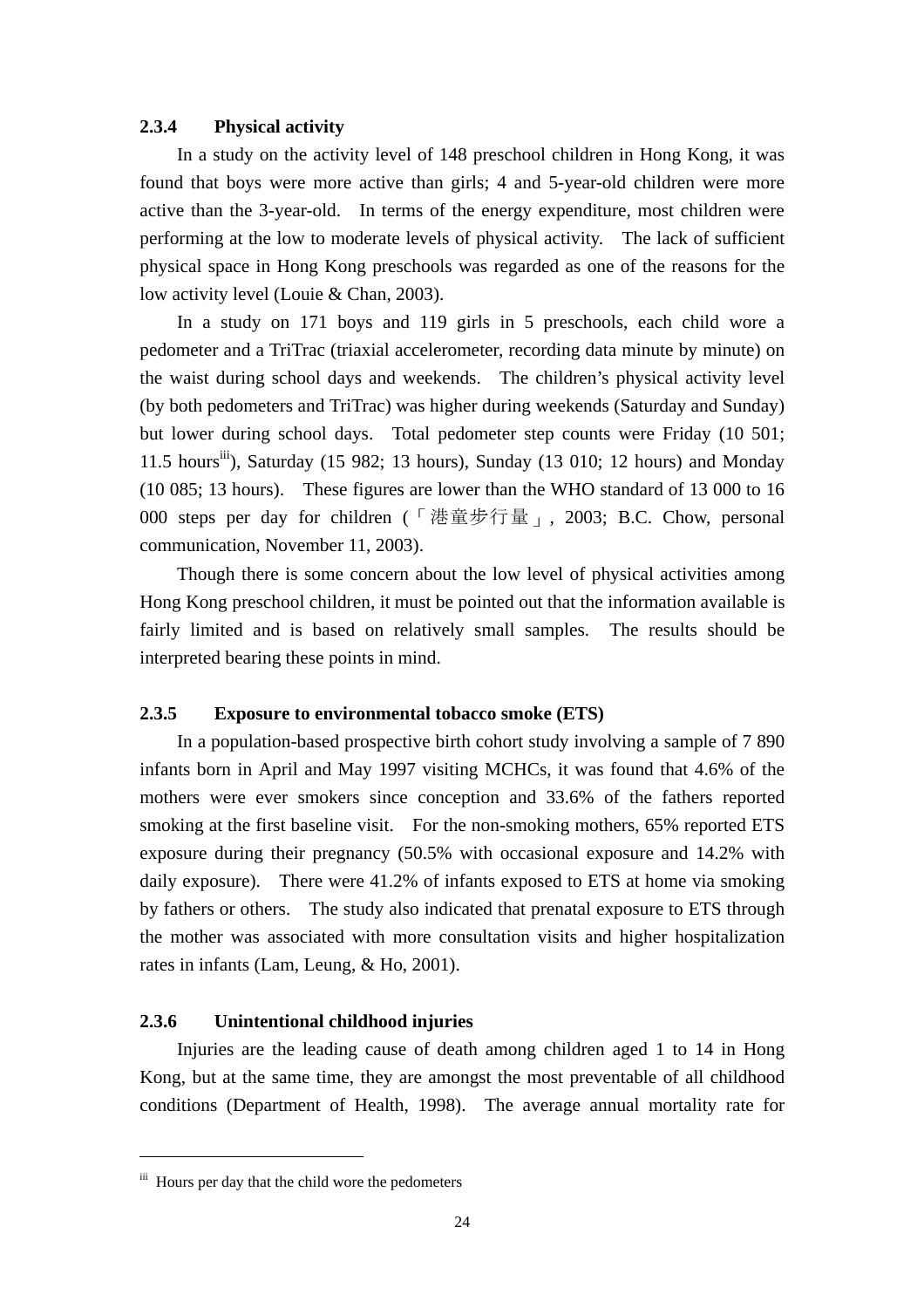unintentional injuries during the years 1990 to 1995 were 4.8 per 100 000 for boys and 3.0 per 100 000 for girls. Boys (Hong Kong Childhood Injury Prevention and Research Association, 2002a) and children under 5 are more prone to unintentional injuries (Department of Health, 1998; Chan et al., 2003). In 2000, the death rate due to injury and poisoning for children aged 1 to 4 was 3.7 per 100 000 (Department of Health, 2002a). The overall mortality rate in children due to unintentional injuries is low compared to U.S.A. (12 per 100 000) and U.K. (boys: 61.4 per 1 million; girls: 47.4 per 1 million) (Federal Interagency Forum on Child and Family Statistics, 2003; National Statistics, 2000).

The home is the place where most childhood injuries occur (Department of Health, 1998). In a surveillance study of unintentional childhood injury in Hong Kong between 1999 and 2001, based on 18 919 children under the age of 16 attending the Accident and Emergency Departments of three local hospitals for injury or poisoning, 26.8% were identified as unintentional residential childhood injuries (URCI). For children aged 4 or under, about 50% of the injuries took place at home (Hong Kong Childhood Injury Prevention and Research Association, 2002b). In a more recent study based on telephone interviews with caregivers of children and adolescents (under 16 years old) admitted to three Accident and Emergency Departments for URCI, it was found that the living room or bedroom were the places where most of the injuries took place (Chan et al., 2003).

The most common unintentional injury is accidental falls (Chow et al., 1999; Hong Kong Childhood Injury Prevention and Research Association, 2002a) and this is also the commonest cause of injury deaths in children under 5 (Department of Health, 1998). In the Hong Kong Childhood Injury Prevention and Research Association (2002b) study, it was found that falls, struck by others, and motor vehicle related injuries were the most common external causes of injury, and there were more boys than girls injured. In the Chan et al. (2003) study, "contact with blunt force" (e.g. fall from height, slipping and falling, tripping) was found to be the leading mechanisms in all age groups. The second leading mechanism for children under the age of four was "thermal and radiant mechanism". Similarly, in a survey of children aged 0 to 15 admitted to the Accident and Emergency Department of a teaching hospital in Hong Kong between 1996 and 1997, it was found that for external causes of injury among children under 2, poisoning, falls and scalds dominated (Chan et al., 2000).

In a study of 1 063 hospitalized burn patients in the same teaching hospital admitted between 1993 and 1999, it was found that 235 (42.7%) of the admitted patients were toddlers under 2 years old (Ho & Ying, 2001). Scald was the cause for the majority of burns, especially among paediatric patients.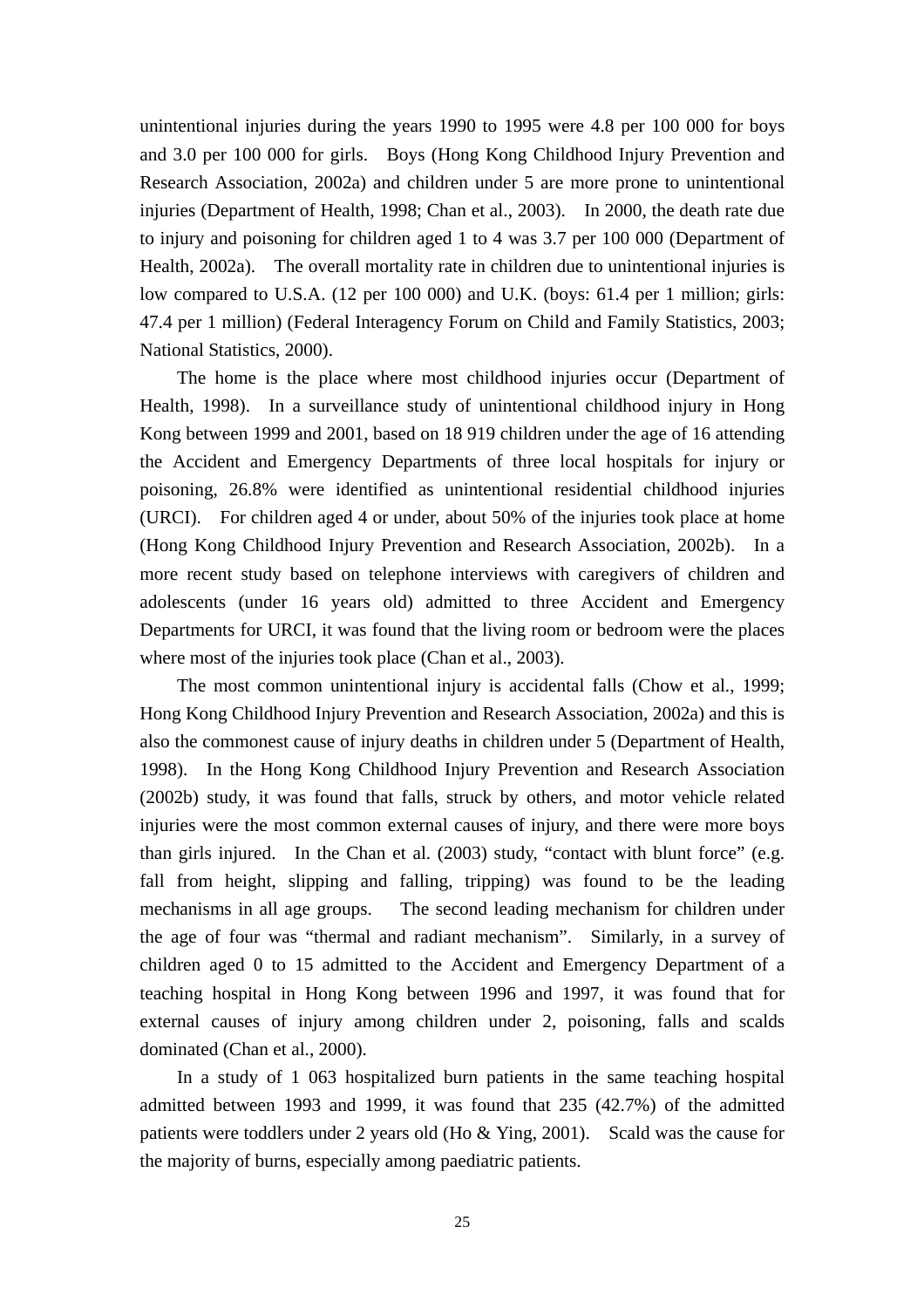In another study on fractures, based on 6 389 inpatient children younger than 16 years admitted to one hospital, it was found that there were more boys than girls affected. The most common fractures for children aged 0 to 3 years were supracondylar fractures of the humerus (26.7%) and forearm shaft fracture (17.8%). The most common fractures for children aged 4 to 7 years were supracondylar fractures of the humerus (31. 7%) and distal radius fracture (16.4%) (Cheng, Ng, Ying, & Lam, 1999).

Comparison with international data revealed that for external causes of injury, falls were more frequent while poisonings and burns were less frequent in Hong Kong (Chow et al., 1999; Chan et al., 2000).

 In general, in terms of unintentional childhood injuries, the Hong Kong mortality figures are somewhat lower than international figures. However, the official statistics include only mortality rates due to injuries and systematic information on non-fatal injuries is limited. The available information is based on short-term surveillance studies of admissions to a small number of hospitals, with different target samples, and they may not be representative of the whole population. The morbidity data may be an underestimation, as a lot of the non-fatal childhood injuries are presented to general practitioner instead of Accident and Emergency Departments, or treated at home.

### **2.3.7 Child abuse**

 $\overline{a}$ 

 Apart from unintentional injury, another source of childhood injury comes from child abuse, which is defined as "any act of commission or omission that endangers or impairs a child's physical/psychological health and development" (Social Welfare Department, 1998, p.1). It includes physical abuse, sexual abuse, neglect and psychological abuse<sup>iv</sup>. The adverse developmental consequences associated with child abuse include loss of attachment, lower self-esteem, fewer interpersonal relationships, sexualized or aggressive behaviour, substance use, dissociation, self-injury or other dysfunctional ways of coping with anxiety and stress (WHO, 1997). At present, the statistics on child abuse is captured by the Child Protection Registry (CPR) which is administered by SWD. Other than statistical purpose, the CPR also carries the functions of case registration and case checking by social workers and related professionals.However, in Hong Kong, there is no mandatory reporting law for child abuse (Tang & Davis, 1996) and it is possible that the CPR figure is an underestimation of the situation. The 2001 to 2003 statistics are shown

<sup>&</sup>lt;sup>iv</sup> It is recognized that child abuse involves various domains of health but for simplicity in presentation, this issue is presented under the physical domain.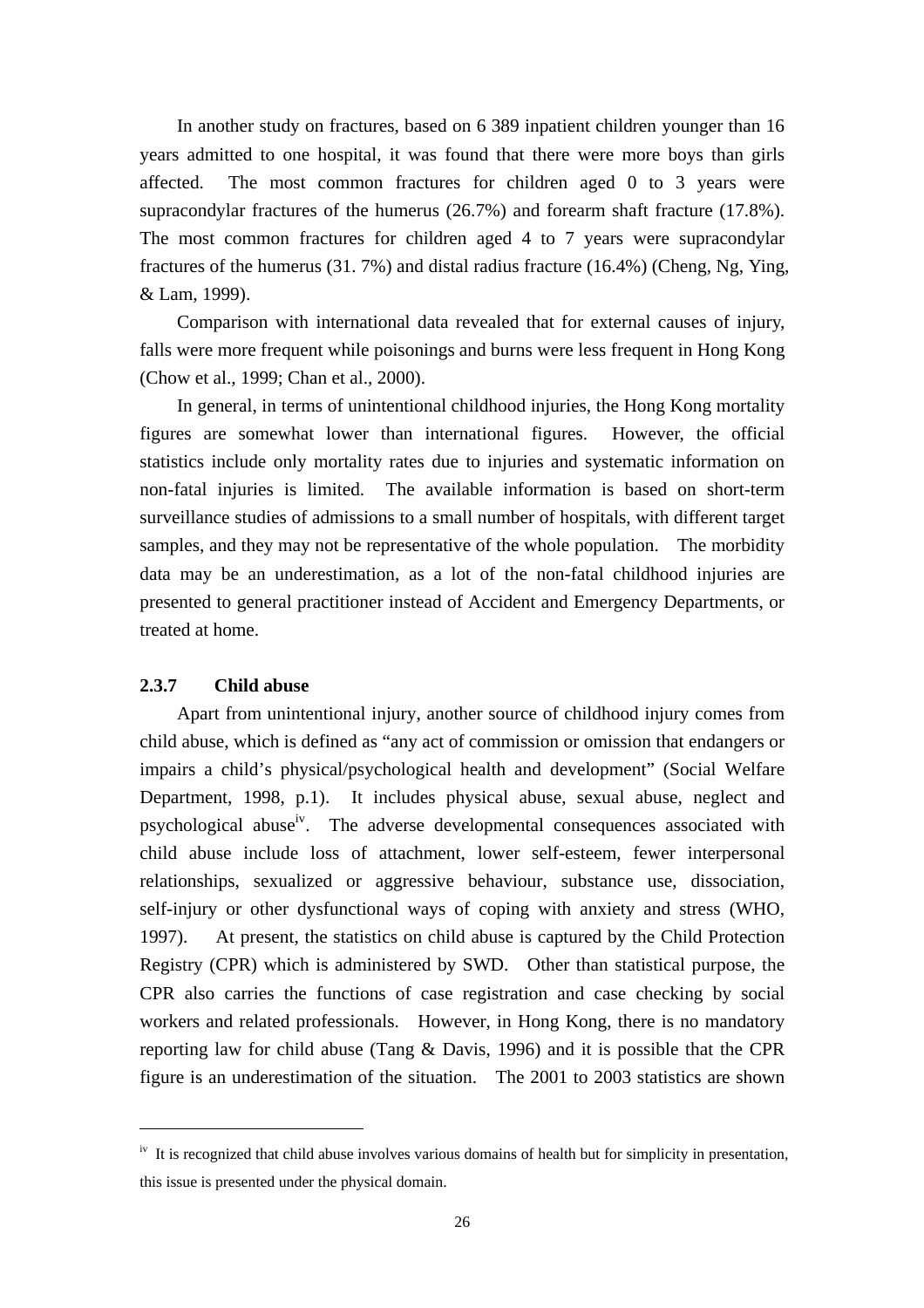in Table 2. Approximately 20% of the victims of child abuse are children aged 0 to 5.

#### Table 2

2001 - 2003 figures on newly registered child abuse cases

| Types of abuse      | 2001       | 2002       | 2003       |
|---------------------|------------|------------|------------|
| Physical abuse      | 306 (57%)  | 292 (56%)  | 277 (58%)  |
| Neglect             | 29 (5%)    | 17(3%)     | 20(4%)     |
| Sexual abuse        | 152 (29%)  | 179 (35%)  | 150 (31%)  |
| Psychological abuse | 17(3%)     | $11(2\%)$  | $4(1\%)$   |
| Multiple abuse      | 31(6%)     | 21(4%)     | 30(6%)     |
| Total               | 535 (100%) | 520 (100%) | 481 (100%) |

Source of information: Social Welfare Department

 While the above figures are based on official statistics of reported cases, a community survey was conducted in 1995 where 1 019 households with a child at or under 16 were randomly selected from the telephone directory (4 264 valid contacts made, 2 306 unavailable for interview, 940 refusal to participate, participation rate: 23.9%). The base rate was 526 per 1 000 children for minor violence (throw something at, push, grab, shove; and slap or spank), and 461 per 1 000 children for severe violence (kick, beat, hit with a fist, hit or try to hit with an object, beat up, threaten with a gun, knife, or other weapons, use a gun, knife or other weapons). It was found that children between 3 to 6 years old (among age groups 0-2, 3-6, 7-12) and 13-16 years) were the most likely to experience child violence by their parents (Tang, 1998). In comparison with a United States national survey using the same methodology and the same measuring scale, Hong Kong families showed lower rates of minor violence but higher rates of severe violence.

In a more recent household survey involving 1 622 interviews with parents with children under 18 years old, using the Conflicts Tactics Scale, 18.35% of the total sample fulfilled the research criteria for child abuse, being "*either* frequent occurrence of physically violent behaviour, *or* moderately frequent occurrence of multiple forms of abusive behaviour" (Tang, 1999a, p.84). One of the major reasons for parents to engage in child abusive behaviour was to solve child-related management problems (Tang, 1999a).

 The survey figures are higher than the SWD figures. As mentioned before, the SWD figures are likely to be an underestimation of the prevalence of child abuse. If the survey figures are true reflections of the present situation, then a considerable number of children are subject to child abuse. Most of the available information is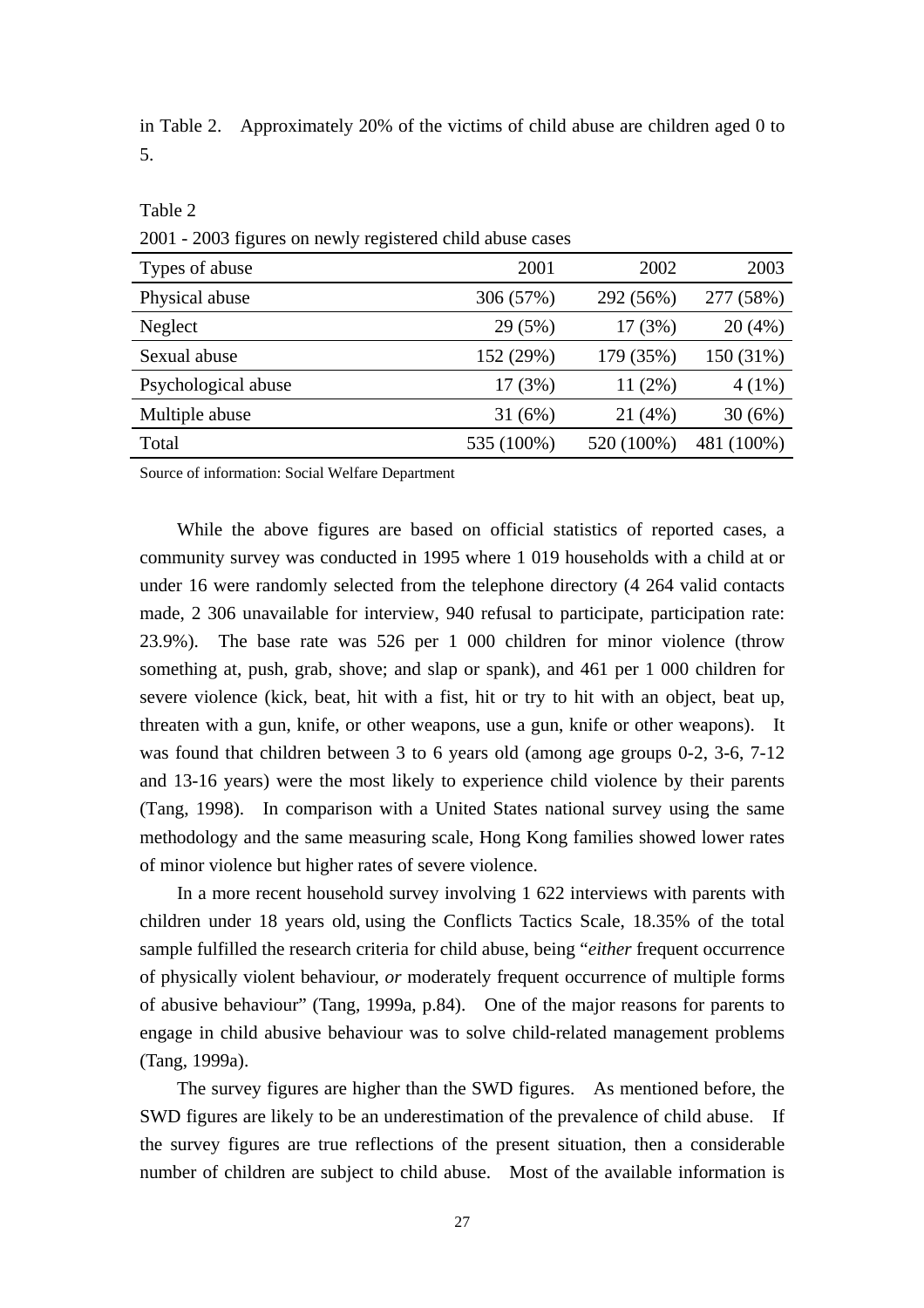on physical abuse, and there is relatively less information on other forms of abuse.

## **2.3.8 Views from stakeholders**

 In the focus group discussions, participants pointed out their concerns in the physical domain of child health which were mainly related to lifestyle issues. Preschool workers, parents, academics, and health professionals were concerned about issues such as nutrition, obesity and physical fitness. These views are consistent with the literature on nutrition problems and lack of physical activity among Hong Kong children. The following are examples of the views of the participants:

In fact, I am not too worried about the health service for preschool children in Hong Kong. Why? Basically, the services of hospitals, as well as MCH (centres) are very good. However, I discover that the greatest problem is the education system, or even the social system. Why? We put too much emphasis on academic knowledge, too much emphasis on achievement, and so students do not exercise much. Without exercises, it is easy to age and there are lots of diseases. Nowadays, (we) say that for half of the diseases, the risk can be reduced through exercises. (Group 14: I7)

One (issue) is nutrition. (If) I can provide good nutrition, then, of course there will be fewer diseases... Food fad is another problem. On the other hand, (we) have to look out for obesity. (Group 15: C20)

 Furthermore, a point which was raised very strongly by many paediatricians was the lack of health indicators and a central information system. This posed difficulties for understanding the current situation and service planning. They explained their viewpoints as follows:

At the beginning (of the focus group discussion), someone mentioned health indicators. I think that this is very essential. For example, in development, I dare say that basically, there is no condition…where there are some very clear health indicators for Hong Kong, not to say Hong Kong, but there is none in neighbouring (places). Thus, in many cases, in planning and professional training, (we) cannot deal with the work. This is really very important…Also, for the data, there is really no system for me to know that you have already counted (the data) somewhere and the (particular) child's data has been reported to me three times. (Group 14: K33)

### **2.3.9 Summary**

 The available information suggests that Hong Kong is doing well in terms of infant and under 5 mortality rate, as well as immunization rate. However, there is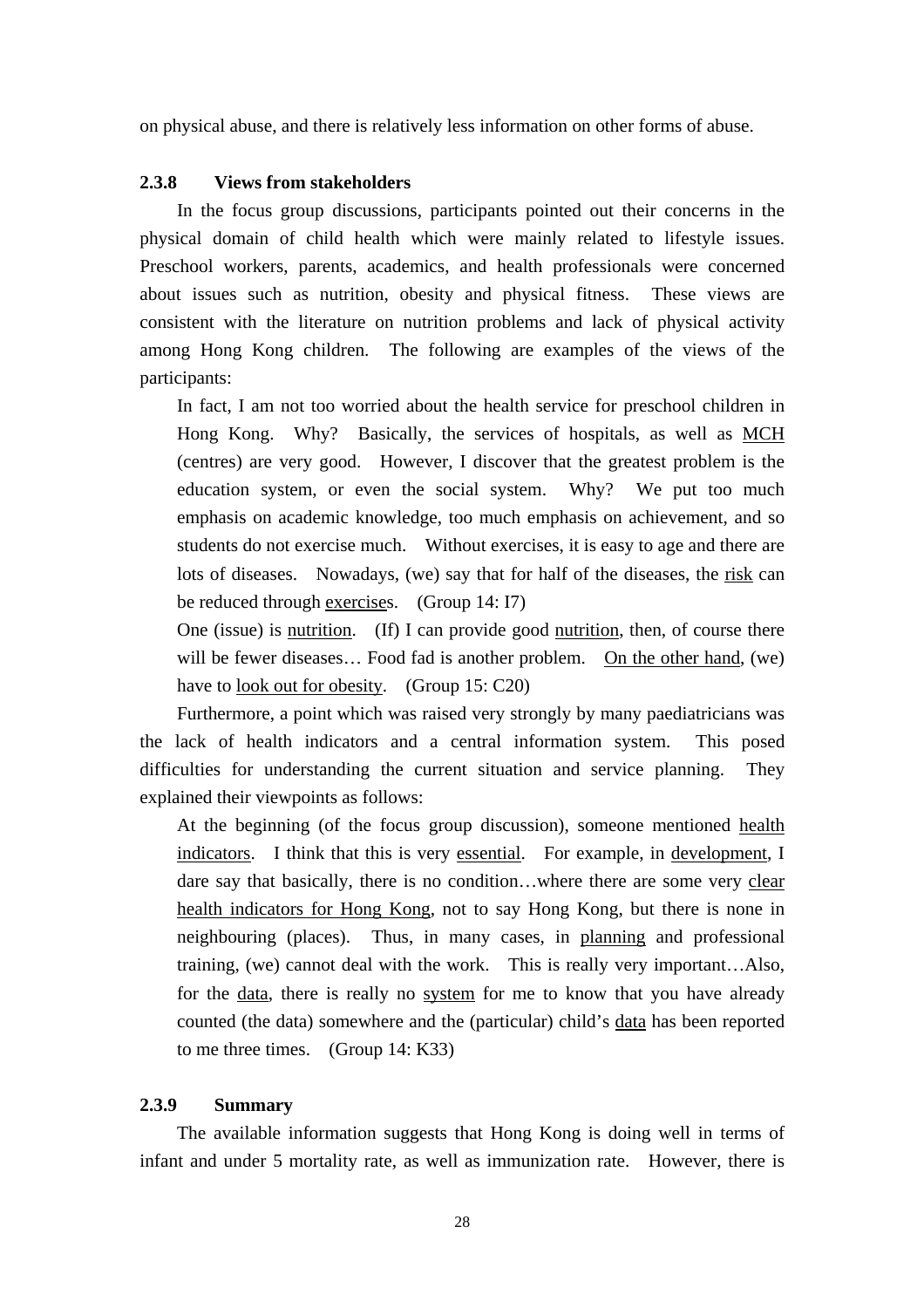concern about child abuse, obesity, unbalanced diet, low physical activity, oral health and breastfeeding rates.

 It is pointed out by the stakeholders that health indicators, in the various domains, need to be developed to regularly monitor the health of children in these areas and to provide information for service planning and provision. The stakeholders' view about indicators is consistent with the concerns raised in the review of the current literature on the health status of Hong Kong preschool children. It has been pointed out that the available studies employ different tools, different sampling frames and methodologies, making comparison difficult.

## **3. Cognitive domain**

## **3.1 Cognitive skills**

 Information on the cognitive status of Hong Kong preschool children is limited. In the IEA Preprimary Project (Opper, 1996), when compared to their North American counterparts, the Hong Kong sample appeared to be slightly ahead on the acquisition of various basic concepts such as "heavy", "rough/smooth", "day/night" and "left/right". In the WeeFIM study mentioned before (Wong et al., 2002), Hong Kong children were doing better than American children in the cognition area of the WeeFIM until 42 months. However, the limitations of the study should be pointed out. First, there were only 5 items measuring cognitive skills (understanding of language, expressive use of language, social interaction with peers, problem solving, and memory). Second, for children aged 6 months to 5 years old from MCHCs, only those who had passed the developmental screening tests were included in the study. Thus children with significant developmental delays were not well-represented. Bearing in mind the limitations of the studies, and based on the limited evidence available, the general picture is that Hong Kong children are comparable to American children in cognitive development.

## **3.2 Numeracy skills**

 In the IEA Preprimary Project (Opper, 1996), Hong Kong children were comparable to American children in most areas of numeracy skills and they acquired some concepts at an earlier age than American children. These included concepts of first, last, middle, rote counting, counting objects, knowing numerals beyond 10, knowledge of less within 1 to 10, half-whole relationship, time by hours, number of fingers on both hands, simple addition within 5, coins and ordering four circles. In another study on numeric skills, Hong Kong 4 and 5-year olds were found to surpass their English and American counterparts in rote counting, place value numeration and embedded ten cardinal  $(10 + y)$  understanding (Ho & Fuson, 1998). However, the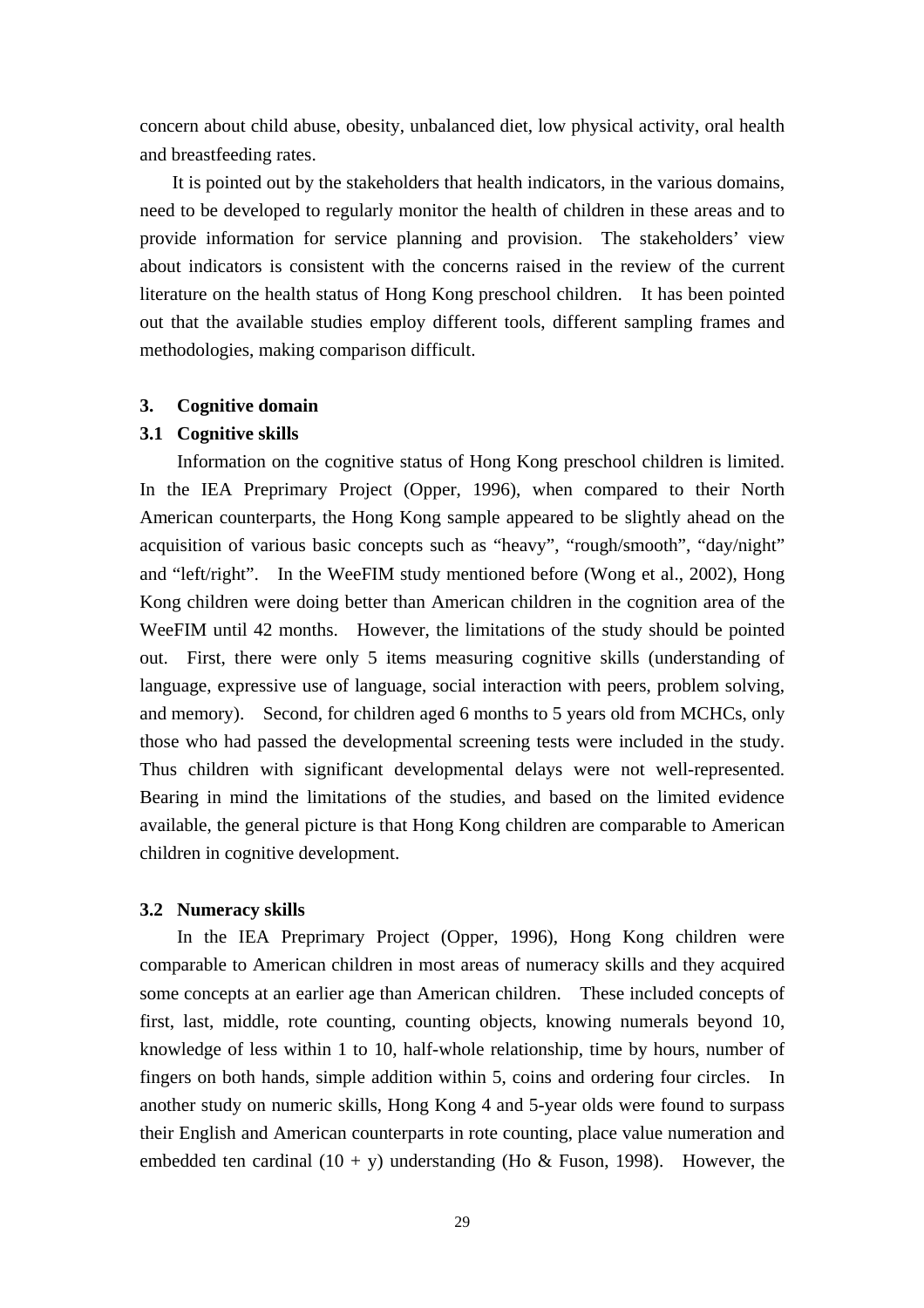sample size in this study was fairly small (12 to 36 Chinese children).

Based on the above limited evidence, Hong Kong children are comparable to their peers in numeracy skills, and they are more advanced in some areas.

### **3.3 Prewriting and literacy skills**

 In a study comparing Hong Kong preschool children with their counterparts in Beijing and Singapore (160 children in each society), it was found that Hong Kong 4 to 5-year-old and 5 to 6-year-old children performed better on the Preschool and Primary Chinese Literacy Scale (character identification, visual and auditory discrimination and word recognition) than their counterparts, even after controlling for maternal education level (Li & Rao, 2000). However, it should be pointed out that the participants were chosen from middle class kindergartens in the three societies and they might not be representative of other children in these three societies.

 In the IEA Preprimary Project (Opper, 1996), Hong Kong children were ahead of their counterparts elsewhere in drawing two and six to seven body parts, drawing a house, copying first name and writing own name, copying triangle and diamond and writing numerals from 1 to 19. In most other areas, they were comparable to their counterparts.

 In short, based on the few studies available, Hong Kong children are comparable to their age peers in other countries in their literacy and prewriting skills. In some areas they are more advanced than their counterparts.

#### **3.4 Language development**

 There are a number of studies on the language development of Hong Kong preschool children.

 In one of the studies based on 268 children, it was found that by the age of two, most children had mastered the contrastive use of tones and vowels. The consonants acquisition order was similar to that reported for English. After the age of four, few phonological errors were made (So & Dodd, 1995).

 In a large scale study involving 1 625 Hong Kong children recruited from five MCHCs in Hong Kong of age between 8 and 30 months, it was found that the average vocabulary size of 16 to 22-month-old children was 98 words and that for 23 to 30-month-old children was 434 words, representing a four-fold increase (Fletcher et al., 2004).

 In the IEA study (Opper, 1996), Hong Kong children were found to achieve most language skills at around the same age as children elsewhere. Hong Kong children were ahead of their counterparts in following 3-step instruction, telling the use of four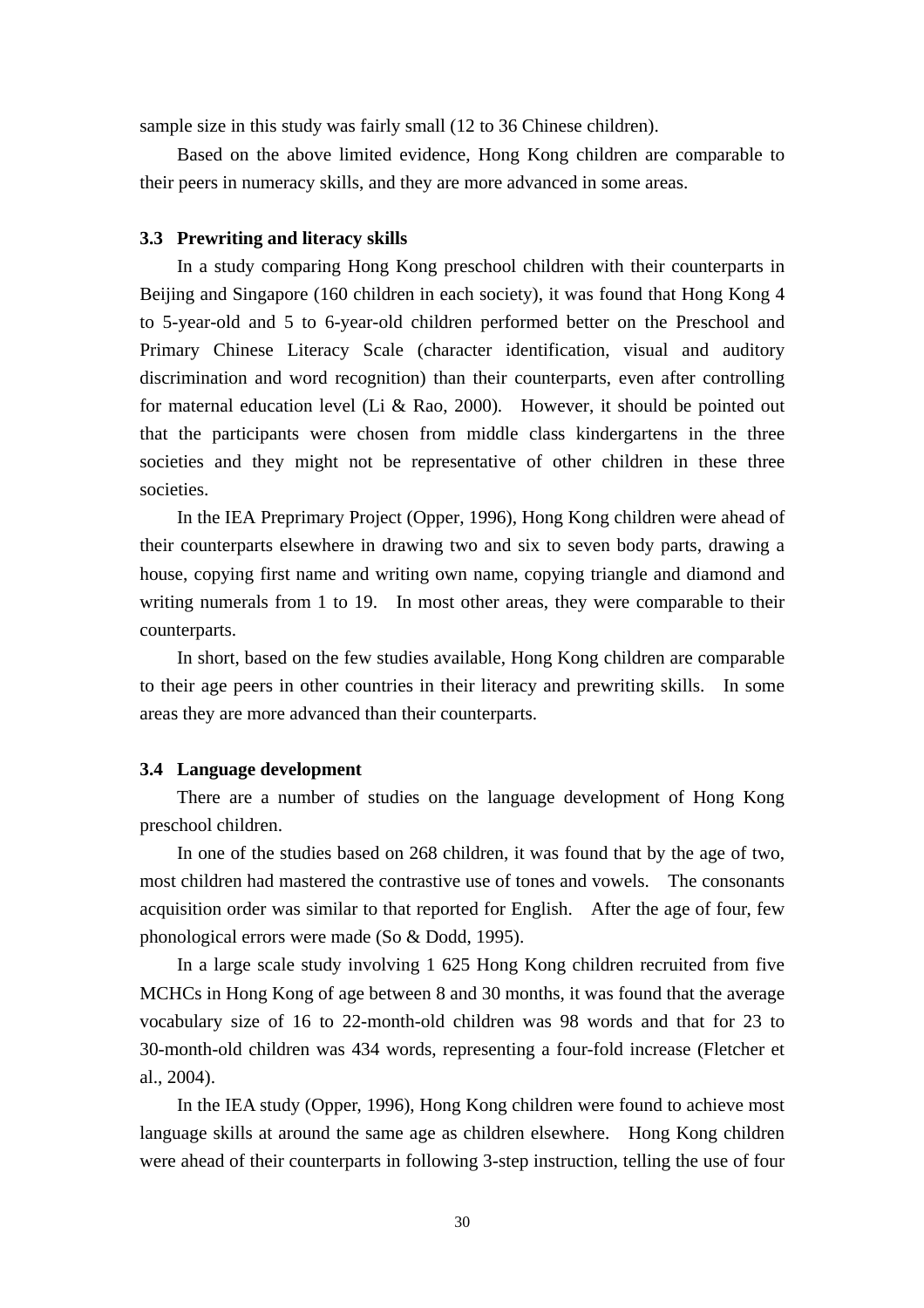senses, naming seven days of the week and naming eight animals in one minute.

 In a study based on focus groups with parents of preschool and primary school students (家庭與學校合作事宜委員會, 1995), it was found that most parents thought that children could start learning English and Putonghua during the preschool years and it was important that children should acquire a second language. Parents thought that it was too late to start teaching English in the senior primary school years. Though they were in favour of using Chinese as the medium of instruction, they would like to keep the present load of English teaching.

 In terms of language development, Hong Kong children are comparable to their counterparts in other countries, based on the limited information available.

## **3.5 Preschool attendance**

 It is recognized that participation in pre-primary education programmes can provide preschool children with skills and enrichment that can increase their chances of success (e.g. academic achievement, school completion rate) in school (Federal Interagency Forum on Child and Family Statistics, 2003). It is noted that universal but voluntary preschool programmes are available in advanced industrialized countries and just about all or almost all children aged 3 to 5 years are attending some forms of preschool programmes (Kamerman & Kahn, 1994). For example, in Canada, senior kindergarten is available to all 5-year-olds in Ontario though attendance is voluntary and the attendance rate is about 95% (McCain & Mustard, 1999). In Hong Kong, among children aged 3 to 5, 94.7% were attending preschools (Census and Statistics Department, 2002a). Generally speaking, the Hong Kong preschool attendance rate is comparable to other advanced industrialized countries.

## **3.6 School readiness**

 In a study involving 32 primary one students by group interviews using semi-structured questions, it was found that most students had little difficulties with peer or teacher-student relationship. These children had difficulties in adapting to the relatively rigid rules in primary schools and they complained about the amount of homework, as well as frequency of tests and examinations. Moreover, the low achievers preferred kindergarten where they were not scolded by their teachers. Teachers reckoned that most students had adjusted to primary school life by the middle of the first semester. One fourth of the parents interviewed maintained that their children experienced little difficulties in adjusting to primary school life (Wong, 2003).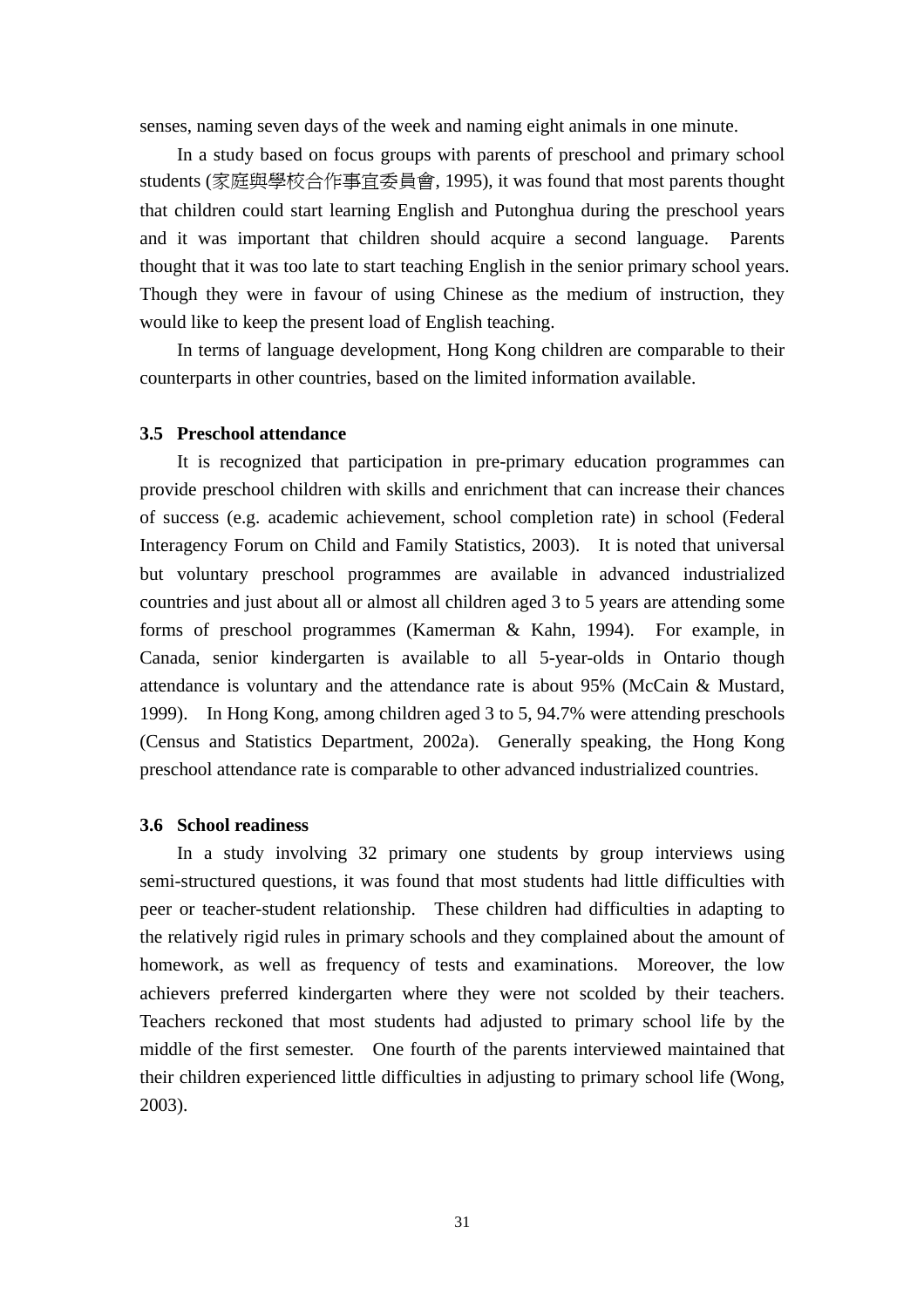### **3.7 Views from stakeholders**

 In the focus group discussions, most participants felt that Hong Kong preschool children were doing well in terms of cognitive development. One participant explained this point in the following quote:

I think that children are very quick in learning…Circumstances allowing, (I) will let him (my child) learn more, so that he can develop better. If I see something good in him, I will strengthen the training. (Group 9: D1)

 Consistent with the above quote, one of the most commonly mentioned issues in this area was about "enrichment activities" and the acquisition of a second or third language. The views of the participants on this issue, were, however, divided. Preschool workers, social workers, most health professionals, academics and some parents pointed out that parents were too keen for their preschool children to acquire a second or a third language, and to learn many other things, such as musical instruments. They felt that this was an issue of concern. Three of them explained this situation as follows:

I discover that in the past one to two years, parents increasingly like to send their children to learn this, learn that, and learn that. If you are talking about more extreme examples, (we are) talking about parents who have things (for their children) to learn from Monday to Friday, and the whole summer holiday is full. (Group 2: E13)

For example, (for children) just over one year old, (parents) are asking whether we (crèche workers) will teach English, whether (we) will talk to the child in English. (Group 3: B25)

The parents think about everything. They (children) should develop multiple intelligence. Therefore, they take them (children) to learn music, dancing, English, and then other new things. I think the children are having a hard time. (Group 7: A29)

 On the other hand, some of the participants, mostly parents, mentioned the need for children to acquire a second language early. These views are consistent with the research on parents' attitudes in section 3.4. Below are some examples of this view:

I don't know whether this is correct or not, but at preschool stage, (we) need to help them (children) learn other languages. (Group 6: G16)

Yes, that is, education, (I) really would like (my child) to learn more, learn English at a young age. (Group 10: A100)

### **3.8 Summary**

 Apart from the IEA survey and the Fletcher et al. (in press) study, there are not many large scale studies which can provide a broad general picture of Hong Kong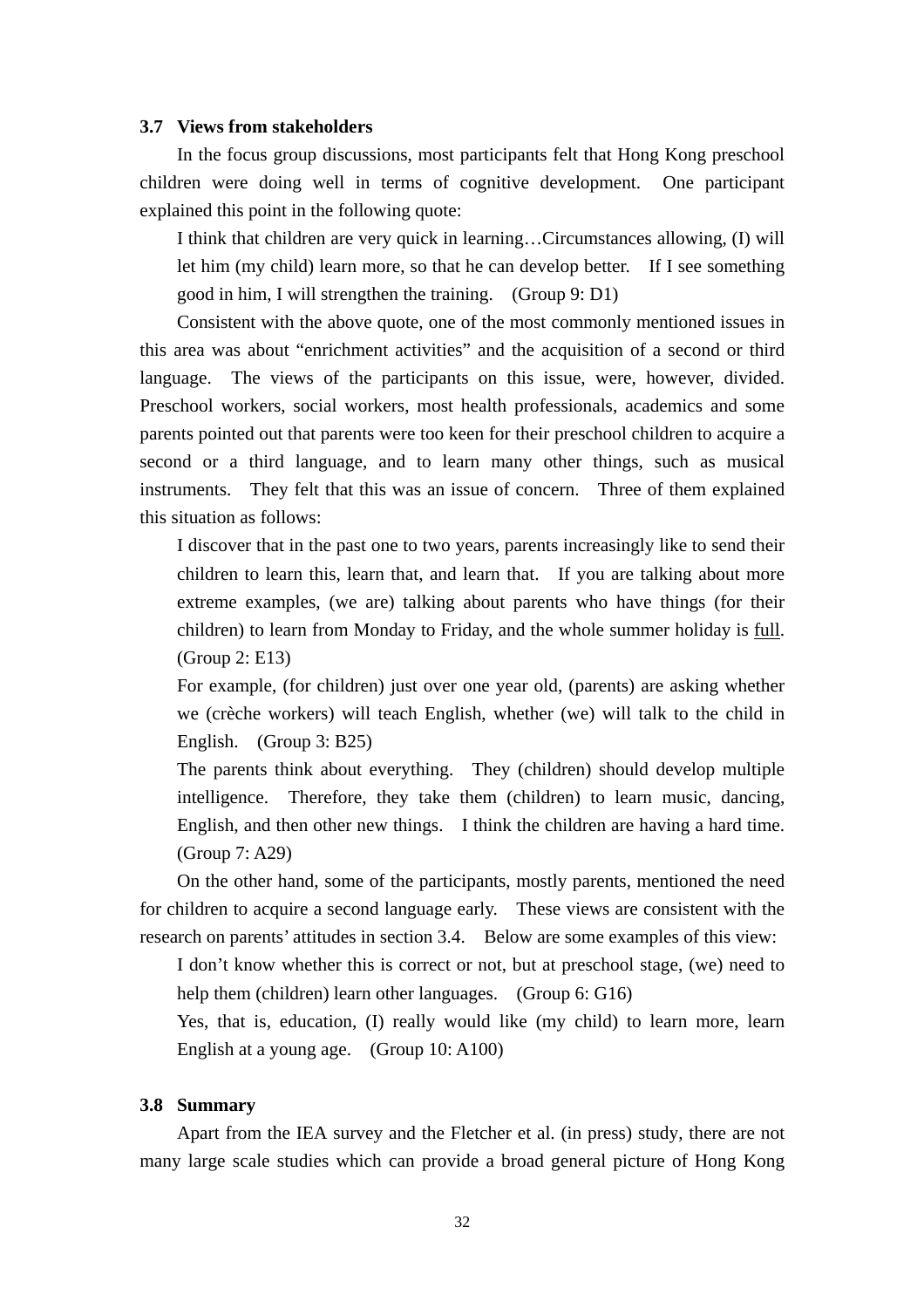preschool children's cognitive and language performance. Many of the available studies are of relatively small scale on fairly specific issues. Different measures are used in different studies.Nonetheless, the available information suggests that Hong Kong children are in general, comparable to their peers in western societies in the areas assessed. However, some stakeholders were concerned about parents enrolling their children in many outside-school classes (e.g. music classes, language classes). It is not clear whether these "enrichment activities" are actually effective in promoting children's development or whether they contribute to children's stress and anxiety.

### **4. Social emotional domain**

 It is found that children who exhibit conduct problems at an early age are at a higher risk of adolescent conduct problems and delinquency (Earls, 1994; Patterson, Forgatch, Yoerger, & Stoolmiller, 1998; Ferugsson, Horwood, & Nagin, 2000; Moffit & Caspi, 2001). There is also a link between childhood emotional disorders and adult psychotic symptoms (Poulton et al., 2000; Geller, Zimerman, Williams, Bolhofner, & Craney, 2001). If these early childhood problems are not addressed, the resulting human, social and economic costs to the community are considerable.

 In terms of the prevalence of behaviour problems among preschool children, an earlier survey among Hong Kong children aged 36 to 48 months estimated the prevalence rate of mild, moderate and severe behaviour disorder at 17.90%, 4.55% and 0.75% respectively (Luk et al., 1991).

 In a household survey involving 1 662 interviews with parents with children under 18 years old, using the Child Behaviour Checklist, the prevalence of internalizing and externalizing behaviours was estimated at 10.3% and 18.9% respectively (Tang, 1999a).

 In 2002/2003, the DH conducted a survey on child behaviour problems and parenting issues with 942 clients of MCHCs with 4-year-old children (participation rate: 67.0%), using the Eyberg Child Behaviour Inventory (ECBI) (Eyberg & Pincus, 1999). The sample was drawn using a multi-stage cluster sampling method. About 10% of children were classified as being above the clinical cut off scores using the Eyberg and Pincus classification (cut off scores) (Department of Health, 2003). According to Eyberg and Pincus (1999), children whose scores are above the cut off "should be identified for further evaluation aimed at diagnosing potentially significant psychopathology" (p. 17) and the parents are significantly bothered by the behaviour problems of the children. The Eyberg and Pincus (1999) cut off scores are reasonably consistent with the findings in the validation study of the Chinese version of the ECBI in Hong Kong (Leung, Chan, Pang, & Cheng, 2003) in that the cut off scores are fairly close to the mean scores of the referral case group (children referred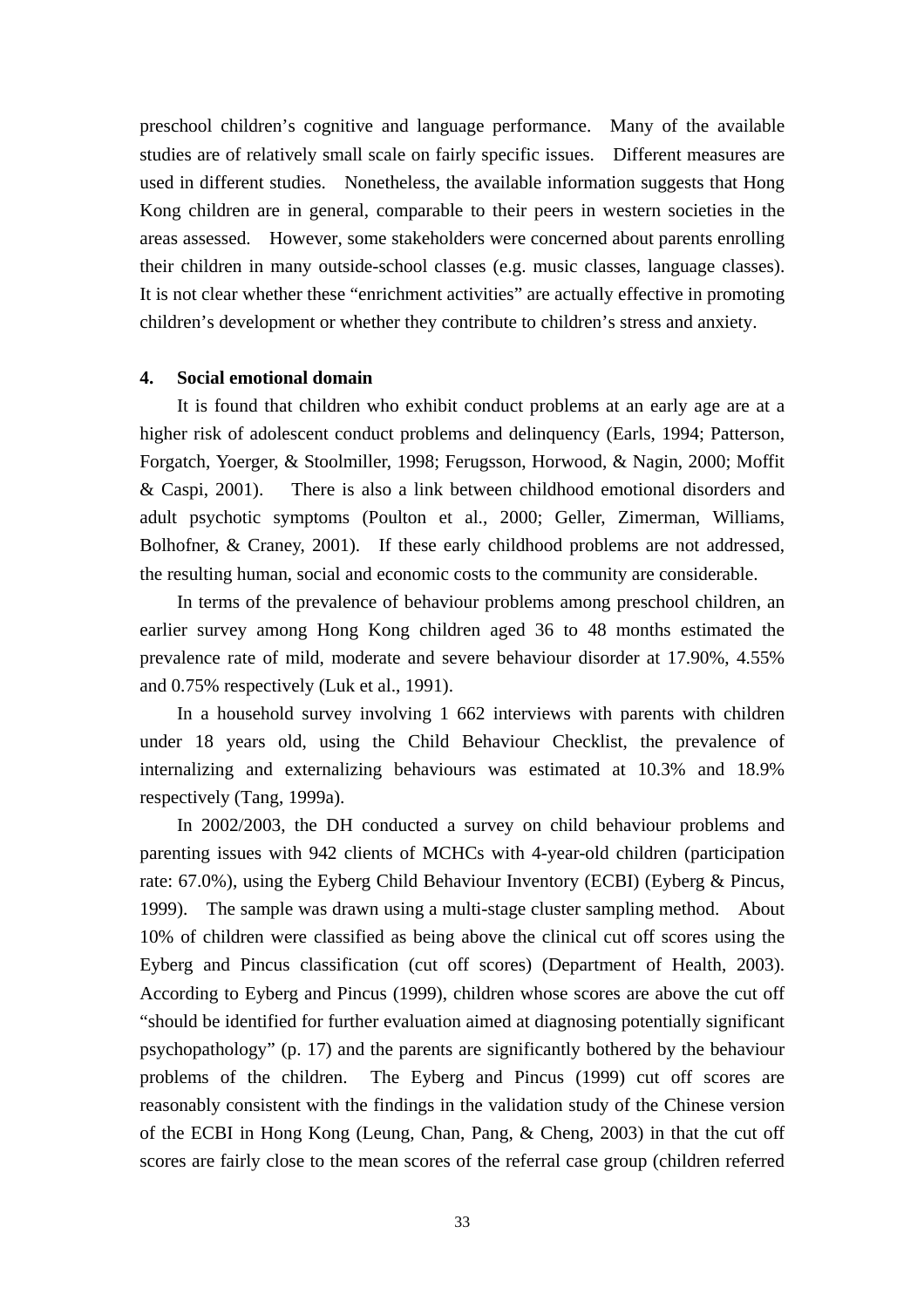for psychological services because of behaviour problems). The results also suggested that children above the clinical cut off scores were not restricted to any particular social class groups.

 The figures from the various surveys are consistent with studies on the prevalence of problem behaviours in preschool children internationally, where the consensus was that approximately 10% to 15% of preschool children had mild to moderate problems (Campbell, 1995).

 For personal and social skills, in the IEA study (Opper, 1996), it was found that Hong Kong children were behind their American counterparts in social skills of politeness (e.g. greeting people) and some play skills (e.g. co-operative play) but were earlier in selecting a friend. In terms of self-awareness, Hong Kong children were found to be similar to their counterparts elsewhere for knowledge of sex, age, number of siblings and date of birth. They were ahead of others in knowing their full name. It was also noted that there was a discrepancy between children's social competency scores reported by parents and preschool teachers. Preschool teachers reported a steady age progression in social competency (e.g. performing tasks, communicating needs) but there was no age change from the parents' reports. However, it is not clear whether these are real differences or differences in teachers' and parents' perceptions.

 In a survey involving 2 342 parents recruited from MCHCs, day nurseries and kindergartens, using a multi-stage random sampling method (participation rate: 89.9%), it was found that parents of preschool children were concerned about behaviours associated with hyperactivity (e.g. hyperactive, poor concentration, agitation), and poor habit formation (e.g. dependence, poor eating habits, sharing with other children). Parents with older children (6 to 15 years old) (recruited through primary and secondary schools) were concerned about disobedience and learning problems (Chinese University of Hong Kong, 2002).

 In the focus group discussion with stakeholders, one of the issues mentioned by all sectors, including parents, preschool workers, social workers, academics, and health professionals was that Hong Kong children lacked social skills, in the sense that they did not know how to share with others, nor did they have social problem solving skills.

For example, how to share with other people, or … how to negotiate with others…This is relatively difficult for them, because they feel that most things are theirs. Therefore, when (we) explain to them, they don't understand. So why should I share with you? At home, every thing belongs to me. Therefore, I think that this problem is fairly serious for this generation's children. (Group 1: F1)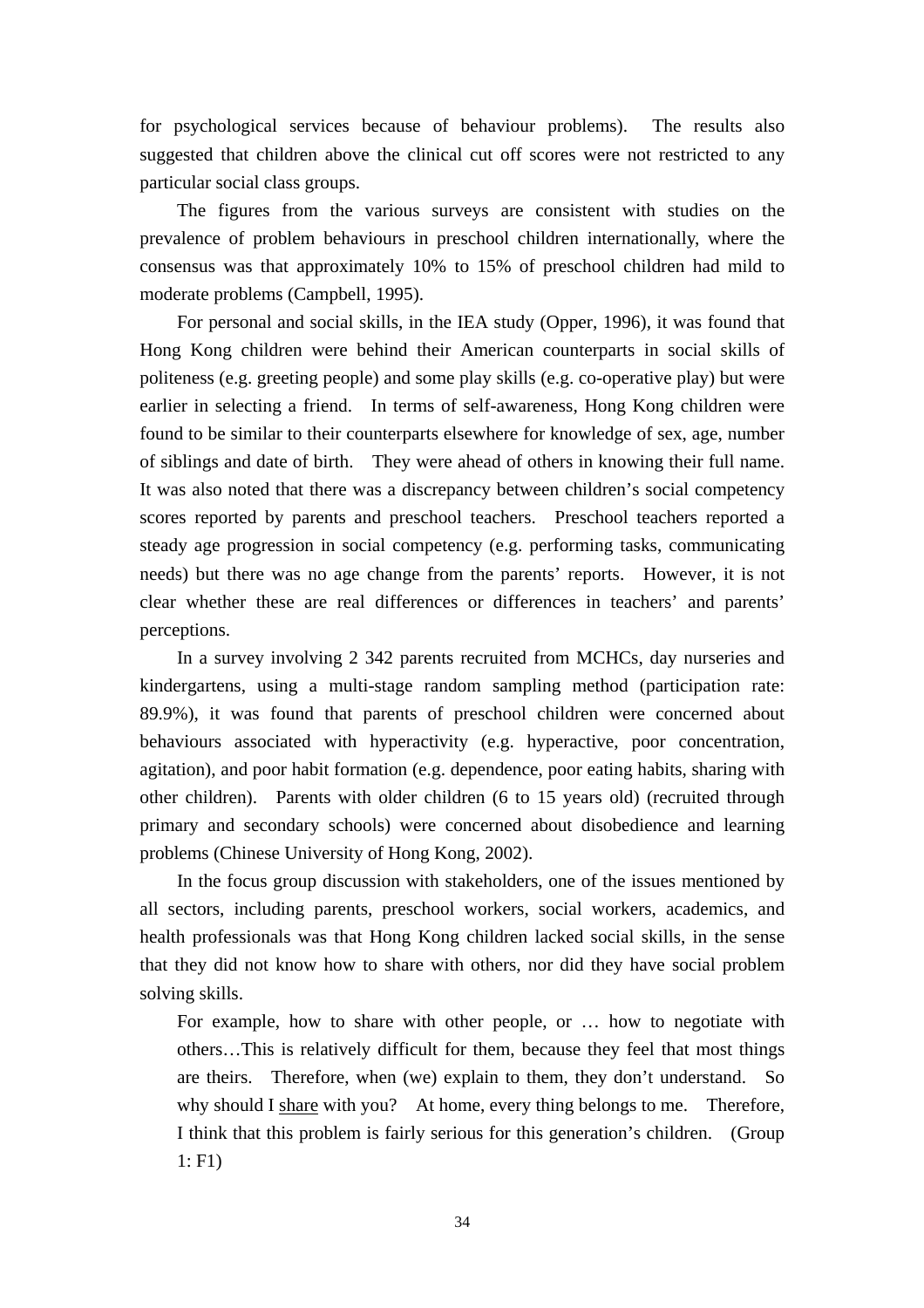In addition, preschool workers, parents, and academics also pointed out that children lacked coping skills and they expected others to solve problems for them. Below is a typical example:

For them (children), solving problems is more difficult to manage. This is because they feel that if I am unhappy, someone will solve (the problem) for me. In short, I will be unhappy and I will have temper tantrums…They (parents) do not require you to think of a way to manage (the problem). They (children) have the temper tantrum and you (parent) help me solve that. You let me have my way or I will continue the temper tantrum. (Group 2: K15)

 In sum, there are a number of surveys on child behaviour problems among preschool children. The prevalence rate of conduct problems among Hong Kong preschool children is similar to that reported in international literature. Surveys on the social and coping skills of Hong Kong preschool children are relatively limited. This might be due to the lack of valid local instruments for measuring these constructs. Stakeholders, however, were very concerned about children's lack of social and problem solving skills. They felt that these difficulties were related to the home situation and parenting which will be discussed in section 10. The stakeholders' views were consistent with the limited available quantitative information on children's social skills.

### **5. Spiritual domain**

 The approach taken in this section is different from that in other sections. This is because there is little consensus about the definition of spirituality in the literature. It is necessary to consider the various definitions of spirituality first, before presenting information related to the spirituality of preschool children in Hong Kong.

 Gardner (1999) regards spirituality as "a potential to engage in thinking about cosmic issues, which might be motivated by pain, powerful personal or aesthetic experiences, or life in a community that highlights spiritual thinking and experience" (p.59). Gardner uses the term existential intelligence, or a concern with "ultimate" issues to refer to the cognitive side of the spiritual. According to Gardner, the core ability of existential intelligence includes "the capacity to locate oneself with respect to the furthest reaches of the cosmos – the infinite and the infinitesimal – and the related capacity to locate oneself with respect to such existential features of the human conditions as the significance of life, the meaning of death, the ultimate fate of the physical and the psychological worlds, and such profound experiences as love of another person or total immersion in a work of art" (p. 60).

 There are other definitions of spirituality which include aspects other than the cosmic or transcendent issues. For example, from an organizational psychology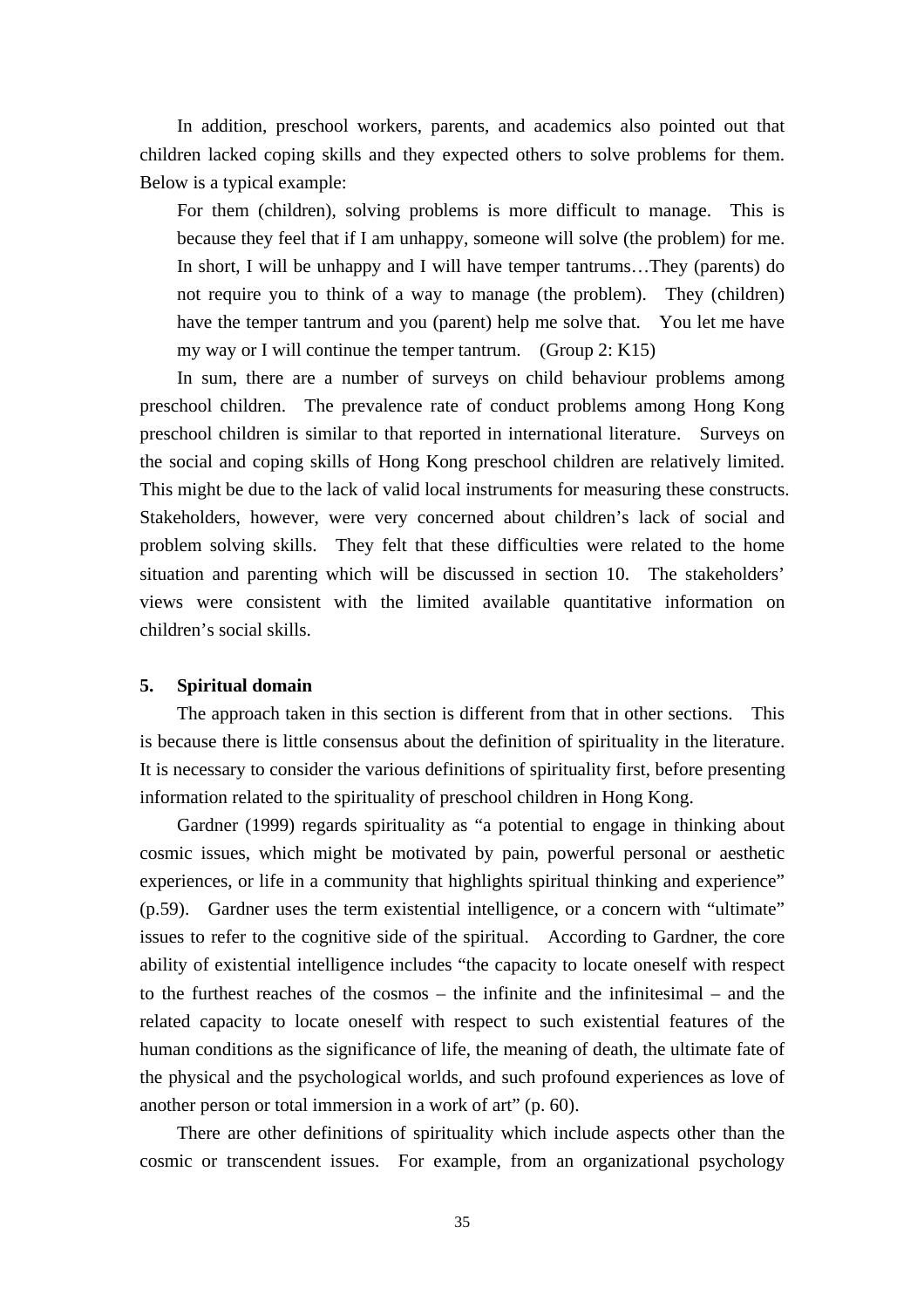point of view, Knoz and Ryan (1999) define spirituality as "the human person in all its richness, the relationship of the human person to the transcendent, the relationship between human persons, and the way to achieve personal growth" (p. 202-203). Robbins (2003) discusses spirituality in terms of people seeking to "find meaning and purpose in their work, and desire to be connected with other human beings and be part of a community" (p.243). Garcia-Zamar (2003) maintains that the core idea in spirituality is interconnectedness. From a mental health point of view, Chan, Chan, and Yau (2004) conceptualize spirituality in terms of a positive attitude towards life and perceiving difficulties as challenges. Spirituality as such is positively correlated with life satisfaction, self-esteem and negatively correlated with perceived stress (C.L.W. Chan, personal communication, January 13, 2004). Sperry (2001), from a psychotherapy perspective, defines spirituality as "meaning and belonging and the core values that influence one's behaviour" (p. 4). From a health perspective, O'Donnell (1986) conceptualizes spiritual health as including the elements of love, hope, charity and purpose. From an education perspective, Wright (2000) defines spirituality as "our concern for the ultimate meaning and purpose of life" (p. 7). Locally, Pang, Wong, and Leung (2002) conceptualize spirituality as consisting of four aspects, self-awareness and self-knowledge (自我認知); self-reflection (自我反 省); appreciation of life and valuing of love (欣賞生命); and contributing to society and purpose of life (貢獻世界). In these definitions, the emphasis is on human relationship, meaning or purpose of life and personal growth.

 There are also a number of stage theories on spiritual development but few of them relate the stages to age groups. The stage theories, however, are not without criticisms. They are criticized as being unidimensional in many cases and there is no information on the cultural appropriateness of the stage theories either (Sperry, 2001). The following is a description of the only stage theory where age groups are specified, in the present literature search, and it is presented to give the readers an idea of stage theories. According to Lovecky (1998) and Sperry (2001), the infant stage is a pre-stage where children learn about faith through developing basic trust in people. Through forming relationships with people, empathy, reciprocity and spirituality develop. Children aged two to seven are in the intuitive-projective stage. Children at this stage cannot completely differentiate reality from fantasy. There is some emerging awareness of individual feelings and experiences but children are still egocentric. Children aged seven to twelve are at the mythical-literal stage. They are more able to differentiate between reality and fantasy, and to consider other people's perspectives, and are aware of reciprocal fairness and justice. However, their understanding of beliefs and symbols are still quite literal. Young people aged 12 to 21 are in the synthetic-conventional stage and they develop their own personal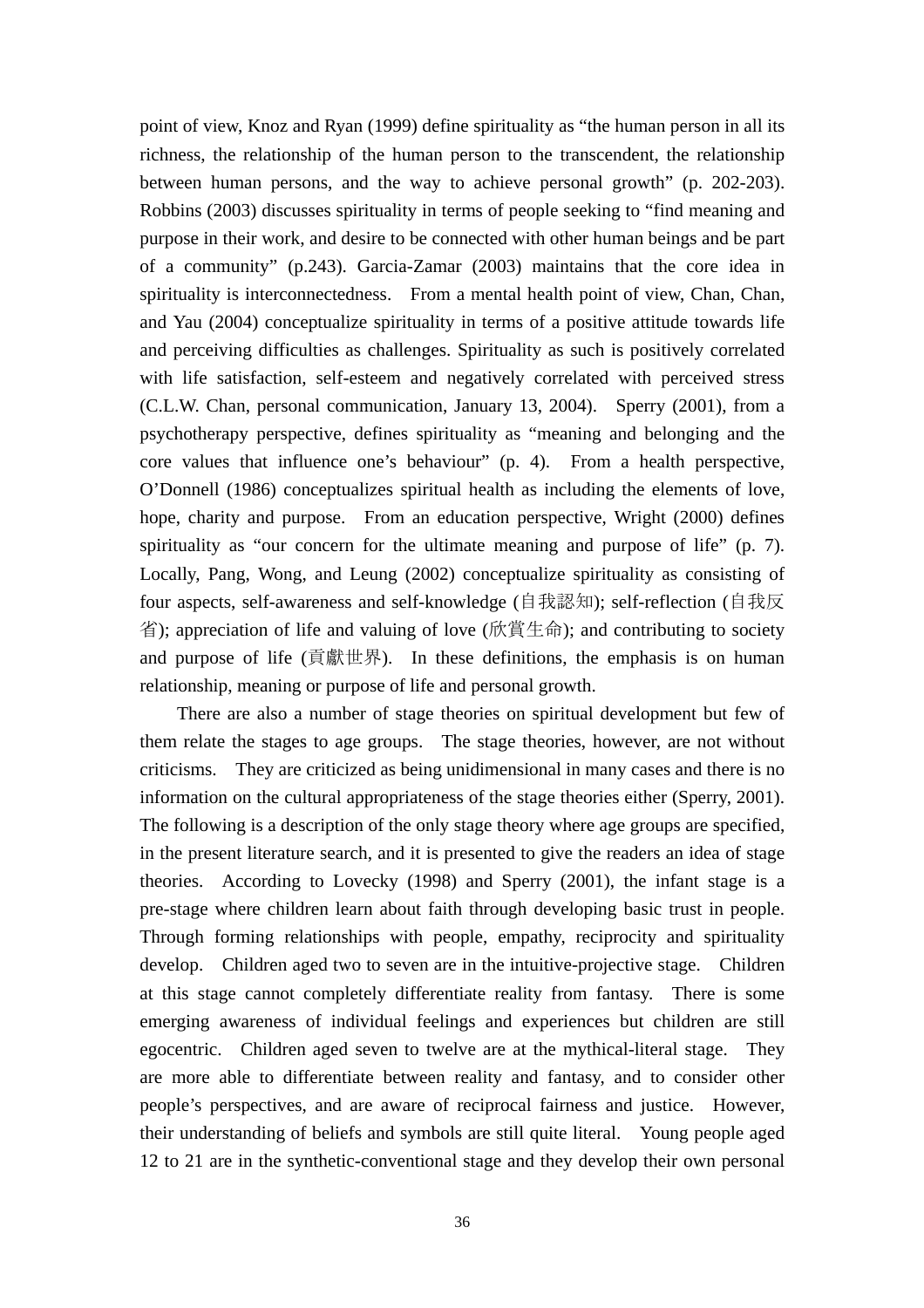ideology and independent identities. Their beliefs and ideologies are still, to a large extent, conformist. Three more stages beyond the synthetic-conventional stage are postulated. The individuative-reflective stage is where people take on a personal system of meaning to which they are committed personally. The conjunctive stage is the stage where people are ready to synthesize opposite ideas and the final universalizing stage is the stage where one seeks to relate to others in a just and loving way.

There is some resemblance between the issues described in the stage theory of spiritual development and moral intelligence. Borba (2001) defines moral intelligence as the capacity to understand right and wrong, having strong ethical convictions and acting on them. Moral intelligence consists of seven essential virtues, namely, "empathy, conscience, self-control, respect, kindness, tolerance and fairness" (p. 6). According to Gardner (1999), a moral sense entails the capacity to make judgment about issues such as "rules, behaviours, and attitudes that govern the sanctity of life – in particular, the sanctity of human life, and in many cases, the sanctity of any other living creatures and the world they inhabit" (p. 70). Hay, Castle, and Jewett (1994) discuss the dimensions of character development. These include sensitivity to the needs of others, provision of care, cooperative orientation, helping others, social problem solving skills, honesty and trustworthiness, adherence to social and moral conventions and norms, self-regulation, self-evaluation and self-reflection. Gardner, Borba, Hay et al. and the stage theorists, though using different terms, are similar in their emphasis on the issues of respect for others and adherence to social rules and conventions. Borba reckons that moral intelligence affects every aspect of children's lives, as well as "the quality of their future relationships, professions, productivity, parenting skills, citizenship" (p. 12).

 Summing up from the above definitions, the concept of spirituality (as well as the related concepts of moral intelligence and character development) could include a concern with "transcendent issues", meaning of life, positive attitude towards life, personal growth, interpersonal relationship and social connectedness, as well as fairness and justice.

 While it is recognized that spirituality is an important issue (Choi, 2004), there is limited literature on children's spirituality. Many of the research projects on children's spirituality make use of qualitative methods such as extended conversations or unstructured group interviews with children, or adult recollection of childhood experiences (Wright, 2000). The content is mainly related to ultimate meaning and purpose of life.

Literature search using electronic databases such as PsyINFO reveals that there is some limited information on the moral development of Hong Kong preschool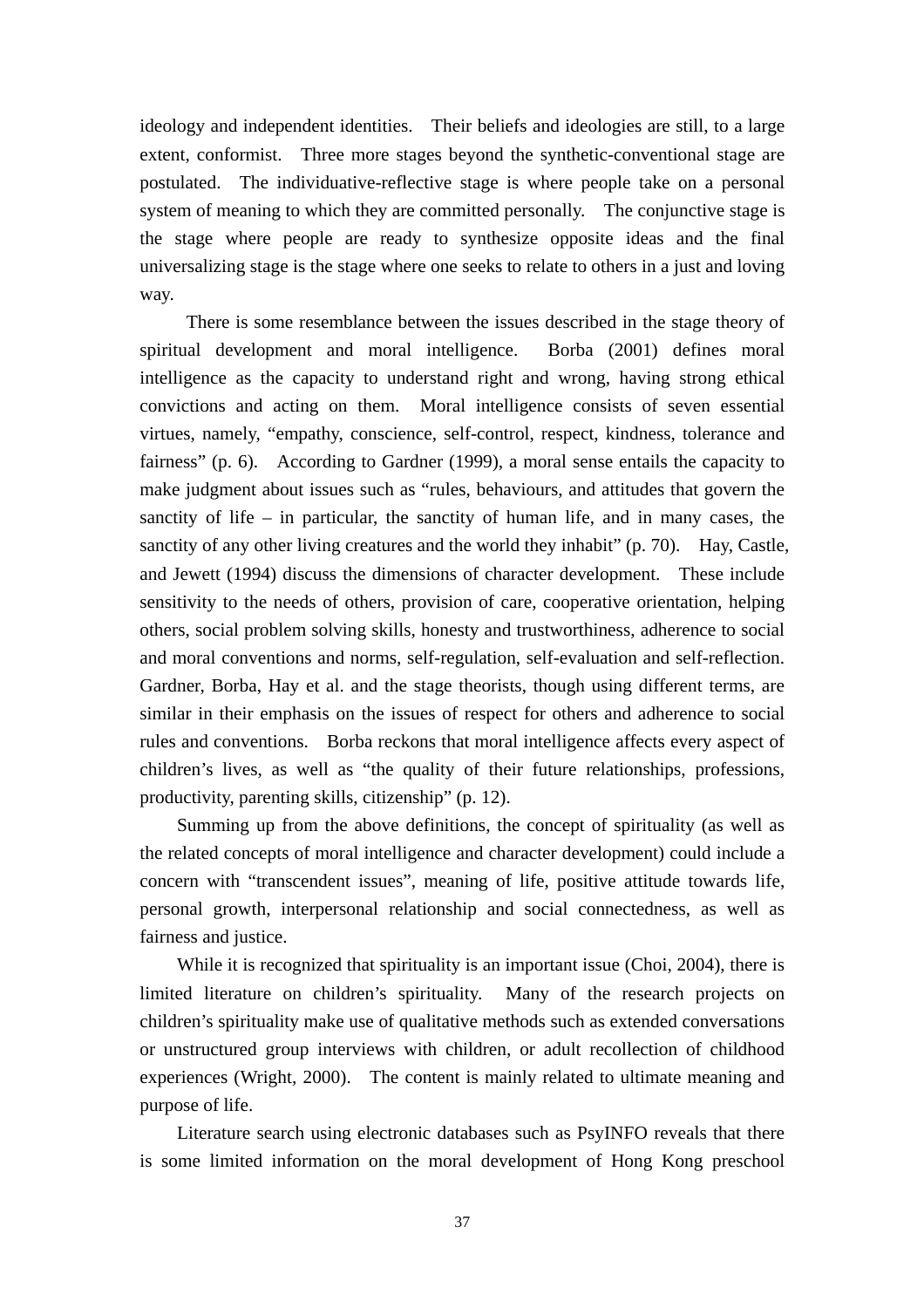children. A recent study with 61 Hong Kong 3 to 6-year-old children from middle class families examined their conceptions of moral, social-convention and personal events (Yau & Smetana, 2003). The moral events were related to hurting and teasing. The social-conventional events were related to a child calling the teacher by the first and last name, and eating with fingers. Personal events were related to choice of snacks, playmates and free time activity. It was found that the Chinese children viewed moral transgressions as less permissible, more serious, and more wrong than social-conventional transgressions. Chinese children were found to consider moral transgressions in terms of the intrinsic consequences of the acts for the welfare of others and fairness. American middle class children, on the other hand, considered moral transgressions as bad but they were not able to specify the reasons. In interpreting the results, it should be cautioned that the present study consisted only of a small sample of middle class Chinese children.

 Another study examined the concept of distributive justice among 60 children from one kindergarten and one day nursery. The children were between four to five years old. They were interviewed individually and "instructed to decide whether the characters in the story should share their toys with a latecomer in four different situations" (Wong & Nunes, 2003, p. 122). It was found that these preschool children were more sensitive to the characteristics of the recipients, compared with that in western literature. The children's allocation decision depended on the characteristics of the recipients and number of items allocated was related to the age of the recipient, with younger recipients receiving more items (Wong & Nunes, 2003).

In the Pang et al. (2002) study on Hong Kong primary and secondary students, teachers were requested to rate students' performance in various domains. It was found that girls scored higher than boys on the moral (德), social (群), aesthetic (美), emotional (情) and spiritual (靈) domains. The cognitive (智) domain was found to be highly correlated with the spiritual domain. It was also found that the students could reach the basic performance (基本表現) levels in all areas only in the moral, physical (體) and emotional domains. In terms of the spiritual domain, students were below the basic performance level in the areas of self-reflection and purpose of life. There is, however, little information on the psychometric properties of the teachers' rating scale.

In terms of interpersonal relationship and social connectedness, there are a few studies on pro-social behaviour among Hong Kong upper primary and secondary students but no study on Hong Kong preschool children could be found. In a longitudinal study involving 150 secondary school students from six secondary schools in Hong Kong, data was collected over a two-year interval. It was found that parent-adolescent conflict was predictive of antisocial behaviour (Ma & Shek,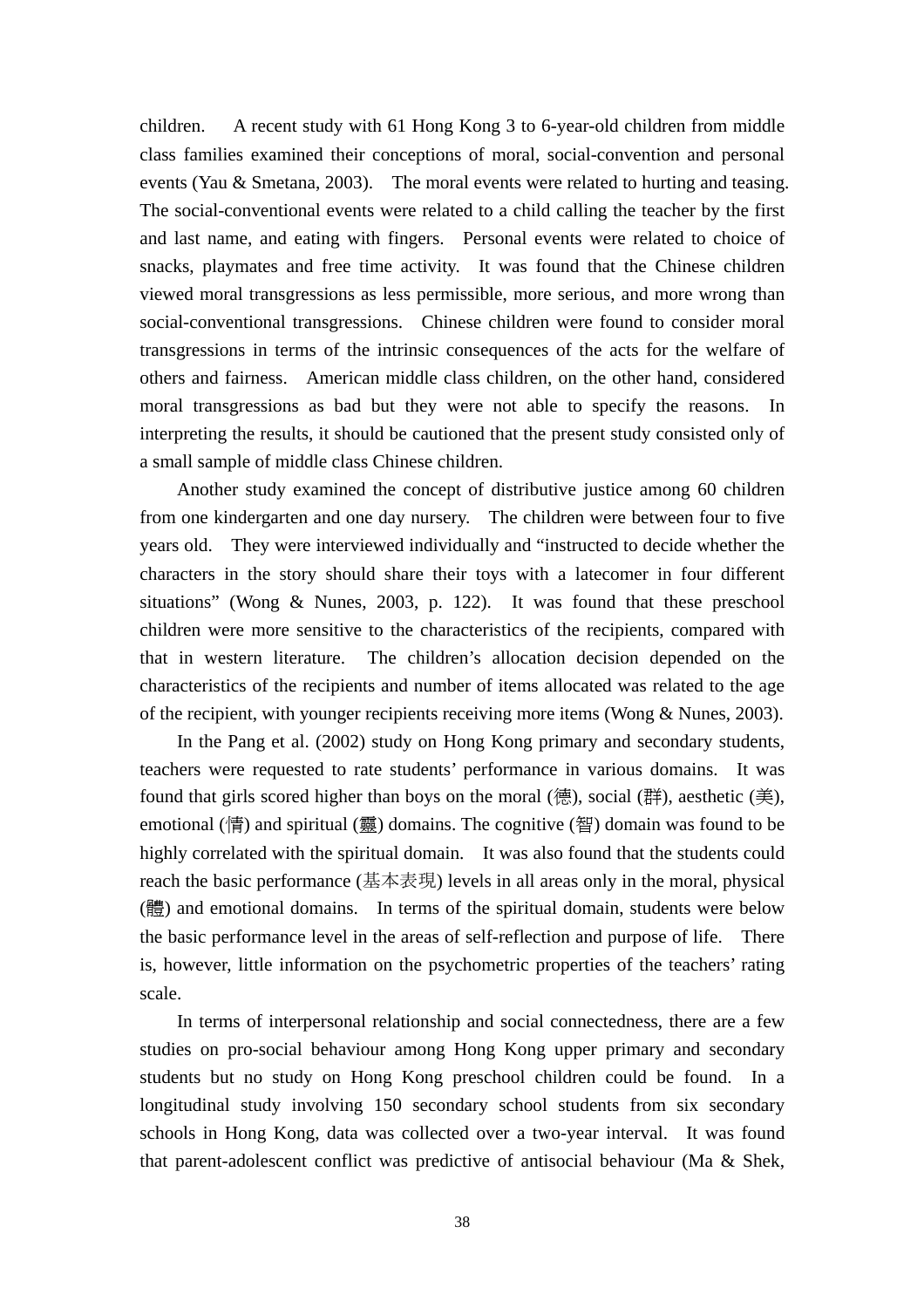2001). In another study with 71 secondary school students, it was found that students with good parent-child and peer relationships reported lower frequencies of antisocial behaviour (Ma, Shek, Cheung, & Lam, 2000). In a study involving 232 primary school students in grades 4 to 6, it was found that altruistic orientation was related to family social environment, peer influence and peer relationships. Girls reported higher altruistic orientation scores than boys (Ma, 2003). All these studies consistently point to the relationship between family relationship and pro-social behaviour. One might argue that if we want preschool children to develop into pro-social adolescents, good family relationship is important.

 For purpose of life, in a longitudinal study on adolescent psychological morbidity, it was found that relative to life satisfaction and hopelessness, self-esteem and purpose in life were stronger predictors of psychological morbidity over time (Shek, 1998). The participants were 378 secondary school students selected from secondary schools in Hong Kong, using stratified-cluster sampling method, with student academic ability as the stratifying factor.

 To sum up, the limited evidence on Hong Kong preschool children, based on two small samples, suggests that they are comparable to the age peers in the west in moral judgment and distributive justice. There is also evidence to show that family relationship is an important predictor of adolescent pro-social behaviour.

During the focus group discussions, participants from the preschool and social service sectors, as well as parents, pointed out the importance of respect for people, social connectedness, proper values and morality. Below are some typical examples:

In our day nurseries, from different districts, from different social classes, the same phenomenon occurs, that is, not knowing how to respect people. (Group 1: D45)

I think, in this society, the spirit of "loving oneself, loving others" is lacking. (Group 2: O83)

Therefore, a proper value system, morality, should be learnt in schools. (Group 4: E41)

I hope to cultivate a real person, to have the dignity that one should have as a person and the right value system. (Group 7: B169)

## **6. Children with developmental problems**

## **6.1 Central Referral System for Rehabilitation Services data**

 Children with developmental problems are likely to need more specialized health care and special education service provisions. In Hong Kong, "the Central Referral System for Rehabilitation Services (CRSRehab) covers rehabilitation services for disabled preschoolers, mildly mentally handicapped children, mentally and/or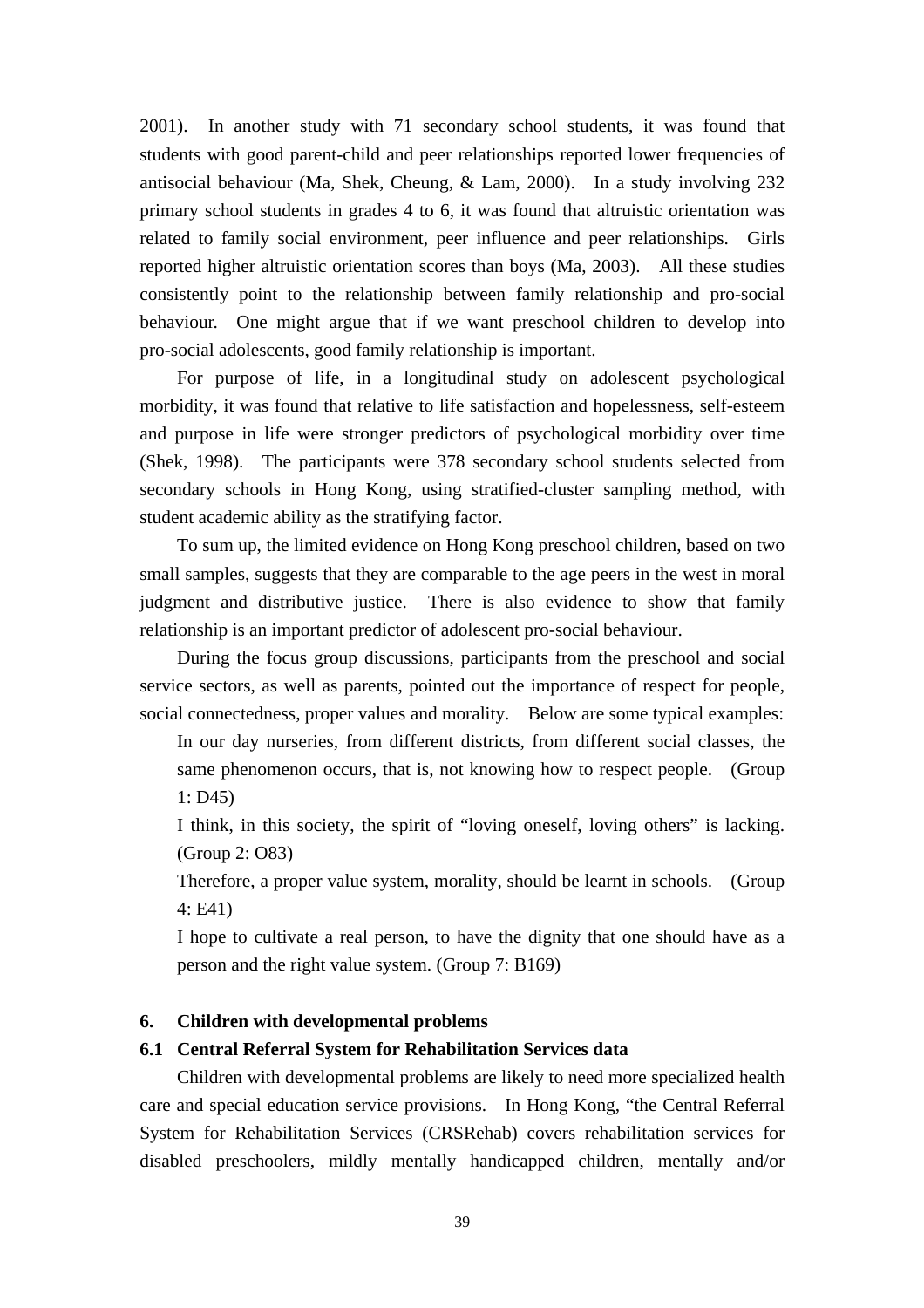physically handicapped adults, ex-mentally ill persons, and the aged blind persons in day training and residential care" (Social Welfare Department, 2000, p. 1). Accordingly, there are 5 subsystems in the CRSRehab catering for people with different disabilities, namely: subsystem for disabled preschoolers (CRSRehab-PS), subsystem for the mentally/physically handicapped (CRSRehab-MPH), subsystem for the ex-mentally ill (CRSRehab-ExMI), subsystem for the aged blind (CRSRehab-AB), and subsystem for supported employment (CRSRehab-SE). The current CRSRehab-PS figures (March 2004) for children  $0 - 6$  are listed in Table 3. It should be noted that children could have more than one disability.

 The CRSRehab-PS figures are probably the best estimate of the number of preschool children with developmental problems though it is still dependent on the reporting of children being known to service providers who then register them with the system. From below, the areas with the largest number of children are intellectual disability and speech problems.

| Current Crysine rate of regules (praised 2004) for children $0 - 0$ |               |               |         |  |
|---------------------------------------------------------------------|---------------|---------------|---------|--|
| Type of disability                                                  | 0-2 years old | 2-6 years old | Total   |  |
| Physical                                                            | 21            | 281           | 302     |  |
| Spastic                                                             | 9             | 96            | 105     |  |
| Hearing                                                             | 19            | 158           | 177     |  |
| Vision                                                              | 24            | 123           | 147     |  |
| Intellectual                                                        | 70            | 2919          | 2989    |  |
| Speech                                                              | 56            | 3718          | 3 7 7 4 |  |
| Autism                                                              |               | 706           | 711     |  |

Table 3

Current CRSRehab-PS figures (March 2004) for children 0 – 6

#### **6.2 Child Assessment Service data**

 CAS (DH) serves children from birth to 12 and the figures on the functional diagnosis categories of new cases for the years 2001 and 2002 are listed below (Table 4). It should be noted that some children might have more than one diagnosis category and again, the figures only include children who have used the services.

 The large increase in the number of children in the clumsiness/motor delay area is due to a new system of assessment in the year 2002.

 The figures consistently indicate that the intellectual disability/developmental delay and language problems are the areas with the largest numbers of cases. However, all these figures are based on children who have accessed the services and the actual prevalence in the community is not known.

The quantitative figures, as mentioned before, are reflections of the number of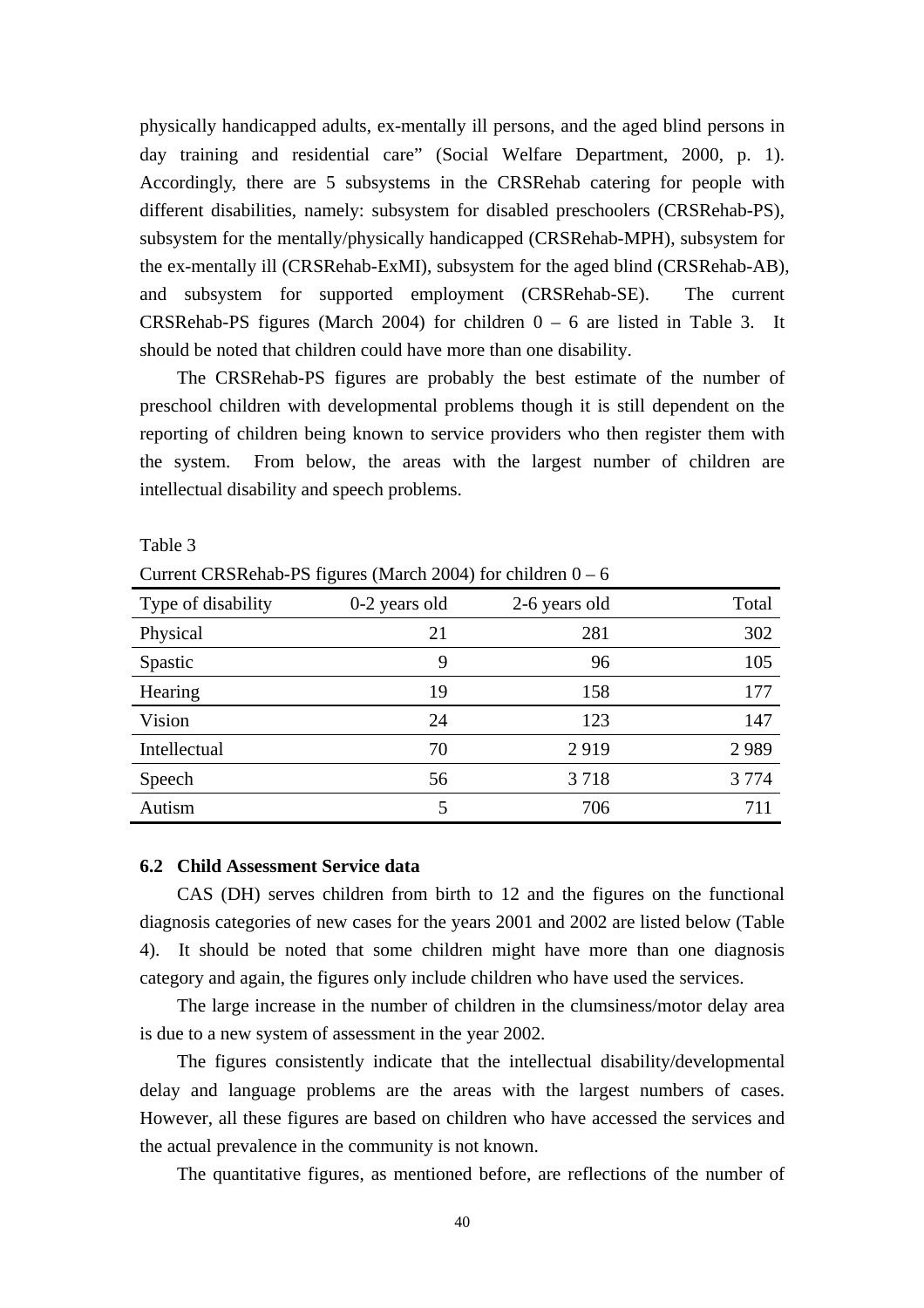children with developmental problems who are known to service providers. However, the focus group participants reflected that there was a long process and delay before these children were referred and diagnosed. They pointed out that during this period, the parents and the children were facing considerable difficulties. Participants maintained that preschool workers did not have the training to make diagnosis or to offer appropriate intervention, without professional support.

Table 4

2001 and 2002 functional diagnosis categories of new cases in CAS (DH)

| Functional diagnosis categories                    | 2001    | 2002    |
|----------------------------------------------------|---------|---------|
| Developmental delay                                | 576     | 813     |
| Language delay/disorders                           | 1 0 9 8 | 1410    |
| Voice and articulation problems                    | 1 202   | 1 1 3 2 |
| Learning difficulties                              | 227     | 368     |
| Attention-deficit disorders                        | 97      | 462     |
| Autistic disorders                                 | 258     | 428     |
| Significant developmental delay/mental retardation |         |         |
| Mild grade                                         | 207     | 380     |
| Moderate grade                                     | 47      | 117     |
| Severe and profound grades                         | 19      | 65      |
| Others                                             |         | 104     |
| Motor impairment                                   |         |         |
| Clumsiness/motor delay                             | 77      | 1 1 2 4 |
| Cerebral Palsy                                     | 66      | 121     |
| Others                                             | 7       | 22      |
| Visual impairment                                  |         |         |
| Blind (both eyes)                                  | 10      | 15      |
| Low vision (both eyes)                             | 3       | 15      |
| Other visual impairment                            | 31      | 101     |
| Hearing impairment                                 |         |         |
| Moderately-severe grade or worse (bilateral)       | 31      | 69      |
| Other hearing loss                                 | 120     | 375     |
| Psychological difficulties                         | 31      | 188     |
| Problems in parenting                              | 359     | 290     |
| Total number of new cases                          | 5 1 8 1 | 7 3 6 5 |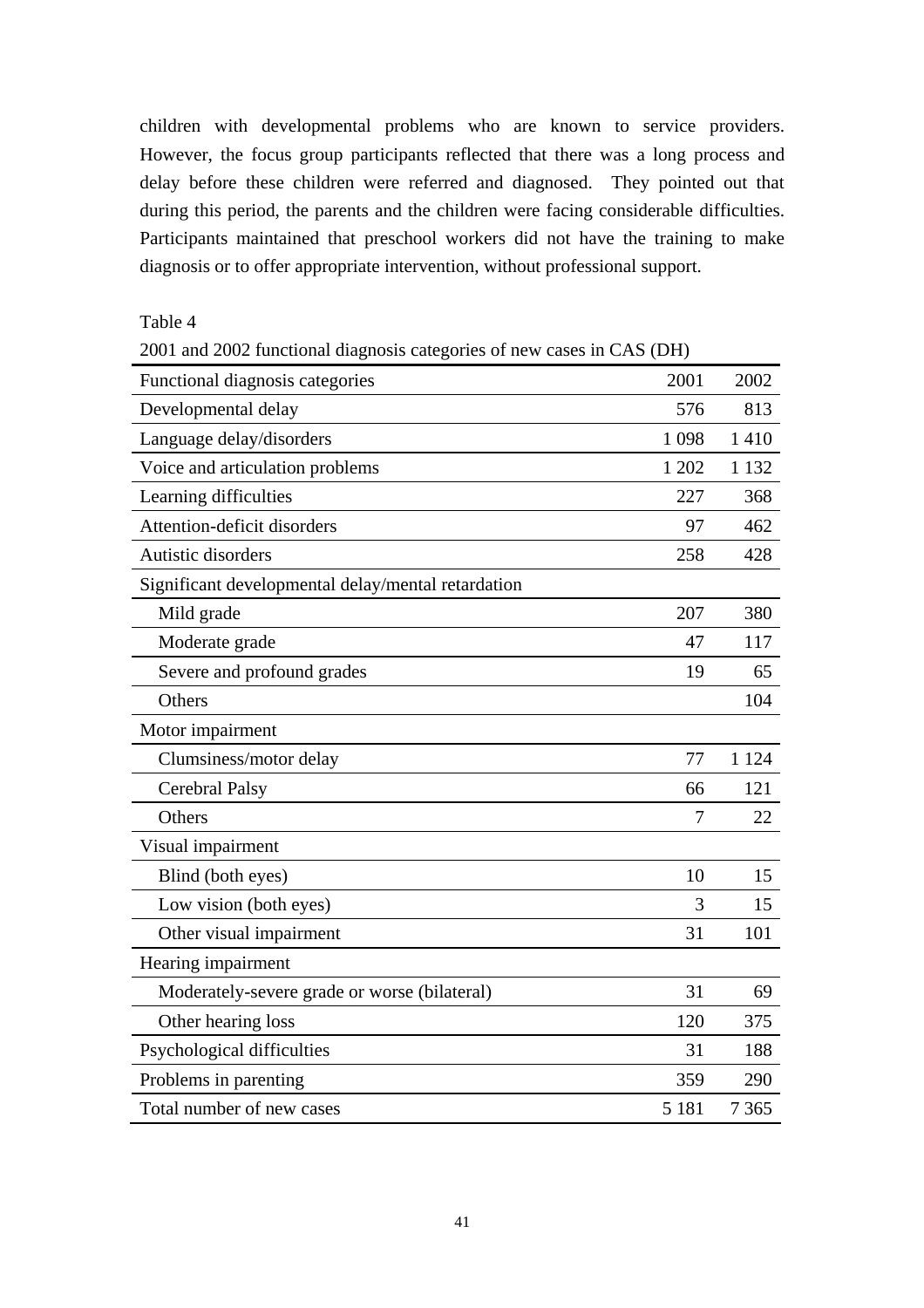### **6.3 Views from stakeholders**

 During the focus group discussion, preschool workers, parents, social workers and health professionals pointed out the difficulties faced by children with developmental problems, their parents, and the preschool workers. They maintained that there was a long delay in the process of identification and diagnosis. One participant summarized the situation as follows:

For special children, usually, those smart mothers might notice quite early, but (they) just notice, and they do not know how to make a diagnosis as to whether they are special, whether there is a special difficulty. Therefore, until they start kindergarten, and (they) take it as social (problems). That is…most parents will say, (they are) naughty, stupid, lazy. Actually, a lot of kindergarten teachers do not have the ability to assess, unless (you) refer them to some…child workers. They do the assessment and then (you) know what it is. However, this process may actually delay helping the child. (Group 6: E38)

 Apart from children with various developmental problems, preschool workers, parents and health professionals claimed that there was little provision for gifted children. On parent described her experience as follows:

The report came out and it said that my child had high IQ, but there's no service. I asked everywhere, rang again, asked everywhere, but there's nothing. (Group 9: C107)

 Overall, the stakeholders felt that there was inadequate provision for children at either end of the ability range.

### **7. Summary**

 For child profile, the data indicates that Hong Kong is doing well in terms of infant and under 5 mortality, as well as immunization rate. Hong Kong children are comparable to those from western countries in terms of motor, cognitive, language and moral development, as well as preschool attendance. However, the data also indicates that obesity, unbalanced diet, lack of physical exercises, oral health, breastfeeding rate, poor social and problem solving skills are some of the areas of concern. As childhood injury is the leading cause of death among preschool children and it is largely preventable, further work in this area should be considered. More effort is still needed in the area of childhood behaviour/emotional problems as they are associated with adolescent conduct problems, delinquency and adult psychotic symptoms. There are considerable human, social and economic costs to the community if these childhood problems are not addressed. Furthermore, stakeholders point out that there is a long process and delay in the assessment and diagnosis of children with developmental problems, creating considerable stress for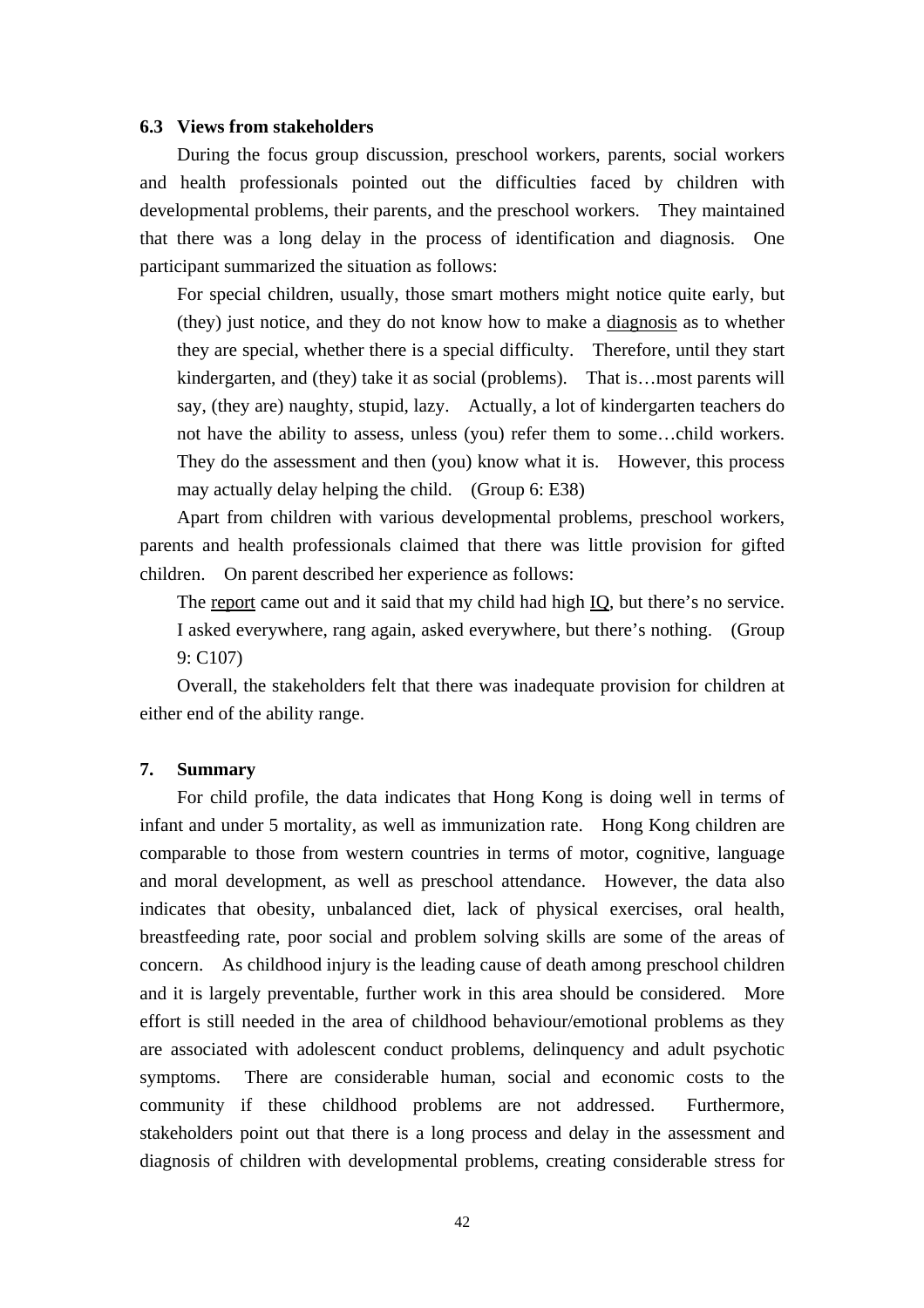the children, their parents and their preschool teachers.

 There are also the problems about the lack of consensus on the definition of spirituality and the lack of a common set of local indicators for many of the issues discussed above. This creates difficulties in following the trend of various issues.

# **Family and parenting profile**

## **8. Family characteristics**

 According to the 2001 census (Census and Statistics Department, 2002a), there were 209 711 households (10.2% of all domestic households) with one child aged 0 to 4, and 32 763 with at least two children aged 0 to 4 (1.6% of all domestic households). Among households with children aged 0 to 4, there were 118 977 households with only one child. For family composition, in families with children aged 5 or below, 71.3% were nuclear families (at least one parent with one or more never married children), and 13.1% were vertically extended families (related persons of different generations living with the family nucleus in the household).

### **8.1 Lone parent families and divorce cases**

 The number of parents a child lives with is strongly linked to the resources available to the child and his/her well-being. Children who live in households with only one parent are more likely to have lower family incomes than are those who live with two parents (biological, step, or adoptive) (Federal Interagency Forum on Child and Family Statistics, 2003). In Hong Kong, there was an increase in the number of children living in lone parent families from 4 419 (1.1%) in 1991 to 8 832 (2.5%) in 2001 (Census and Statistics Department, 2002b), indicating an increasing number of children living in families with more limited resources. The majority are living with their mothers. The breakdowns for children 5 and under (Census and Statistics Department, 2002b) are shown in Table 5 below. The Census and Statistics Department's definition of lone parents is "mothers or fathers who are widowed, divorced or separated, with child(ren) aged under 18 living with them in the same household" (Census and Statistics Department, 2002b, p.3).

 For children aged 2 to 5 living in lone parent families, 85.4% were attending preschools (Census and Statistics Department, 2002b). In interpreting these figures, it should be noted that kindergartens start at the age of three (see section 3.5).

 The number of divorce decrees has increased rapidly in the past 20 years. In 1981, there were 2 062 divorce cases and in 1991, the number increased to 6 295 divorce cases. The corresponding figures for 2001 and 2002 are 13 425 and 12 943 (The Hong Kong Catholic Marriage Advisory Council, 2003).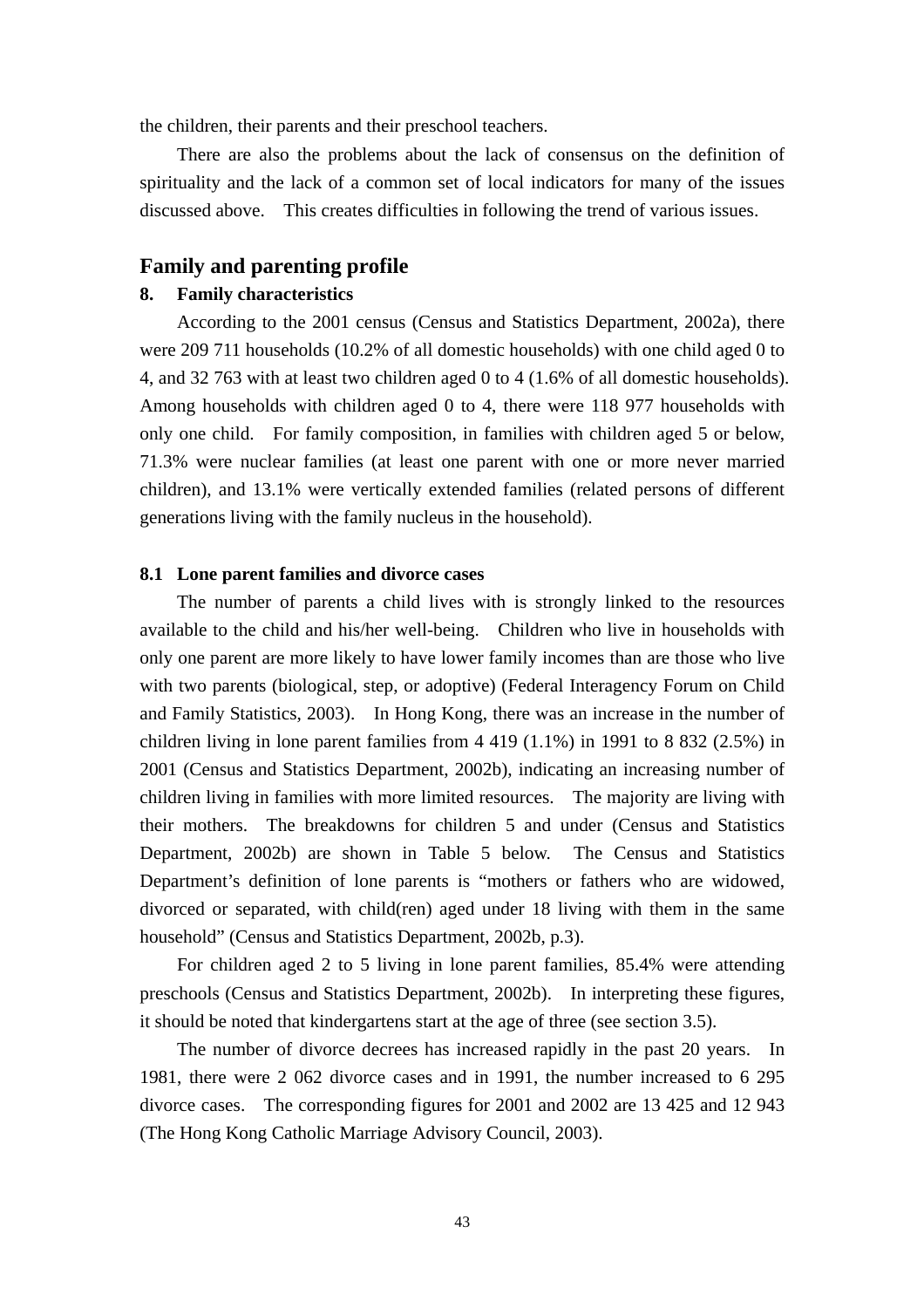|                       | 1991    |         | 1996    |         | 2001    |         |
|-----------------------|---------|---------|---------|---------|---------|---------|
| Living with           | fathers | mothers | fathers | mothers | fathers | mothers |
| $\langle$ 2 years old | 156     | 421     | 254     | 457     | 238     | 1 0 3 1 |
| 2-5 years old         | 1 265   | 2 577   | 1 5 5 2 | 3728    | 1884    | 5 6 7 9 |
| Total                 |         |         |         |         |         |         |
| $\langle$ 2 years old |         | 577     |         | 711     |         | 1 269   |
| 2-5 years old         |         | 3842    |         | 5 2 8 0 |         | 7 563   |

Table 5 Dependent children of lone parents by sex of parents

#### **8.2 New immigrant families (legal entrants from the mainland of China)**

The results of the 2001 Population Census on **"**persons from the mainland of China having resided in Hong Kong for less than 7 years**"** (PMR) are available (Census and Statistics Department, 2002c). In 2001, there were 26 396 domestic households of PMR parents with children aged 5 or below or 28 881 PMR parents (2 149 males and 26 732 females)<sup>v</sup> with children aged 5 or below. There were 31 797 children (16 568 boys and 15 229 girls) aged 5 or below with one or both parents being PMRs. They made up 8.95% of the total number of children aged 5 or under. The median monthly domestic household income among these households was \$13,600.00, which is lower than the total median domestic household income of \$18,705.00. However, the latter figure includes all kinds of households, including those with and without children aged 5 or under. Approximately 84.6% of the males and 26.3% of the females were working (either as employees, employers, self-employed workers or unpaid family workers). Though the children in these households are spending their early socialization period in Hong Kong, it is possible that these children's parents, most likely mothers, are undergoing acculturation in Hong Kong with some resulting acculturation stress. Parents' stress levels may have some impact on children's development. If these new PMR families are not familiar with the health and education services, access to adequate health and education services might be affected.

## **8.3 Ethnic minority families**

 $\overline{a}$ 

 In the 2001 census (Census and Statistics Department, 2002a), among families with children aged 0 to 4 years, the major non-Chinese ethnic groups included Indians (1 826, 0.6%), British (1 584, 0.5%), Pakistani (1 545, 0.5%), Japanese (1 242, 0.4%), Filipino (1 200, 0.4%), Nepalese (971, 0.3%) and others (8 644, 3%).

 $V$  A domestic household may have more than one PMR.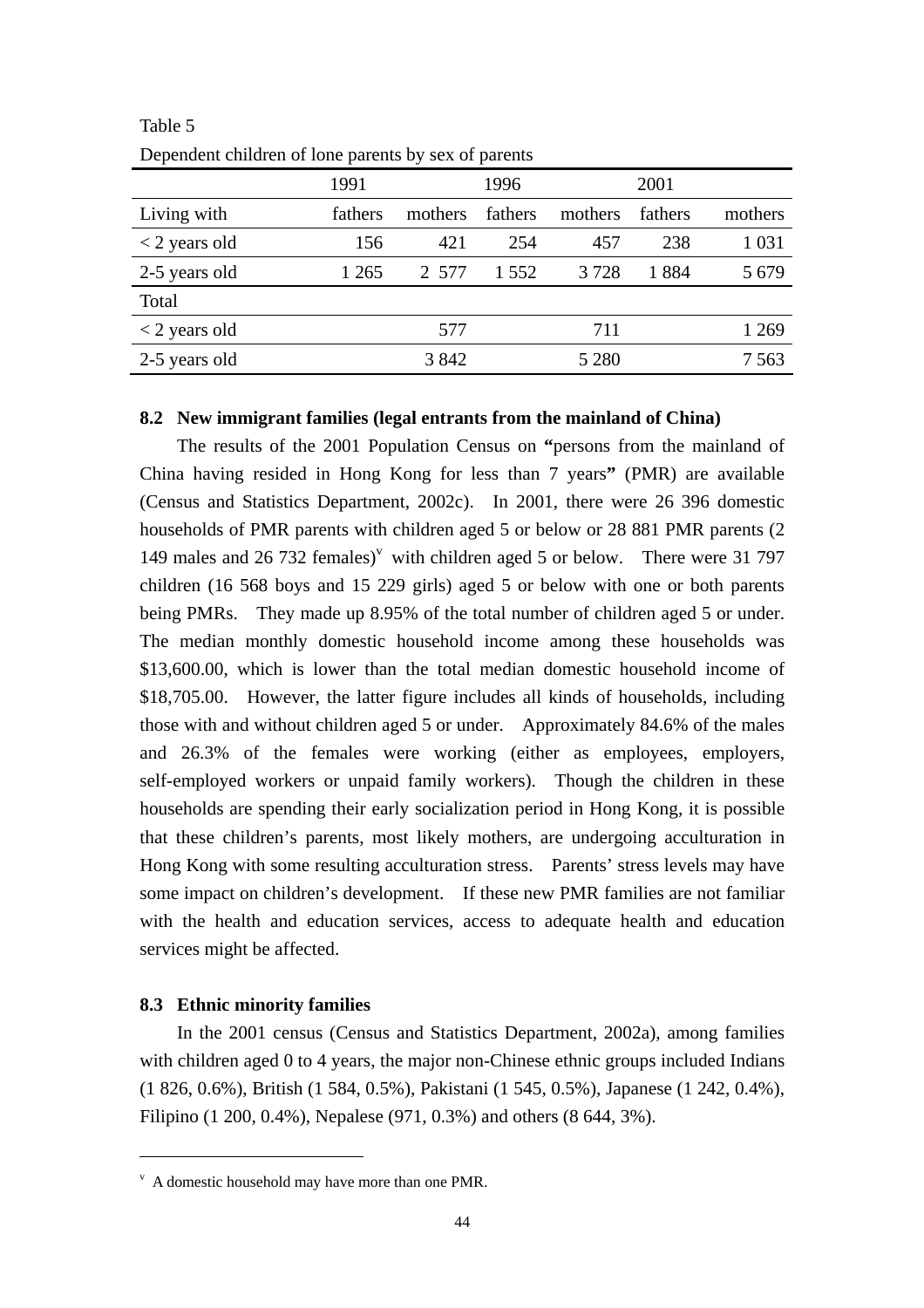#### **8.4 Views from stakeholders**

 During the focus group discussions, stakeholders including preschool workers, social workers, and health professionals were concerned about the development of children from lone parent families and new immigrant families, who were displaying difficulties in various areas. They explained the situation as follows:

Children from real lone parent families, they have no focus when they do things. There are many like this in our (centre)…When we teach them, they really understand, but when (we) ask them to do some things actually, then (they) have difficulties in handling…At home, (the parent) has no time to teach (the child). Also, (the parent) really cannot give them the affection. (Group 1: E17)

Or those who are really ignorant, that is, some new ones (immigrants). They came to Hong Kong but if they have not been able to adapt to the environment, they would feel more helpless. I (the parent) don't know how to bring up (the child), and then, this is followed by behaviour problems. Around  $1\frac{1}{2}$  to 2 years old, temper tantrums appear because the child does not know how to express (himself/herself), and they do not understand the child. (Group 12: I6)

 Apart from lone parents and new immigrant families, stakeholders also discussed the needs of a special group of parents where the mothers were residing in mainland China. Below is one typical example:

I think this is closely related to the many changes in family structure. For example, we call them "fake lone parents" because basically, the mothers (two-way permit holders) have to go back to mainland China all the time, that is, coming here only periodically. There are some older ones (fathers)…we reckon that there are great differences in parental communication, in expectation towards the child. Therefore, we can see that this is rather helpless as these children have to face lots of changes in their early childhood period, that is, sometimes going back to mainland China to live for a few months, sometimes back here, sometimes with the maternal grandmother, sometimes moving…We all know that this unstable living environment has a great impact on the child. (Group 5: B13)

 Not only did service providers recognize that this type of living arrangement was not conducive to child development, they also pointed out that it was very difficult for service providers to provide support to these families. One service provider explained this as follows:

Most of the time the father takes the child here, but the mother is still in mainland China…We tell them to go back and tell the mother to do this and that. Whether the father does pass the information to her is unknown. We can at most talk to them about the pamphlet on development, and then tell them to pass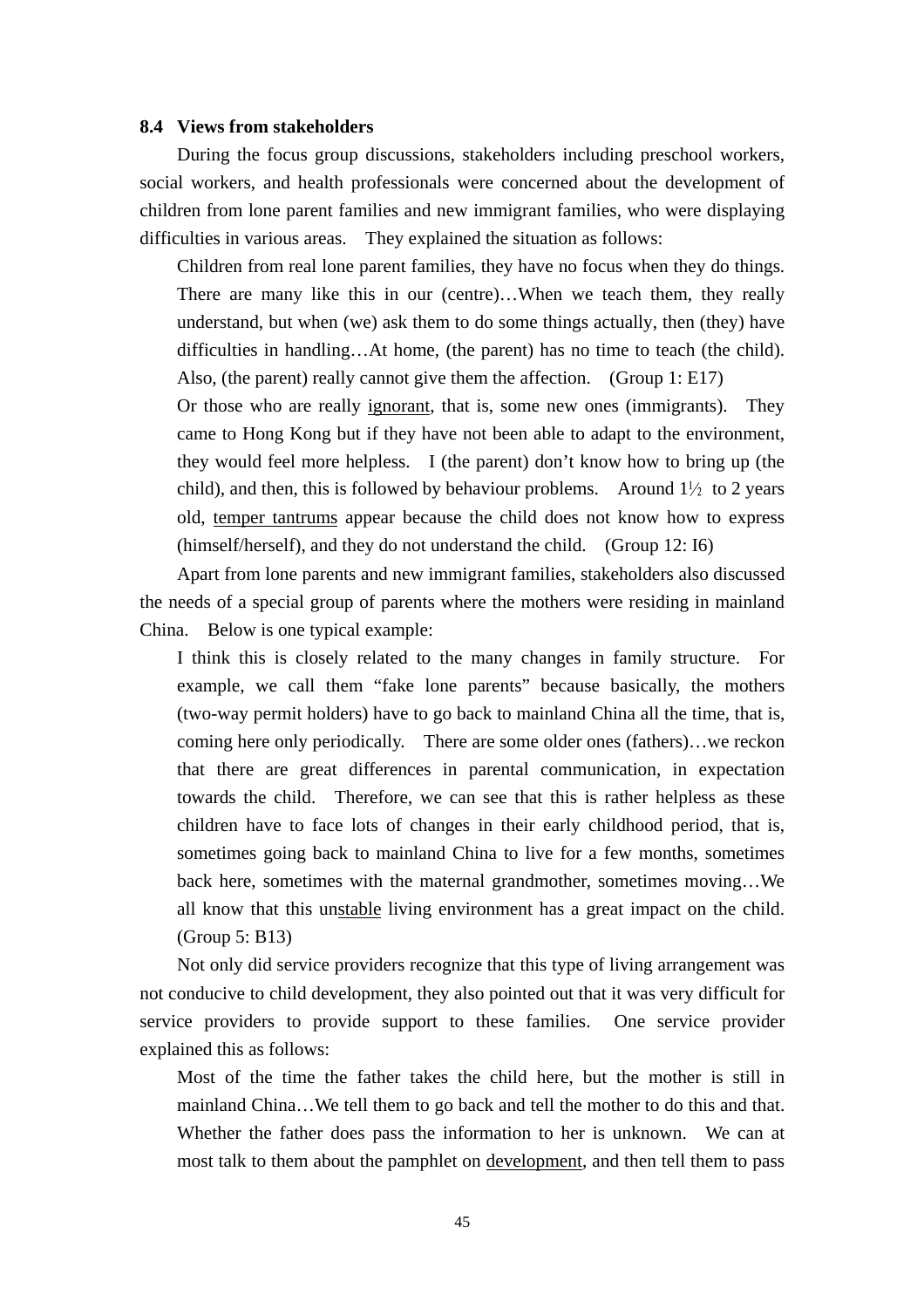the message to the family members…Therefore, teaching children is becoming much less adequate. (Group 12: J7)

#### **8.5 Summary**

 Though there is official statistics on the number of lone parent families with preschool children and new immigrant children, it should be noted that such information is lacking for the so called "fake lone parent" (假單親) families, which are really "de facto lone parent" families. Stakeholders, however, are concerned that these three types of families are experiencing considerable difficulties in bringing up their children.

## **9. Parental employment**

Secure parental employment lowers the incidence of poverty and the associated risks to children. Secure parental employment is also thought to be important to children's psychological well-being and family functioning as parental unemployment and underemployment could lead to stress and other negative effects on the parents and the family (Federal Interagency Forum on Child and Family Statistics, 2003).

### **9.1 Paternal employment**

 According to the 2001 census (Census and Statistics Department, 2002a), in families with children aged 5 or below, 8.0% of the fathers were not working. If we assume that the father is the main breadwinner of the family, this implies that this group of children are likely to be living in families with some financial strain, and possibly the psychological strain associated with parental unemployment.

 In 2001, the unemployment rate for persons aged 15 or above was 5.1% and the corresponding figure for 2003/04 (June 2004 to August 2004) is 6.8% (Census and Statistics Department, 2004).

### **9.2 Families on Comprehensive Social Security Assistance (CSSA)**

 There was a steady increase in the number of households with at least one member aged below five receiving CSSA since January 2002. The figures rose from 11 370 in January 2002 to 14 183 in December 2002, to 21 905 in July 2004, indicating an increasing number of children living in families with very tight budgets.

### **9.3 Maternal employment**

 In terms of working status of mothers, in families with children aged 5 or below, 49.0% of the mothers were not working. This suggests that about 51% of the children are in need of some kind of childcare arrangements. In a recent survey of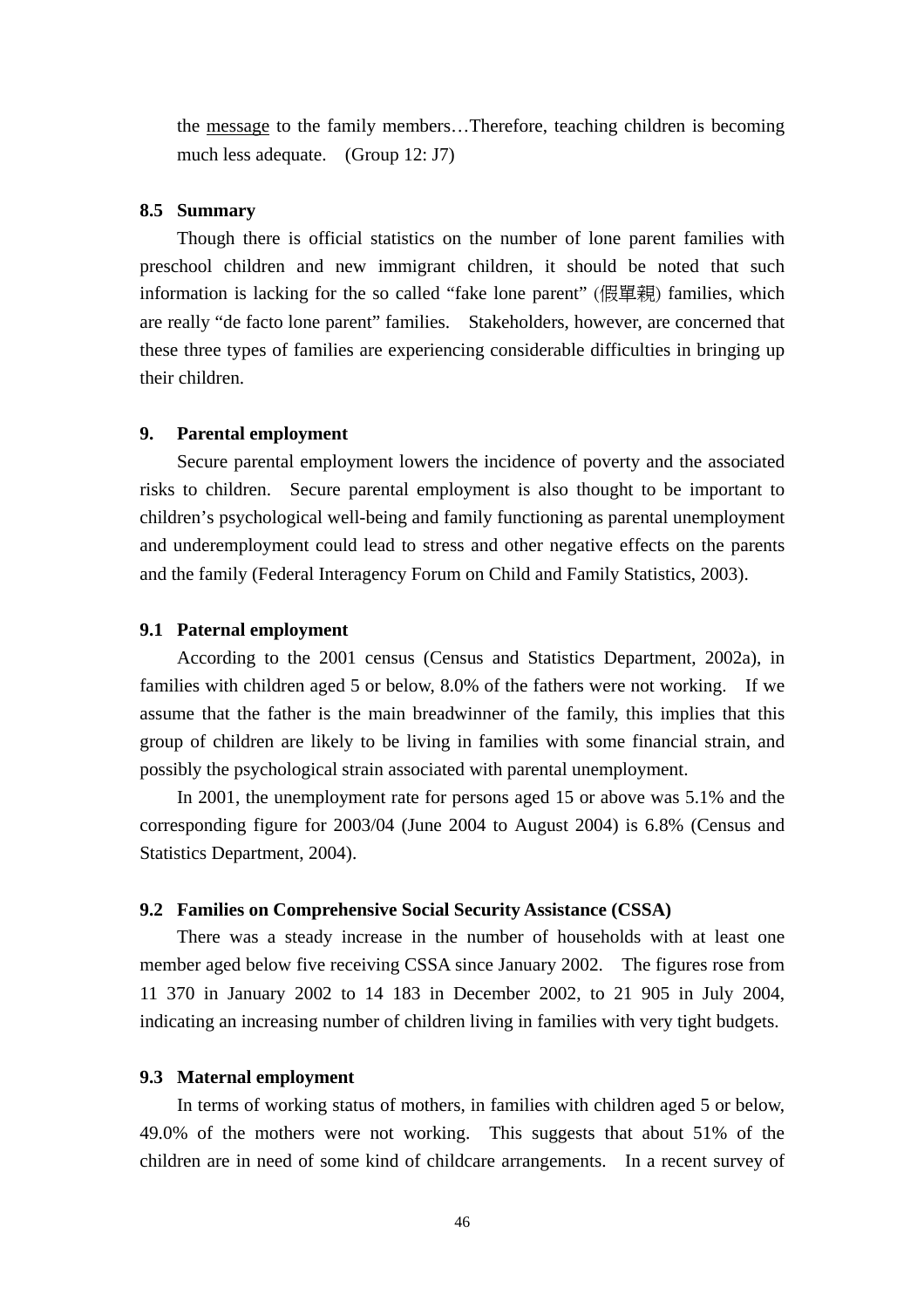MCHC clients by DH (Department of Health, 2003), it was found that families using domestic helpers reported lower parenting stress scores than those using grandparents, or relatives as childcare assistance or those without any assistance. This pattern was fairly consistent across income levels. In an earlier study with 526 parents (three quarters of which were mothers) with children aged 2 to 12 years old (participation rate: 60%), the working parents perceived their children to be more adaptable and felt less restricted in their parental roles than housewives (experience of parental role as restricting their own freedom and frustrating their own attempts to maintain identity) (Kwok & Wong, 2000). In the 2002 Chinese University of Hong Kong study, it was found that maternal employment was associated with higher willingness and ability to participate in parent education, school and community involvement, better family relationship, higher parenting ideology (belief in parent responsibility for supporting children), more home involvement with children, more constraints (personal constraints such as poor temper, external constraints such as insufficient living space), lower frequency of using inappropriate parenting approaches in solving conflicts and fewer child behaviour problems. However, it must be pointed out that maternal employment and use of domestic helpers are likely to be related to family income, maternal education and occupational status and these socio-economic factors were also found to be related to parenting stress (see section 10.1).

### **9.4 Views from stakeholders**

 In the focus group discussions, participants pointed out that parents from low socio-economic background did not seem to care much about their children. Two participants described their observations as follows:

The lower class ones have nothing (no demands). You feed them (children) well and that's it. (Group 5: G16)

However, there is another group of parents, who are poor. They cannot even manage their own livelihood, and they basically have no time to look after their children, and just leave them as they are. (Group 15: I109)

 Furthermore, preschool workers, social workers, parents, and health professionals commented on the difficulties faced by parents from low socio-economic background in relation to their access to parenting information. One participant explained this as follows:

Can they really read that much written information? For example, there are clinics with lots of parents of lower social class, and they really don't know. How many mothers would go back and read? For example, we have (pamphlets) on CPaP (childcare and parenting) Development, and (we) give them out by piles. (Group 13: D41)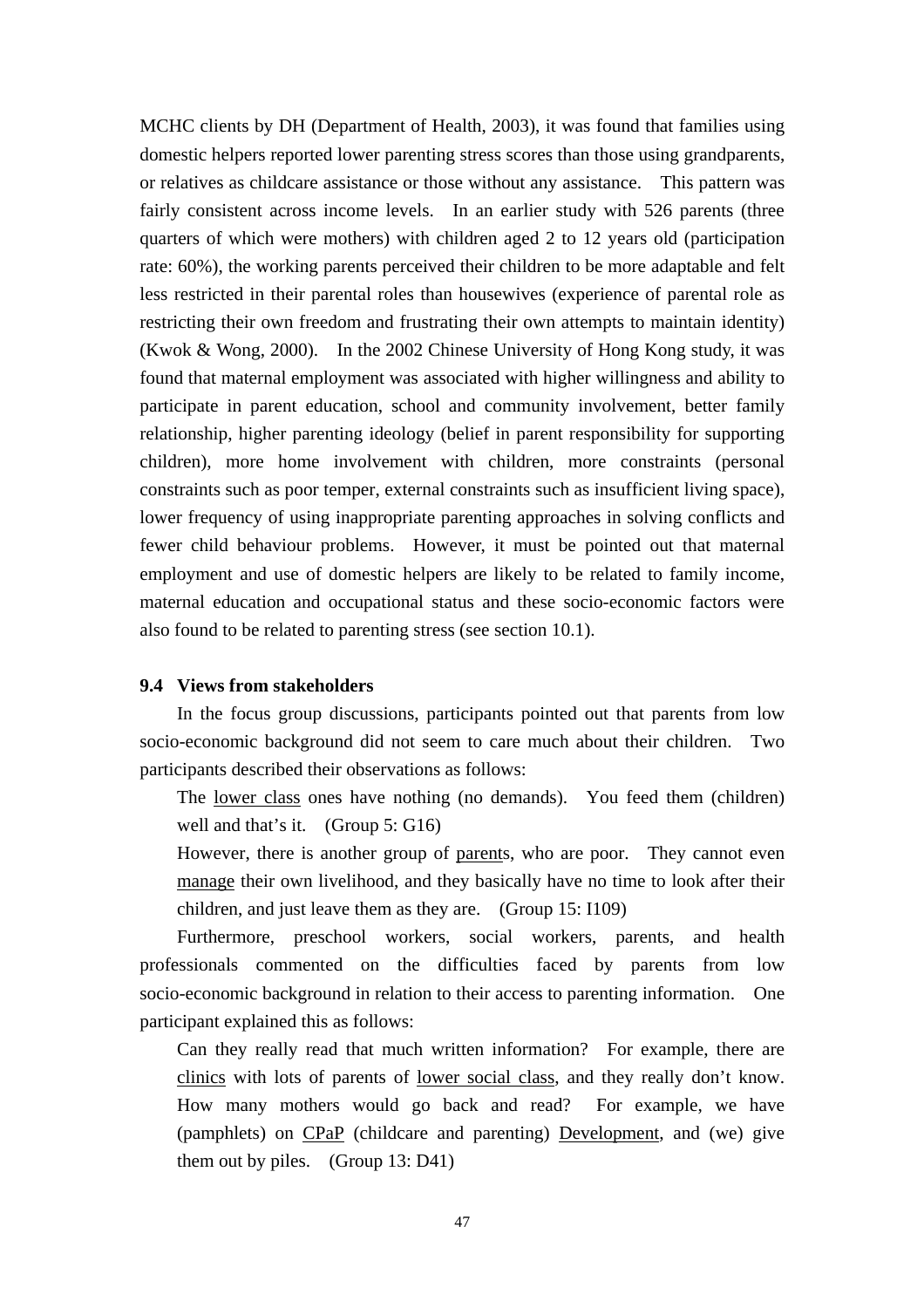In relation to parental employment, the issue of childcare was discussed by stakeholders from all sectors, especially the issue of domestic helpers and grandparents. A variety of child problems were attributed to these forms of childcare by the focus group participants. One participant explained this as follows:

I think domestic helpers do not have the patience to teach (the child) slowly. The most important thing is that you don't give them trouble. Even for the older people (grandparents), they are very concerned about the relationship and as long as you (grandchild) call (greet) them grandma or grandpa, they will let you (grandchild) do things that they did not allow their own son to do. (Group 7: A40)

 Other stakeholders also pointed out the specific language problems associated with the use of domestic helpers. This point can be illustrated by the following quote:

Some domestic helpers use non-fluent Cantonese, plus some semi-correct English. Also,…nowadays, there are more working parents, and so there is less time (to spend) with children. A lot of times, many learning activities are dependent on the help of the domestic helpers. I do not deny that some domestic helpers are very capable, but there are some domestic helpers whose language abilities are not too high, whether English or Chinese, and, it turns out that some children, during this bi-lingual period, they are not actually bi-lingual, … but they only hear some semi-correct pronunciations. Also, because they lack intensive … parent attention, they have problems in pronunciation, and it affects their self-expression. (Group 2: M4)

 In short, stakeholders were concerned about the parenting problems faced by families of low socio-economic status and the impact of non-parental childcare on children. Stakeholders were concerned about the quality of child minders and were worried about the possible adverse effect of poor quality child minding.

### **10. Parenting**

#### **10.1 Parenting difficulties**

 Information about parenting difficulties is obtained from several sources, namely, official statistics and survey results.

 Official statistics of the CAS (DH) which serves children from birth to 12 shows that there were 359 (6.9% of all new cases) new cases in 2001 and 290 (3.9% of all new cases) new cases in 2002 classified as having problems in parenting. SWD has information on main presenting problems of cases presented to the Family Services Centres (FSCs) and Integrated Family Service Centres (IFSCs) both in SWD and NGOs. The figures provided by SWD are presented in Table 6. It should be noted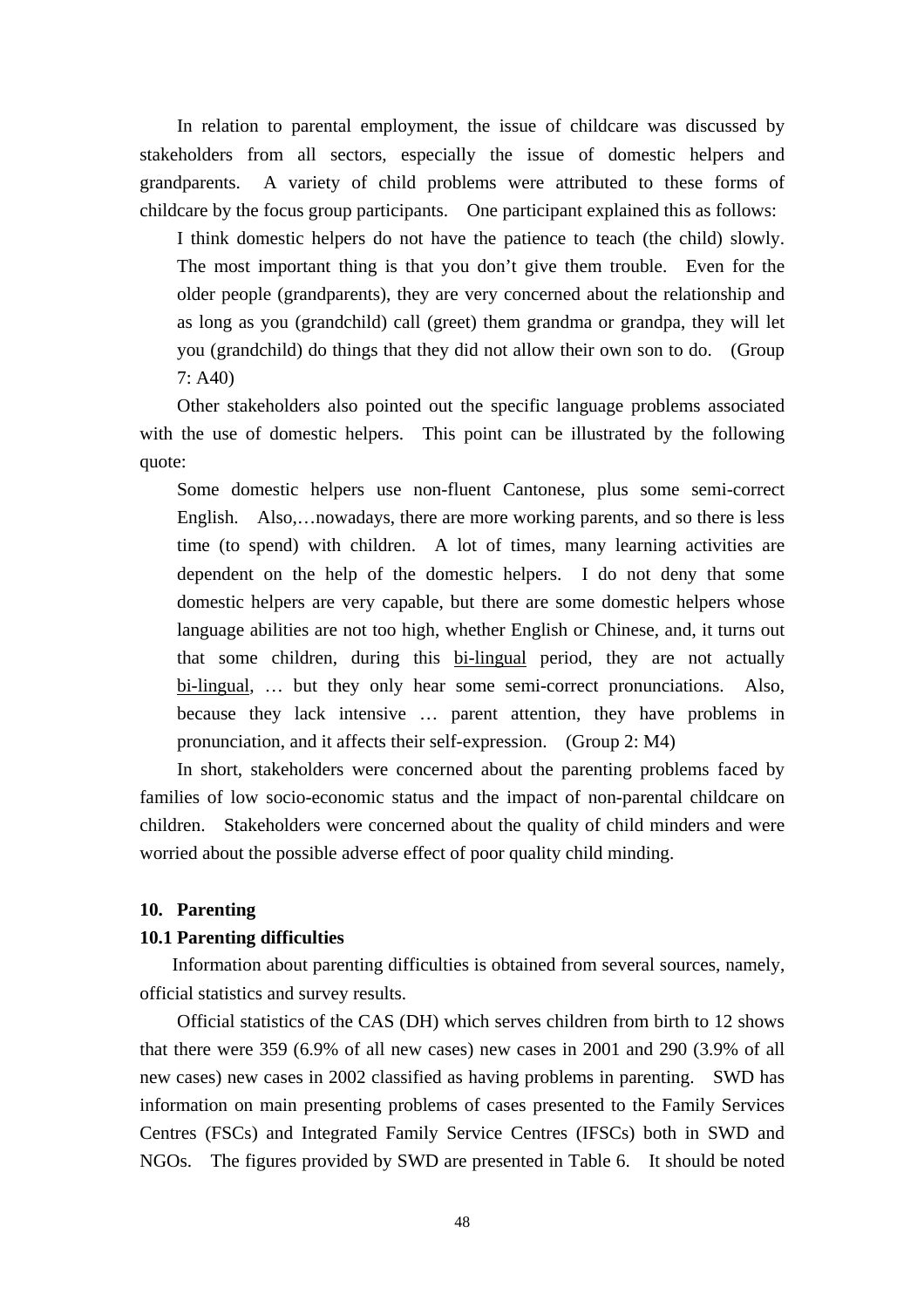that the CAS figures are the final diagnostic categorization whereas the SWD figures are the main presenting problem of the clients when they first approached the services.

 These official statistics are the number of clients who actually approach various service providers for service and the clients are not restricted to parents of preschool children.

| Presenting problems in FSCs and IFSCs |                   |                                                          |                   |  |
|---------------------------------------|-------------------|----------------------------------------------------------|-------------------|--|
| Nature of problem                     |                   | No. of cases as at No. of cases as at No. of cases as at |                   |  |
|                                       | (%<br>2001<br>Dec | 2002<br>(%<br>Dec                                        | Dec<br>2003<br>(% |  |
|                                       |                   | against total no. against total no. against total no.    |                   |  |
|                                       | of cases)         | of cases)                                                | of cases)         |  |
| Parenting difficulty                  | 4655(9%)          | $4665(9.1\%)$                                            | 4 333 (8.8%)      |  |
| Parent-child relationship             | 1985 (3.8%)       | 1799 (3.5%)                                              | $1,696, (3.4\%)$  |  |
| Child care arrangement                | 2 843 (5.5%)      | 2 713 (5.3%)                                             | $2,643, (5.4\%)$  |  |

Table 6

Source of information: Social Welfare Department

 For the prevalence of parenting difficulties in the general community, results from several surveys are available. It should be noted that the surveys are not restricted to parents of preschool children.

 In a survey on 224 parents with children under 15 years old, selected randomly by telephone numbers (participation rate: 37%), about 55.2% indicated that they had great or extremely great difficulties in parenting their children (Hong Kong Council of Social Service, 1999). In assessing their performance as parents, 75.9% of the respondents gave themselves a score of 6 or above (possible score range: 1 [poorest] to 10 [best]).

 In another survey, through multiple stage sampling of about 1 000 parents of children attending kindergartens or preschools from six regions, it was found that parents reported great or very great stress in relation to their children's academic performance (51.7%), their children's discipline (49.5%) and themselves being a good parent (47.4%). It was also found that lone parents reported a higher stress level than parents in two-parent families (香港小童群益會家庭生活教育組, 2000).

 In a recent survey by the DH on MCHC clients (see also section 4), there was a fairly consistent pattern showing that parents with lower education attainment**,** lower occupational status and lower family income reported higher parenting stress. It was also clear that the availability of social support was associated with lower parenting stress. Parenting stress was also found to be related to marital relationship and child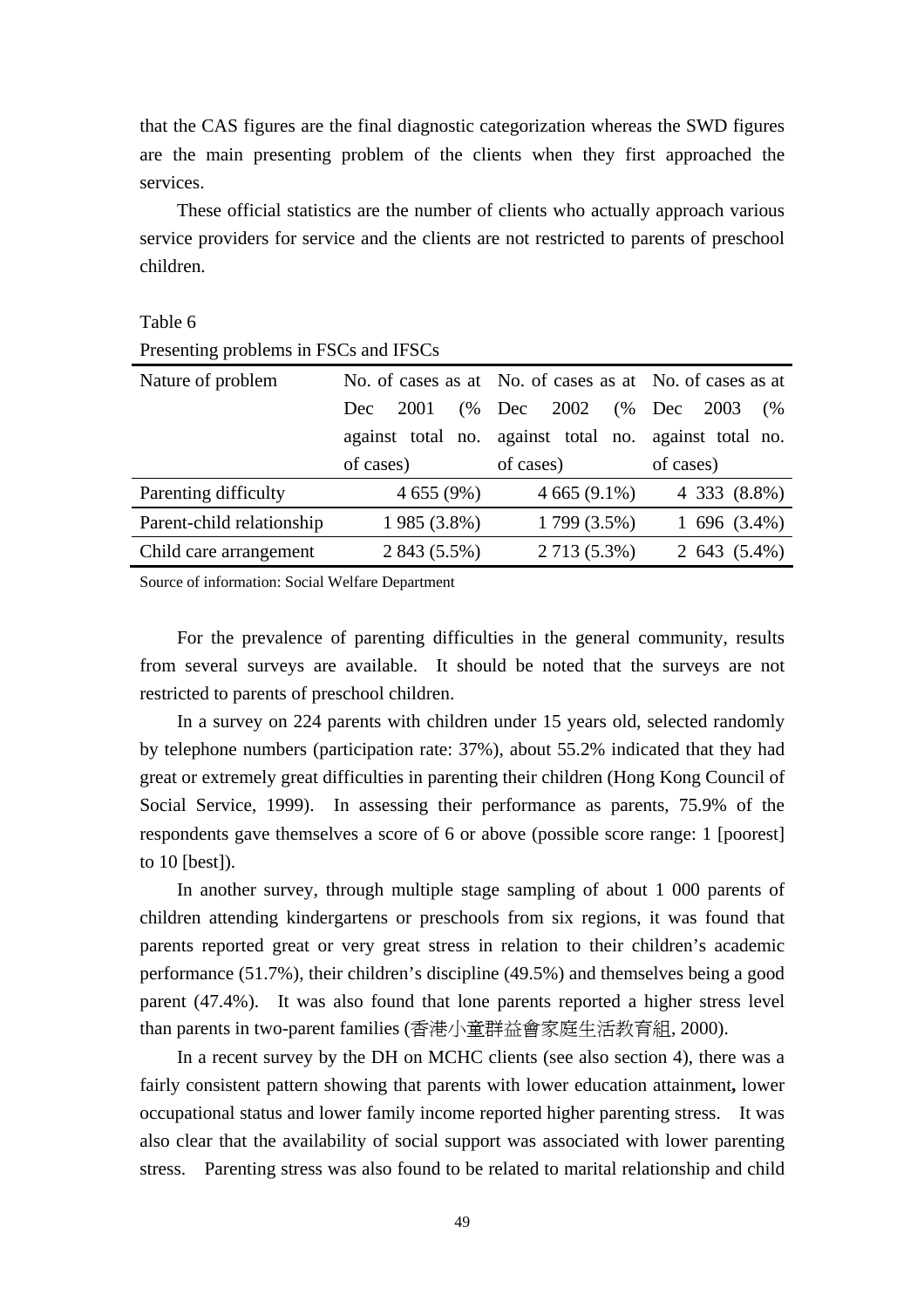behaviour problems (Department of Health, 2003). About 31% of the clients scored above the  $90<sup>th</sup>$  percentile (indicative of parenting difficulties) on the Parenting Stress Index, according to the original norms which was based on an American sample selected through an opportunistic sampling procedure (Abidin, 1990). However, it is uncertain whether these norms are meaningful or applicable to Hong Kong parents.

 In a study to validate the Chinese version of the Parental Stress Scale, using a sample of parents attending parent education programmes  $(n = 137)$  and parents seeking counselling service because of parent-child relationship problems (*n* = 120), it was found that mothers reported higher scores than fathers, and parental stress was higher among those with lower educational levels and lower income (Cheung, 2000). This is consistent with the DH findings (Department of Health, 2003).

 Though there are a number of surveys on parenting difficulties, it is not possible to accurately estimate the prevalence of parenting difficulties as different surveys use different instruments, and different sampling methods. Furthermore, valid local norms are not available. Nevertheless, the available information indicates that a considerable number of parents are reporting parenting difficulties and parents with lower socio-economic status are experiencing more difficulties.

### **10.2 Parenting styles, beliefs and practices**

 Parenting can be investigated in terms of parenting styles. Authoritative parents set clear rules and standards, encourage socially mature behaviour and respond to the child's individual needs (Bee, 2000). Authoritarian parents are demanding and unresponsive towards their children. They emphasize obedience, order and respect for authority (Bee, 2000). Indulgent parents are tolerant and warm, and they use little punishment (Bee, 2000). Neglectful parents are neglecting or uninvolved with their children (Bee, 2000). It is found that authoritative parenting style is more conducive to the healthy development of children, including academic performance, self-esteem, social responsibility and psychosocial functioning (The Boys' & Girls' Clubs Association of Hong Kong, 1994).

 In the Chinese University of Hong Kong (2002) study mentioned in section 4, parents of preschool children used three major methods in dealing with parent-child conflict (in order of likelihood), namely, reasoning, ignoring the conflict, and use of emotion or violence. Use of reasoning is associated with authoritative parenting style and use of emotion or violence is associated with authoritarian parenting style.

 In a study involving 180 adolescents and their parents, parents' mean rating of themselves on a 5-point scale (the higher the score, the closer to the specific parenting style) indicative of permissive parenting was 3.60, that for authoritarian parenting was 3.40 and that for authoritative parenting was 4.31. The results indicated that this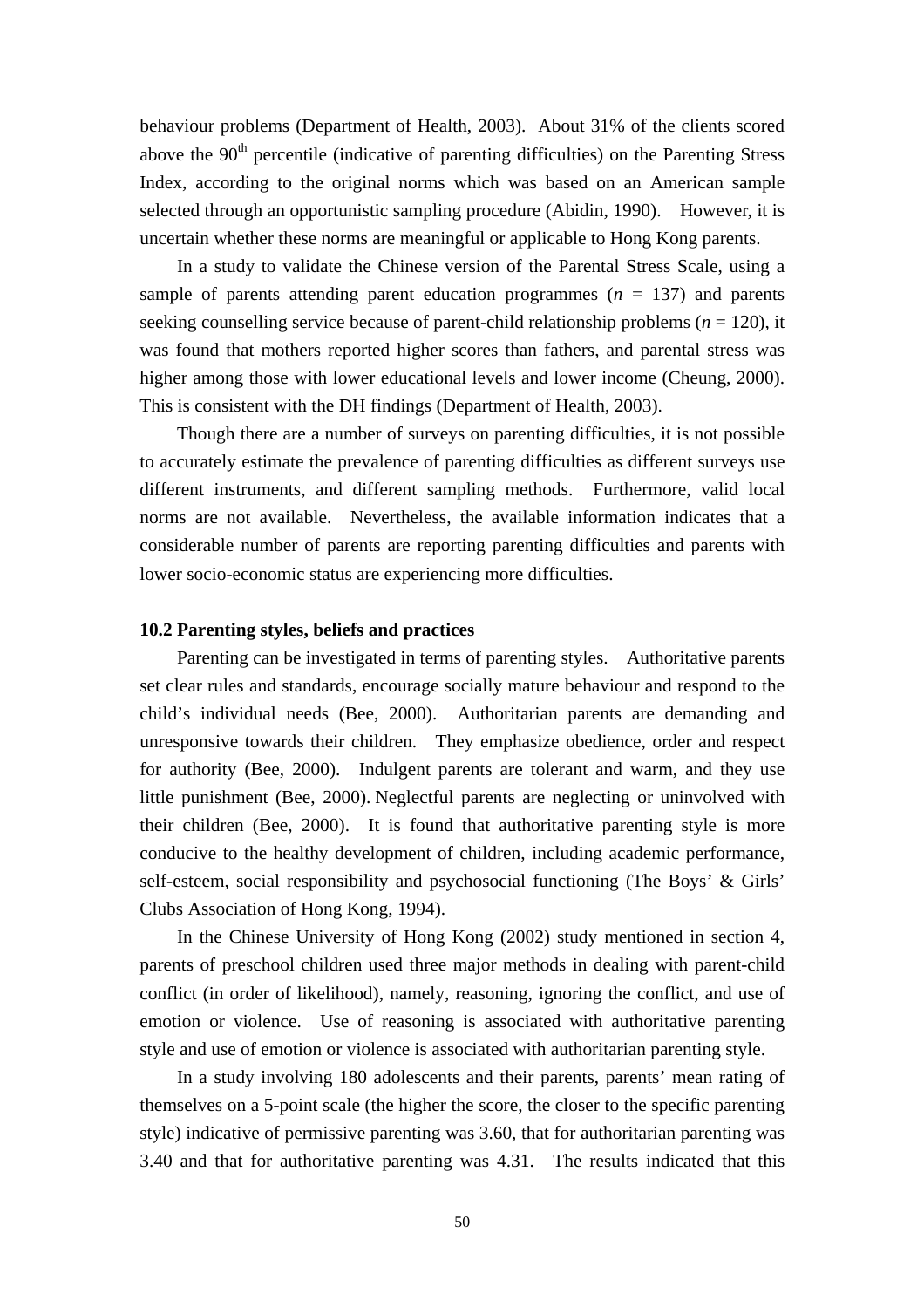sample of parents rated their parenting styles as closest to the authoritative style. The corresponding adolescents' ratings for their parents were 3.46, 3.26 and 4.48 (McBride-Chang & Chang, 1998).

 In another study using stratified cluster sampling involving 1 337 students from 16 primary schools and 20 secondary schools, students rated their parents' parenting styles. It was found that 27.7% were rated as authoritative, 15.0% as authoritarian, 13.4% as indulgent and 43.9% as neglectful (The Boys' and Girls' Clubs Association of Hong Kong, 1994). From the above figures, there are still a large percentage of parents engaging in parenting styles which might not be most conducive to the development of their children. Nonetheless, it must be remembered that these surveys were not restricted to parents of preschool children and non-random sampling techniques were used.

 For parenting beliefs, in a study on 553 parents contacted outside primary schools and kindergartens, the most common "faulty" beliefs among parents included evaluation of children's worth in terms of academic performance, over protection and an emphasis on children's obedience (張兆球, 2000). The number of "faulty" beliefs was positively related to children's age and the number of children in the family and negatively related to parents' educational level and income.

Another study examined parents' expectation towards their children (Ebbeck, 1996). The sample consisted of 130 parents with children aged 1 to 12 but no information about sampling was provided. The parents were interviewed by research assistants using an interview schedule with 64 questions. The most common expectations could be grouped into three large categories: be healthy and happy, study hard and be well-educated, and be well disciplined. Social skills were not highly rated by this sample of parents.

 For parent involvement in home literacy, in the Li and Rao (2000) study, it was found that 75% of the parents did not set a definite time for reading stories to their children. Forty-five percent reported that the duration of each reading session was 15 to 30 minutes. It was also found that 73% of the parents taught their children to read and 52% of the parents taught their children to write Chinese characters at home. There were 59% of the parents who set up reading corners at home; 82.5*%* of the parents reported that they had more than 30 children's books at home and 42.5% of the parents bought or borrowed Chinese books for their children once per month. However, it must be remembered that these results are based on a small sample of middle class parents.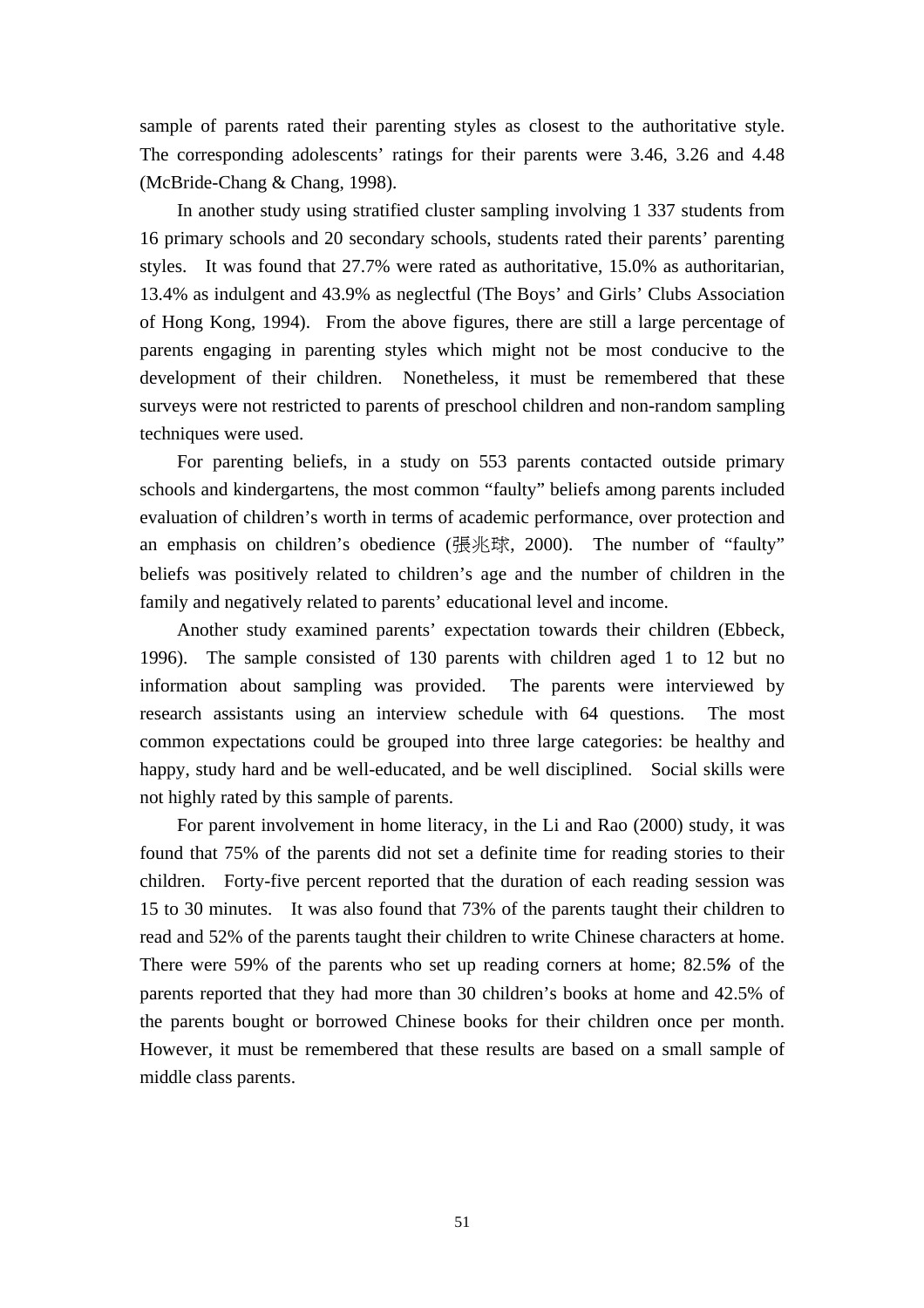#### **10.3 Participation in parenting education**

 In the DH survey (Department of Health, 2003), it was found that about 30% of those surveyed reported no contact with parenting education or service. Participation in parenting education was not related to any socio-economic and demographic factors though fathers and younger parents were less likely to participate. In an earlier telephone survey of 224 Hong Kong parents of children 15 years old or below, it was found that 61.3% of the participants had never attended any parenting activities (Hong Kong Council of Social Service, 1999).

 In the 2002 Chinese University of Hong Kong study, among parents with preschool children, parental involvement in parent education (measured as parental involvement in school and community activities, willingness and ability to participate in parent education) was found to be positively associated with parent educational level, family income, home-based parent involvement (parents spending time with children), previous experience with parent education, family relationships (sense of belonging, constructive problem solving, harmonious family environment), parent ideology (belief in parents' responsibility in supporting their children), and irrational parenting approach (use of emotion/violence or ignoring the conflict). One possible explanation about the relationship between parent involvement in parent education and irrational parenting approach is that parents who employed this type of unproductive parenting approach might find their parenting methods ineffective and were therefore more willing to participate in parent education to learn different ways of managing their children. Parental involvement in parent education was also positively associated with parenting constraints (personal constraints such as poor temper, external constraints such as pressure from work), in the sense that parents who were aware of these constraints were more willing to participate. The number of children below 18 was negatively correlated with parents' ability to participate in parent education. Child behaviour problem was not significantly associated with parent involvement in parent education (Chinese University of Hong Kong, 2002).

 In terms of access points, participants in the DH survey accessed parenting education mainly through direct services providers to children, such as schools or MCHCs. The most common forms of participation were reading written information or attending one-off talks, rather than attending courses requiring greater commitment. The DH result is consistent with the Hong Kong ECBI validation study (Leung et al., 2003) where parents of children aged 4 to 16 reported that they participated mostly in talks organized by schools or by reading books.

 It must be pointed out that some of the parents sampled in the above studies are not parents of preschool children and the ways the questions are phrased in different studies are different.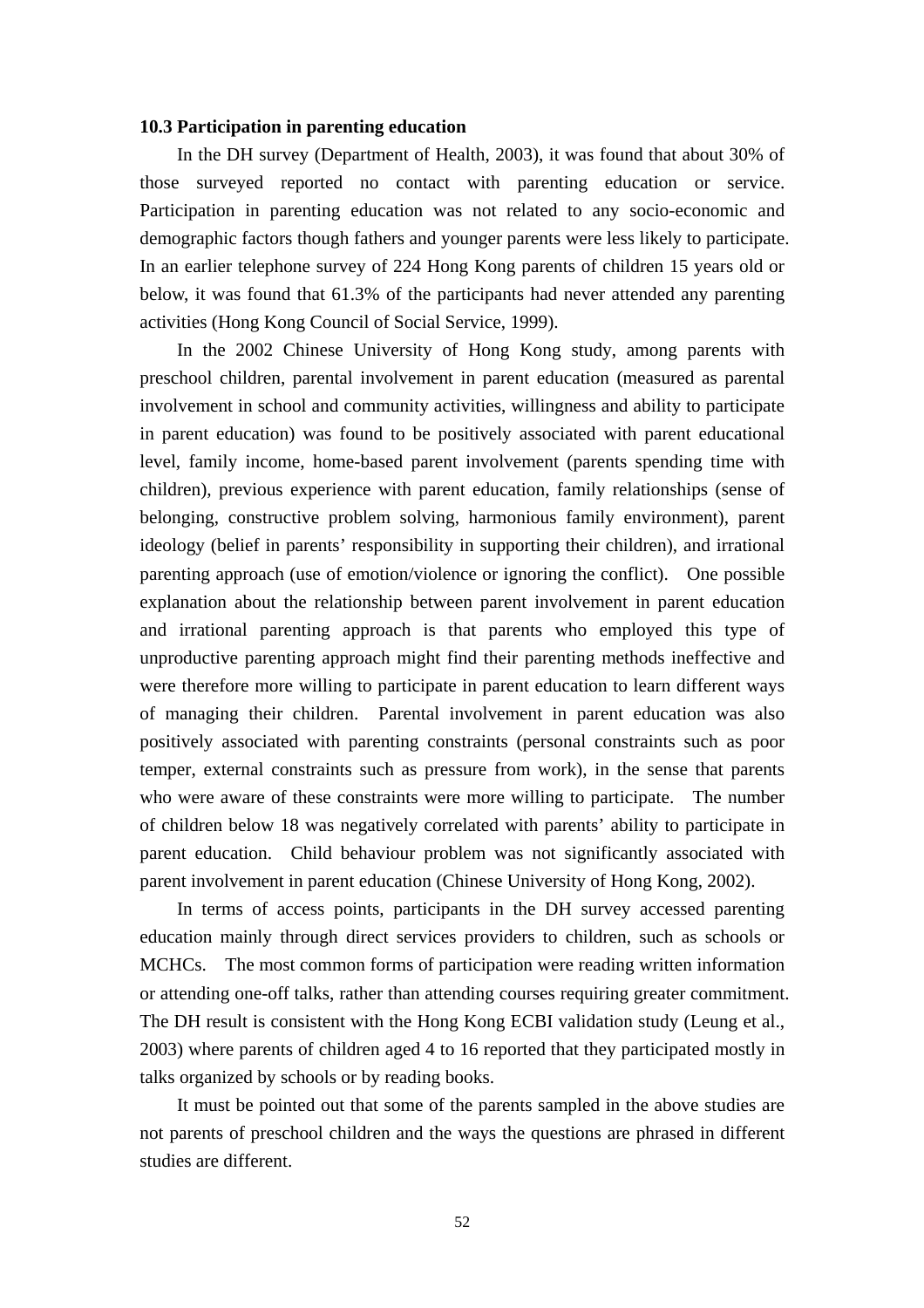#### **10.4 Views from stakeholders**

 In the focus group discussion, parenting was one of the topics discussed in great details by participants. Stakeholders including preschool workers, social workers, parents and health professionals pointed out a paradoxical situation. On the one hand, parents were demanding in terms of their children's learning. On the other hand, they were over protective in terms of children's self-care, and indulgent as well. The demands of the parents were described by one participant as follows:

The children are under fairly great pressure. That is, even when they are little, their parents are demanding a lot, need to learn many things, know many words, and the training method is inappropriate, keep stuffing them. Sometimes the children may not be able to reach that standard, … and then they are frustrated, leading to many behaviour problems in children. (Group 16: E10)

 The parents were not only demanding towards their children, they were also demanding towards preschool workers. One preschool worker explained the situation as follows:

In some middle class crèches, the parents are very demanding. That is, why don't we teachers talk to (the children) in English entirely once they arrive in the morning…There are parents like that. They want you (to use) English. (Group 5: G16)

 At the same time, stakeholders from all sectors pointed out that parents tended to be overprotective towards their children. One participant explained the situation as follows:

Hong Kong children are over protective (protected). In many cases, 4 or 5 year olds, tell them to lie down. Then mummy will help them take off their clothes. After examination, they can just stay there, and wait for mum to help them put on their clothes. (Group 16: B38)

 A parent participant also explained that she had to go along with her child's wishes in order to soothe the child. She described her experience in the following quote:

That is, when they are whining, (you) have to let them have their ways, to soothe them, then they will listen. That is, if you soothe them and it is in agreement with their wishes, then they will stop crying. (Group 8: B18)

 Apart from the above, stakeholders from all sectors pointed out that parents, whether middle class or working class, had little time to spend with their children. One of the participants described the situation as follows:

Sometimes we see that parents put their child…in the nursery. Basically, our care time is very long, from 8 am to 8 pm, but it is still not enough for them. That is, basically, they cannot come and pick the child up at 8 pm and so this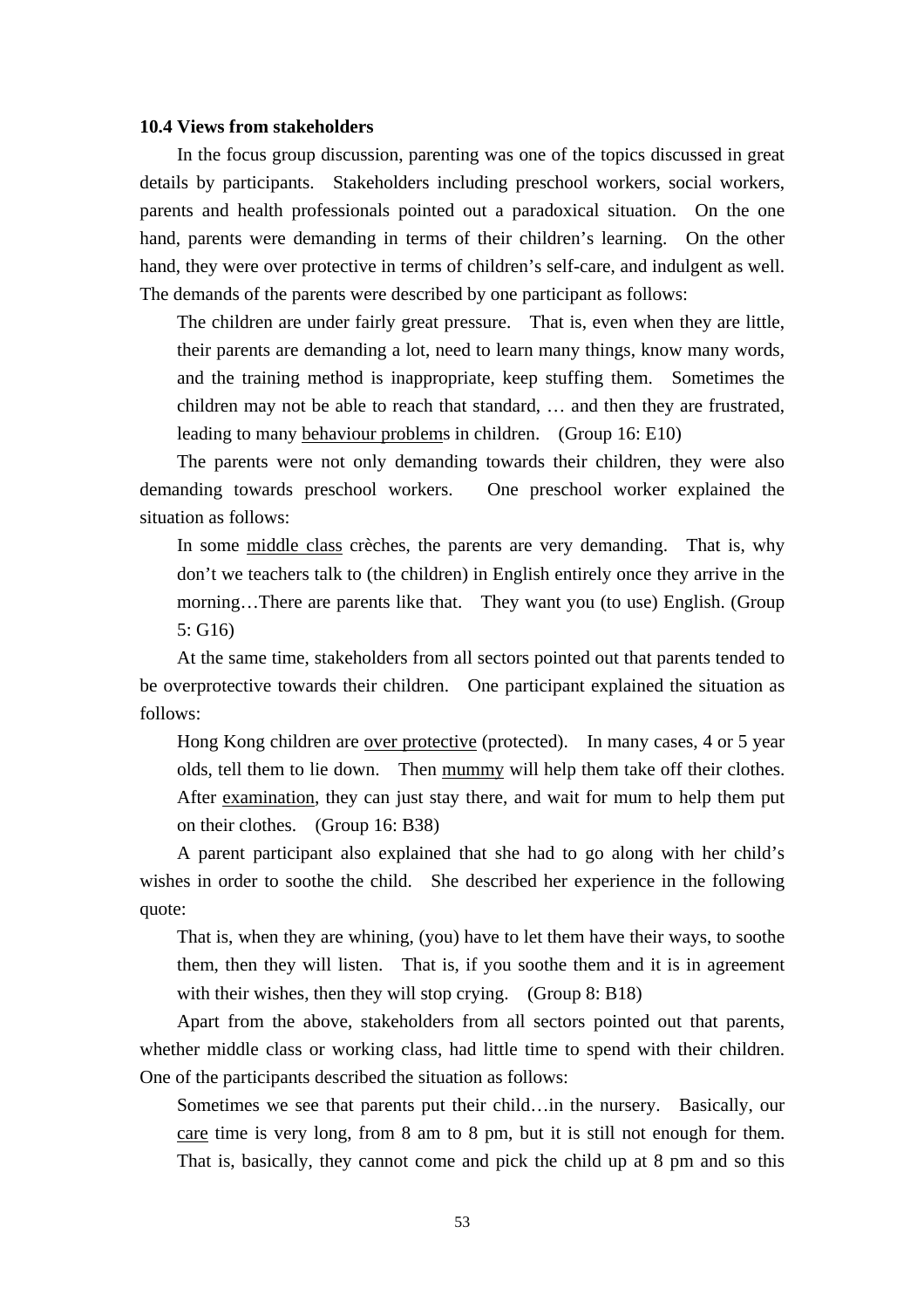child will be picked up by someone else, (who) will take the child home and look after the child for a while, and then mother will return at 10 pm. (Group 5: B6)

 Some of the issues identified by the stakeholders such as high expectation and over protection are consistent with the quantitative information on parenting difficulties and parenting beliefs from various surveys described in sections 10.1 and 10.2.

 Finally, parents, preschool workers, academics and health professionals maintained that parents lacked knowledge on child development and parenting skills.

Actually, the parents in fact do not have much knowledge of preschool education, child growth, physical and psychological development. Therefore, sometimes, their expectations are not reasonable. (Group 3: A16)

I think they have some pressure in their hearts. They want to be good parents. On the other hand, they lack the knowledge and skill to be good parents. (Group 11: B32)

 In the opinions of the stakeholders, some of the parenting problems discussed above might be due to the lack of knowledge on child development and parenting skills on the part of the parents.

## **11. Marital relationship**

 There are few studies on marital relationship or attitudes towards marriage among parents of preschool children. In the DH community survey (Department of Health, 2003), among parents with one child aged 4 years, 27.1% were classified as having marital problems on the Relationship Quality Index (Norton, 1983). However, the cut-off point is based on western norms only and this result should be interpreted with caution.

 In a study involving 738 men (mean age: 46.5 years) and 761 women (mean age: 42.1 years), it was found that males reported higher marital satisfaction than women. However, the participants were not limited to parents with preschool children (Shek, 1995). In the DH survey (Department of Health, 2003), marital relationship quality was found to be positively related to father's education level.

 In another study involving 1 501 married adults from middle and lower middle class backgrounds, it was found that marital relationship was positively related to parent-child relationship (Shek, 1996). In the DH survey (Department of Health, 2003), marital relationship quality was found to be negatively related to child behaviour problems.

 In a study on attitudes towards marriage among pre-marital couples (284 participants) (participation rate: 55.0%), there was a half-half split among participants in their endorsement of divorce as a solution for distressed marriages (Yeung Chan &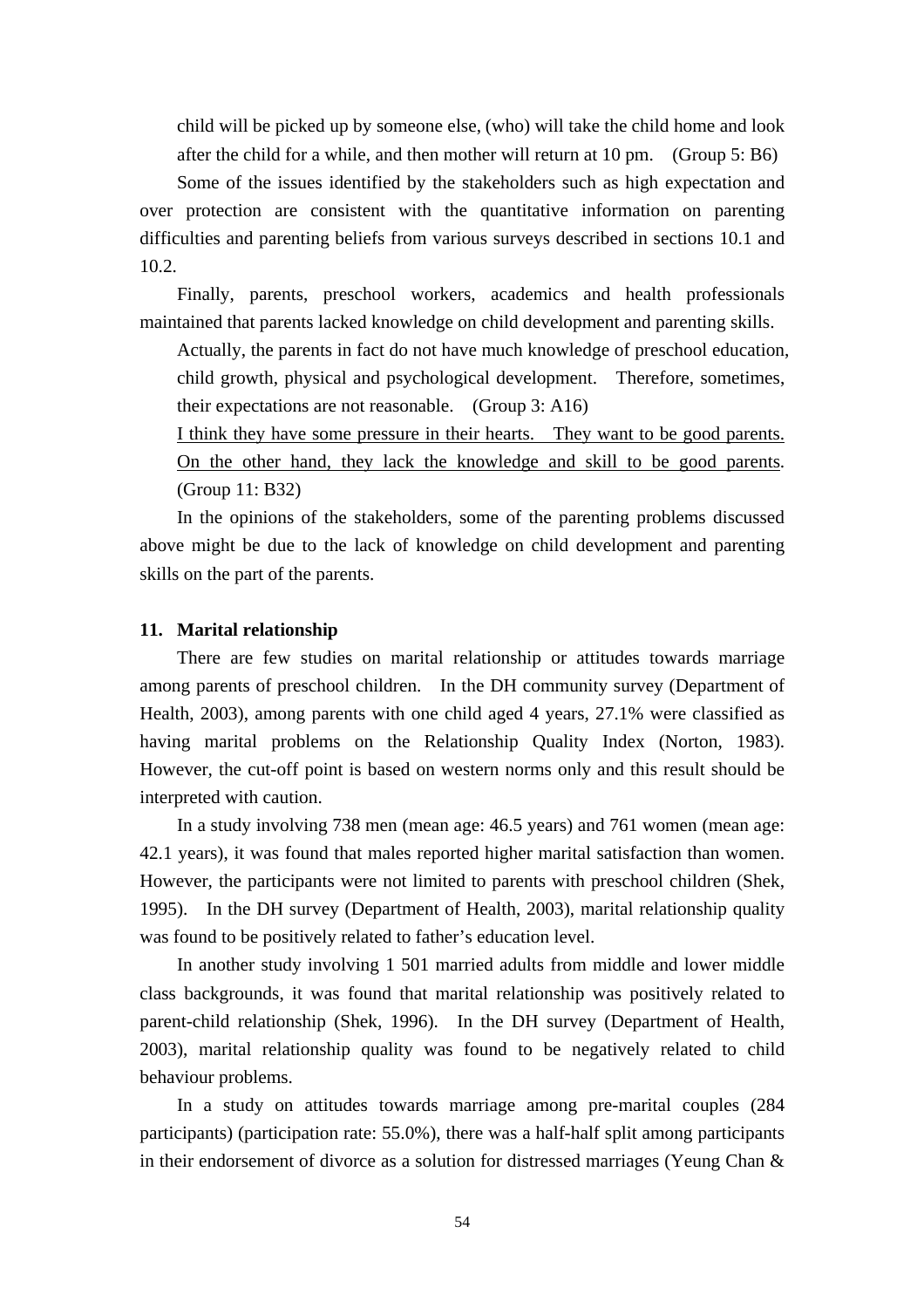Kwong, 1997). The participants expected companionship, mutuality, gratification of emotional and sexual needs in marriage. The sample was a convenient sample drawn from people enrolling in premarital programmes.

## **12. Psychological problems, disabilities and chronic diseases**

## **12.1 Psychological problems**

 Parental mental illness is regarded as one of the major risk factors for the development of child psychopathology. According to the 2000 household survey (Census and Statistics Department, 2001), there were 50 500 people with mental illness (0.7% of the total population). "Mentally ill persons were defined as those who had been diagnosed as being mentally ill under medical assessment tests (including ex-mentally ill) or had been/were being treated by psychiatrists or had received/were receiving some form of rehabilitation services provided for ex-mentally ill persons (such as psychiatric clinics, private psychiatrists, halfway houses and community psychiatric nursing services) at the time of enumeration" (p.12). It was estimated that there were 393 200 children aged 0-5 at the time of the household survey and among them, 3 000 (0.8%) lived together with at least one mentally ill parent. The remaining 390 200 children (99.2%) included (i) those who lived together with their parents but none of their parents were mentally ill; and (ii) those who did not live with their parents (information on whether those parents were mentally ill was not available). In a study on gender differences in mental illness in Hong Kong, it is concluded that women are more vulnerable to depression (Yip, 2003). The above figures provide some information about the prevalence of mental illness in Hong Kong but there is no information on the number of parents with preschool children with specific mental illness(es).

 For specific mental illnesses, postnatal depression (PND), one of the commonest forms of psychiatric morbidity of child-bearing, causes considerable psychological distress to the mother and the family. It is understood that the cognitive and emotional development of the infant may also be affected and the adverse effects may persist into late infancy and early childhood (Lee & Chung, 1999; Lee, Yip, Chiu, Leung, & Chung, 2001).

 PND affects between 10% to 15% of recently confined women (Lee & Chung, 1999). In Hong Kong, it is believed that about 12% of local women are affected (Lee et al., 1998). In an epidemiological study among postpartum Chinese women in Hong Kong, drawn from a sample of 959 women admitted to the antenatal booking clinic of a university-affiliated public hospital, it was found that at one month postpartum, the prevalence for major and minor depression were 5.5% and 4.7% respectively. The corresponding prevalence at 3 months were 6.1% and 5.1%.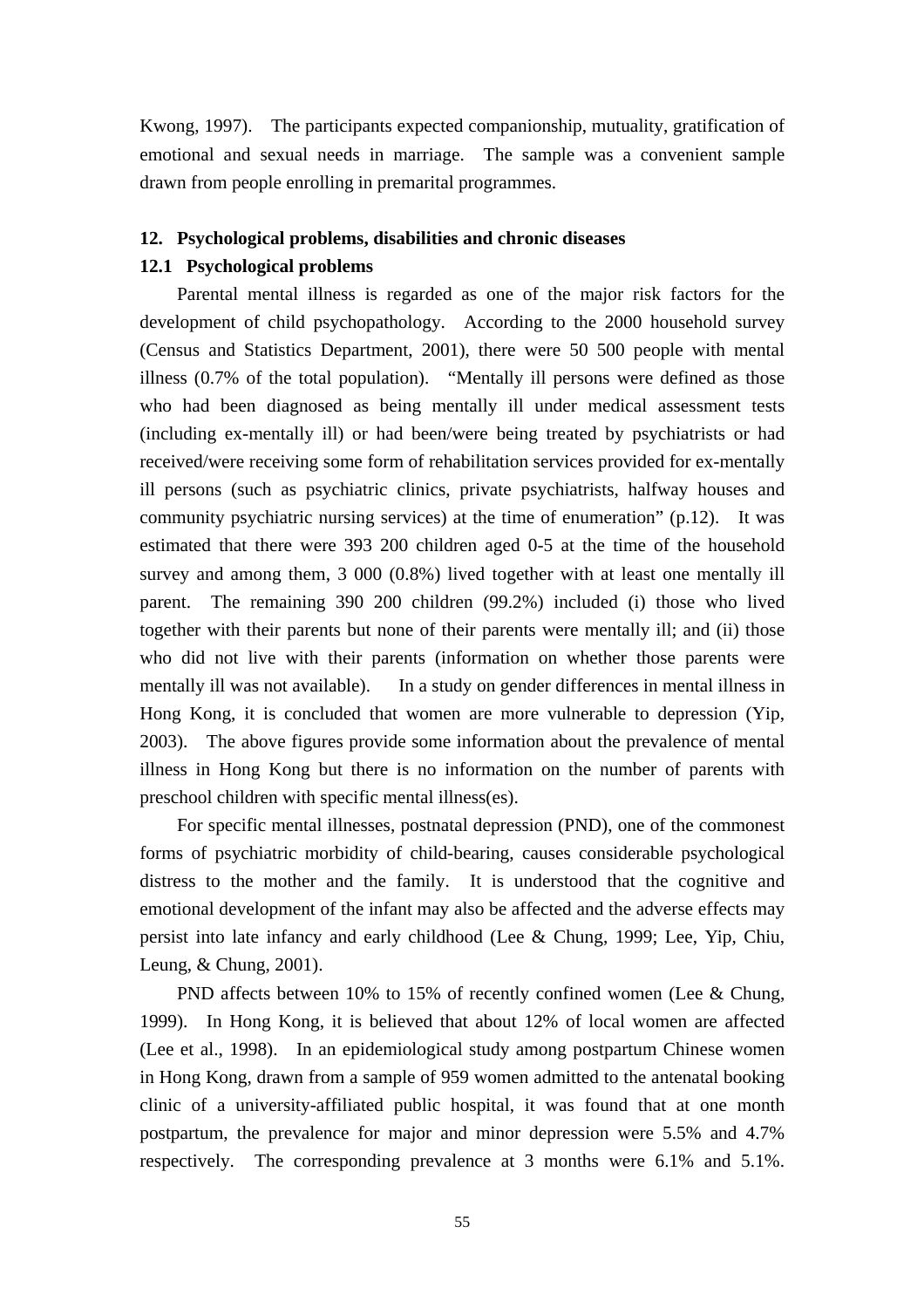Altogether, 13.5% of the participants were found to be suffering from one or more forms of psychiatric disorder in the first 3 months postpartum (Lee et al., 2001). The Hong Kong prevalence figures are similar to the international ones.

## **12.2 Disabilities and chronic diseases**

 Children rely on their parents or caregivers for their physical, social emotional, economic needs and support. It is possible that parenting and care giving maybe adversely affected if the parents are suffering from chronic diseases or some forms of disability. Parents with chronic diseases or disability may be less able to provide adequate care to the children (Australian Institute of Health and Welfare, 2002).

 According to the Census and Statistics Department (2001), among parents with one or more children aged 5 or under, there are 7 500 (1.35% of the relevant parent population) with a disability (single disability: 5 400, multiple disabilities: 2 100). There are more males (4 600) than females (2 900). The respective figures for restriction in body movement, seeing difficulty, hearing difficulty, speech difficulty and mental illness are  $2\,400$ ,  $900$ ,  $1\,800$ ,  $400$  and  $2\,600$ <sup>vi</sup>.

 There are 26 700 (male: 15 400, female: 11 300) (4.8% of the relevant parent population) parents with one or more children aged 5 or under with chronic diseases (Census and Statistics Department, 2001). The respective figures for hypertension, lung and respiratory system diseases, diabetes mellitus, liver diseases, heart diseases, disease of digestive system and kidney diseases are 5 900 (22.1%), 3 000 (11.1%), 2 900 (10.9%), 2 400 (9.0%), 2 100 (7.7%), 2 000 (7.6%) and 1 000 (3.6%)<sup>vi</sup>.

## **13. Domestic violence (battered spouses)**

 Children who have witnessed domestic violence are known to exhibit physical and psychological problems, such as problems with their weight, eating, sleeping, schooling, close and positive friendships, and they may even have suicidal tendencies (UNICEF, 2000). At present, the statistics on battered spouse is captured by the Central Information on Battered Spouses Cases and Sexual Violence Cases. The number of newly reported battered spouse cases has been increasing in the past three years. There were 2 433, 3 034 and 3 298 newly reported cases in 2001, 2002 and 2003 respectively. The recent changes in the socio-economic situation may have weakened family solidarity. This, together with raised public awareness and early help seeking as a result of enhanced publicity measures, may have led to an increase in the number of cases reported. In Hong Kong, the majority of the victims of battered spouses cases are females (around 92%) and the largest number of cases

 $\overline{a}$ 

<sup>&</sup>lt;sup>vi</sup> A person may have more than one type of disability or illness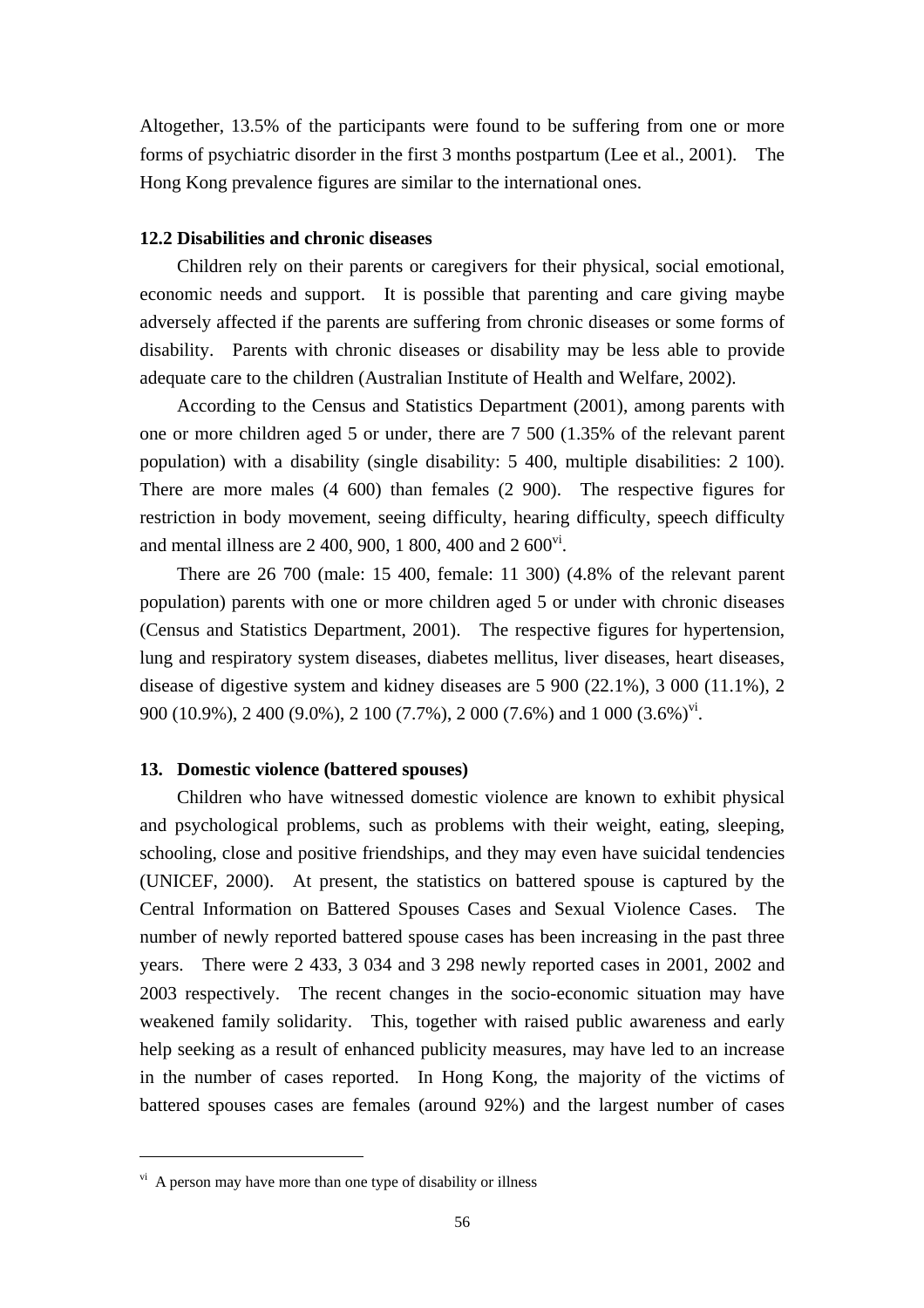reported is in the age range 35-39. There is an increasing number of battered spouses cases reported but again, it must be pointed out that due to the issue of social stigma and economic concerns, it is likely that domestic violence is under reported. In a survey of 1 132 female respondents randomly selected from the telephone directory (participation rate: 53.4%), it was found that 67.2% reported at least one incident of verbal abuse and 10% reported at least one incident of physical abuse during the survey year. The most frequently reported form of verbal abuse was husbands sulking or refusing to talk to their wives. For physical abuse, the rate of minor and severe violence was 9.8% and 1.4% respectively (Tang, 1999b). Table 7 below shows the number of newly reported cases over the years 1998 to 2001. To have a better understanding of family violence in Hong Kong and to facilitate formulation of prevention and intervention, SWD has commissioned the University of Hong Kong to conduct a two-year study on child abuse and battered spouse in April 2003.

 While the issue of domestic violence is receiving increasing attention, the actual prevalence rate is unknown. The present figures are likely to be under estimations due to under reporting associated with social stigma and economic concerns of the victims. The Working Group on Combating Violence (WGCV), convened by the SWD and comprising representatives from different policy bureaux, departments and NGOs, will continue to work closely to map out strategies and approaches for the prevention and handling of spouse battering and sexual violence at the central level.

## **14. Summary**

 The lack of valid local norms and the concern about the cultural appropriateness of western norms of parenting issues make it difficult to arrive at any firm conclusions about the prevalence of parenting stress or difficulties experienced by Hong Kong parents. However, both the quantitative and qualitative data suggest that a considerable number of parents are experiencing parenting difficulties. Furthermore, both the quantitative and qualitative data consistently show that socially disadvantaged families, such as families with parents of lower socio-economic status, lone parent families, and new immigrant families are experiencing more parenting stress, holding more "faulty" parenting beliefs, and experiencing considerable problems in child rearing; which might impact on their children's development. The quantitative and qualitative data also suggest that a considerable percentage of parents are engaging in parenting styles which might not be conducive to the development of their children. In the opinions of the stakeholders, many parents have very high expectations on their children's learning and they often over protect their children in the area of self-care. At the same time, stakeholders point out that a common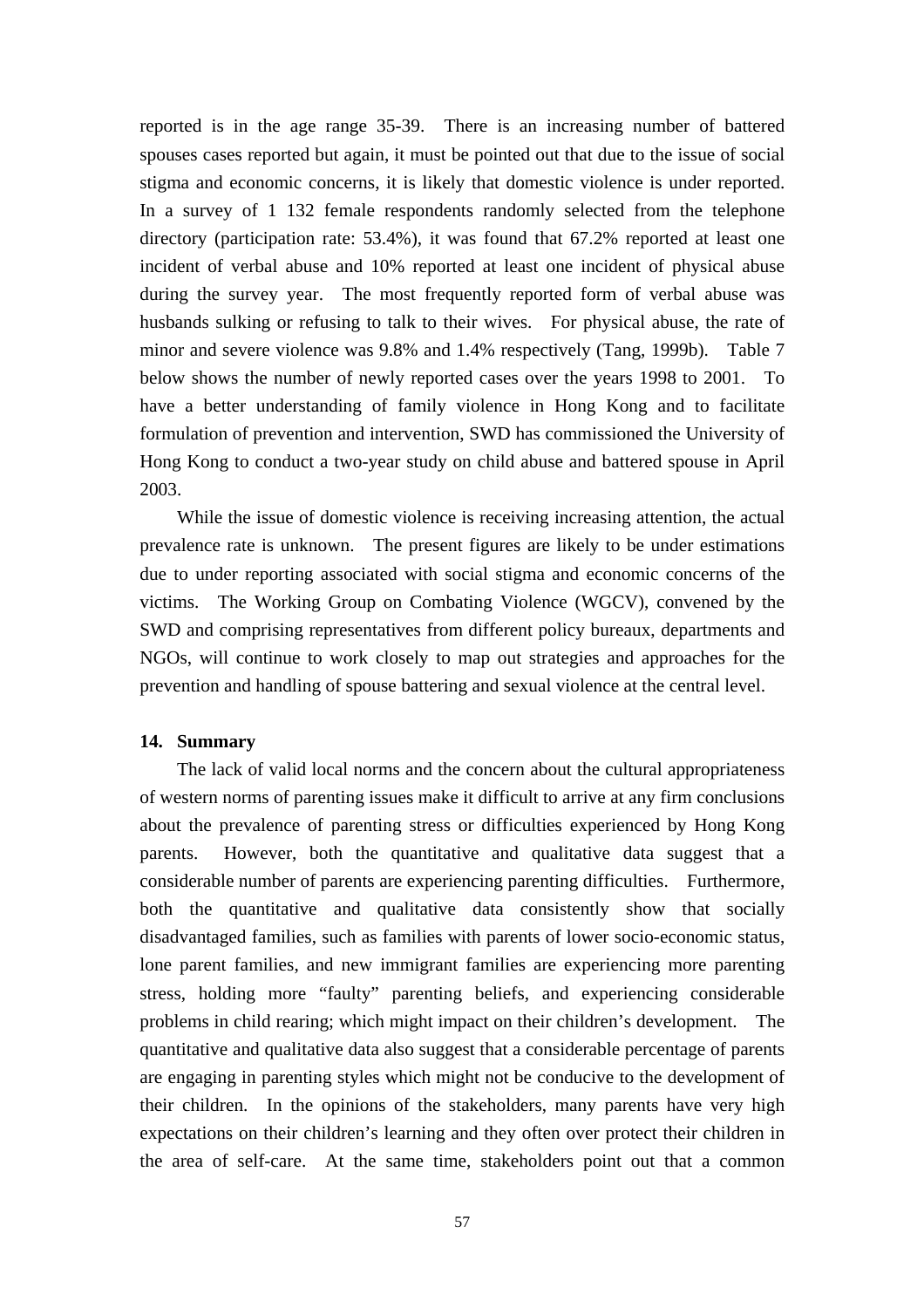phenomenon among parents from all social backgrounds is that parents have to work long hours and they have little time to spend with their children. The impact of postnatal depression on the mother and child development is also of concern.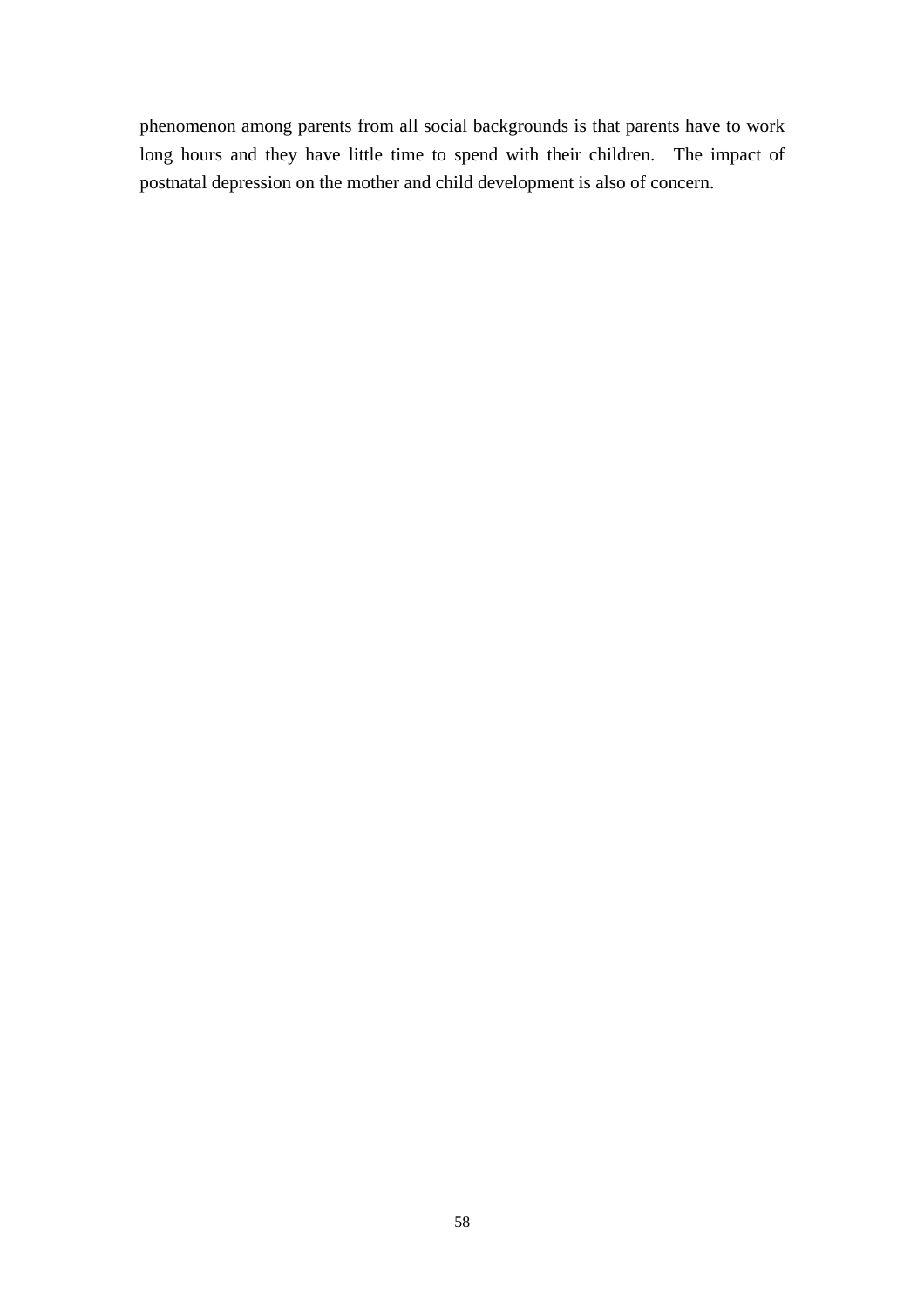|            | 1998           |            |           |                  | 1999       |           |                  | 2000           |           |           | 2001       |           |  |
|------------|----------------|------------|-----------|------------------|------------|-----------|------------------|----------------|-----------|-----------|------------|-----------|--|
| Age        | M              | ${\bf F}$  | Total     | M                | F          | Total     | M                | F              | Total     | M         | F          | Total     |  |
| $\leq 24$  |                | 44         | 45        | $\overline{2}$   | 83         | 85        | 7                | 109            | 116       | 5         | 90         | 95        |  |
| $25-29$    | 3              | 125        | 128       | 9                | 209        | 218       | 12               | 256            | 268       | 10        | 211        | 221       |  |
| 30-34      | 2              | 202        | 204       | 12               | 306        | 318       | 21               | 420            | 441       | 11        | 489        | 500       |  |
| 35-39      | 9              | 262        | 271       | 16               | 416        | 432       | 22               | 533            | 555       | 28        | 548        | 576       |  |
| 40-44      | 10             | 175        | 185       | 24               | 263        | 287       | 36               | 395            | 431       | 35        | 420        | 455       |  |
| $\geq 45$  | 14             | 156        | 170       | 58               | 280        | 338       | 73               | 435            | 508       | 86        | 490        | 576       |  |
| <b>Not</b> | $\overline{0}$ | 6          | 6         | $\boldsymbol{0}$ |            |           | $\boldsymbol{0}$ | $\overline{2}$ | 2         | 4         | 6          | 10        |  |
| recorded   |                |            |           |                  |            |           |                  |                |           |           |            |           |  |
| Total      | 39             | 970        | 1 0 0 9   | 121              | 1558       | 1679      | 171              | 2 1 5 0        | 2 3 2 1   | 179       | 2 2 5 4    | 2433      |  |
|            | $(3.9\%)$      | $(96.1\%)$ | $(100\%)$ | $(7.2\%)$        | $(92.8\%)$ | $(100\%)$ | $(7.4\%)$        | $(92.6\%)$     | $(100\%)$ | $(7.4\%)$ | $(92.6\%)$ | $(100\%)$ |  |

Number of battered persons by sex and age

Table 7

Source: Social Welfare Department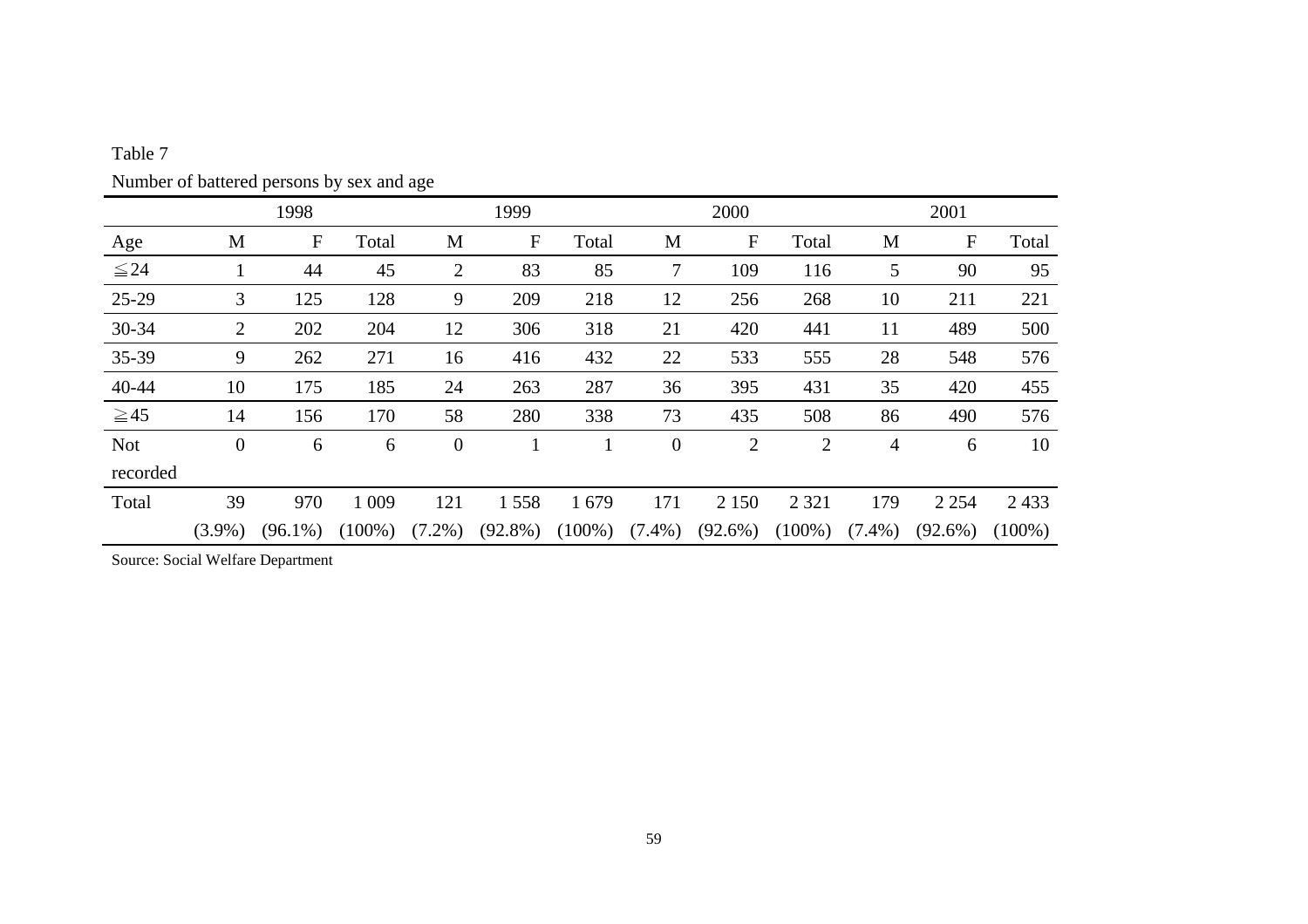# **Summary and conclusion**

### **15. Child profile**

 In terms of physical health, the Hong Kong situation is among the top in the world in areas such as infant mortality, under 5 mortality, and immunization rate. The data on motor, cognitive, language and moral development, as well as preschool attendance also suggest that Hong Kong children are comparable to their peers in western societies.

 Nevertheless, there are concerns about obesity, unbalanced diet, child abuse and low physical activity level in Hong Kong children**.** The breastfeeding rate in Hong Kong is still low compared to other industrialized countries. As childhood injury is the leading cause of death among preschool children and it is largely preventable, further work in this area should be considered. There is also room for improvement in terms of oral health. Child behaviour problem is another area for further work because of the linkage between child behaviour problems, adolescent delinquency and adult psychiatric problems. Furthermore, stakeholders from all sectors unanimously point out that children lack social skills such as sharing, and problem solving. Stakeholders also maintain that more attention should be given to spirituality though there is no consensus on the definition of spirituality. Stakeholders note that there is a long process and delay in the assessment and diagnosis of children with developmental problems. Developmental delay and language problems are the major problems diagnosed.

## **16. Family and parenting profile**

 For parenting issues, both the quantitative and qualitative information indicate that parents are experiencing considerable stress. The major parenting issues are high parental expectations regarding academic performance and over protection, though it is recognized by stakeholders that there are parents who are giving their children minimal attention. There is also the issue about the impact of postnatal depression on the family. Furthermore, there is the stakeholders' concern that parents could only spend very little time with their children. Effective measures to deal with these parenting issues would need to be investigated.

 The quantitative and qualitative data identify a few categories of families that are experiencing more problems in parenting, such as parents from low socio-economic backgrounds, lone parent families, and new immigrant families. The parenting difficulties in these families are thought to be affecting their children's development. More information about the specific needs of these families is needed to guide the development of effective programmes.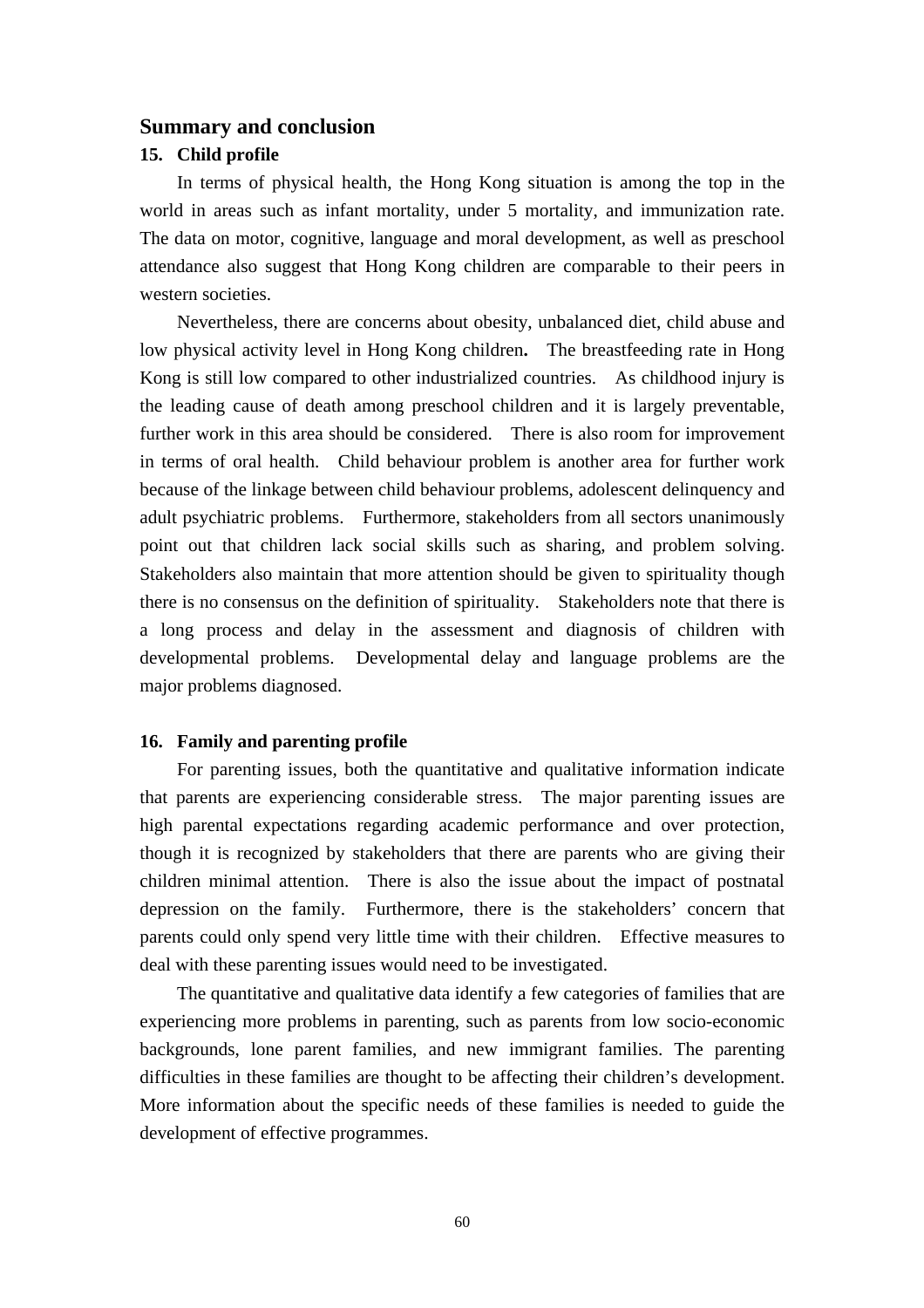The issue of childcare and domestic helpers has been mentioned by many frontline workers. The effect of different types of non-parental childcare on the development of children needs to be further investigated. Most overseas research in this area is on the use of childcare centres, and in most cases, it is found that with quality child care, children's development is not adversely affected. (Bee, 2000; Erel, Oberman, & Yirmiya, 2000; NICHD Early Child Care Research Network, 1997; Scarr, 1998; Zortich, Roberts, & Oakley, 2003). However, there is little research on the use of domestic helpers or relatives as childcare, and this is an area requiring further local research. Locally, there is little or no government control about the quality of private child minders, though there are clear guidelines for the operation of child care centres and qualifications of child care centre staff (see chapter 4, section 10).

# **17. Indicators**

 For many of the above issues, including physical activity level, nutrition, and obesity status, social and problem solving skills, cognitive and language skills, spirituality, parenting stress and difficulties, there is no clear information on the size of the problem. The available information is based on many different individual studies of various scales, using different sampling frames and different measurement tools.

 Some of the major obstacles to the establishment of prevalence rates are lack of valid local indicators and measures, lack of local norms and lack of a surveillance system for gathering information systematically from all sources. In countries such as Australia, Canada, and the United States, there is a set of indicators of child well-being and related measures developed by a panel of experts in the area. There are also mechanisms for the data to be collected regularly (see Appendix 4).

 In Hong Kong, there is an urgent need for the development of valid local indicators and measures, as well as a system for regular collection of data, to monitor the well-being of preschool children and their families so as to provide information for service planning and provision.

# **References**

Abidin, R.R. (1990). *Parenting Stress Index – short form test manual*. Charlotteville, VA: Pediatric Psychology Press.

- Australian Institute of Health and Welfare (2002). *Australia's children: their health and wellbeing 2002*. Canberra: Australian Institute of Health and Welfare.
- Beaglehole, R., Bonita, R., & Kjellstrom, T. (1993). *Basic epidemiology*. Geneva: World Health Organization.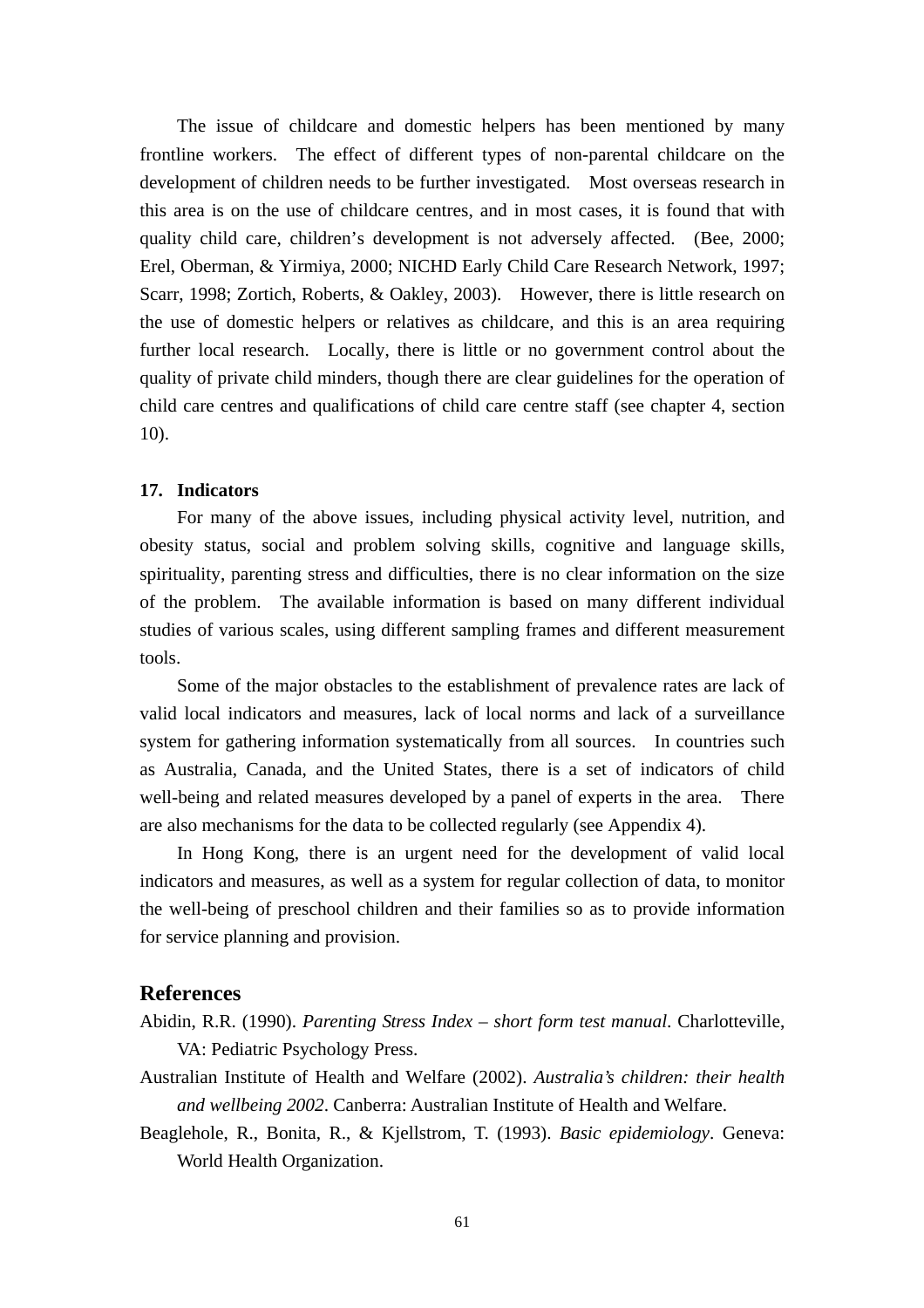- Bee, H. (2000). *The developing child*. (9th ed.). Needham Heights, MA: Ally and Bacon.
- Borba, M. (2001). *Building moral intelligence: the seven essential virtues that teach kids to do the right thing*. San Francisco, CA: Jossey-Bass.
- Campbell, S.B. (1995). Behaviour problems in preschool children: a review of recent research. *Journal of Child Psychology and Psychiatry, 36,* 113-149.
- Census and Statistics Department (2001). *Special topics report no.28: persons with disabilities and chronic diseases.* Hong Kong SAR, People's Republic of China: Census and Statistics Department.
- Census and Statistics Department (2002a). *2001 Population census main reportvolume 1*. Hong Kong SAR, People's Republic of China: Census and Statistics Department.
- Census and Statistics Department (2002b). *2001 population census: thematic report single parents*. Hong Kong SAR, People's Republic of China: Census and Statistics Department.
- Census and Statistics Department (2002c). *2001 population census thematic report persons from the mainland having resided in Hong Kong for less than 7 years*. Hong Kong SAR Government: Census and Statistics Department.
- Census and Statistics Department (2004, September 16). *Statistics on labour force, unemployment and underemployment*. Retrieved October 15, 2004, from www.info.gov.hk/censtatd/eng/hkstat/fas/labour/ghs/labour1index.html.
- Chan, C.C., Cheng, J.C.Y., Wong, T.W., Chow, C.B., Luis, B.P.K., & Cheung, W.L., et al. (2000). An international comparison of childhood injuries in Hong Kong. *Injury Prevention, 6,* 20-23.
- Chan, C.C., Luis, B.P.K., Chow, C.B., Cheng, J.C.Y., Wong, T.W., & Chan, K. (2003). Unintentional residential child injury surveillance in Hong Kong. *Journal of Paediatric Child Health, 39,* 420-426.
- Chan, C.L.W., Chan, C.H.Y., & Yau, J.K.Y. (2004). Turn curses into blessings: a strength-focused intervention on SARS for adolescents. *Paper presented at the First Asia-Pacific Regional Adolescent Health Congress, 10-12 January 2004, Hong Kong*.
- Cheng, J.C.Y., Ng, B.K.W., Ying, S.Y., & Lam, P.K.W. (1999). A 10-year study of the changes in the pattern and treatment of 6,493 fractures. *Journal of Pediatric Orthopaedics, 19,* 344-350.
- Cheung, S.K. (2000). Psychometric properties of the Chinese version of the parental stress scale. *Psychologia, 43,* 253-261.
- Cheung. Y.B., & Yip, P.S.F. (2001). Social patterns of birth weight in Hong Kong, 1984-1997. *Social Science and Medicine, 52,* 1135-1141.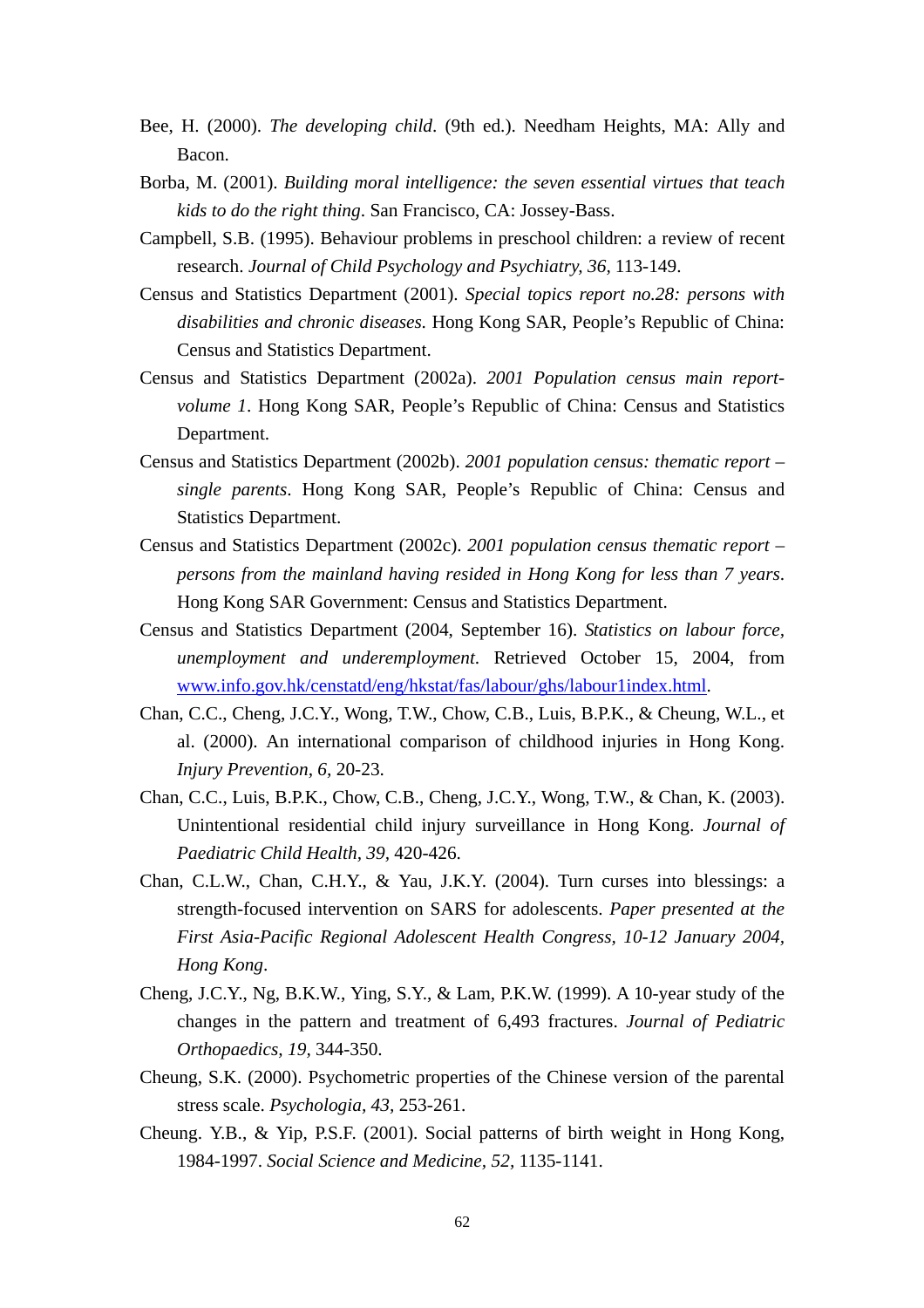- Chinese University of Hong Kong (2002). The promotion of parent education in Hong Kong: a consultancy study final report (revised). Unpublished manuscript, Hong Kong: Chinese University of Hong Kong.
- Choi, Y.W. (2004). Paradigm shift in adolescent health service delivery. *Paper presented at the First Asia-Pacific Regional Adolescent Health Congress, 10-12 January 2004, Hong Kong*.
- Chow, C.B., Chan, C.C., Luis, P.K., Cheng, J.C.Y., Wong, T.W., & Cheung, W.L. (1999). *A community-wide surveillance of childhood injury in Hong Kong*. Paper presented at the Hospital Authority Convention, Hong Kong.
- Chow, S.M.K., Henderson, S.E., & Barnett, A.L. (2001). The movement assessment battery for children: a comparison of 4-year-old to 6-year-old children from Hong Kong and the United States. *The American Journal of Occupational Therapy, 55,* 55-61.
- Cole, T.J., Bellizzi, M.C., Flegal, K.M., & Dietz, W.H. (2000). Establishing a standard definition for child overweight and obesity worldwide: international survey. *British Medical Journal, 320, 6 May,* 1 – 6.
- Department of Health (1998). Public health report no.3: viral hepatitis & liver cancer and unintentional injuries in children. Hong Kong SAR, People's Republic of China: Department of Health.
- Department of Health (2002a). *Department of Health annual report 2000/2001*. Hong Kong SAR, People's Republic of China: Department of Health.
- Department of Health (2002b). *Oral health survey 2001: common dental diseases and oral health related behaviour*. Hong Kong SAR, People's Republic of China: Dental Service Head Office, Department of Health.
- Department of Health (2003). *Serial Community survey to investigate the changing pattern of parenting practices of parents of 4-year old children — a baseline study*. Retrieved May 2, 2004, from http://www.cheu.gov.hk/eng/ professional/index.htm
- Department of Health (2004). *Infant mortality rate (IMR) and maternal mortality ration (MMR), 1981 – 2002*. Hong Kong SAR, People's Republic of China: Department of Health. Retrieved March 24, 2004, from http://www.info.gov.hk/dh/diseases/index.htm
- Earls, F. (1994). Oppositional-defiant and conduct disorders. In M. Rutter, E. Taylor, & L. Hersov (Eds.), *Child and adolescent psychiatry: modern approaches* (pp. 308-329). Bath, Avon: Blackwell Science Ltd.
- Ebbeck, M. (1996). Parents expectations and child rearing practices in Hong Kong. *Early Child Development and Care, 119,* 15-25.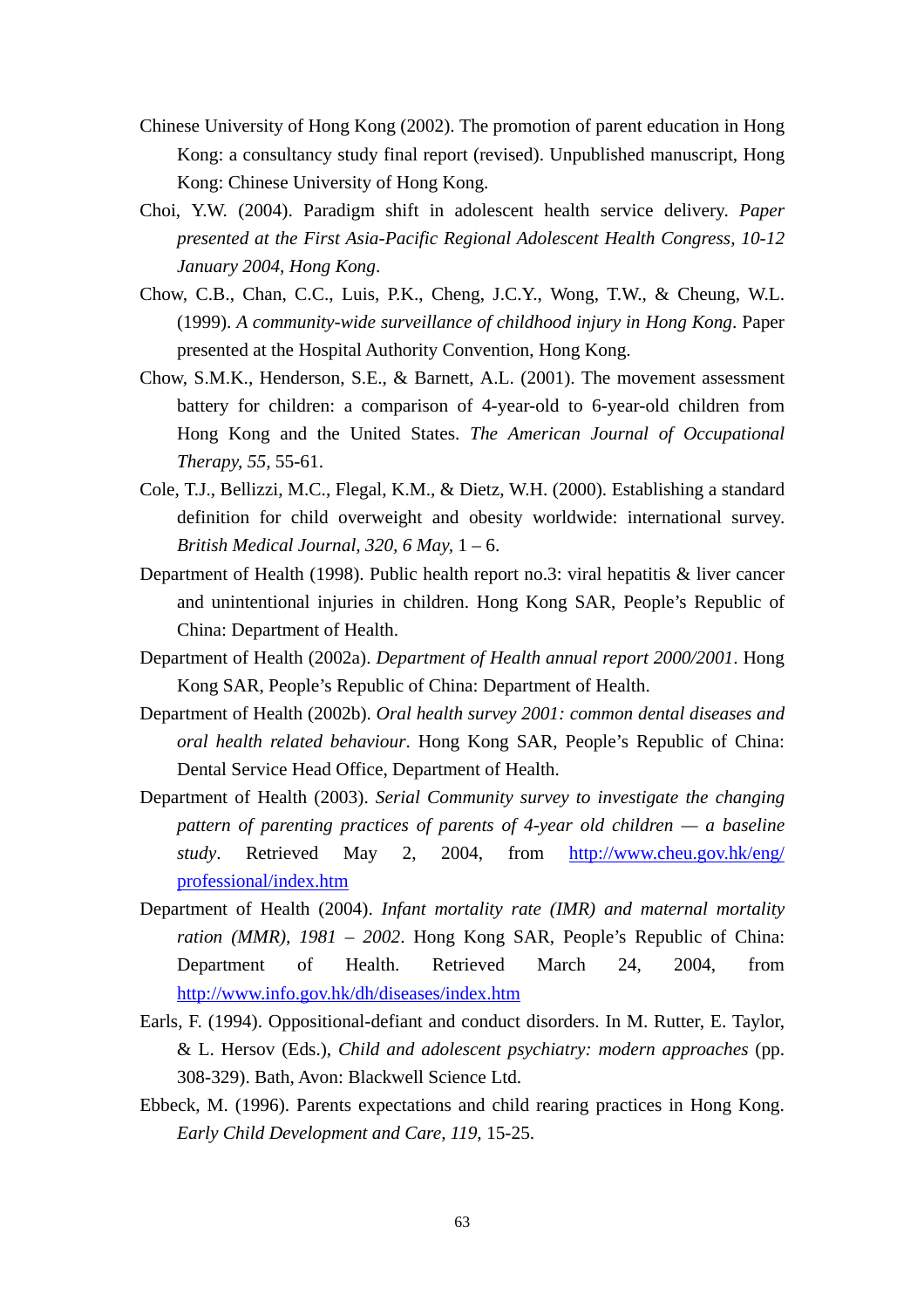- Erel, O., Oberman, Y., & Yirmiya, N. (2000). Maternal versus nonmaternal care and seven domains of children's development. *Psychological Bulletin, 126,* 727-747.
- Eyberg, S.M., & Pincus, D. (1999). *Eyberg Child Behaviour Inventory and Sutter-Eyberg Student Behaviour Inventory: Professional manual*. Odessa, FL: Psychological Assessment Resources.
- Federal Interagency Forum on Child and Family Statistics (2003). *America's children: key national indicators of well-being 2003*. Federal Interagency Forum on Child and Family Statistics, Washington, DC: U.S. Government Printing Office.
- Ferugsson, D.M., Horwood, L.J., & Nagin, D.S. (2000). Offending trajectories in a New Zealand birth cohort. *Criminology, 38,* 525-551.
- Flectcher, P., Wong, C.W.Y., Wong, P.T.T., Stokes, S., Tardif, T., & Leung, S.S.L. (2004). The interface between phonetic and lexical abilities in early Cantonese language development. *Clinical Linguistics and Phonetics, 18*, 3..
- Garcia-Zamar, J.C. (2003). Workplace spirituality and organizational performance. *Public Administration Review, 63,* 355-363.
- Gardner, H. (1999). *Intelligence reframed: multiple intelligence for the 21<sup>st</sup> century*. New York: Basic Books.
- Geller, B., Zimerman, B., Williams, M., Bolhofner, K., & Craney, J.L. (2001). Bipolar disorder at prospective follow-up of adults who had prepubertal major depressive disorder. *American Journal of Psychiatry, 158*, 125-127.
- Hay, D.F., Castle, J., & Jewett, J. (1994). Character development. In M. Rutter, & D. Hay (Eds.), *Development through life* (pp. 319-349). Oxford, England: Blackwell Science.
- Ho, C.S.H., & Fuson, K.C. (1998). Children's knowledge of teen quantities as teens and ones: comparisons of Chinese, British, and American kindergarteners. *Journal of Educational Psychology, 90*, 536-544.
- Ho, W.S., & Ying, S.Y. (2001). An epidemiological study of 1063 hospitalized burn patients in a tertiary burns centre in Hong Kong. *Burns, 27*, 119-123.
- Hong Kong Childhood Injury Prevention and Research Association (2002a). *A hospital-based study of childhood injuries at the Prince of Wales Hospital, Hong Kong (1996-1997)*. Retrieved May 17, 2004, from http://www.childinjury. org.hk/sub\_research.a.htm.
- Hong Kong Childhood Injury Prevention and Research Association (2002b). *An unintentional child injury surveillance study in Hong Kong*. Retrieved May 17, 2003, from http://www.childinjury.org.hk/sub\_research.e.htm.
- Hong Kong Council of Social Service (1999). 有關家長教養子女之調查報告 [Report on parenting survey]. Retrieved June 13, 2003, from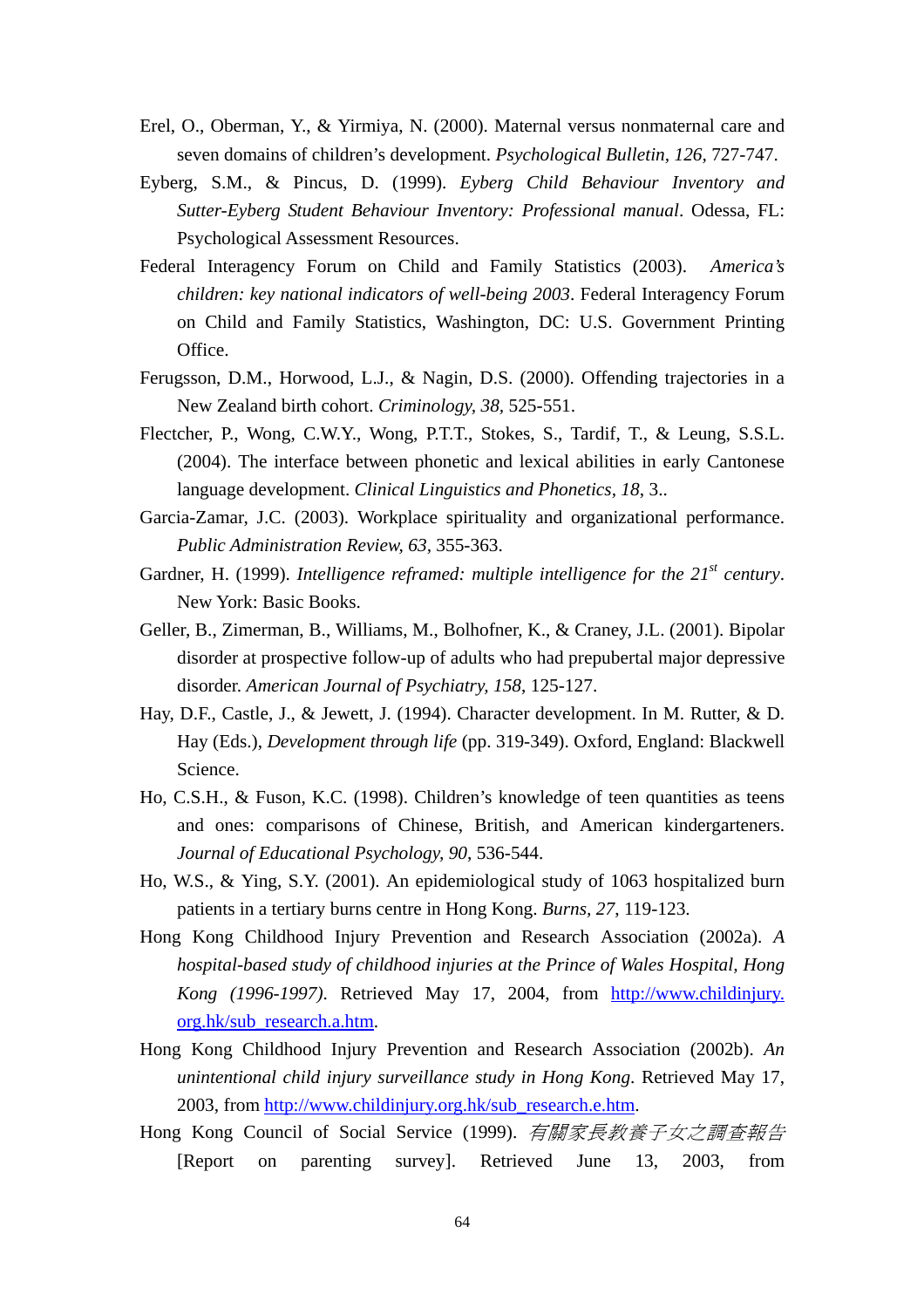www.hkcss.org.hk/views/survey/html.

- Hong Kong Dietitians Association (1995). *Eating Habits of pre-school children in Hong Kong*. Hong Kong: Hong Kong Dietitians Association.
- Kamerman, S.B., & Kahn, A.J. (1994). *A welcome for every child: care, education and family support for infants and toddlers in Europe.* Arlington, VA: Zero to three: National Centre for Clinical Infant Programs.
- Khin, P.P., Cheung, S.L., & Loh, T. (2002). Support and promotion of breastfeeding: where are we now? *Public Health and Epidemiology Bulletin, 11*(3), 25-32.
- Kiefer, K., Lee, S., & Summer, L. (2002). *Childhood obesity: a lifelong threat to health. Center on an Aging Society: Challenges for the 21<sup>st</sup> century: chronic and disabling conditions data profiles series 2*. Retrieved July 17, 2003, from www.aging-society.org.
- Knoz, G.N.P., & Ryan, F.X. (1999). Maintaining an organizational spirituality: no easy task. *Journal of Organizational Change Management, 12,* 200-210,
- Kung, J.W., Lao, T.T., Chau, M.T., Tam, S.C.F, Low, L.C.K., & Kung, A.W.C. (2001). Mild iodine deficiency and thyroid disorders in Hong Kong. *Hong Kong Medical Journal, 7,* 414-20.
- Kwok, S., & Wong, D. (2000). Mental health of parents with young children in Hong Kong: the roles of parenting stress and parenting self-efficacy. *Child and Family Social Work, 5,* 57-65.
- Lam, T.H., Leung, G.M., & Ho, L.M. (2001). The effects of environmental tobacco smoke on health services utilization in the first eighteen months of life. *Pediatrics, 107, 6*, e91.
- Last, J.M. (Ed.) (2001). *A dictionary of epidemiology* (4<sup>th</sup> ed.). New York: Oxford University Press.
- Lee, D.T.S., & Chung, T.K.H. (1999). What should be done about postnatal depression in Hong Kong? *Hong Kong Medical Journal, 5,* 39-42.
- Lee, D.T.S., Yip, A.S.K., Chiu, H.F.K., Leung, T.Y.S., Chan, K.P.M., Chau, I.O.L., et al. (1998). Detecting postnatal depression in Chinese women: validation of the Chinese version of the Edinburgh Postnatal Depression Scale. *The British Journal of Psychiatry, 172,* 433-437.
- Lee, D.T.S., Yip, A.S.K., Chiu, H.F.K., Leung, T.Y.S., & Chung, T.K.H. (2001). A psychiatric epidemiological study of postpartum Chinese women. *The American Journal of Psychiatry, 158,* 220-226.
- Leung, C.M., Chan, S.C.M., Pang, R.C.Y., & Cheng, W.K.C. (2003). *Validation of the Chinese version of the Eyberg Child Behaviour Inventory for use in Hong Kong*. (Available from the Education and Manpower Bureau).
- Leung, S.S.F., Chan, S.M., Lui, S., Lee, W.T.K., & Davies, D.P. (2000). Growth and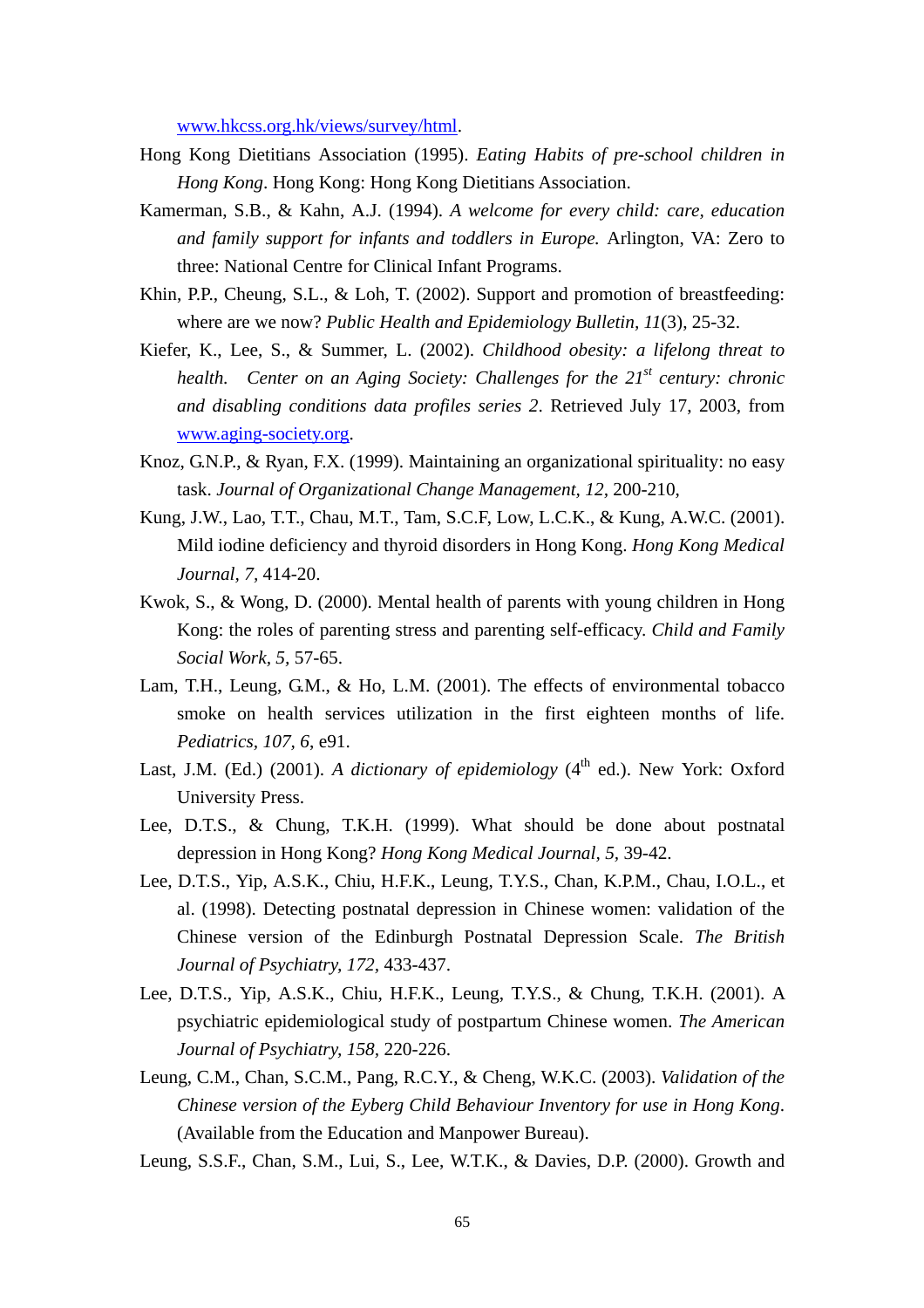nutrition of Hong Kong children aged 0-7 years. *Journal of Paediatric Child Health, 36,* 56-65.

- Leung, S.S., Davies, D.P., Lui, S., Lo, L., Yuen, P., & Swaminathan, R. (1988). Iron deficiency is uncommon in healthy Hong Kong infants at 18 months. *Journal of Tropical Pediatrics, Jun 34*, 100-3.
- Leung, S.S.F., Lau, J.T.F., Xu, Y.Y., Tse, L.Y., Huen, K.F., Wong, G.W.K., et al. (1996). Secular changes in standing height, sitting height and sexual maturation of Chinese – the Hong Kong growth study. *Annals of Human Biology, 23,* 297-306.
- Leung, S.S., Lui, S., & Swaminathan, R. (1989). Vitamin D status of Hong Kong Chinese infants. *Acta Paediatrica Scandinavica, Mar 78,* 303-6.
- Li, H., & Rao, N. (2000). Parental influences on Chinese literacy development: a comparison of preschoolers in Beijing, Hong Kong, and Singapore. *International Journal of Behavioral Development, 24,* 82-90.
- Louie, L., & Chan, L. (2003). The use of pedometry to evaluate the physical activity levels among preschool children in Hong Kong. *Early Child Development and Care, 173,* 97-107.
- Lovecky, D.V. (1998). Spiritual sensitivity in gifted children. *Roeper Review, 20,* 178-183.
- Luk, S.L., Leung, P.W.L., Bacon-Shone, J., Chung, S.Y., Lee, P.W.H., Chen, S., et al. (1991). Behaviour disorder in preschool children in Hong Kong: a two-stage epidemiological study. *British Journal of Psychiatry, 158,* 213-221.
- Luk, W.Y., Yeung, S., & Lo, Y.C. (2001). Trend of low birth weight and its relationship with socio-demographic factors in Hong Kong. *Public Health and Epidemiology Bulletin, 10*(2), 9-14.
- Ma, H.K. (2003). The relationship of the family social environment, peer influences, and peer relationships to altruistic orientation in Chinese children. *The Journal of Genetic Psychology, 164*, 267-274.
- Ma, H.K., Shek, D.T.L., Cheung, P.C., & Lam, C.O.B. (2000). Parental, peer, and teacher influences on the social behaviour of Hong Kong Chinese adolescents. *The Journal of Genetic Psychology, 161*, 65-78.
- Ma, H.K., & Shek, D.T.L. (2001). Parent-adolescent conflict and adolescent antisocial and prosocial behaviour: a longitudinal study in a Chinese context. *Adolescence, 36,* 545-555.
- MacDorman, M.F., Minino, A.M., Strobino, D.M., & Guyer, B. (2002). Annual summary of vital statistics - 2001. *Pediatrics, 110,* 1037-1052.
- McBride-Chang, C., & Chang, L. (1998). Adolescent-parent relations in Hong Kong: parenting styles, emotional autonomy, and school achievement. *The Journal of Genetic Psychology, 159,* 421-436.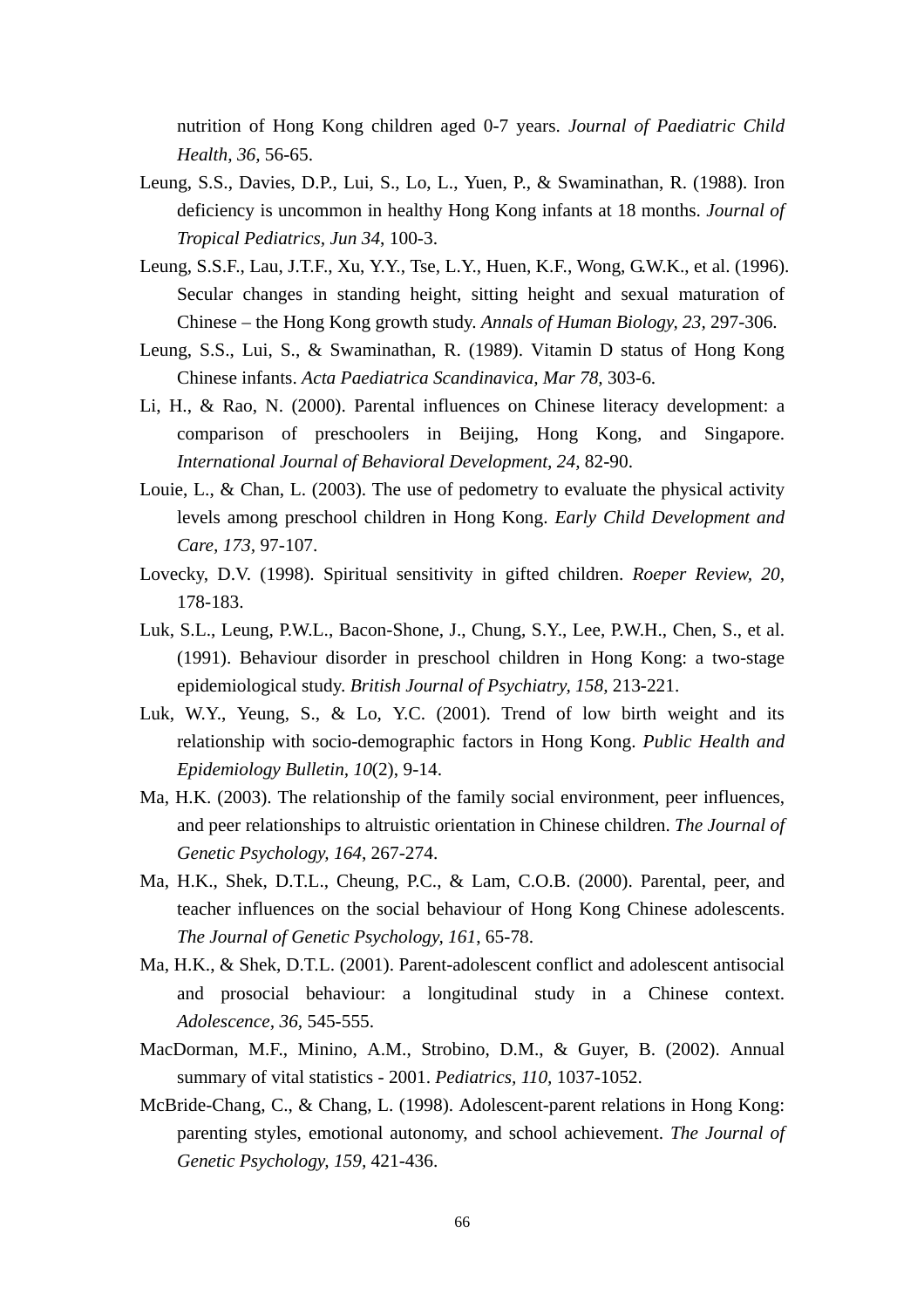- McCain, M.N., & Mustard, J.F. (1999). *Reversing the real brain drain: early years study, final report*. Ontario: Early years study.
- Ministry of Health (1998). *Child health programme review*. Wellington, New Zealand: Ministry of Health.
- Moffit, T.E., & Caspi, A. (2001). Childhood predictors differentiate life-course persistent and adolescence-limited antisocial pathways among males and females. *Development and Psychopathology, 13*, 355-375.
- National Statistics (2000). *Child health statistics*. London: National Statistics.
- NICHD Early Child Care Research Network (1997). The effect of infant child care on infant-mother attachment security: results of the NICHD study of early child care. *Child Development, 68,* 860-879.
- Norton, R. (1983). Measuring marital quality: a critical look at the dependent variable. *Journal of Marriage and the Family, 45,* 141-151.
- O'Donnell, M.P. (1986). Definition of health promotion. *American Journal of Health Promotion, 1*(1), 4-5.
- O'Donnell, M.P. (1989). Definition of health promotion: part III: expanding the definition. *American Journal of Health Promotion, 3*(3), 5.
- Opper, S. (1996). *Hong Kong's young children: their early development and learning*. Hong Kong: Hong Kong University Press.
- Pang, K.C., Wong, M.L., & Leung, F.T. (2002). 活出彩虹*:* 邁向均衡教育. Hong Kong: Hong Kong Institute of Education and Quality Education Fund.
- Patterson, G.R., Forgatch, M.S., Yoerger, K.L., & Stoolmiller, M. (1998). Variables that initiate and maintain an early-onset trajectory for juvenile offending. *Development and Psychopathology, 10,* 531-547.
- Poulton, R., Caspi, A., Moffit, T.E., Cannon, M., Murray, R., & Harrington, H. (2000). Children's self-reported psychotic symptoms and adult schizophrenia form disorder: a 15-year longitudinal study. *Archives of General Psychiatry, 57,* 1053-1058.
- Robbins, S.P. (2003). *Essentials of organizational behavior* (7<sup>th</sup> ed.). New Jersey: Prentice Hall.
- Scarr, S. (1998). American child care today. *American Psychologist, 53,* 95-108.
- Shek, D.T.L. (1995). Gender differences in marital quality and well-being in Chinese married adults. *Sex Roles, 32,* 699-715.
- Shek, D.T.L. (1996). Hong Kong parents' attitudes about marital quality and children. *Journal of Genetic Psychology, 157,* 125-136.
- Shek, D.T.L. (1998). Adolescent positive mental health and psychological symptoms: a longitudinal study in a Chinese context. *Psychologia: An International Journal*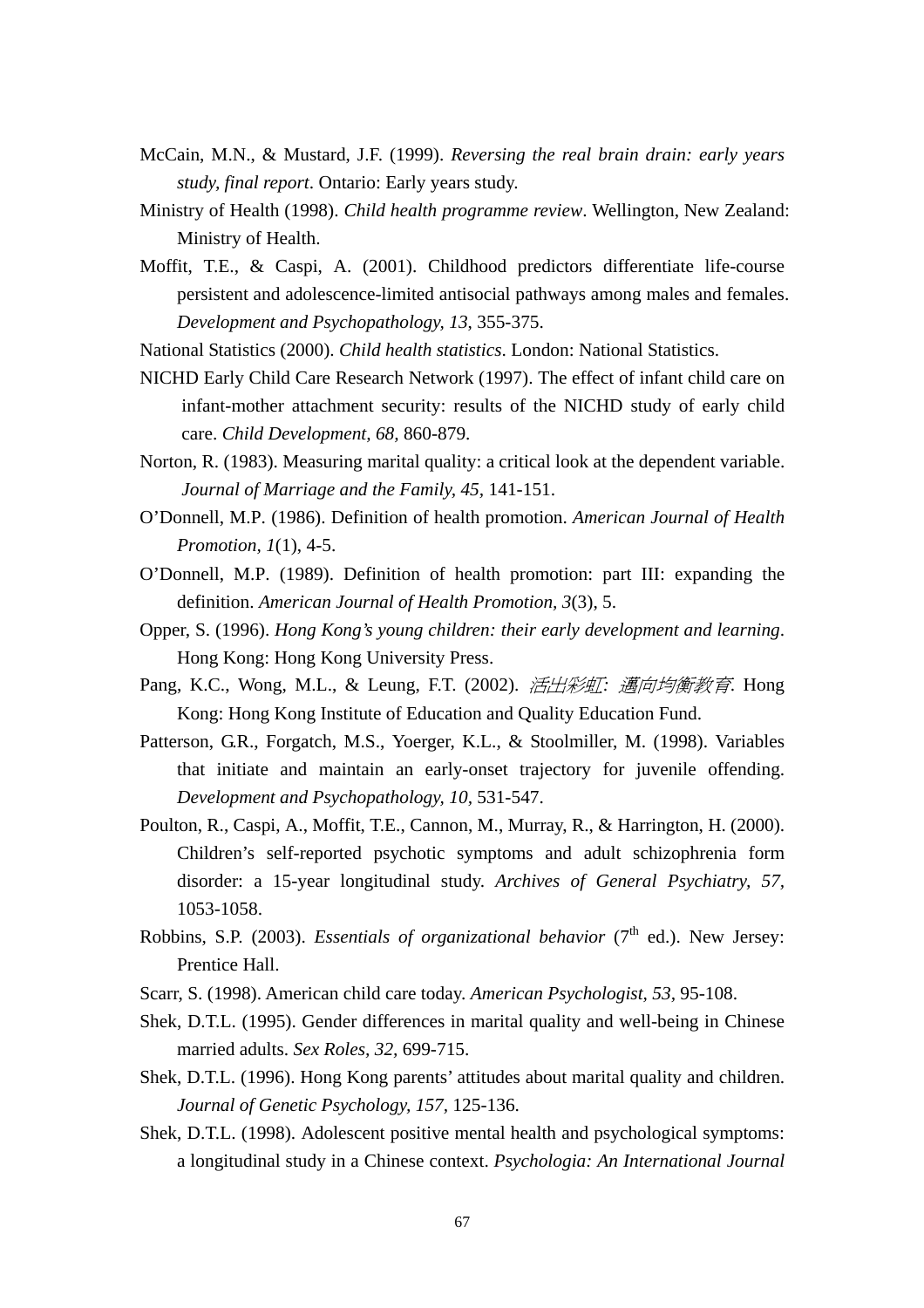*of Psychology in the Orient, 41,* 217-225.

- So, L.K.H., & Dodd, B.J. (1995). The acquisition of phonology by Cantonese-speaking children. *Journal of Child Language, 22,* 473-495.
- Social Welfare Department (1998). Procedures for handling child abuse cases (revised 1998). Hong Kong SAR, People's Republic of China: Social Welfare Department.
- Social Welfare Department (2000). *Central Referral System for Rehabilitation Services Manual*. Hong Kong SAR, People's Republic of China: Social Welfare Department.
- Sperry, L. (2001). *Spirituality in clinical practice: incorporating the spiritual dimension in psychotherapy and counseling*. U.K.: Taylor & Francis Group.
- Tang, C.S.K. (1998). The rate of physical child abuse in Chinese families: a community survey in Hong Kong. *Child Abuse and Neglect, 22,* 381-391.
- Tang, C. (1999a). *Studies on Child Abuse: Associative Factors and District Differences – summary report submitted to the Committee on Child Abuse, Social Welfare Department*. Hong Kong: Chinese University of Hong Kong.
- Tang, C.S.K. (1999b). Wife abuse in Hong Kong Chinese families: a community survey. *Journal of Family Violence, 14,* 173-191.
- Tang, C.S.K., & Davis, C. (1996). Child abuse in Hong Kong revisited after 15 years: characteristics of victims and abusers. *Child Abuse and Neglect, 20,* 1213-1218.
- The Boys' and Girls' Clubs Association of Hong Kong (1994). *The relationship between parenting style and adolescent behaviour*. The Boys' and Girls' Clubs Association of Hong Kong.
- The Hong Kong Catholic Marriage Advisory Council (2003). *Number of divorces*. Retrieved September 30, 2003, from http://www.cmac.org.hk/main\_page/ frameset.html
- Tse, W.K.M., & Yeung, S.W.T. (2004). Immunization coverage among children aged two to five: an update. *Public Health and Epidemiology Bulletin, 13*(1), 7-15.
- UNICEF (May, 2000). *Domestic violence against women and girls*. Innocenti Digest No. 6, UNICEF Innocenti Research Centre.
- UNICEF (2001). *UNICEF statistics: low birth weight. 2001*. Retrieved June 21, 2003, from http://childinfo.org/eddb/ lbw/database.htm.
- UNICEF (2003). *Official summary: The state of the world's children 2003*. UNICEF.
- UNICEF (n.d.b.). *UNICEF statistics: routine immunization: global and regional trends in immunization coverage*. Retrieved March 18, 2003, from http:// www.childinfo.org/eddb/immuni/trends.htm.
- Wong, M.M.A., & Nunes, T. (2003). Hong Kong children's concept of distributive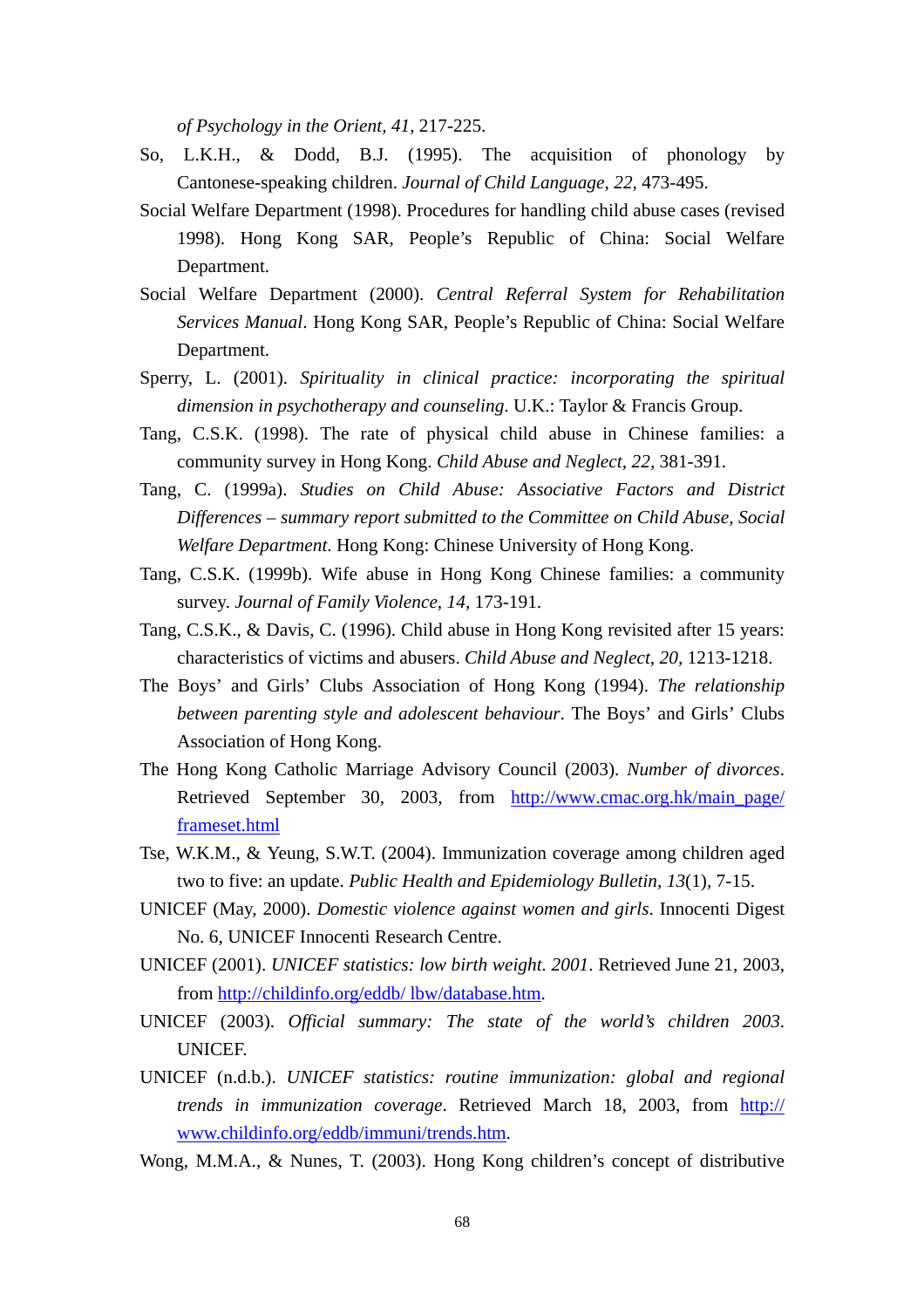justice. *Early Child Development and Care, 173,* 119-129.

- Wong, N.C. (2003). A study of children's difficulties in transition to school in Hong Kong. *Early Child Development and Care, 173,* 83-96.
- Wong, V., Wong, S., Chan, K., & Wong, W. (2002). Functional independence measure (WeeFIM) for Chinese children: Hong Kong cohort. *Pediatrics, 109,* 1-7.
- World Health Organization (1948). *Preamble to the Constitution of the World Health Organization as adopted by the International Health Conference, New York, 19-22 June, 1946; signed on 22 July 1946 by the representatives of 61 States* (Official Records of the World Health Organization, no. 2, p. 100) and entered into force on 7 April 1948.
- World Health Organization (March 1997). Child abuse and neglect. Fact Sheet N150. Retrieved June 30, 2003, from http://www.who.int/inf-fs/en/fact150. html.
- World Health Organization (2003). *Strategy for child and adolescent health and development.* Fifty-sixth world health assembly, provisional agenda item 14.7. 27 March 2003.
- World Health Organization (n.d.). *Oral health country/area profile programme*. Retrieved June 14, 2003, from http://www.whocollab.od.mah.se/ countriesalphab.html
- Wright, A. (2000). *Spirituality and education*. London: Routledge.
- Yau, J., & Smetana, J.G. (2003). Conceptions of moral, social-conventional, and personal events among Chinese preschoolers in Hong Kong. *Child Development, 74,* 647-658.
- Yeung Chan, S.T., & Kwong, W.M. (1997). *Attitudes toward marriage in a time of change, research report series 3: a survey study of the attitudes of pre-marital couples toward marriage in Hong Kong*. Hong Kong: City University of Hong Kong.
- Yip, K.S. (2003). Gender differences in mental illness in Hong Kong. *Administration and Policy in Mental Health, 30,* 361-368.
- Zoritch, B., Roberts, I., & Oakley, A. (2003). *Day care for pre-school children (Cochrane Review)*. In: The Cochrane Library, Issue 2, 2003. Oxford: Update Software.
- 香港小童群益會家庭生活教育組 (2000). 幼兒父母精神健康:親職壓力與處理調 查報告 [Mental health of parents of preschool children: survey report on parenting stress and its management]. 香港小童群益會.
- 家庭與學校合作事宜委員會 (1995). 小學及幼稚園家長對子女的雙語學習意見 調查研究報告. [A research report on the opinion survey of parents of primary school and kindergarten students towards their children's bilingual learning]. 家 庭與學校合作事宜委員會.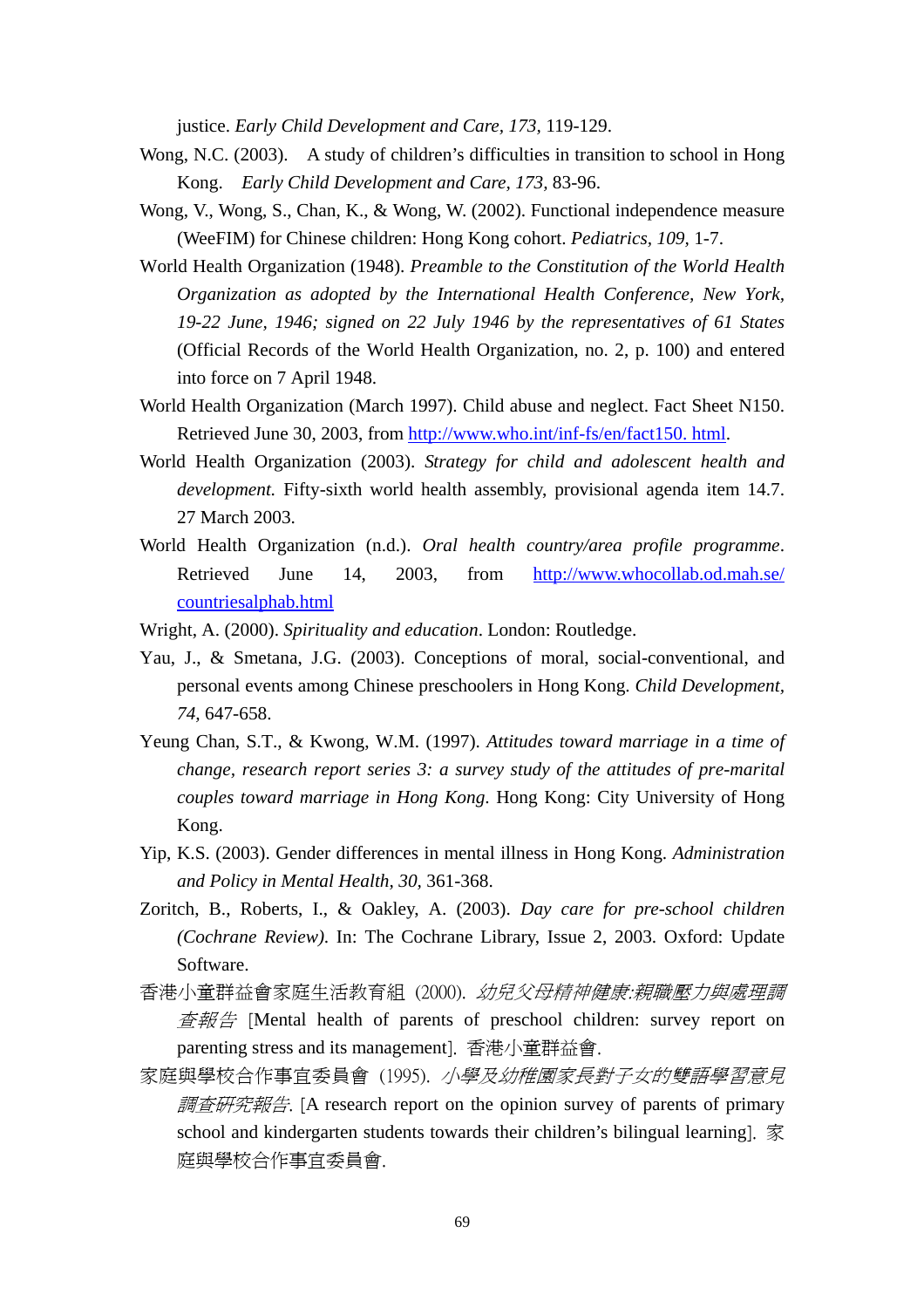張兆球 (2000). 管教思想誤區: 家長觀念調査 [Faulty disciplinary beliefs: survey of parenting concepts]. Retrieved June 7, 2003, from www.etvonline.tv

港童步行量低世衞標準四成 [Amount of walking in Hong Kong children 40% lower than WHO standard] (2003, November 8). *Mingpao*, p.A6.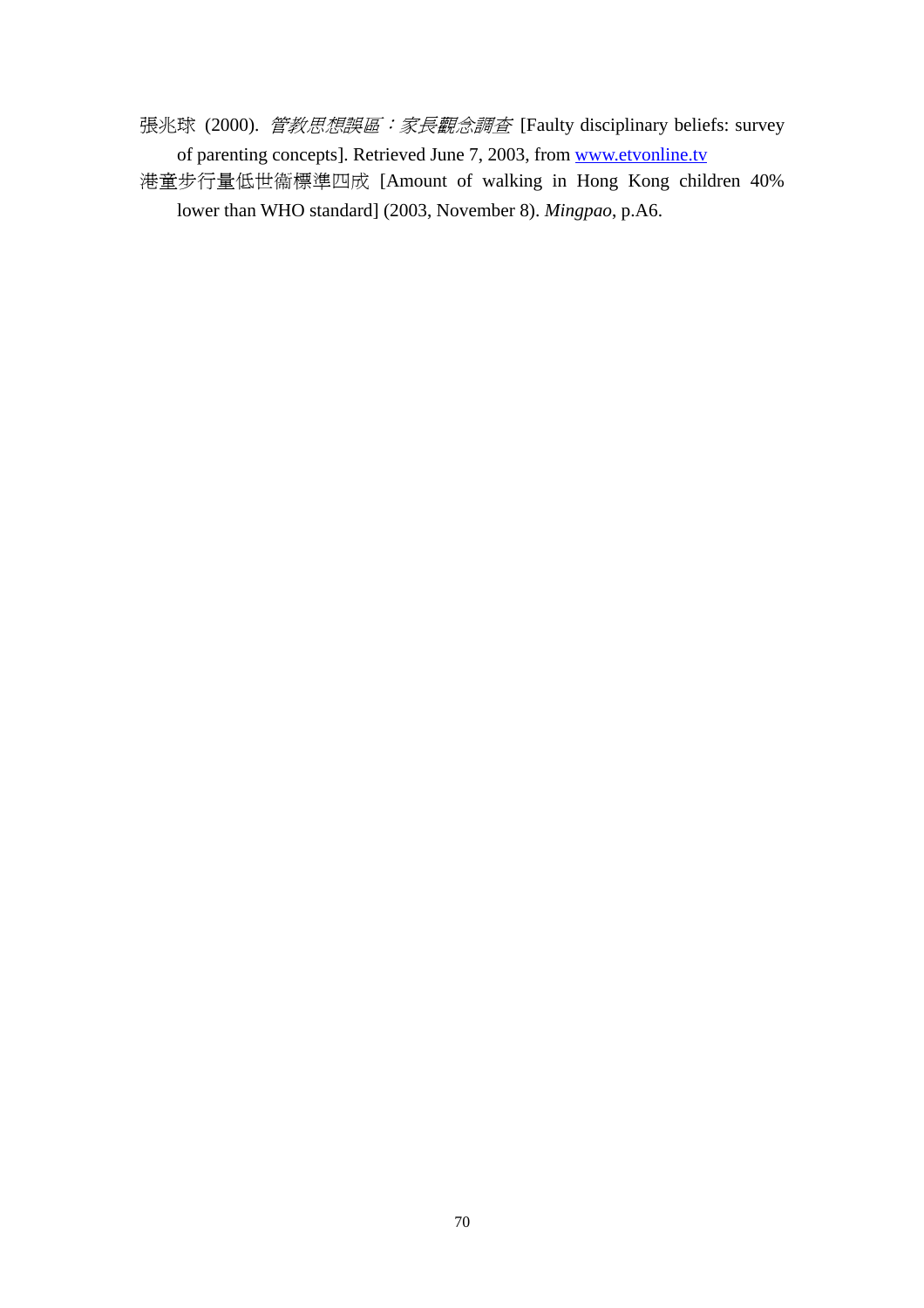# **Chapter 4 Current Programmes**

 Having described the well-being of Hong Kong preschool children, this chapter focuses on the currently available programmes for preschool children and their families. In this instance, the term "programme" is used in a very generic sense, referring to any activity or service that is provided to preschool children and their families (McCain & Mustard, 1999).

 The main sectors responsible for service provision to preschool children and their families are the health sector, the education sector and the social welfare sector. In the sections below, the programmes provided by each sector are presented separately. It must be pointed out that the programmes described here are broad major categories and the exact nature and characteristic of the service provision may vary between various individual providers. Names of individual providers from non-governmental sectors or private sectors will not be mentioned here and this chapter should not be regarded as a service directory.

# **Health sector**

 Programmes for preschool children and their families are mainly offered through the FHS and CAS, as well as medical care services in the hospitals and the community.

## **1. Department of Health Family Health Service programmes**

 The service is provided through a network of MCHCs which cover over 90% of all newborns in Hong Kong, and the target clients are children 0 to 5 and their parents and caregivers. To meet the current needs of parents and children, the FHS has revamped the "Integrated Child Health and Development Programme", incorporating parenting education as a major health promotion and disease prevention component. The whole revamping process would take a period of about 5 to 6 years starting from the year 2000 and the programme is expected to be fully implemented by the year 2006.The Integrated Child Health and Development Programme comprises 3 components designed to meet the developmental needs of preschool children in the physical, cognitive and social emotional domains in a co-ordinated way. The three components are (i) parenting programme, (ii) immunization programme and (iii) health and developmental surveillance programme.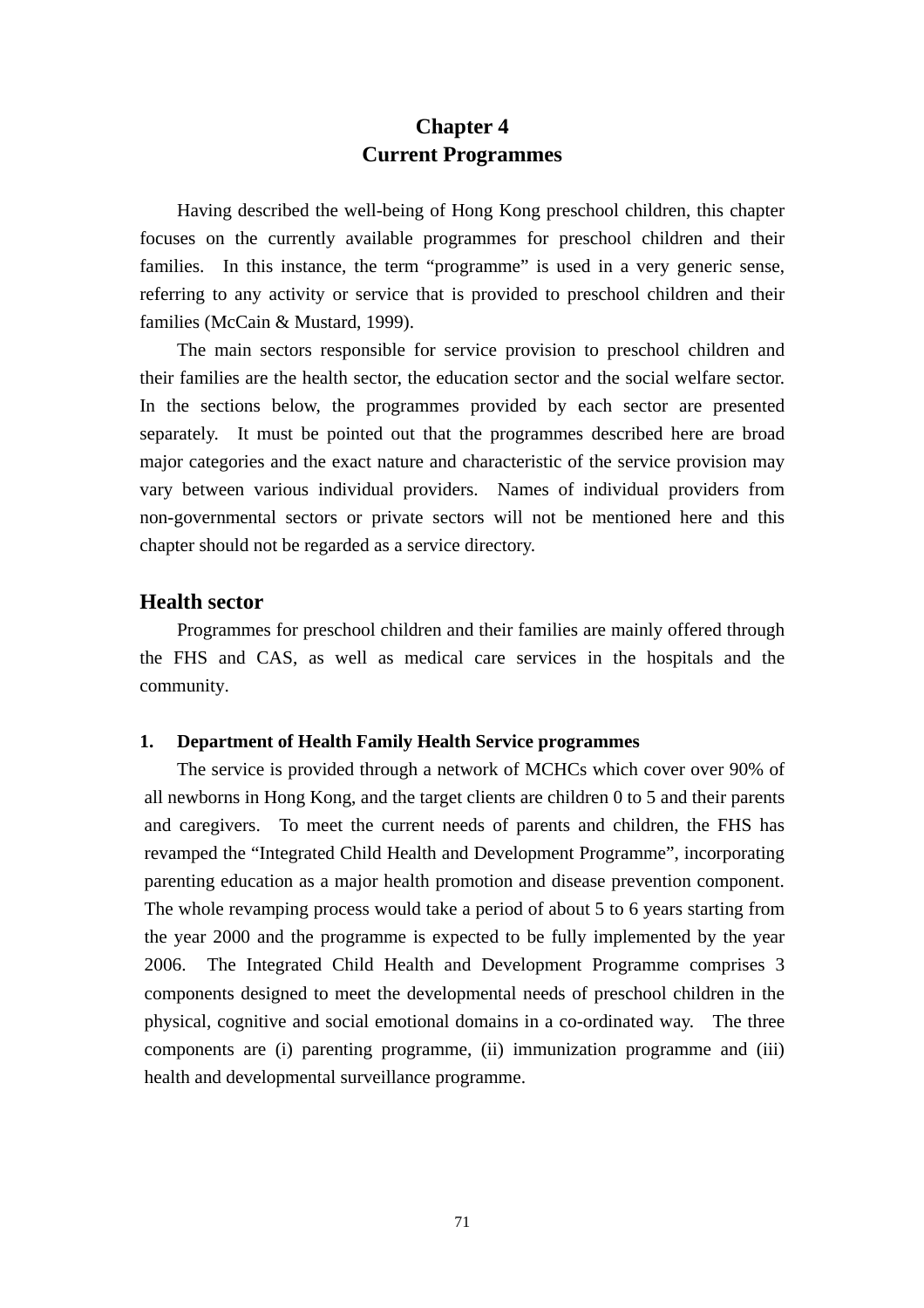## **1.1 The parenting programme**

 The programme aims to equip parents of all children attending MCHCs with the necessary knowledge and skills to bring up healthy and well-adjusted children.

 The objectives of the parenting programme are to increase parents' competence in managing childcare and developmental issues as well as common behaviour problems; reduce parents' use of coercive and punitive methods in disciplining children; facilitate parent-child relationship and reduce parenting stress associated with raising children. The programme consists of two components. The universal parenting programme is for expectant parents and parents of all children (with focus on 0-3 years) attending MCHCs. They will receive anticipatory guidance on child development, childcare (e.g. nutrition, home safety, oral health etc.) and parenting issues (e.g. attachment, temperament, limit setting and behaviour management) which are appropriate to the ages of their children. The intensive parenting programme (Positive Parenting Programme) is for parents of children with early signs of behaviour problems or parents who encounter difficulties with parenting. The Positive Parenting Programme (Triple P) is a parenting programme adapted from Australia and has been evaluated to be effective in the local context (Leung, Sanders, Leung, Mak, & Lau, 2003). The programme has been implemented in phases since September 2002. A pilot project, in collaboration with SWD, incorporating a support group component with the Triple P is being trialled and evaluated.

 A comprehensive educational kit has been produced for pregnant women and lactating mothers in 2002, to provide them with sufficient information to make an informed choice and full support to breastfeed their babies. It should be noted that the promotion of breastfeeding is a collaboration between the DH, HA and Baby Friendly Hospital Initiative Hong Kong Association.

## **1.2 Immunization programme**

 Immunization against 9 infectious diseases is provided at intervals as recommended by the Advisory Committee on Infectious Diseases, which meets regularly to review and update the recommendations and guidelines. The currently recommended schedule for preschool children is shown in Table 8: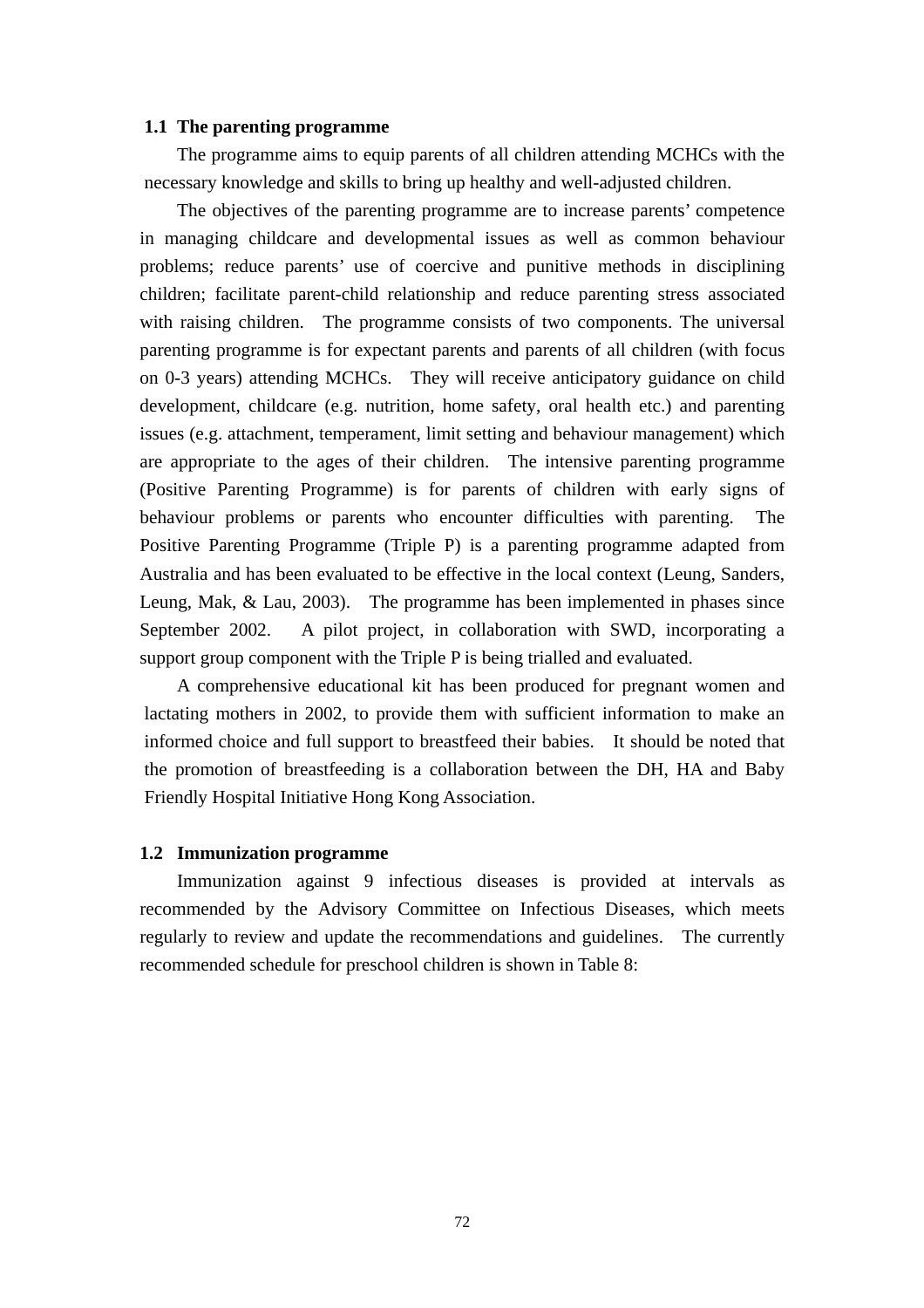| Immunization schedule |                                                              |  |  |  |  |
|-----------------------|--------------------------------------------------------------|--|--|--|--|
| Age                   | Immunization recommended                                     |  |  |  |  |
| New born              | B.C.G. Vaccine                                               |  |  |  |  |
|                       | Polio Type I                                                 |  |  |  |  |
|                       | Hepatitis B Vaccine - First dose                             |  |  |  |  |
| 1 month               | Hepatitis B Vaccine - Second dose                            |  |  |  |  |
| 2-4 months            | DPT Vaccine (Diphtheria, Pertussis & Tetanus) - First Dose   |  |  |  |  |
|                       | <b>Polio Trivalent - First Dose</b>                          |  |  |  |  |
| 3-5 months            | DPT Vaccine (Diphtheria, Pertussis & Tetanus) - Second Dose  |  |  |  |  |
| 4-6 months            | DPT Vaccine (Diphtheria, Pertussis & Tetanus) - Third Dose   |  |  |  |  |
|                       | Polio Trivalent - Second Dose                                |  |  |  |  |
| 6 months              | Hepatitis B Vaccine - Third Dose                             |  |  |  |  |
| 1 year                | MMR Vaccine (Measles, Mumps & Rubella) - First Dose          |  |  |  |  |
| $1\frac{1}{2}$ year   | DPT Vaccine (Diphtheria, Pertussis & Tetanus) - Booster Dose |  |  |  |  |
|                       | Polio Trivalent - Booster Dose                               |  |  |  |  |

Immunization schedule

Table 8

## **1.3 Health and developmental surveillance programme**

 Health care professionals at the MCHCs work in partnership with parents/caregivers in the continual monitoring of health and development of the child through (i) newborn examination; (ii) growth monitoring; (iii) developmental surveillance; (iv) hearing screening; and (v) vision screening.

- Newborn (NB) examination newborn examination is routinely carried out in MCHCs to identify any congenital abnormalities (e.g. congenital heart disease) or other significant health conditions such as neonatal jaundice (NNJ) that require further medical attention. Apart from physical problems, this is a good opportunity to discuss with parents matters related to childcare, feeding and parenting, and to give them anticipatory guidance, as well as to identify any family and social problems that require attention.
- Growth monitoring the monitoring involves measuring of the length/height, weight and head circumference of the child at certain ages, aiming to detect growth abnormalities early; to let parents know the progress of their children's physical growth and to address their concern. Growth parameters will also be measured if at any time there is concern or suspicion about any growth problems.
- Developmental surveillance programme through anticipatory guidance, parents are empowered to monitor their child's development. At various stages, health professionals obtain relevant developmental history from parents/caregivers, identify parental concerns, perform observation of children's development, and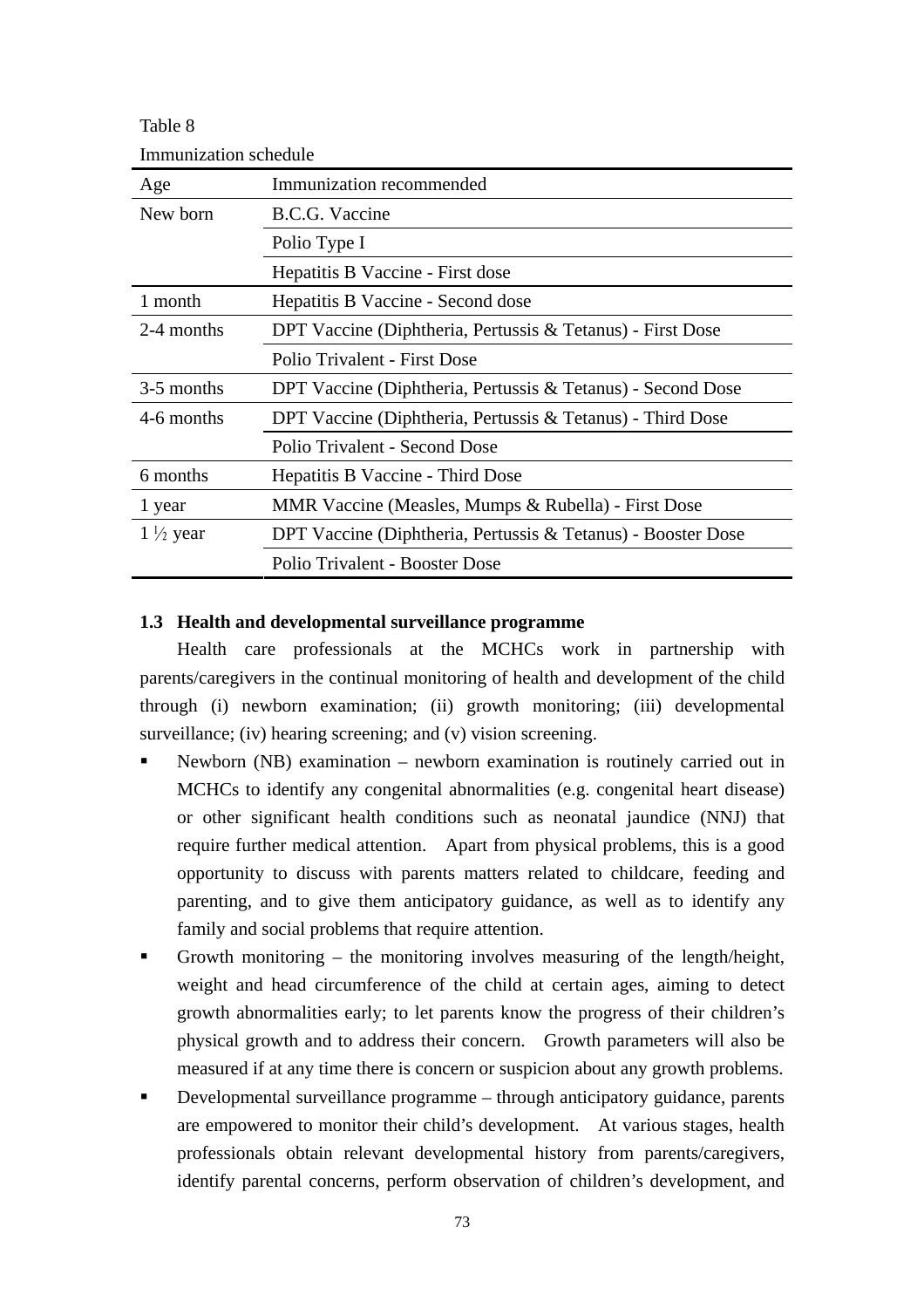provide parents with the appropriate advice. Children identified to have significant developmental problem after assessment by doctors will be referred to the child assessment centres (CACs) for more comprehensive assessment and rehabilitation.

- Hearing screening programme the objective of the screening programme is to identify bilateral sensori-neural hearing impairment of moderate to profound grade in early infancy for better outcome in language development. Babies are tested by the Automated Otoacoustic (AOAE) test, preferably before two months old. Babies who fail the screening are referred for diagnostic assessment and management.
- Vision screening programme the main aim of the vision screening test between 3 and 5 years is for early identification and referral of amblyopia and associated conditions. Currently, the LogMar Crowded test (Keeler) is used for visual screening in 4-year-old children, whereas the uncrowded chart is used for younger children.

# **1.4 Antenatal service**

FHS provides free (for Eligible Persons) antenatal service to all pregnant women in Hong Kong under the shared-care system with the Obstetrics and Gynaecology Departments in HA hospitals. Routine blood screening for all pregnant women aims to identify those with problems requiring prompt management, e.g. HIV screening to prevent vertical transmission of AIDS. Comprehensive health education activities consisting of workshops, individual counselling, distribution of information leaflets and audio-visual materials on nutritional advice, parenting, baby feeding, anticipated changes in relationship with spouse and mood changes during pregnancy are given to all pregnant women and their spouses during routine follow-ups. Since December 2002, a referral system between FHS, FSCs/IFSCs and the Medical Social Workers of the HA has been established for pregnant women at psychosocial risk including unmarried mothers and those with substance abuse. New mothers found to have mood problems will receive counselling by doctors in FHS.

# **1.5 Postnatal depression**

 Medical and nursing staff of MCHCs are trained to identify risk factors for PND during the antenatal period so that these are dealt with as appropriate. Health professionals conduct clinical assessment on all mothers at the 6-week postnatal visit and during other child health sessions where mothers are present. Clients are encouraged to discuss their feelings with MCHC staff and referral to specialists can be arranged if deemed necessary.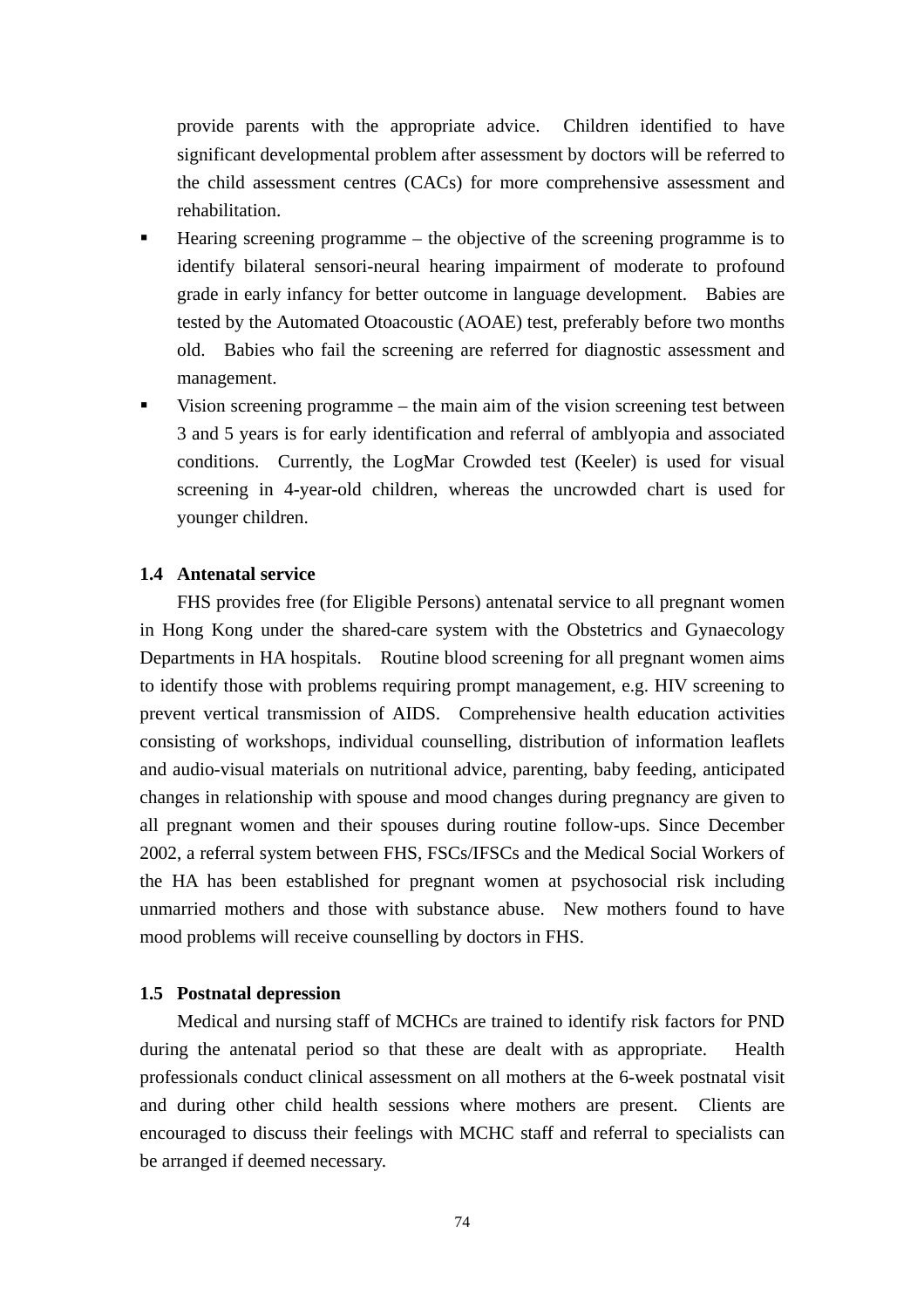All pregnant women and their family members are encouraged to participate in educational activities (see section 1.4) to enhance social support to the mother. When problems are identified, MCHC medical and nursing staff will offer individual counselling and relevant support groups to the mothers. Referrals to social services are arranged if necessary.

### **2. Community child health services**

There are other NGO or private hospital operated community child health services which are largely similar to MCHC services. The services are delivered through community health centres, hospital child health centres or schools.

The target clients are preschool children, and the service aims to help prevent disease in children and to promote healthy development in physical and cognitive areas, and to provide health consultation for parents and teachers. The services are offered through individual interviews with nurses or paediatric consultations, and include guidance on childcare, immunization, physical and oral examination, developmental (intelligence) testing, hearing and vision screening, toy and resource centre, telephone consultation and talks on various topics.<sup>1</sup>

# **3. Private practitioners**

 Private practitioners also provide health care services to children in general. The services include health surveillance, health education, immunization, medical examination and treatment, and referral to appropriate services where necessary. There is close partnership with the public sector in rehabilitation and acute crisis management.

# **4. Department of Health Child Assessment Service programmes** (Department of Health, 2002a, 2002b)

 The CAS provides services for children from birth to 12 years old with developmental problems. It aims at promoting optimal physical, mental and emotional health of children as well as enabling them to achieve their potentials. The programmes are provided through the seven CACs. Team members comprise paediatricians, health nurses, clinical psychologists, social workers, audiologists, speech therapists, physiotherapists, occupational therapists, optometrists and orthoptists. They work together to provide comprehensive physical, psychological and social assessment for children with developmental anomalies. The services include (i) assessment for diagnosis and functional evaluation of abilities and disabilities; (ii) therapy and training for selected children; (iii) developmental

 $\overline{a}$ 

<sup>&</sup>lt;sup>i</sup> Service details may vary depending on the providers.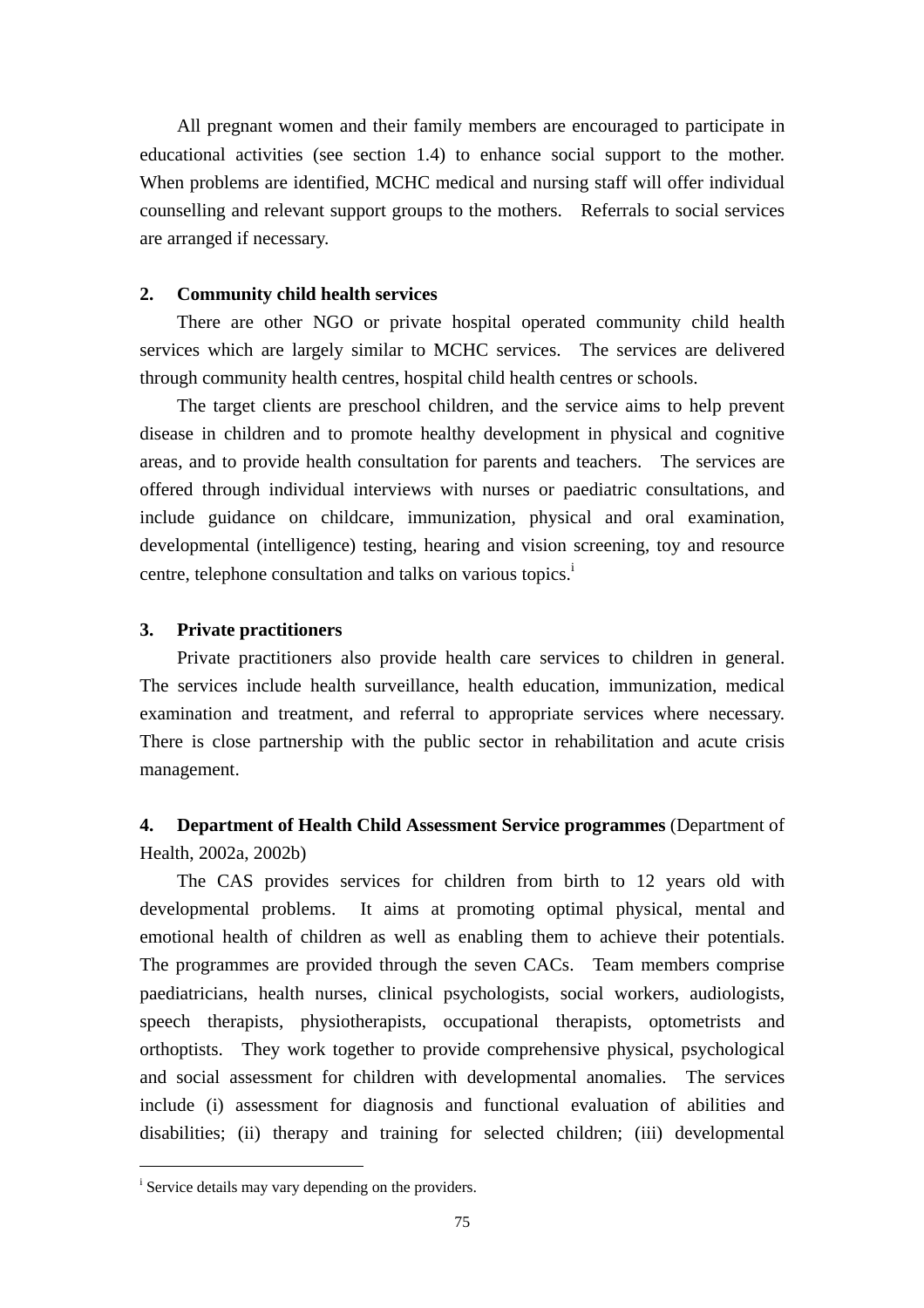guidance, counselling and support for parents; and (iv) referral of children and parents to appropriate agencies for medical, developmental, educational and social services.

# **5. Hospitals**

 Hospitals, both public and private, also offer a wide range of in-patient and out-patient health services to preschool children. In the year 2002/2003, there were a total of 1 214 paediatrics beds in 17 HA hospitals and 279 paediatrics beds in 10 private hospitals. The corresponding figures for neonatology beds were 453 (10 HA hospitals) and 79 (4 private hospitals) respectively (Hospital Authority, 2004). In addition, there were also public and private hospitals offering child and adolescent psychiatric in-patient and specialist out-patient services, occupational therapy, physiotherapy and speech therapy services.

# **Education sector**

 One of the services to preschool children by the education sector is in the area of pre-primary education. However, in Hong Kong, pre-primary education is provided by both the education sector (kindergartens) and social service sector (day nurseries). The two kinds of institutions under the two different sectors are governed by different ordinances and regulated by different government departments (EMB and SWD). To avoid duplication, all issues related to pre-primary education is reported in this section whereas child care issues are discussed under the section on the social service sector.

# **6. Pre-primary education** (Education and Manpower Bureau, 2002)

# **6.1 Service provision and operation**

The target clients are children aged 2 to 6 years old. Pre-primary education is provided by two separate types of institutions: kindergartens which are registered with the EMB, and day nurseries, which are registered with the SWD (Chan & Chan, 2003).

 Kindergartens provide services for children from 3 to 6 years old. At present, most of the kindergartens operate on half-day basis offering upper, lower kindergarten classes and nursery classes. Full-day upper and lower kindergarten classes are only operated in some kindergartens. All kindergartens in Hong Kong are privately run and they can be categorised as non-profit-making kindergartens and private independent kindergartens depending on their sponsoring organisations which can be either voluntary agencies or private enterprises. All kindergartens are registered under the Education Ordinance.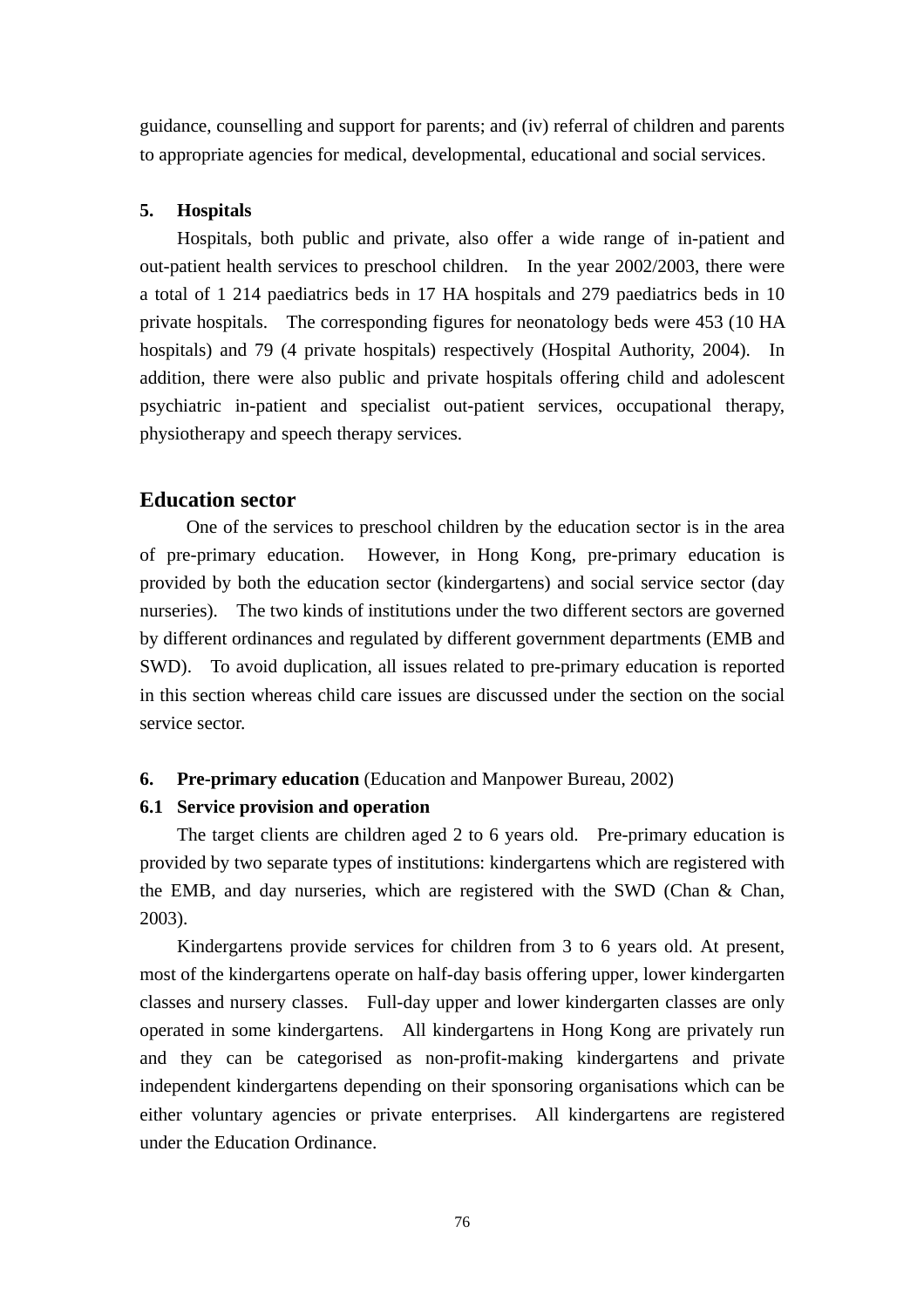Day nurseries cater for children aged 2 to 6. Day nurseries provide full-day and half-day services, and most of the nurseries provide full-day services. The majority of the day nurseries receive 5% subsidy from the Government, while others are either operated by non-profit-making organizations or private operators. All day nurseries are registered under the Child Care Services Ordinance.

#### **6.2 Curriculum and inspection**

 Inspectors from the EMB visit the kindergartens regularly to give advice to principals and teachers on curriculum, teaching approaches and school administration. The "Manual of Kindergarten Practice", issued by the EMB, provides prospective school operators with the necessary information regarding statutory requirements and recommendations for the operation of kindergartens. Day nurseries are subject to the inspection and control of the Child Care Centres Advisory Inspectorate of the SWD. The "Guide to the Pre-primary Curriculum" (Education Department, 1996) was issued to all kindergartens and day nurseries for reference in curriculum planning.

## **6.3 Teacher: pupil ratio**

 In order to allow teachers more time to give children individual attention, from the 2001/2002 school year, the then Education Department (ED) started to improve the teacher to pupil ratio. The ratio for nursery classes was 1:15 in 1996/1997. In recent years, there has been an improvement in teacher to pupil ratio in kindergartens (1: 11.8 in 2000/2001; 1:11.6 in 2001/2002). For day nurseries, the ratio for children above 2 years old is 1:14.

#### **6.4 Staff qualifications and training**

 In terms of staff qualifications, the minimum academic entry qualification for kindergarten teachers is five passes, including both Chinese and English, in the Hong Kong Certificate of Education Examination. Since September 2000, kindergartens are required to have 60% qualified kindergarten teachers. By the 2004/2005 school year, all kindergartens are required to employ 100% qualified kindergarten teachers. Kindergarten principals are required by present regulations to acquire the status of 'Qualified Kindergarten Teacher' (QKT) or its equivalent. By 2002 school year, all newly appointed kindergarten principals are required to have completed the Certificate in Kindergarten Education Course, or its equivalent. Day nurseries are operated by trained child care staff, who have to fulfil the qualifications required for child care supervisors or child care workers recognized by the SWD (see paragraph below).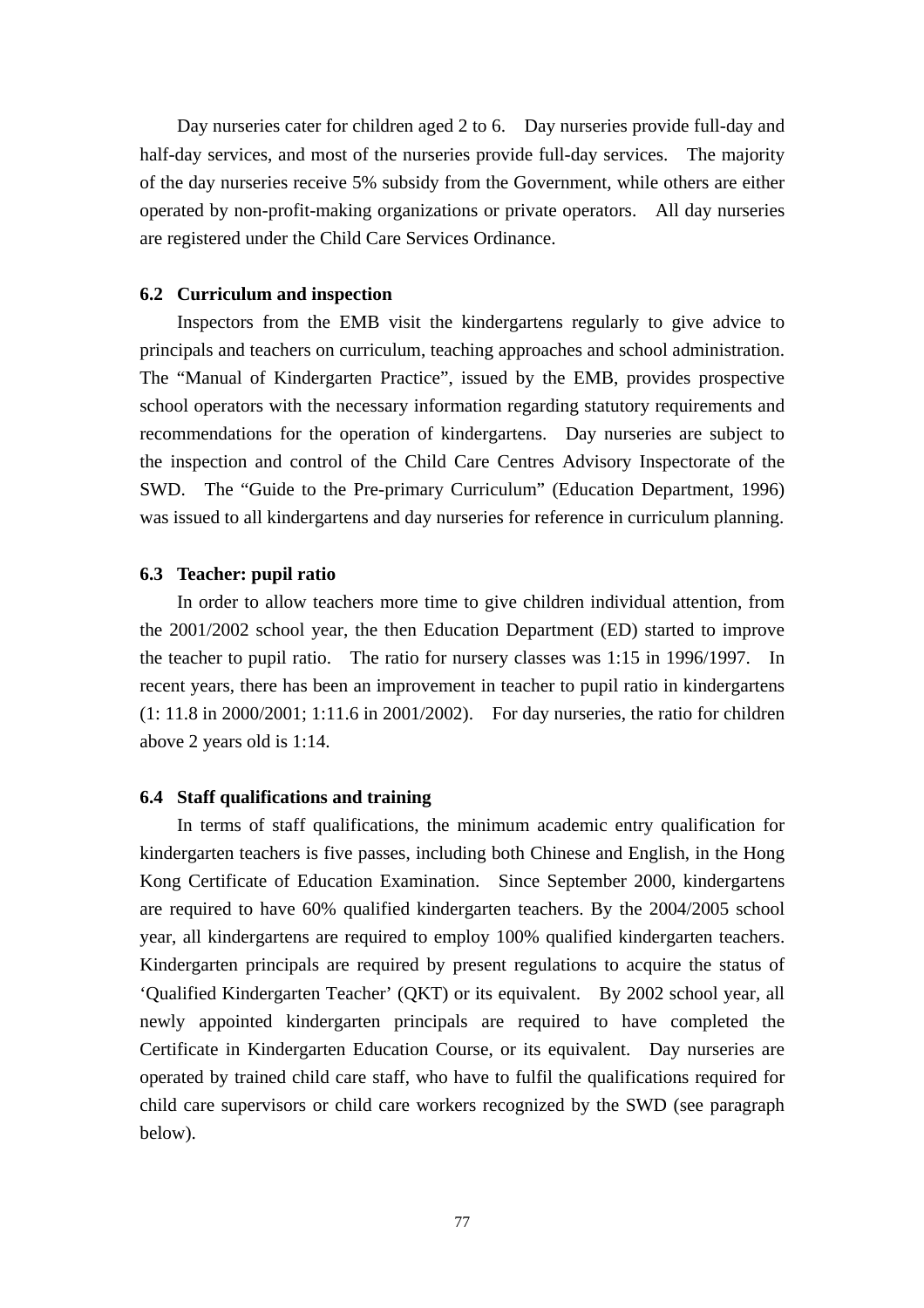For training, at present, four local training institutions, including the Hong Kong Institute of Education, Hong Kong Polytechnic University, Hong Kong Baptist University and the Hong Kong Institute of Vocational Education (Lee Wai Lee), offer different modes of basic professional training course for practitioners in the field to be registered as qualified kindergarten teachers and child care workers. These training courses are recognised both by the EMB and SWD. A list of the recognized courses can be found in Appendix 3.

# **7. Integrated programme for mildly disabled children in kindergartens**

 The target children are those mildly disabled aged three to six. The objective is to help mildly disabled children develop their potential and social skills alongside other children. To achieve this objective, the EMB offers supporting services to kindergartens providing integrated programmes. Kindergartens joining the integrated programme should set aside six places for mildly disabled children. In return, they can receive subsidy for the employment of an additional trained remedial teacher whose salary and provident fund are to be reimbursed by the EMB.

## **8. Parent-teacher associations** (教育統籌局, 2002)

 Many of the kindergartens have set up parent-teacher associations. The parent-teacher associations organize different activities including parenting education programmes and other relevant educational activities for parents and children. The members of parent-teacher associations are parents and teachers of the respective kindergartens/schools but students could also benefit potentially from the activities. In the 2002/2003 school year, there are 194 kindergartens (25%) which have set up parent-teacher associations (Education and Manpower Bureau, 2003a).

 The objectives of the parent-teacher associations are: (i) to promote home-school co-operation, and to build up good partnership; (ii) to provide an optimal environment for the development of students through home-school co-operation; and (iii) to make the best use of parents' potential to help develop school policy, through giving parents the opportunity to express their opinions about school policy and to discuss educational issues with teachers.

### **9. Parent Education Initiative**

 In his 2000 policy address, the Chief Executive has allocated funding for two years to promote and to develop parent education. The initiative is a collaboration among three departments, viz., ED, DH and SWD, and NGOs.In 2001, the Parent Education Implementation Team was formed, under the then ED, to implement the initiative. The main tasks of the team include (i) development of parent education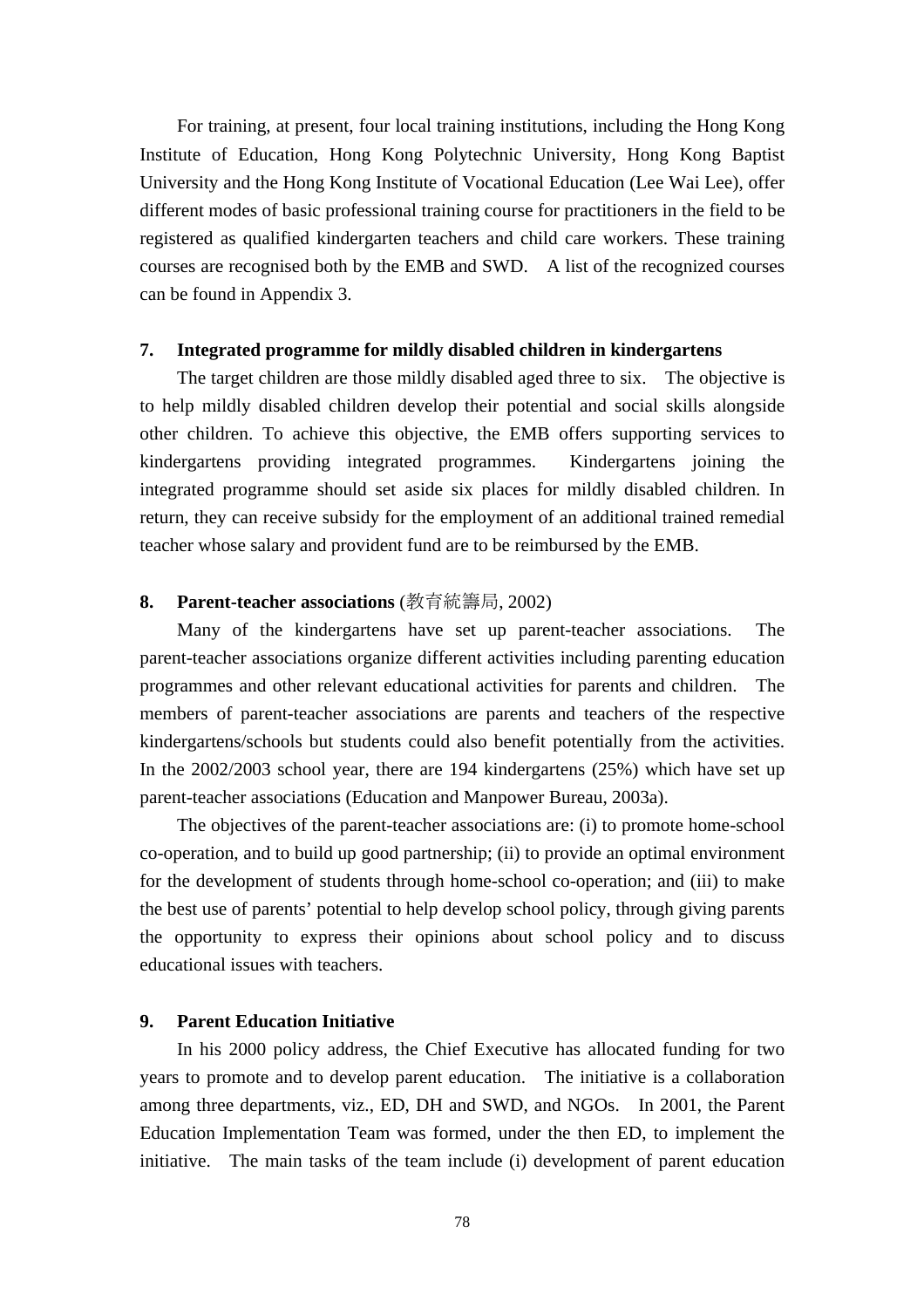resource materials including pamphlets and parent education manuals; (ii) funding kindergartens, schools, parent-teacher associations and NGOs to organize parent education activities; (iii) publicity to promote public awareness of parent education through various activities, including roadshows and radio programmes; and (iv) training of parent education organizers

 During the two-year period of the parent education funding programme, 432 applications from pre-primary institutions (out of a total of 464 applications) have been funded. There were also 16 applications from kindergarten parent-teacher associations (out of a total of 19) funded.

# **Social service sector**

 The social service sector includes the SWD and the various subvented and non-subvented NGOs. They offer a variety of services, including (i) services specific or available to preschool children such as child care service, services for special needs children, residential service; (ii) services for families or the community in general such as FSCs/IFSCs, family life education units; and (iii) other support services of a more specific nature or for specific target groups. Finally, the work of parents' self-help groups, which might be under the auspice of NGOs or registered as non-profit-making organizations, is also included in this section.

## **10. Child care service** (Social Welfare Department, 2003a)

 The target clients are children under the age of 6 years. The service aims to support and strengthen the family and to enhance the physical, intellectual, language, social and emotional development of children under the age of 6 years. The service is provided through child care centres which are subject to the registration, inspection and control provided under the Child Care Services Ordinance and Regulations, which is enforced by the Child Care Centres Advisory Inspectorate of the SWD. The majority of the child care centres receive 5% subsidy from the Government, while others are either operated by non-profit-making organizations or private operators. There are different types of child care services:

- Day Crèche (育嬰園) provides care services to children below the age of 2
- Day Nursery (幼兒園) provides edu-care services and looks after the developmental needs of children aged between 2 and 6
- Mixed Child Care Centre (混合育嬰幼兒園) provides care and education services to children below the age of 6
- Occasional Child Care Service (暫託幼兒服務) provides full day/half day/2-hour session in some child care centres for children whose carers are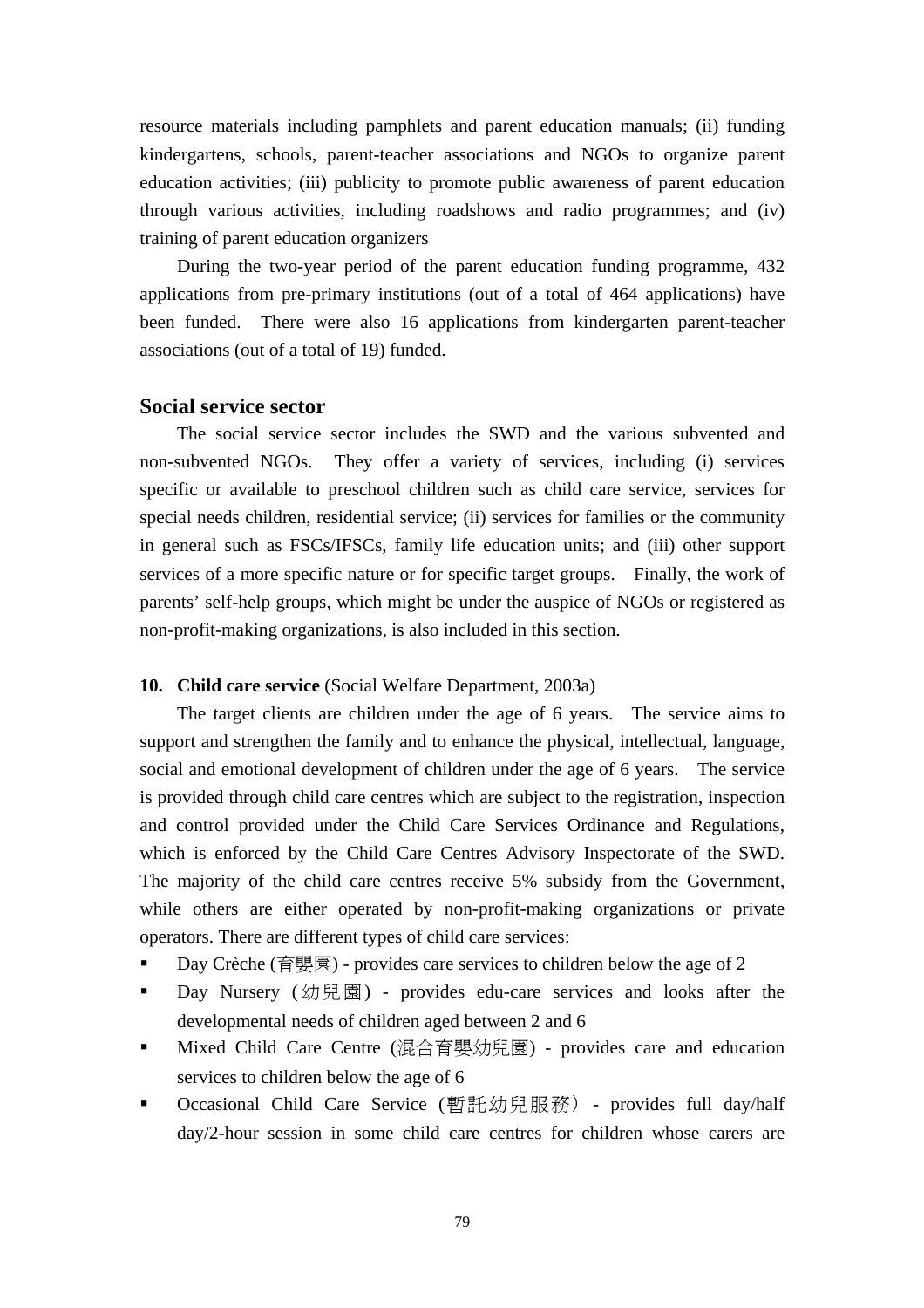unable to take care of them occasionally due to various commitments or sudden engagements

■ Extended Hours Service (延長時間服務) - provided in some child care centres to meet the social needs of families and working parents who need longer hours of child care assistance

 The office hours for child care centres (including occasional child care service) are from 8:00 a.m. to 6:00 p.m. on Mondays to Fridays and from 8:00 a.m. to 1:00 p.m. on Saturdays. The office hours for extended hours service are mostly from 6:00 p.m. to 8:00 p.m. on Mondays to Fridays and from 1:00 p.m. to 3:00 p.m. on Saturdays. Parents may apply for child care services at their preferred child care centres directly during office hours.

 According to the Child Care Services Ordinance and Regulations, the child/worker ratio for children under 2 years old is 1:8 and the ratio for children above 2 years old is 1:14. Child care centres are operated by trained child care staff, who have to fulfil the qualifications required for child care supervisors or child care workers recognized by the SWD (see section 6.4).

### **11. Residential services for children**

 Residential child care services are provided for children under the age of 18 who cannot be adequately cared for by their families because of various reasons such as behaviour, emotional or relationship problems, or family crises arising from illness, death and desertion. Referral to the service is made by helping professions responsible for the case through the respective central referral system. There are two types of services, non-institutional care (foster care for children under 18 years of age; emergency foster care for children under 18 years of age and small group homes for children from 4 to 18 years of age) and institutional care (residential crèches for babies under 2 years of age; residential nurseries for children aged from 2 to under 6, residential home for children aged 6 to 18, and children's reception centres for children aged under 12 years of age [children over 12 will be considered on individual case merit]).

# **12. Day training services for preschool children with disabilities** (Social Welfare Department, 2000, 2003b)

 There are a number of services for preschool children with disabilities, including early education and training centres (EETC), integrated programmes (IP) in child care centres and special child care centres (SCCC). Referrals can be made by social workers or staff of rehabilitation service units to the CRSRehab of the SWD. All staff members have relevant qualifications in either child care supervisors/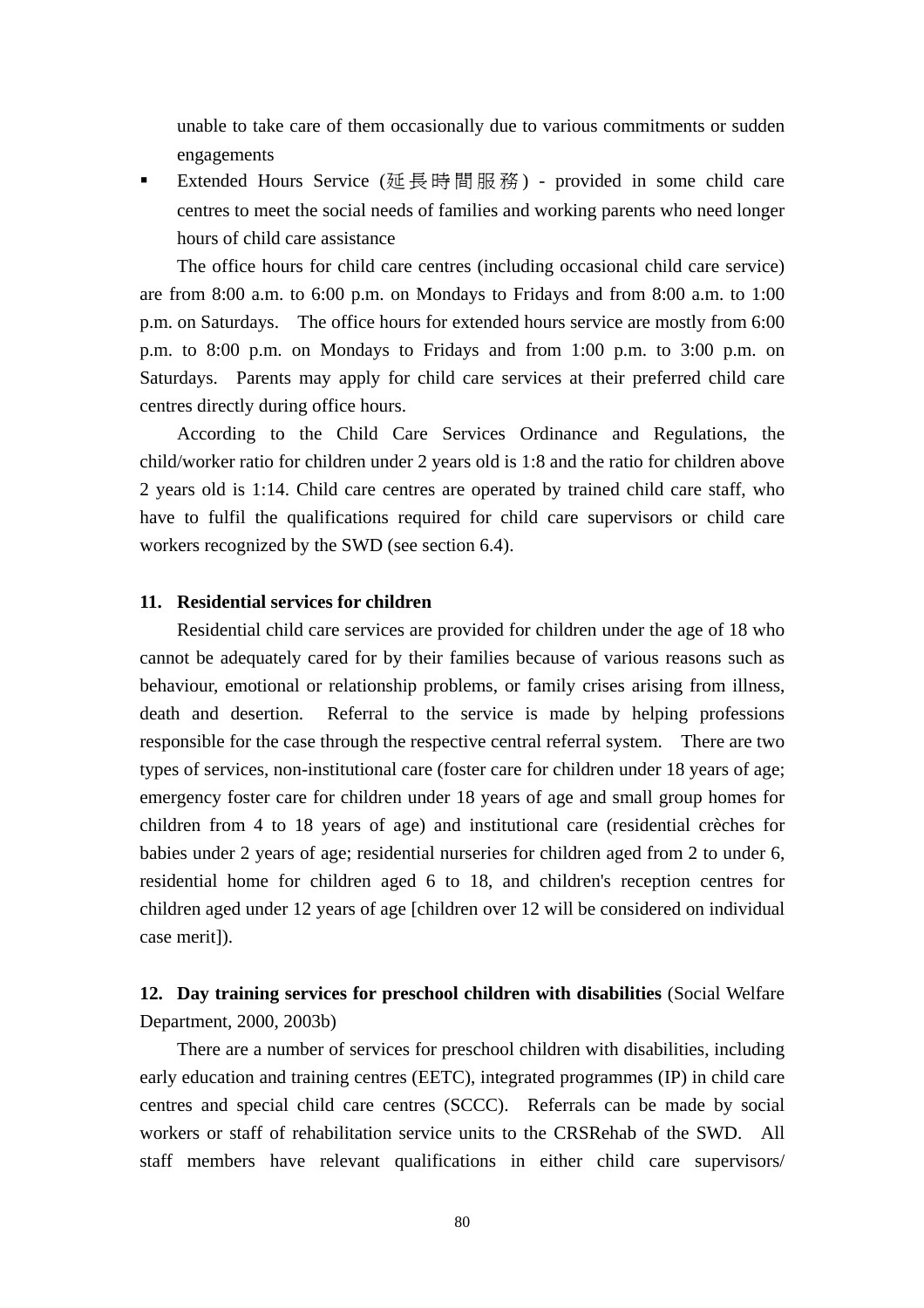kindergarten principals or child care workers/qualified kindergarten teachers recognized by the SWD and the EMB, social work, physiotherapy, speech therapy and occupational therapy. Special Child Care Workers (SCCWs) have to attend a special training course in addition to the basic course for child care.

The service figures for 2001/2002 and 2002/2003 are listed below:

Table 9

| Service figures for day training services for children with disabilities |                |          |           |          |                      |          |          |  |  |  |
|--------------------------------------------------------------------------|----------------|----------|-----------|----------|----------------------|----------|----------|--|--|--|
|                                                                          | 2001/2002      |          | 2002/2003 |          | Current waiting list |          |          |  |  |  |
|                                                                          | <b>Centres</b> | Children | Centres   | Children | $0 - 2$              | $2 - 6$  | Total    |  |  |  |
| <b>EETC</b>                                                              | 22             | 1681     | 23        | 1767     | 211                  | 602      | 813      |  |  |  |
|                                                                          |                |          |           |          | $(78)*$              | $(683)*$ | $(761)*$ |  |  |  |
| IP                                                                       | 284            | 1631     | 284       | 1724     | 43                   | 775      | 818      |  |  |  |
| SCCC                                                                     | 25             | 1259     | 26        | 1315     | 105                  | 404      | 509      |  |  |  |

\* children who are on the waiting list for EETC and other forms of placement.

# **13. Residential service for preschool children with disabilities**

 Residential service for preschool children with disability is provided through residential SCCCs which form part of a range of preschool services for disabled children as a continuum of day training service. These centres provide a coordinated approach of residential care and training to disabled children. The target clients are children whose disability is so severe or complex that warrants intensive and continuous care and therapy and disabled children who are homeless, abandoned, with adverse home or family environment and without an alternative placement. Referrals for service may be made by medical social services units or FSCs/IFSCs or via them by MCHCs, CACs, general practitioners and preschool rehabilitation centres.

 At present, there are 5 residential special child care centres catering for 106 and 108 children in 2001/2002 and 2002/2003 respectively. There are 19 children on the current waiting list (March 2004).

# **14. Family services centres/integrated family service centres** (Social Welfare Department, internal communication)

 There is an extensive network of FSCs / IFSCs operated by SWD and NGOs over the territory providing counselling and tangible assistance to the needy. The objectives are to empower and support individuals or families, enabling them to cope effectively with personal and family problems, and prevent such problems from arising. In 2004/2005, all FSCs will be transformed to become IFSCs by phases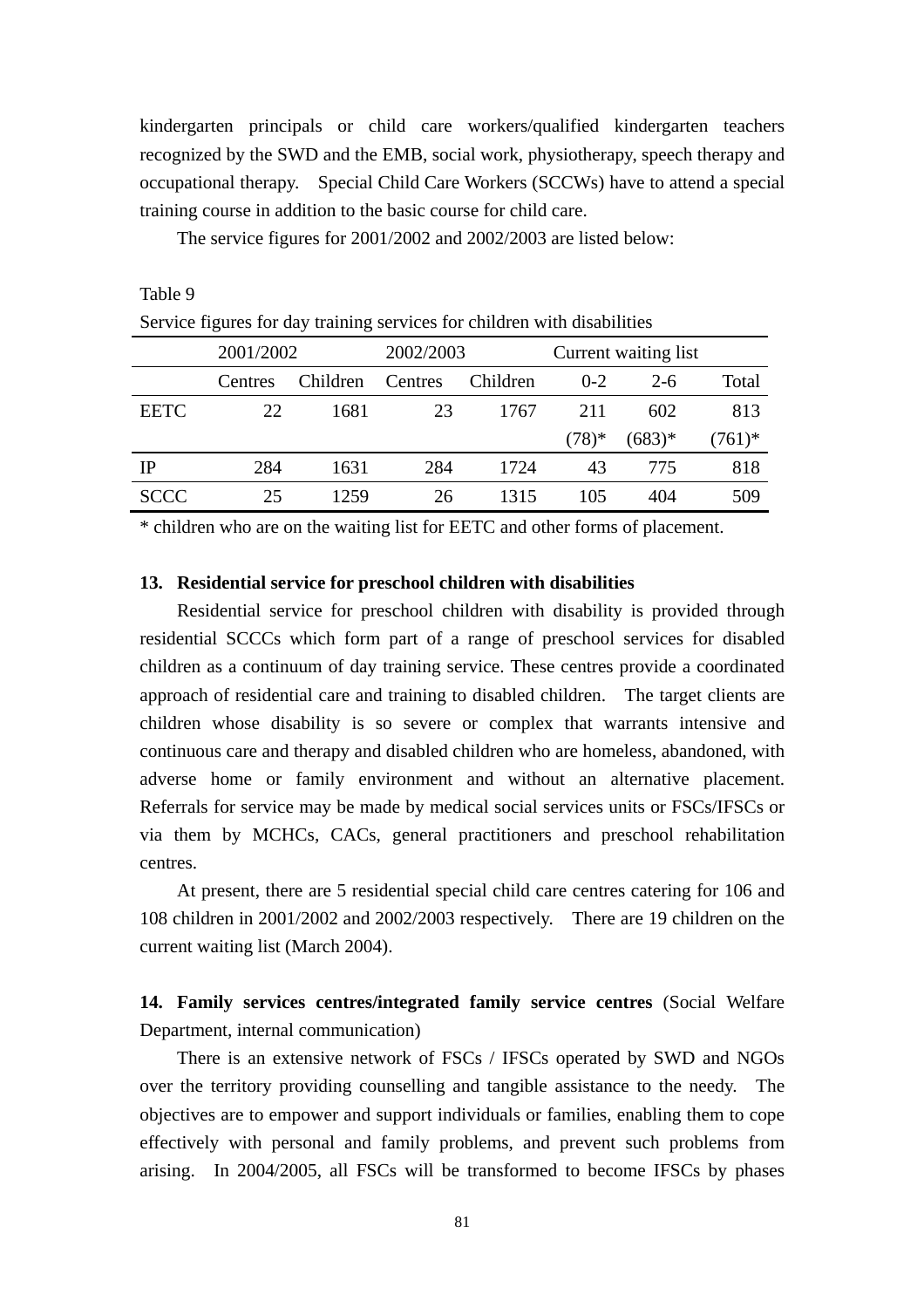through pooling of existing resources.

# **14.1 Family services centres**

Family casework is offered through:

- Counselling service to help individuals and families handle problems such as their emotions, behaviour and family relationship.
- Referral service referrals for supportive services such as community support service, clinical psychological service, residential care and rehabilitation service etc. will be made as required.
- Statutory service statutory supervision will be provided by SWD FSC for children under 18 (or 21 for Wards of Director of Social Welfare) who are in need of care or protection.

# **14.2 Integrated family service centres**

 IFSC is a brand new service delivery model for individuals and families. It comprises three major components, namely, family resource unit, family support unit and family counselling unit which provides a continuum of preventive, supportive and remedial services to strengthen families. Apart from providing counselling and referral service for families or individuals in need, other core services provided by IFSCs include family life education, parent-child activities, enquiry service, volunteer training, outreaching service, developmental groups, mutual support groups, and therapeutic groups etc. In 2004/2005, SWD and NGOs will re-engineer their FSCs and IFSCs by phases. There will be a total of 61 IFSCs through out the territory upon completion of the re-engineering exercise.

## **15. Family life education**

 Family life education (FLE) is a form of community education, which is preventive and developmental in nature. It aims to promote to the public the importance of family life and how it can be sustained through a wide range of educational and promotional programmes such as seminars, family camps, group activities and exhibitions. The main target clients include couples-to-be, parents-to-be, married couples, parents and adolescents. Many FLE programmes are relevant to parents with preschool children.

 FLE units are operated by NGOs and they usually operate in collaboration with other community services to provide a continuum of services for clients. The main areas include marriage preparation, antenatal preparation, marital relationship, adolescence growth and development, and parenting.

In pursuance of the recommendation of the Report on the Review of Family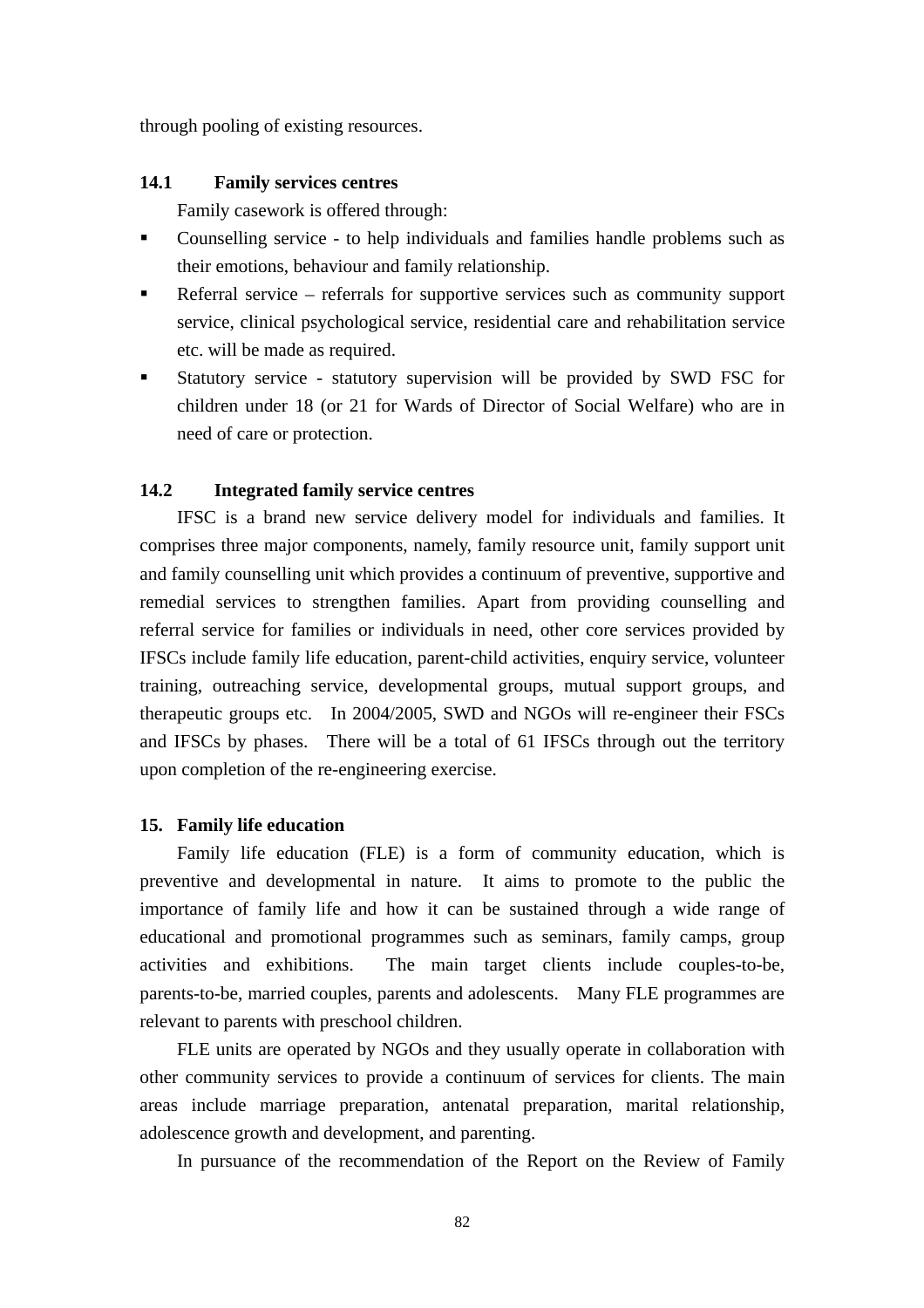Services in Hong Kong, FLE service will be integrated into the community-based services e.g. IFSCs, Integrated Children and Youth Service Centres, etc. in the long run. In the IFSC re-engineering exercise, a proportion of the FLE resources will be pooled to form IFSCs.

## **16. Family violence**

 All along, the government adopts a three-pronged approach to provide a variety of preventive, supportive and specialized services for prevention and handling of family violence. These services include public education, hotline, child care assistances, support/mutual help groups, counselling, clinical psychological service, crisis intervention, emergency outreaching, time-out facility, refuge centre etc. The Family and Child Protective Services Units of SWD are specialized units serving families with the problems of child abuse, spouse battering and child custody disputes.

## **17. Other support services**

 Apart from the above, there are other support services which might be relevant to preschool children or families with preschool children. The services include (i) Adoption service; (ii) Hotline service; (iii) Family crisis support centre; (iv) Clinical psychological service; (v) Occasional child care service for disabled children; (vi) Special provision programme for autistic children in special child care centre; (vii) District-based speech therapy teams etc.

#### **18. Parents' self-help groups**

 There are various parents' self-help groups formed by parents with various backgrounds. Many of these self-help groups are formed by parents of children with disabilities. Some of these are registered as non-profit making organizations or are independent organizations and some of them are linked to NGOs.

 Membership varies depending on the nature of the self-help group. For self-help groups formed by parents of children with disabilities, the members are usually parents with children with disabilities but other people who are interested in the activities of the associations may also join.

 The objectives vary, depending on the group, but normally, they may include provision of mutual support and information sharing among parents; public education; and advocacy for better service provision. The mode and content of service vary but may include resource libraries, training for children, talks for parents, counselling for parents, public education, social and recreational activities, advocacy and caring service to members or the public. In many cases, the work of the self-help groups is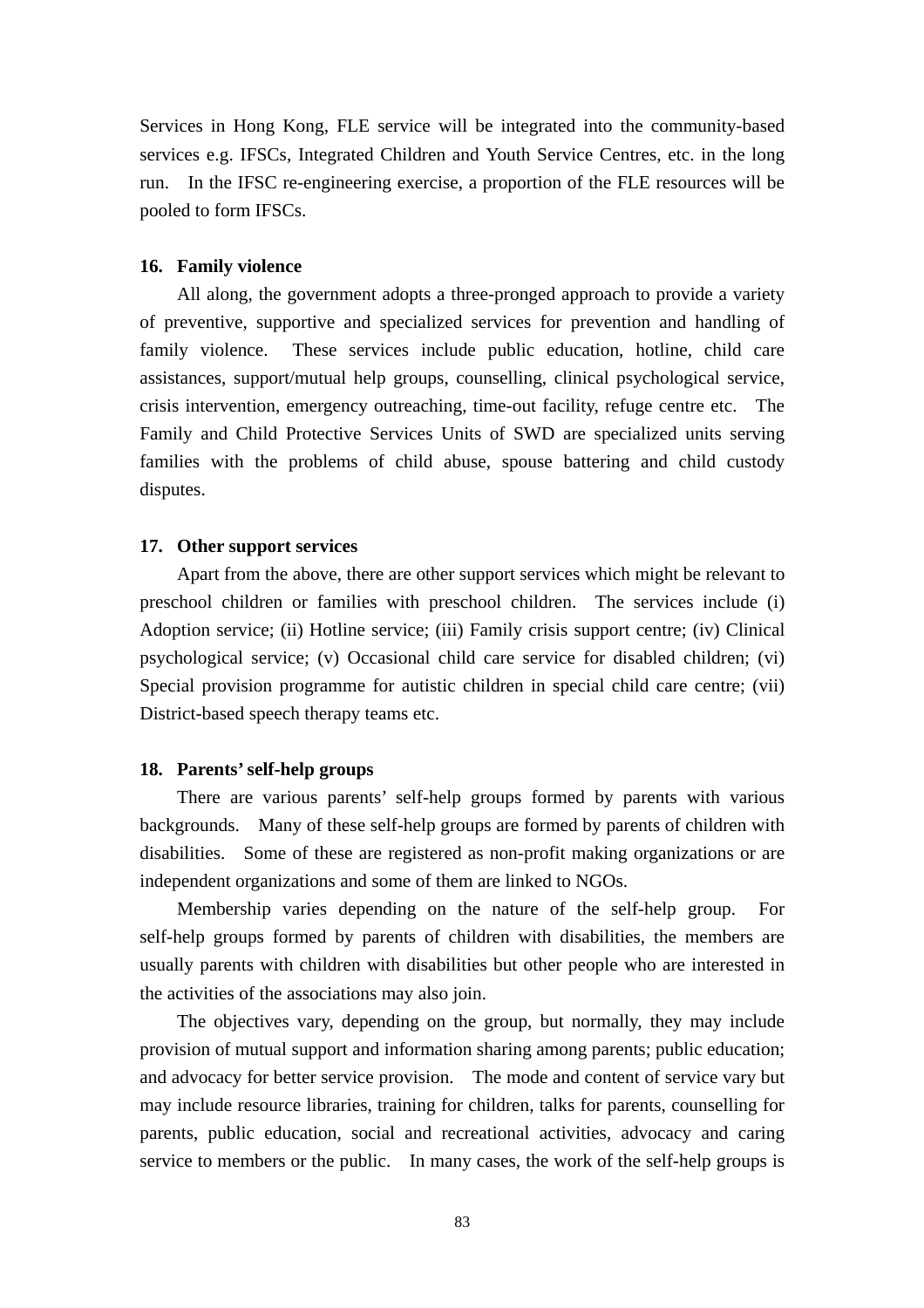shared by members of the group.

# **Harmonization of pre-primary services** (Education and Manpower Bureau, 2003b)

 As mentioned in section 6, pre-primary education is provided through kindergartens which are under the Education Ordinance and day nurseries which are under the Child Care Services Ordinance. As such, kindergartens and day nurseries have different management planning, modes of service and funding regulations. This has led to disparities in the delivery of service and financial assistance to children. It has also created inconvenience and confusion to operators and parents. As day nurseries and kindergartens are providing similar services to a similar target group, it is suggested that they should be subject to similar requirements, registered under the same ordinance and monitored by one single authority.

 A Working Party on Harmonization of Pre-primary Services is set up with representatives from SWD, the Health and Welfare Bureau and the EMB to examine the issue of unification of kindergartens and child care centres which are currently monitored by EMB and SWD respectively. Following the public consultation in May 2002, the Working Party modified the Harmonization proposal and reported the progress to Legislative Council Panel on Education. A special team jointly set up by EMB and SWD has been working on the detail arrangement. Major measures of harmonization are as follows:

- Kindergartens which are more edu-care in nature, will be provided for children aged between 3 and 6 and regulated under the Education Ordinance. Child care centres which are care-oriented will be provided for children aged below 3 and regulated under the Child Care Services Ordinance.
- The minimum ratio of teacher/ child care worker to children aged 2 to 6 should be 1:15. The minimum ratio for children aged 0 to 2 should remain at 1:8.
- To provide one-stop service to the co-located kindergartens and child care centres, a joint office will be set up by the EMB with staff from EMB and SWD.
- A single financial assistance scheme for parents and subsidy scheme for operators will be applied to all kindergartens and child care centres.

# **Views from stakeholders**

# **19. Concerns about current services**

## **19.1 Health sector services**

 Most of the participants were satisfied with the MCHC immunization programme and hospital services, as mentioned in chapter 3. However, preschool teachers, social workers, parents and health professionals pointed out that there was a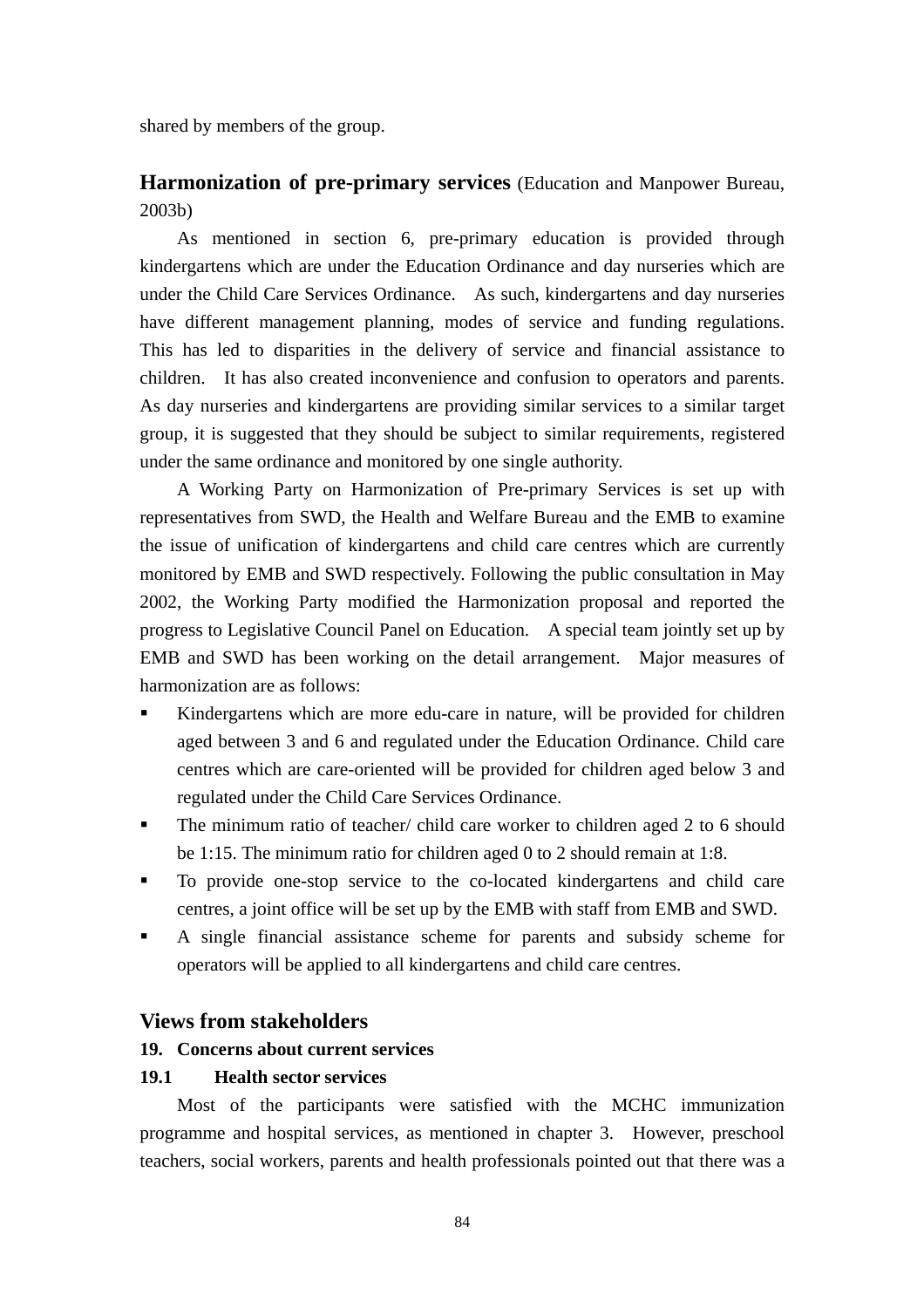problem with the use of MCHC service after the age of 2 and this also created problems for the early identification of developmental problems such as language delays. Two participants explained the issues as follows:

The 0 to 3 year-old are taken care of by you Department of Health, but … the preschool (age range) should go to the age of 6. For example, I said before that there's nobody looking after the 3, 4, or 5 year-olds. However…there are things which develop after the age of 3 but you Department of Health are not doing anything. You leave the parents (alone) who do not know what their children's developmental problems are. (Group 6: B40)

They come back for injections, come back to see us once more at  $1\frac{1}{2}$  years old, and then they disappear. (They) may not turn up for the second PE (physical examination scheduled at 2 years). In many cases, this gap in between is the time when there are problems with language delay. We cannot detect this in a lot of cases because parents feel that I am not coming back. Nobody is telling me that there is a problem. There is no proper way to give them (parents) information. By the time (parents) come back, the child is 3 years old and is still like a parrot. What? How? That is, they just repeat what you say, like that, and this is bad. (Group 12: F33)

 In short, according to the stakeholders, good services were provided to children 0 to 2 by MCHCs, but they felt that there was a gap in the service for children aged 2 or above. This gap in service could potentially result in difficulties in early identification and intervention of developmental problems. This issue about early identification and intervention of developmental problems echoes the difficulties faced by families with children with developmental problems described in chapter 3.

# **19.2 Education sector services**

 The participants were very concerned about the present education system and its emphasis on academic skills. They pointed out that this was not only the problem with preschool education, but the problem with the education system as a whole. This view can be illustrated by the following quotes:

I think that the preschool children in Hong Kong are the only kids in the world that need to do homework. (Group 11: E66)

Now, there are many kindergartens which put a lot of emphasis on academic (skills), too much, such as asking the children to write, and also, the teachers' demands directly affect the parents' demand. Therefore, by three years old, by (pre) school entry, the parents are very anxious (about) homework, demanding (the child) to participate in this and to learn that. Actually, I think …this involves the whole Hong Kong education system. This is not good for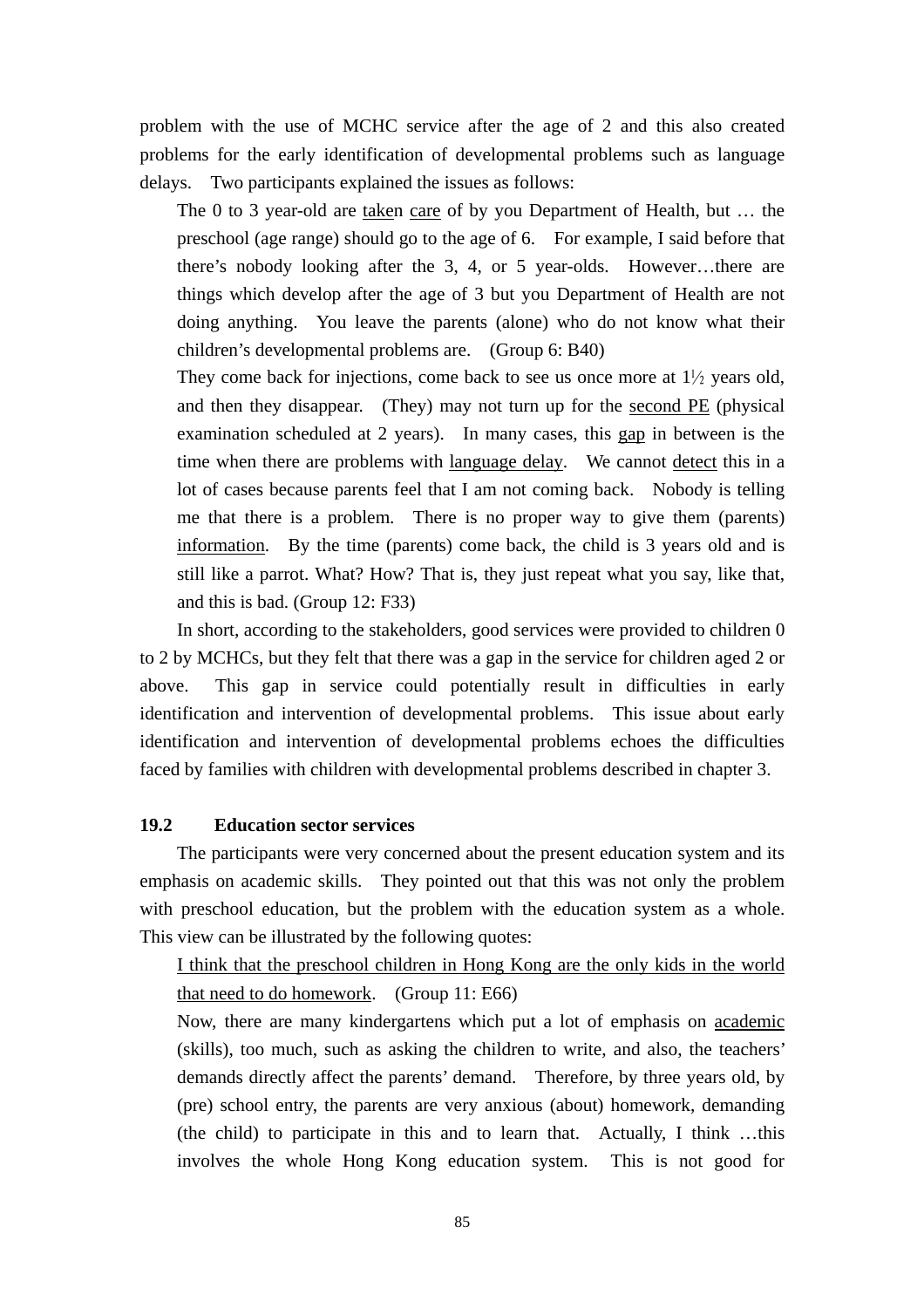children's development. (Group 13: C70)

 Furthermore, preschool workers, social workers, parents and health professionals felt that there was not enough moral and civic education in the curriculum. One participant explained this point as follows:

Nowadays (schools) put too much emphasis on knowledge, that is, not much on ethics and family relationship. There is not much teaching in these areas, that is, too much emphasis on knowledge. (Group 9: F68)

 In short, though it is stated by the EMB that the aim of pre-primary education is to provide children with a relaxing and pleasurable learning environment to promote a balanced development in different aspects (Education and Manpower Bureau, 2002), participants felt that this was not happening in reality. They were extremely concerned about the over-emphasis on academic skills in pre-primary education.

 Furthermore, preschool workers, social workers, academics and health professionals maintained that the government was not paying enough attention to early childhood education, in terms of resource allocation and policy. They were very concerned about the lack of government involvement and the fact that kindergartens were privately funded. They explained their concerns as follows:

Because there is no money, and the economy is bad, so there is very little resource which focuses on early childhood education. (Group 4: D45)

I think another issue is the government's policy about the kindergartens, and one of the unique things here in Hong Kong, in comparison with other countries, is that (it's) a commercial enterprise…The fact (is) that the government has a very hands-off view of the early childhood education. (Group 11: 165)

The welfare and education and development (services) are really lacking. If you say the Education and Manpower Bureau feels that 0-3, 3-6 is none of its business, this is impossible. Early education is not education?! They (Education and Manpower Bureau) say that it's not education. Then I don't know what it is! This is very ridiculous. (Group 14: K35)

Participants strongly felt that there should be a government department taking up the prime responsibility of early childhood education. There should be more government leadership and resource allocation.

 In addition, parents, academics and health professionals pointed out the issue about the training and academic qualifications of preschool workers. They felt that it was important that preschool workers should be well-trained, well-qualified and well-paid. These views can be illustrated by the following quotes:

Now all the research is saying that preschool education is more and more important. Not to say 6 years old, but even before the age of 3, lots of things have been determined. However, even now we are not funding preschool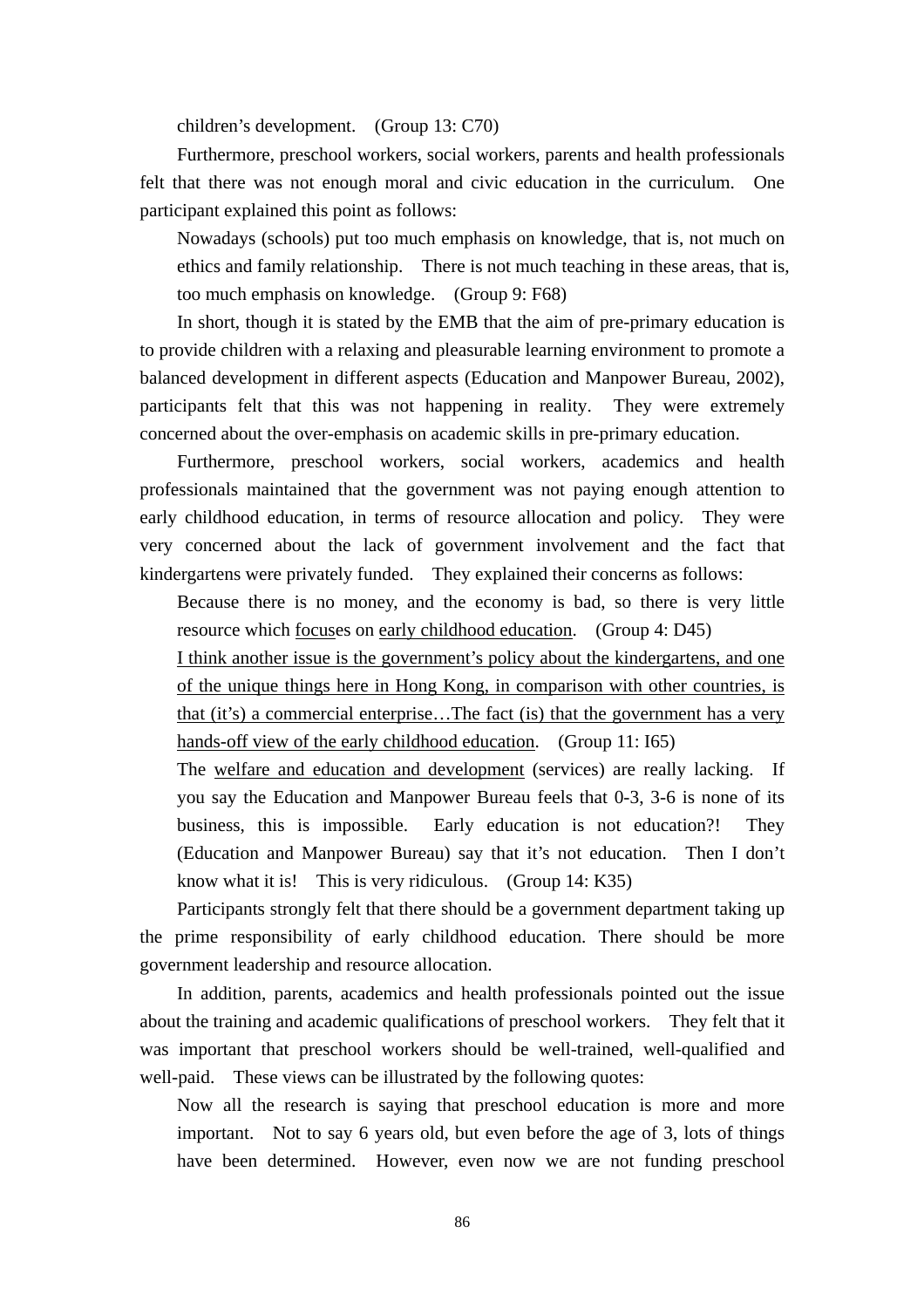education. In fact, (we) should get the best teachers, the university graduates to teach (the children). (Group 7: A84)

Everyone is saying whether preschool educators need education. Do we need to make suggestions to the government to do something? At present, the reason is that it (qualification of preschool workers) is proportional to your salary. A lot of times, Hong Kong people feel that preschool workers are not that important, and people running the preschools need to look at the cost, and so you get what you pay for. I think it (qualification of preschool teachers) is proportional to the salary. (Group 14: G55)

 Though participants felt that it was important for preschool workers to be well paid and well trained, they realized that kindergartens were private enterprises, and operators of kindergartens were hesitant to pay for the best teachers as this would mean increased running costs. This resulted in difficulties in attracting well-qualified teachers.

 In addition, teacher/child ratio was another issue, which was probably related to the cost as well. Both parents and preschool workers felt that the present ratio was not good enough. Below is a typical example:

Also I feel that for the present education (system) in Hong Kong, the ratio of students to teachers is too high. (Group 9: C25)

 To sum up, participants recognized that early childhood education was important but they considered that the government was neither playing an active role nor investing enough resource in early childhood education and there was no government department primarily responsible for early childhood education. They pointed out that the result was that early childhood education became a commercial enterprise which was cost conscious and market-oriented and it was difficult to attract well qualified preschool workers or to provide good teacher/child ratio. Stakeholders reckoned that there were fundamental problems with the whole education system which was putting too much emphasis on academic skills.

## **20. Suggestions for service provisions**

 There were several major categories of suggestions for service provision. They included parenting education, service collaboration and co-ordination, and government resources and policies.

## **20.1 Parenting education**

 All sectors recognized the importance of parenting education and they emphasized that this should start early. This view can be illustrated by the following quote: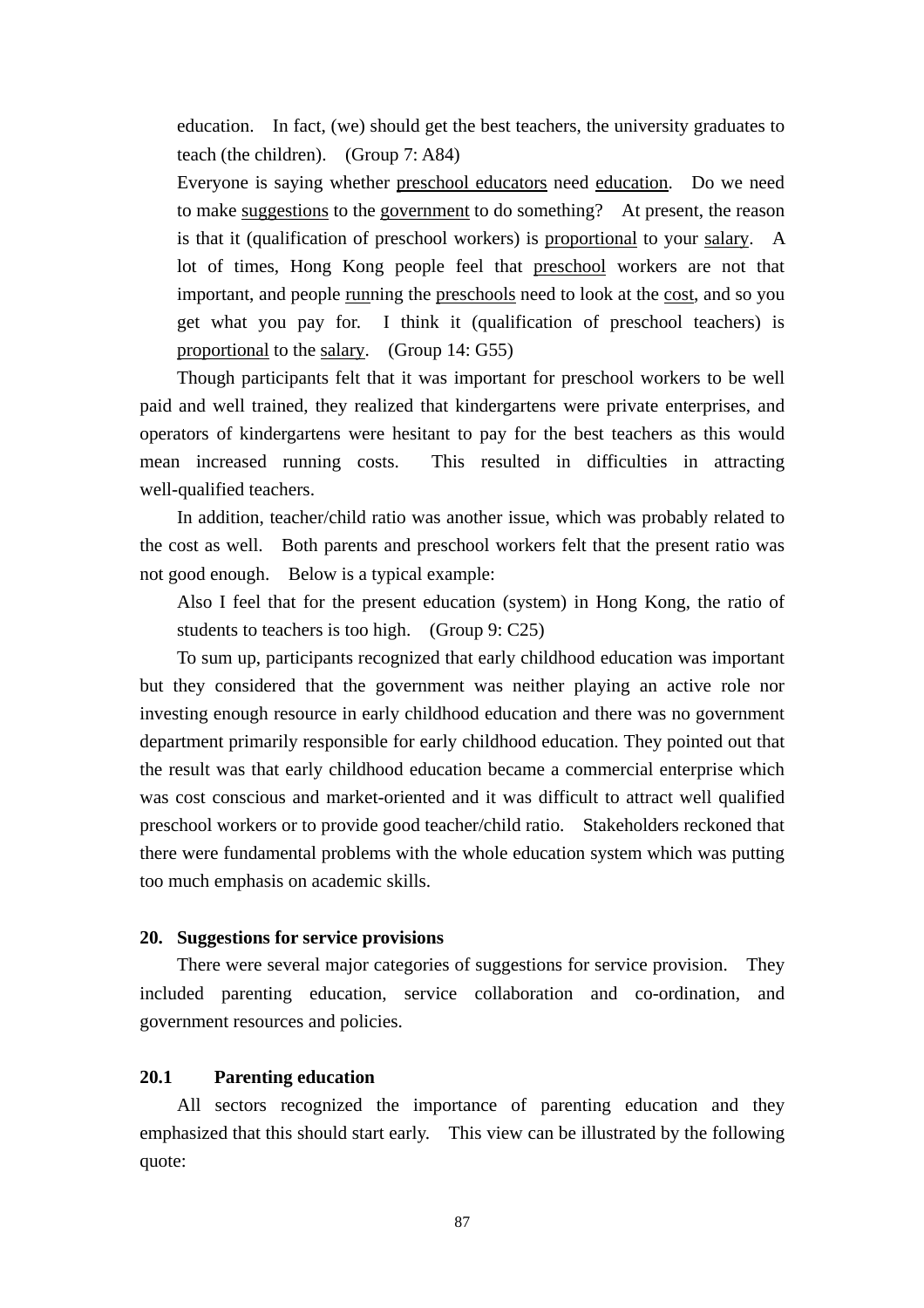I also feel that in kindergarten, parent education<sup>ii</sup> is the responsibility of the society. Because they (parents) are very young; many of them are in their twenties or just thirty and they are parents. There are also many professionals, but it does not mean that they have knowledge of child development, or child education, and so I think there is a need to let them know. (Group 2: L25)

 Social workers, academics and health professionals further argued that parenting education should start during the antenatal period. Two of them stated this point as follows:

One, the first step of education should start during pregnancy. Second, responsible parenthood. (Group 4: C43)

Before birth, (expectant parents) are very receptive, and have lots of expectation about the baby. (We) hope to prepare (them) as early as possible. At that time, the baby has not been born, and they have the motivation to deal with this. By the time the baby is born, it wets and soils all day and (they) have no time to attend (parenting education) classes. Therefore, I say, (we should) try and give them these (parenting education or information) as much as possible before birth. (Group 15: J41)

 In terms of the content of parenting education, the participants' views were quite divided and during the focus group discussions, many topics were mentioned, including physical health and motor skills, moral and civic education, self-esteem, parent-child relationship and home school co-operation. Participants emphasized that knowledge, attitudes and skills components should be included in parenting education and anticipatory guidance was necessary.

 On the other hand, parents, preschool workers, social workers and health professionals pointed out that there were many parents who were not participating in parenting education, due to lack of time, or money, or motivation. They further pointed out that those most in need of parenting education were not participating. Below are some typical examples:

Those who are willing to come to our workshops, willing to come to our support groups, actually are clients who do not need much help. The neediest ones are the ones who will not come. This is the worst. The worst is that there is no way to help this group. (Group 13: A112)

Our school had organized parent education talks. Actually, the parents' attendance rates were not that high. They have to work; they have to do this and that. Their (working) time is getting longer and their work is hard. (Group 3: B34)

 $\overline{a}$ 

 $\ddot{a}$  In the quotes, the term 家長教育 is translated as "parent education" and the term 親職教育 is translated as "parenting education".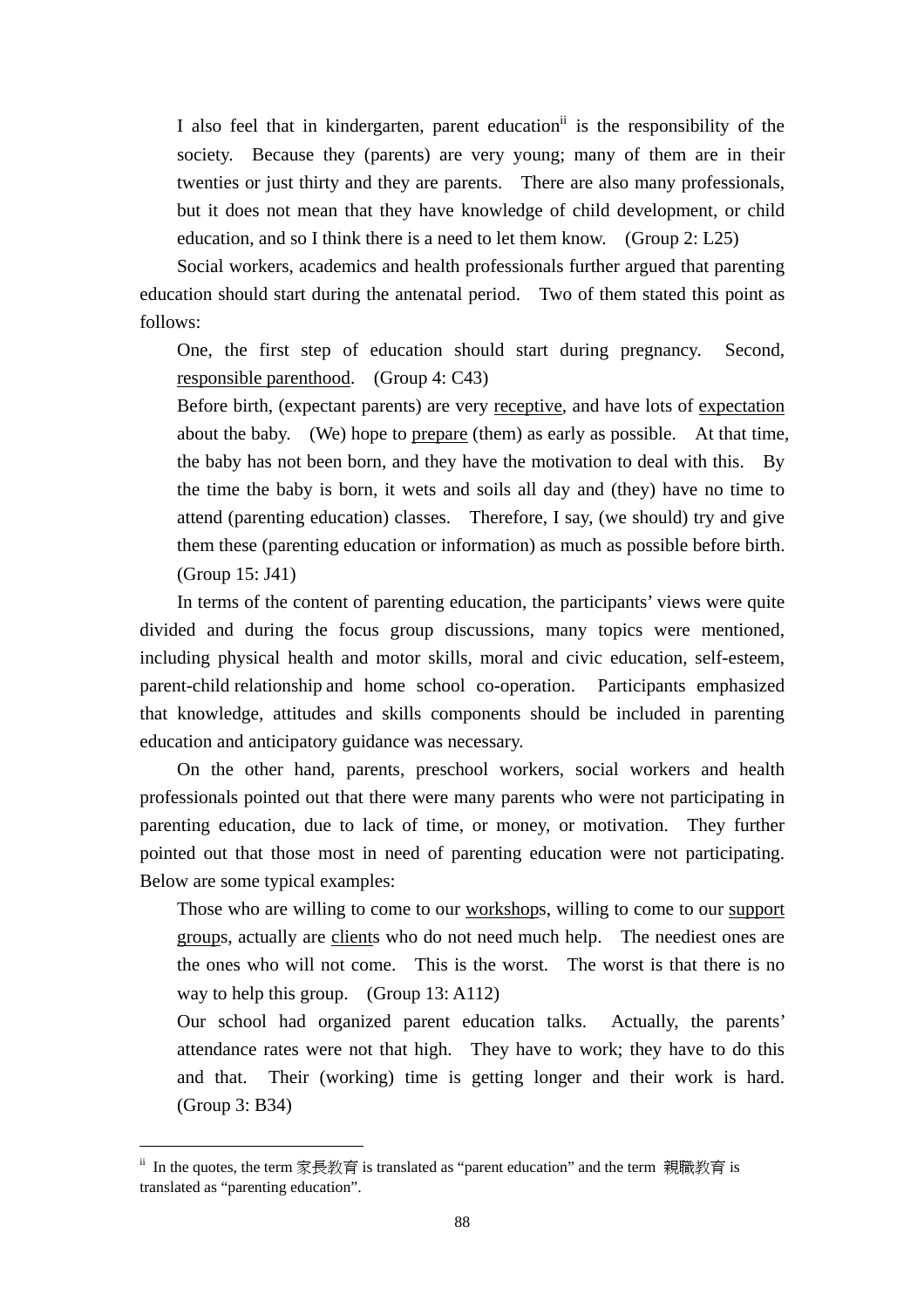On the other hand, some parent participants explained that they did not see the need to attend parenting education or they had heard that it was not that useful. Two mother participants explained their views as follows:

(I) haven't so far, that is, have never enrolled (for parenting education), not much need. My child is gradually getting older. For example, first time mothers, I don't know. Their babies are little, and (they) have never looked after babies and (they) might participate (in parenting education), but I have never attended these things. (Group 8: B43)

(I) haven't (participated). My husband has a friend who had listened to these (parenting education) talks but she said that it was not much use. She said it was no use listening (to the talk). (Group 10: A68)

 Though the importance of parenting education has been emphasized by all sectors, it is also realized that there are still problems in motivating parents to attend these activities. The stakeholders' views about low parent participation in parenting education is consistent with the survey results on parent participation in chapter 3. Some of the possible solutions are discussed in the sections on service collaboration and co-ordination and government policies.

# **20.2 Service collaboration and co-ordination**

 The issue of service collaboration has been mentioned by all sectors. All parties maintained that there were services around in the community but collaboration and co-ordination were needed to avoid competition for resources, and overlap of services as well as to ensure efficient use of resources. The general issue of service co-ordination can be illustrated by the following quote:

Also, I feel that co-ordination is very important. Everyone is doing his/her own thing. Everyone has his/her own programme.….But the issue is how to co-ordinate between departments, between bureaux, the passing on of resources among parties, and so the resources will not be wasted…I am not saying that we should all use the same book, but if there is some interface on the basic things, some common points, then there is a direction and an area, and so when we do things, resources will not be wasted. Co-ordination is very important. (Group 4: D55)

 Collaboration and co-ordination among service providers could lead to more efficient use of resources and less overlap. Apart from this, collaboration among different sectors has been discussed in some length. In most cases, the issue discussed was the collaboration between kindergartens/crèches/day nurseries and the health and social service sectors. For example, the issue of collaboration between social services and preschools was raised by both preschool workers and social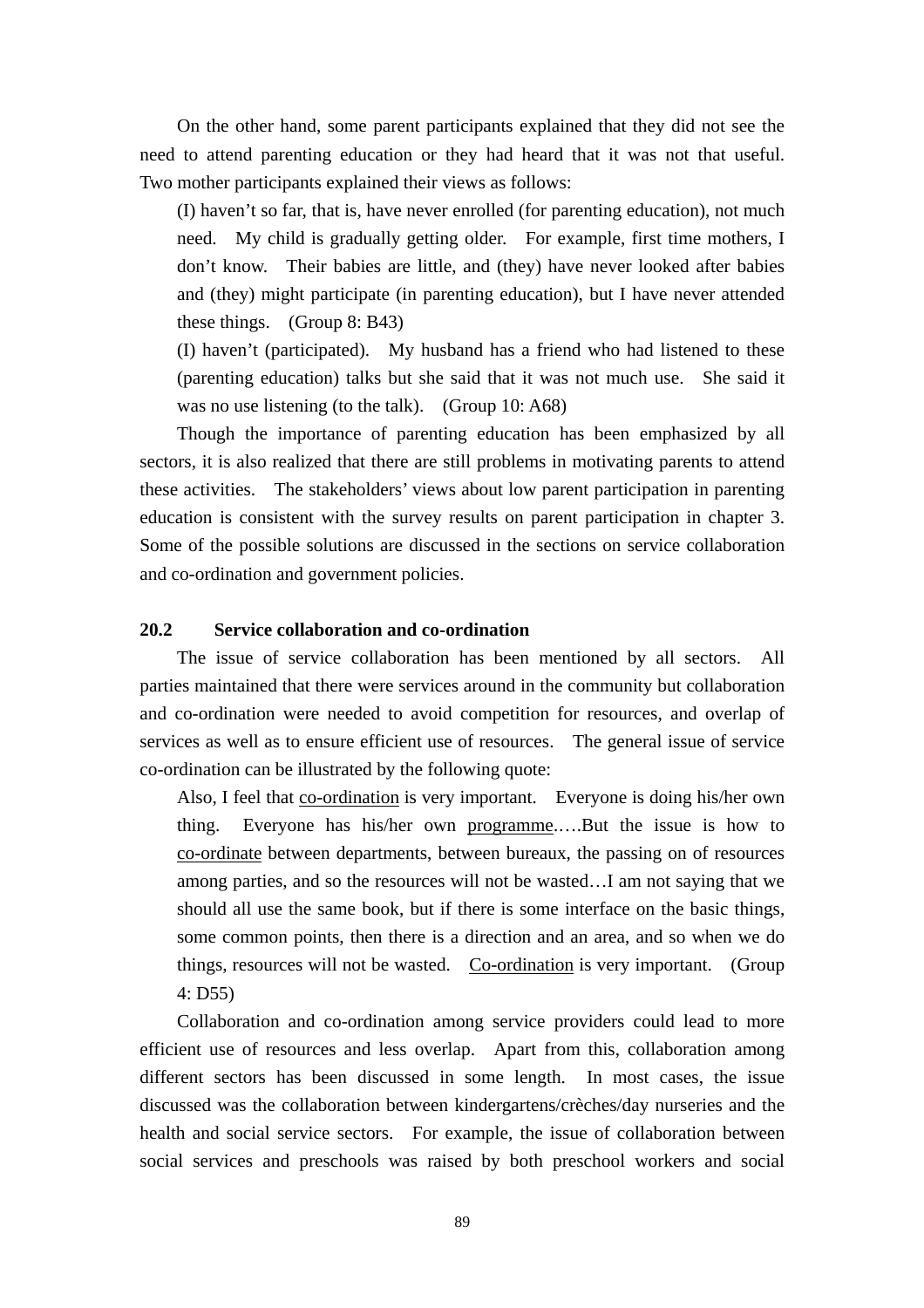workers. Their views can be illustrated by the following two quotes. The first was from a preschool worker, and the second, from a social worker:

We do not have social workers...The supervisor knows that they (parents) have lots of stresses, family stress, emotional stress, but a lot of times, because we do not have the professional knowledge, it is hard for us to help them. (Group 1: L56)

We have a dream, that is, one social worker per (pre) school. This is because I can see that a lot of supervisors are doing lots of counselling…In day nurseries, parents will take their children to school every week, and (they) have better relationship with the supervisors and teachers, and so when there are family problems, (they) will bring them back to schools. I have heard of parents contemplating suicide, divorce, fathers with work injuries or some other illnesses. The school supervisor is the first one they call for help, probably because they have already established a relationship. As such, the teachers and the supervisors may not have the skills in this area, (and this is) very hard on (them). That's why I have such a dream. (Group 4: D47)

 Apart from collaboration with social services, preschool workers also claimed that closer collaboration with the health sector, including nurses and doctors, was necessary. The thoughts of the preschool workers can be illustrated by the two quotes below:

In mainland China, there are some schools where they have a nurse everyday, who will examine the children when they go into schools …However, in Hong Kong, this is relatively rare. If you depend on us teachers, we may not have professional knowledge in this area…In terms of physical health, can there be more support for us kindergartens? We kindergartens are in deep waters and if Department of Health, or the government, can give us more support, (this) can reduce our teachers' worries in this area, maybe. (Group 2: C65)

If we can have one doctor per school, then it will be most ideal…We have contacted some doctors (to see) whether they could give us some support. That is, if we have questions, can we contact them directly? Then they can give us professional knowledge, help us solve problems. (Group 3: D52)

 Health professionals, including doctors and nurses, were positive about the idea of outreach service in preschools. They explained their views in the following quotes:

I think that the XXX community service is quite good, going into kindergartens to assess the children. Actually, (they) can round up many three-year-olds who are not going to MCH (centres), and the parents' responses are quite good. (Group 12: D72)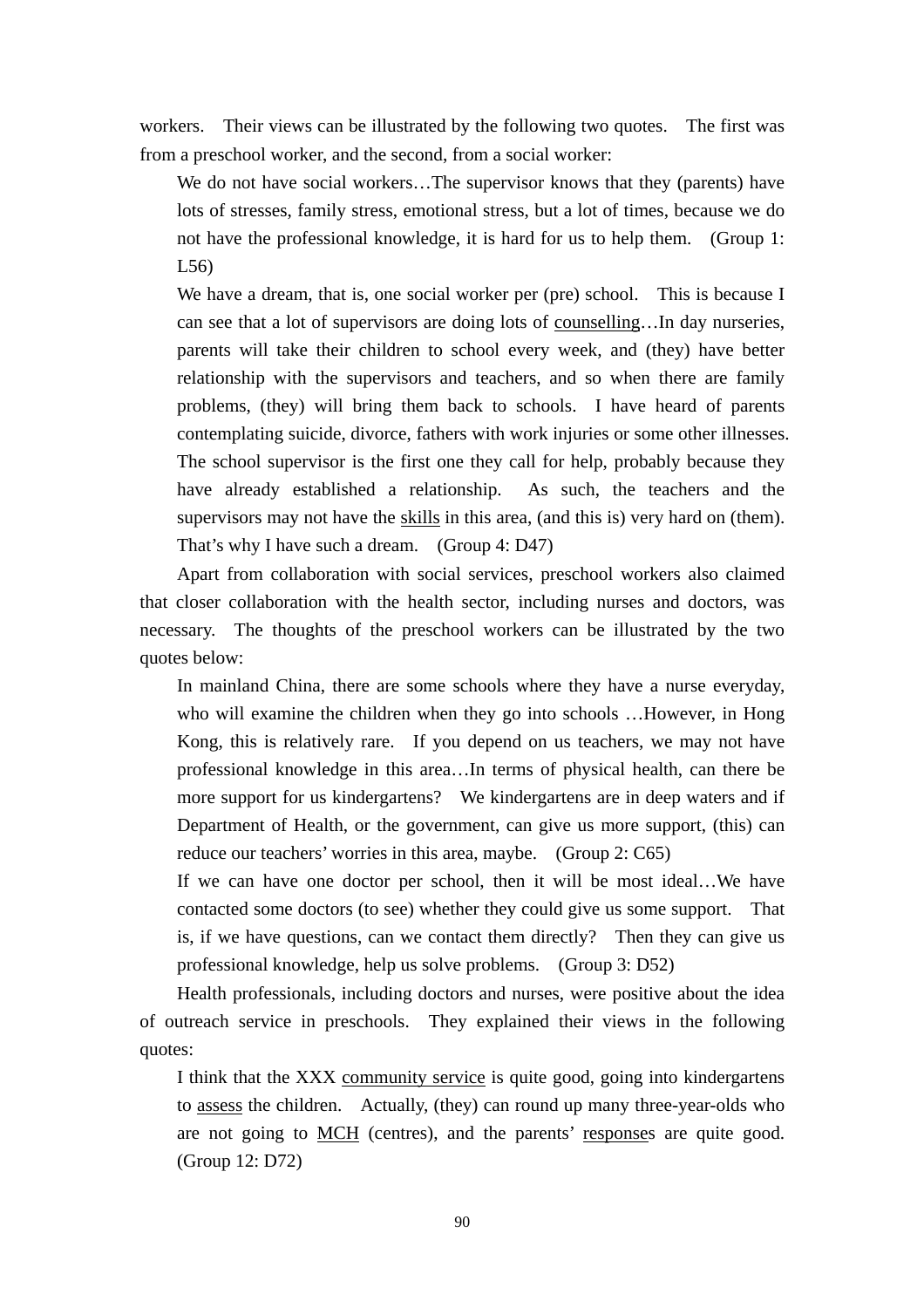I have recently received an email on (the) one school one doctor (scheme). Now (we) stick to answering questions on SARS, but SARS will be over. Actually, this programme is worth continuing…I think one doctor one school is quite good. (Group 14: G67)

 The preschool workers felt that they needed more support from the social and health sectors. There were two reasons. First, preschool workers felt that they themselves did not have the expertise in social work or health to deal with these problems in parents or children and they needed the support of these professionals. Second, parents often approached childcare centres/kindergartens about their personal problems and their children's health needs. A smooth referral process or better co-ordination would ensure parents' easy access to service. This idea was also supported by the social service and health professionals as they felt that they could reach the children and parents in need through preschools. This might have some implications for parenting education because the various survey results reported in chapter 3 show that parents most often access parenting education through schools. Collaboration between preschools, the health and the social service sectors could more effectively bring parenting education to parents.

 In addition, health sector participants also regarded the co-ordination between MCHCs, private paediatricians and hospitals as important. This would ensure that every party has a complete record of the child's health history and therefore, continuity of care. The private practitioners felt that they did not know about the child's MCHC assessment results and the MCHC doctors had no sure way to find out the kind of treatment given or investigations conducted for the child by private practitioners. This issue can be illustrated by the following quotes, the first from a private practitioner, and the second from a MCHC doctor:

The child attends a screening. After screening, we don't know what has happened. (The patient) does not bring back the report, so what is the report about? (The system) is centre oriented, that is, not patient or the doctor oriented. (Group 15: D101)

I think that sometimes there are interface (issues) with the private (health sector), as we maternal and child health centres do not treat major illnesses…In the case when a child was sick, in the past, if (we were) lucky, we were able to find out. If (we were) unlucky, (we) would miss a lot of things. (Group 16: H86)

 Other participants also pointed out the interface problem between MCHCs and the hospitals, which created considerable difficulties for patients. One participant explained this as follows:

Actually, I think there are two extremes in the service. At one end is the MCH (centre), maybe, their doctors are general practitioners, and they will not sort out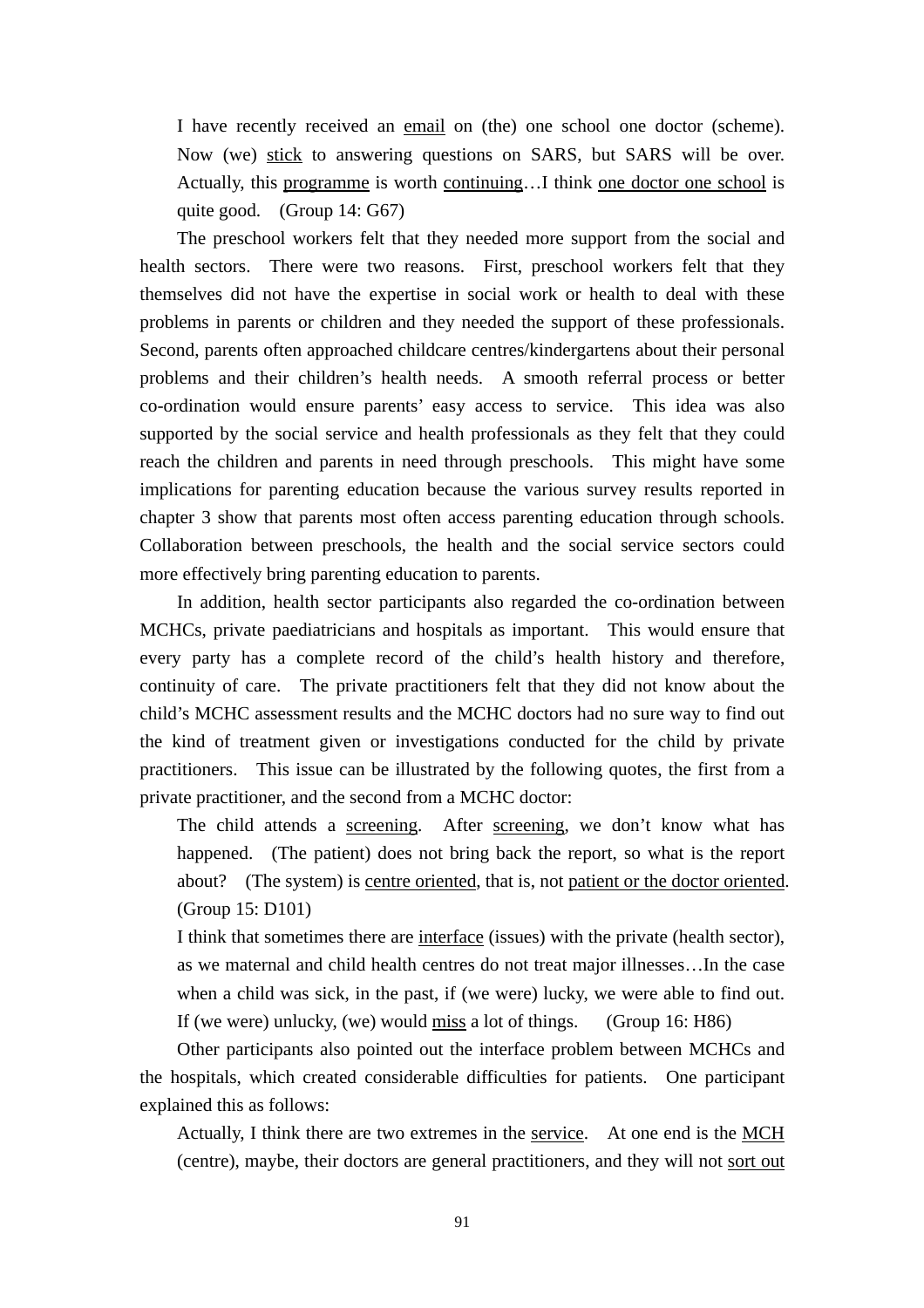the problem well. At the other extreme is the hospital specialist, or special consultation. You know that the door is high and it is difficult to make appointments. Even for booking an appointment, (you) have to be there in person…Therefore I think that the middle level service can be more immediately accessible, and there is no need for that much formality. (Group 15: J29)

 According to the health professionals, access to different types of services is difficult for the patient. Furthermore, not getting a complete picture of a child's medical history could create problems for the attending doctor. Closer collaboration between the private and public sector, as well as between MCHCs and hospitals is deemed necessary.

 Not only did the stakeholders emphasize collaboration and co-ordination within and across sectors, they also made suggestions about solutions. They suggested that the collaboration and co-ordination should be at the local community level. They explained this idea in the following quotes:

In U.S., they also have that kind of project in the community, in a small community. They have one community centre providing all round service for 0 to 5 years children. Also, they will go to co-operate with preschools, kindergartens or childcare centres. They work closely with the parents, teachers and all expertise together, a one-stop service. (Group 11: B78)

Actually, I think this can be community-based. For example, in your community, some day nurseries, kindergartens, that is, everyone and us, maternal and child health centre, we have some connections. (Group 13: F73)

Every school is doing it. Department of Health is doing it. Voluntary organizations are doing it. But, (we) do not know whether the things (we) get are consistent or not. If there is a base, a community base, whether it is the voluntary organization, or the crèche as a base, we can co-operate with one another. I think this will be a better use of resources. (Group 3: A71)

 Furthermore, to facilitate the keeping of a complete record of a child's health history, some health professionals and parents suggested the idea of a "family doctor" who would keep the complete record. This view is explained by one participant as follows:

Actually there is the need for something like family doctors…He/she will actually follow the child, at least till primary school, or before secondary school. He/she will have a clear picture of the child's development…At least he/she is a doctor, who can, from a record, know how the child is developing all along. (Group 6: E42)

 In short, the preschool sector, the health sector and the social service sector were all indicating the need for collaboration and co-ordination and they were all in favour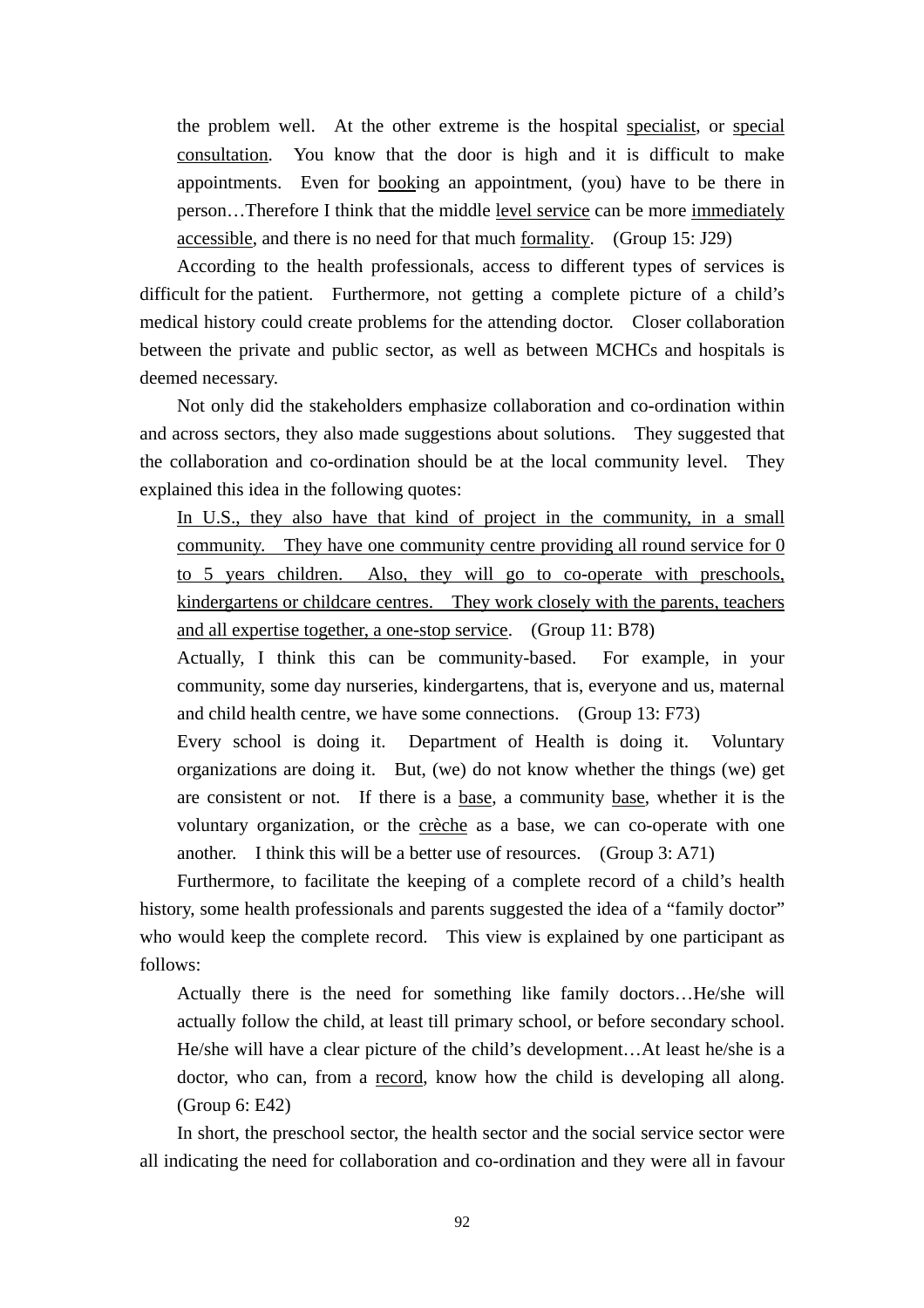of closer collaboration. The idea of a local (geographically based) community-based collaboration model was supported.

# **20.3 Government policies**

 It was reckoned by the stakeholders that without government support and resources, promoting the well-being of preschool children would be impossible. One participant summarized this view as follows:

I think the most important point is that the government must have two things, resolve and resources. If the government does not have these two things, there's no use talking about it. (Group 14: A56)

 In particular, participants strongly emphasized the need for government policies to support family life, to support parenting education, and to monitor the quality of kindergartens. These views can be illustrated by the following quotes:

Personally, I would like to have the government actively intervene…I think it is a very active intervention to tell them that at home, kids need rest and play and spend time with parents and probably it's the right time for the government to be actively involved and help to do something like that. (Group 11: E55)

It should start with the government thinking of things to do, right? Can there be legislations? Can organizations, for example, grant some leaves to employees with children? They can take these leaves to attend some parent education. (Group 3: F54)

Also, the kindergartens, I don't know what the Education and Manpower Bureau can do. Actually, I know that the Education and Manpower Bureau has some very standard criteria for them…However, to make money, to make (themselves) famous, the kindergartens raise the level themselves. If this can be under better control, I think it will benefit children 0 to 5. (Group 16: B68)

 Social workers and academics suggested that there should be registration or licensing for child minders and training should be provided to these people. One participant explained this point as follows:

Private child minders can be a market, and it is a guarantee for child rearing. If (we) can do better in terms of training and registration, that is, having a mechanism to ensure the quality of the carer. (Group 5: F58)

 At the highest level, government policies on child health and parenting education were suggested. Participants considered it important for the government to take the lead in providing services for preschool children and their families.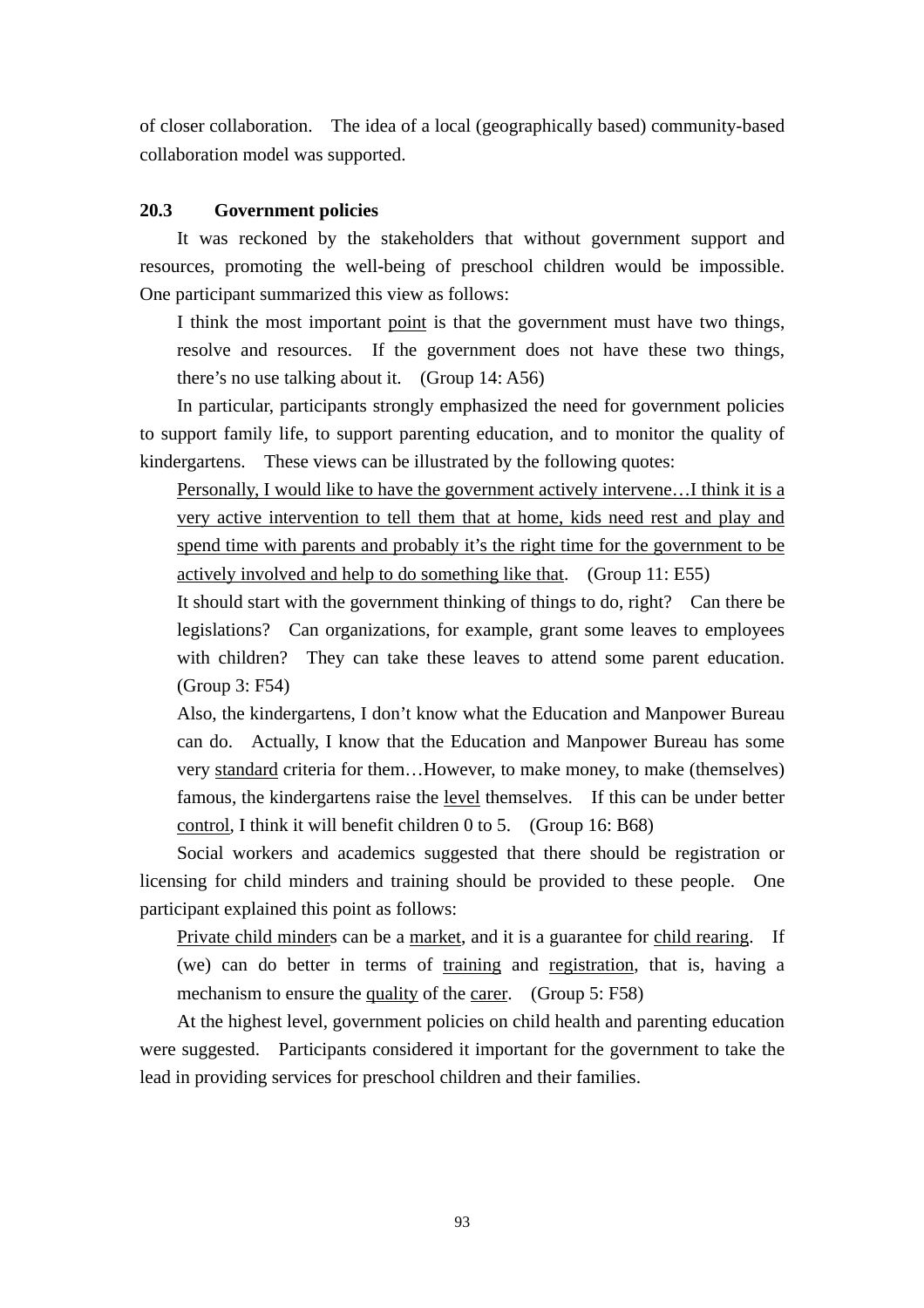# **Summary**

 There are programmes catering for the physical, cognitive and social emotional development of children provided by various sectors. There are also programmes for children with developmental delays though the figures reveal a fair number of children on the waiting list for services. Furthermore, there are programmes for families and parents.

 Nonetheless, the stakeholders are concerned about the present state of early childhood provision. There are three government bureau/departments, namely health, education and social welfare, focusing on different age groups and different aspects of children's needs. Stakeholders are concerned that the education of children aged 3 to 6 is left in the hands of the non-governmental and private sectors. Referral within or across sectors is regarded as complicated and children and their parents are often caught in between. Stakeholders from all sectors are calling for more government leadership in preschool education, government support for parenting education as well as better co-ordination and collaboration across and within sectors. There is also the view that moral and civic education should be given more emphasis.

 At the local community level, closer collaboration among preschools, the health sectors, and the social service sectors are suggested. Stakeholders reckon that more proactive outreach strategies into preschools by the health and social service sectors are needed so that services can reach more parents and children, and more support can be provided to preschools.

 At a higher policy level, closer collaboration and co-ordination among the three departments/bureaux and joined-up government policies are vital to promoting the well-being of preschool children.

# **References**

- Chan, L.K.S., & Chan, L. (2003). Early childhood education in Hong Kong and its challenges. *Early Child Development and Care, 173,* 7-17.
- Department of Health (2002a). *Department of Health 2000/2001 annual report*. Hong Kong SAR, People's Republic of China: Department of Health.
- Department of Health (2002b, July). *Child assessment service*. Retrieved April 29, 2003, from: http://www.info.gov.hk/dh/main\_ser/index.htm.
- Education and Manpower Bureau (2002, December). *Kindergarten education in Hong Kong*. Retrieved April 29, 2003, from: http://www.emb.gov.hk/aid/ chinese/englishv/link/kindergarten/kindergarten.htm
- Education and Manpower Bureau (2003a, May). *Committee on Home-School Co-operation*. Retrieved July 14, 2003, from: http://embhsc.hkedcity.net/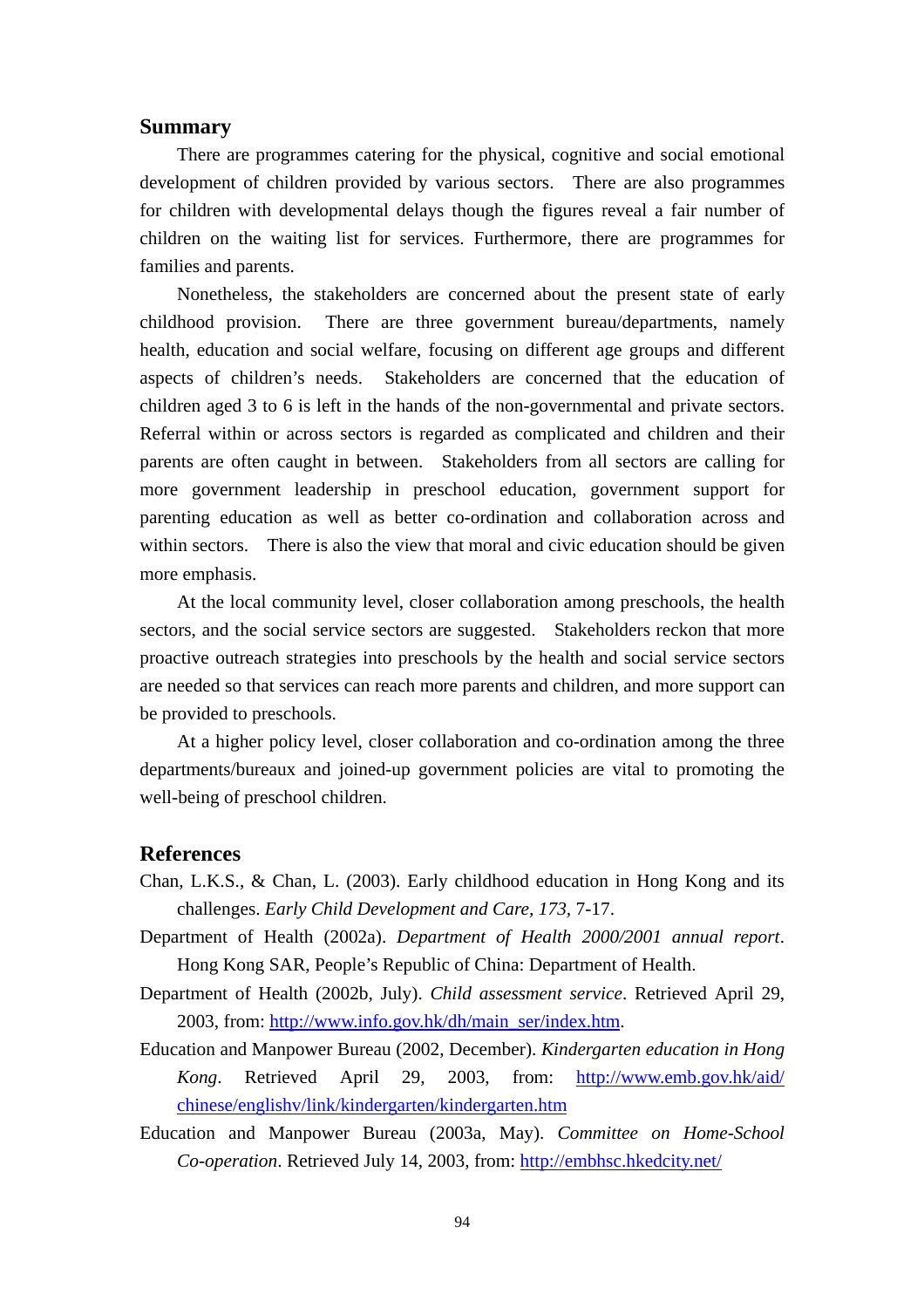- Education and Manpower Bureau (2003b). *LegCo Panel on Education LC Paper No. CB(2)1125/02-03(01) Way Forward for Harmonisation of Kindergartens and Child care Centres* 2003. Retrieved July 7, 2003, from: http://www.legco.gov.hk/yr02-03/english/panels/ed/papers/ed0217cb2-1125-1e.p df
- Education Department (1996). *Guide to pre-primary curriculum*. Hong Kong Government: Curriculum Development Institute, Education Department.
- Hospital Authority (2004). *Hospital Authority statistical report 2002/2003.* Retrieved October 14, 2004, from http://www.ha.org.hk/hesd/nsapi/ drivernsapi20.so/?MIval=ha\_visitor\_index&intro=ha%5fview%5ftemplate%26g roup%3dIFN%26Area%3dPBL
- Leung, C., Sanders, M., Leung, S., Mak, R., & Lau, J. (2003). An outcome evaluation of the implementation of the Triple P-Positive Parenting Program in Hong Kong. *Family Process, 42*(4), 531-544.
- McCain, M.N., & Mustard, J.F. (1999). *Reversing the real brain drain: early years study, final report*. Ontario: Early years study.
- Social Welfare Department (2000). *Handbook on rehabilitation services*. Hong Kong SAR, People's Republic of China: Social Welfare Department.
- Social Welfare Department (2003a, April). *Family and child welfare services*. Retrieved May 14, 2003, from: http://www.info.gov.hk/swd/htmleng/ sersec/famser/index.html
- Social Welfare Department (2003b, June). *Rehabilitation services*. Retrieved July 2, 2003, from: http://www.info.gov.hk/swd/html\_eng/ser\_sec/rehab\_ser/ index.html
- 教育統籌局 (2002). 凝聚家校力量: 家長教師會手冊. [Consolidating the force of the home and the school: manual for parent-teacher associations] 教育統籌局: 香港基督教女青年會.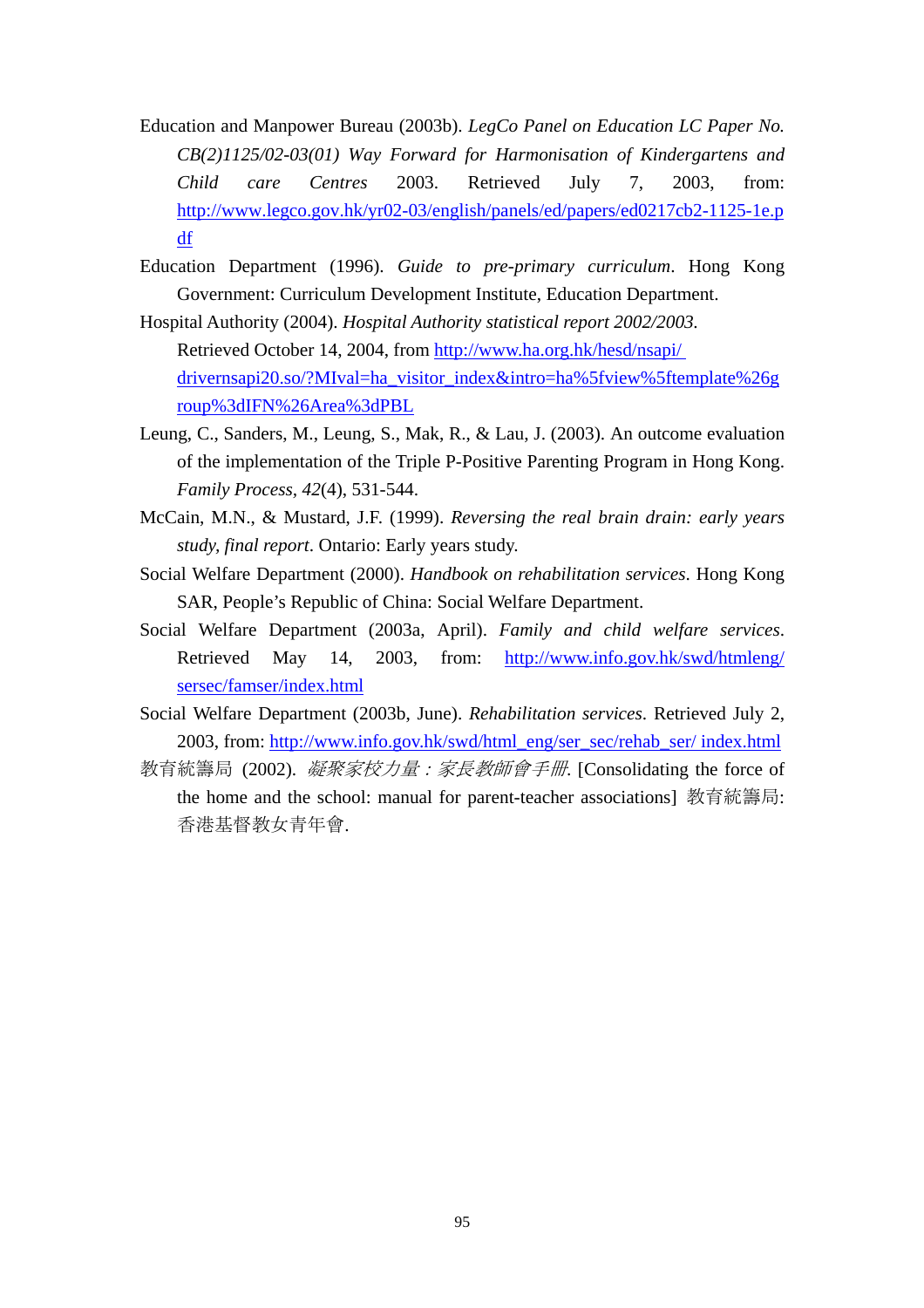# **Chapter 5 Effectiveness of Current Programmes**

 In this review on the effectiveness of current programmes, both local and overseas programmes are included. For local programmes and services, the purpose is to give the reader information about effective local programmes and local programme evaluation activities. Information on individual evaluation studies of programmes and services are given, where possible. However, it is not possible to report every evaluation study as it depends on the availability of information supplied by programme and service providers. Information on quality assurance and commissioned service review of local programmes and services is included, because these measures and reviews are considered as means to monitor and improve the service. The data sources include information supplied by government departments, information supplied by NGOs in response to the invitation letter from the Hong Kong Council of Social Service<sup>i</sup>, published reports and papers.

 As the focus is on local programmes and services, in the case of overseas programmes, the emphasis is on published systematic review reports. The choice of overseas programmes to be reported is also guided by the areas of health concerns identified in chapter 3.

 Before reviewing the effectiveness of the programmes, it is necessary to first define the terms to be used in this chapter.

# **Terminology**

 $\overline{a}$ 

#### **1. Types of programmes**

- Universal preventive interventions/programmes targeted at all children or parents in a geographic area without selective criteria (Webster-Stratton & Taylor, 2001).
- Selective preventive interventions/programmes targeted at children or parents at risk because of various factors (Webster-Stratton & Taylor, 2001).
- Indicated preventive interventions/programmes targeted at children or parents with confirmed diagnosis (Webster-Stratton & Taylor, 2001).

<sup>&</sup>lt;sup>i</sup> To avoid repetition of information regarding source of data, all information supplied by NGOs in response to the invitation letter from the Hong Kong Council of Social Service is listed under the social service sector, though it is recognized that some might be health or education services.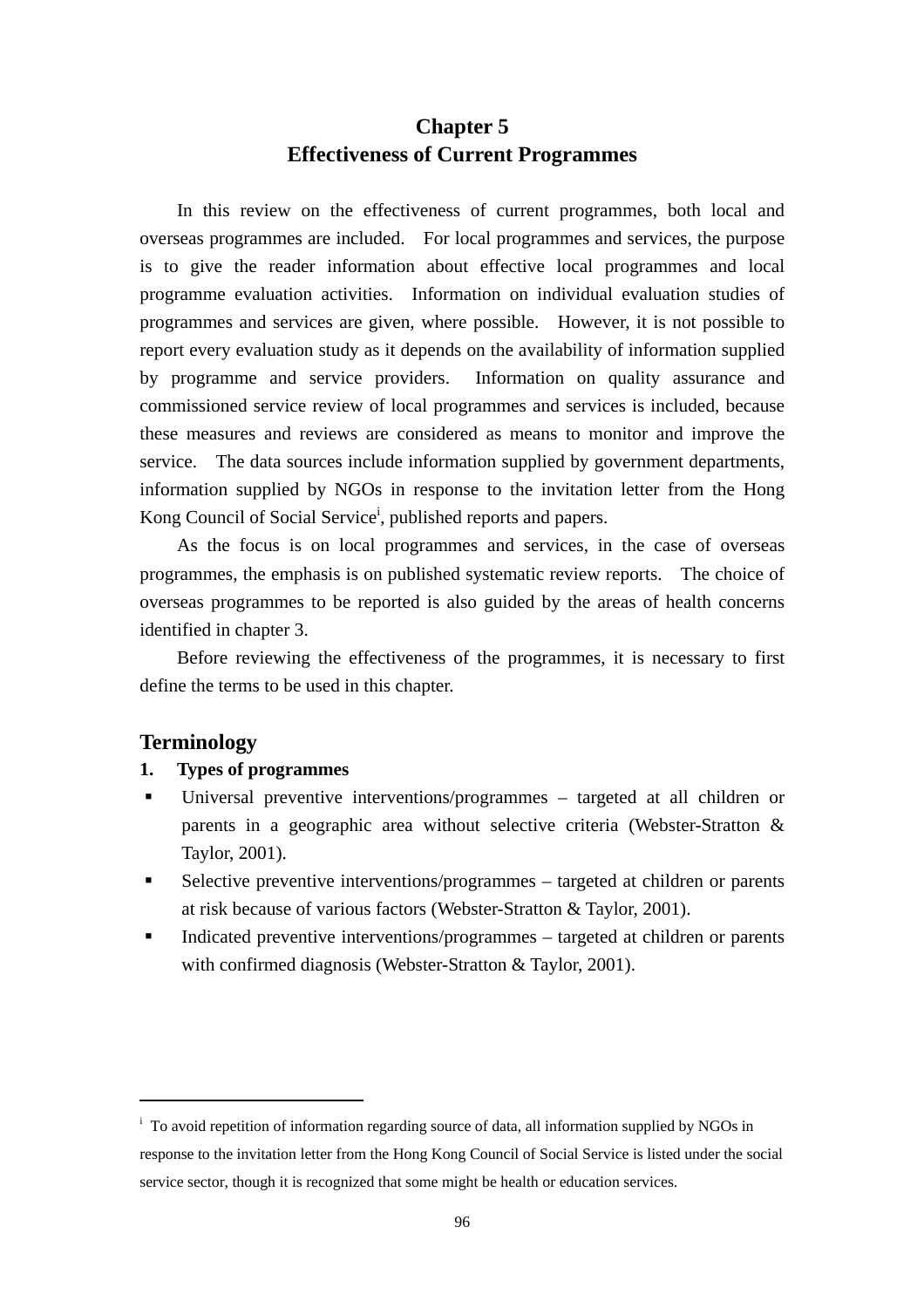# **2. Research design**

- Randomized controlled trials (RCTs) "an experiment in which participants in a population are randomly allocated into groups, usually called study and control groups, to receive or not to receive an experimental preventive or therapeutic procedure, manoeuvre, or intervention. The results are assessed by rigorous comparison of appropriate outcome in the study and control groups. Randomized controlled trials are generally regarded as the most scientifically rigorous method of hypothesis testing available in epidemiology" (Last, 2001, p. 150).
- Cohort study  $(CS)$  "the analytic method in which subsets of a defined population can be identified who are, have been, or in the future may be exposed or not exposed, or exposed in different degrees, to a factor or factors hypothesized to influence the probability of occurrence of a given disease or other outcome. The main feature of cohort study is observation of large numbers over a long period with comparison of incidence rates in groups that differ in exposure levels" (Last, 2001, p. 33-34).
- Case-control study  $(CC)$  the study of persons with the outcome variable of interest and an appropriate control group of persons without the outcome variable. "The past history of exposure to a suspected risk factor is compared between the cases and controls" (Last, 2001, p. 22).
- Quasi-experiment (QE) "a situation in which the investigator lacks full control over the allocation and/or timing of intervention but nonetheless conducts the study as if it were an experiment, allocating participants to groups" (Last, 2001, p. 149).

# **3. Measurement of outcomes in health promotion**

According to Nutbeam (1998), distinguishing between various types of outcomes associated with health promotion activities is important. Nutbeam (1998) puts forward a hierarchy with three levels of outcomes.

- Health and social outcomes examples of social outcomes are quality of life, functional independence, equity, and examples of health outcomes are reduced morbidity, disability, avoidable mortality. This type of outcome is at the top of the hierarchy and is regarded as the end point of health and medical intervention (Nutbeam, 1998).
- Intermediate health outcomes these are modifiable determinants of health such as healthy lifestyles (e.g. food choice, physical activity), effective health services (e.g. provision of preventive service) and healthy environments (e.g. safe physical environment).These outcomes represent the determinants of health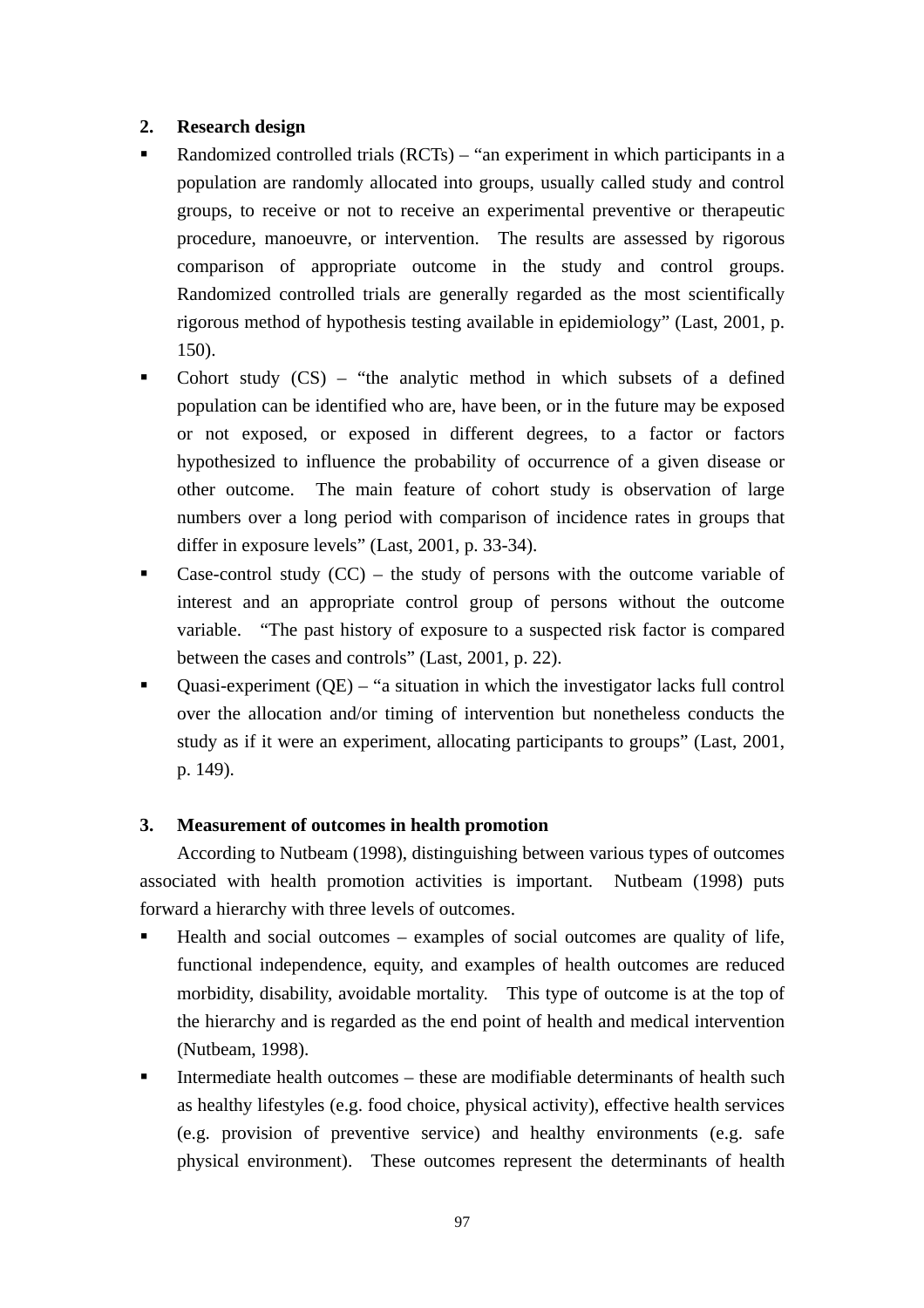and social outcomes (Nutbeam, 1998).

■ Health promotion outcomes – these are intervention impact measures including health literacy (e.g. health-related knowledge, attitudes, motivation), social action and influence (e.g. community participation) and healthy public policy and organizational practice (e.g. policy statements). These represent the more immediate results of health promotion activities (Nutbeam, 1998).

# **4. Evaluation and related terms**

- Evaluation "a process that attempts to determine as systematically and objectively as possible the relevance, effectiveness, and impact of activities in the light of their objectives" (Last, 2001, p. 64).
- Impact/outcome evaluation "assessing outcomes in order to determine the extent to which the intervention has achieved what it was established to achieve" (Nutbeam, 1998, p. 33). In health promotion, impact evaluation typically involves measuring changes in health promotion outcomes. Outcome evaluation involves measuring changes in intermediate health outcomes (intermediate outcome assessment), as well as social and health outcomes (health outcome assessment) (Nutbeam & Harris, 1999; Nutbeam, 2001) (see section 3).
- **Process evaluation "understanding the process in order to identify the basic** conditions for successful implementation of an intervention" (Nutbeam, 1998, p. 33).
- Formative evaluation "evaluating or assessing a product while that product is in the process of being created and shaped" (Beyer, 1995, p. 7).
- Efficacy "the extent to which a specific intervention produces a beneficial result under ideal conditions. Ideally, the determination of efficacy is based on the results of a randomized controlled trial" (Last, 2001, p. 58).
- Effectiveness "a measure of the extent to which a specific intervention, when deployed in the field in routine circumstances, does what it is intended to do for a specified population" (Last, 2001, p. 57).
- Quality assurance "system of procedures, checks, audits and corrective actions to ensure that all research, testing, monitoring, sampling, analysis, and other technical and reporting activities are of the highest achievable quality. The term is used in health services with the same meaning" (Last, 2001, p. 147).
- Clinical audit the process of reviewing the delivery of services to identify deficiencies so that they can be remedied (Baker, 1999).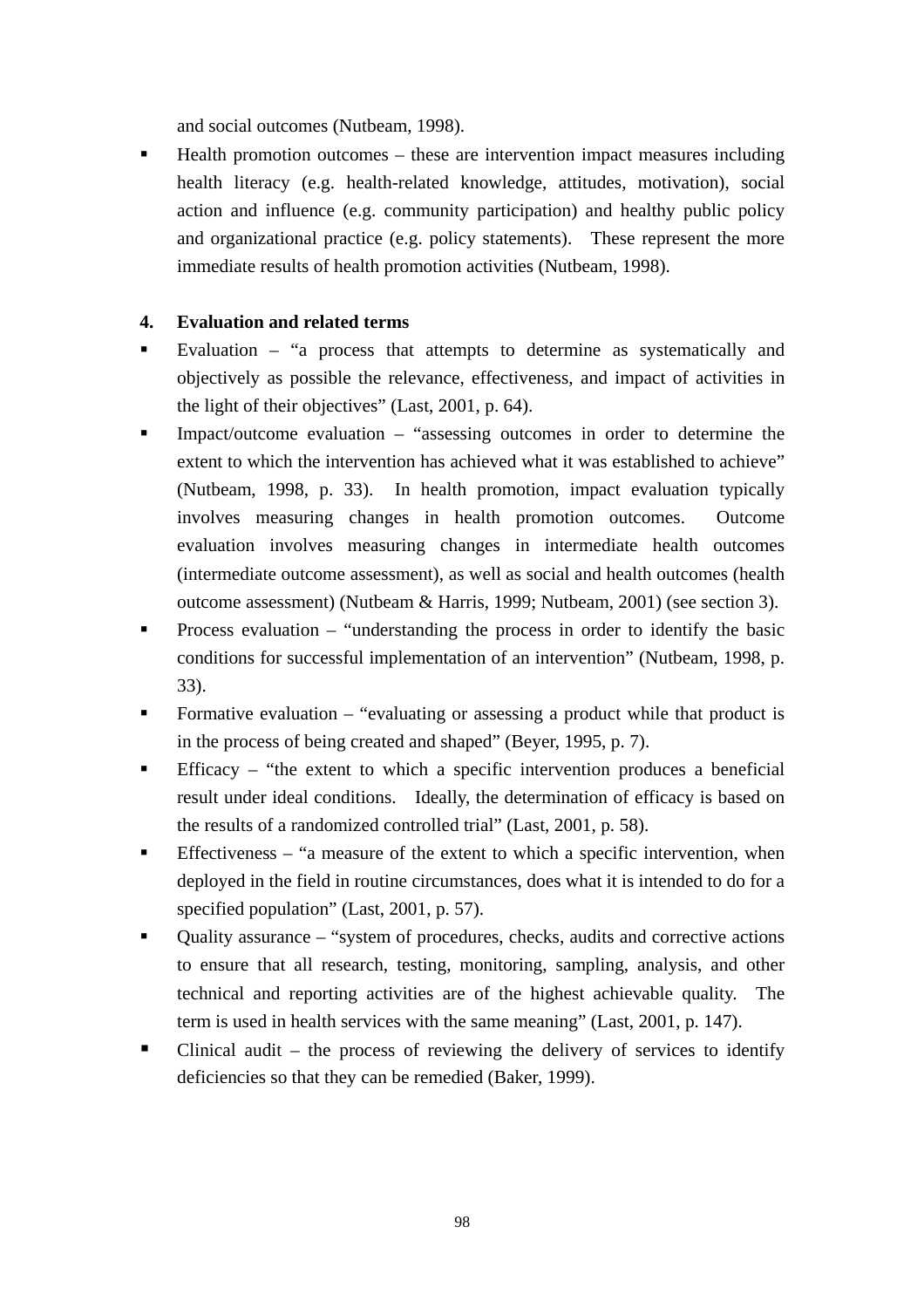# **Types of evidence**

 In evaluating the quality of different types of evidence, Elwood (1998) suggests that it is useful to consider a hierarchy of evidence. At the top are RCTs and evidence from these studies should be given the greatest weight as they are best able to overcome problems of bias and confounds. The second are CS and CC designs and the third are studies comparing groups of participants not selected specifically for the aim of the study but representing different population groups. The fourth category consists of anecdotal evidence based on clinical judgement or personal experience. However, it is recognized that it is not always practically or ethically possible to conduct RCTs, especially in the case of universal preventive programmes, and evidence from well-designed evaluation research using quasi-experimental design is also an important source of information (Nutbeam, 1998). In health promotion, as described in section 3, there are multiple outcomes, and multiple strategies are used to achieve these outcomes. Multiple strategies are used to evaluate the achievement of these outcomes.

# **Local programmes**

# **5. Programmes in the health sector**

- **5.1 Family Health Service** (Integrated Child Health and Development Programme)
- Parenting programmeformative, process and outcome evaluation of the programmes are conducted, where appropriate. New programmes and materials are piloted and formative evaluation is conducted to ensure that they are relevant and appropriate to clients and staff. Data on staff training, resources material produced, service utilization, as well as questionnaires with nurses are also collected and analyzed. Annual survey of breastfeeding rate is routinely conducted as outcome evaluation. For parenting programmes, the effectiveness of the Triple P (3P 親子正策課程) was evaluated before implementation of the programme using RCT involving 69 parents who were randomly assigned to the intervention (TP) and a waitlist control group (WL). There was no significant difference in pre-intervention measures between the two groups. However, at post-intervention parents in the TP group reported significantly lower levels of child behaviour problems, lower dysfunctional discipline styles, higher parenting sense of competence, and improved family relationships, compared to the WL group (Leung, Sanders, Leung, Mak, & Lau, 2003). The participants in this study included clients from the CAS and MCHCs. A database on the pre-intervention and post-intervention measures on parenting stress and child behaviour is maintained for MCHC and CAS clients participating in the Triple P.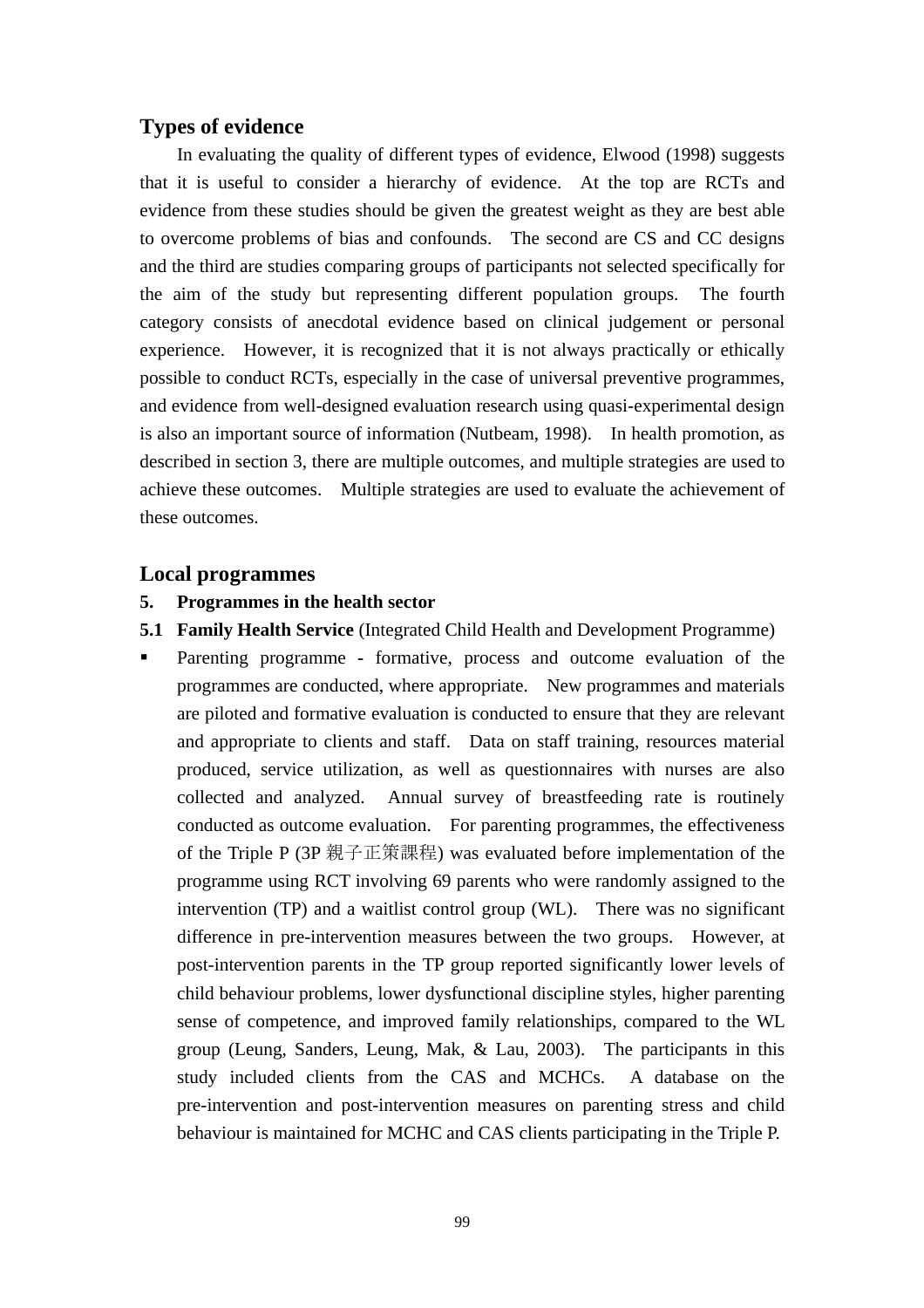- Health and developmental surveillance programme
	- Newborn examination, growth monitoring and developmental surveillance programme – formative evaluation of the information leaflets (checking for clarity and parents' understanding of the messages), and the developmental surveillance questionnaire (checking for clarity, practicability, appropriateness, ease of understanding by parents and nurses) has been conducted. There is also a documentation of the programme coverage and staff workload.
	- Hearing screening programme a one-year pilot project using the  $AOAE$ test in 4 MCHCs showed that the AOAE test was a more valid test (with higher sensitivity and specificity) than the Distraction Test formerly used (Chan & Leung, 2004). Since implementation of the AOAE in August 2003, there is continuous evaluation of the programme through maintenance of a database on coverage, age of testing, repeat and referral rate, reply from specialist, and hearing risk indicator.
	- Vision screening programme  $-$  to evaluate the effectiveness of the vision screening programme, a database on coverage, age of testing, types of tests used, repeat and referral rate, and confirmed diagnosis from specialists is being kept and monitored.
- Immunization programme the immunization coverage is routinely monitored. There is also a system of immunization safety surveillance in the form of monthly statistical return on adverse reactions after immunization. The major goal of the surveillance is early detection and appropriate and quick response to adverse events in order to lessen the negative impact on the health of individuals and on the immunization programme. This is also to ensure that coincidental events are not falsely blamed on immunization.

# **5.2 Child Assessment Service**

 Most of the evaluation studies are related to the treatment programmes. The outcome evaluation of the Triple P (group programme) has been reported in section 5.1. The evaluation of the Triple P (individual programme) using randomized controlled trial has just been completed. Evaluation of other treatment programmes is in the form of client satisfaction questionnaires. A database on the pre-intervention and post-intervention measures on parenting stress and child behaviour is being kept for clients participating in the Triple P.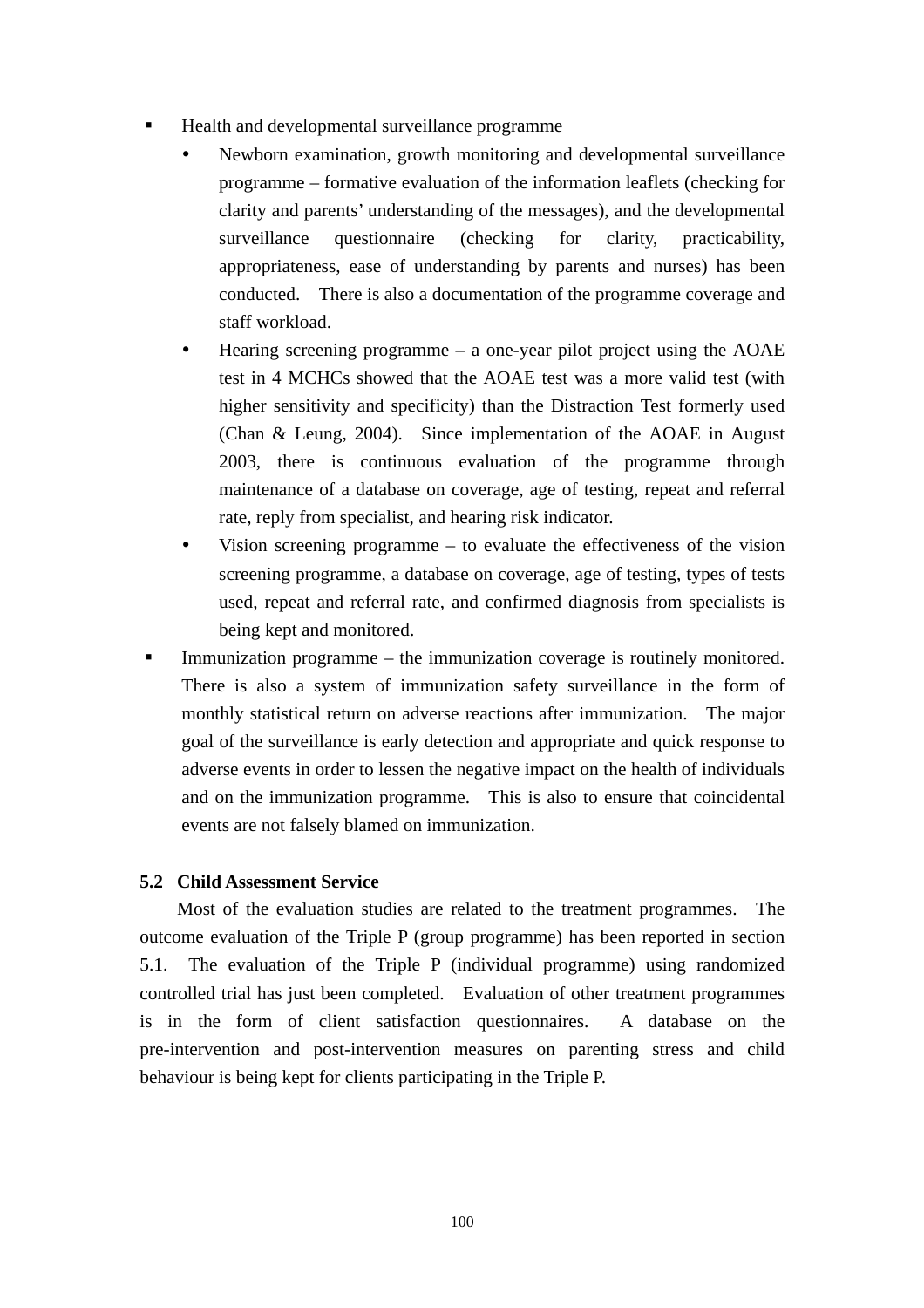#### **6. Programmes in the education sector**

### **6.1 Pre-primary education**

In order to help establish the culture of self-evaluation in kindergartens and to provide reference for the public in assessing the quality and standard of pre-primary education, the EMB has developed a set of performance indicators for pre-primary institutions in Hong Kong. Commencing in the 2000/01 school year, quality assurance inspection was launched to further promote the development of quality early childhood education. Quality assurance is based on a set of common, open and objective performance indicators. It is built on interactive and transparent quality assurance processes, namely school self-evaluation and quality assurance inspection. For school evaluation, each school works out its development plan based on the school aims and implements the plan. The school conducts self-evaluation and produces an annual report towards the end of the year for parents' information. Quality assurance inspection by EMB provides an external review on the performance of the school as a whole and to make open inspection findings (Education and Manpower Bureau, 2003a).

#### **6.2 Parent Education Initiative**

 The resource materials produced by the Parent Education Implementation Team are subject to formative, process and outcome evaluation. For the parent education pamphlets, formative evaluation is conducted where draft pamphlets are sent to 30 parents and one external expert for comments. For the parent education manuals, the primary school series, Universal Parent Education Programme for Parents of Primary School Children (親職學習多面體 – 小學篇) was evaluated using non-equivalent control group design, involving 52 parents in the intervention group and 32 parents in the control group. At post-intervention, intervention group parents reported significantly lower child behaviour problems and parenting stress than the control group parents (梁敏 & 曾潔雯, 2003). Process evaluation was conducted through focus group discussion with participants and facilitators. The programme consisted of six two-hour sessions on topics like the role of parents, self-esteem, communication, behaviour management and learning. No evaluation results were reported for the preschool children and adolescent series.

#### **6.3 Parent-teacher associations** (Education and Manpower Bureau, 2003b)

 This evaluation of the effectiveness of parent-teacher association study was commissioned by the Committee on Home-School Co-operation, and both quantitative and qualitative methods were used. The effectiveness of parent-teacher associations was investigated through a comparison of schools with and without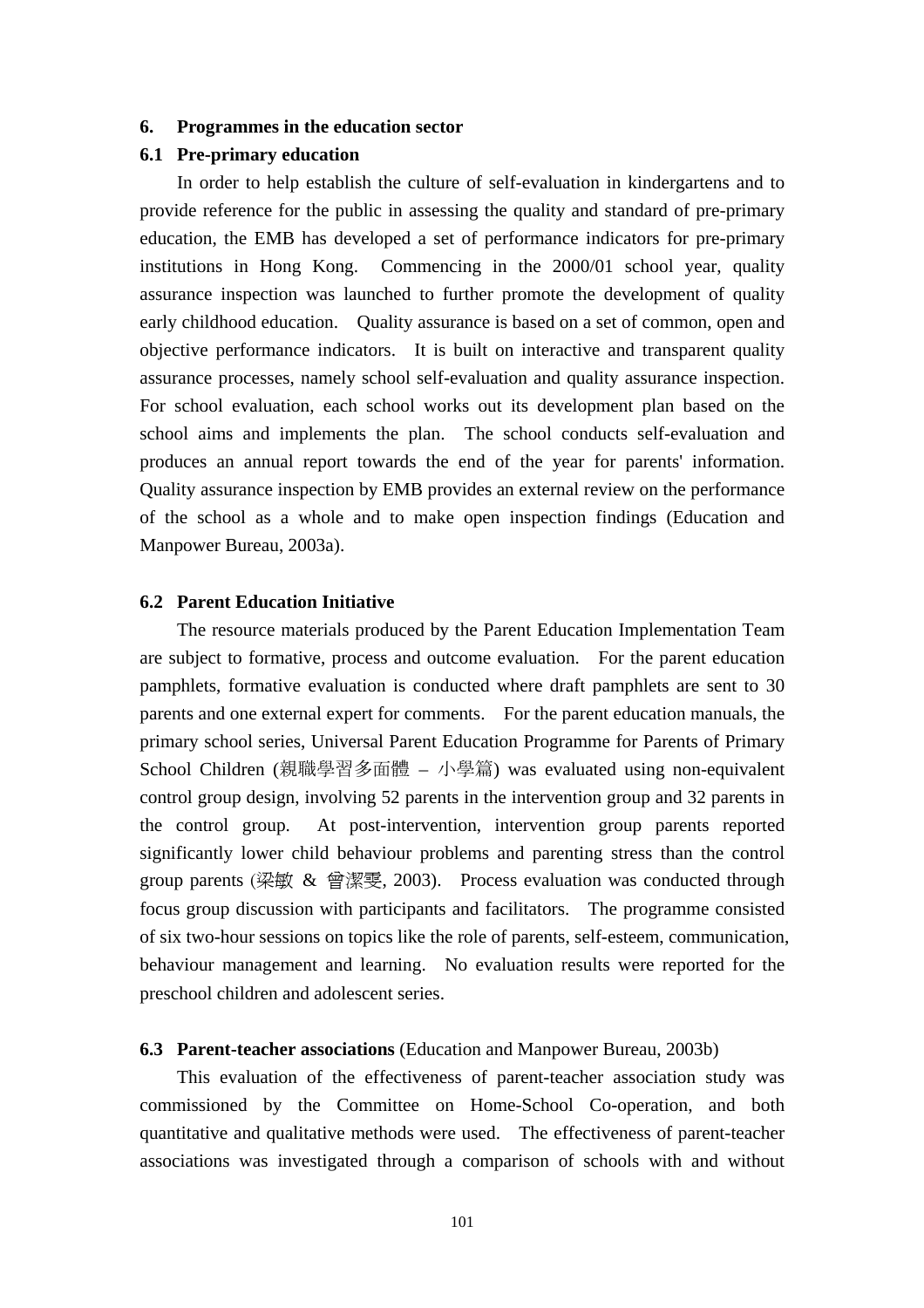parent-teacher associations. It was found that parents in schools with parent-teacher associations participated more in home-school co-operation activities, reported better relationship with schools, and better communication with their children.

### **6.4 Balanced education project** (Pang, Wong, & Leung, 2002).

This project aimed to promote balanced education. Learning and evaluation activities in the emotional and spiritual domains were provided. A total of 28 primary and secondary schools participated in the project, with 31 teacher questionnaires and 563 student questionnaires returned. Most of the students and teachers endorsed the balanced education framework and reported that the evaluation activities helped them understand students (teachers) and themselves (students). There was no pre- and post-programme measurement reported and there were no comparison schools.

### **7. Programmes in the social service sector**

 As mentioned in chapter 2, a letter has been sent to various NGOs, via the Hong Kong Council of Social Service, requesting them to supply information on their programmes for preschool children and their families, as well as programme evaluation details. The information below is based on available published research reports and papers on service reviews, programme evaluation studies with pre- and post-measures, and the returns of the NGOs. It is possible that there might be other in-house programme evaluation activities which have not been published or reported.

#### **7.1 Review of family services**

 The Department of Social Work and Social Administration, The University of Hong Kong, was commissioned by the SWD to review the family service programmes in Hong Kong in 2000. There were five main approaches in the review process: documentary review, focus group discussions with stakeholders, compilation of service statistics, individual case studies and consultation with fieldworkers, users and policy makers (through electronic and written correspondence and sharing sessions). The review indicated that the family service programmes were meeting people's needs in many ways but the service was fragmented. Some services were overloaded while others were underutilized. There was also a concern about the ability of the service to reach the hard-to-reach families. The review recommended a re-structuring of the existing FSCs into IFSCs. The IFSC model, which comprises a family resource unit, a family support unit and a family counselling unit, will provide a continuum of preventive, support and remedial services to strengthen families. The service should be provided under an integrated family service centre comprising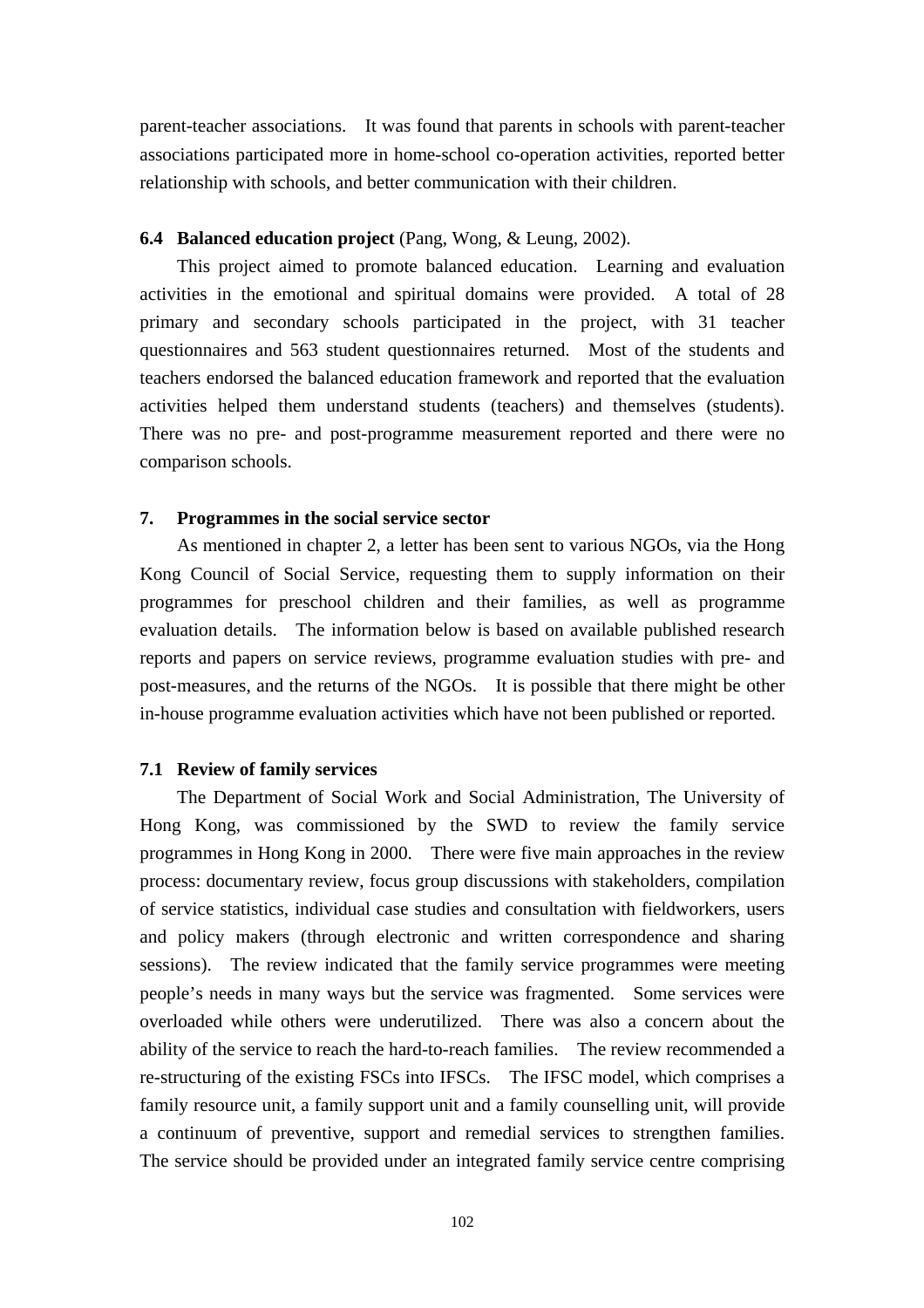family life education, support and developmental groups, volunteer development, referral for tangible service and counselling service etc. The review also pointed out the need for the development of objective indicators of community needs and assessment tools in the context of the Hong Kong situation (University of Hong Kong, 2001). Fifteen two-year pilot projects of IFSCs were implemented from April 2002 to March 2004. In the interim report on the Evaluative Study of the Pilot Projects on IFSCs submitted by the University of Hong Kong in May 2003, IFSC was found to be a more desirable mode of service delivery than the traditional FSC. With such findings and support from various advisory bodies, SWD will transform all existing FSCs to become IFSCs by phases in 2004-05.

**7.2 The healthy start home visiting programme** (生之喜悅家庭探訪計劃) (Against Child Abuse)

 This was a three-year pilot project from 1997/1998 to 1999/2000. The target clients were new parents and parents-to-be living in Tuen Mun, Yuen Long and Tin Shui Wai. Socially isolated families, or families with emotional, social or financial difficulties were given priority. Families were expected to commit themselves to the programme for one year. Volunteers visited these families regularly to provide information and support on childcare and the participants participated in sharing programmes. The volunteers were supervised by social workers. Mothers in the service group were referred by professionals whereas mothers in the control group participated voluntarily. Mothers in both groups completed pre- and postquestionnaires. The results indicated that home visiting service in the present form significantly reduced loneliness and depression among mothers in the service group, but there was no difference between the two groups in parental attitude and marital satisfaction (Against Child Abuse, 2000).

### **7.3 Rainbow project** (彩虹計劃) (Against Child Abuse)

This was a pilot project conducted between 1999 and 2001.This project consisted of child sexual abuse hotline, drop-in service, investigation and casework service, two therapeutic groups for non-offending parents and survivors, talks and sharing forums, production of a CD ROM on child sexual abuse and a project report. Pre- and post-intervention questionnaires were used in the evaluation of the two therapeutic groups which were based on a Cognitive Behavioural Therapy Model. The questionnaires consisted of a Post Trauma Stress Response questionnaire and a Problem Identification Questionnaire. Out of the 11 participants, it was reported that 8 of them showed improvement in Post Trauma Stress Response. All participants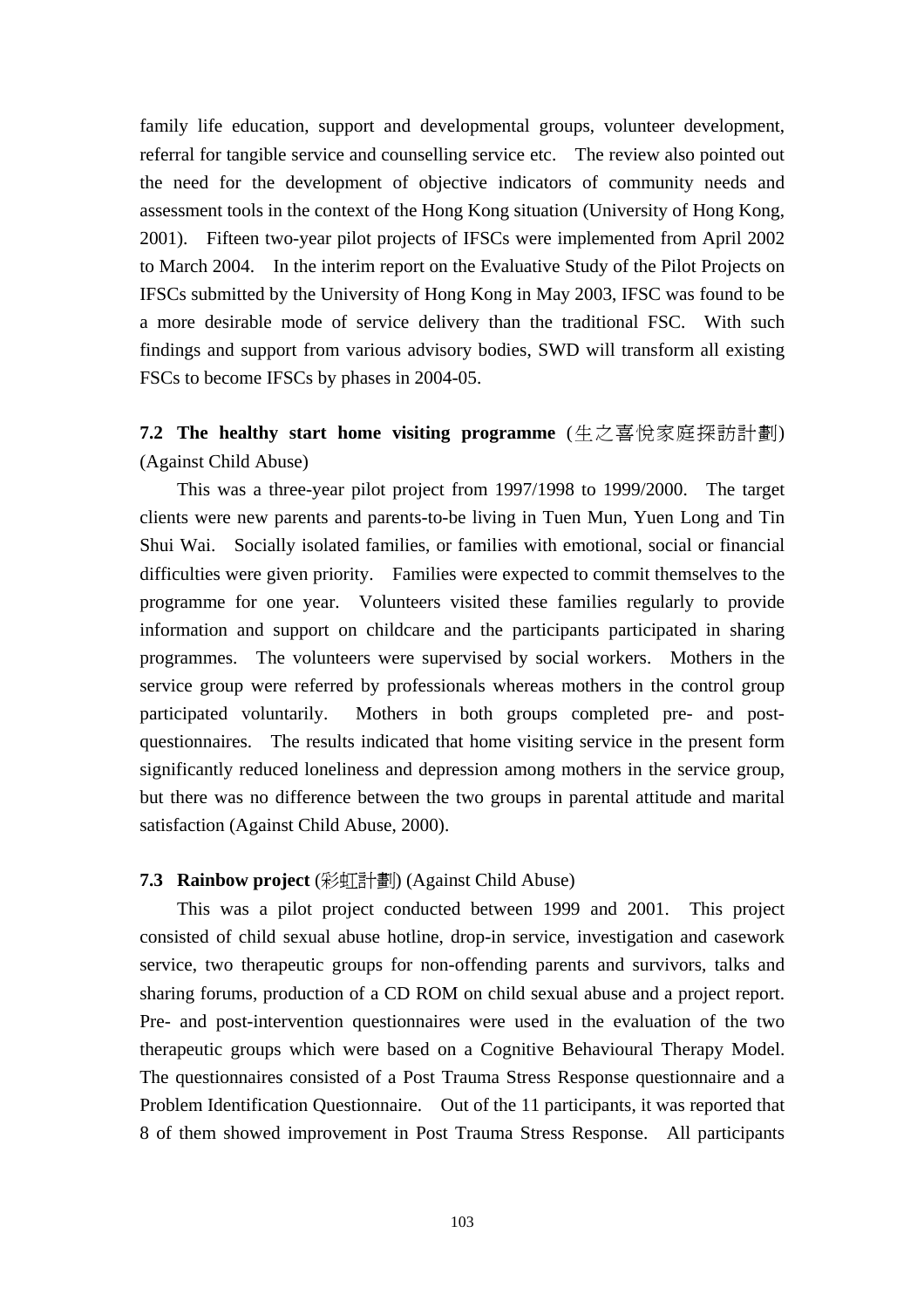indicated improvement in relation to the problems identified in the Problem Identification Questionnaire (Against Child Abuse, 2002).

**7.4 Growing with self-esteem – a parent education project** (自尊自信成長樂 – 幼兒家長教育計劃) (Tung Wah Group of Hospitals)

 The programme consisted of 20 units of self-learning coursework materials, 5 face-to-face tutorials and 2 public seminars for parents and the duration of the programme was 7 months. The participants included 1 175 parents from 11 schools. The results indicated significant difference in parents' self-evaluation of their frequency in engaging in behaviours in enhancing children's self-esteem between the high participation parents and the low participation parents. Parents who completed most of the coursework; parents who completed most of the tutorials and parents with monthly family income over \$20,000 benefited more from the programme. Originally, data from 54 control group parents was collected but the data was not used in the analysis because of the large discrepancy in number between the intervention and control groups (Centre for Child Development, Hong Kong Baptist University, 2002).

# **7.5 Evaluation initiated by the Hong Kong Council of Social Service** (Cheung, 2001)

 This study examined the effectiveness of 18 parent education programmes of four to six sessions in duration. These programmes were conducted by different NGOs. There were 130 mothers in the sample which was not restricted to parents of preschool children. The results indicated significant changes in parental empathy, parental efficacy, social support and parental satisfaction after programme participation. However, mothers aged 40 and above and those with more than one child did not experience positive gains in parenting satisfaction after the programme. Results also indicated that social support was the most important determinant of parenting satisfaction. The study did not examine changes in child behaviour.

# **7.6 Other evaluation studies**

 Three other studies on individual parenting education programmes were reported in the literature. Cheung and Yau (1996) evaluated the effectiveness of the Parent Effectiveness Training (PET) programme. There were six PET groups conducted by various family life education units serving mainly working-class population. The participants included 31 mothers with children in the school-going age. Pre- and post-intervention measures were used and there was no control group. The participants showed improvement in their ability to empathize with their children and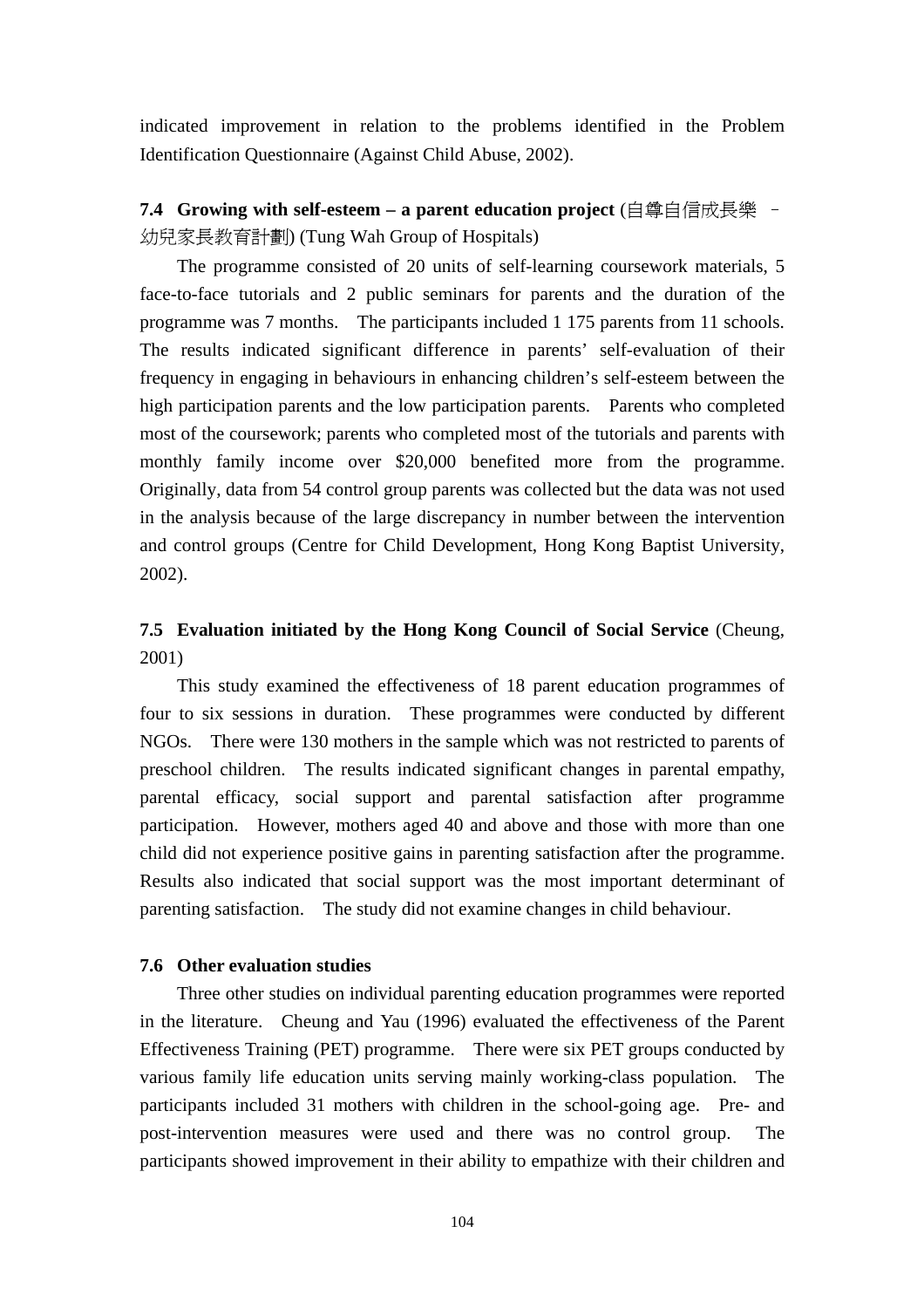to listen to them actively.

 In another study to examine the effectiveness of the Systematic Training for Effective Parenting programme, a quasi-experimental design involving pre-test-post-test non-equivalent control design was used. The participants consisted of 8 fathers and 8 mothers attending a children and youth centre (Kwok, 1994). The control group participants with similar background were selected from the same centre. There was no information on the age of the target children. The results indicated that the programme was effective in changing mothers' parenting skills, attitude and knowledge and child behaviour. However, for fathers, there was only change in childrearing knowledge.

 Ho et al. (1999) studied the effectiveness of a parent management training programme on 25 parents of children referred for management of aggressive and defiant behaviour. The children were between the ages of 4 to 10 years old. There was a significant decrease in child behaviour problems after treatment. There was no control group.

# **7.7 Parent education database**

 Three NGOs have joined hands with the EMB, DH and University of Hong Kong to establish a database on the evaluation of parent education programmes. Ten parent education programmes for parents of preschool, primary school and secondary school students were included in the pilot phase. All participants were requested to complete a set of questionnaires before and after completion of the programmes. The data could potentially provide information on the effectiveness of different types of programmes, and the effectiveness of the programme for clients from different backgrounds etc. The initial results indicated that overall, the programmes could lead to decrease in child behaviour problems and parenting stress (Leung & Tsang, 2003).

#### **7.8 Family violence and child abuse**

 To have a better understanding of family violence in Hong Kong and to facilitate formulation of prevention and intervention, SWD has commissioned the University of Hong Kong to conduct a two-year study on Child Abuse and Battered Spouse in April 2003.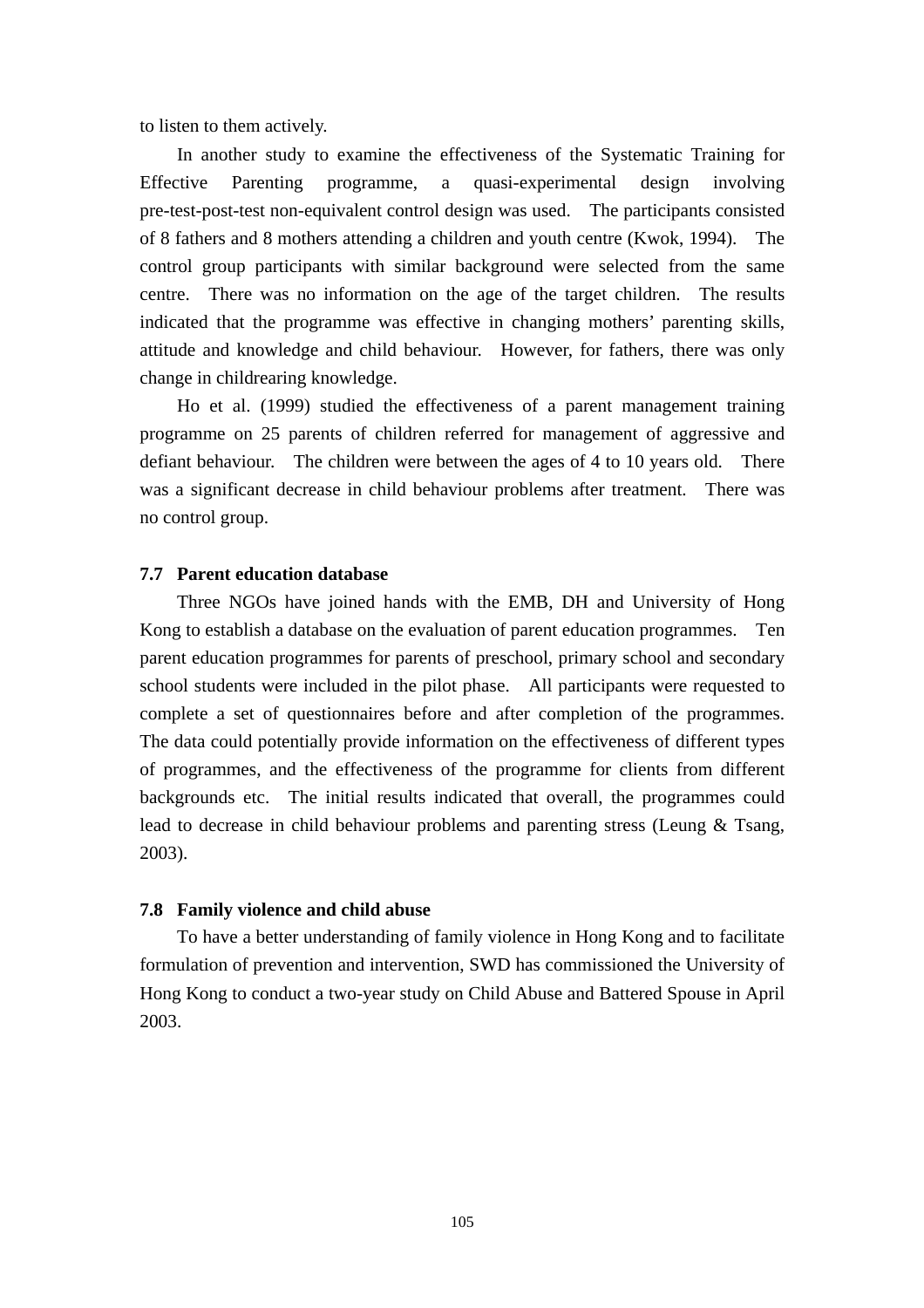# **7.9 Returns from NGOs**

 The table below summarises the returns from various NGOs, in response to the invitation letter from the Hong Kong Council of Social Service, regarding their programme evaluation activities<sup>ii</sup>.

Table 10

 $\overline{a}$ 

NGO programme evaluation activities

| Organization                | Programme                  | Programme evaluation                   |
|-----------------------------|----------------------------|----------------------------------------|
| Hong Fook Church            | 親子遊樂場                      | Client satisfaction questionnaire:     |
| Bradbury —                  |                            | children were more active and the      |
| <b>Community Health</b>     |                            | programme provided chances for         |
| <b>Development Centre</b>   |                            | parents to share experience            |
| Hong Kong                   | <b>Parent Education</b>    | Client satisfaction questionnaire:     |
| <b>Christian Service</b>    | Project                    | >80% felt satisfied or very satisfied  |
| Playright Children's        | Outreach play              | Two appreciation letters from<br>1.    |
| <b>Play Association</b>     | programme - hospital       | participants                           |
|                             | pre-admission tour         | Excess requests from nurseries /<br>2. |
|                             |                            | kindergartens                          |
|                             | Play resource centre       | Programme evaluation form: more        |
|                             |                            | play programmes on weekdays and        |
|                             |                            | for children under 2                   |
| St. James' Settlement       | Happy Family with          |                                        |
|                             | Happy Children             |                                        |
| The Boys' & Girls'          | Happy Child                |                                        |
| Clubs Association of        | Development Project        |                                        |
| Hong Kong                   |                            |                                        |
| The HK Family               | Early Childhood            | Client satisfaction questionnaire: 80% |
| <b>Planning Association</b> | <b>Sexuality Education</b> | satisfied                              |
|                             | In-School                  |                                        |
|                             | <b>Programmes: Parent</b>  |                                        |
|                             | Talks & Teacher            |                                        |
|                             | <b>Training Programmes</b> |                                        |
| The Hong Kong               | <b>Parents Resource</b>    |                                        |
| Society for the Deaf        | Centre                     |                                        |

ii The returns include some of the programmes described in sections 7.2 to 7.4. They are not repeated in Table 10.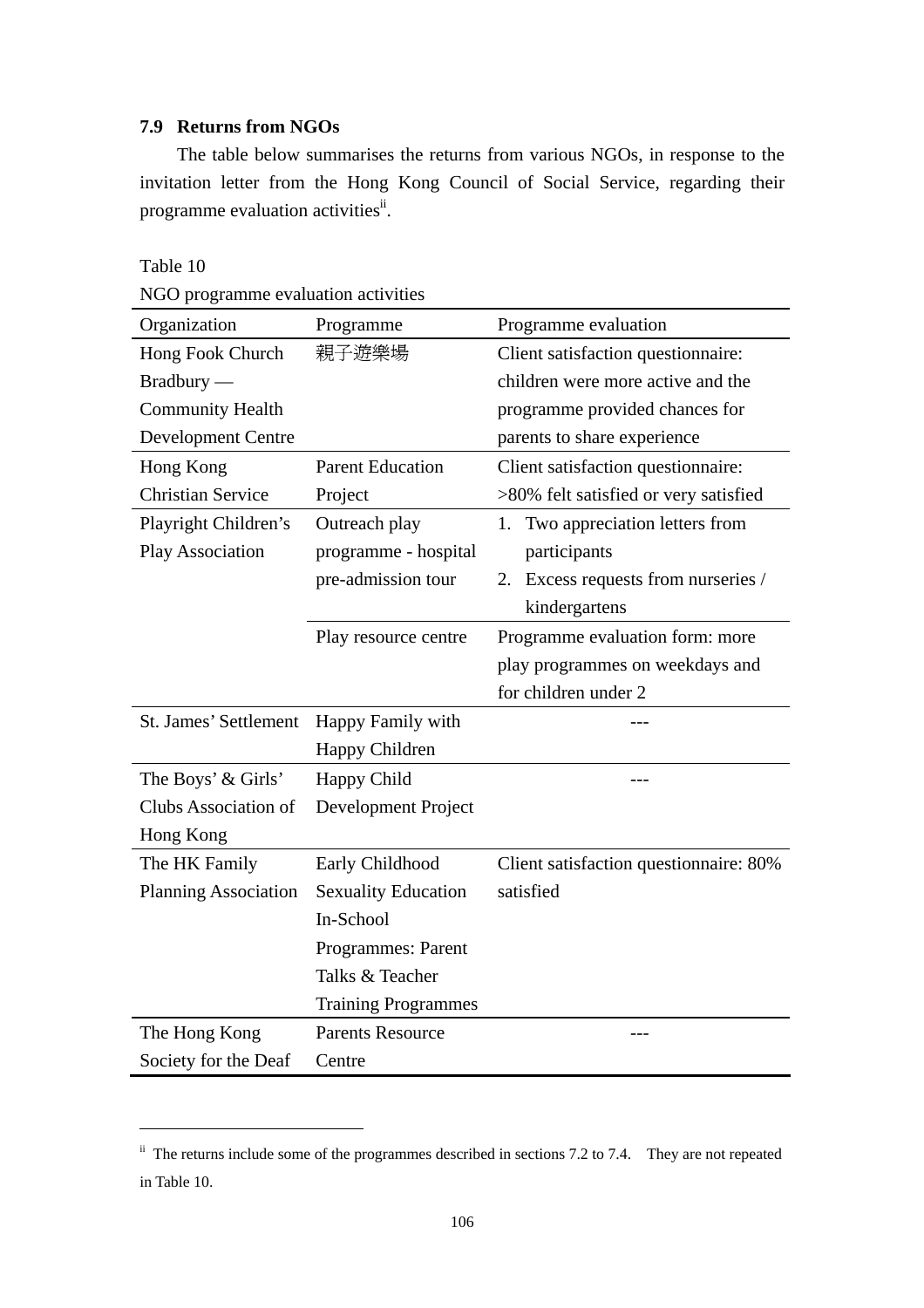| Organization               | Programme                  | Programme evaluation                 |
|----------------------------|----------------------------|--------------------------------------|
| The Salvation Army         | <b>Child Care Resource</b> |                                      |
|                            | Centre                     |                                      |
| <b>United Christian</b>    | Preschool Health           |                                      |
| Nethersole                 | Maintenance                |                                      |
| <b>Community Health</b>    | Program                    |                                      |
| Service                    |                            |                                      |
| <b>Yang Memorial</b>       | 家長管教活動/家長                  | Course evaluation form – result were |
| <b>Methodist Social</b>    | 教育                         | not provided                         |
| Service                    | 親子活動及兒童成                   | Programme evaluation form – results  |
|                            | 長活動                        | were not provided                    |
|                            | 已婚婦女情緒支援                   | Verbal comment from clients: helpful |
|                            | 熱線                         |                                      |
|                            | 孕婦,媽媽及幼兒健                  |                                      |
|                            | 康熱線                        |                                      |
| The Spastics               | 啓幼計劃—言語治                   |                                      |
| <b>Association of Hong</b> | 療服務                        |                                      |
| Kong                       |                            |                                      |
| Caritas                    | Comprehensive              | Parents opinion survey was<br>1.     |
|                            | intervention               | conducted annually, as well as       |
|                            | programme for              | half yearly review of cases with     |
|                            | autistic children          | parents' participation               |
|                            |                            | Application of the Psycho-<br>2.     |
|                            |                            | <b>Educational Profile Revised</b>   |
|                            |                            | before and after the training        |
|                            |                            | programmes to assess the             |
|                            |                            | progress of the cases in their       |
|                            |                            | developmental areas                  |
| <b>Ebenezer School</b>     | Early Intervention         |                                      |
|                            | Programme for the          |                                      |
|                            | <b>Visually Impaired</b>   |                                      |
|                            | Children                   |                                      |

# **8. Views from stakeholders**

 The issue of programme evaluation has not been raised by many of the stakeholders. Nevertheless, some participants including preschool workers, parents, social workers and paediatricians mentioned this issue, together with other related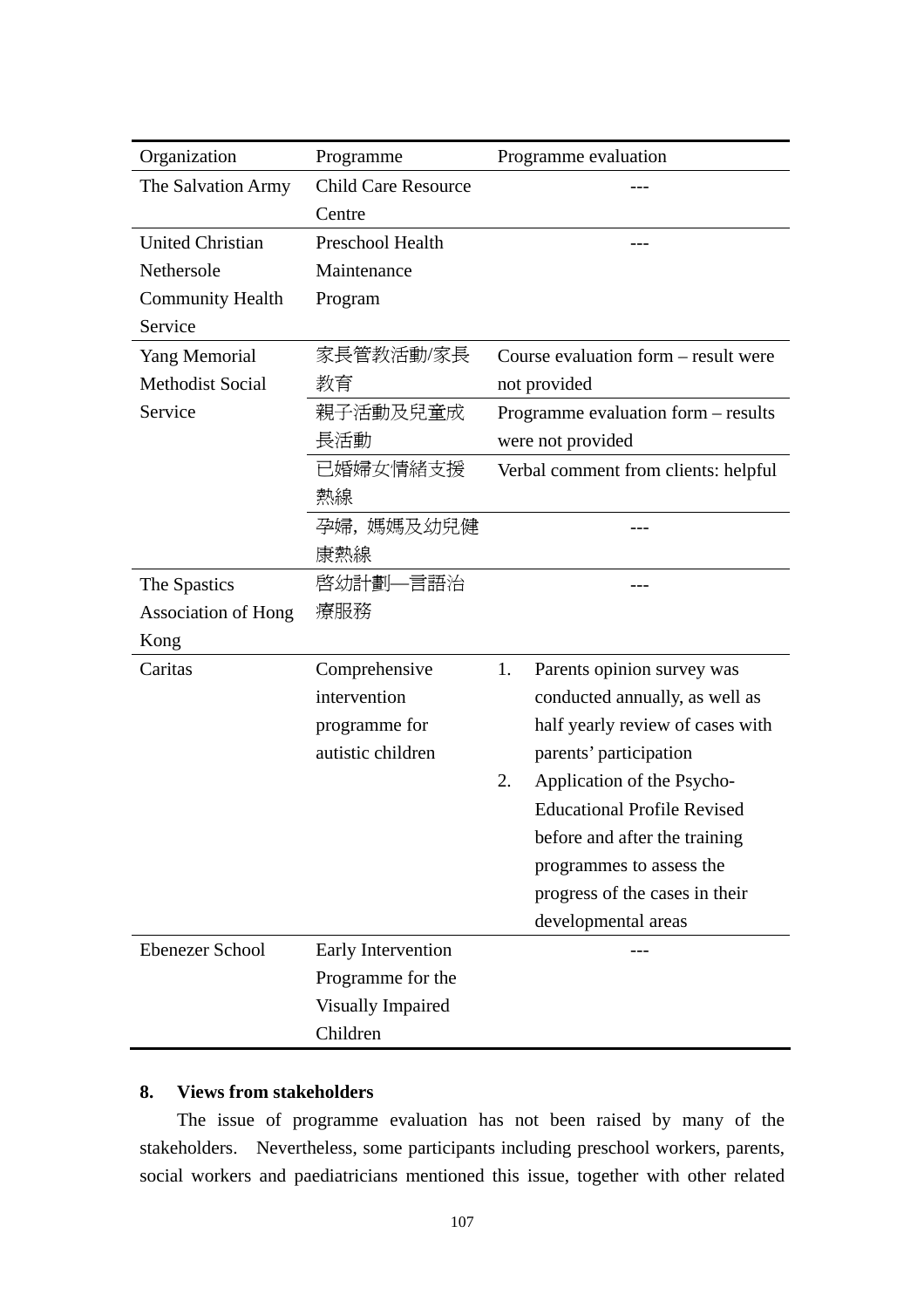issues, such as the need for updated local norms and assessment tools, surveys of the current status, and health indicators, all of which are related to programme evaluation. Below is one example:

Do we have any pilot study? If there is rehabilitation, getting some volunteers to work, then how do we evaluate these programmes?...Or when you are doing the Triple P evaluation, what is it like? (Group 14: H28)

### **9. Summary**

 While there are service reviews and mechanisms for monitoring the quality of services in the three sectors by the three government bureau and departments, programme evaluation activities using RCTs or QE designs are still relatively limited. Most of the programme evaluation activities are in the form of client satisfaction questionnaires or programme evaluation forms. For those using control groups and pre- and post- measures, most of the programmes evaluated are parenting education programmes, and the available information indicates that these programmes could produce desirable changes in clients. Only a few of the stakeholders mentioned the need for rigorous research to evaluate programme effectiveness.

### **Overseas programmes**

 In the review below, broad categories of programmes for preschool children and their families are reviewed. The purpose is to give readers an overview of evaluation studies of major categories of available services and programmes for preschool children and their families. In some cases, there are overlaps and some programmes may fall into more than one category. For each category, characteristics of programmes and evaluation results are discussed but it should not be regarded as a comprehensive list of available programmes. The choice of the categories of programmes to be covered is, as mentioned before, to some extent, guided by the service needs identified in chapter 3.

#### **10. Physical domain**

 In chapter 3, obesity, nutrition, lack of physical activity, child abuse, injury prevention, breastfeeding and oral health have been identified as areas of concern within the physical domain. Reviews of the effectiveness of overseas programmes on these issues are discussed below. It should be noted that many of these health promotion programmes employed multiple intervention strategies, with multiple outcomes including health outcomes such as reduced morbidity, intermediate health outcomes such as healthy lifestyles, and health promotion outcomes such as health literacy described in section 3. There are many different ways of determining the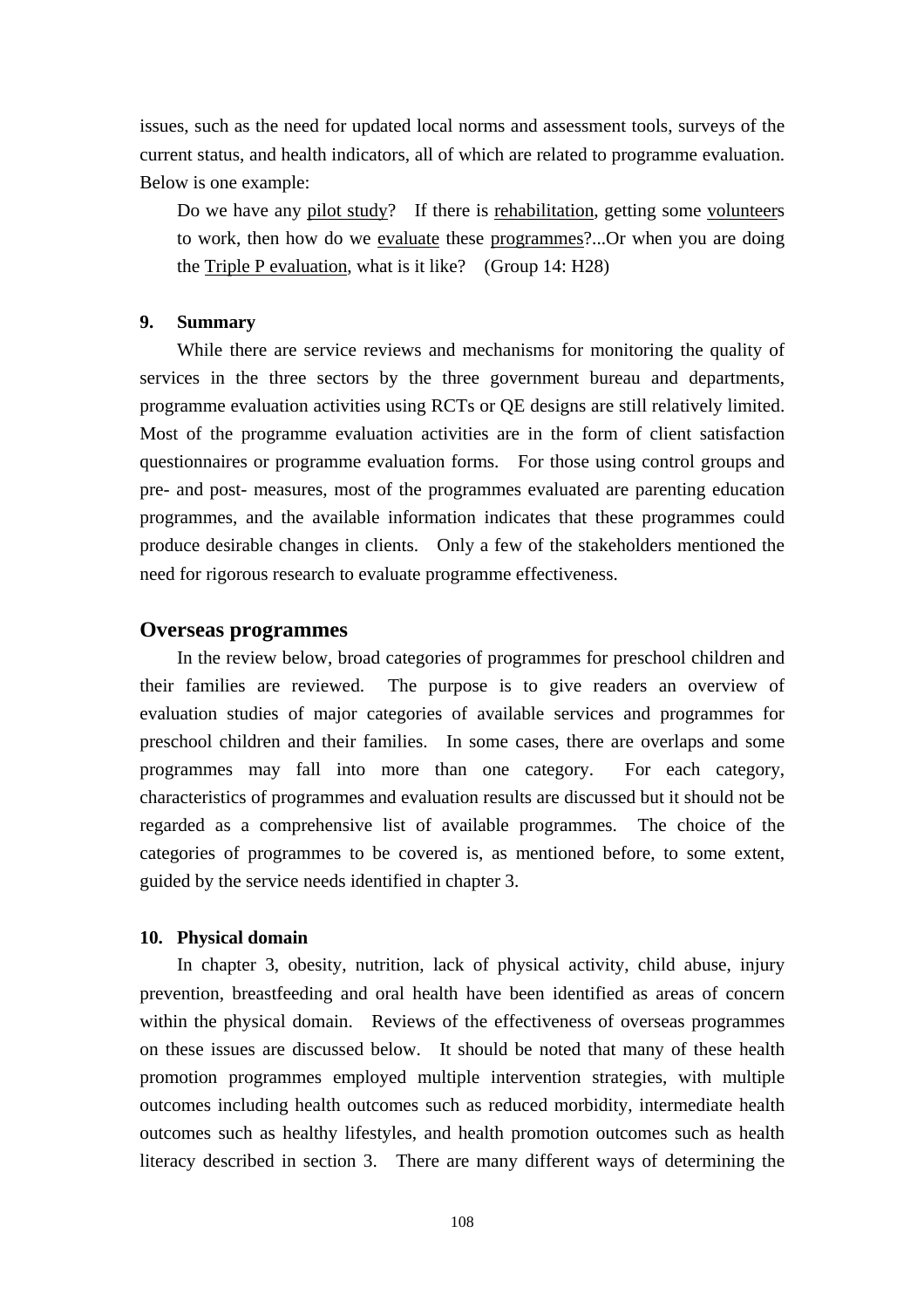success or failure of these programmes. Many of these programmes are universal programmes.

 In the discussion below, the programmes would be categorised according to the types of programmes described in section 1. They include universal (U), selective (S) and indicated (I) programmes. For the outcomes, they would be classified according to the classification in section 3. They include health and social outcomes (HS), intermediate health outcomes (IH) and health promotion outcomes (HP). For research design, they would be categorised according to the research designs described in section 2, namely, randomized controlled trial (RCT), cohort study (CS), case-control study (CC) and quasi-experiment (QE).

# **10.1 Programmes for preventing obesity in children**

 In a review on school-based and community-based programmes to prevent obesity in children (dietary education and physical activity), the results are mixed, and no firm conclusions could be drawn about the effectiveness of obesity prevention programmes (Campbell, Waters, O'Meara, & Summerbell, 2001). Few studies are on preschool children.

Table 11

Examples of programmes to prevent obesity among preschool children (Campbell et al., 2001)

| Programme            | Mode and content                 | Outcome                                 |
|----------------------|----------------------------------|-----------------------------------------|
| School-based         | Two types of intervention $-$    | Using QE design $(n = 1 321)$ , the     |
| dietary              | multimedia action (MA) involving | results indicated that at 12 month      |
| education            | printed pamphlets, audiovisual   | follow-up, there was a $12.2\%$         |
| programme            | aids and qualified staff versus  | reduction in obesity and a 12.1%        |
| $(U)$ <sup>iii</sup> | written action (WA) involving    | reduction in overweight in MA           |
|                      | only distribution of printed     | group but not in WA or control          |
|                      | pamphlet. Participants were      | group                                   |
|                      | children aged 3 to 9 years old   | (HS)                                    |
| Exercise             | An exercise programme (walking   | Using RCT design, results               |
| programme            | and aerobic exercise) over 29.6  | indicated almost significant            |
| $(U)$ <sup>iii</sup> | weeks for Thai kindergarten      | reduction in prevalence of obesity      |
|                      | children                         | in the intervention group ( $n = 158$ ) |
|                      |                                  | versus control group ( $n = 152$ )      |
|                      |                                  | (HS)                                    |

iii Cited in systematic review

 $\overline{a}$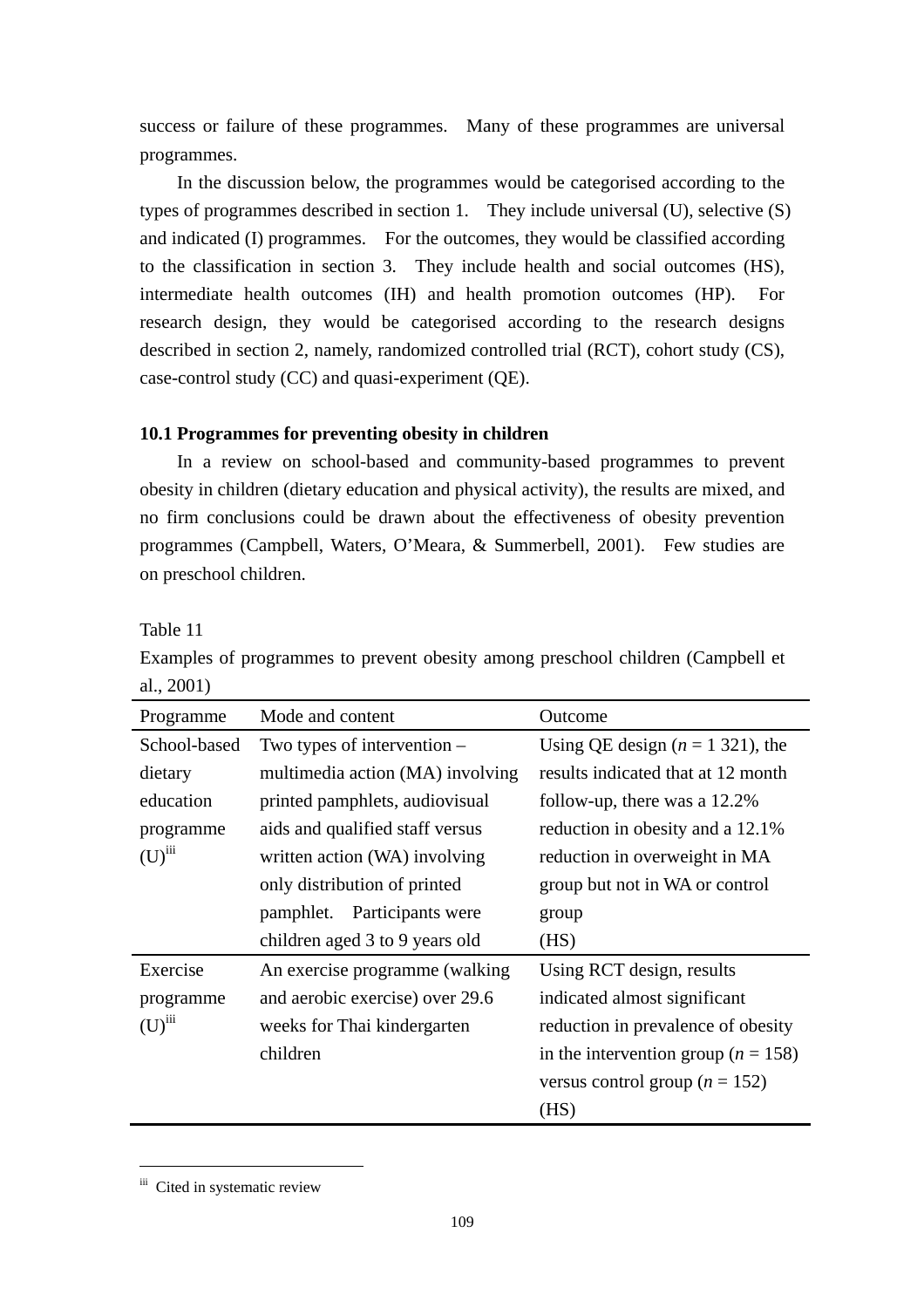#### **10.2 Nutrition education programmes**

 A review of nutrition education programmes indicates that most programmes are effective in changing knowledge but the evidence is not clear with regard to nutrition behaviour and health status. It is noted that for programmes to be effective, parental involvement is essential. It is also important that the programmes are developmentally appropriate and are activity-based and food-based. Staff training is essential for the success of the programmes (Swadener, 1994). However, different measures were used in the programme evaluation and this should be taken into consideration in the interpretation of the results.

Table 12

| Programme                                | Mode and content           | Outcome                               |
|------------------------------------------|----------------------------|---------------------------------------|
| Programmes to change nutrition knowledge |                            |                                       |
| Home-based                               | 4-week home-based          | Using RCT design $(n = 60)$ ,         |
| nutrition                                | nutrition education        | results indicated significant         |
| programme                                | programme on the role of   | increase in the experimental group    |
| $(U)$ <sup>iii</sup>                     | food and nutrition in      | children in the perception that       |
|                                          | health for children aged 4 | health and nutrition were related     |
|                                          | to 7 years old, using      | concepts                              |
|                                          | audio cassettes and        | (HP)                                  |
|                                          | picture books              |                                       |
| Nutrition                                | 10-week preschool          | Using RCT design, children in the     |
| knowledge                                | curriculum taught at       | parent augmentation programme         |
| (Essa, Read, &                           | school for preschool       | $(n = 22)$ scored higher on nutrition |
| Haney-Clark,                             | children                   | knowledge than those exposed to       |
| 1988)                                    |                            | the school programme only $(n =$      |
| $(U)$ <sup>iii</sup>                     |                            | Both groups scored higher<br>23).     |
|                                          |                            | than the control $(n = 15)$           |
|                                          |                            | (HP)                                  |
| Conceptual                               | 8-week nutrition           | Using QE design, results indicated    |
| understanding of                         | programme involving use    | that children taught at classrooms    |
| nutrition                                | of food profile cards for  | $(n = 20)$ learned significantly      |
| $(U)$ <sup>iii</sup>                     | children aged 3.5 to 5     | better than those taught at homes     |
|                                          | years                      | $(n = 20)$ (control group $n = 20$ )  |
|                                          |                            | (HP)                                  |

Examples of nutrition programmes for preschool children (Swadener, 1994)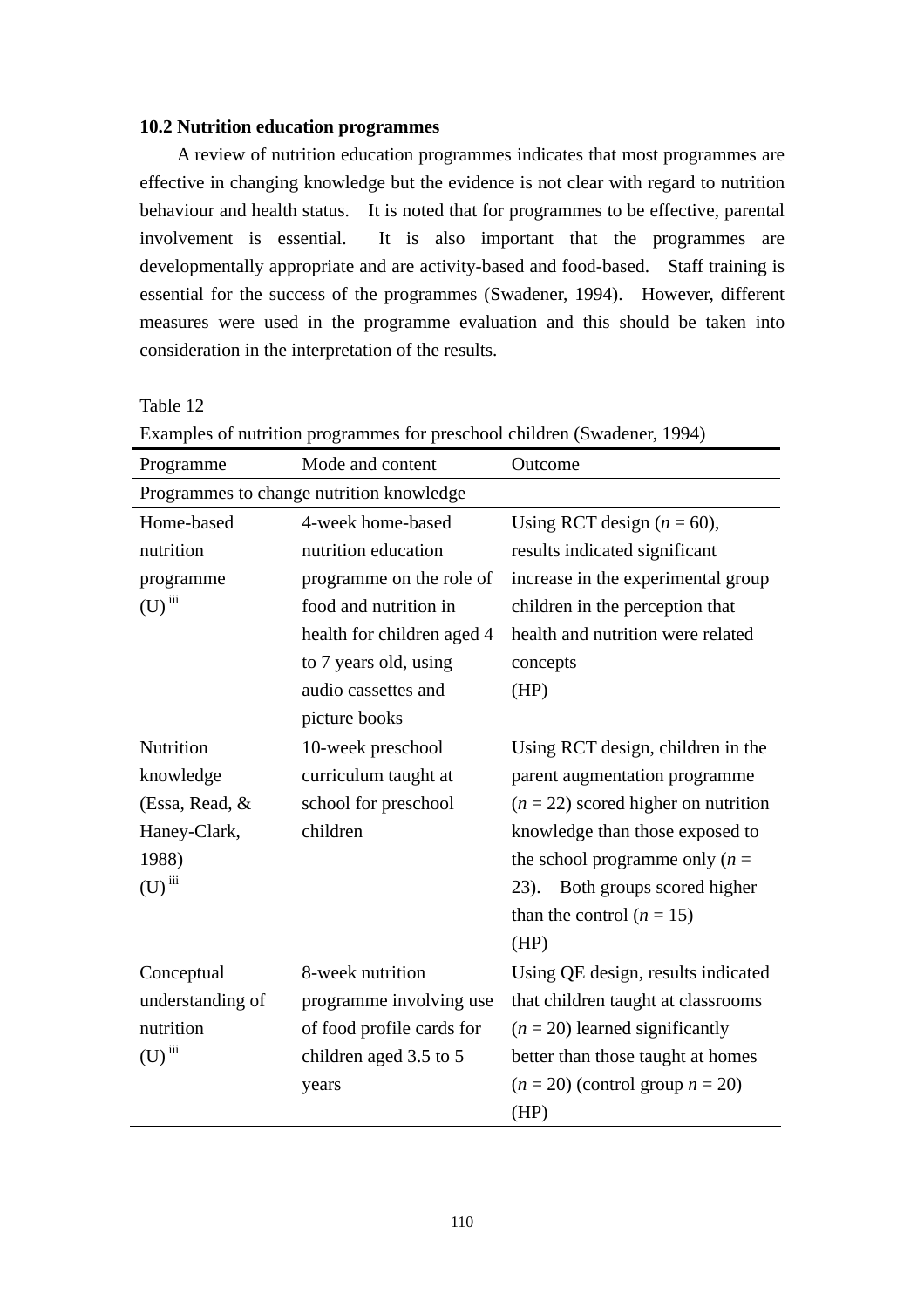| Programme                           | Mode and content           | Outcome                              |
|-------------------------------------|----------------------------|--------------------------------------|
| Conceptual                          | 34 children aged 5 to 11   | 8 out of 10 of the preschool age     |
| understanding of                    | years old                  | preoperational children did not see  |
| nutrition                           |                            | food as becoming part of the body    |
| $(U)$ <sup>iii</sup>                |                            | (HP)                                 |
| Nutrition                           | 12 nutrition activities    | Using RCT design ( $n = 187$ ), the  |
| education                           | over 6 weeks               | results indicated that children in   |
| curriculum in                       |                            | the treatment group scored higher    |
| preschools                          |                            | on post-test nutrition knowledge     |
| $(U)$ <sup>iii</sup>                |                            | (HP)                                 |
| Programmes to change food behaviour |                            |                                      |
| Behavioural                         | Exposure of preschool      | Exposure to peer model was           |
| interventions                       | children to peer models    | sufficient to cause the child $(n =$ |
| $(U)$ <sup>iii</sup>                | selecting and eating the   | 39) to choose the non-preferred      |
|                                     | target children's          | food                                 |
|                                     | non-preferred food         | (H)                                  |
| Changing food                       | Use of stickers and praise | Using multiple baseline across       |
| preference by                       | to modify preschool        | subjects design with 17 children,    |
| using                               | children's food choice     | results indicated that               |
| reinforcement                       | during a preschool snack   | reinforcement increased healthy      |
| $(U)$ <sup>iii</sup>                | period                     | food choice in school, but not at    |
|                                     |                            | Snack choice returned to<br>home.    |
|                                     |                            | baseline level after withdrawal of   |
|                                     |                            | reinforcement                        |
|                                     |                            | (HI)                                 |
| <b>Student Parent</b>               | Integrating the USDA       | Using QE design ( $n = 168$ ), the   |
| <b>Educator Children</b>            | Child Care Food            | programme increased the              |
| (SPEAC)                             | Programme and the          | acceptance of fruits, vegetables     |
| Preschool                           | education curricula and    | and dairy products                   |
| Nutrition                           | activities of selected     | (HI)                                 |
| <b>Education Project</b>            | childcare programmes       |                                      |
| $(U)$ <sup>iii</sup>                |                            |                                      |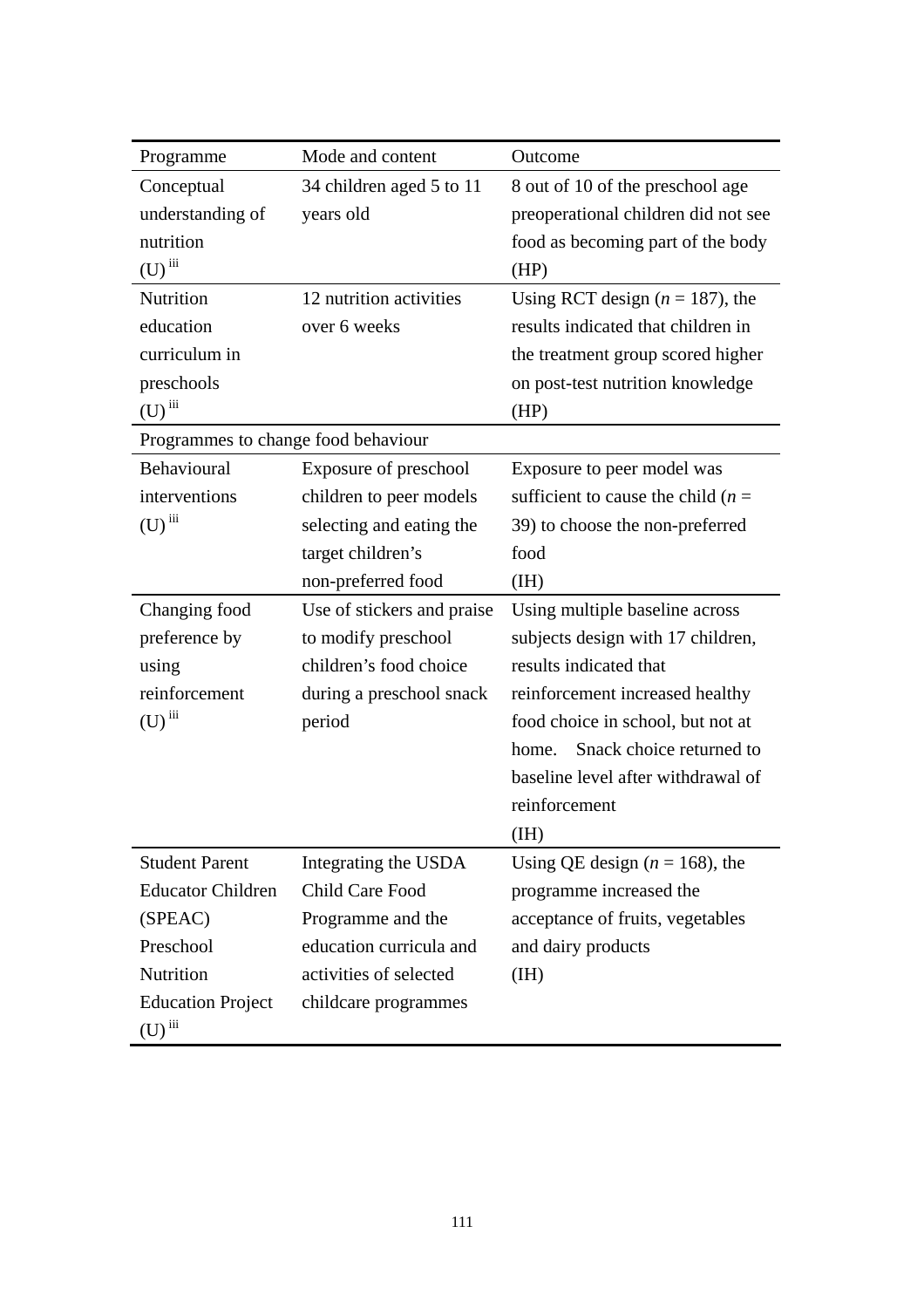| Programme                     | Mode and content                                                       | Outcome                                |
|-------------------------------|------------------------------------------------------------------------|----------------------------------------|
| Public service                | Exposure of children                                                   | Using RCT design $(n = 65)$ ,          |
| announcement and              | aged 3.5 years to 6.75                                                 | results indicated that television      |
| television                    | years to public service                                                | advertisement and pro-nutritional      |
| advertisement                 | announcement and                                                       | public service announcement with       |
| (Galst, 1980) <sup>iii</sup>  | television advertisement                                               | positive evaluative comments by        |
| (U)                           | during a four week                                                     | an adult observer was most             |
|                               | period                                                                 | effective in reducing selection of     |
|                               |                                                                        | snacks with added sugar content        |
|                               |                                                                        | (IH)                                   |
| <b>Iowa Nutriphonics</b>      | 14-unit learning package                                               | Using QE $(?)$ design $(n = 850)$ ,    |
| (NET Programme)               | presented three times per                                              | results indicated little difference in |
| $(U)$ <sup>iii</sup>          | week, emphasizing                                                      | food choice made by children           |
|                               | choosing nutritious foods                                              | participating in the programme         |
|                               |                                                                        | and those in the control group         |
|                               |                                                                        | (H)                                    |
| Food Dude                     | 16 day programme                                                       | Using a mixture of pre- and post-      |
| Programme                     | including video episodes,                                              | measure (3 schools) and QE             |
| (Tapper, Horne, &             | additional fruit and                                                   | design (1 experimental, 1 control),    |
| Fergus, $2003)$ <sup>iv</sup> | vegetable provision,                                                   | results indicated increased fruit      |
| (U)                           | rewards, homepack to                                                   | and vegetable intake in children       |
|                               | encourage fruit and                                                    | (HI)                                   |
|                               | vegetable intake at home,                                              |                                        |
|                               | staff manual and briefing                                              |                                        |
|                               | video and education                                                    |                                        |
|                               | support materials                                                      |                                        |
|                               | Programmes to change nutrition knowledge, attitudes and food behaviour |                                        |
| Benefit appeal                | Three nutrition education                                              | Using RCT design ( $n = 103$ ), the    |
| versus threat                 | presentations about                                                    | results indicated that both appeals    |
| appeal                        | benefits of vegetables                                                 | were effective but the benefit         |
| $(U)$ <sup>iii</sup>          |                                                                        | group had higher scores on             |
|                               |                                                                        | nutrition knowledge and vegetable      |
|                               |                                                                        | snacks                                 |
|                               |                                                                        | $(H)$ $(HP)$                           |
|                               |                                                                        |                                        |

<sup>&</sup>lt;sup>iv</sup> Original study

 $\overline{a}$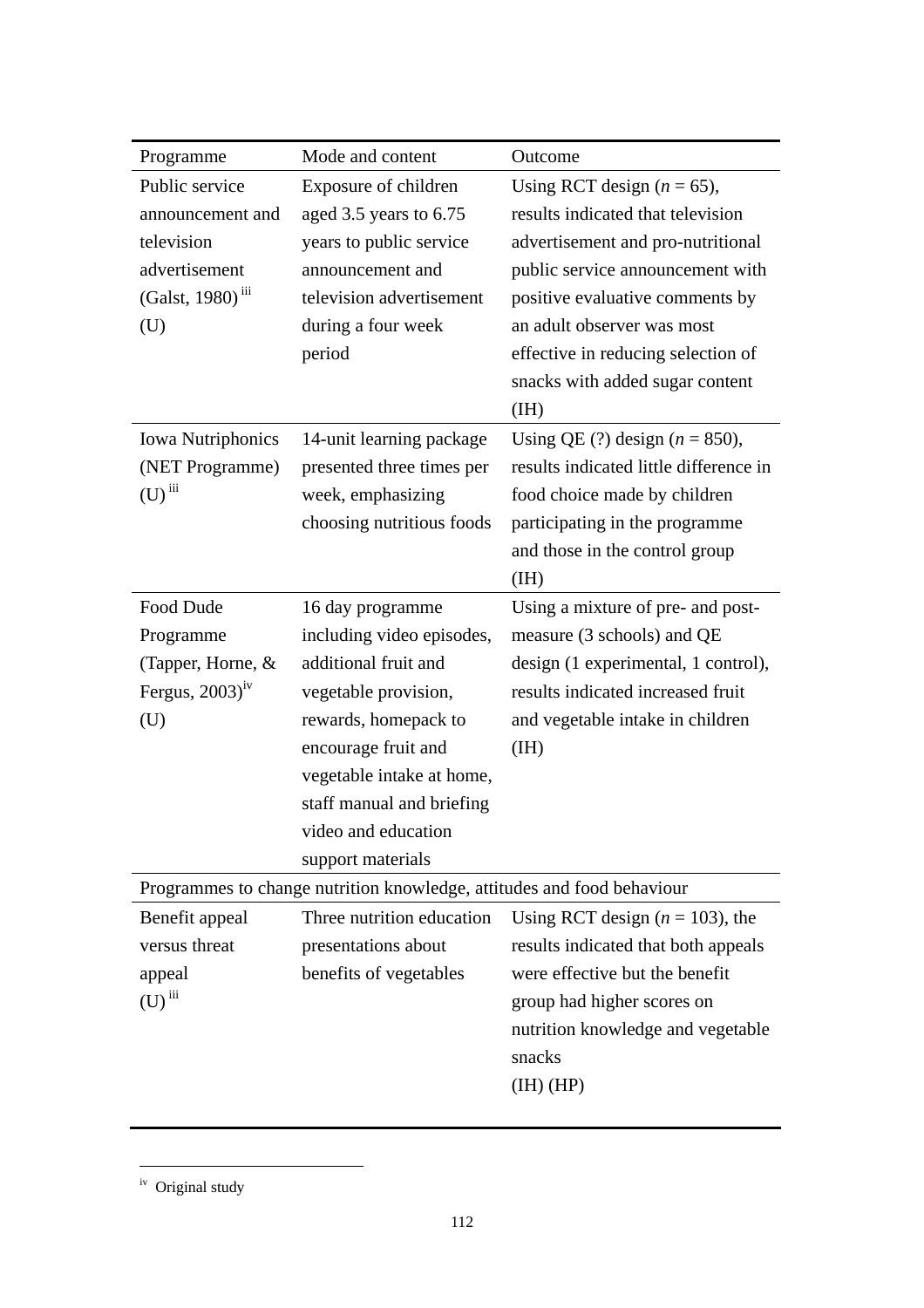| Programme            | Mode and content         | Outcome                                |
|----------------------|--------------------------|----------------------------------------|
| Nutrition            | 6-week group-time action | Significant increase in nutrition      |
| education            | stories, songs and       | knowledge but no difference in         |
| curriculum in        | self-selected activities | food behaviour between pre-test        |
| preschools           | involving food           | and post-test ( $n = 16$ ), but no     |
| $(U)$ <sup>iii</sup> |                          | control group                          |
|                      |                          | $(H)$ $(HP)$                           |
| Nutrition            | Helpful hints preschool  | Using QE design ( $n = 267$ ), results |
| education            | health education         | indicated moderate impact on           |
| curriculum in        | curriculum               | child health knowledge but no          |
| preschools           |                          | significant change in feelings and     |
| $(U)$ <sup>iii</sup> |                          | emotions                               |
|                      |                          | (HP)                                   |
| Self-contained       | 6-week experiential      | Using RCT design ( $n = 1000$ ), the   |
| nutrition education  | programme for Headstart  | results indicated no significant       |
| curriculum           | children                 | difference in nutrition knowledge      |
| $(S)$ <sup>iii</sup> |                          | and attitude. Experimental group       |
|                      |                          | children decreased refusal of food     |
|                      |                          | served and increased request for       |
|                      |                          | low-sugar snack. Control group         |
|                      |                          | children increased refusal of food     |
|                      |                          | served and decreased request for       |
|                      |                          | low-sugar snack                        |
|                      |                          | $(H)$ $(HP)$                           |

#### **10.3 Programmes to promote breastfeeding**

 In a systematic review of interventions to promote breastfeeding, Fairbank et al. (2000) point out that health promotion interventions are generally effective in increasing initiation rates. Peer support and professional support programmes are effective in increasing initiation and duration rates. Institutional changes such as rooming-in, early contact and health education have also been found to be effective in increasing initiation and duration rates. There is some limited evidence to show that mass media campaigns could improve attitudes towards breastfeeding which might lead to increased initiation and duration rates. However, the findings suggest that giving out breastfeeding literature on its own, without other formal or informal methods of health education delivery, is not effective (Curro, Lanni, Scipione, Grimaldi, & Mastroiacovo, 1997). In general, De Oliveira, Camacho, and Tedstone (2001) point out that the most effective interventions include a combination of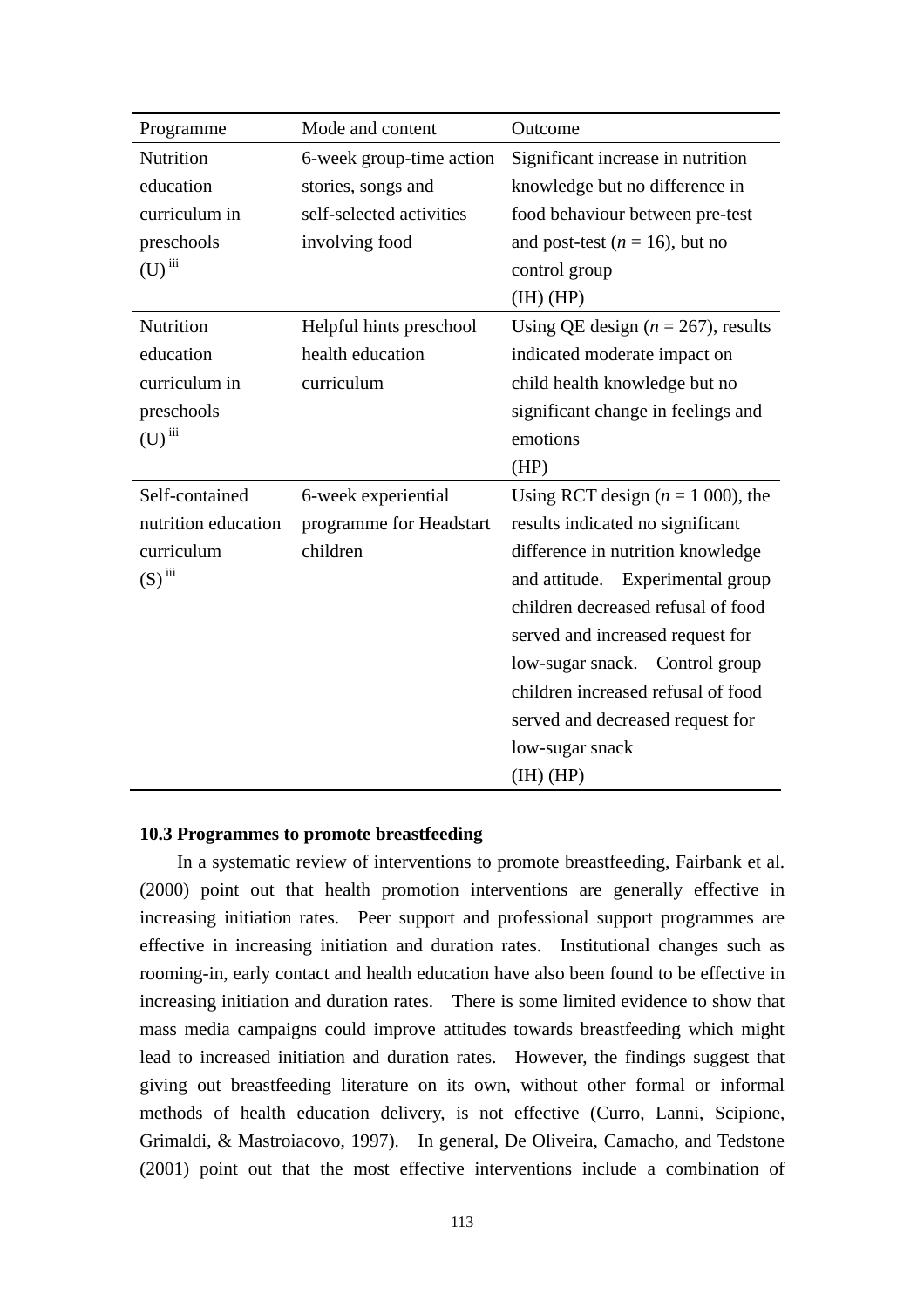information, guidance and support and that the intervention should be long-term and intensive.

Table 13

| Examples of programmes to promote breastfeeding and programme reviews |  |
|-----------------------------------------------------------------------|--|
|                                                                       |  |

| Programme                   | Mode and content       | Outcome                                |
|-----------------------------|------------------------|----------------------------------------|
| Increasing                  | Community health nurse | Using chart audits ( $n = 283$ ),      |
| breastfeeding               | and peer counsellor    | initiation rates increased from 38%    |
| initiation and              | programme              | in 1995 to 60% in 1997. Peer           |
| duration (Martens,          |                        | counsellor group were less likely to   |
| $2002)^{iv}$                |                        | wean                                   |
| (U)                         |                        | (III)                                  |
| Increasing                  | Information booklet    | Using RCT design ( $n = 200$ ), the    |
| duration using              |                        | results indicated no significant       |
| information                 |                        | difference between intervention and    |
| booklet (Curro et           |                        | control groups in the prevalence of    |
| al., 1997) <sup>iv</sup>    |                        | exclusive or complementary             |
| (U)                         |                        | breastfeeding at 6 months              |
|                             |                        | (HI)                                   |
| Comprehensive               | Prenatal breastfeeding | Using QE design ( $n = 59$ ), results  |
| prenatal                    | skills group education | indicated significant increase in full |
| breastfeeding               |                        | breastfeeding at 6 months from         |
| promotion                   |                        | 32% to 67%                             |
| programme                   |                        | (H)                                    |
| (Pugin, Valdes,             |                        |                                        |
| Labbok, Perez, &            |                        |                                        |
| Aravena, 1996) $^{\rm iv}$  |                        |                                        |
| (U)                         |                        |                                        |
| <b>Breastfeeding</b>        | Peer counselling       | Using QE design (?), results           |
| promotion through programme |                        | indicated that incidence of            |
| peer counselling            |                        | breastfeeding rose from 12.3% to       |
| (Grummer-Strawn,            |                        | 19.9% in clinics with the              |
| Rice, Dugas,                |                        | programme, but only from 9.2% to       |
| Clark, $&$                  |                        | 10.7% in clinics without the           |
| Benton-Davis,               |                        | programme. Presence of lactation       |
| 1997) $^{\rm iv}$           |                        | specialists was more important that    |
| (S)?                        |                        | that of peer counsellors               |
|                             |                        | (IH)                                   |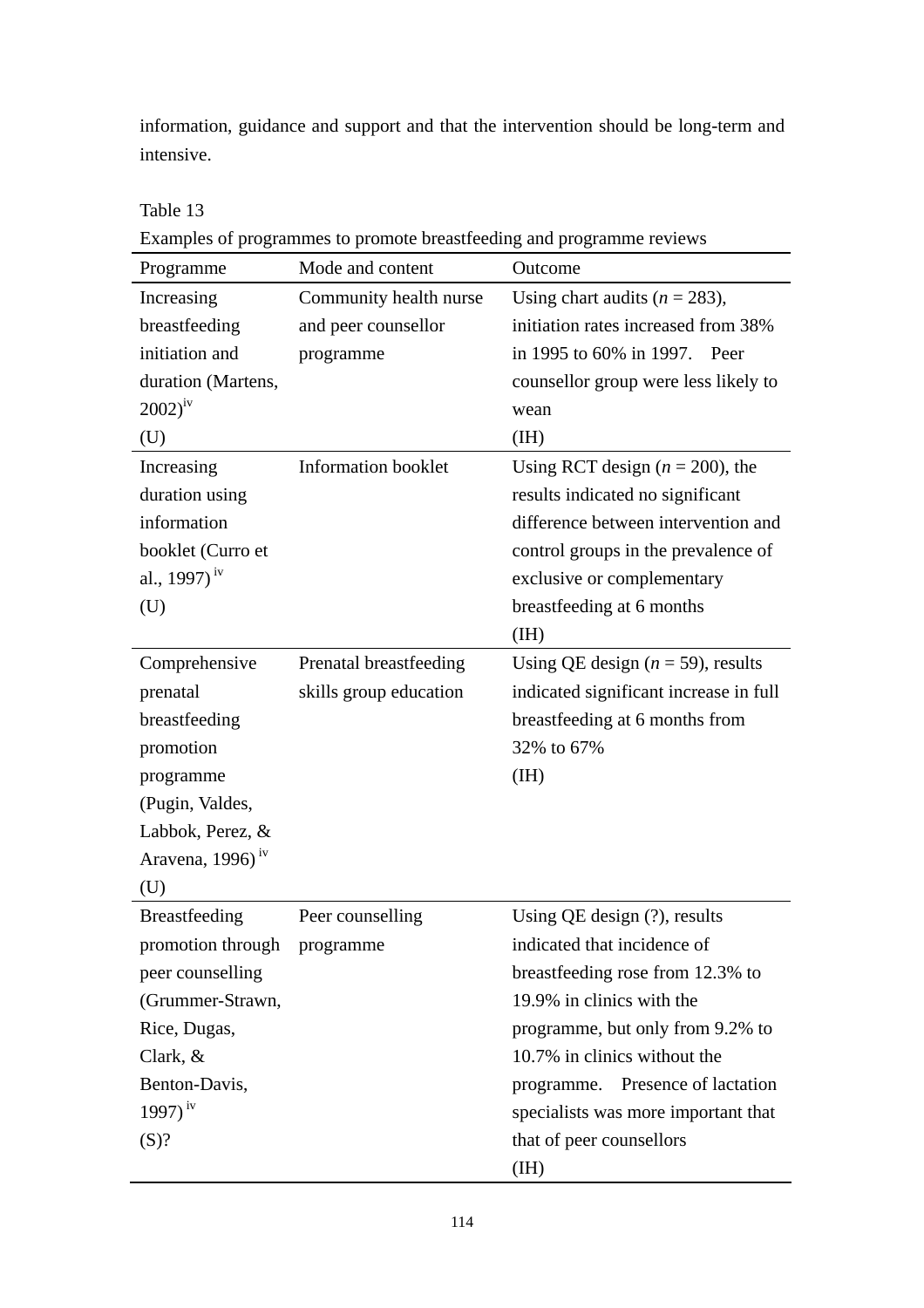| Programme            | Mode and content          | Outcome                               |
|----------------------|---------------------------|---------------------------------------|
| <b>Breastfeeding</b> | Systematic review of      | All forms of extra support            |
| support (Sikorski,   | support for breastfeeding | (professional or lay) have beneficial |
| Renfrew, Pindoria,   | mothers                   | effects on duration, with clear       |
| & Wade, 2003)        |                           | evidence for the effectiveness of     |
|                      |                           | professional support on the duration  |
|                      |                           | of breastfeeding (20 RCT or quasi     |
|                      |                           | RCT studies with 23 712               |
|                      |                           | mother-infant pairs)                  |
|                      |                           | (HH)                                  |

### **10.4 Programmes to promote oral health**

 As the benefits of fluoride in preventing dental caries has been firmly supported (Marinho, Higgins, Logan, & Sheiham, 2001; Marinho, Higgins, Logan, & Sheiham, 2003), the focus of the present discussion is on community oral health education programmes. While there is evidence to show that community oral education programmes are effective in reducing dental caries, Sprod, Anderson, and Treasure (1996) point out that programmes using more innovative approaches are more likely to have long-term effect. Limited short-term behavioural changes are achieved by simple persuasive approaches. Most of the programmes for young children involve their parents as well.

| Table |  |
|-------|--|
|-------|--|

Examples of programmes to promote oral health

| Programme                     | Mode and content            | Outcome                          |
|-------------------------------|-----------------------------|----------------------------------|
| Community health              | Community health            | QE design $(n = 727)$            |
| education                     | education programme         | No intervention: secular 32.5%   |
| programme                     | providing structured health | increase in tooth brushing       |
| (Sgan-Cohen,                  | education and/or            | Toothpaste and toothbrush only:  |
| Mansbach, Haver,              | toothpaste/toothbrushes for | 45.1% increase in tooth brushing |
| & Gofin, $2001$ <sup>iv</sup> | mothers of infants          | Health education only: 43.7%     |
| (U)                           |                             | increase in tooth brushing       |
|                               |                             | Health education, toothpaste and |
|                               |                             | toothbrush: 60.4% increase in    |
|                               |                             | tooth brushing                   |
|                               |                             | (IH)                             |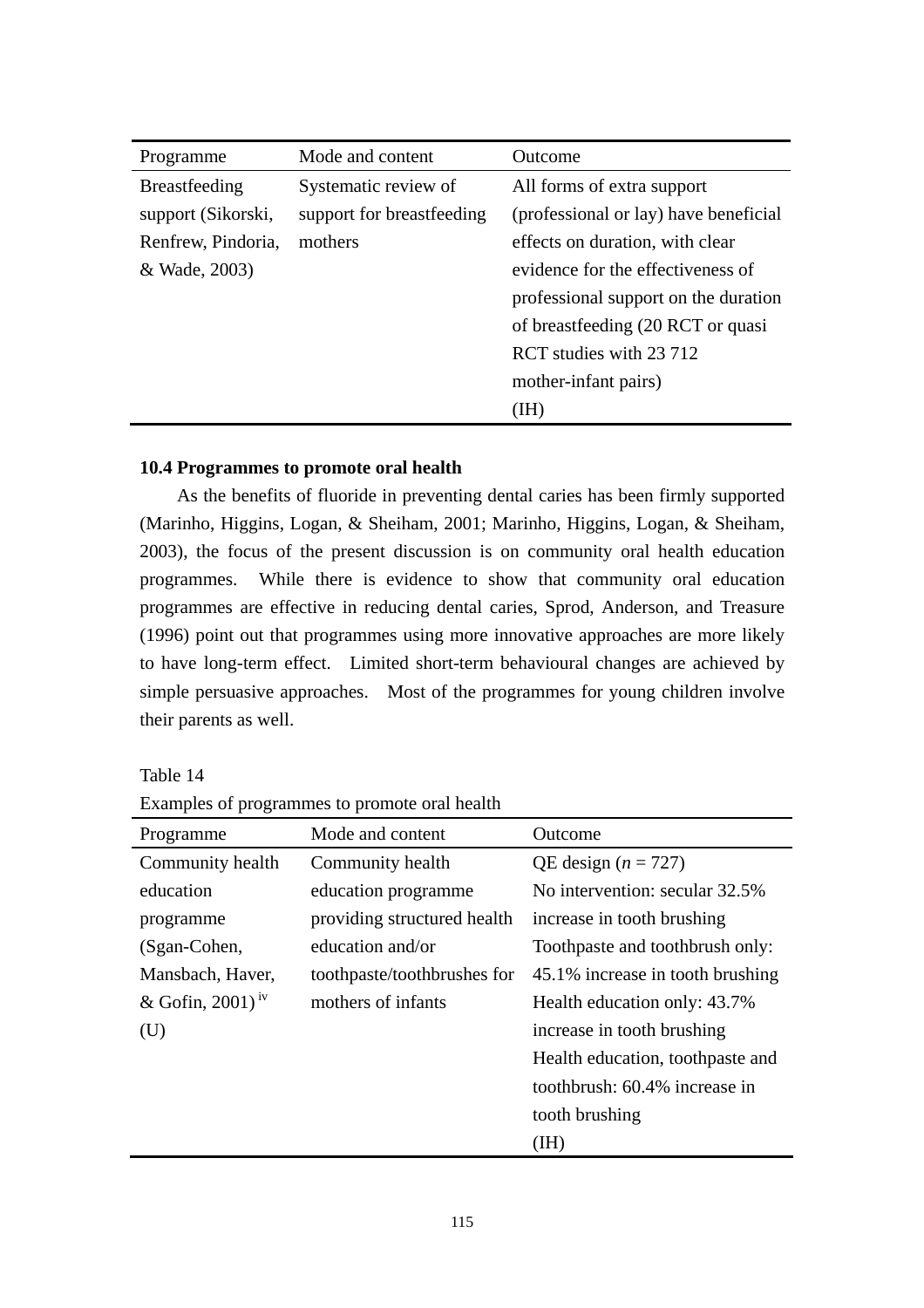| Programme                     | Mode and content            | Outcome                              |
|-------------------------------|-----------------------------|--------------------------------------|
| Home visit                    | Comparison of three         | Using $QE$ $(?)$ design, the results |
| programme in areas            | groups: tooth brushing in   | indicated that oral hygiene and      |
| of urban deprivation          | school, tooth brushing in   | gingivitis of first group improved   |
| (Rayner, 1992) $\frac{iv}{ }$ | school plus home visit by   | during the study but deteriorated    |
| (S)                           | dental hygienist, parental  | during school holidays.<br>Oral      |
|                               | dental health education by  | hygiene and gingivitis of the        |
|                               | home visit                  | other two groups were                |
|                               |                             | maintained during school             |
|                               |                             | holidays                             |
|                               |                             | (HS)                                 |
| Home visit                    | Regular home visits by      | Significant differences in caries    |
| programme in low              | trained dental health       | levels and caries risk between the   |
| socio-economic/high           | educators over a period of  | study and control groups (4% vs.     |
| caries suburbs                | Subjects were<br>3 years.   | The study group was<br>$33\%$ ).     |
| (Kowash, Pinfield,            | assigned into different     | randomly selected by the             |
| Smith, & Curzon,              | groups receiving dental     | computer and the control group       |
| $2000)^{iv}$                  | health education on diet    | consisted of families not selected   |
| (S)                           | and oral hygiene of various | by the computer $(n = 228)$          |
|                               | degrees                     | (HS)                                 |

#### **10.5 Programmes to prevent childhood injuries**

 Three reviews will be reported in this section, together with other studies involving families with preschool children. Many of these programmes for preschool children are home visit programmes and many of them are targeted towards at risk families (e.g. past history of child injury, socio-economic disadvantage). The three reviews are on child injury prevention counselling in primary care settings, home visit programmes and community actions involving multi agencies (Bass et al., 1993; Roberts, Kramer, & Suissa, 1996; Towner & Dowswell, 2002). Most of the interventions are able to demonstrate some favourable changes. However, there is no clear pattern about the relative effectiveness of particular types of approach as many of the intervention programmes employ a combination of approaches. Furthermore, the target outcomes and the success indicators vary tremendously from programme to programme, including changes in injury rates (health outcome), or changes in behaviour (e.g., installation of booster seat) (intermediate health outcome) or changes in parent knowledge of child injury related issues (health promotion outcome). Generally speaking, there are many different types of childhood injuries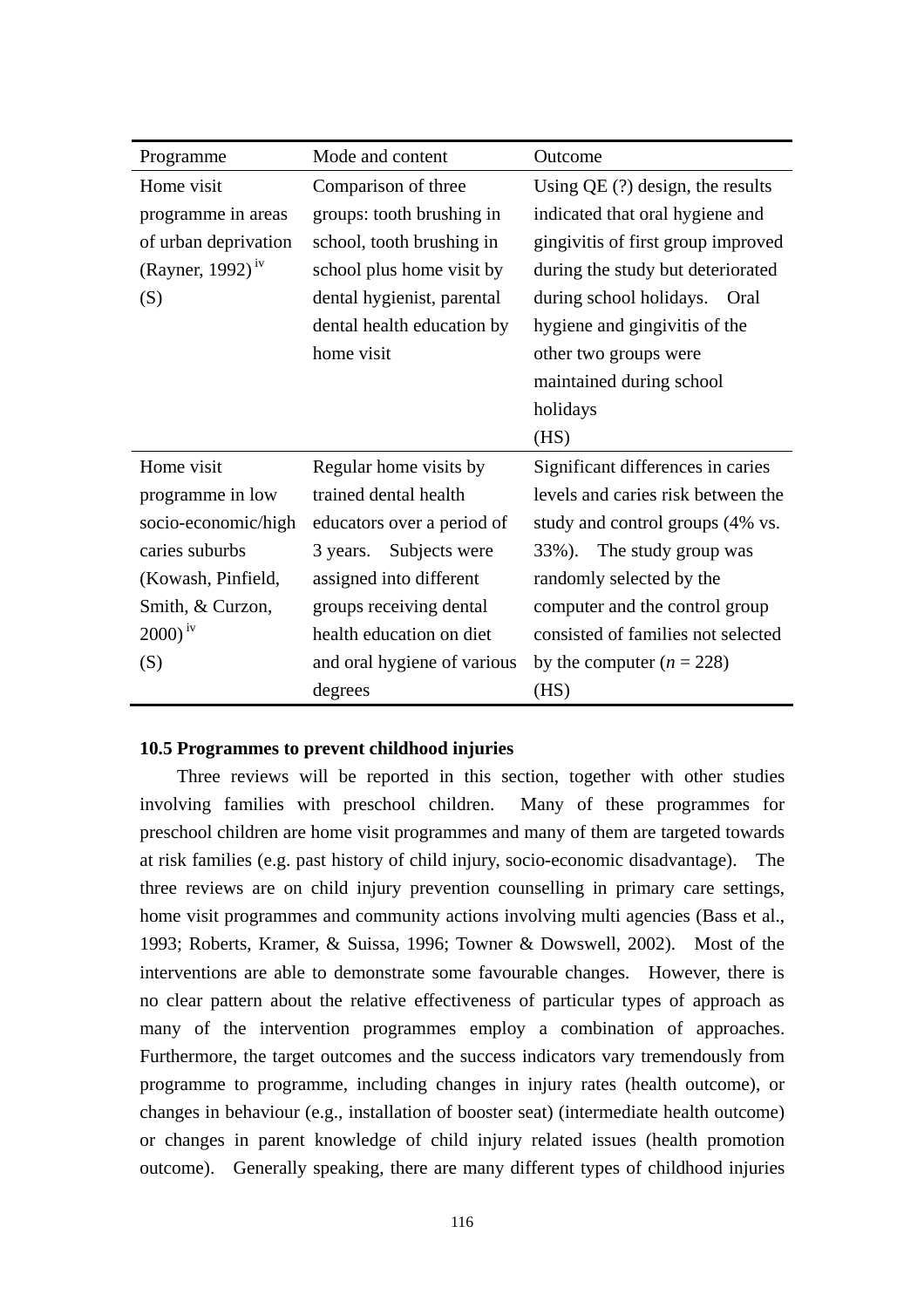and for different types of injuries, there are different types of interventions.

Table 15

|                      | Examples of programmes to prevent child injuries                     |                                     |
|----------------------|----------------------------------------------------------------------|-------------------------------------|
| Programme            | Mode and content                                                     | Outcome                             |
|                      | Community based programmes (Towner & Dowswell, $2002$ ) <sup>v</sup> |                                     |
| Community based      | The Safe Living                                                      | QE population based evaluation      |
| injury prevention    | Programme targeted                                                   | using an intervention and           |
| programme in         | injury prevention in all                                             | comparison community design         |
| Australia            | settings using strategies                                            | indicated no significant changes in |
| (Ozanne-Smith, Day,  | such as programme                                                    | rates of injury deaths,             |
| Stathakis, &         | publicity, education                                                 | hospitalizations or emergency       |
| Sherrard, 2002;      | and training, injury                                                 | department presentations.<br>Injury |
| Towner &             | hazard reduction and                                                 | hazard reduction $(> 50\%)$ on the  |
| Dowswell, 2002)      | environmental change                                                 | road, in schools, and to a limited  |
| $(U)$ <sup>iii</sup> |                                                                      | extent, at homes (e.g.              |
|                      |                                                                      | recommendations of playground       |
|                      |                                                                      | and road audit enacted) was         |
|                      |                                                                      | observed. Increased use of safety   |
|                      |                                                                      | devices and equipment such as       |
|                      |                                                                      | helmets, safety seats and smoke     |
|                      |                                                                      | detectors was observed              |
|                      |                                                                      | $(HS)$ $(HH)$                       |
| Statewide child      | A series of health                                                   | There were 139 810 people in the    |
| injury prevention    | promotion campaigns                                                  | 9 intervention communities and      |
| programme            | related to burns,                                                    | 146 866 in the 5 control            |
| (Towner $&$          | poisoning, falls,                                                    | communities. QE design study        |
| Dowswell, 2002)      | suffocations, and                                                    | results indicated reduction in      |
| $(U)$ <sup>iii</sup> | passenger motor                                                      | passenger motor vehicle injuries in |
|                      | vehicle injuries with                                                | intervention communities but no     |
|                      | the target group being                                               | evidence was found in the           |
|                      | children under 5 years                                               | reduction of other target injuries. |
|                      |                                                                      | Exposure to prevention messages     |
|                      |                                                                      | was found to be associated with     |
|                      |                                                                      | safety behaviour                    |
|                      |                                                                      | $(HS)$ $(HH)$                       |

Examples of programmes to prevent child injuries

 $\overline{a}$ 

v Only evidences rated as "good" evidences are included in Table 15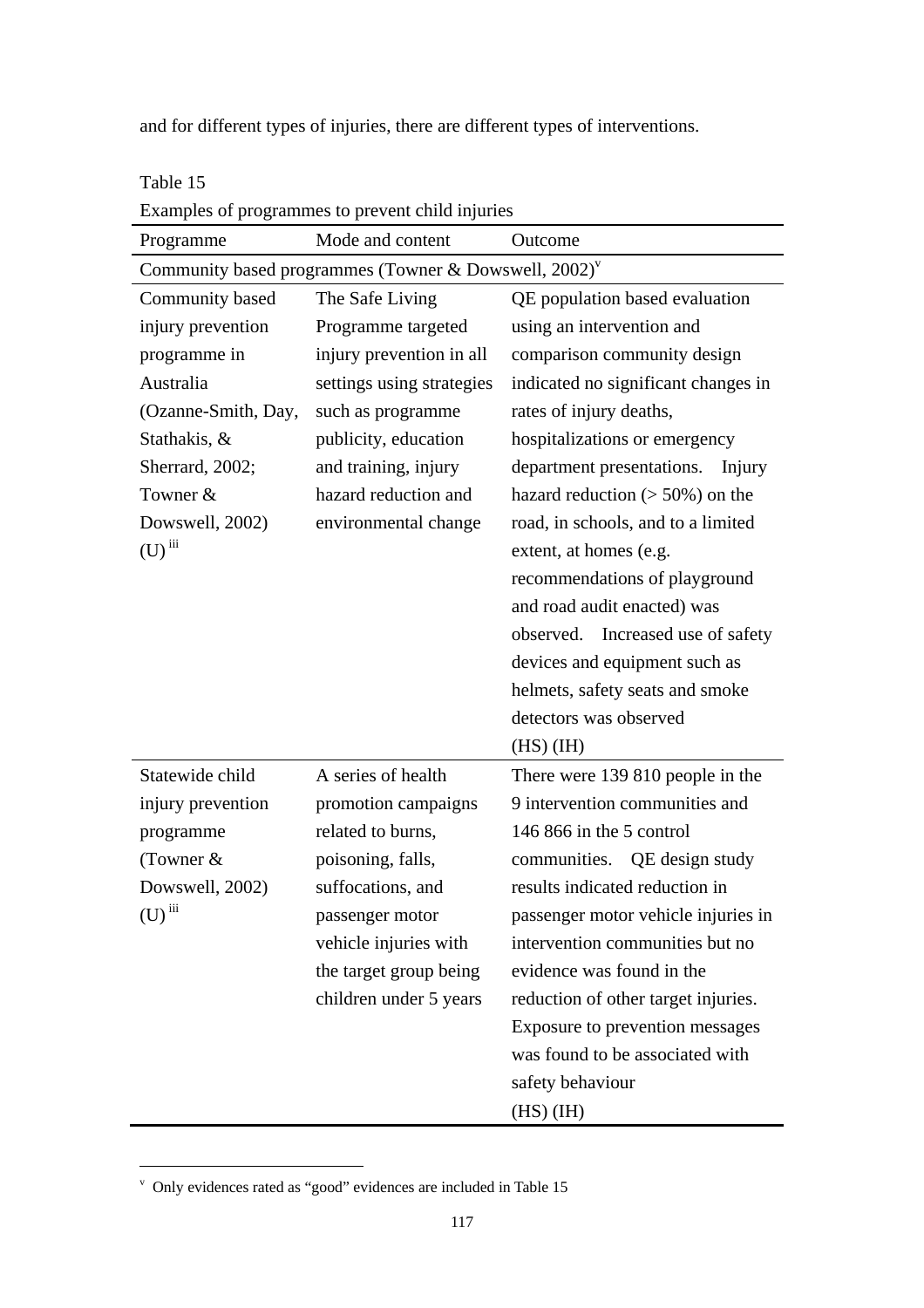| Programme                | Mode and content         | Outcome                               |
|--------------------------|--------------------------|---------------------------------------|
| WHO safe                 | Provision of regular     | QE design study results indicated     |
| community model          | information about        | more reduction of all-cause injury    |
| (Lindqvist, Timpka,      | injury prevention to the | rate in the intervention area than in |
| Schelp, & Risto,         | general community,       | the control area                      |
| $2002)^{iv}$             | age adjusted safety      | (HS)                                  |
| (U)                      | information to parents   |                                       |
|                          | at annual health visits, |                                       |
|                          | display of safety        |                                       |
|                          | products and examples    |                                       |
|                          | of modifications of risk |                                       |
|                          | environments at public   |                                       |
|                          | areas, evaluation of     |                                       |
|                          | indoor environment at    |                                       |
|                          | daycare centres,         |                                       |
|                          | schools and sports       |                                       |
|                          | facilities, introduction |                                       |
|                          | of regular safety rounds |                                       |
|                          | for maintenance          |                                       |
| Safe kids/healthy        | Repair and major         | Time series design (?) study results  |
| neighbourhoods           | capital improvement to   | indicated reduction in the overall    |
| injury prevention        | parks and playgrounds,   | injury rate among school aged         |
| programme in             | intensive pedestrian     | children during the 3 years after     |
| Harlem (Davidson et      | safety programme,        | the initiation of the programme, as   |
| al., 1994) <sup>iv</sup> | traffic safety           | compared with the rates 6 years       |
| (U)                      | programme, dance         | before.                               |
|                          | programme, art studio,   | Number of children studied:           |
|                          | Little League            | Intervention city $-26818$ in 1980    |
|                          | programme, winter        | to 28 457 in 1990                     |
|                          | baseball clinic, soccer  | Comparison city $-57637$ in 1980      |
|                          | league, bicycle safety   | to 66 305 in 1990                     |
|                          | programmes               | (HS)                                  |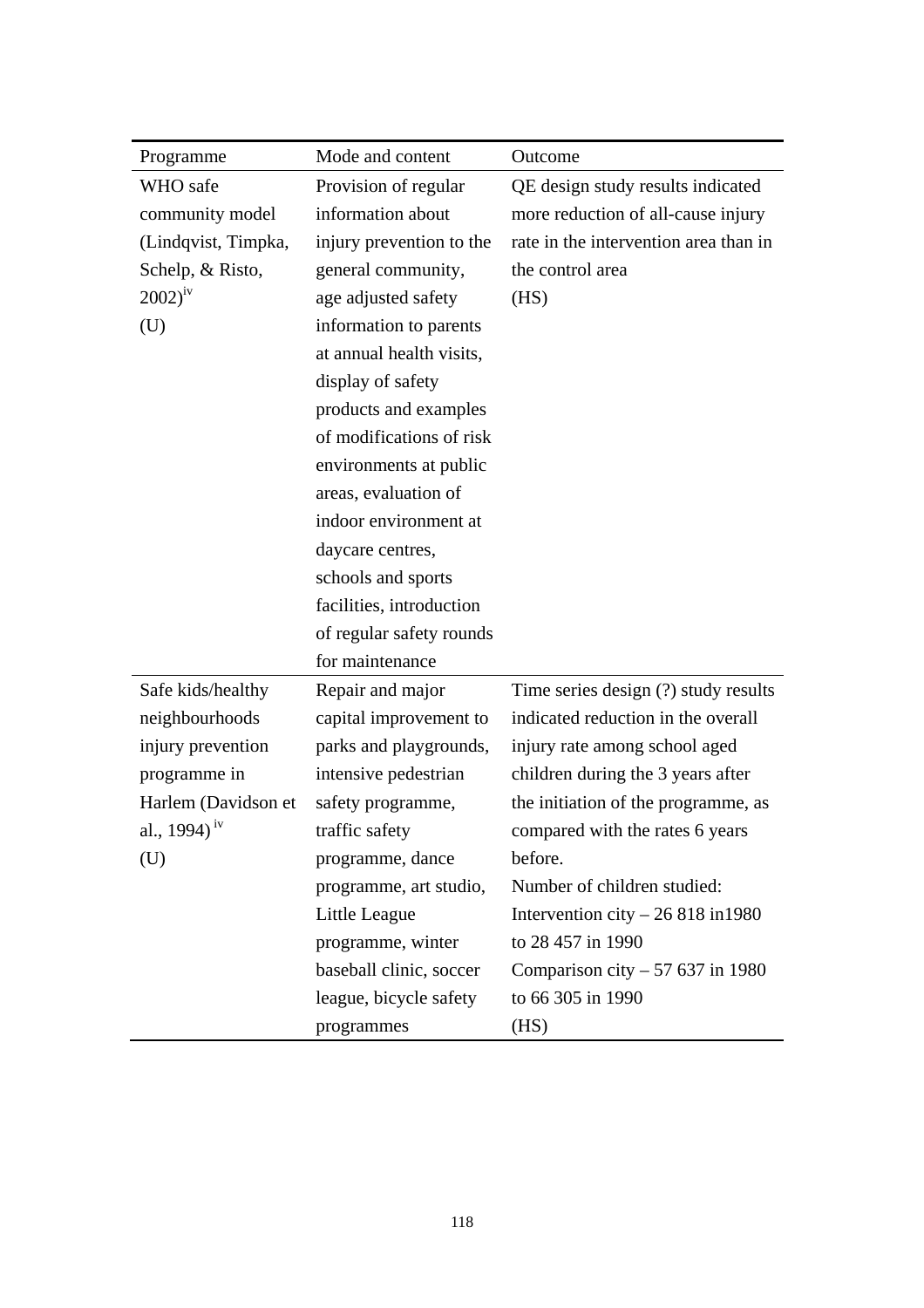| Programme             | Mode and content             | Outcome                            |
|-----------------------|------------------------------|------------------------------------|
| Home visit programmes |                              |                                    |
| Intervention package  | A package of safety advice   | Cluster randomized controlled      |
| to reduce child       | at child health surveillance | trial results (intervention group  |
| injuries among        | sessions at regular          | $n = 1$ 100, control group $n = 1$ |
| children aged 3-12    | intervals, provision of low  | 019) indicated that the            |
| months (Kendrick,     | cost safety equipment        | intervention package was not       |
| Marsh, Fielding, &    | (means tested), home         | effective in reducing the          |
| Miller, 1999) $iv$    | safety checks and first aid  | frequency of minor                 |
| (U)                   | training by health visitors  | unintentional injuries in          |
|                       |                              | children at home                   |
|                       |                              | (HS)                               |
| Pooled results of 8   | Antenatal and post-natal     | RCT design ( $n = 2574$ from 8     |
| home visit            | visit by health              | studies) - lower incidence of      |
| programmes (RCT)      | professionals and            | injury in the home visit group     |
| for the prevention of | non-professionals for        | versus control group - pooled      |
| child injury (Roberts | informational and            | odds ratio of 0.74 (95%)           |
| et al., 1996)         | emotional support. In 6      | confidence interval 0.60 to        |
| $(U)$ $(S)$           | out of the 8 studies, the    | 0.92)                              |
|                       | families were at risk        | (HS)                               |
|                       | families                     |                                    |
| Preschool             | Home visit to Headstart      | QE design study results            |
| programme for         | families by trained school   | indicated that intervention was    |
| safety and injury     | personnel. Intervention      | associated with increased          |
| prevention by home    | families ( $n = 213$ ) were  | probability of having a            |
| visitors (Johnston,   | offered education            | working smoke detector,            |
| Britt, D'Ambrosio,    | materials, smoke detectors,  | presence of ipecac in the home     |
| Mueller, & Rivara,    | batteries, ipecac, and car   | and obtaining car restraints at    |
| $2000)^{iv}$          | restraints based on home     | follow-up                          |
| (S)                   | inspection. Comparison       | (III)                              |
|                       | group ( $n = 149$ ) families |                                    |
|                       | were only given written      |                                    |
|                       | information                  |                                    |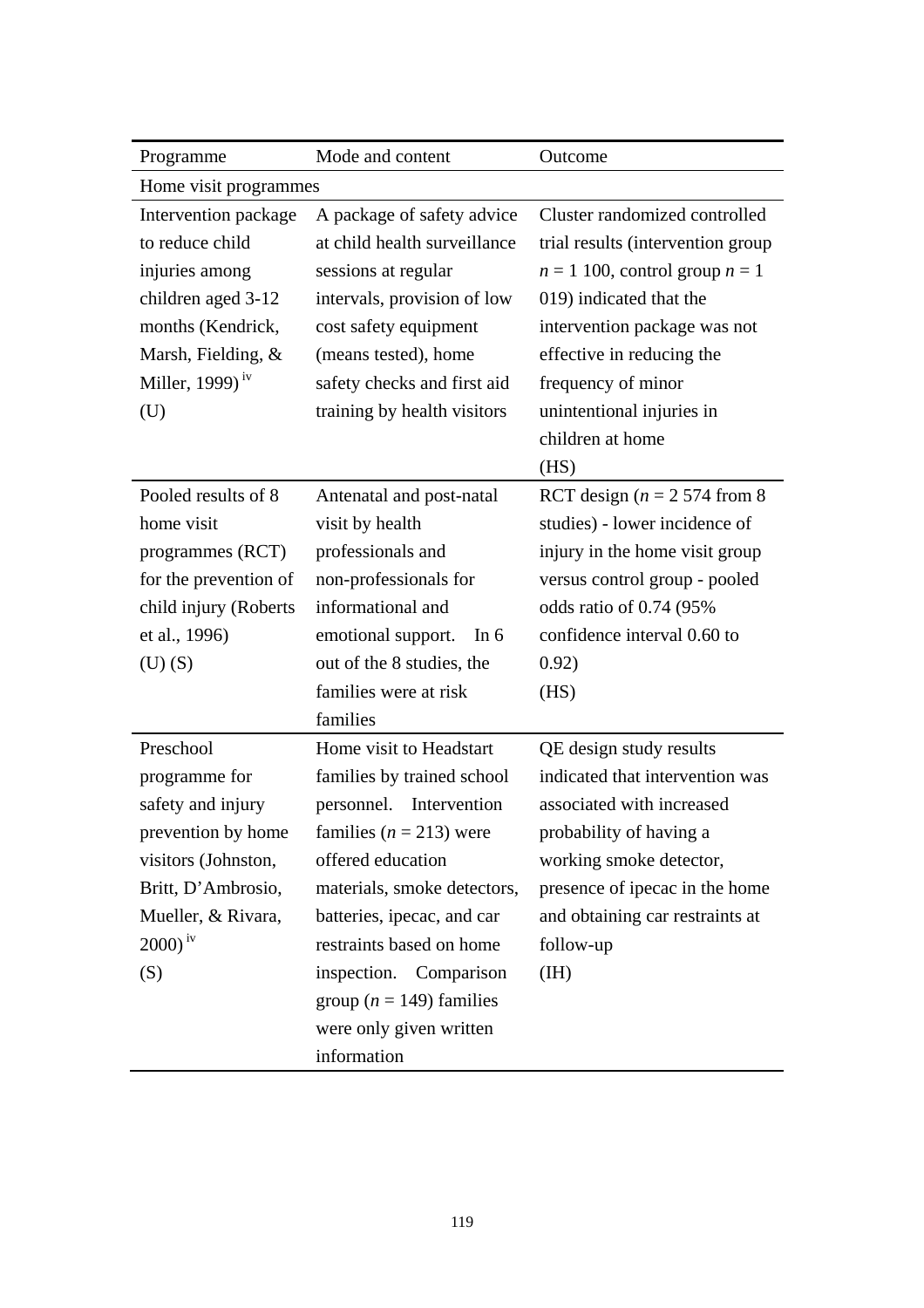| Programme                              | Mode and content           | Outcome                               |
|----------------------------------------|----------------------------|---------------------------------------|
| Home delivery of                       | Home visit by nurses and   | Pre- and post- intervention           |
| counselling and                        | doctors when child was     | results with no control group -       |
| safety devices                         | aged 6 to 9 months.        | percentage of home safety             |
| (Sznajder et al.,                      | Selection criteria         | improvement was higher in             |
| $2003)$ <sup>iv</sup>                  | included primipara,        | group receiving counselling and       |
| (S)                                    | medical problem,           | safety devices $(n = 49)$ than        |
|                                        | psychological and/or       | group receiving counselling only      |
|                                        | socio-economic             | $(n = 50)$                            |
|                                        | difficulties               | (HI)                                  |
| Prenatal and infancy                   | Home visits by nurses to   | RCT results $(n = 1 139)$             |
| home visits                            | families with at least 2   | indicated that families visited by    |
| (Kitzman et al.,                       | sociodemographic risk      | nurses reported fewer health care     |
| 1997) $^{\rm iv}$                      | characteristics, including | encounters for children in which      |
| (S)                                    | 7 prenatal home visits     | injuries were detected and fewer      |
|                                        | and 26 visits from child's | days of injury-related                |
|                                        | birth to the child's       | hospitalization                       |
|                                        | second birthday            | (HS)                                  |
| Home-based                             | Home visits to vulnerable  | <b>RCT</b> results indicated          |
| intervention                           | families by child heath    | significantly fewer self-reported     |
| programme for                          | nurses from birth to 3     | injuries and bruises in               |
| maternal-infant                        | months                     | intervention group ( $n = 80$ )       |
| attachment and child                   |                            | versus control group ( $n = 80$ )     |
| health (Armstrong,                     |                            | (HS)                                  |
| Fraser, Dadds, &                       |                            |                                       |
| Morris, $2000$ <sup>iv</sup>           |                            |                                       |
| (S)                                    |                            |                                       |
| Paediatric safety                      | Parents were given         | RCT design study results              |
| counselling and                        | personalized education     | indicated no significant              |
| home visits for low                    | on home safety and         | differences in safety practices       |
| income families                        | opportunity to purchase    | between parents receiving home        |
| (Gielen et al., $2002$ ) <sup>1V</sup> | reduced-cost products      | visits ( $n = 62$ ) and those who did |
| (S)                                    |                            | not $(n = 60)$                        |
|                                        |                            | (HI)                                  |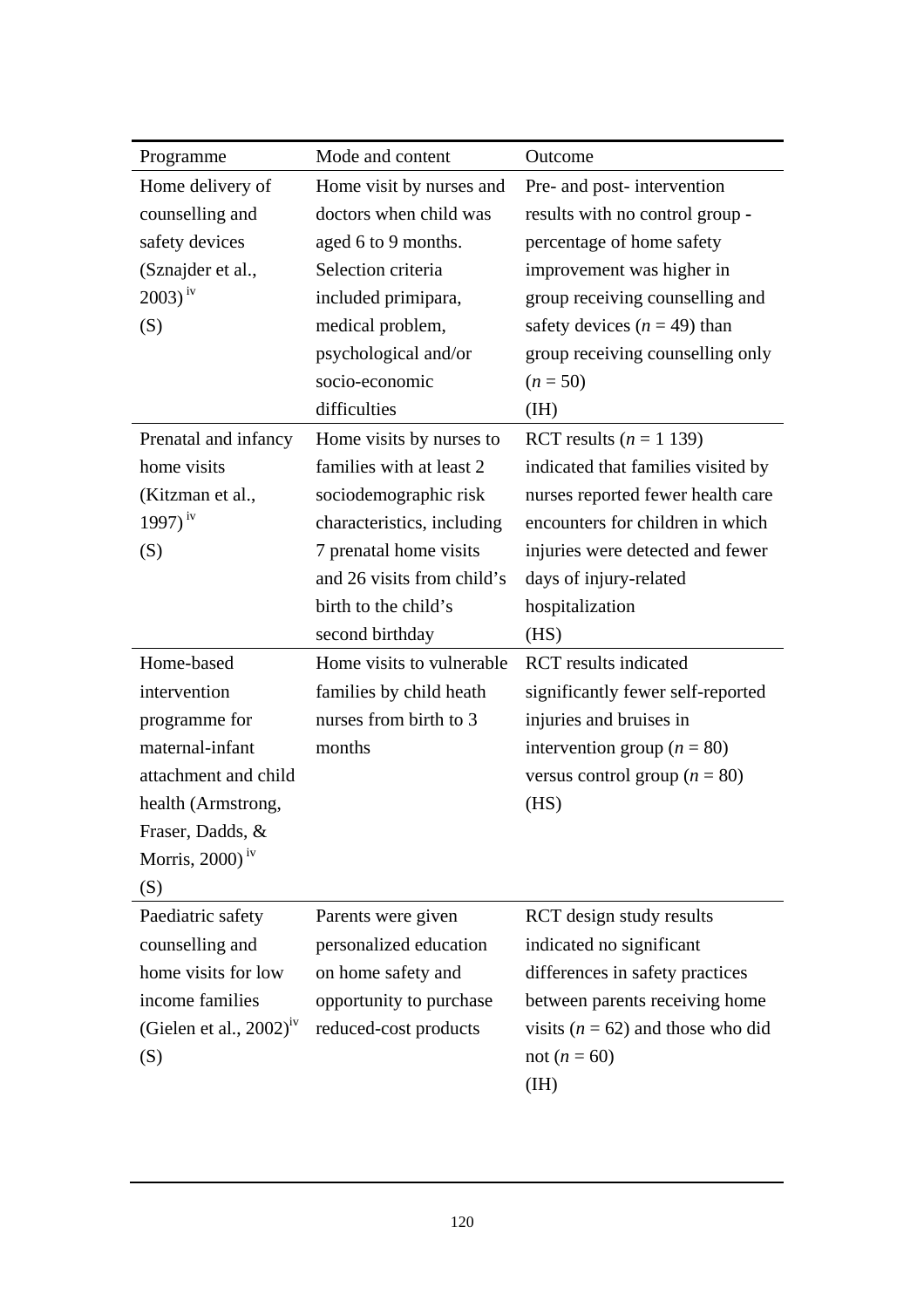| Programme                      | Mode and content            | Outcome                             |
|--------------------------------|-----------------------------|-------------------------------------|
| Home visiting                  | Home safety assessment      | Pre- and post- intervention         |
| programme for high             | for high risk pregnant      | measures - a significantly larger   |
| risk pregnant women            | women, together with        | number of homes were assessed       |
| (Bablouzian,                   | education about injury      | as safe at discharge from           |
| Freedman, Wolski,              | prevention practices and    | programme, compared with the        |
| & Fried, 1997) <sup>iv</sup>   | home safety supplies        | initial assessment for use of child |
| (S)                            |                             | restraints, poison centre sticker   |
|                                |                             | on telephone, outlet plugs, safety  |
|                                |                             | latches on cabinets and drawers     |
|                                |                             | and ipecac at home                  |
|                                |                             | (HI)                                |
| General practitioner           | Families were given         | <b>RCT</b> results indicated that   |
| safety advice for low          | safety advice and leaflets, | intervention group families ( $n =$ |
| income families                | access to purchase          | 83) were more likely to use         |
| (Clamp & Kendrick,             | low-cost safety             | safety equipment including          |
| 1998) <sup>iv</sup>            | equipment, and home         | fireguards, smoke alarms, socket    |
| (S)                            | visit                       | covers, locks on cabinets and       |
|                                |                             | door slam devices than control      |
|                                |                             | group families $(n = 82)$           |
|                                |                             | (H)                                 |
| Reduction of home              | Home safety assessment      | The programme was found to          |
| hazards (Sullivan,             | for children less than 6    | have a positive effect on           |
| Cole, Lie, &                   | years of age who were       | reducing home hazards               |
| Twomey, $1990$ ) <sup>iv</sup> | treated at a burn centre.   | (HI)                                |
| (I)                            | Compliance with home        |                                     |
|                                | safety recommendations      |                                     |
|                                | after home visit was        |                                     |
|                                | measured                    |                                     |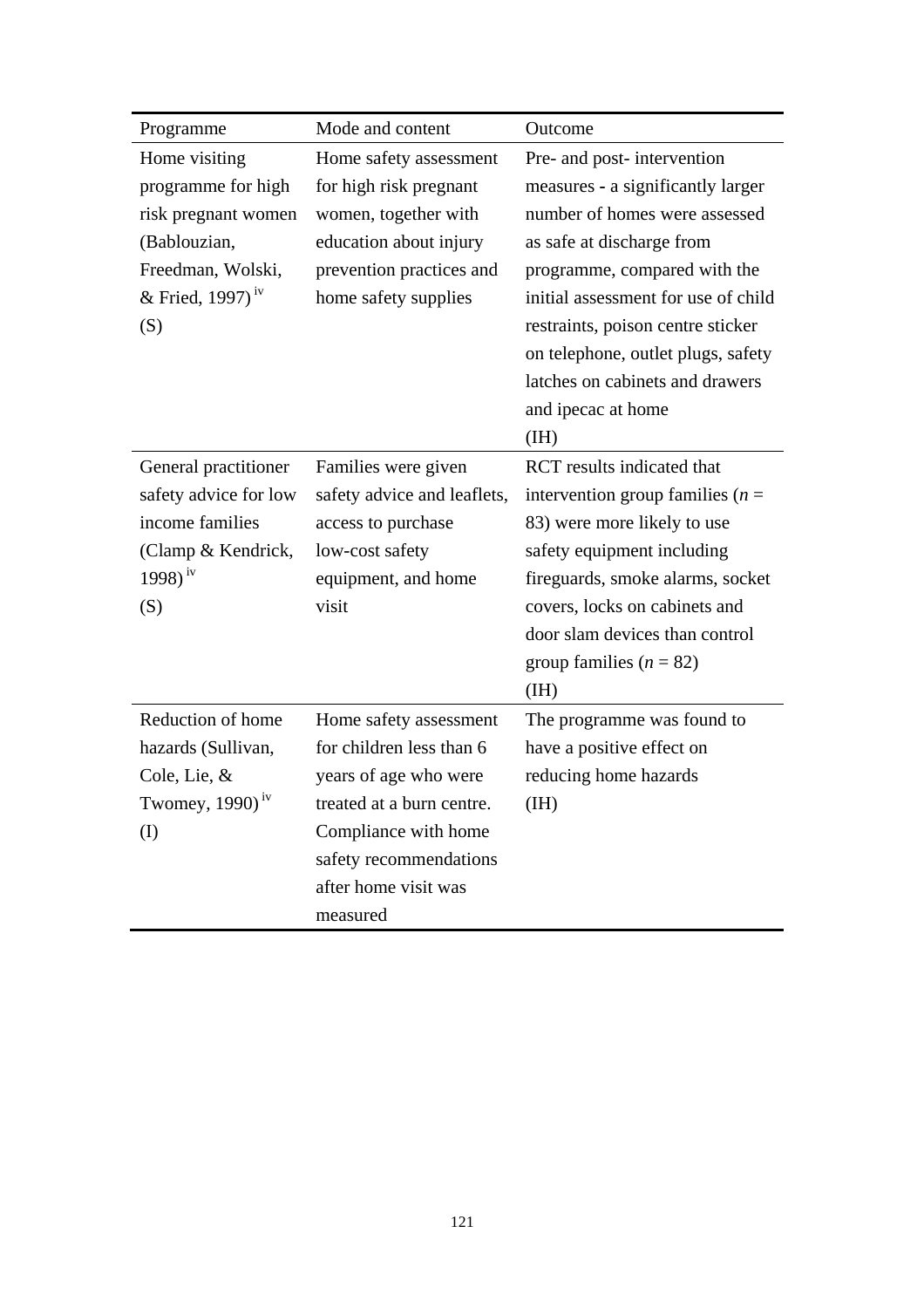| Programme             | Mode and content           | Outcome                              |
|-----------------------|----------------------------|--------------------------------------|
| Home visit to         | Home visit to children     | RCT results indicated no             |
| prevent childhood     | less than 8 years old      | changes in parental injury           |
| injury (King et al.,  | presenting to              | awareness and knowledge.             |
| $2001)^{iv}$          | participating emergency    | Significant changes favouring        |
| (I)                   | departments, with parents  | the intervention group ( $n = 601$ ) |
|                       | in intervention group      | were observed for adjustment of      |
|                       | receiving an additional    | hot water temperature and smoke      |
|                       | information package on     | detectors (no information on         |
|                       | injury prevention and      | working condition of smoke           |
|                       | discount coupons for       | detectors). At 4 months, the         |
|                       | safety devices             | intervention group tended to         |
|                       |                            | report fewer injury visits to the    |
|                       |                            | doctor, compared to the control      |
|                       |                            | group ( $n = 571$ )                  |
|                       |                            | $(HS)$ $(HH)$ $(HP)$                 |
| Counselling           |                            |                                      |
| Childhood injury      | 7 RCT studies, 10          | $RCT$ studies $-5$ demonstrated      |
| prevention            | non-randomized,            | positive effects on knowledge or     |
| counselling in        | controlled studies and 3   | behaviours such as increased use     |
| primary care settings | multiple time              | of car seats, decreased hot tap      |
| (Bass et al., 1993)   | series/descriptive studies | water temperature                    |
| $(U)$ $(S)$           |                            | $QE$ design $-$ all showed           |
|                       |                            | beneficial effects in preventing     |
|                       |                            | motor vehicle and non-motor          |
|                       |                            | vehicle injuries, with 3 showing     |
|                       |                            | decreased injury occurrence          |
|                       |                            | Multiple time series studies -       |
|                       |                            | significant gains in knowledge in    |
|                       |                            | one study and decrease in injury     |
|                       |                            | incidence in the other               |
|                       |                            | Descriptive study – significant      |
|                       |                            | gains in knowledge                   |
|                       |                            | $(HS)$ $(HH)$ $(HP)$                 |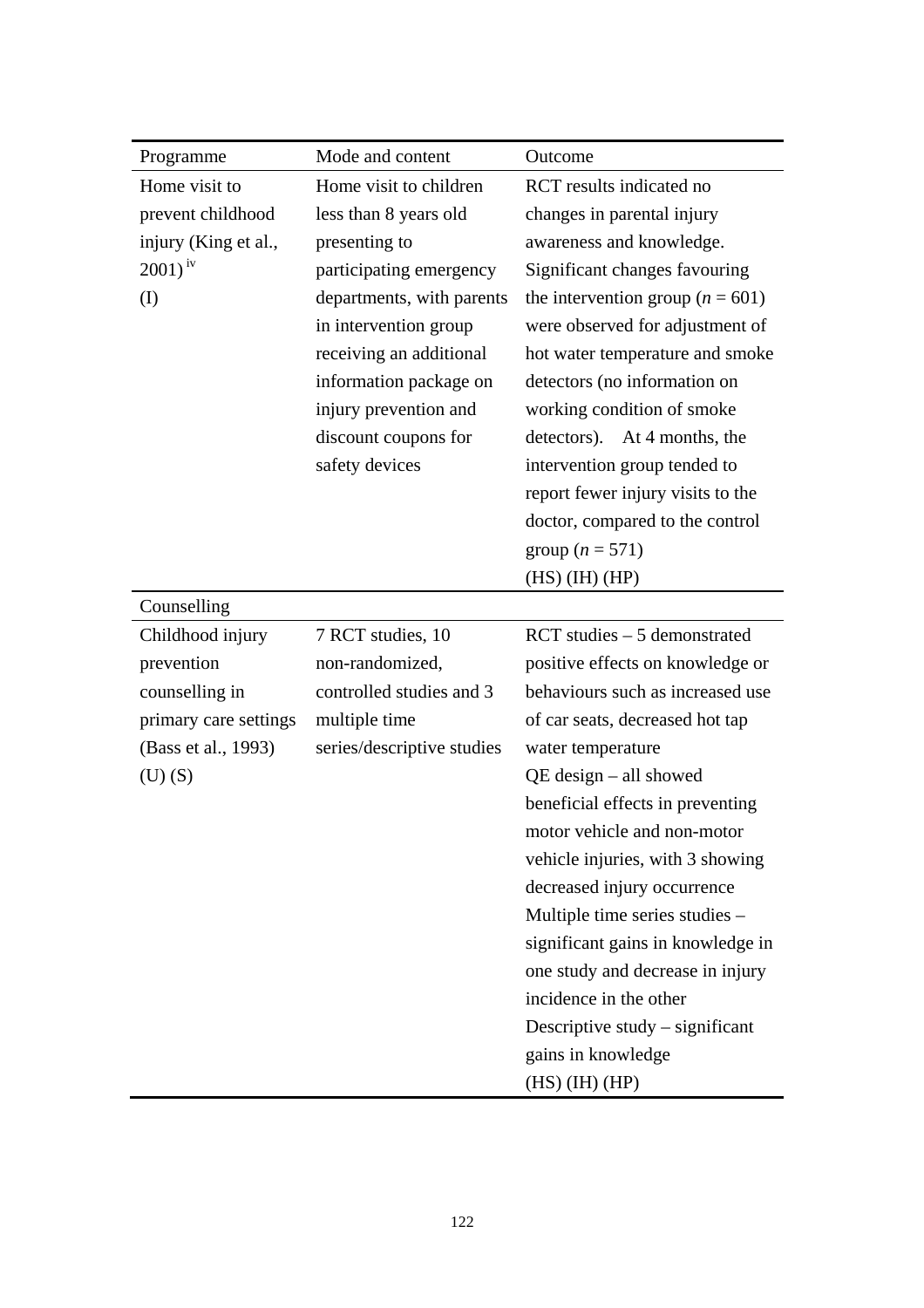### **10.6 Child abuse interventions for children**

 A meta-analysis of school sexual abuse victimization prevention programmes shows that these programmes are effective in teaching children self-protection skills and sexual abuse concepts. Programmes training self-protection skills are more effective than those on sexual abuse concepts. Preschool children can benefit from these programmes as well. However, effectiveness of transferring these skills and knowledge to real-life situation is not known (Rispens, Aleman, & Goudena, 1997). Developmental gains (e.g. changes in Bayley scores) are also observed for programmes for abused children but there are few follow-up studies and so the picture is not clear (Oates & Bross, 1995).

Table 16

|  | Examples of child abuse programmes for preschool children |
|--|-----------------------------------------------------------|
|  |                                                           |

| Programme                        | Mode and content                | Outcome                        |
|----------------------------------|---------------------------------|--------------------------------|
| Child sexual abuse               | 11 studies involving preschool  | QE design studies results      |
| victimization                    | children - knowledge of sexual  | indicated positive             |
| prevention                       | abuse concepts and acquisition  | post-treatment scores in all   |
| programmes                       | of self-protection skills were  | studies, with programmes       |
| (Rispens et al.,                 | measured                        | including explicit training in |
| 1997)                            |                                 | self-protection skills being   |
| (U)                              |                                 | more effective than            |
|                                  |                                 | programmes teaching sexual     |
|                                  |                                 | abuse concepts                 |
|                                  |                                 | $(H)$ $(HP)$                   |
| Treatment of                     | Therapeutic preschools or day   | RCT, QE and pre-post- test     |
| physically abused                | treatment programmes of         | design studies indicated       |
| children (Oates &                | varied approaches, including    | developmental gains or         |
| Bross, 1995)                     | psychodynamic approach,         | improvement in behaviour       |
| (D <sup>iii</sup> )              | developmental skills, cognitive | among treatment groups         |
|                                  | skills and behaviour            | (HS)                           |
|                                  | modification                    |                                |
| Treatment of                     | Home – family therapy           | QE design study results        |
| physically abused                |                                 | indicated that 74% treatment   |
| children (Oates &                |                                 | children remained at home      |
| Bross, 1995)                     |                                 | but only 45% in the control    |
| $\mathrm{(I)}$ $\mathrm{^{iii}}$ |                                 | group remained at home         |
|                                  |                                 | (HS)                           |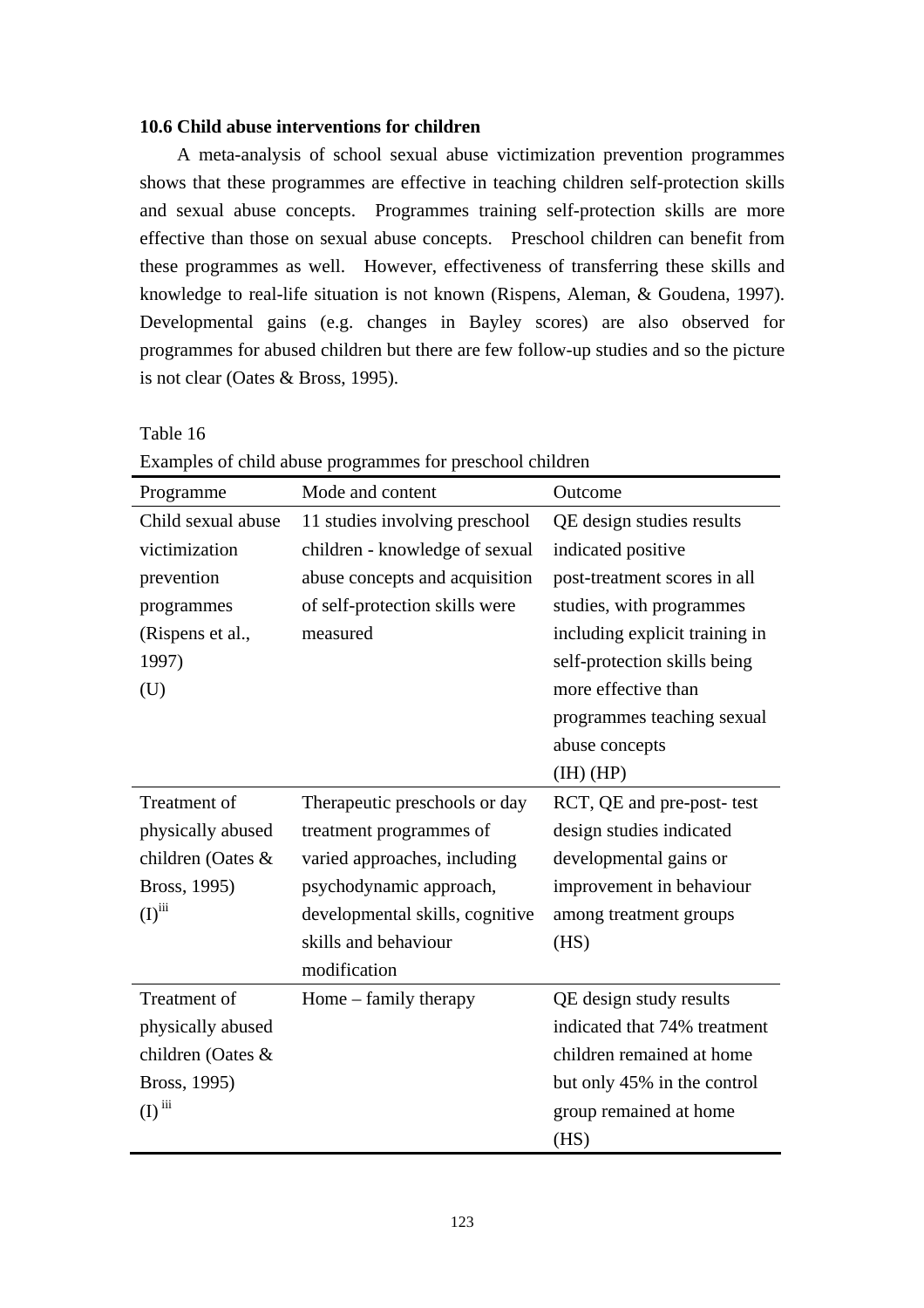| Programme                       | Mode and content             | Outcome                        |
|---------------------------------|------------------------------|--------------------------------|
| Treatment of                    | Residential setting – infant | One study (QE) showed little   |
| physically abused               | development programmes and   | difference in developmental    |
| children (Oates &               | parent counselling           | gains between controls and     |
| Bross, 1995)                    |                              | resident infants whereas in    |
| $\mathrm{(I)}^{\,\mathrm{iii}}$ |                              | the other study (QE),          |
|                                 |                              | residential infants surpassed  |
|                                 |                              | control infants on interaction |
|                                 |                              | scales                         |
|                                 |                              | (HS)                           |

# **10.7 Programmes to prevent/treat child abuse in parents**

 There are several reviews/meta-analyses on programmes to prevent/treat child abuse in parents (Guterman, 1999; MacLeod & Nelson, 2000; Nelson, Laurendeau, & Chamberland, 2001; MacMillan with the Canadian Task Force on Preventive Health Care, 2000). The reviews, in general, indicate that universal programmes are more effective than targeted (selective) programmes in preventing child abuse and neglect (Guterman, 1999). Larger effect sizes at follow-up than at post-intervention are observed for proactive (universal/selective) programmes but larger effect sizes at post-intervention than at follow-up are observed for reactive (indicated) programmes (MacLeod & Nelson, 2000) (see Table 18). Furthermore, the timing and length of the programmes are important and the more effective ones are those beginning at birth, lasting for several years and are more intensive. There is stronger evidence for home visitation programmes delivered by nurses for young, single mothers of low socio-economic status, beginning in the antenatal period and lasting until the child's second birthday. For families where child abuse is already a problem, cognitive-behavioural and behavioural approaches, and systems approach, such as systematic family therapy and behavioural family therapy are more promising approaches (MacDonald & Roberts, 1995).However, it is also recognized that child abuse is a complex problem and the nature of the family as well as the time of onset of the abuse are important factors in predicting response to treatment.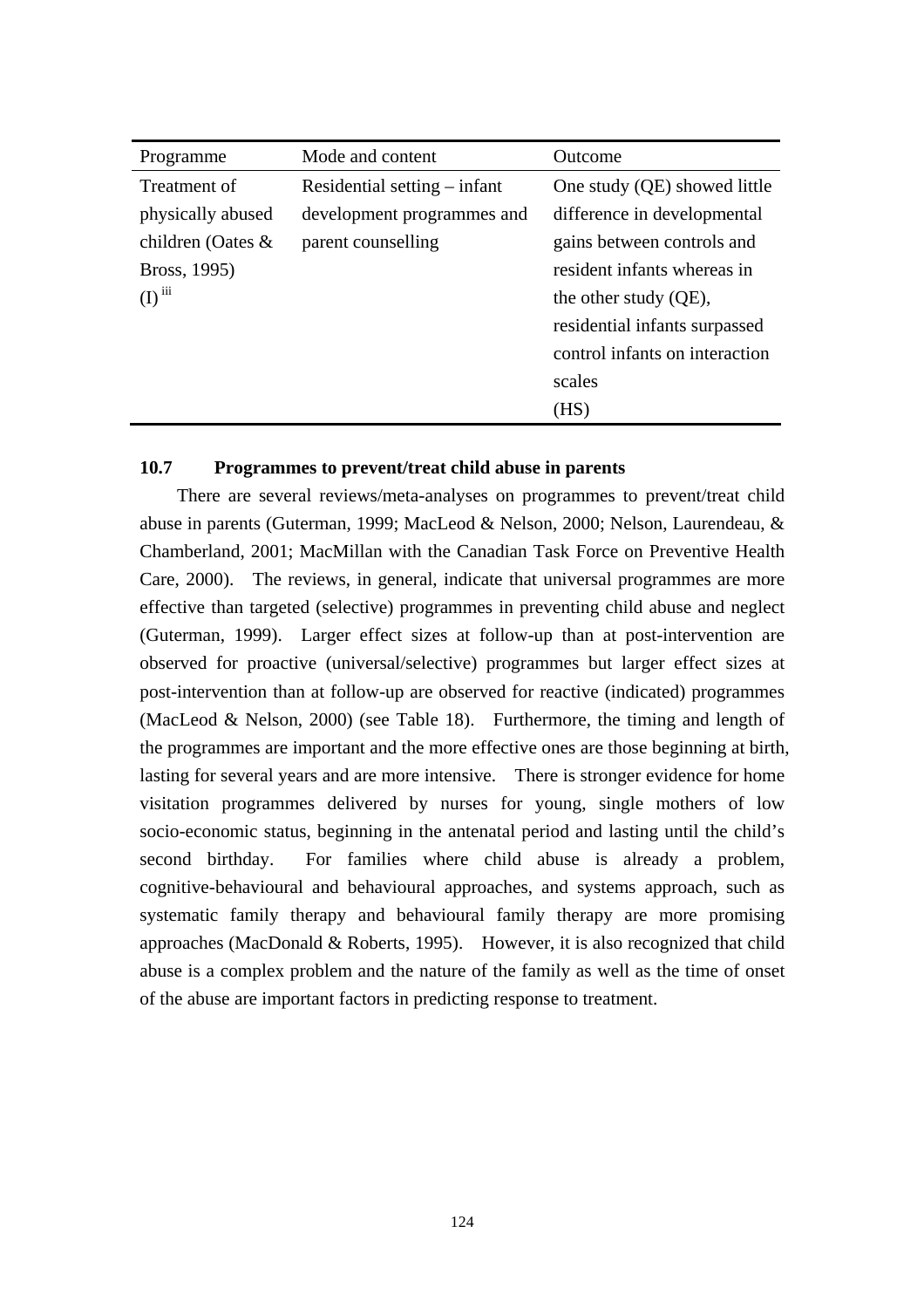| Programme        | Mode and content        | Outcome                                 |
|------------------|-------------------------|-----------------------------------------|
| Universal        | Early home visitation   | <b>RCT</b> and <b>QE</b> study results  |
| programmes       | programmes (10 studies) | indicated improvement in                |
| (Guterman, 1999) |                         | parenting related measures              |
|                  |                         | (attitude or behaviour), and            |
|                  |                         | measures of child abuse (weighted       |
|                  |                         | mean effect size <sup>vi</sup> +0.092%) |
|                  |                         | $(HS)$ $(HH)$ $(HP)$                    |
| Universal and    | Home visiting           | QE studies with outcome                 |
| selective        |                         | measures including child abuse,         |
| programmes       |                         | child placement, parenting              |
| (Macleod $&$     |                         | attitudes and behaviour                 |
| Nelson, 2000)    |                         | Post-intervention effect size           |
|                  |                         | $vii = .378$                            |
|                  |                         | Follow-up effect size $= .493$          |
|                  |                         | $(HS)$ $(HH)$ $(HP)$                    |
|                  | Multi-component         | QE studies with outcome                 |
|                  |                         | measures including child abuse,         |
|                  |                         | child placement, parenting              |
|                  |                         | attitudes and behaviour                 |
|                  |                         | Post-intervention effect size           |
|                  |                         | $=.470$                                 |
|                  |                         | Follow-up effect size $= .581$          |
|                  |                         | $(HS)$ $(HH)$ $(HP)$                    |

Table 17 Summary results of reviews of child abuse programmes for parents\*

 $\overline{a}$ 

<sup>&</sup>lt;sup>vi</sup> Effect sizes for parenting parameters were calculated based on formulae using the Pearson Product Moment Correlation  $r$  statistics, which varies from  $-1.0$  to 1.0. After the effect sizes of all individual studies were calculated, an aggregated weighted mean effect size was calculated, weighting each study effect size by the number of observations associated with each effect size (Guterman, 1999).

<sup>&</sup>lt;sup>vii</sup> Effect sizes were calculated by "subtracting the post-test mean of the comparison group from the post-test mean of the intervention group and dividing the result by the pooled standard deviation" (MacLeod & Nelson, 2000, p. 1133)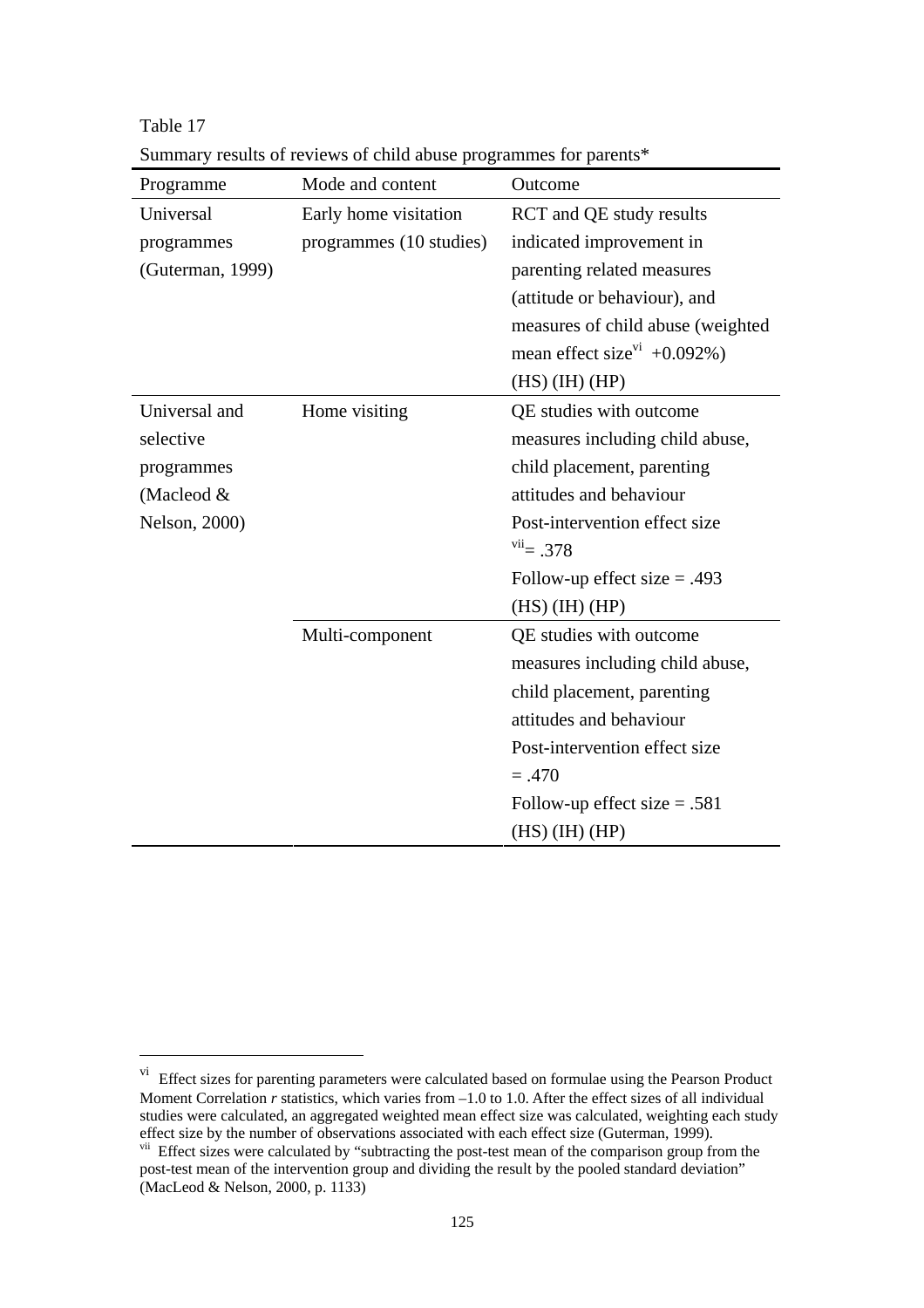| Programme        | Mode and content          | Outcome                                |
|------------------|---------------------------|----------------------------------------|
|                  | Social support/mutual aid | QE studies with outcome                |
|                  |                           | measures including child abuse,        |
|                  |                           | child placement, parenting             |
|                  |                           | attitudes and behaviour                |
|                  |                           | Post-intervention effect size          |
|                  |                           | $=.286$                                |
|                  |                           | Follow-up effect size $= .531$         |
|                  |                           | $(HS)$ $(HH)$ $(HP)$                   |
|                  | Media                     | QE studies with outcome                |
|                  |                           | measures including child abuse,        |
|                  |                           | child placement, parenting             |
|                  |                           | attitudes and behaviour                |
|                  |                           | Post-intervention effect size          |
|                  |                           | $=.125$                                |
|                  |                           | $(HS)$ $(HH)$ $(HP)$                   |
| Selective        | Early home visitation     | <b>RCT</b> and <b>QE</b> study results |
| programmes       | programmes (4 studies)    | indicated improvement in               |
| (Guterman, 1999) |                           | parenting related measures             |
|                  |                           | (attitude or behaviour), and           |
|                  |                           | measures of child abuse (weighted      |
|                  |                           | mean effect size $+0.020\%$ )          |
|                  |                           | $(HS)$ $(HH)$ $(HP)$                   |
| Indicated        | Multi-component           | QE studies with outcome                |
| programmes       |                           | measures including child abuse,        |
| (Macleod $&$     |                           | child placement, parenting             |
| Nelson, 2000)    |                           | attitudes and behaviour                |
|                  |                           | Post-intervention effect size          |
|                  |                           | $=.406$                                |
|                  |                           | Follow-up effect size $= .219$         |
|                  |                           | $(HS)$ $(HH)$ $(HP)$                   |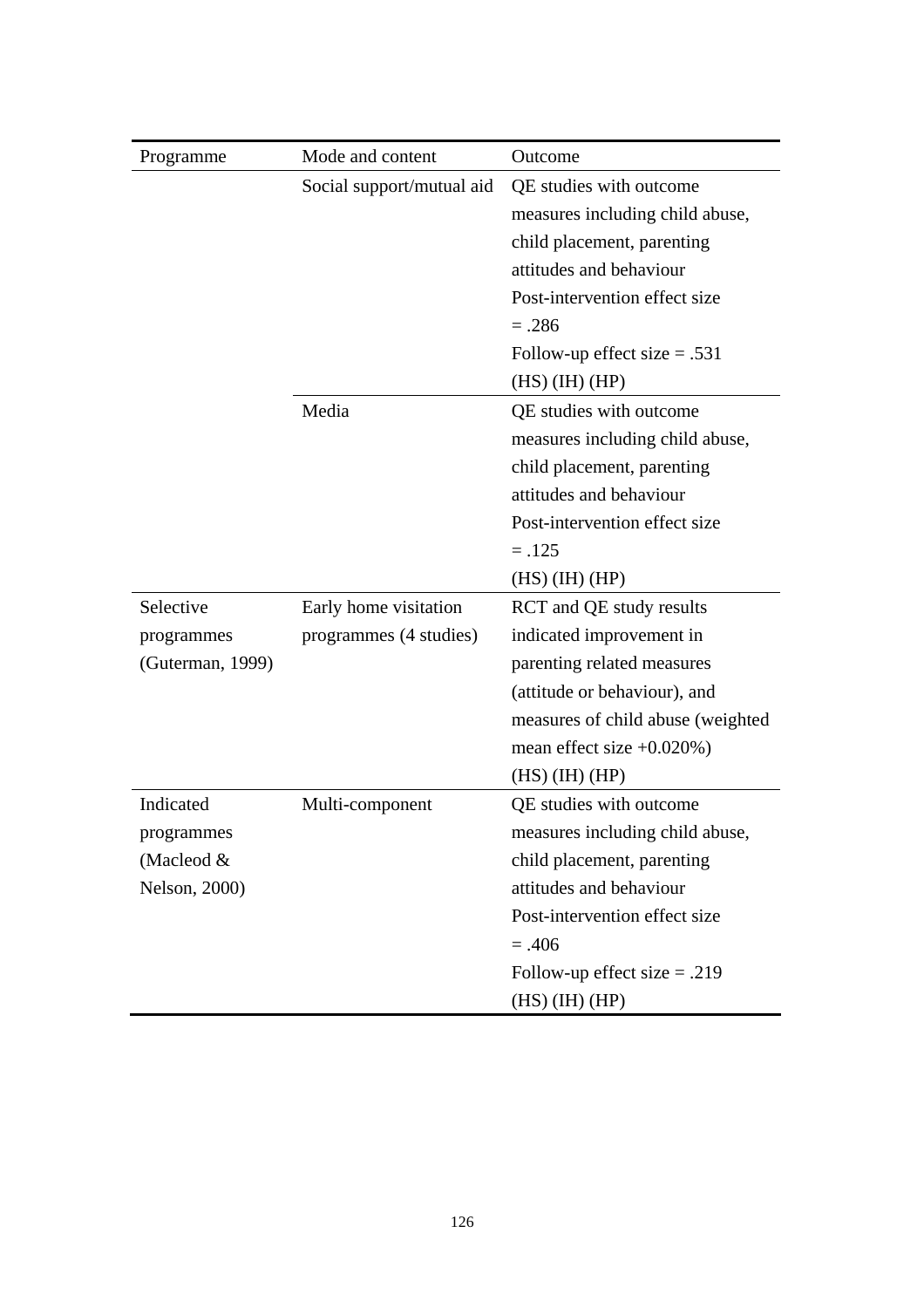| Programme | Mode and content            | Outcome                         |
|-----------|-----------------------------|---------------------------------|
|           | Social support/mutual aid   | QE studies with outcome         |
|           |                             | measures including child abuse, |
|           |                             | child placement, parenting      |
|           |                             | attitudes and behaviour         |
|           |                             | Post-intervention effect size   |
|           |                             | $=.748$                         |
|           |                             | Follow-up effect size $= .607$  |
|           |                             | $(HS)$ $(HH)$ $(HP)$            |
|           | Parent training             | QE studies with outcome         |
|           |                             | measures including child abuse, |
|           |                             | child placement, parenting      |
|           |                             | attitudes and behaviour         |
|           |                             | Post-intervention effect size   |
|           |                             | $=.357$                         |
|           |                             | Follow-up effect size $= .246$  |
|           |                             | $(HS)$ $(HH)$ $(HP)$            |
|           | <b>Intensive Family</b>     | QE studies with outcome         |
|           | <b>Preservation Service</b> | measures including child abuse, |
|           |                             | child placement, parenting      |
|           |                             | attitudes and behaviour         |
|           |                             | Post-intervention effect size   |
|           |                             | $=.500$                         |
|           |                             | Follow-up effect size $= .350$  |
|           |                             | $(HS)$ $(HH)$ $(HP)$            |

#### **11. Cognitive domain**

 During the focus group discussions, many of the participants were concerned about the development of children from disadvantaged families such as lone parent families, new immigrant families, families where the mothers are in China, or low socio-economic status families. Examples of overseas programmes targeting children from disadvantaged families are listed below.

## **11.1 Educational interventions for children**

 Review of evaluation of early education interventions suggests that most of the programmes could demonstrate gains in educational achievement and cognitive skills immediately after the programme. However, the sustainability of the gains does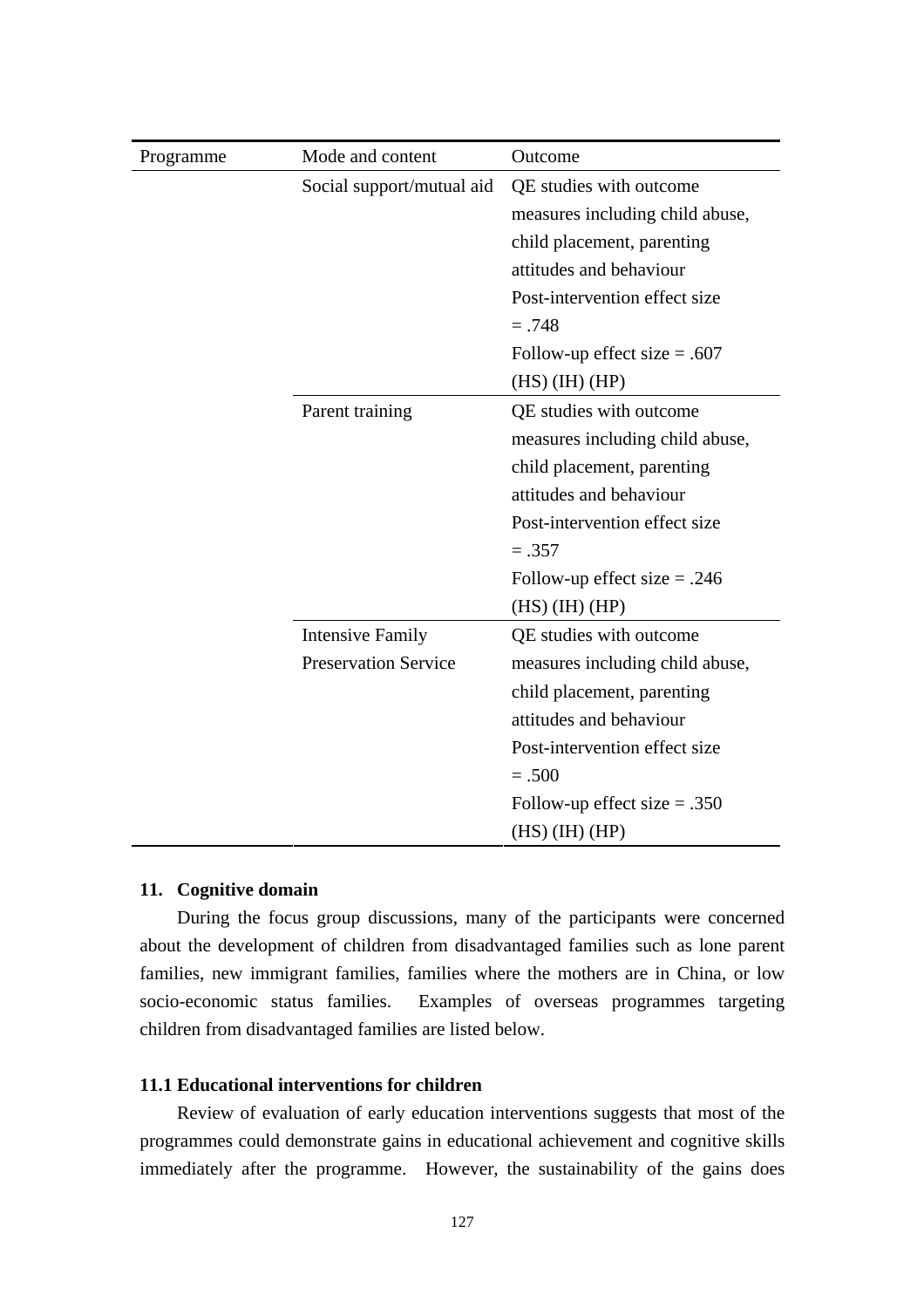vary. The majority of these programmes are designed for children from disadvantaged backgrounds. Most of the reviewers conclude that parental involvement, age at which intervention begins, and duration or intensity of the programme are important factors contributing to the success of the programmes. In a Cochrane review of day care services, it is also found that out-of-home day care for children from disadvantaged backgrounds has beneficial effects on children's cognitive development and behaviour and in preventing school failure (Zoritch, Roberts, & Oakley, 2003). However, most of the programmes reviewed also contain elements of home visits and parenting education and it is not possible to separate the effects of these home/parent interventions from day care. Below are some examples of programmes which have been studied and implemented extensively.

Table 18

Examples of educational intervention programmes for children from disadvantaged families

| Programme  | Mode and content                      | Outcome                                         |
|------------|---------------------------------------|-------------------------------------------------|
| High/Scope | Catering for children aged            | Using RCT design, the intervention              |
| Perry      | 3 to 4 from poor families.            | group ( $n = 58$ ) scored higher on             |
| Preschool  | Programme includes                    | intelligence tests between the ages 4           |
| Programme  | classes for children (2.5)            | to 7, and again at ages $8, 9, 10,$ and         |
| (S)        | hours per day) and home               | By the age of 15, more of the<br>14.            |
|            | visits $(1.5 \text{ hours per week})$ | intervention group participants were            |
|            |                                       | still remaining in high school and              |
|            |                                       | they performed better academically              |
|            |                                       | than the control group ( $n = 65$ ). At         |
|            |                                       | age 19, fewer intervention group                |
|            |                                       | participants were on welfare                    |
|            |                                       | assistance and by age 27, there were            |
|            |                                       | fewer arrests in the intervention               |
|            |                                       | group (Schweinhart & Weikart,                   |
|            |                                       | 1990 <sup>iv</sup> ; Webster-Stratton & Taylor, |
|            |                                       | The cost-benefit analysis of<br>2001).          |
|            |                                       | the Perry Preschool Programme in                |
|            |                                       | USA suggests a return of US\$6.00               |
|            |                                       | for every dollar spent on a one-year            |
|            |                                       | programme (Schweinhart &                        |
|            |                                       | Weikart, 1988 <sup>iv</sup> ).                  |
|            |                                       | (HS)                                            |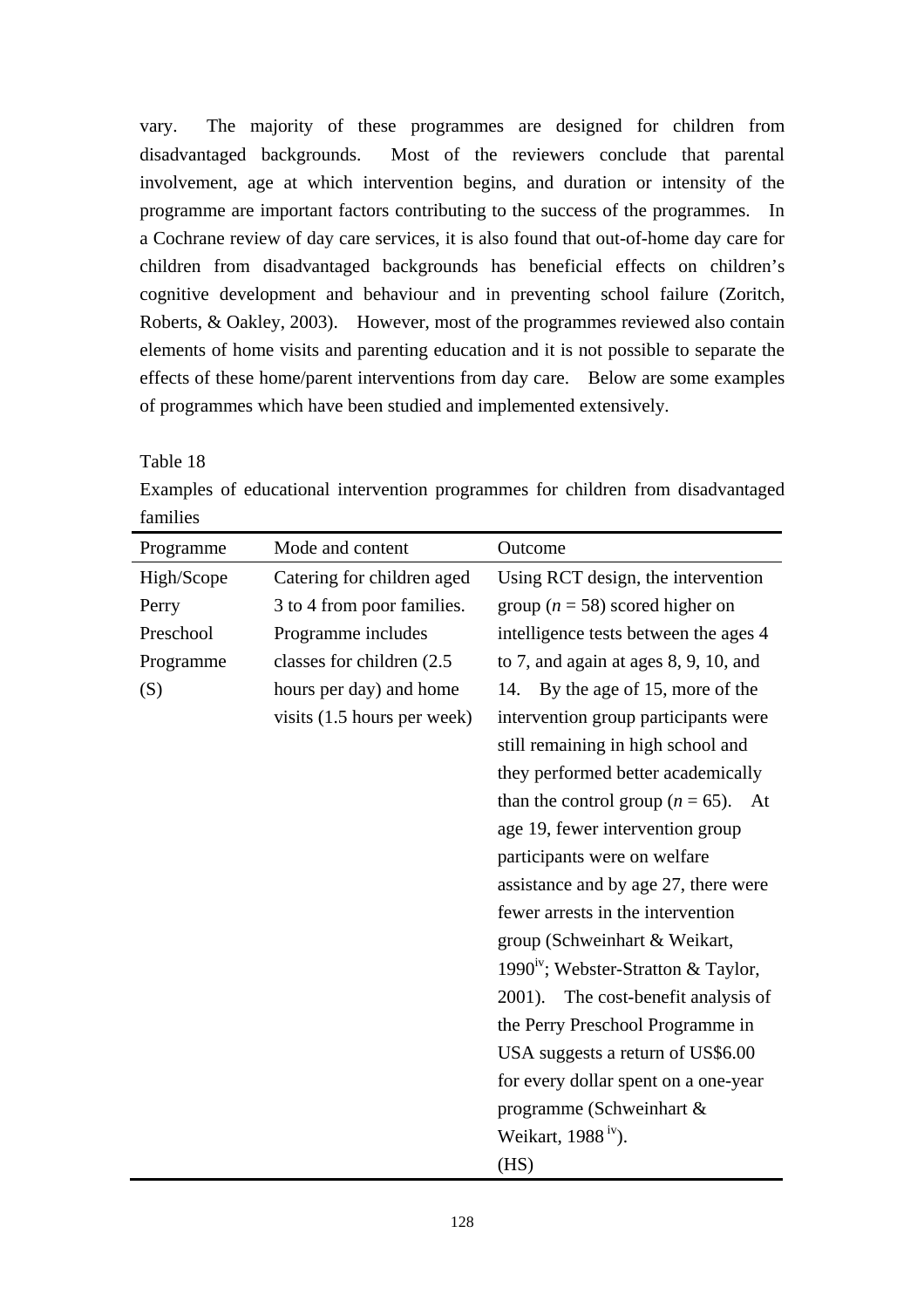| Programme         | Mode and content            | Outcome                                          |
|-------------------|-----------------------------|--------------------------------------------------|
| Abecedarian       | Year-round educational      | Using RCT design, it was found that              |
| project           | child care from early       | the effects of the programme could               |
| (S)               | infancy until kindergarten  | be sustained at the age of 15. At                |
|                   | for children from high risk | the age of 15, more programme                    |
|                   | families                    | participants ( $n = 57$ ) remained in            |
|                   |                             | high school and performed better                 |
|                   |                             | academically than the control group              |
|                   |                             | participants ( $n = 54$ ).<br>Teen               |
|                   |                             | mothers of the programme                         |
|                   |                             | participants also had an increased               |
|                   |                             | likelihood of high school completion             |
|                   |                             | and post-secondary training (Ramey               |
|                   |                             | et al., $2000^{\text{iv}}$ ). The cost benefit   |
|                   |                             | analysis indicates that there is a               |
|                   |                             | benefit of US\$4.00 for every dollar             |
|                   |                             | invested (Masse & Barnett, $2003^{\text{iv}}$ ). |
|                   |                             | (HS)                                             |
| <b>Head Start</b> | Child and family            | QE design study results (based on                |
| (S)               | development programme       | 646 black children with data in three            |
|                   | that served primarily low   | follow-ups) indicated immediate                  |
|                   | income children aged 3 to   | gains in cognitive ability,                      |
|                   | 5, combining day care with  | self-esteem, achievement motivation              |
|                   | medical and dental          | and social behaviour but results on              |
|                   | treatment, social services  | the persistence of these effects were            |
|                   | and education for parents,  | mixed (Lee, Brooks-Gunn, Schnur,                 |
|                   | emphasizing the child's     | & Liaw, 1990 <sup>iv</sup> ; Washington &        |
|                   | psychological development   | Bailey, $1995iv$ )                               |
|                   | and school readiness        | (HS)                                             |

# **11.2 Children's educational enrichment programmes for parents**

 Though many of the parent-focused programmes (see section 14) may involve information on promoting children's cognitive development, there are few parent-focused programmes designed specifically for educational enrichment. Nonetheless, there are a few home visit programmes for children from disadvantaged backgrounds, or children who may have difficulties starting school, designed specifically with an education focus, and the evaluation results indicate positive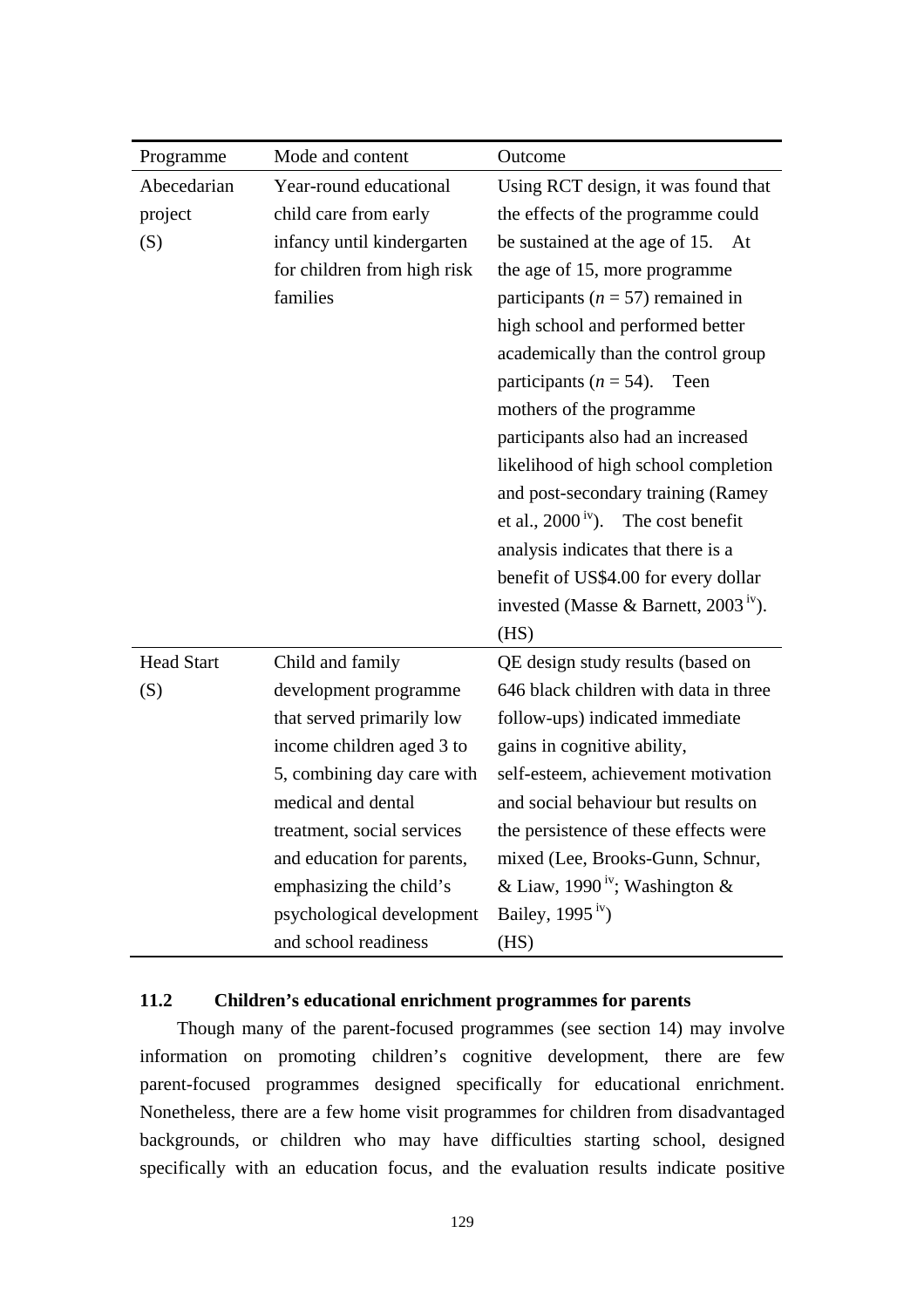outcomes. These programmes use parents as home visitors, to be supplemented by group meetings.

Table 19

| Programme                   | Mode and content           | Outcome                                |
|-----------------------------|----------------------------|----------------------------------------|
| Parents as teachers         | Home visits by paid        | QE design with 380                     |
| (S)                         | parent educators, plus     | families based on                      |
|                             | monthly group meetings     | post-treatment status                  |
|                             |                            | indicated positive effects             |
|                             |                            | on cognitive development               |
|                             |                            | at the age of 3                        |
|                             |                            | (Pfannenstiel, 1989 <sup>iv</sup> )    |
|                             |                            | (HS)                                   |
| Home Instruction for        | Parents are taught to work | In evaluation studies in               |
| <b>Parents of Preschool</b> | with their children, using | New Zealand (77 HIPPY                  |
| Youngsters (HIPPY)          | activity packets provided, | children and 704                       |
| (S)                         | through home visits by     | non-HIPPY children of                  |
|                             | parent educators,          | 6-year-old; 29 HIPPY                   |
|                             | supplemented by group      | children and 29                        |
|                             | meetings                   | non-HIPPY children who                 |
|                             |                            | had just entered school)               |
|                             |                            | and US (134 caregivers)                |
|                             |                            | using QE design based on               |
|                             |                            | post-intervention scores,              |
|                             |                            | HIPPY children                         |
|                             |                            | performed better than                  |
|                             |                            | their non-HIPPY                        |
|                             |                            | classmates on                          |
|                             |                            | achievement, behaviour                 |
|                             |                            | academic self-esteem,                  |
|                             |                            | school suspensions, and                |
|                             |                            | classroom behaviour                    |
|                             |                            | (Monteith, Harre, & Field,             |
|                             |                            | 1999 <sup>iv</sup> ; Bradley & Gilkey, |
|                             |                            | $2002^{\rm iv}$ )                      |
|                             |                            | (HS)                                   |

Examples of children educational enrichment programmes for parents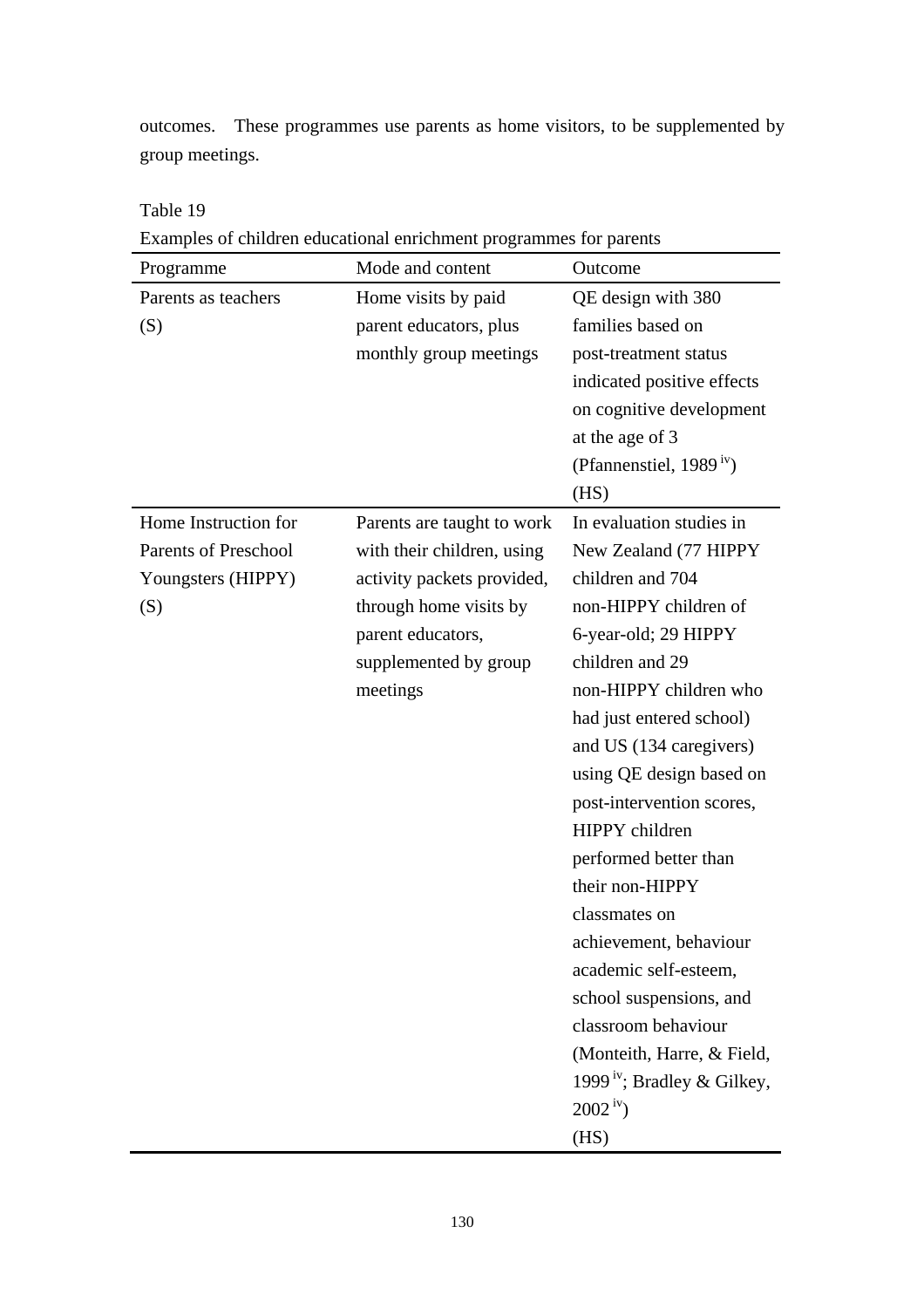#### **12. Social emotional domain**

 In chapter 3, the prevalence of behaviour problems in preschool children was estimated to be around 10% and there were also concerns about children's social skills. Programmes targeting children's behaviour and social skills are examined below.

 The programmes discussed below (with the exception of Zippy's friends) are based on reviews of service for children by Buchanan (1999) and Webster-Stratton and Taylor (2001). The inclusion standards include: (i) availability of detailed scientific report on outcome; (ii) short and long-term effects demonstrated in a RCT; and (iii) availability of a manual describing the programme. Many of these programmes focus on problem-solving skills and social skills, and academic success skills are often included. Most of them are designed for children with conduct problems. It is found that classroom behaviour programmes targeting social behaviours and academic skills are effective in improving academic and social competence and reducing aggression. The programmes covering the preschool age range are summarized below.

Table 20

| Programme            | Mode and content                | Outcome                       |
|----------------------|---------------------------------|-------------------------------|
| I Can Problem Solve  | Whole classroom social skills   | Using RCT with 113            |
| (ICPS) (Buchanan,    | training                        | children in the intervention  |
| 1999;                |                                 | group and 106 in the control  |
| Webster-Stratton and |                                 | group, the results indicated  |
| Taylor, 2001)        |                                 | that the intervention group   |
| $(U)^{iii}$          |                                 | children were less likely to  |
|                      |                                 | show behaviour difficulties   |
|                      |                                 | (HS)                          |
| High/Scope Perry     | Classes for children from poor  | Using RCT with 58 children    |
| Preschool            | families aged 3 to 4, staff and | in the intervention group and |
| Programme            | parent training on child and    | 65 in the control group, the  |
| (Webster-Stratton)   | parent skills, and home visits  | results indicated fewer       |
| and Taylor, 2001)    |                                 | arrests in the intervention   |
| $(S)$ <sup>iii</sup> |                                 | group at age 27, compared     |
|                      |                                 | with the control group        |
|                      |                                 | (HS)                          |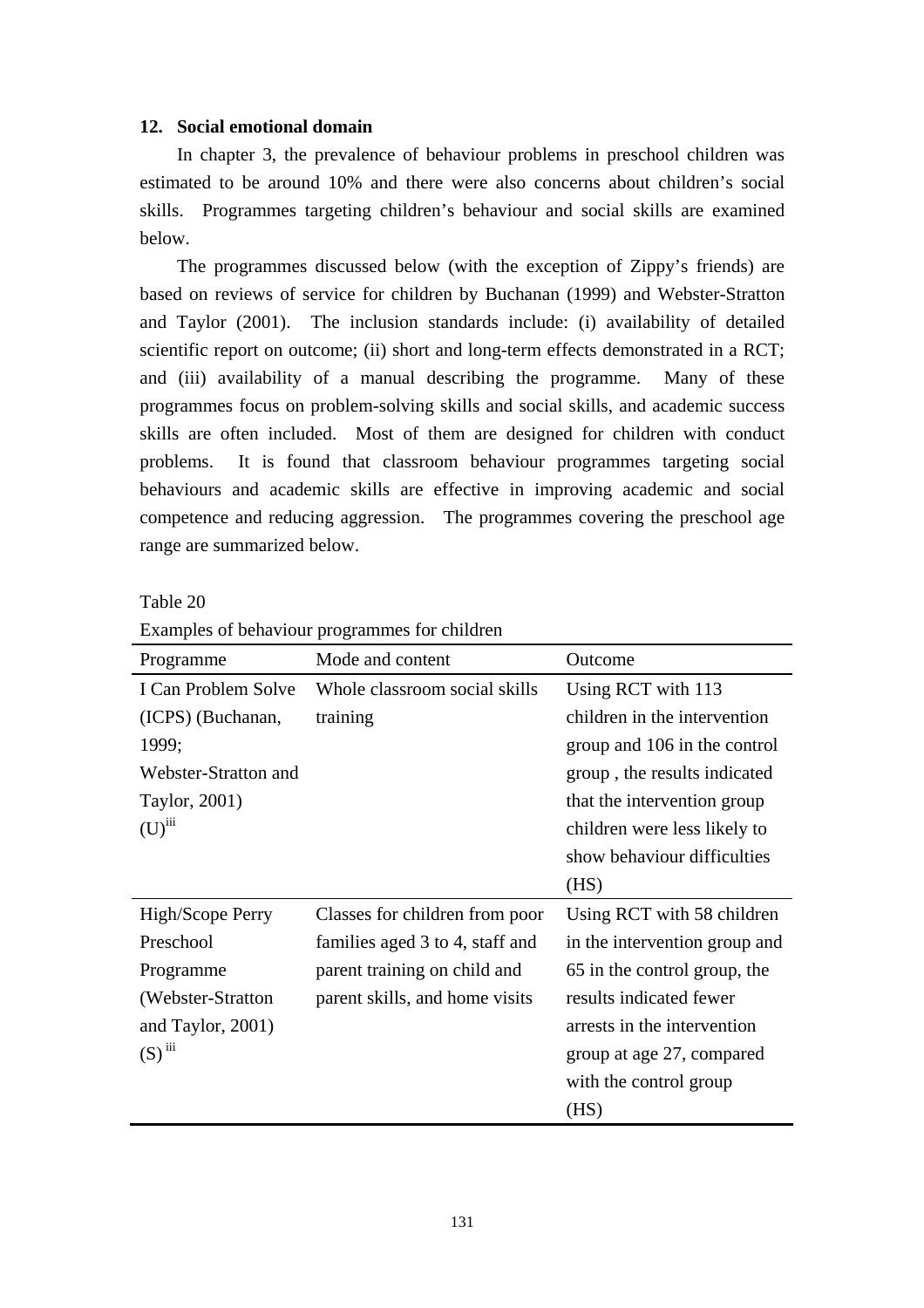| Programme                       | Mode and content                | Outcome                        |
|---------------------------------|---------------------------------|--------------------------------|
| Programme for                   | A classroom consultant          | Using RCT, the results         |
| <b>Academic Survival</b>        | supported the teacher to        | indicated decrease in          |
| Skills (PASS)                   | develop a system of rewarding   | inappropriate behaviour        |
| (Webster-Stratton               | children for appropriate        | (HS)                           |
| and Taylor, 2001)               | Designed for<br>behaviour.      |                                |
| $(S)$ (I) $\mathrm{iii}$        | children aged 4 to 9            |                                |
| Contingencies for               | Individual child training by a  | Using RCT with 27 in the       |
| Learning Academic               | consultant and supporting the   | intervention group and 27 in   |
| and Social Skills               | teachers to develop a reward    | the control group, the results |
| (CLASS)                         | Designed for<br>programme.      | indicated increase in          |
| (Webster-Stratton               | disruptive children aged 4 to 6 | appropriate behaviour (Hops    |
| and Taylor, 2001)               |                                 | et al., 1978)                  |
| $\mathrm{(I)}^{\,\mathrm{iii}}$ |                                 | (HS)                           |
| Incredible years                | A clinic-based programme for    | Using RCT, with 97             |
| dinosaur curriculum             | children aged 4 to 8 years old, | children, the results          |
| (Webster-Stratton               | presenting with conduct         | indicated significant          |
| and Taylor, 2001)               | problems, training them in      | improvement in problem         |
| $\mathrm{(I)}^{\,\mathrm{iii}}$ | skills such as emotional        | solving and conflict           |
|                                 | literacy, stopping bullying,    | management skills              |
|                                 | friendship skills, anger        | (Webster-Stratton and          |
|                                 | management, interpersonal       | Hammond, 1997)                 |
|                                 | problem solving and             | (H)                            |
|                                 | understanding school rules,     |                                |
|                                 | and school success skills.      |                                |
|                                 | Children met in small groups    |                                |
|                                 | for two hours weekly for 22     |                                |
|                                 | weeks                           |                                |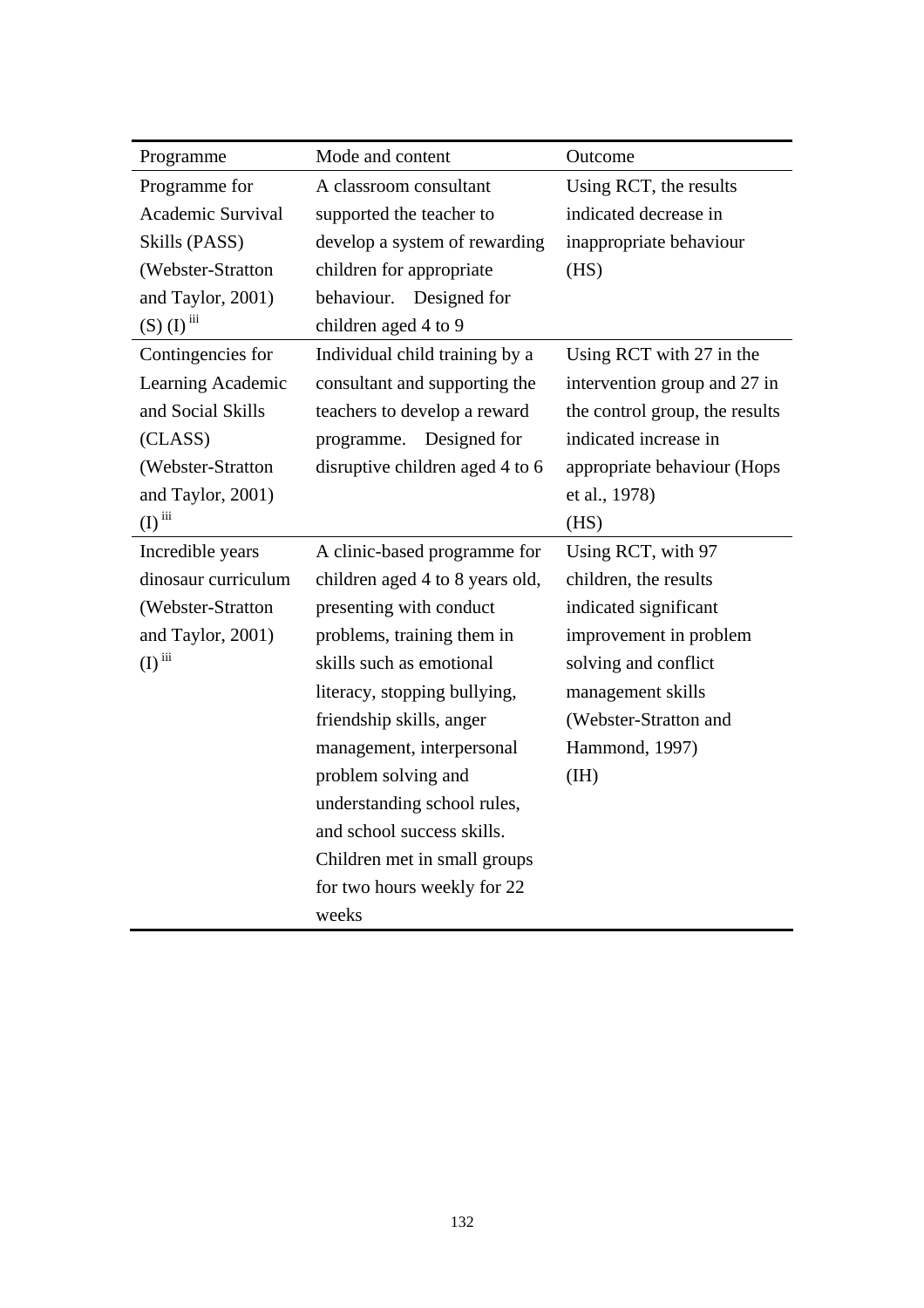| Programme                      | Mode and content               | Outcome                       |
|--------------------------------|--------------------------------|-------------------------------|
| Zippy's friends                | A 24 session programme         | Using (?) quasi-experimental  |
| (Partnership for               | designed for 6-year-old        | design, the experimental      |
| children, $2004$ <sup>iv</sup> | children, teaching them coping | group consisted of 636        |
|                                | skills, skills in dealing with | children in two countries and |
|                                | their feelings and prosocial   | the control group consisted   |
|                                | behaviour                      | of 214 children in two        |
|                                |                                | countries. Based on           |
|                                |                                | teachers' observation and     |
|                                |                                | students' own evaluation,     |
|                                |                                | children used more positive   |
|                                |                                | coping strategies.<br>There   |
|                                |                                | were improvements in social   |
|                                |                                | skills (teacher observation)  |
|                                |                                | and empathy (child            |
|                                |                                | interview). No information    |
|                                |                                | on comparison with control    |
|                                |                                | group was provided            |
|                                |                                | (IH)                          |

# **13. Spiritual domain**

 In chapter 3, the stakeholders mentioned their concerns about values and morality. There are some overseas programmes targeting attitudes, values and motives. Many of them are targeted towards primary school children and adolescents and some are implemented within schools.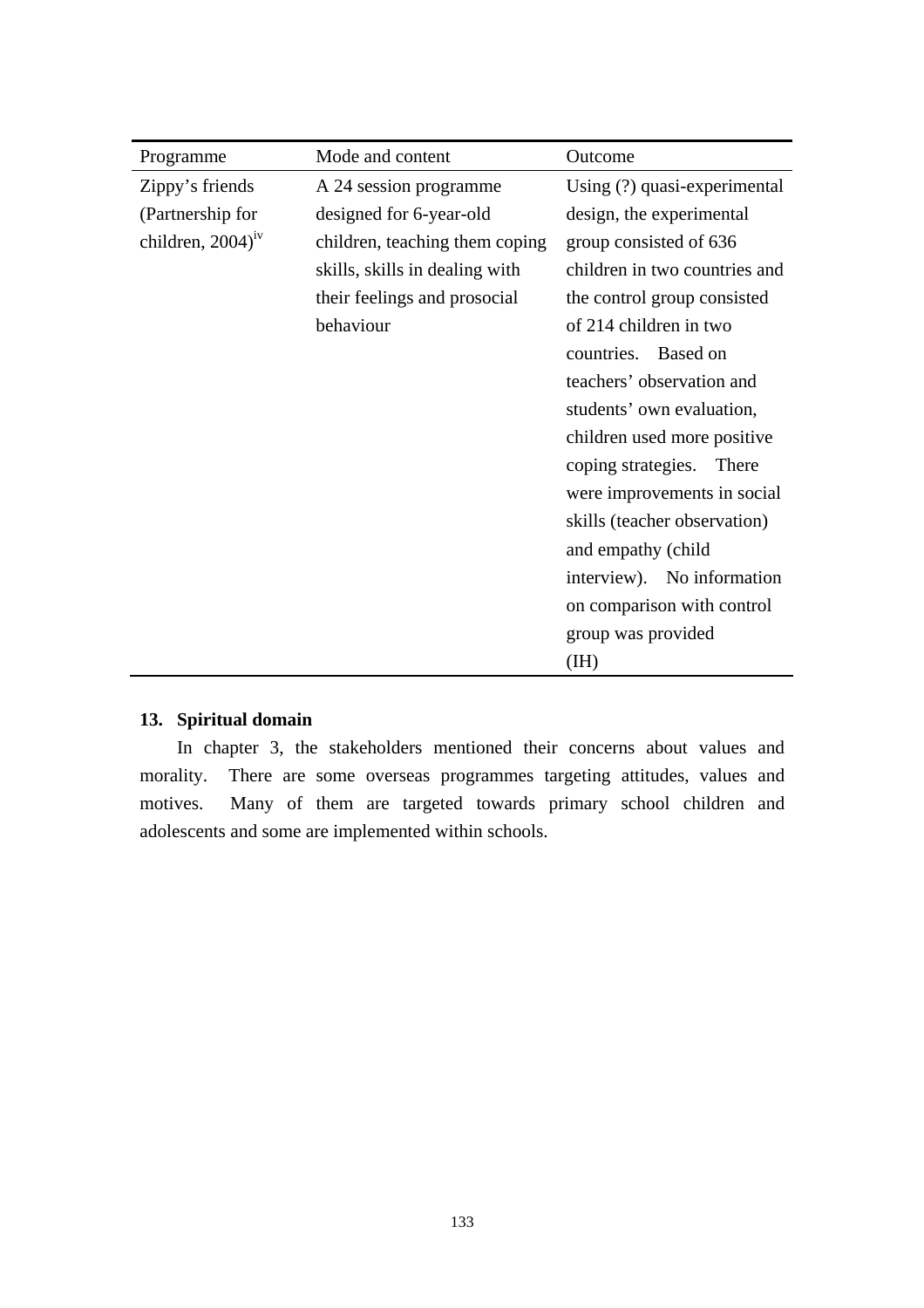| Programme               | Mode and content          | Outcome                               |
|-------------------------|---------------------------|---------------------------------------|
| Child Development       | Promote student social,   | Using QE design, small to moderate    |
| Project (Solomon,       | ethical and intellectual  | positive changes in student           |
| Battistich, Watson,     | development through       | attitudes, motives and behaviours     |
| Schaps, & Lewis,        | creating caring schools   | were observed in high programme       |
| 2000) (U) <sup>iv</sup> | and classrooms            | implementation schools compared       |
|                         | Designed for primary      | with their comparison schools ( $n =$ |
|                         | and secondary school      | $1970 - 2105$ . High programme        |
|                         | students                  | implementation was measured using     |
|                         |                           | a composite index including           |
|                         |                           | researcher's observation and          |
|                         |                           | changes in teachers' attitudes        |
|                         |                           | (teacher questionnaire scores).       |
|                         |                           | $(HP)$ $(HH)$                         |
| Building moral          | A book written for        | No information was available on the   |
| intelligence (Borba,    | parents with              | psychometric properties of the self-  |
| 2001) (U) $^{iv}$       | strategies/activities and | evaluation scales and programme       |
|                         | self-evaluation scales    | effectiveness. The author claimed     |
|                         | to help them develop      | that the strategies were              |
|                         | empathy, conscience,      | research-based                        |
|                         | self-control, respect,    | $(HP)$ $(HH)$                         |
|                         | kindness, tolerance and   |                                       |
|                         | fairness in their         |                                       |
|                         | children                  |                                       |

Table 21 Examples of programmes related to values and morality

#### **14. Parenting issues**

 The importance of parenting education has been emphasized by many of the focus group participants and various surveys also indicated that Hong Kong parents were reporting considerable parenting stress. For overseas programmes, there are various types of parent-focused interventions. The target clients and the content also vary. Broadly speaking, the programmes include prenatal and infancy programmes for at risk pregnant women, and parenting programmes for parents of preschool or school children. Some of them are home visit programmes while others are centre-based programmes. The review below is mainly based on review reports of programmes involving RCTs (MacDonald & Roberts, 1995; Webster-Stratton & Taylor, 2001; Barlow, 1999) and a review of programmes by Zero to three (1999).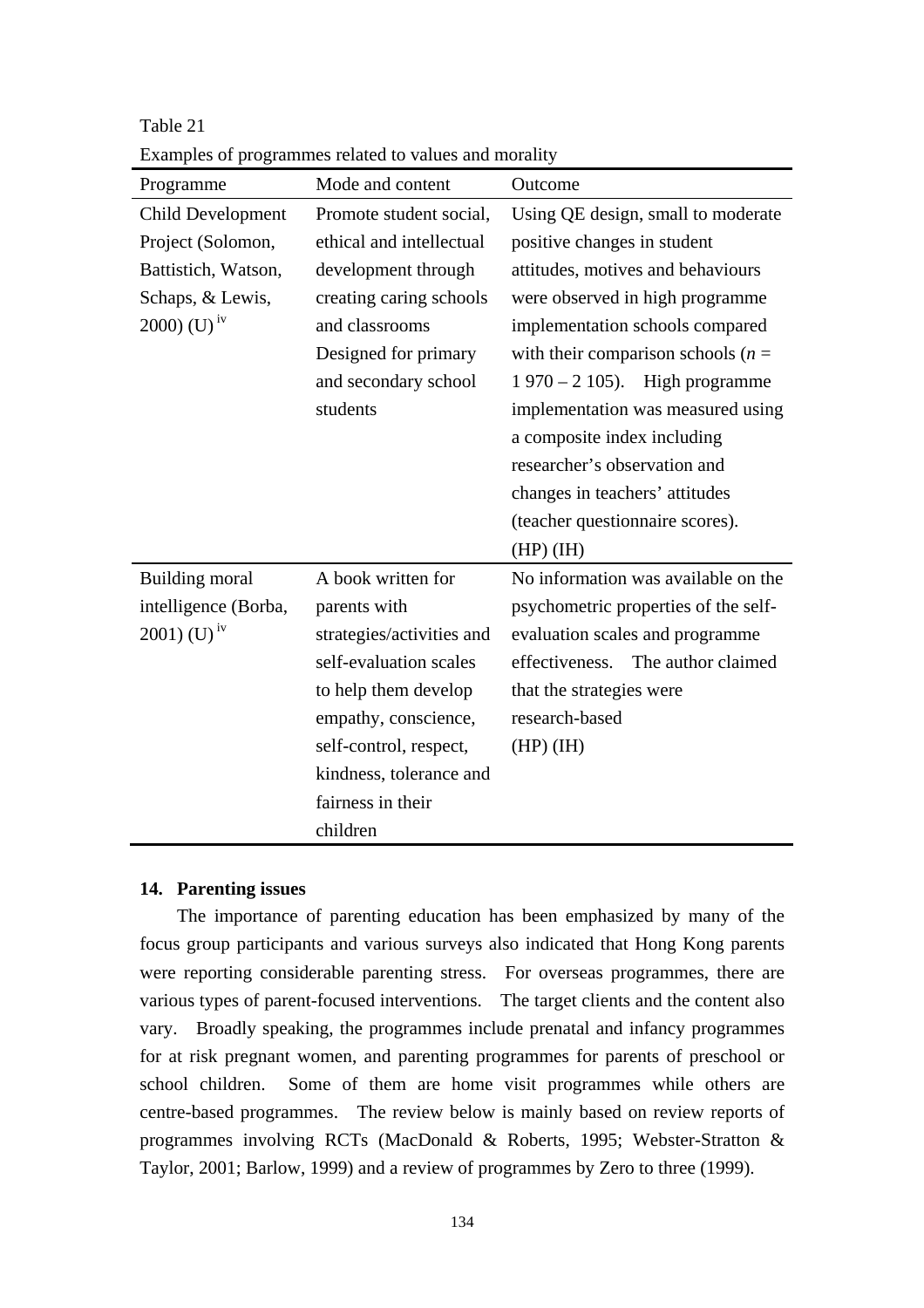#### **14.1 Prenatal and infancy programmes**

 These programmes involve nurses/trained staff visiting expectant mothers during the antenatal period until the children are one to two years old. There is a focus on mother-child relationship and the results indicate better mother-child relationship and maternal mental health. Most of the programmes are targeted towards at risk mothers. Below are examples of programmes which involve evaluation studies using control groups.

Table 22

| Programme           | Mode and content                     | Outcome                       |
|---------------------|--------------------------------------|-------------------------------|
| The prenatal/early  | Preventing maternal and child        | RCT $(n = 400)$ results       |
| infancy project     | health problems associated with      | indicated a reduction in the  |
| (Olds, 1990)        | poverty through nurses visiting      | incidence of child abuse      |
| $(S)$ <sup>iv</sup> | parents regularly starting from      | and neglect among the         |
|                     | the antenatal period until the       | intervention group            |
|                     | infant was 24 months old.<br>The     | participants (Olds, 1988)     |
|                     | content included prenatal            | (HS)                          |
|                     | education on mother's health and     |                               |
|                     | infancy education on child           |                               |
|                     | development. Informal support        |                               |
|                     | and linkages with other services     |                               |
|                     | were also encouraged                 |                               |
| The clinical        | Enhancing mothers' positive          | Using $QE$ design $(?)$ , the |
| nursing models      | relationship with her child and      | results indicated that        |
| project<br>(Zero to | other adults through regular         | mothers in the intervention   |
| three, 1999)        | visits by nurses from the second     | group showed less             |
| (S)                 | trimester of pregnancy to the end    | depression and had more       |
|                     | of the child's first year.<br>Target | positive interaction with     |
|                     | clients were mothers who were        | their children than control   |
|                     | at risk due to lack of social skills | group mothers who             |
|                     | or social support                    | received only standard        |
|                     |                                      | nursing follow-up             |
|                     |                                      | $(H)$ $(HS)$                  |

Examples of prenatal and infancy programmes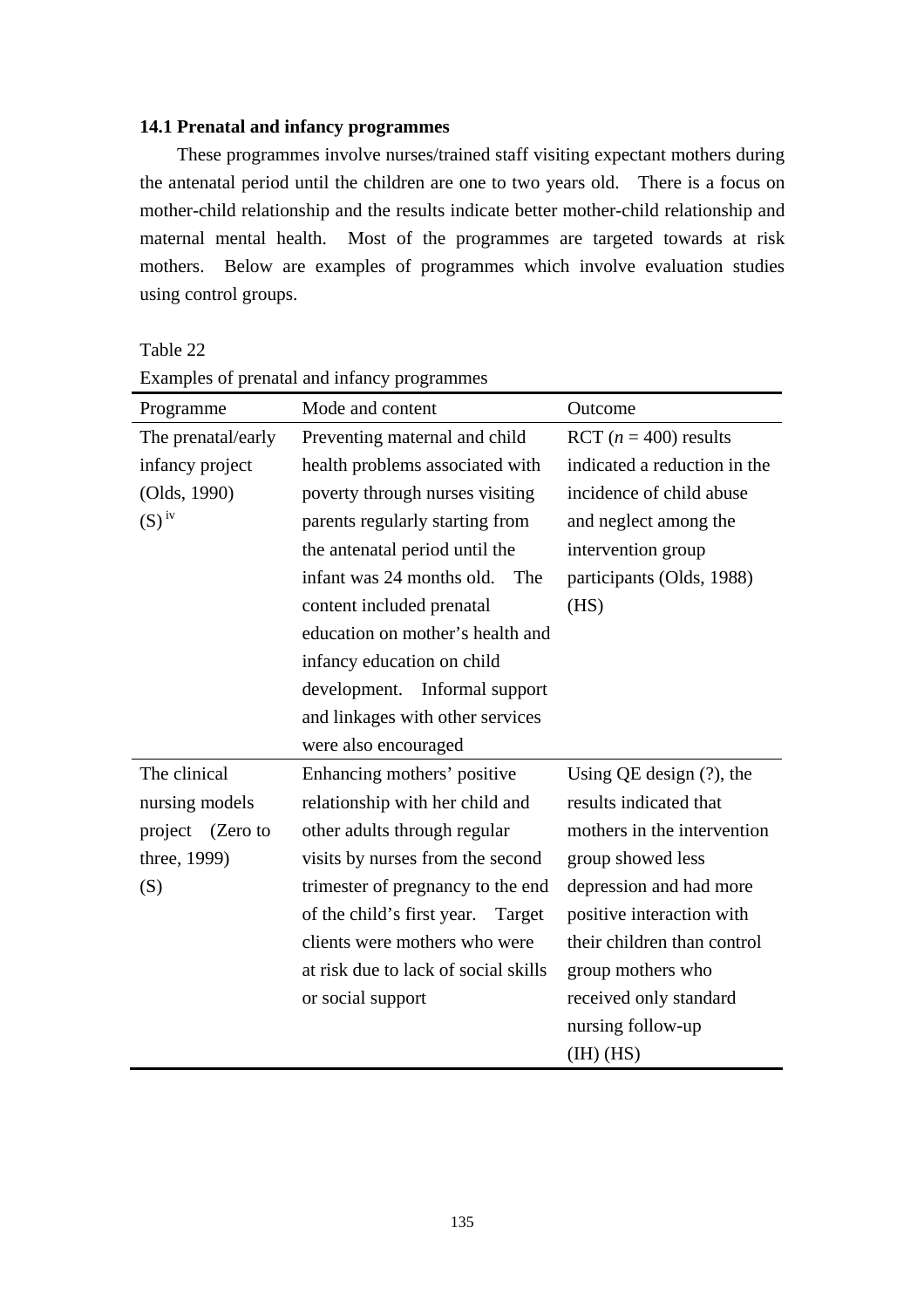| Programme          | Mode and content                   | Outcome                       |
|--------------------|------------------------------------|-------------------------------|
| Steps toward       | Facilitating healthy parent-infant | Using $QE$ design $(?)$ , the |
| effective,         | relationship and preventing child  | results indicated that        |
| enjoyable          | social and emotional problems      | participants showed less      |
| parenting (Project | through regular visits by nurses   | depression and anxiety,       |
| STEEP) (Zero to    | from the second trimester of       | better life management        |
| three, 1999)       | pregnancy to the end of the        | skills and understanding of   |
| (S)                | child's first year. Target clients | their children's needs, and   |
|                    | were mothers who were at risk      | were more able to provide     |
|                    | due to various reasons such as     | a stimulating environment     |
|                    | poverty, lack of education or      | than control group            |
|                    | youth                              | participants                  |
|                    |                                    | $(HS)$ $(HH)$                 |
| The infant-parent  | Home-based assessment and          | Using QE design (?) with      |
| program (Zero to   | intervention by trained staff      | Latino parent-infant dyads,   |
| three, 1999)       |                                    | the results indicated that    |
| (S)                |                                    | these high-risk mothers       |
|                    |                                    | were more empathic and        |
|                    |                                    | interactive with their        |
|                    |                                    | children, compared to the     |
|                    |                                    | control group                 |
|                    |                                    | (HI)                          |
| <b>UCLA</b> family | Enhancing at-risk mothers'         | RCT results indicated that    |
| development        | self-confidence, positive          | participants showed           |
| project (Zero to   | relationship with their children   | improvement in adaptation,    |
| three, 1999)       | and other adults through regular   | support system and            |
| (S)                | visits by trained professionals    | mother-child relationship     |
|                    | from pregnancy to the first two    | (IH)                          |
|                    | years of the children's lives      |                               |

## **14.2 Parenting programmes for parents of preschool children**

There are a number of reviews on parenting programmes (Webster-Stratton & Taylor, 2001; Barlow, 1999; Barlow & Parsons, 2003; Barlow & Coren, 2003; Moore, Ochiltree, & Cann, 2001). However, each of the reviews adopts different criteria for programme selection (e.g. age range of children, availability of published manual, use of RCTs) and there is not much overlap in programmes covered in the reviews. Among all reviews, the general conclusion is that these parenting programmes are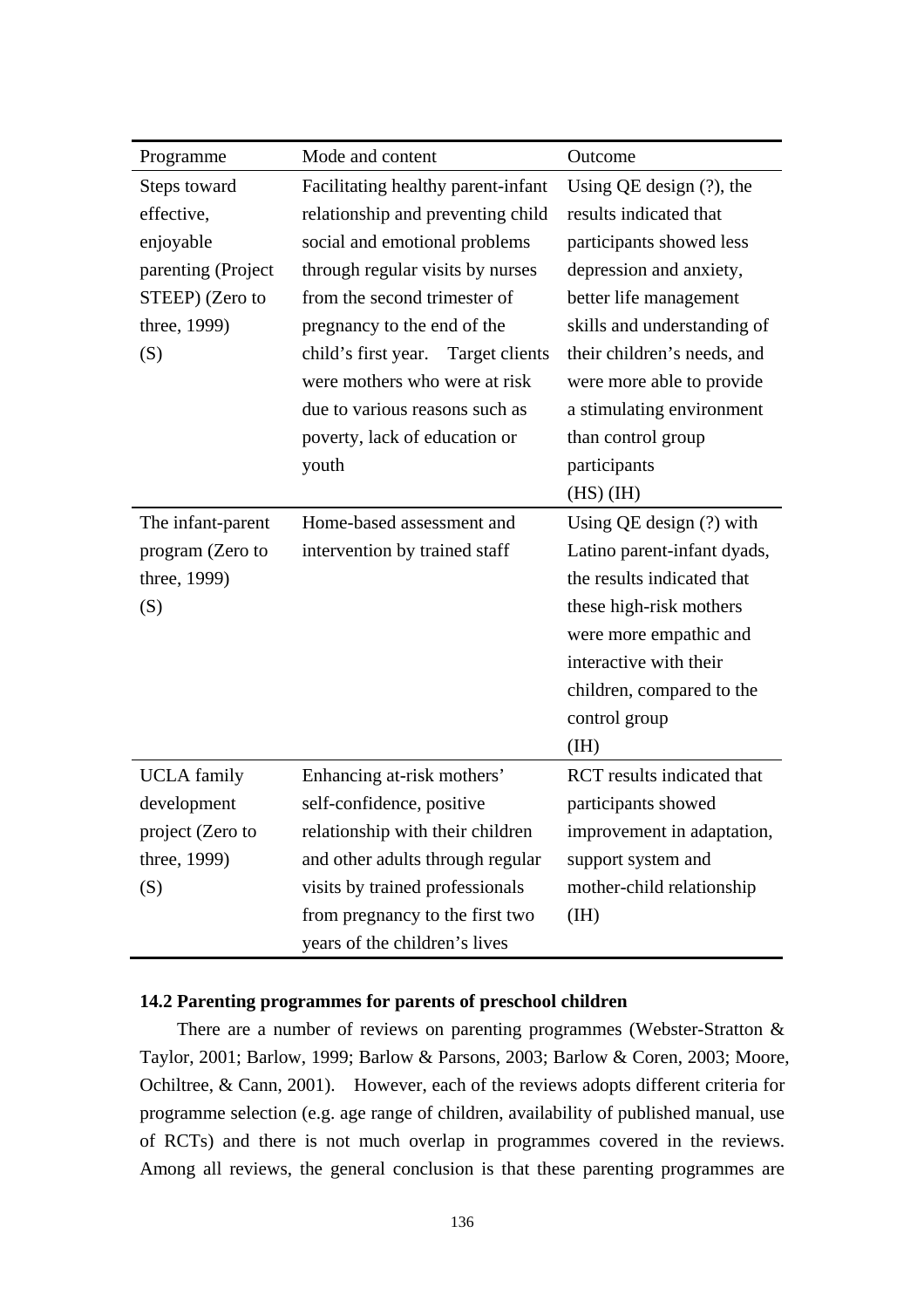effective in reducing child behaviour problems, with behaviourally-oriented programmes being more effective than humanistic programmes (Barlow, 1999). There are also indications that these programmes can lead to reduction in parental anxiety, depression, stress and marital conflict (Barlow, 1999; Barlow & Coren, 2003). Again, most of the programmes are designed for parents with children with conduct problems. Seven programmes for parents of preschool children have been included in at least two of the reviews and they are briefly summarized below.

Table 23

| Programme                          | Mode and content         | Outcome                           |
|------------------------------------|--------------------------|-----------------------------------|
| The Incredible Years               | Humanistic and           | Reduction in child behaviour      |
| (Webster-Stratton &                | behavioural group        | problems immediately after        |
| Taylor, 2001; Barlow,              | programme for parents    | programme and effect maintained   |
| 1999)                              | of children aged 3 to 8  | at 1 year/3 year follow-up (RCT,  |
| $(S)$ $(I)$ <sup>iii</sup>         | with conduct problems    | various studies)                  |
|                                    |                          | (HS)                              |
| Coping Skills                      | Community-based          | Improvement in child behaviour    |
| <b>Parenting Programme</b>         | group behavioural        | and effect maintained at 6 months |
| (Webster-Stratton &                | training for parents of  | follow-up with 150 mothers of     |
| Taylor, 2001; Barlow,              | children aged 2 to 5     | high-risk children over several   |
| 1999; Barlow &                     |                          | studies (RCT)                     |
| Coren, 2003)                       |                          | (HS)                              |
| $(S)$ <sup>iii</sup>               |                          |                                   |
| Behavioural training               | Group behavioural        | Improvement in child behaviour    |
| programme (Sutton,                 | training for parents of  | immediately after programme and   |
| 1992 <sup>iv</sup> ; Barlow, 1999; | difficult preschool      | effect maintained at 12/18 months |
| Barlow & Parsons,                  | children                 | follow-up with 41 parents of      |
| 2003)                              |                          | preschool children (RCT)          |
| $\mathrm{(I)}^{\,\mathrm{iii}}$    |                          | (HS)                              |
| Helping the                        | Individual parent skills | Children showed decreased         |
| noncompliant child                 | training for parents of  | noncompliant behaviours and       |
| (Webster-Stratton &                | children aged 3 to 8     | delinquency over several          |
| Taylor, 2001; Moore                | years, who were          | short-term and long-term          |
| et al., 2001)                      | displaying               | effectiveness studies (RCT)       |
| $(I)$ iii                          | noncompliant             | (HS)                              |
|                                    | behaviours               |                                   |

Examples of parenting programmes for parents with preschool children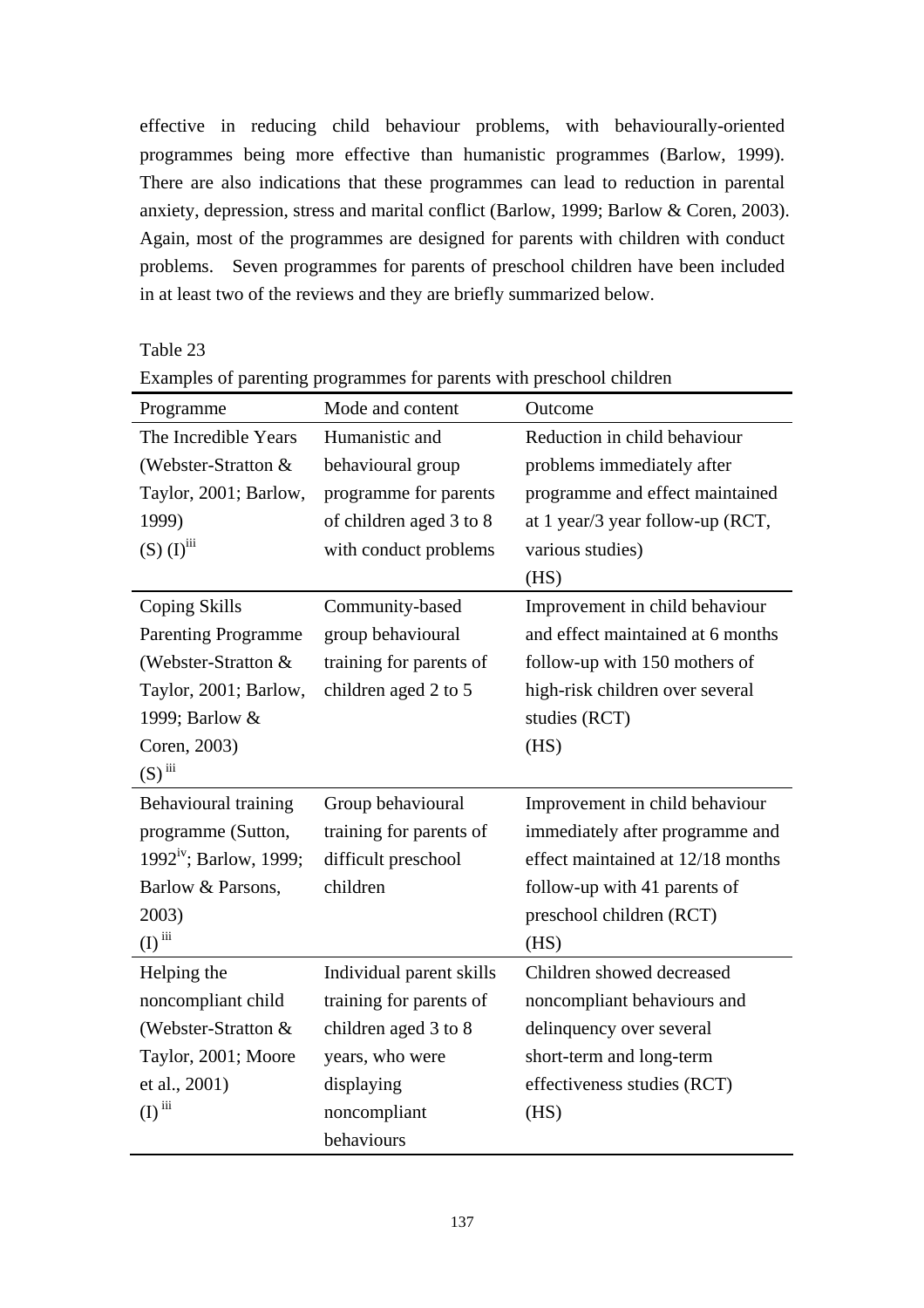| Programme                        | Mode and content        | Outcome                            |
|----------------------------------|-------------------------|------------------------------------|
| <b>Positive Parenting</b>        | A multilevel programme  | Research, including RCTs, has      |
| Programme (Sanders,              | including universal     | consistently demonstrated          |
| $1999^{iv}$ ;                    | programmes for all      | significant improvement in family  |
| Webster-Stratton &               | parents to indicated    | and child measures                 |
| Taylor, 2001; Moore              | programmes for parents  | (HS)                               |
| et al., 2001)                    | with children with      |                                    |
| $\mathrm{(I)}^{\,\mathrm{iii}}$  | behaviour problems.     |                                    |
|                                  | The programme is based  |                                    |
|                                  | on social learning      |                                    |
|                                  | theories                |                                    |
| Parental assistance              | Group behaviour         | Improvement in perceived number    |
| programme (Scott &               | training for parents of | and intensity of child behaviour   |
| Stradling, $1987iv$ ;            | children aged 2 to 14   | problems and effect maintained at  |
| Barlow, 1999; Barlow             | with perceived          | 1 year follow-up for 77 mothers    |
| & Coren, 2003)                   | behaviour problems      | studied.                           |
| $\mathrm{(I)}$ $\mathrm{^{iii}}$ |                         | Significant decrease in parent     |
|                                  |                         | depression (RCT)                   |
|                                  |                         | (HS)                               |
| Temperament-focused              | Humanistic group        | Improvement in child behaviour     |
| parent-training                  | parent training for     | and gains maintained at 2 months   |
| programme (Sheeber               | mothers of 3 to 5-      | follow-up.<br>Significant decrease |
| & Johnson, $1994iv$ ;            | year-old children with  | in parent depression and           |
| Barlow, 1999; Barlow             | difficult temperament   | improvement in parent-child        |
| & Coren, 2003)                   |                         | relationship with 40 mothers of 3  |
| $\mathrm{(I)}^{\,\mathrm{iii}}$  |                         | to 5 year-old children with        |
|                                  |                         | difficult temperament (RCT)        |
|                                  |                         | (HS)                               |

### **15. Postnatal depression**

 There are different types of treatments. The major types include biological treatments (e.g. antidepressants and hormonal therapy), psychosocial treatments (e.g. individual counselling or psychotherapy and group treatment) and combined (biological and psychosocial) treatments (National Health and Medical Research Council, 2000). There is some limited evidence on the effectiveness of antidepressants with postnatal depression. However, there are concerns about the use of antidepressants in breast-feeding mothers (National Screening Committee,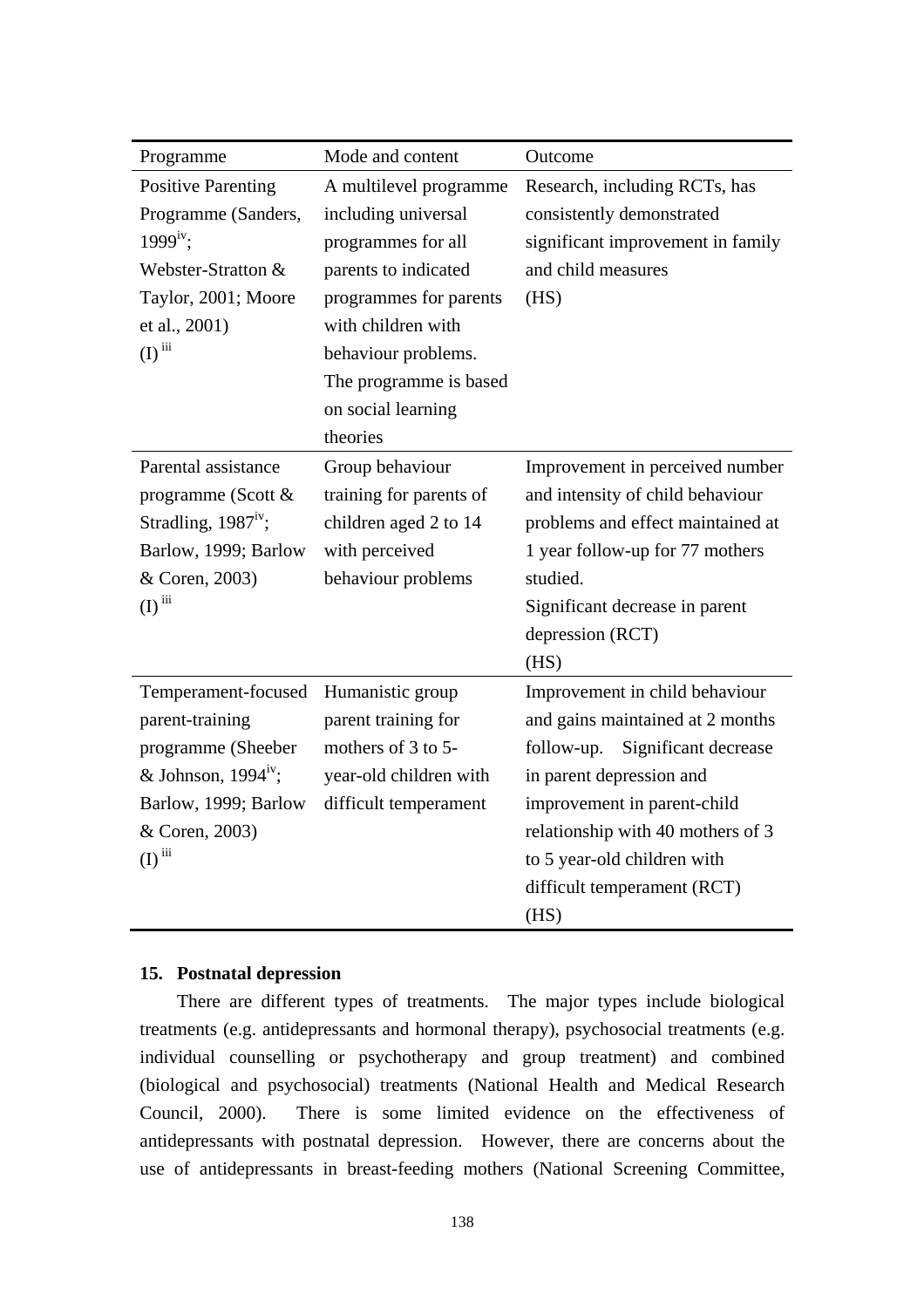2001; National Health and Medical Research Council, 2000; Scottish Intercollegiate Guidelines Network, 2002; Boath & Henshaw, 2001). For psychosocial treatments, there is some evidence to indicate that non-directive counselling by health professionals in primary health care settings, cognitive behaviour therapy and interpersonal therapy are effective in reducing mother's depression (Scottish Intercollegiate Guidelines Network, 2002; National Health and Medical Research Council, 2000; NSC, 2001; Cooper, Murray, Wilson & Romaniuk, 2003). There are very few studies on the effectiveness of group therapy (National Health and Medical Research Council, 2000). There was one study on the effectiveness of combined treatment but the study showed that there was no additional benefit by combining psychosocial treatment with biological treatment (National Screening Committee, 2001; National Health and Medical Research Council, 2000). There is no clear evidence on the effectiveness of prevention programmes (Scottish Intercollegiate Guidelines Network, 2002; NSC, 2001; Austin, 2003).

Table 24

Examples of prevention and intervention programmes for postnatal depression

| Programme                       | Mode and content            | Outcome                                 |
|---------------------------------|-----------------------------|-----------------------------------------|
| Prevention programme            | Review of 5 studies         | <b>RCT</b> and quasi <b>RCT</b> results |
| for at risk women               | offering structured and     | with a total of 512 women               |
| (Austin, 2003)                  | unstructured antenatal      | indicated no clear evidence for         |
| $(S)$ <sup>iii</sup>            | intervention to women       | reduction of postnatal                  |
|                                 | identified as being at risk | depression through antenatal            |
|                                 | after screening programme   | group intervention.                     |
|                                 |                             | (HS)                                    |
| Oestrogen and                   | Drug treatment given        | <b>RCT</b> results indicated that       |
| progestogen for                 | within 48 hours of delivery | depot norethisterone enanthate          |
| preventing and treating         | and lasting 8-12 weeks      | was associated with                     |
| postnatal depression            |                             | significantly higher                    |
| (Lawrie, Herxheimer,            |                             | postpartum depression scores            |
| & Dalton, 2000)                 |                             | than placebo. Oestrogen                 |
| $\mathrm{(I)}^{\,\mathrm{iii}}$ |                             | therapy in severely depressed           |
|                                 |                             | women was associated with a             |
|                                 |                             | greater improvement in                  |
|                                 |                             | depression scores than placebo          |
|                                 |                             | (HS)                                    |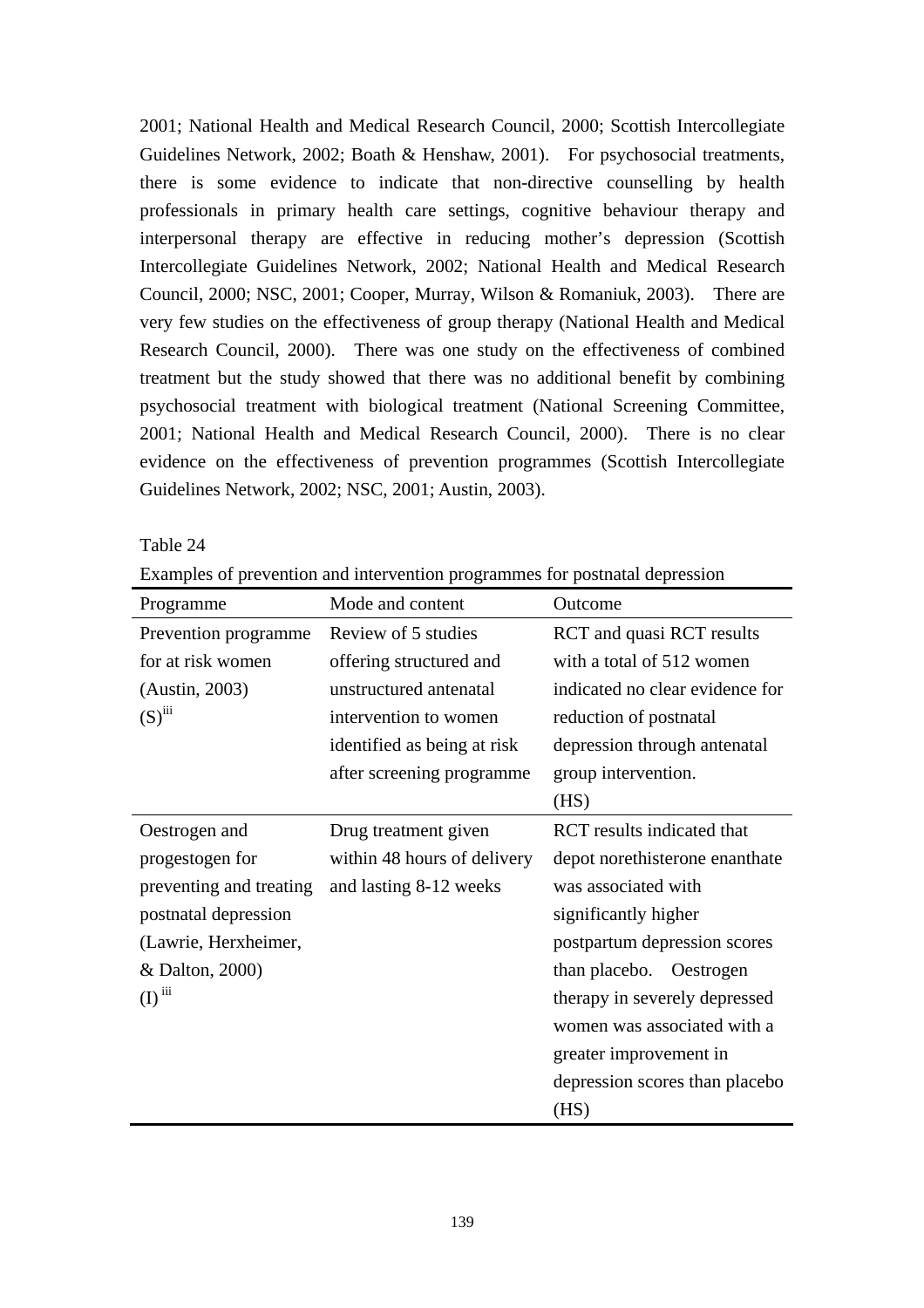| Programme                      | Mode and content              | Outcome                          |
|--------------------------------|-------------------------------|----------------------------------|
| Psychological                  | Women with postnatal          | RCT results indicated that at    |
| treatment (Cooper,             | depression ( $n = 193$ ) were | 4.5 months, the three            |
| Murray, Wilson, &              | randomly assigned to four     | treatment groups reported        |
| Romaniuk, 2003)                | conditions: routine primary   | lower depression scores than     |
| (D <sup>iv</sup> )             | care, non-directive           | the control group                |
|                                | counselling,                  | (HS)                             |
|                                | cognitive-behavioural         |                                  |
|                                | therapy or psychodynamic      |                                  |
|                                | therapy                       |                                  |
| Fluoxetine and                 | 87 women with postnatal       | RCT (double blind) results       |
| cognitive-behavioural          | depression were randomly      | indicated significant            |
| counselling (Appleby,          | assigned to four treatment    | improvement in all four          |
| Warner, Whitton, &             | cells: fluoxetine or placebo  | treatment groups.<br>The         |
| Faragher, 1997)                | plus one or six sessions of   | improvement in subjects          |
| $\left(\mathrm{I}\right)^{iv}$ | counselling.                  | receiving fluoxetine was         |
|                                |                               | significantly greater than in    |
|                                |                               | those receiving placebo. The     |
|                                |                               | improvement after six sessions   |
|                                |                               | of counselling was               |
|                                |                               | significantly greater than after |
|                                |                               | a single session. Interaction    |
|                                |                               | between counselling and          |
|                                |                               | fluoxetine was not statistically |
|                                |                               | significant                      |
|                                |                               | (HS)                             |

#### **16. Summary**

 Looking at the overseas programmes, it is obvious that parental involvement is important. It is also clear that programmes need to start early, even in the antenatal period. However, apart from some of the programmes in the physical and spiritual domains, most of the other overseas programmes are selective**/**indicated programmes targeted towards disadvantaged or at-risk families or children with conduct or learning problems, rather than primary prevention programmes at a community level. It should also be pointed out that different measures are used in the evaluation of programme outcomes.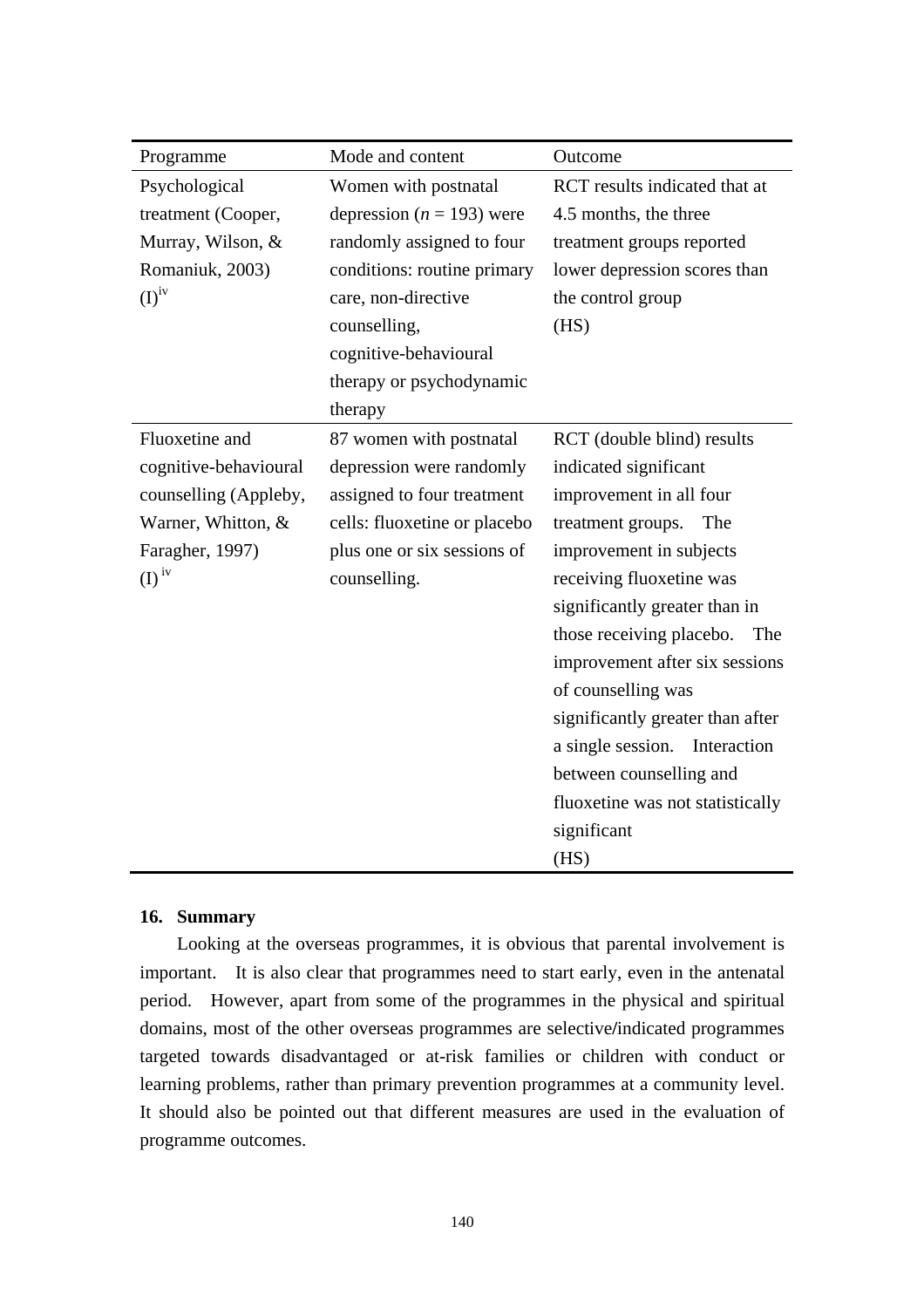In terms of evidence on the effectiveness of programmes, the picture is reasonably clear for parenting programmes (centre-based and home visit programmes) educational intervention programmes (children and parents), breastfeeding promotion programmes, oral health programmes, behaviour programmes for children and postnatal depression programmes where desirable changes are observed in parents and children. There is also evidence to indicate that child abuse preventive programmes in children and parents are effective. For programmes on obesity, nutrition, and injury prevention, the evidence is more mixed, and in different studies, different outcome measures are used. There is also limited evidence on the effectiveness of programmes on values and morality.

#### **Summary and conclusion**

 In terms of the availability of effective programmes, for parenting programmes and child abuse prevention programmes, breastfeeding promotion programmes, oral health programmes, and postnatal depression intervention programmes, there are a fair number of overseas programmes which have been shown to be effective, including centre-based programmes and home visit programmes, though the majority of them (apart from breastfeeding and oral health promotion programmes) are selective**/**indicated programmes. Locally, some parenting programmes have also been shown to be effective. Further programme evaluation and development (both selective**/**indicated and universal programmes), or adaptation of effective overseas programmes to suit the local context should be considered.

 For child behaviour programmes and educational intervention programmes directly involving at-risk children, there is little local information. The feasibility of adapting some of the overseas programmes which have been shown to be effective for local use could be considered.

 For nutrition, obesity and injury prevention programmes, there is limited local information and the overseas results are mixed. Many of these overseas programmes employ multiple strategies. The feasibility of adapting the more effective overseas programmes for local use could be considered. There is limited evidence on the effectiveness of programmes on values and morality, whether local or overseas.

 In terms of programme evaluation, in Hong Kong, programme evaluation activities are limited, and most of the evaluation activities are based on some forms of client satisfaction survey at the end of the programme. The issue of programme evaluation has not been emphasized by many stakeholders. However, to ensure that programmes are effective in meeting client needs, there is a strong need for programme evaluation activities. At the early stage when a new programme is being developed, the emphasis should be on experimental studies using rigorous research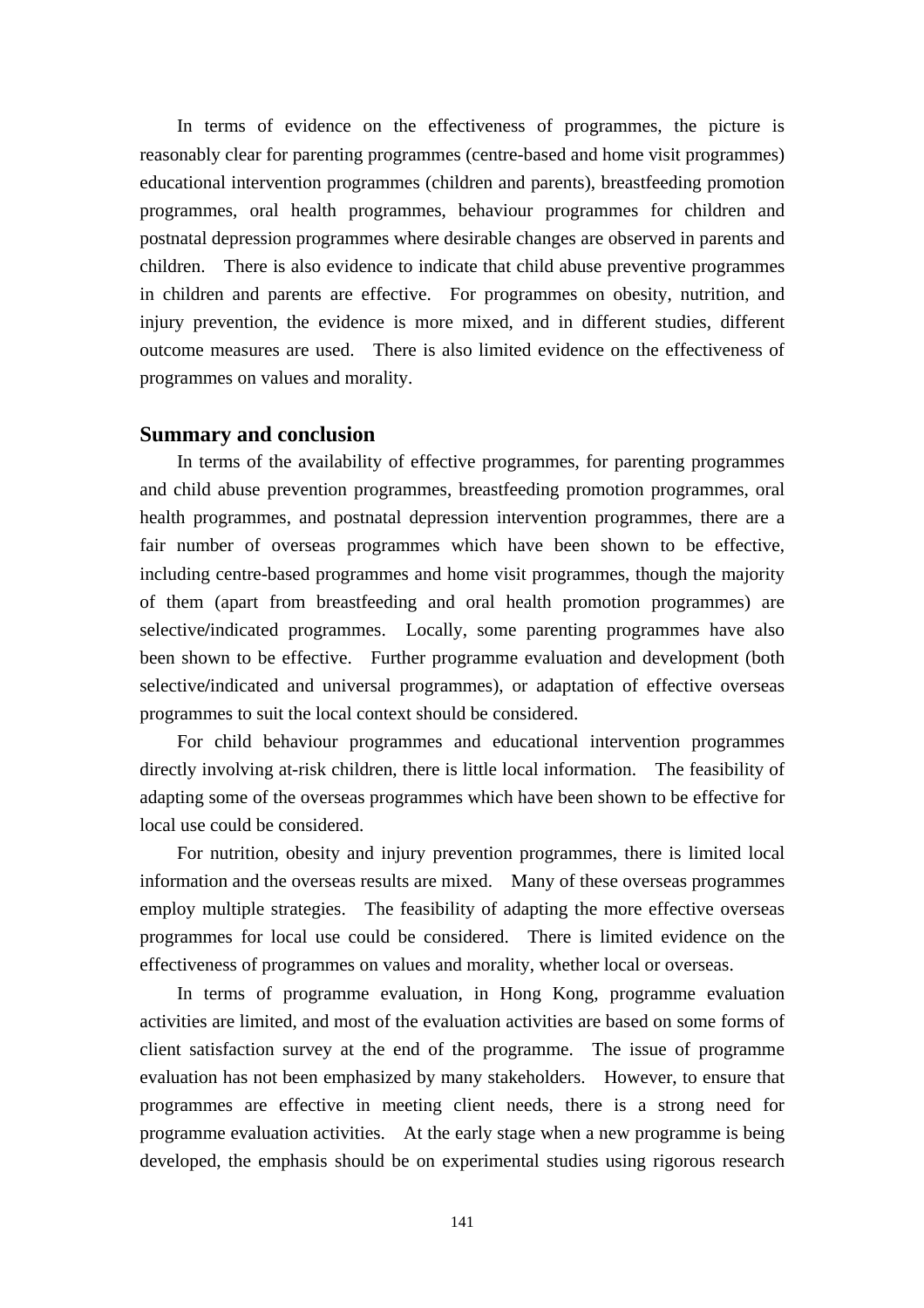design to test whether the programme can achieve the desired objectives under the best possible conditions. Once effective programmes are developed, there should be continuous evaluation and monitoring activities as means of quality assurance (Nutbeam, 1998). The Triple P evaluation and the establishment of the parent education database are promising steps towards rigorous programme evaluation.

## **References**

- Against Child Abuse (2000). *Healthy start home visiting program report: a three-year project*. Hong Kong: Against Child Abuse.
- Against Child Abuse (2002). *The rainbow project report: child sexual abuse: prevention and treatment (1999-2001)*. Hong Kong: Against Child Abuse.
- Appleby, L., Warner, R., Whitton, A., & Faragher, B. (1997). A controlled study of fluoxetine and cognitive-behavioural counselling in the treatment of postnatal depression. *British Medical Journal, 314,* 932-936.
- Armstrong, K.L., Fraser, J.A., Dadds, M.R., & Morris, J. (2000). Promoting secure attachment, maternal mood and child health in a vulnerable population: a randomized controlled trial. *Journal of Paediatric Child Health, 36,* 555-562.
- Austin, M.P. (2003). Targeted group antenatal prevention of postnatal depression: a review. *Acta Psychiatrica Scandinavica, 107,* 244-247.
- Bablouzian, L., Freedman, E.S., Wolski, K.E., & Fried, L.E. (1997). Evaluation of a community based childhood injury prevention program. *Injury Prevention, 3,* 14-16.
- Baker, R. (1999). The role of clinical audit in changing performance. In: R. Baker, H. Hearnshaw, & N. Robertson (Eds.), *Implementing change with clinical audit* (pp. 1-20). Chichester, UK: John Wiley & Sons.
- Barlow, J. (1999). *Systematic review of the effectiveness of parent-training programmes in improving behaviour problems in children aged 3-10 years* (2nd ed.). Oxford: Health Services Research Unit, Department of Public Health, University of Oxford.
- Barlow, J., & Coren, E. (2003). *Parent-training programmes for improving maternal psychosocial health* (Cochrane Review). In: The Cochrane Library, Issue 1, 2003. Oxford: Update Software.
- Barlow, J., & Parsons, J. (2003). *Group-based parent-training programmes for improving emotional and behavioural adjustment in 0-3 year old children* (Cochrane Review). In: The Cochrane Library, Issue 1, 2003. Oxford: Update Software.
- Bass, J.L., Christoffel, K.K., Widome, M., Boyle, W., Scheidt, P., Stanwick, R., et al. (1993). Childhood injury prevention counseling in primary care settings: a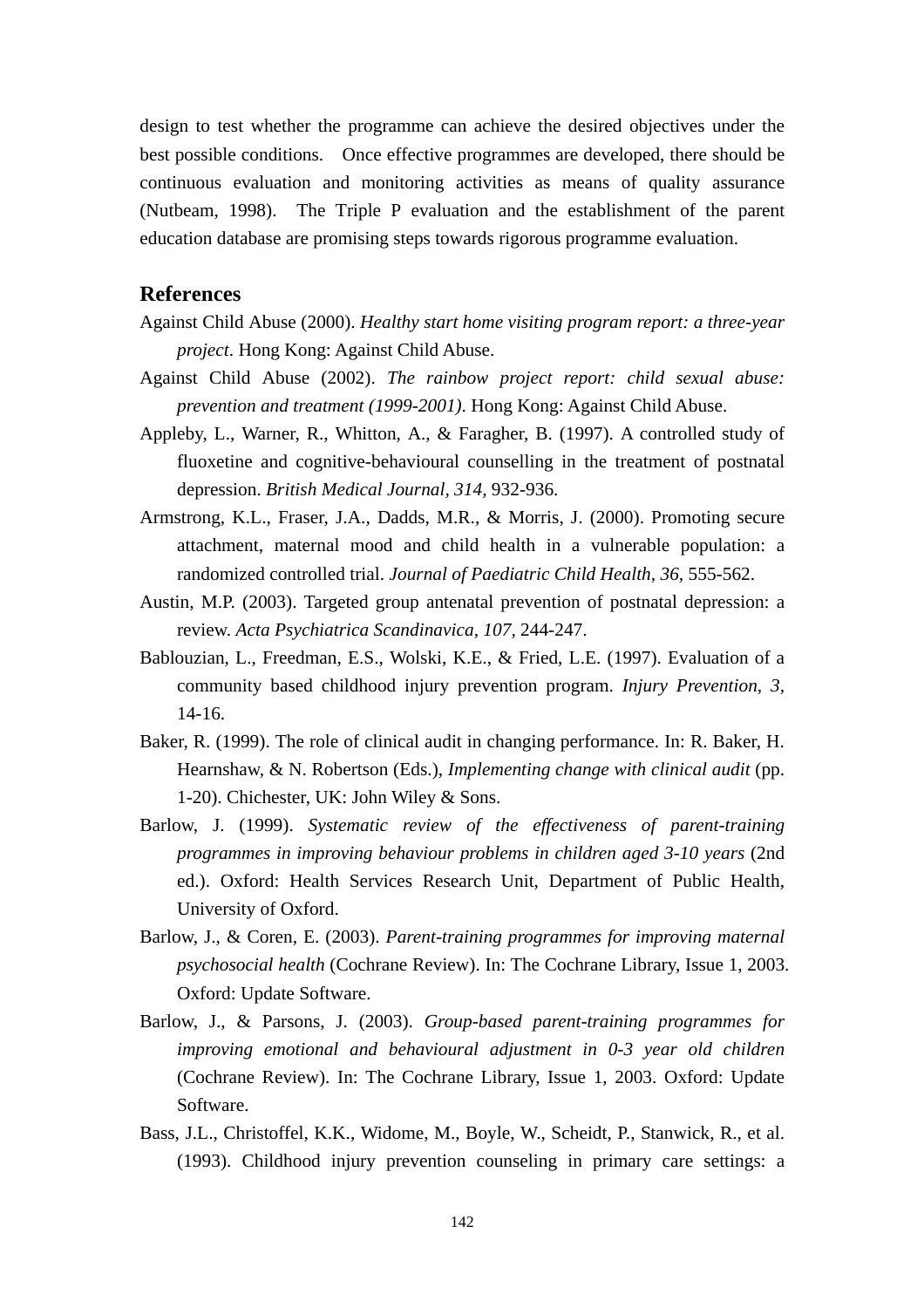critical review of the literature. *Pediatrics, 92,* 544-550.

- Beyer, B.K. (1995). *How to conduct a formative evaluation.* Alexandria, VA: Association for Supervision and Curriculum Development.
- Boath, E., & Henshaw, C. (2001). The treatment of postnatal depression: a comprehensive literature review. *Journal of Reproductive and Infant Psychology, 19,* 215-248.
- Borba, M. (2001). *Building moral intelligence: the seven essential virtues that teach kids to do the right thing*. San Francisco, CA: Jossey-Bass.
- Bradley, R.H., & Gilkey, B. (2002). The impact of the Home Instructional Program for Preschool Youngsters (HIPPY) on school performance in  $3<sup>rd</sup>$  and  $6<sup>th</sup>$  grades. *Early Education & Development, 13,* 302-311.
- Buchanan, A. (1999). *What works for troubled children? Family support for children with emotional and behavioural problems*. U.K.: Barnardo's.
- Campbell, K., Waters, E., O'Meara, S., & Summerbell, C. (2001). Interventions for preventing obesity in childhood. A systematic review. *Obesity Reviews, 2,* 149-157.
- Centre for Child Development, Hong Kong Baptist University (2002). *Growing with self-esteem – a parent education project: an evaluation report*. Centre for Child Development, Hong Kong Baptist University.
- Chan, K.Y., & Leung, S.S.L. (2004). Infant hearing screening in Maternal & Child Health Centres using Automated Oto-Acoustic Emission screening machines: a one-year pilot project. *Hong Kong Journal of Paediatrics, 9, 118-125*.
- Cheung, S.K. (2001). Parent education programmes: are they effective. *The Hong Kong Journal of Social Work, 35*(1 & 2), 85-96.
- Cheung, S.K., & Yau, Y.L. (1996). Parent effectiveness training for Chinese parents: Adaptation and evaluation. *Asia Pacific Journal of Social Work, 6*(1), 30–42.
- Clamp, M., & Kendrick, D. (1998). A randomized controlled trial of general practitioner safety advice for families with children under 5 years. *British Medical Journal, 23,* 1576-1579.
- Cooper, P.J., Murray, L., Wilson, A., & Romaniuk, H. (2003). Controlled trial of the short- and long-term effect of psychological treatment of post-partum depression. *British Journal of Psychiatry, 182,* 412-419.
- Curro, V., Lanni, R., Scipione, F., Grimaldi, V., & Mastroiacovo, P. (1997). Randomised controlled trial assessing the effectiveness of a booklet on the duration of breast feeding. *Archives of Disease in Childhood, 76,* 500-503.
- Davidson, L.L., Durkin, M.S., Kuhn, L., O'Connor, P., Barlow, B., & Heagarty, M.C. (1994). The impact of the safe kids/healthy neighbourhoods injury prevention program in Harlem, 1988 through 1991. *American Journal of Public Health, 84,*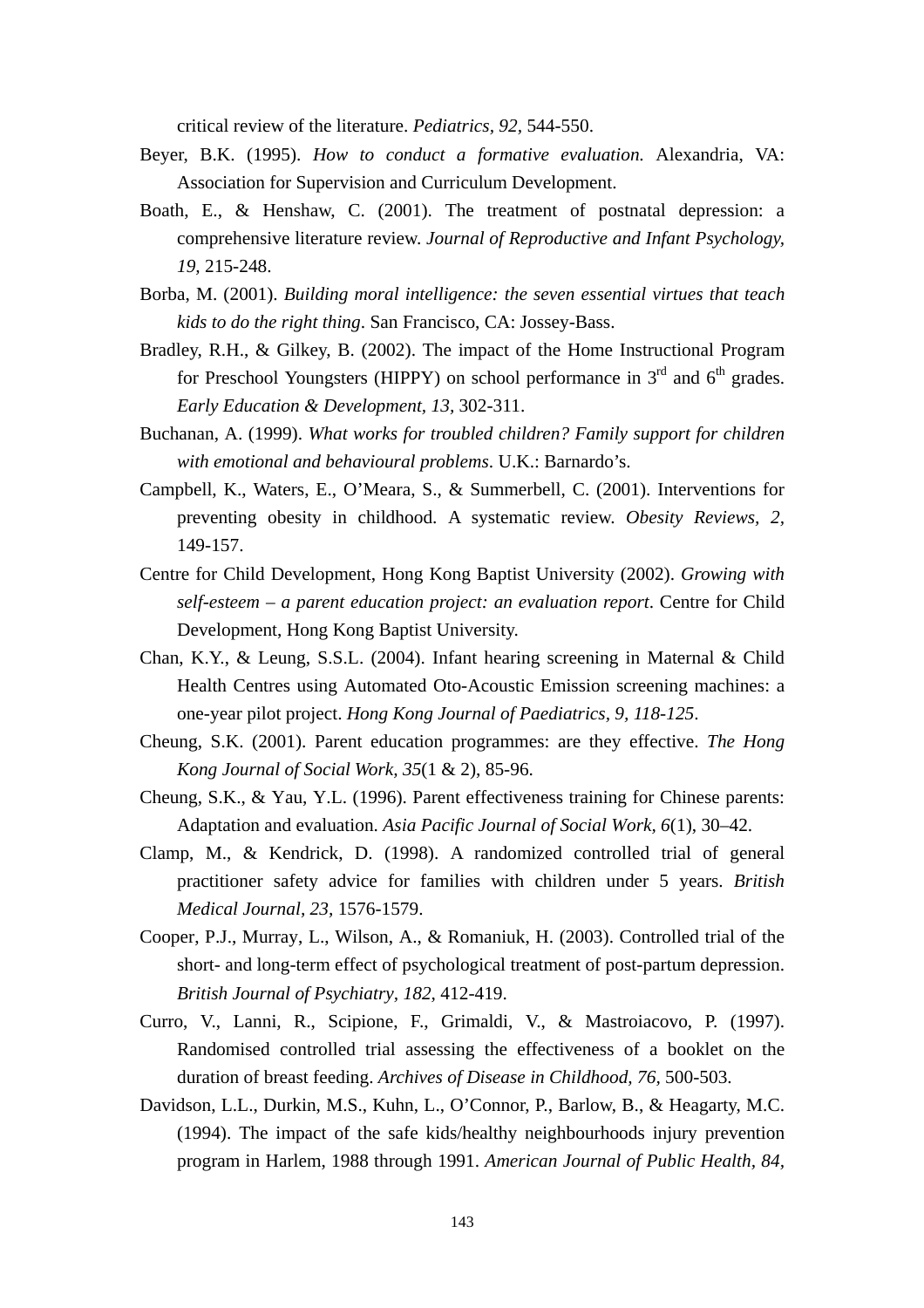580-586.

- De Oliveira, M.I., Camacho, L.A., & Tedstone, A.E. (2001). Extending breastfeeding duration through primary care: a systematic review of prenatal and postnatal interventions. *Journal of Human Lactation, 17,* 326-343.
- Education and Manpower Bureau (2003a). Quality assurance inspection. Retrieved May 12, 2003, from: http://www.emb.gov.hk/qai/QAI%20website/ E-Qai%20Website/index.html
- Education and Manpower Bureau (2003b). *Study of the effectiveness of parental organizations in Hong Kong*. Retrieved July 14, 2003, from Committee on Home-School Co-operation, Education and Manpower Bureau: http://embhsc.hkedcity.net/english/main.htm
- Elwood, J. M. (1998). *Critical appraisal of epidemiological studies and clinical trials* (2nd ed.). Oxford, England: Oxford University Press.
- Essa, E.L., Read, M., & Haney-Clark, R. (1988). Effects of parent augmentation of a preschool curriculum on children's knowledge scores. *Child Study Journal, 18,*  193-200.
- Fairbank, L., O'Meara, S., Renfrew, M.J., Woolridge, M., Sowden, A.J., & Lister-Sharp, D. (2000). A systematic review to evaluate the effectiveness of interventions to promote the initiation of breastfeeding. *Health Technology Assessment, 4*(25), 1-171.
- Galst, J.P. (1980). Television food commercials and pro-nutritional public service announcements as determinants of young children's snack choices. *Child Development, 51,* 935-938.
- Gielen, A.C., McDonald, E.M., Wilson, M.E., Hwang, W.T., Stewint, J.R., Andrews, J.S., et al. (2002). Effects of improved access to safety counseling, products, and home visits on parents' safety practices: results of a randomized trial. *Archives of Pediatrics & Adolescent Medicine, 156,* 33-40.
- Guterman, N.B. (1999). Enrolment strategies in early home visitation to prevent physical child abuse and neglect and the "universal versus targeted" debate: a meta-analysis of population-based and screening-based programs. *Child Abuse and Neglect, 23,* 863-890.
- Grummer-Strawn, L.M., Rice, S.P., Dugas, K., Clark, L.D., & Benton-Davis, S. (1997). An evaluation of breastfeeding promotion through peer counseling in Mississippi WIC clinics. *Maternal Child Health Journal, 1,* 35-42.
- Ho, T.P., Chow, V., Fung, C., Leung, K., Chiu, K.Y., Yu, G., et al. (1999). Parent management training in a Chinese population: Application and outcome. *Journal of the American Academy of Child and Adolescent Psychiatry, 28,* 1165–1172.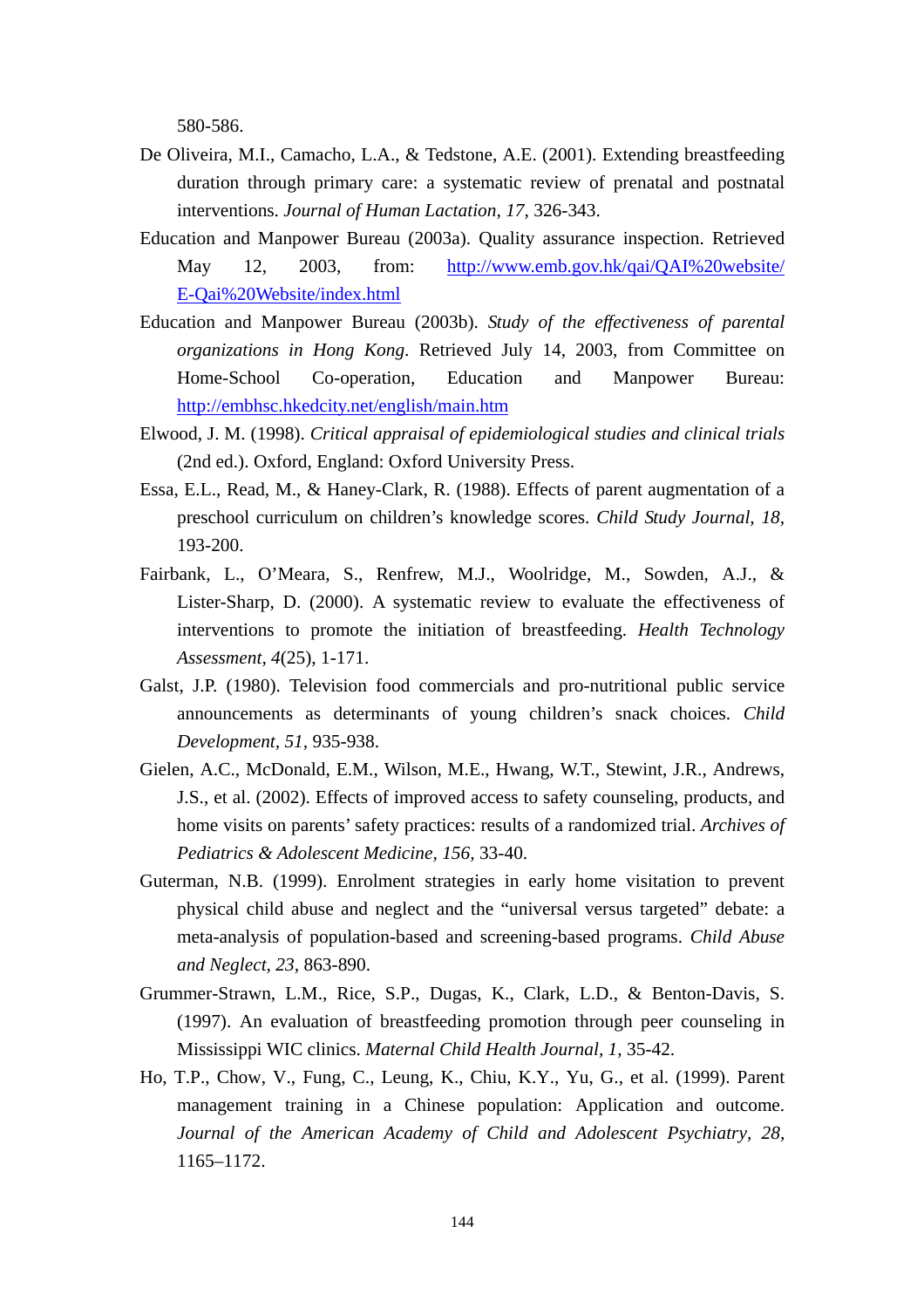- Hops, H., Walker, H.M., Hernandez, D., Nagoshi, J.T., Omura, R.T., Skindrug, K., et al. (1978). CLASS: A standardized in-class program for acting out children. II Field test evaluations. *Journal of Educational Psychology, 70,* 636-644.
- Johnston, B.D., Britt, J., D'Ambrosio, L., Mueller, B.A., & Rivara, F.P. (2000). A preschool program for safety and injury prevention delivered by home visitors. *Injury Prevention, 6,* 305-309.
- Kendrick, D., Marsh, P., Fielding, K., & Miller, P. (1999). Parenting injuries in children: cluster randomized controlled trial in primary care. *British Medical Journal, 318,* 980-983.
- King, W.J., Pham, B., Klassen, T.P., LeBlanc, J., Bernard-Bonnin, A., Robitaille, Y., et al. (2001). The effectiveness of a home visit to prevent childhood injury. *Pediatrics, 108*, 382-389.
- Kitzman, H., Olds, D.L., Henderson, C.R., Hanks, C., Cole, R., Tatelbaum, R., et al. (1997). Effect of prenatal and infancy home visitation by nurses on pregnancy outcomes, childhood injuries, and repeated childbearing. A randomized controlled trial. *Journal of the American Medical Association, 278,* 644-652.
- Kowash, M.B., Pinfield, A., Smith, J., & Curzon, M.E. (2000). Effectiveness on oral health of a long-term health education programme for mothers with young children. *British Dental Journal, 188,* 201-205.
- Kwok, L.Y.C.S. (1994). Systematic training for effective parenting (STEP): Its applicability for the Chinese parents of primary school children in Hong Kong. *Hong Kong Journal of Social Work, 28*(1), 22–30.
- Last, J.M. (2001). *A dictionary of epidemiology* (4th ed.). Oxford, England: Oxford University Press.
- Lawrie, T. A., Herxheimer, A., & Dalton, K. (2000). *Oestrogens and progestogens for preventing and treating postnatal depression* (Cochrane Review). In: The Cochrane Library, Issue 3, 2003. Oxford: Update Software.
- Lee, V., Brooks-Gunn, J., Schnur, E., & Liaw, F.R. (1990). Are head start effects sustained? A longitudinal follow-up comparison of disadvantaged children attending headstart, no preschool and other preschool programs. *Child Development, 61,* 495-507.
- Leung, C., Sanders, M., Leung, S., Mak, R., & Lau, J. (2003). An outcome evaluation of the implementation of the Triple P-Positive Parenting Program in Hong Kong. *Family Process, 42*(4), 531-544.
- Leung, C., & Tsang, S. (2003). *Parent education database in Hong Kong a pilot study*. Retrieved November 17, 2003, from: http://www.emb.gov.hk/chi/ parents.asp?sid=20&cid=102
- Lindqvist, K., Timpka, T., Schelp, L., & Risto, O. (2002). Evaluation of a child safety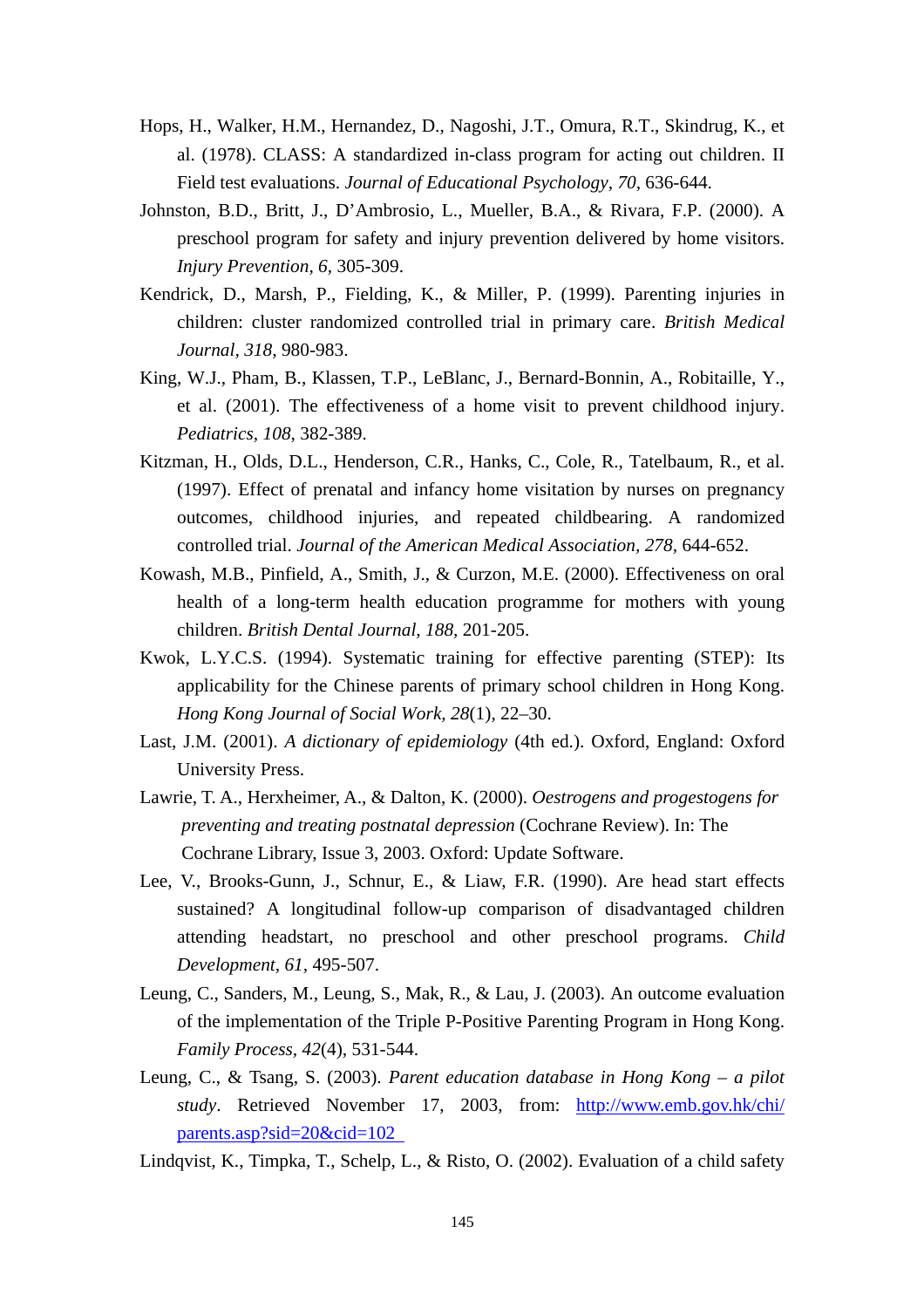program based on the WHO safe community model. *Injury Prevention, 8,* 23-26.

- MacDonald, G., & Roberts, H. (1995). *What works in the early years? Effective interventions for children and their families in health, social welfare education and child protection*. U.K.: Barnardo's.
- MacLeod, J., & Nelson, G. (2000). Programs for the promotion of family wellness and the prevention of child maltreatment: a meta-analytic review. *Child Abuse and Neglect, 24,* 1127-1149.
- MacMillan, H.L. with the Canadian Task Force on Preventive Health Care (2000). Preventive health care. 2000 update: prevention of child maltreatment. *Canadian Medical Association Journal, 163,* 1451-1458.
- Marinho, V.C.C., Higgins, J.P.T., Logan, S., & Sheiham, A. (2001). *Flouride gels for preventing dental caries in children and adolescents* (Cochrane Review). In: The Cochrane Library, Issue 3, 2003. Oxford: Update Software.
- Marinho, V.C.C., Higgins, J.P.T., Logan, S., & Sheiham, A. (2003). *Flouride toothpastes for preventing dental caries in children and adolescents* (Cochrane Review). In: Cochrane Database of Systematic Reviews. 1, 2003. Oxford: Update Software.
- Martens, P.J. (2002). Increasing breastfeeding initiation and duration at a community level: an evaluation of Sagkeen First National's community health nurse and peer counselor programs. *Journal of Human Lactation*, *18,* 236-246.
- Masse, L.N., & Barnett, W.S. (2003). *A cost benefit analysis of the Abecedarian early childhood intervention*. New Jersey, USA: National Institute for Early Education Research.
- Monteith, G.B., Harre, N., & Field, J. (1999). Promising start: an evaluation of the HIPPY program in New Zealand. *Early Child Development and Care, 159,* 145-157.
- Moore, T., Orchiltree, G., & Cann, W. (2001). *Best Start effective intervention programs*. Victoria: Department of Human Services.
- National Health and Medical Research Council (2000). *Postnatal depression: a systematic review of published scientific literature to 1999*. Canberra: Commonwealth of Australia.
- National Screening Committee (2001). *Evaluation of screening for postnatal depression against the NSC handbook criteria*. Retrieved November 19, 2003, from http://www.nelh.nhs.uk/screening/adult\_pps/shakespeare\_final\_paper.pdf
- Nelson, G., Laurendeau, M., & Chamberland, C. (2001). A review of programs to promote family wellness and prevent the maltreatment of children. *Canadian Journal of Behavioural Science, 33,* 1-13.
- Nutbeam, D. (1998). Evaluating health promotion progress, problems and solutions.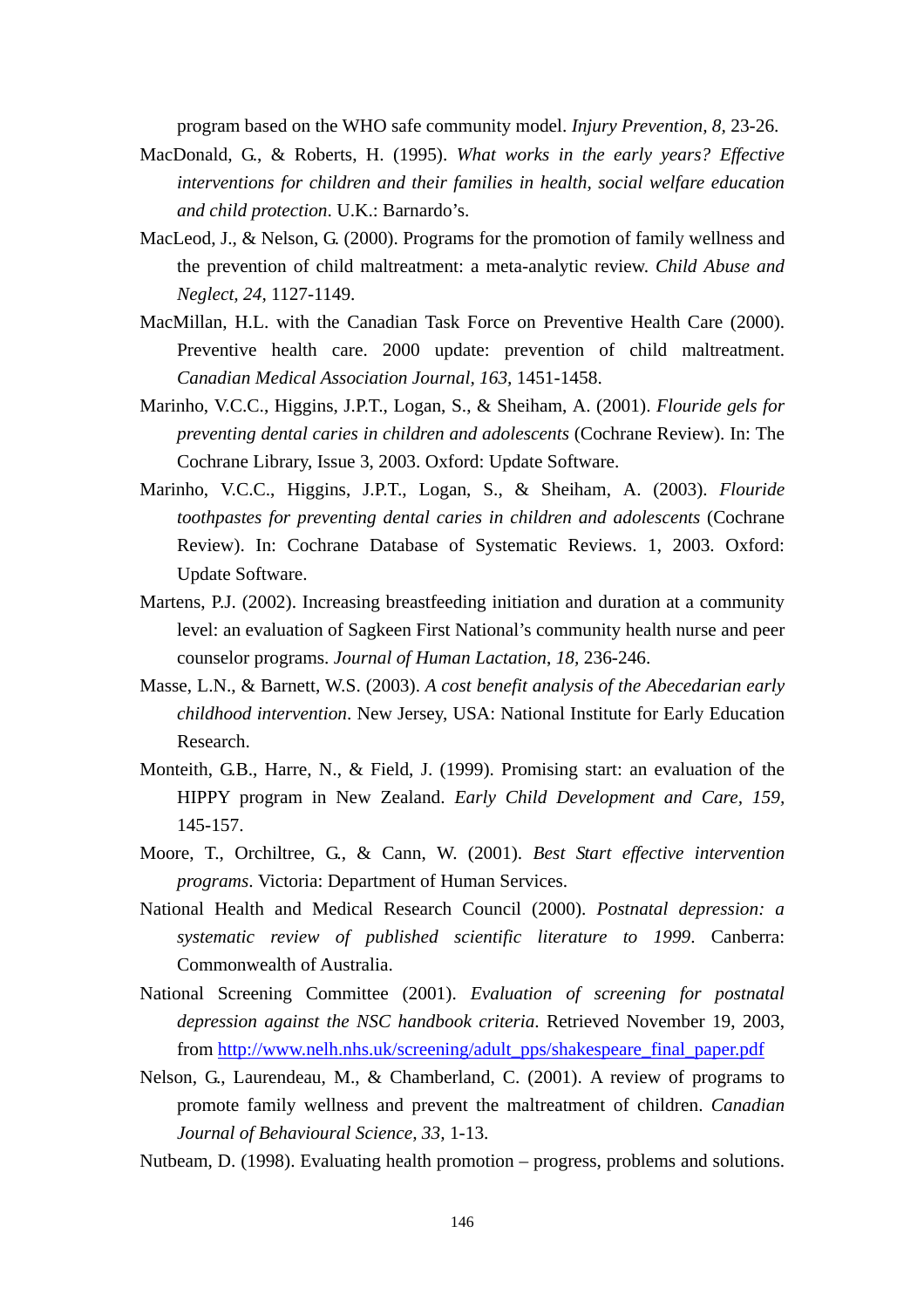*Health Promotion International, 13,* 27-43.

- Nutbeam, D. (2001). Effective health promotion programmes. In: D. Pencheon, C. Guest, D. Melzer, & J.A.M. Gray (Eds.). *Oxford handbook of public health practice* (pp. 190-199). Oxford: Oxford University Press.
- Nutbeam, D., & Harris, E. (1999). *Theory in a nutshell: a guide to health promotion theory*. Sydney: McGraw-Hill Australia.
- Oates, R.K., & Bross, D.C. (1995). What have we learned about treating child physical abuse? A literature review of the last decade. *Child Abuse and Neglect, 19,* 463-473.
- Olds, D.L. (1988). The prenatal/early infancy project. In: R.H. Price, E.L. Cowen, R.P. Lorion, & J. Ramos-McKay (Eds.). *14 ounces of prevention: a casebook for practitioners* (pp. 9-23). Washington D.C.: American Psychological Association.
- Olds, D.L. (1990). The prenatal/early infancy project: a strategy for responding to the needs of high-risk mothers and their children. In: R.P. Lorion, (Ed.). *Protecting the children: strategies for optimizing emotional and behavioral development* (pp. 59-87). New York, U.S.A.: The Haworth Press.
- Ozanne-Smith, J., Day, L., Stathakis, & Sherrard, J. (2002). Controlled evaluation of a community based injury prevention program in Australia. *Injury Prevention, 8,* 18-22.
- Pang, K.C., Wong, M.L., & Leung, F.T. (2002). 活出彩虹*:* 邁向均衡教育. Hong Kong: Hong Kong Institute of Education and Quality Education Fund.
- Partnership for children (2004). Zippy's friends. Retrieved May 21, 2004, from http://www.partnershipforchildren.org.uk/zippy/zippy.html
- Pfannenstiel, J.C. (1989). New parents as teachers: Evaluation of an early parent education program. *Early Childhood Research Quarterly, 4,* 1-18.
- Pugin, E., Valdes, V., Labbok, M.H., Perez, A., & Aravena, R. (1996). Does prenatal breastfeeding skills group education increase the effectiveness of a comprehensive breastfeeding promotion program? *Journal of Human Lactation, 12,* 15-19.
- Ramey, C.T., Campbell, F.A., Burchinal, M., Skinner, M.K., Gardner, D.M., & Ramey, S.L. (2000). Persistent effects of early childhood education on high-risk children and their mothers. *Applied Developmental Science, 4,* 2-14.
- Rayner, J.A. (1992). A dental health education programme, including home visits, for nursery school children. *British Dental Journal, 172,* 57-62.
- Rispens, J., Aleman, A., & Goudena, P.P. (1997). Prevention of child sexual abuse victimization: a meta-analysis of school programs. *Child Abuse and Neglect, 21,* 975-987.
- Roberts, I., Kramer, M.S., & Suissa, S. (1996). Does home visiting prevent childhood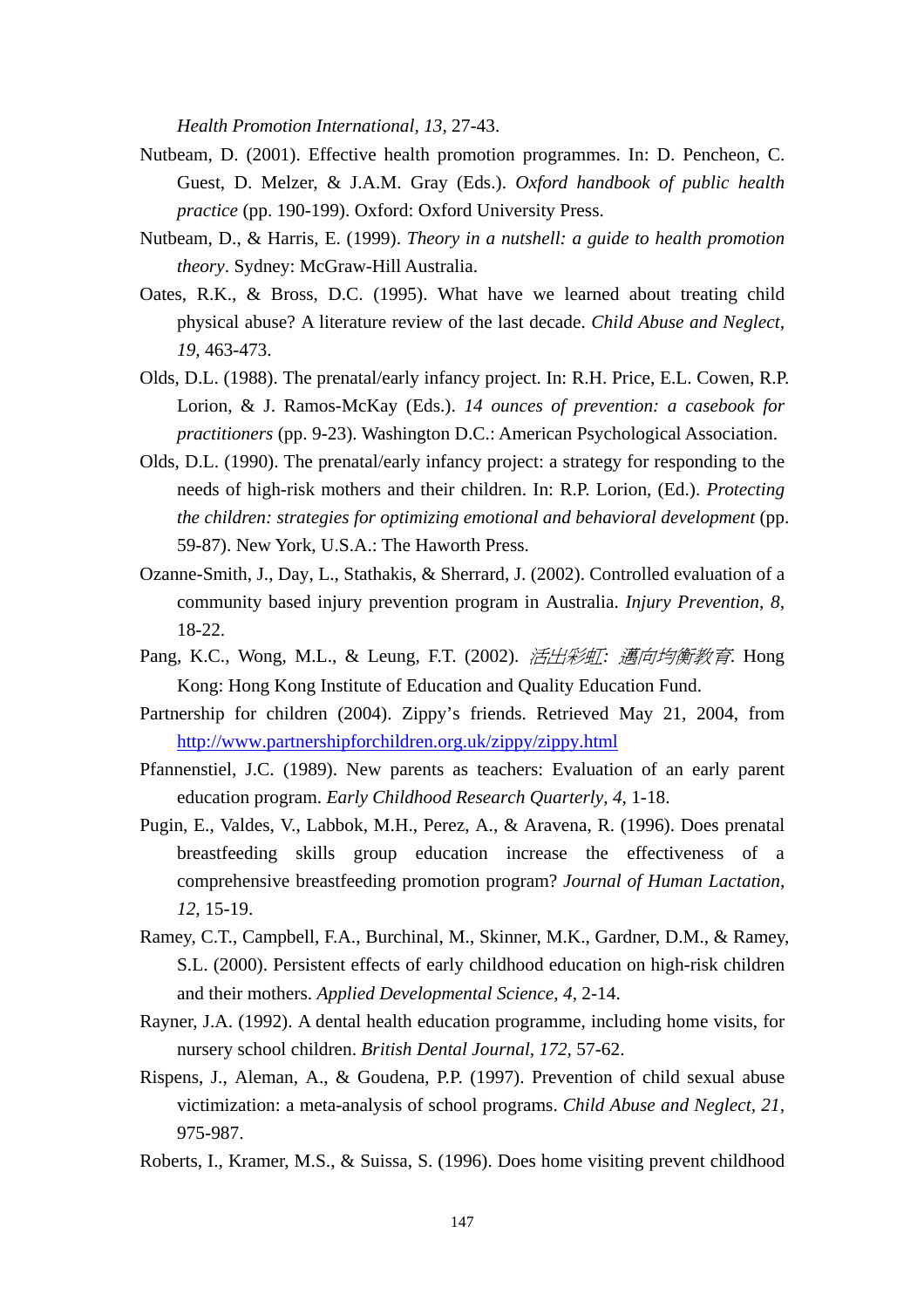injury? A systematic review of randomized controlled trials. *British Medical Journal, 312*(7022), 29-33.

- Sanders, M. (1999). Triple  $P -$  Positive Parenting Program: towards an empirically validated multilevel parenting and family support strategy for the prevention of behaviour and emotional problems in children. *Clinical Child and Family Psychology Review, 2*(2), 71-90.
- Schweinhart, L.J., & Weikart, D.B. (1988). The High/Scope Perry preschool program. In: R.H. Price, E.L. Cowen, R.P. Lorion, & J. Ramos-McKay (Eds.). *14 ounces of prevention: a casebook for practitioners* (pp. 53-65). Washington D.C.: American Psychological Association.
- Schweinhart, L.J., & Weikart, D.B. (1990). The High/Scope Perry preschool study: implications for early childhood care and education. In: R.P. Lorion (Ed.). *Protecting the children: strategies for optimizing emotional and behavioral development* (pp.109 – 132). New York, U.S.A.: The Haworth Press.
- Scott, M.J., & Stradling, S.G. (1987). Evaluation of a group programme for parents of problem children. *Behavioural Psychotherapy, 15,* 224-239.
- Scottish Intercollegiate Guidelines Network (2002). *Postnatal depression and puerperal psychosis: a national clinical guideline*. Edinburgh: Scottish Intercollegiate Guidelines Network.
- Sikorski, J., Renfrew, M.J., Pindoria, S., & Wade, A. (2003). *Support for breastfeeding mothers* (Cochrane Review). In: The Cochrane Library, Issue 3, 2003. Oxford: Update Software.
- Sgan-Cohen, H.D., Mansbach, I.K., Naver, D., & Gofin, R. (2001). Community-oriented oral health promotion for infants in Jerusalem: evaluation of a program trail. *Journal of Public Health Dentistry, 61*(2), 107-113.
- Sheeber, L.B., & Johnson, J.H. (1994). Evaluation of a temperament-focused, parent-training programme. *Journal of Clinical Child Psychology, 23,* 249-259.
- Solomon, D., Battistich, V., Watson, M., Schaps, E., & Lewis, C. (2000). A six-district study of educational change: direct and mediated effects of the child development project. *Social Psychology of Education, 4*, 3 – 51.
- Sprod, A.J., Anderson, R., & Treasure, E.T. (1996). *Effective oral health promotion: literature review*. Cardiff: Dental Public Health Unit, Health Promotion Wales.
- Sullivan, M., Cole, B., Lie, L., & Twomey, J. (1990). Reducing child hazards in the home. A joint venture in injury control. *Journal of Burn Care & Rehabilitation, 11*, 175-179.
- Sutton, C. (1992). Training parents to manage difficult children: a comparison of methods. *Behavioural Psychotherapy, 20*(2), 115-139.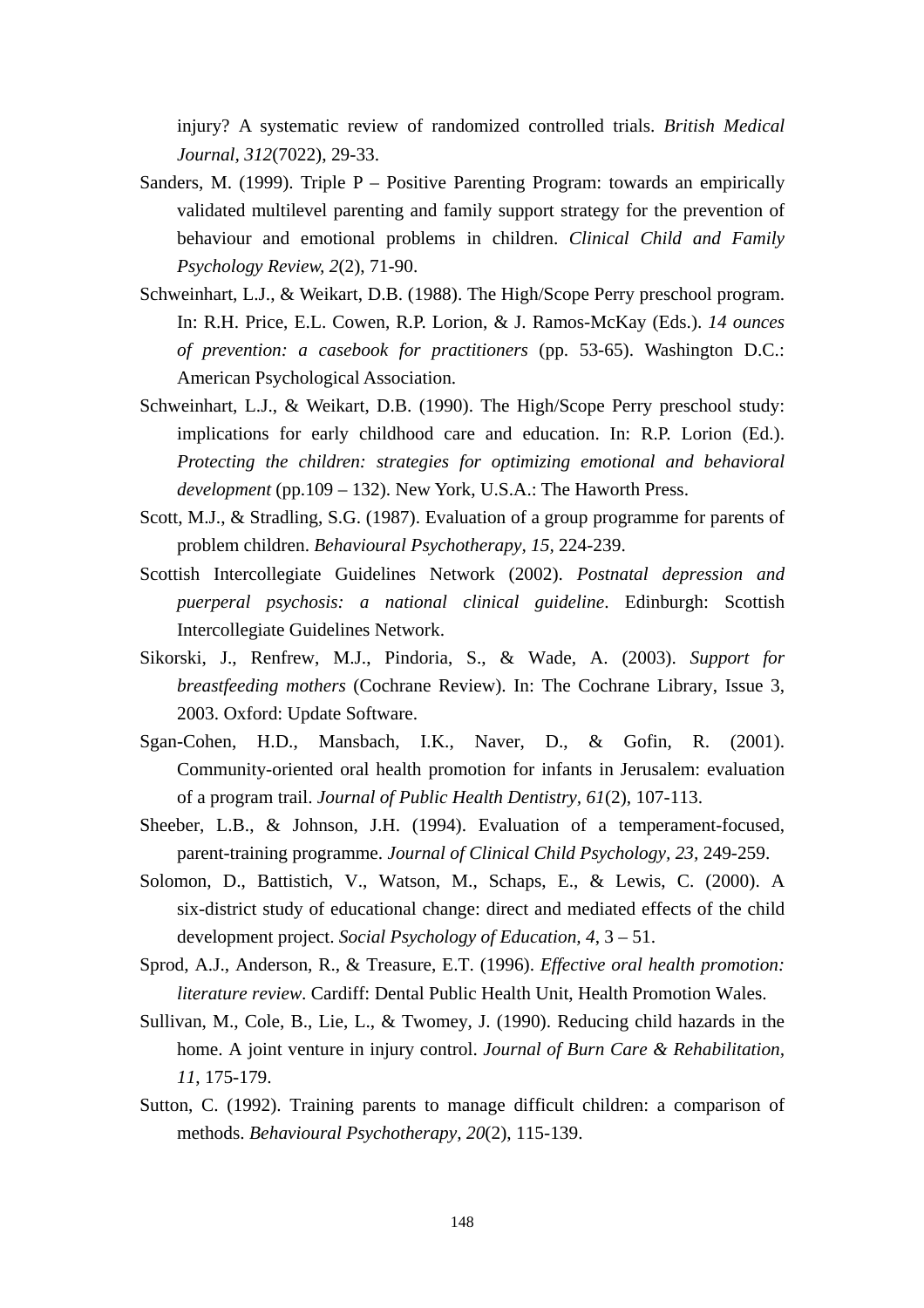- Swadener, S.S. (1994). *Nutrition Education for Preschool Age Children: A Review of Research*. U.S. Department of Agriculture. Retrieved May 17, 2003, from: http://www.nal.usda.gov/fnic/usda/preschoolne.html
- Sznajder, M., Janvrin, M.P., Albonico, V., Bonnin, M.H., Baudier, F., & Chevallier, B. (2003). Evaluation of the effectiveness of an injury prevention kit for toddlers in four French cities. *Archives de pediatrie, 10,* 510-516.
- Tapper, K., Horne, P.J., & Fergus, L. (2003). The food dudes to the rescue. *ThePsychologists, 16,* 18-21.
- Towner, E., & Dowswell, T. (2002). Community-based childhood injury prevention interventions: what works? *Health Promotion International, 17,* 273-284.
- University of Hong Kong (2001). *Report on the review of family services in Hong Kong*. Hong Kong: The University of Hong Kong.
- Washington, V., & Bailey, U.J.O. (1995). *Project headstart: models and strategies for the twenty-first century*. New York: Garland Publishing, Inc.
- Webster-Stratton, C., & Hammond, M. (1997). Treating children with early-onset conduct problems: A comparison of child and parent training interventions. *Journal of Consulting and Clinical Psychology, 65*(1), 93-109.
- Webster-Stratton, C., & Taylor, T. (2001). Nipping early risk factors in the bud: preventing substance abuse, delinquency, and violence in adolescence through intervention targeted at young children (0-8 years). *Prevention Science, 2,*  165-192.
- Zero to three (1999). *Home visiting: reaching babies and families "where they live": a report of the best available information from 20 years of research and practice on home visiting*. Washington D.C., U.S.A: Zero to three, National Center for Infants, Toddlers and Families.
- Zoritch, B., Roberts, I., & Oakley, A. (2003). *Day care for pre-school children (Cochrane Review)*. In: The Cochrane Library, Issue 2, 2003. Oxford: Update Software.
- 梁 敏 , 曾 潔 雯 (2003). 香港家長教育之實証研究 [Evidence-based parent education research in Hong Kong]。中國家庭教育,*1*,18-23。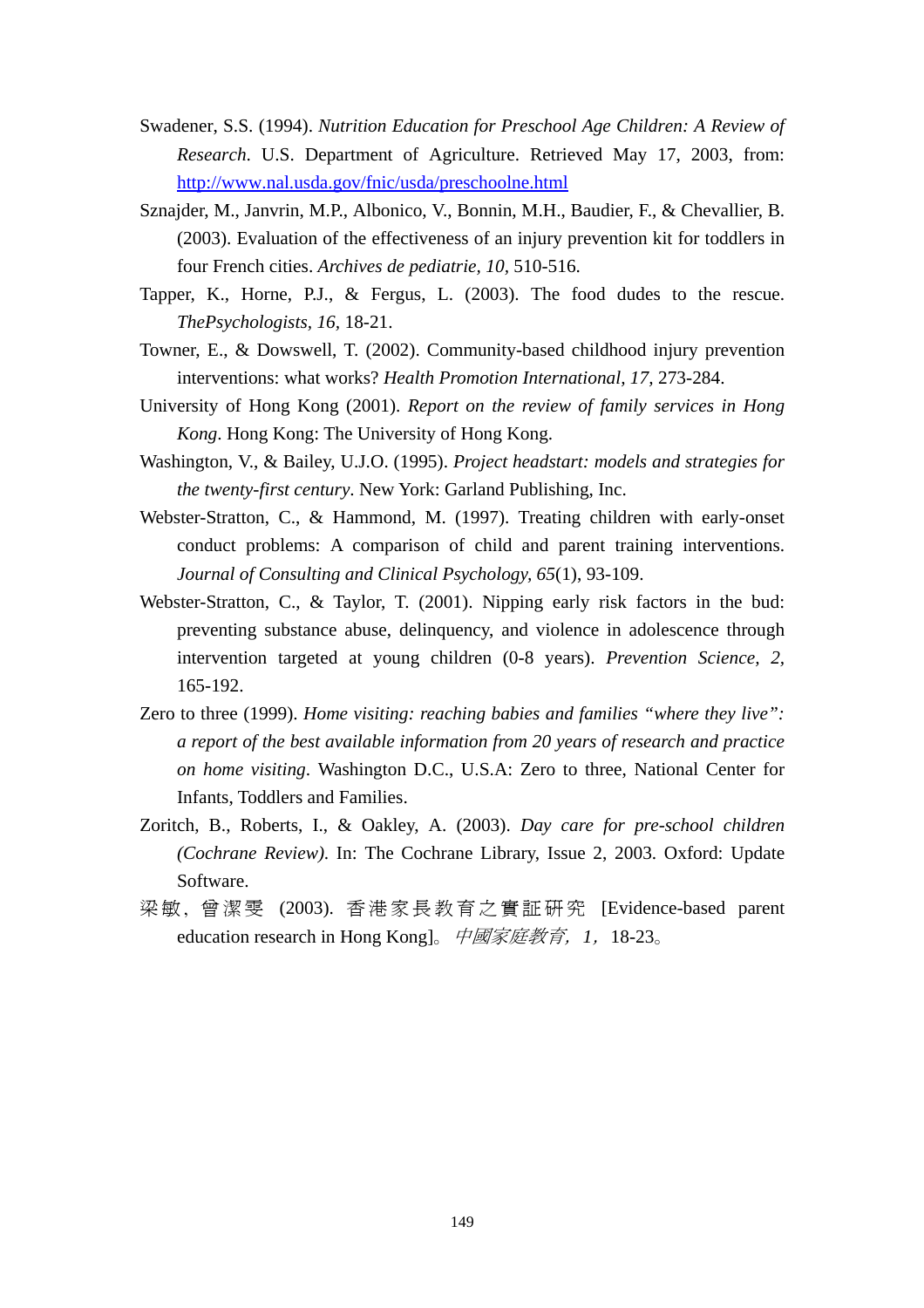# **Chapter 6 Limitations**

 At this stage, it is important to point out the limitations of the present study. They are related to the scope of the study and the methodology.

## **Limitations of scope of the study**

 First, this study focuses only on children 0 to 5 and their families. The needs of children and adolescents aged 6 to 18 are not examined. This study could be regarded as a starting point in the needs assessment of Hong Kong children/adolescents.

Second, the focus of the present study is on the general population of children 0 to 5. In this study, while we have referred to special needs groups such as children from lone parent families, new immigrant families etc, detailed information about the well-being of these special needs groups has not been included. They will be the subject of further needs assessment studies.

Third, the information in this report is based on study reports, written documents or focus group discussions. No field studies have been conducted and the researchers do not have first hand experience or observations of the programmes described in the report.

 Fourth, the present study is based on a search of literature in the health and social science fields. No policy analysis is involved. Furthermore, the views of policy makers in DH, SWD, EMB or other government departments/bureaux have not been sought.

# **Limitations of methodology**

## **1. Quantitative data**

The quantitative information collected is based mainly on routine data or official statistics and study reports through search of electronic databases or the internet.

First, it should be pointed out that the official statistics referred to in this report is a reflection of supply (what is actually provided), rather than need, as described in chapter 2.

Second, study reports which are not abstracted in the databases or uploaded on the internet might not be known to the researchers. While every effort has been made to search for study reports not abstracted in the databases, it is not possible to have knowledge of or have access to all relevant studies in the field. The study reports provide information on the extent (or prevalence) of problems (with variations in the representativeness of the sample), or the effectiveness of interventions. We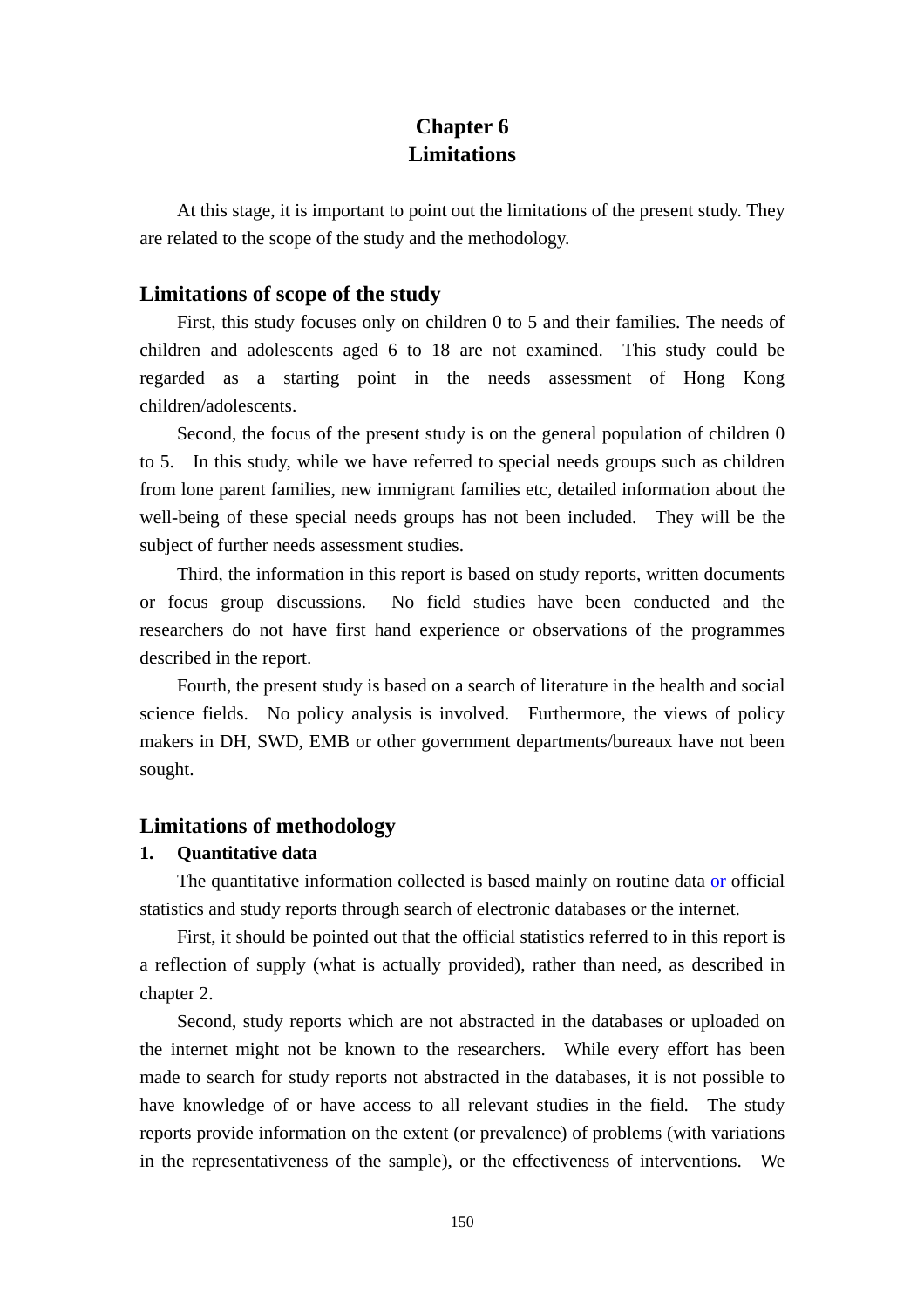have provided information about the sampling method and participation rates in the studies as far as possible to help the reader judge the representativeness of the sample.

Third, there is also the issue of publication bias in the case of studies on the effectiveness of intervention programmes. Studies demonstrating programme effectiveness are more likely to be published than studies reporting no pre and post programme differences. The present review may have an over-representation of effective programmes.

Fourth, in the chapter on the effectiveness of programmes, there are few studies on the economic evaluation of overseas programmes. For local programmes, such information is lacking as well.

## **2. Qualitative data**

 First, it should be mentioned that while the qualitative data provides information about the issues of concern among the participating stakeholders, the data cannot tell us the extent or prevalence of the problem. The qualitative information is supplementary and complementary to the quantitative information. Though we have tried to recruit stakeholders from various sectors who are involved in the development of preschool children to attend the focus group discussions, we cannot claim that the sample is a representative one. It is possible that participants with strong views or concerns about the issues were more likely to volunteer to participate. Though we have included paediatricians in private practice in the focus groups, general practitioners were not included. The information so obtained and the conclusions arrived at should be interpreted bearing the above in mind. On the other hand, only themes which have been mentioned by a number of participants (the minimum number set was 10, being 1/10 of the sample) from at least two groups were included (unless otherwise specified). In the report, in each case, the sectors that have mentioned the themes have been described in the text so readers could judge whether the theme is a concern among participants across a number of sectors or specific to particular sectors.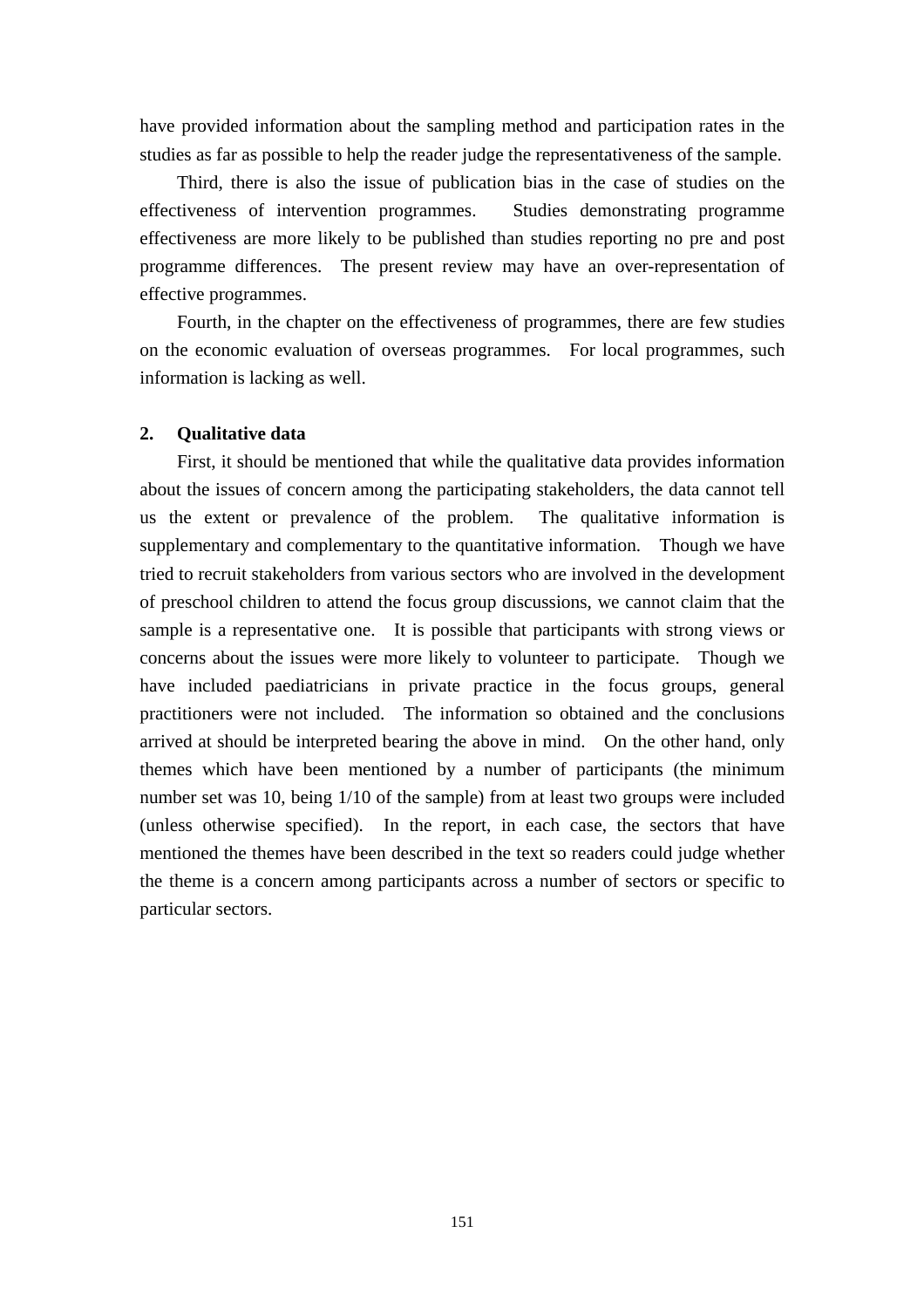# **Chapter 7 The Way Ahead**

 In this chapter, the issues and concerns identified in chapters 3 to 5, in relation to the current situation, services and programmes, will be discussed, to be followed by recommendations for future actions. The basic principles and strategies for service provision are also outlined.

 Before discussing the principles and strategies for intervention, the definition of health (as discussed in chapter 3) and the basic principles of development (discussed in chapter 1) are re-iterated here. According to the WHO, health is "a state of complete physical, social and mental well-being, and not merely the absence of disease or infirmity" (WHO, 1948, p. 100). Health is "a resource for everyday life, not the objective of living" (WHO, 1986, p.1). Apart from social, mental and physical aspects, the concept may be broadened and optimal health can be defined as "balance of physical, emotional, spiritual, intellectual and social health" (O'Donnell, 1989, p. 5). In terms of human development, this study adopts a *holistic view* emphasizing links across multiple domains of development, i.e. physical, cognitive, social emotional and spiritual (O'Donnell, 1989). Developmental tasks or issues are conceptualised as being broadly integrative, cutting across the various domains (Sroufe & Rutter, 1984). Furthermore, development is viewed from an *ecological framework* (Bronfenbrenner, 1979, 1989; Buchanan, 2000), which sees a child's development as being shaped by the interaction of both nature and nurture, including the child's biogenetic makeup, his/her experiences, interactions with others in the family and the physical and social environment. These biological and environmental influences may act as risk or protective factors. Finally, a *lifespan perspective* is used. It is recognized that development continues into the adult years. Experiences are programmed into the functioning and structure of the individual's biological and behavioural systems. Early experiences impact on later life outcomes and there are changes in functional status over time (Halfon & Hochestein, 2002).

## **Principles and strategies for intervention**

 In planning for intervention, it is recognized that *prevention* is a potentially more cost-effective strategy to reduce the impact of child health problems on the individual and the community, provided that these interventions are evidence-based (Hawkins, 1999). The emphasis on prevention and evidence-based practice has guided our review of effective programmes in chapter 5 and they will also be the underlying principles in our discussion on service provision in the following sections. At this stage, it is, however, useful to distinguish between four levels of prevention measures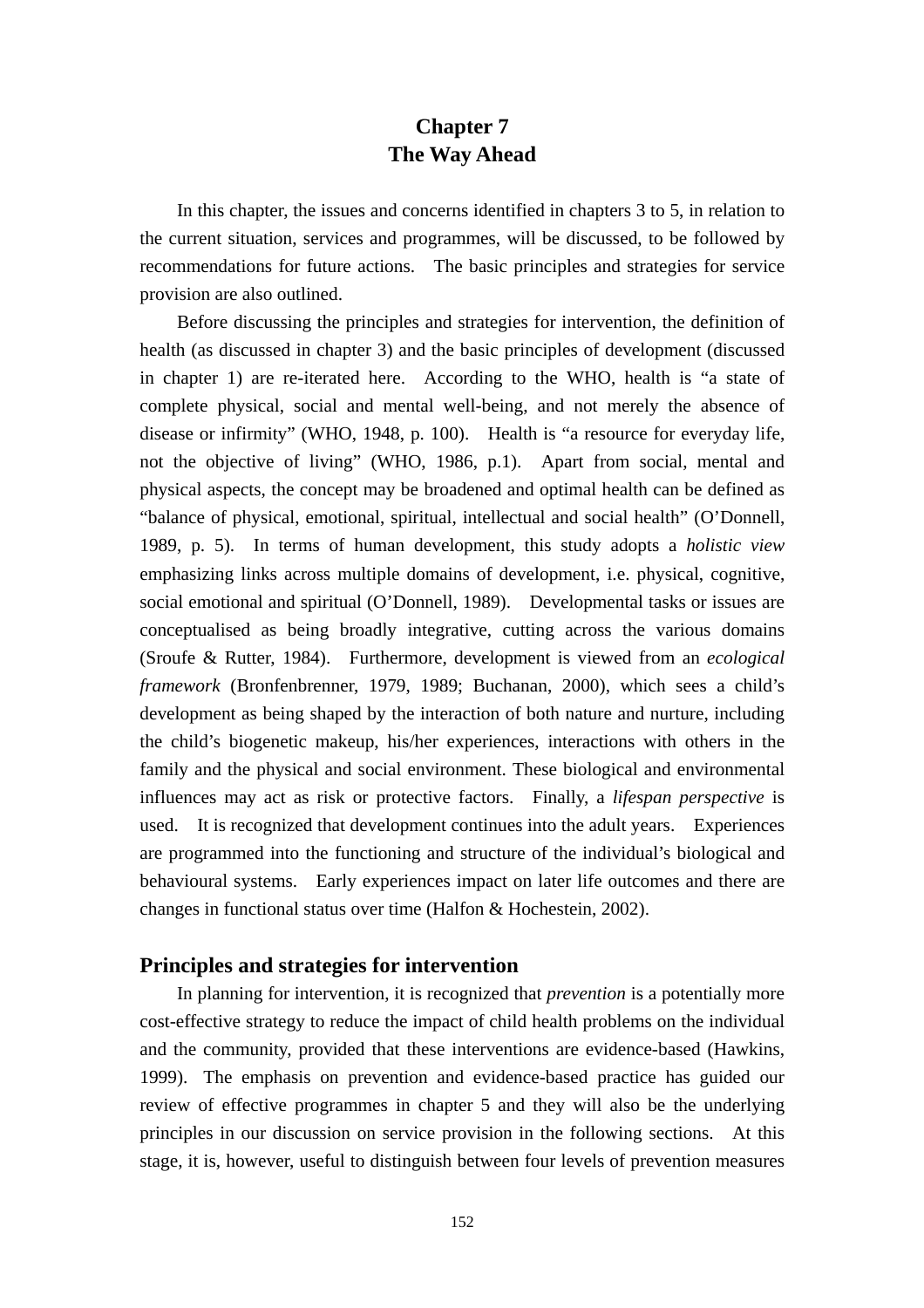(Last, 2001). *Primordial prevention* consists of "actions and measures that inhibit the emergence and establishment of environmental, economic, social and behavioural conditions, cultural patterns of living, etc., known to increase the risk of disease" (Last, 2001, p. 141). This is in the realm of health promotion, involving especially public health policy. *Primary prevention* is essentially a public health strategy of decreasing the occurrence of disorders for the population as a whole (population approach), as well as specifically for groups at higher risk (high risk approach) (Rose, 1992). *Secondary prevention* is the arena of preventive measures whose purpose is to control the disorders and to minimize disabilities through early identification and prompt intervention. The availability of valid screening tools for early identification and adequate resources for confirmation of diagnosis and intervention are pre-requisites for an effective secondary prevention programme (e.g. a screening programme). It is recommended that before a screening programme for a condition is initiated, "all cost-effective primary prevention intervention should have been implemented as far as possible" (National Screening Committee, 2001, p. 2). *Tertiary prevention* is the task of rehabilitation where measures are taken to reduce the impact of and minimize suffering caused by long-term disorders and disabilities. It is reckoned that primordial and primary prevention should be emphasized as these measures are likely to be more effective and less costly than intervention at a later stage (Patterson et al., 2002).

 Consistent with the ecological framework described in chapter 1, it is recognized that an individual's health and well-being are determined by *multiple determinants*, which include not only the individual's biogenetic make-up (that is largely un-modifiable), the individual's own action or behaviour, but also wider influences of the social, economic, cultural and physical environment. Some of these determinants (e.g. individual health behaviours) may be within the individual's control, but others are outside one's own control (e.g. economic conditions). Thus, a fundamental principle in promoting child health and well-being is that multiple determinants should be targeted.

 To address the multiple determinants and to empower the individual to take control of his or her own behaviour and environment, the concept of health promotion, which is related to primordial prevention, is relevant. *Health promotion* "is the process of enabling people to increase control over, and to improve, their health" (WHO, 1986, p. 1). The Ottawa Charter for Health Promotion (WHO, 1986) promulgates five health promotion strategies. First, *building healthy public polic*y includes legislation, fiscal and tax policies, organization changes, and coordinated joint actions. Second, *creating supportive environments* involves generating safe, stimulating, satisfying and enjoyable living and working conditions. Third,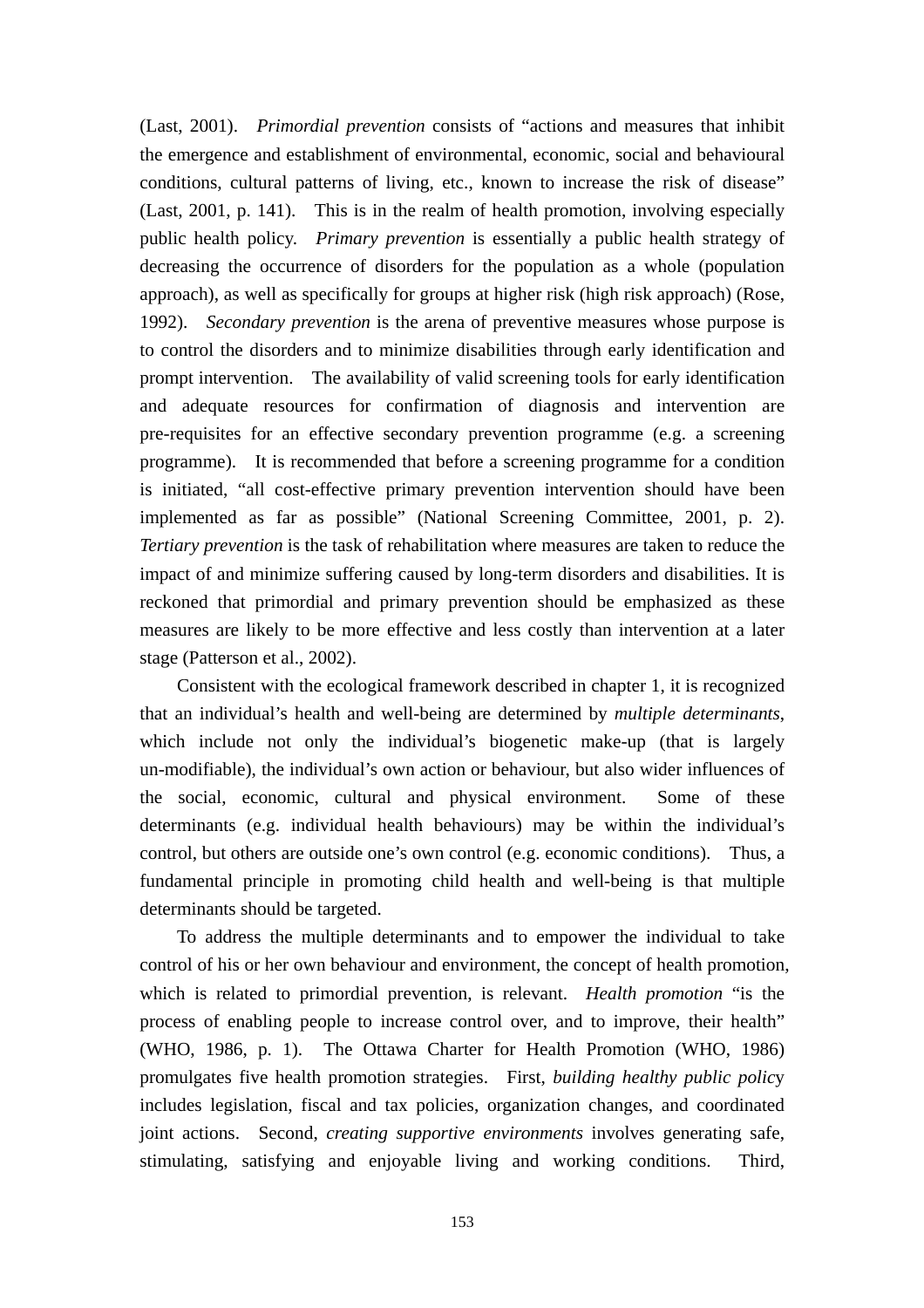*strengthening community actions* involves empowering communities so that they own and control their own endeavours and destinies. Fourth, *developing personal skills* includes supporting personal and social development through provision of information, health education and life skills enhancement. The aim is to increase people's options in exercising control over their own health, their own environment, and to make informed choices conducive to their own health. Fifth, *reorienting health services* means that health services should embrace an expanded mandate that focuses on the total needs of the individual as a whole person, rather than just providing clinical and curative services. This also requires attention to health research and changes in professional education and training. Analyses of successes in health promotion programmes indicate that interventions to persuade people to change their lifestyles or health behaviour are not useful in the absence of "actions to change the environment and the institutions that shape people's choices" (Nutbeam & Wise, 2002, p. 1880). *Multifaceted strategies* are therefore recommended in health promotion programmes<sup>i</sup>.

 To target the multiple determinants in a co-ordinated way, a comprehensive approach to health development (WHO, 1998) is needed. This approach calls for *multi-sectoral collaboration* (Nutbeam & Wise, 2002) and *multi-agency collaboration*, to produce an integrated and comprehensive service. Integration of services is also vitally important in reducing gaps or overlaps or inconsistencies in services and programmes. The concepts of "*joined up government*" and "*cross-cutting*" are becoming more popular and child health initiatives such as the Sure Start in U.K. is an initiative which pulls together the education, health and welfare sectors (Glass, 1999; Roberts & Hall, 2000). The essential idea of joined up government is "to seek to re-engineer governance processes so as genuinely to reunify or re-orientate them to meet the needs of the client groups being served. Ideally, joining up should make the governance process as simple and transparent as possible instead of citizens or organizations having to deal on connected issues with a maze of different agencies. It also means establishing unified cross-departmental programmes, with integrated spending budgets" (The United Kingdom Parliament, 2001, para 6). To achieve joined up governments, a cross-cutting approach is needed. Cross-cutting can take many different forms including "merged structures and budgets, joint teams (real or virtual), joint customer interface arrangements, joint management arrangements,

 $\overline{a}$ 

<sup>&</sup>lt;sup>i</sup> For example, in tobacco control programmes, the components include education and information (e.g. warning labels), regulatory and legislative measures (e.g. advertising and promotion bans), economic measures (e.g. price increases in cigarettes), cessations (e.g. cessations programmes), crop substitution and diversification advocacy (e.g. advocacy for policy change), and administration and management (e.g. co-ordination of programme components) (Asma et al., 2002).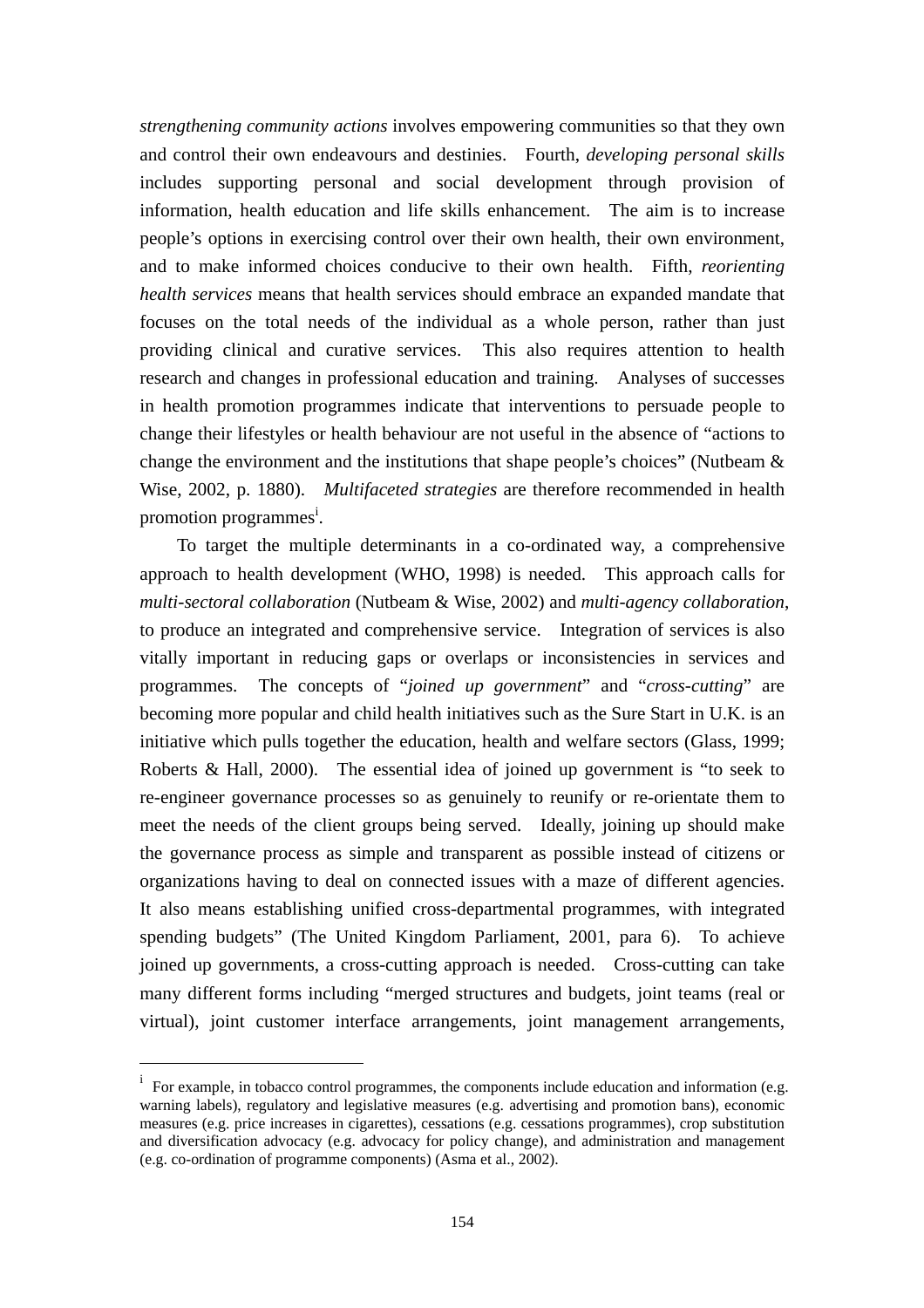sharing information" etc (Cabinet Office, 2000, p. 16). The issues of collaboration, integration and interface among these sectors will be further discussed in the following sections.

 The WHO, in its 1997 Jakarta Conference, also recognizes that *settings for health* (such as "health promoting schools", "health promoting families") offer practical opportunities for the implementation of health programmes (WHO, 1998). Making settings of social life and activities such as preschool, workplace, home and neighbourhood more conducive to health could provide great opportunities for health promotion. This approach will be further described below.

 Finally, as mentioned before, services and programmes should be *evidence-based*. *Evaluation* of the effectiveness of the programme outcome and *quality management* should be conducted. Both the provider and the consumer would need to know that the programmes and services are meeting the needs of the consumers and are achieving their defined objectives (Nutbeam, 1998). Examples of models of health promotion planning and evaluation include Nutbeam's (1998) outcome model for health promotion and the six-stage development model for the evaluation of health promotion programmes, as well as the Framework for Integrating Theories and Models for Community Health Promotion by Best et al. (2003).

## **Types of recommendations**

 As stated above, the challenges in promoting the well-being of preschool children are multifaceted (Guy, 1997). Multiple determinants are to be targeted and multiple strategies need to be in place. Some of these determinants may be amenable to changes through individual level programmes, involving mainly service providers and professionals, at the operational level. Others may be related to structural society issues which require strategic planning and policy changes at the national level, with the commitment and leadership from high ranking government officials and policy makers. While it is recognized that such strategic policy changes are essential to create a supportive environment for individual behavioural changes, the actions and recommendations that can be implemented at the professional operational level, are also indispensable. In the sections below, recommendations are listed under two categories, recommendations that involve mainly service providers and professionals at the operational level, and recommendations requiring the commitment and leadership from high ranking government officials and policy makers.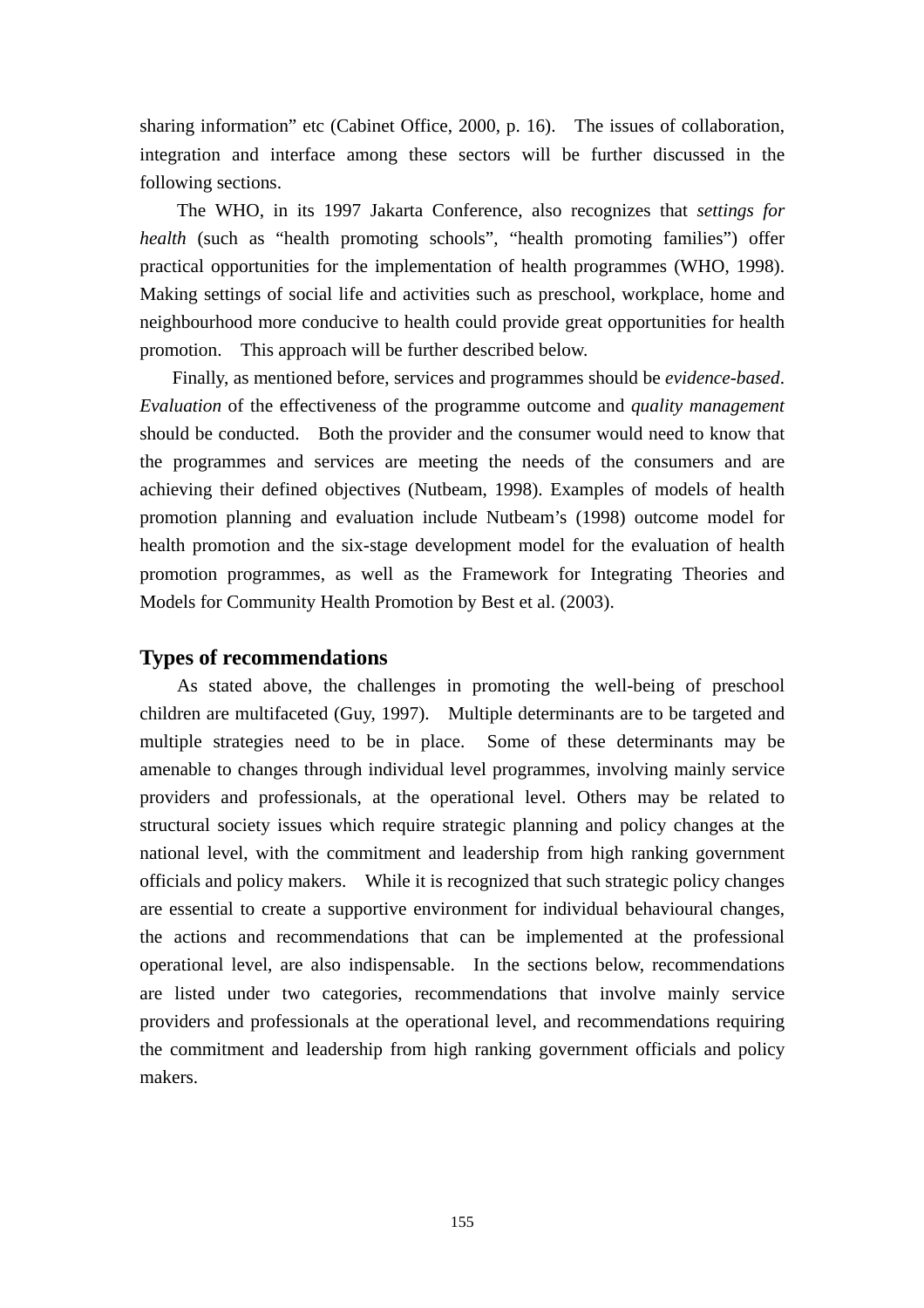## **Operational level recommendations**

### **1. Child and family public health needs**

 As stated in chapter 2, "health needs assessment is a systematic method of identifying unmet health and health care needs of a population and making changes to meet these unmet needs" (Wright, 2001, p.38). In the previous chapters, we have identified problem areas (chapter 3) and examined the effectiveness of existing programmes in dealing with these problems (chapter 5). This was done through search of literature on the local situation, as well as local and overseas programmes, together with focus group discussion with stakeholders including preschool workers, health professionals, academics and parents. In the following section, the needs of preschool children and their families are discussed based on (i) the problem area identified (and the extent of the problem if possible); (ii) the availability of effective intervention; and (iii) the current provision of service. Recommendations will be made in respect of (i) identified gaps in information, (ii) identified gaps in service provision and (iii) identified gaps in the evidence-based interventions.

# **1.1 Clear indication of prevalence of problems, and availability of effective programmes**

#### **1.1.1 Child behaviour problems and parenting difficulties**

 Local surveys estimate that about 10% of preschool children are displaying behaviour problems. Stakeholders are unanimously concerned about the lack of social skills among preschool children. Closely related to the issue of child behaviour problems is the issue of parenting. From various surveys, it is quite clear that parents in Hong Kong are reporting difficulties in parenting and parenting stress. This issue has also been pointed out by stakeholders in focus groups. Parenting problems are seen as one of the major causes of child behaviour problems. However, the lack of valid local instruments on child social behaviour and the lack of local norms for parenting practices and difficulties make it difficult to get a clear picture of the prevalence of these issues among preschool children and their families.

 Research evidence on overseas child behaviour programmes (working directly with children) demonstrates the effectiveness of such programmes in reducing child behaviour problems, including social difficulties. There is not much information on local child behaviour programmes. As many of the effective overseas programmes are implemented in classrooms, professional input and support for preschool teachers will be needed for their implementation in Hong Kong. With local kindergartens being privately owned, there might be considerable difficulties in funding the professional support and input needed for the success of these programmes, though this maybe more viable for kindergartens/day nurseries operated by NGOs with their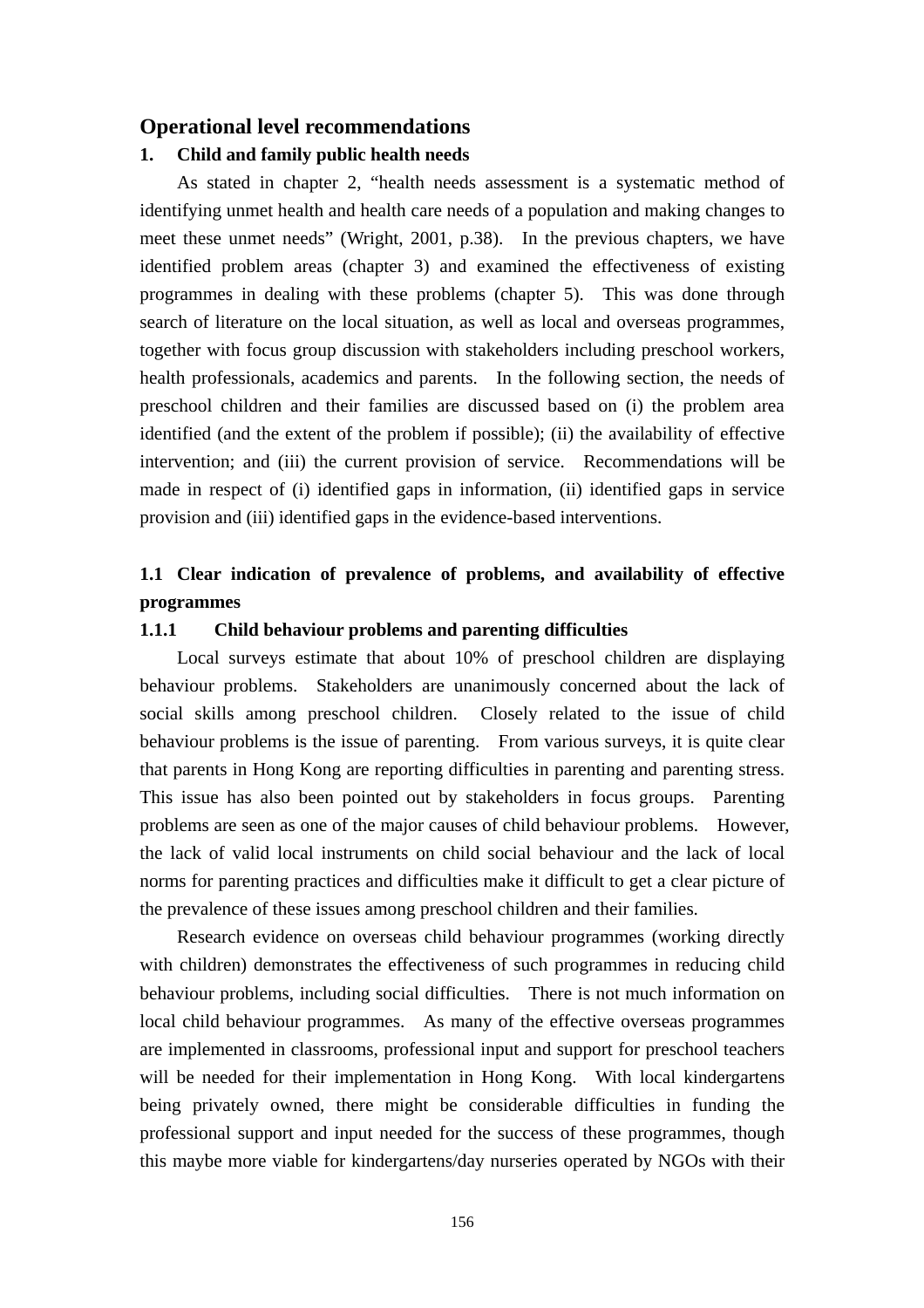own team of psychologists.

 Research evidence on overseas parenting education programmes has clearly demonstrated their effectiveness in terms of decreasing problem child behaviours and parental stress, among at risk groups (selective programmes), but there is less information on the effectiveness of universal programmes. There are also locally conducted/developed parenting education programmes. Some of them have been evaluated using randomized controlled trials or other quasi-experimental designs and the results are encouraging. Some of them are for parents who are experiencing problems in parenting (indicated programmes) and others are for all interested parents (universal programmes).

 In terms of current provisions, MCHCs and NGOs are the major providers of parenting education programmes in Hong Kong. In MCHCs, parenting education for parents of preschool children has been implemented in phases since September 2002. Full implementation is expected to be achieved by mid 2004. Parent support groups cum parenting programmes in MCHCs are being piloted, in collaboration with SWD. There are also parenting education programmes conducted by the social service sectors, some of which are targeted towards parents of preschool children.

 Given the difficulties in implementing child behaviour programmes in preschools as discussed above, for the time being, it is sensible to focus on parenting education programmes which have been shown to be effective in reducing child behaviour problems (see chapter 5, section 14.2 for details). However, the option of preschool-based child behaviour programmes should also be explored, as this will, in the long run, develop and enhance the skills of preschool workers in managing child behaviour problems. Furthermore, some social skills related issues are more likely to occur in the preschool setting, where there are peers, than at home, given that there are a fair number of households with only one child (see chapter 3, section 8).

The following recommendations are made:

- Parenting education should continue to be promoted and developed. Both universal and indicated programmes (targeted at parents with children with behaviour problems or parents with parenting difficulties) should be promoted and developed. New parents and parents-to-be should be encouraged to attend parenting programmes.
- Preschools (including parent-teacher associations), and MCHCs (including ante-natal classes) should continue to be used as venues for delivering parenting education.
- There is a need to train parent leaders to have the knowledge and skills to work for parent-teacher associations.
- The option of preschool-based child behaviour intervention programmes should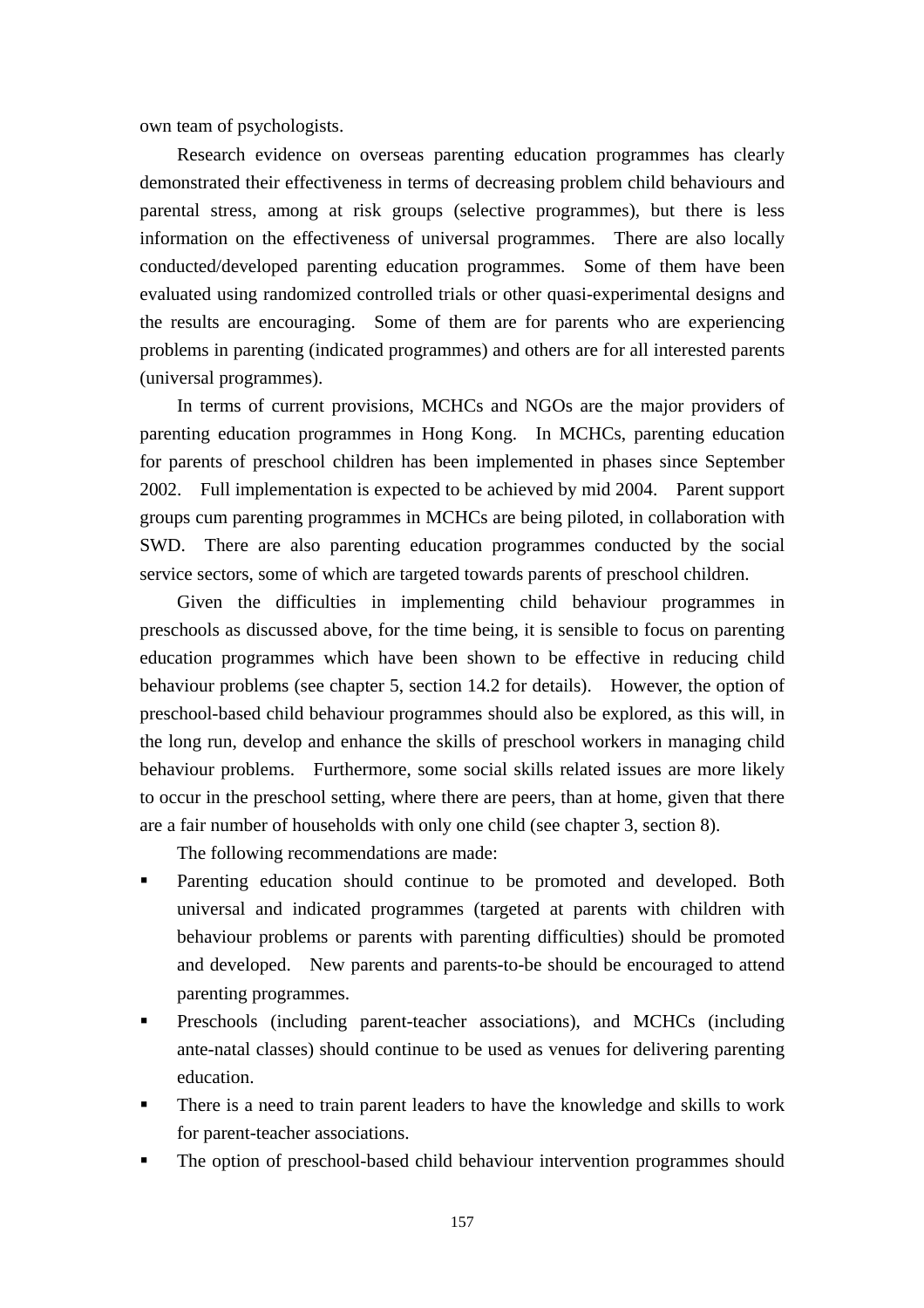be explored.

- The behaviour management skills component should be strengthened in training courses for preschool teachers.
- Development of valid local instruments to measure child social behaviour and local norms for parenting issues should be explored (see also section 1.5).

# **1.1.2 Breastfeeding**

 The breastfeeding rate in Hong Kong is still behind international rates. It is recognized that effective interventions should be long-term and intensive, and include a combination of mother and baby friendly policies; information to pregnant women, breastfeeding mothers and families**;** and competent guidance and support by health professionals.

The following recommendations are made:

- A high level multi-sectoral breastfeeding committee with representatives from relevant government departments, NGOs, and health professional associations should be established (UNICEF/WHO, 1990).
- **More support for sustaining breastfeeding through staff, volunteers and hotline** should be explored. Home visits should be considered.
- The possibility of re-cycling and lease of breastfeeding equipments for needy families could be explored.
- There should be more publicity on available breastfeeding resources.
- There should be more public education about breastfeeding.
- Availability of suitable places for breastfeeding in public venues and workplaces should be promoted.

# **1.1.3 Oral health**

 The dmft values of Hong Kong children are not as good as those of other developed countries. Research shows that community oral education programmes are effective in reducing dental caries, with most of the programmes for young children involving their parents. Locally, there are pilot oral health programmes in MCHCs and preschools.

The following recommendations are made:

- The DH oral health promotion programme being piloted in MCHC, if found to be effective, should be extended to all MCHCs.
- The DH oral health promotion programme in preschools should be further promoted.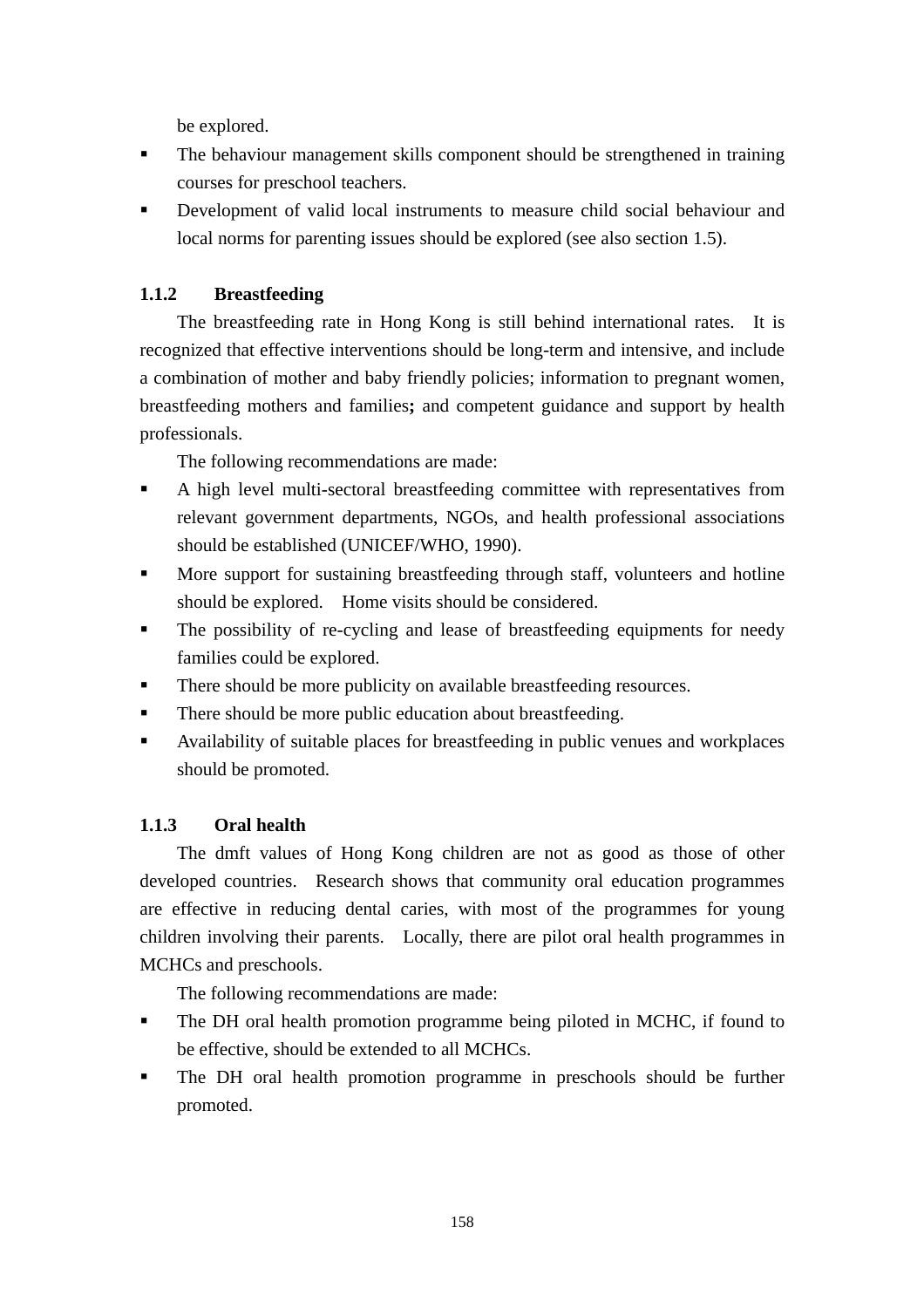### **1.1.4 Postnatal depression**

 It is estimated that about 12% of Hong Kong women are affected by postnatal depression. There is some limited evidence on the effectiveness of antidepressants, as well as non-directive counselling by health professionals and psychotherapy. There is a need for more co-ordination between the HA, DH and NGOs in the effective identification and management of these postnatal mothers.

The following recommendation is made:

Research on the effectiveness of treatment and the outcomes of screening in the local context should be conducted.

### **1.1.5 Child abuse**

 Though there is official statistics on child abuse cases, as discussed before, the official figures are likely to be underestimations of the actual situation as there is no mandatory reporting of child abuse cases in Hong Kong. However, other surveys indicate that the incidence of physical abuse is higher in Hong Kong, when compared with western countries. Information on forms of abuse other than physical abuse is relatively scarce.

 The overseas literature also indicates that there are effective child abuse prevention programmes for parents. Some of the prenatal and early infancy programmes discussed under the parenting education heading have been shown to be effective in enhancing parent-child relationship and they may also be regarded as child abuse prevention programmes. Preventive programmes for children have also been shown to be effective. However, the evidence on intervention programmes for at risk families is more limited though there are indications that cognitive-behaviourist, and behavioural approaches, and systems programmes are effective. The Committee on Child Abuse (CCA), chaired by the Director of Social Welfare and comprising representatives from concerned government bureaux/departments, professionals and NGOs, will continue to work closely to devise strategies to tackle the problems of child abuse through multidisciplinary approach.

The following recommendation is made:

The issue of child abuse, both in terms of prevention and treatment, should continue to be monitored by the multi-sectoral committee chaired by the Director of Social Welfare.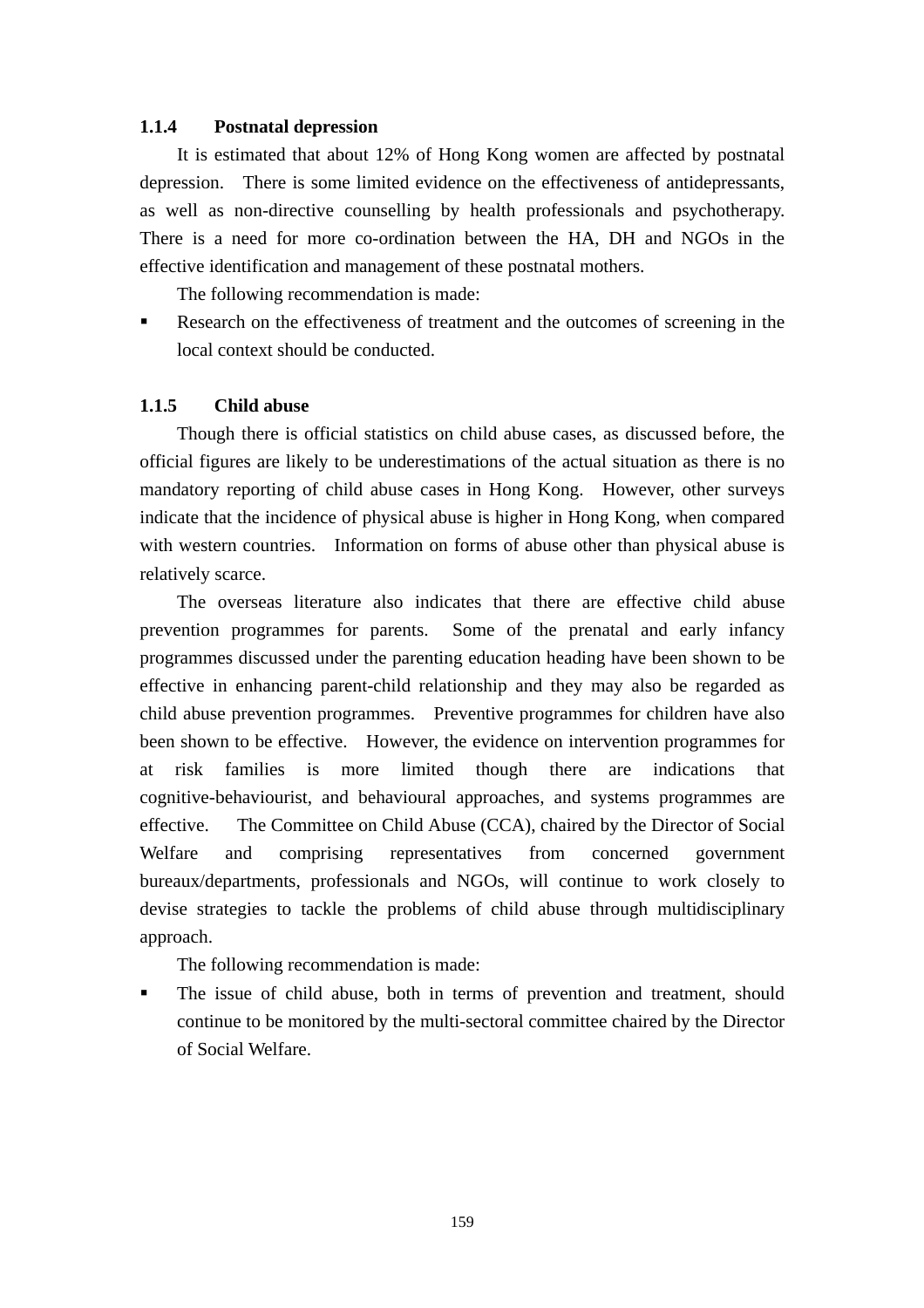# **1.2 Some indications of prevalence of problems, and availability of effective programmes**

## **1.2.1 Lifestyle issues**

 Various survey results, in one way or the other, indicate that the dietary habits of Hong Kong preschool children are low in fruit and vegetable intake and their physical activity levels are low. In the focus group discussions, stakeholders have also voiced the same concerns about nutrition, obesity and lack of physical exercises.

 Evidence on the effectiveness of overseas programmes is mixed, and different outcome measures are used in different evaluation studies. The limited information suggests that while the programmes are effective in changing health knowledge, the effect on health behaviour is mixed.

 Locally, a dietary survey of children aged 0 to 5 from MCHCs has been conducted in 2003 and the results will be forthcoming. More information about the level of physical activities of preschool children is required. Currently, parents are given information on nutrition and physical exercises through the parenting programme in MCHCs. Nonetheless, there is a need for effective public health programmes to promote healthy eating behaviour and regular physical exercises in young children.

The following recommendations are made:

- More comprehensive information on diet and physical activities should be collected.
- There should be safe outdoor and indoor play facilities for children, such as playground and game room.
- Effective programmes to promote healthy eating behaviour and regular physical exercise should be developed. These should include guidance to parents/caregivers and the preschool setting is an appropriate setting for health promotion.

# **1.2.2 Childhood injuries**

 Though the Hong Kong mortality rate due to childhood injuries is lower than overseas rates, being one of the most preventable health issues, further work in this area is indicated. In relation to effective programmes, positive outcomes are reported in most overseas programmes, though the outcome measures vary tremendously depending on the type of injury to be prevented and the context. Locally, parents are given information on home safety through the parenting programme in MCHCs. Home visit programmes for families with history of unintentional injury in children were piloted and evaluated by the Hong Kong Childhood Injury Prevention and Research Association.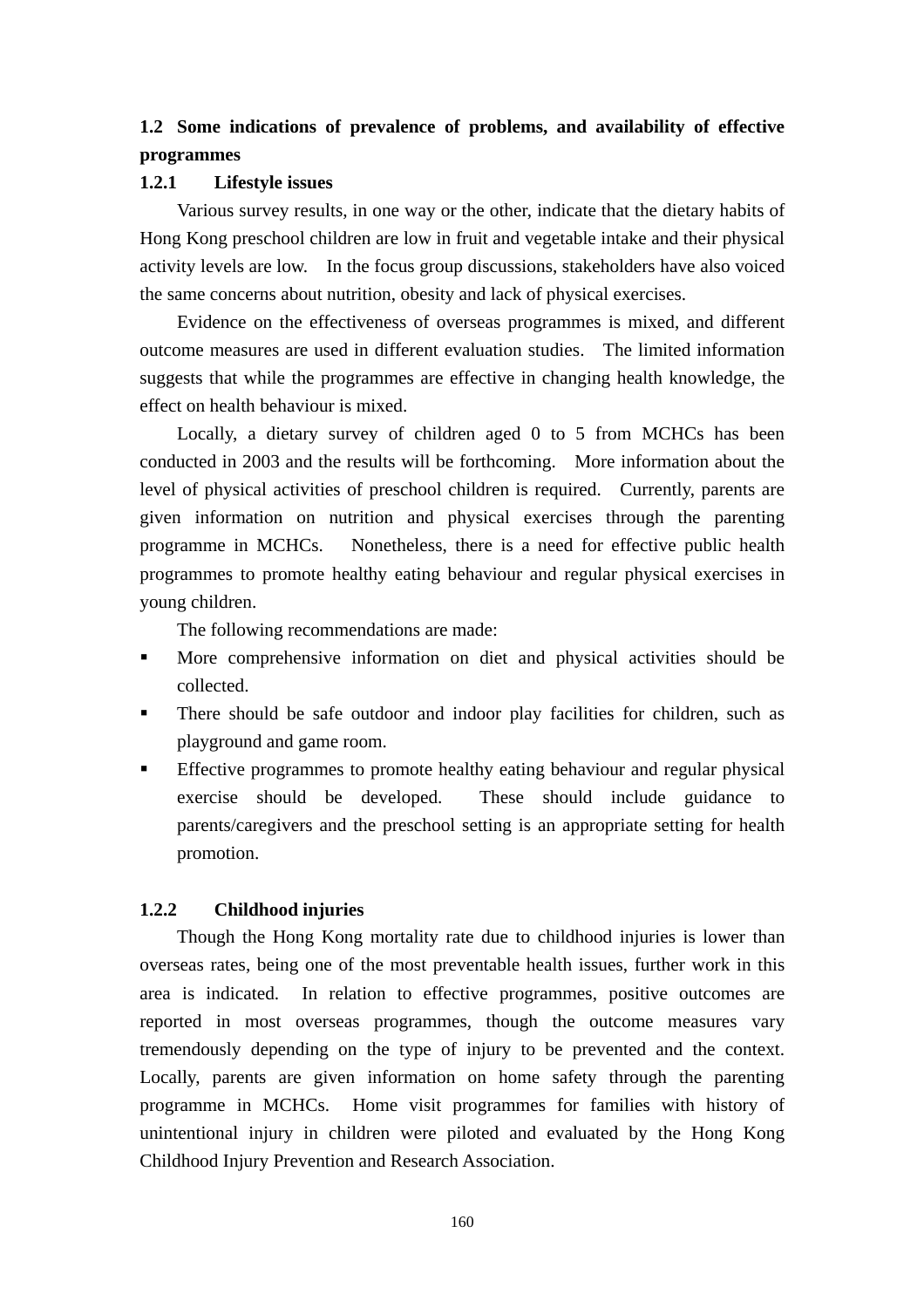The following recommendation is made:

**There should be further development and evaluation of home injury prevention** programmes in the local context.

#### **1.3 Some indications of problem but little information available**

It was pointed out in the focus group discussion that spiritual issues such as respect for others, social connectedness etc. should be promoted. There is also some indication that various aspects in the spirituality domain are below the basic performance standard among primary and secondary students (Pang, Wong, & Leung, 2002). However, different definitions are used and there is no consensus on the definition of spirituality. Without a consensus on its definition, it is not possible to develop measurement tools or indicators or develop programmes to promote spirituality.

The following recommendation is made:

A working group should be set up to come to a working definition of spirituality.

#### **1.4 Inter-disciplinary and inter-sectoral collaboration**

 At present, in Hong Kong, service provision to preschool children and their families are separately provided by the health, education and social service sectors. The issue of service interface has been mentioned by all stakeholders and the consensus is towards integrated community-based services for preschool children and their families. As mentioned earlier, settings for health (such as "health promoting preschools", "health promoting homes") offer practical opportunities for the implementation of health programmes. Making settings of social life and activities such as preschools conducive to health could provide great opportunities for health promotion. In overseas countries such as Canada, there is increasing emphasis on collaboration among schools, parents and communities in making the school a focal point for promoting the well-being of children (Guy, 1997).The concept of health promoting schools is becoming popular. A health promoting preschool programme adopts a whole school approach, and aims to support schools in becoming safe, happy and healthy places in which to work and learn. The programme looks at the curriculum, the school policies, practices and environment and the links between school, home and community so that they all work together for the best possible health outcomes.

The following recommendations are made:

 A good entry point for service integration for children 0 to 3 is the MCHC. The existing services can be enriched by integration with services provided by SWD and NGOs. A new model for integrated services can be explored and developed.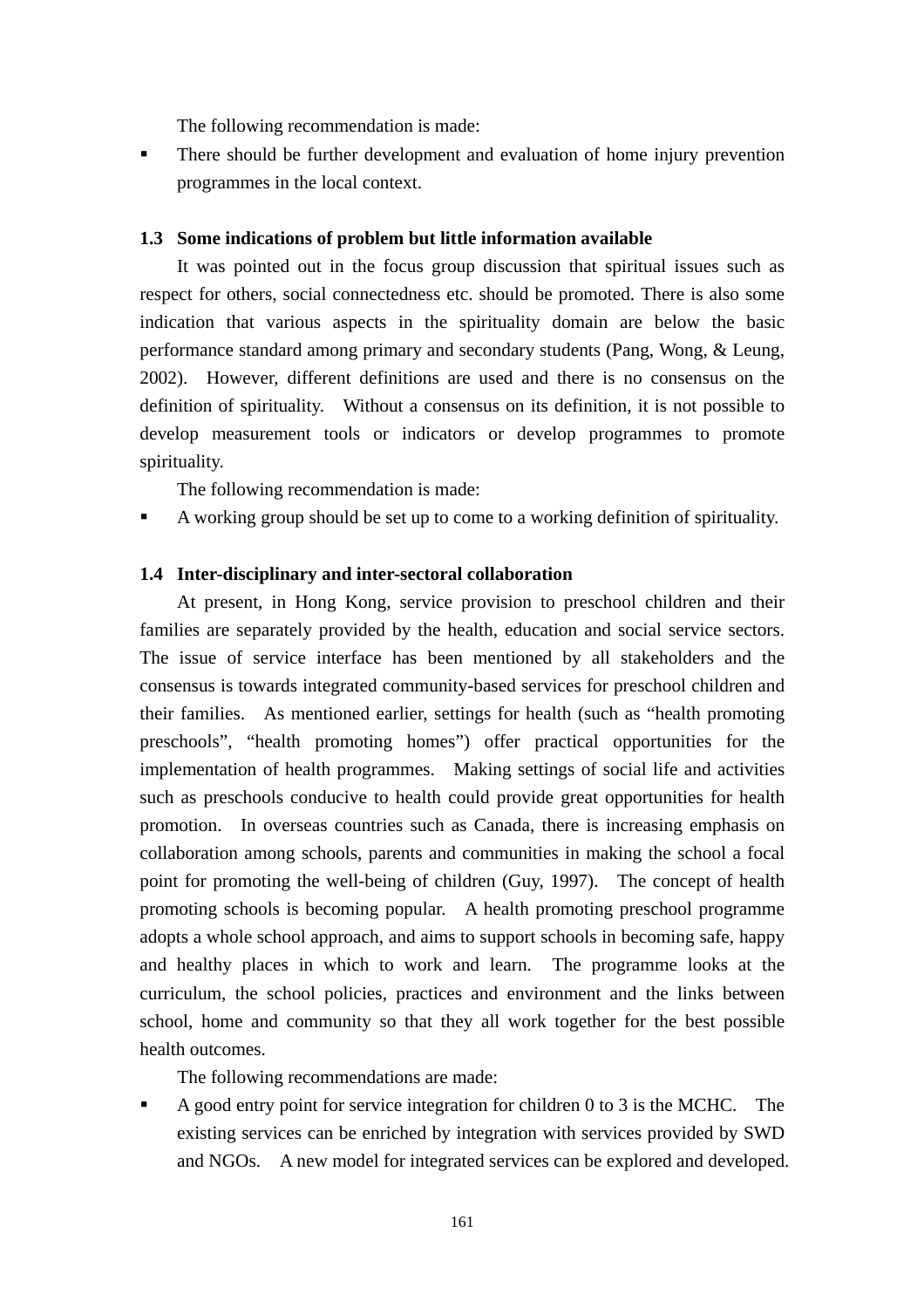There should be inbuilt evaluation mechanisms to evaluate the effectiveness of the model.

 For children aged 3 to 5, it is recommended that a pilot health promoting preschool programme should be set up. Evaluation mechanisms should be built into the pilot project.

## **1.5 Establishment of a set of health indicators**

 Keeping track of how well a society is doing in promoting child wellbeing is important (Guy, 1997). Establishment of a set of indicators of child well-being and tracking these measures can inform us what is going right and what is going wrong with our preschool children. In national reports on the well-being of children in Australia, Canada, U.K. and U.S.A. (Australian Institute of Health and Welfare, 2002; Canadian Institute of Child Health, 2001; Federal Interagency Forum on Child and Family Statistics, 2003; Rigby & Köhler, 2002; Office for National Statistics, 2000), there is a clear set of carefully developed indicators for each country which are developed by a panel of experts in the area of child health (Australian Institute of Health and Welfare, 2002; Canadian Institute of Child Health, 2001; Federal Interagency Forum on Child and Family Statistics, 2003; Rigby & Köhler, 2002). A summary of the major indicators relevant to preschool children adopted by Australia, Canada, European Union, U.K. and U.S.A. can be found in Appendix 4.

 Locally, the need to establish a set of health indicators has been raised in the focus groups. Ideally, the set of health indicators should include all health dimensions, viz. physical, cognitive, social emotional, and spiritual. Regular population data on these health indicators could be collected and collated and this will provide the necessary information for comparison across family groups and times. The information will also be useful in service planning and the evaluation of the effectiveness of programmes and services.

The DH Public Health Information System is a major initiative announced at the Chief Executive's 1998 Policy Address. It serves to collect, collate, analyse and disseminate health information. From Appendix 4, it can be seen that there are available local indicators in the physical domain, but local indicators in the cognitive (reading), social/behaviour, spiritual and family (parenting) domains are lacking.

The following recommendation is made:

 To search for or develop suitable and valid local indicators in the cognitive domain (reading), child social/behavioural domain, spiritual domain (after consensus on its definition is achieved, see section 1.3) and parenting issues.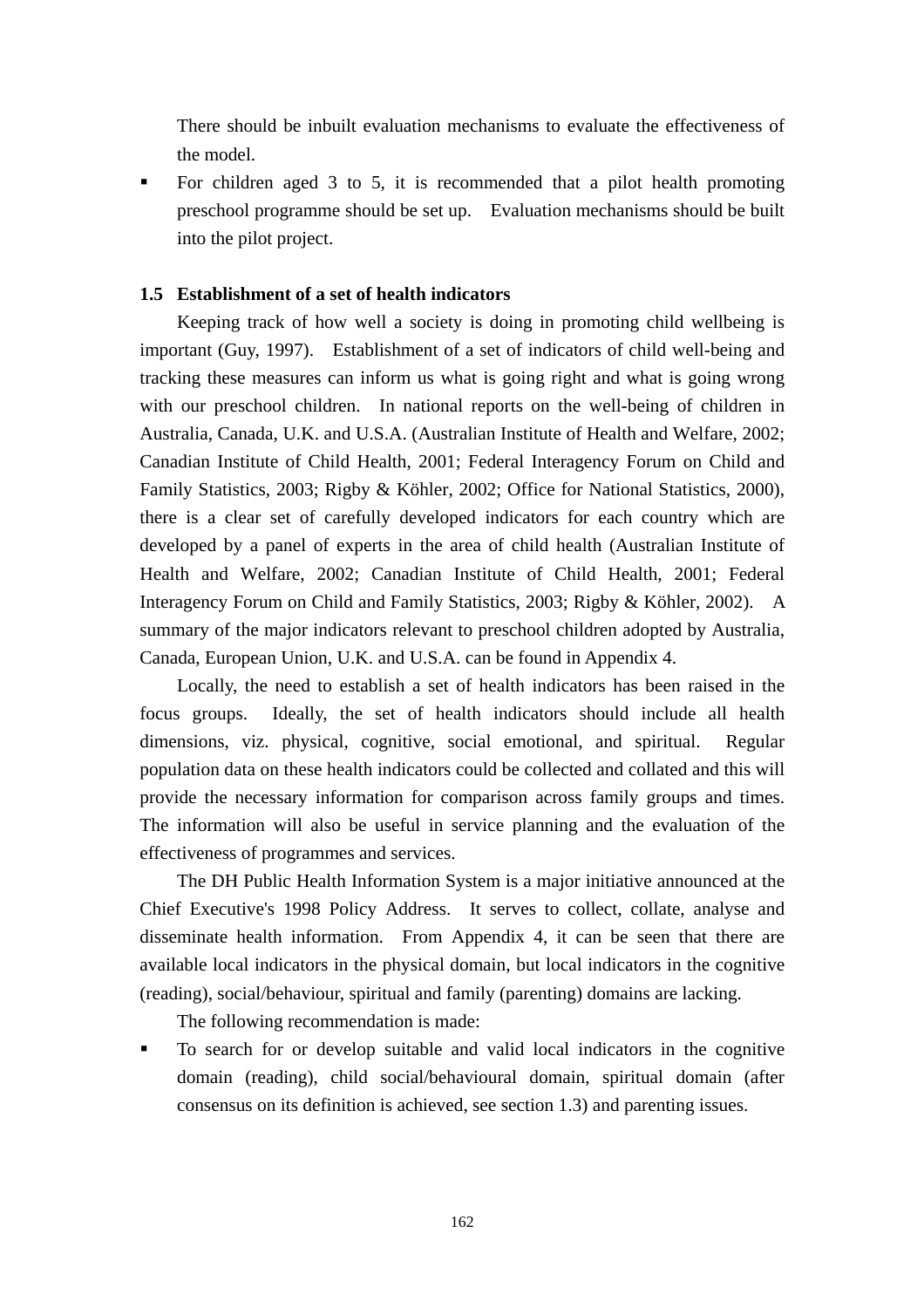### **1.6 Programme evaluation**

Increasingly, in service provision, a *focus on outcome* is being stressed.Being able to demonstrate the differences that various programmes make to child well-being is important. Programme evaluation should be encouraged and promoted (Guy, 1997). In Hong Kong, though major service reviews are commissioned and quality assurance and monitoring procedures are in place for many programmes or services, rigorous evaluation activities are still limited. The majority of programmes are evaluated using client satisfaction questionnaires. As mentioned in chapter 5, at the early stage when a new programme is being developed, studies using rigorous research design to test the efficacy of the programme should be used as far as possible. This can then be followed by testing in the field situation to establish the effectiveness of the programme. Once effective programmes are developed, there should be continuous evaluation and monitoring activities as means to quality assurance (Nutbeam, 1998).

The following recommendations are made:

- **There should be rigorous research to establish the effectiveness of local** programmes before their launching.
- There should be evaluation of ongoing programmes and quality management measures instituted, as necessary, to ensure that the objectives of the programmes are met.
- **Training on research methods and programme evaluation should form part of** professional training and in-service professional development.
- The DH Triple P database and parent education database could serve as an interim platform to support the evaluation of parenting education programmes.

### **1.7 Needs assessment on special groups**

 During the focus group discussions, stakeholders are concerned about the well-being of preschool children in lone parent families, new immigrant families, and families where the mothers are in mainland China. There is also concern about the needs of children with developmental problems. In addition, the needs of ethnic minority children should not be overlooked. Overseas research indicates that there are effective educational enrichment programmes for at risk children and children from disadvantaged backgrounds. However, without more information about the specific needs of local children and their families, it is not possible to decide what the best services for them are.

The following recommendations are made:

 Needs assessment be conducted for preschool children from lone parent families, new immigrant families, ethnic minority families, families where the mothers are in mainland China, and families with socio-economic disadvantage.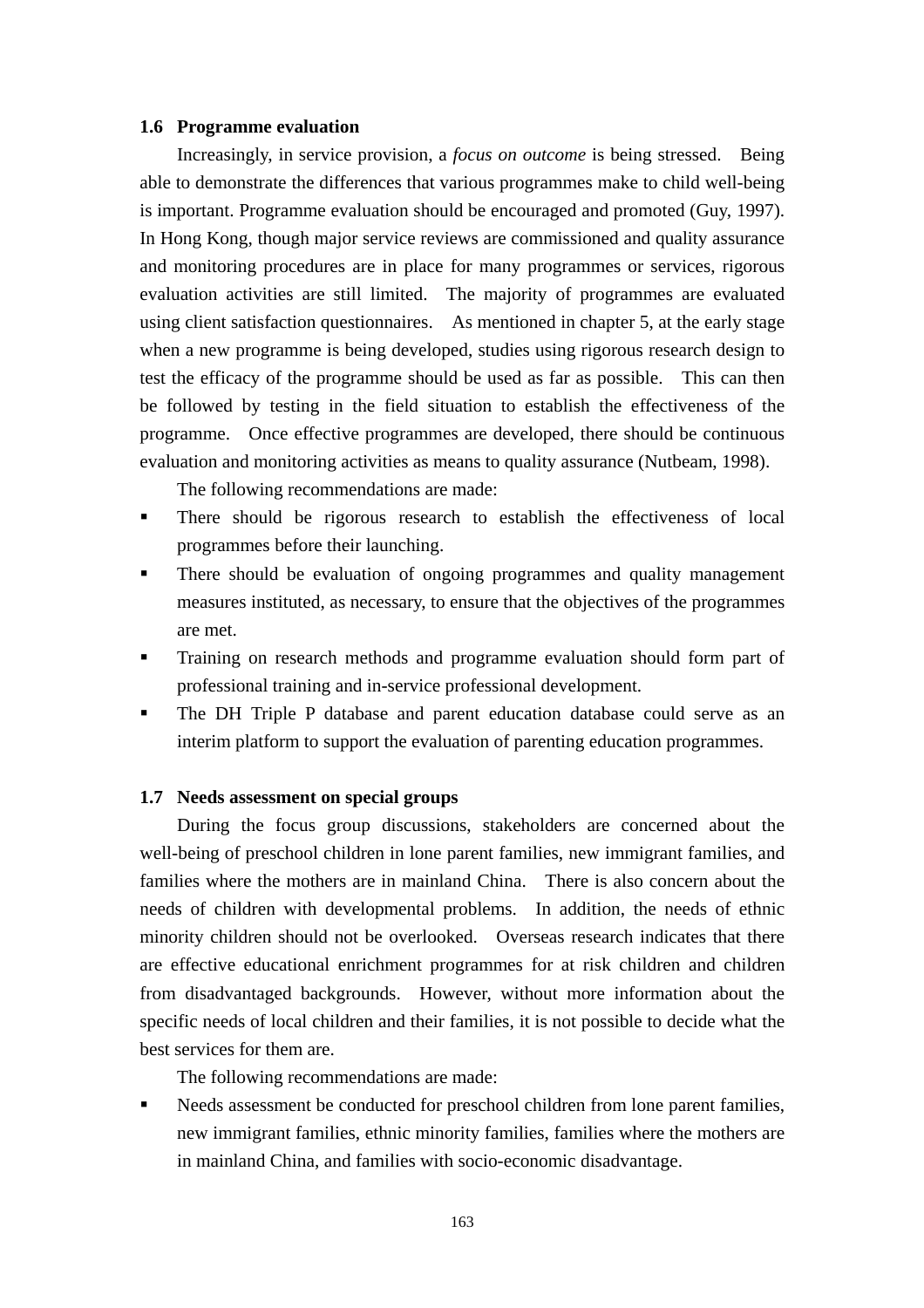Needs assessment be conducted for preschool children with developmental problems.

# **Policy level recommendations**

### **2. Government policy and co-ordination**

 For health promotion actions to be effective, as mentioned before, there is a need to address the multiple determinants of health and it is often necessary to change the environment and the institutions that shape people's choices. However, it is impossible for one single government department to target the multi-determinants and coordinate team work right across the government (Cabinet Office, 2000). Government leadership is required in policy formulation and implementation to alter the structural environment that shapes people's choice, as well as to co-ordinate teamwork across various agencies, sectors, and government departments/bureaux.

 Furthermore, as one of the signatories to the United Nations Convention on the Rights of the Child, it is important for Hong Kong to fulfil its obligations under the Convention. The UNICEF encourages signatory country governments to develop a comprehensive national agenda for children and to develop permanent organizations or mechanisms to promote co-ordination, monitoring and evaluation of programmes throughout all government sectors (UNICEF, n.d.). To formulate a national agenda for children and to promote co-ordination of various activities throughout all sectors, active government leadership, joining-up of government departments and non-government sectors, and development of permanent organizations on child well-being are important.

 Signatory countries to the United Nations Convention on the Rights of the Child such as Australia, Canada and United Kingdom have developed national policies and programmes on children's well-being. Often, the idea of joined up government is central to these policies and there are ministers for children. For example, in United Kingdom, a Children Bill is being introduced in the House of the Lords on 3 March 2004 (House of Lords House of Commons Joint Committee on Human Rights, 2003; The United Kingdom Parliament, 2004), to "make provision for the establishment of a Children's Commissioner; to make provision about services provided to and for children and young people by local authorities and other persons; to make provision in relation to Wales about advisory and support services relating to family proceedings; to make provision about private fostering, child minding and day care, adoption review panels, the making of grants as respects children and families and about child safety orders" (House of Lords, 2004, p.1). The post of Director of Children's Services, accountable for children's services, is to be appointed within local children's services authority. A new Minister for Children, Young People and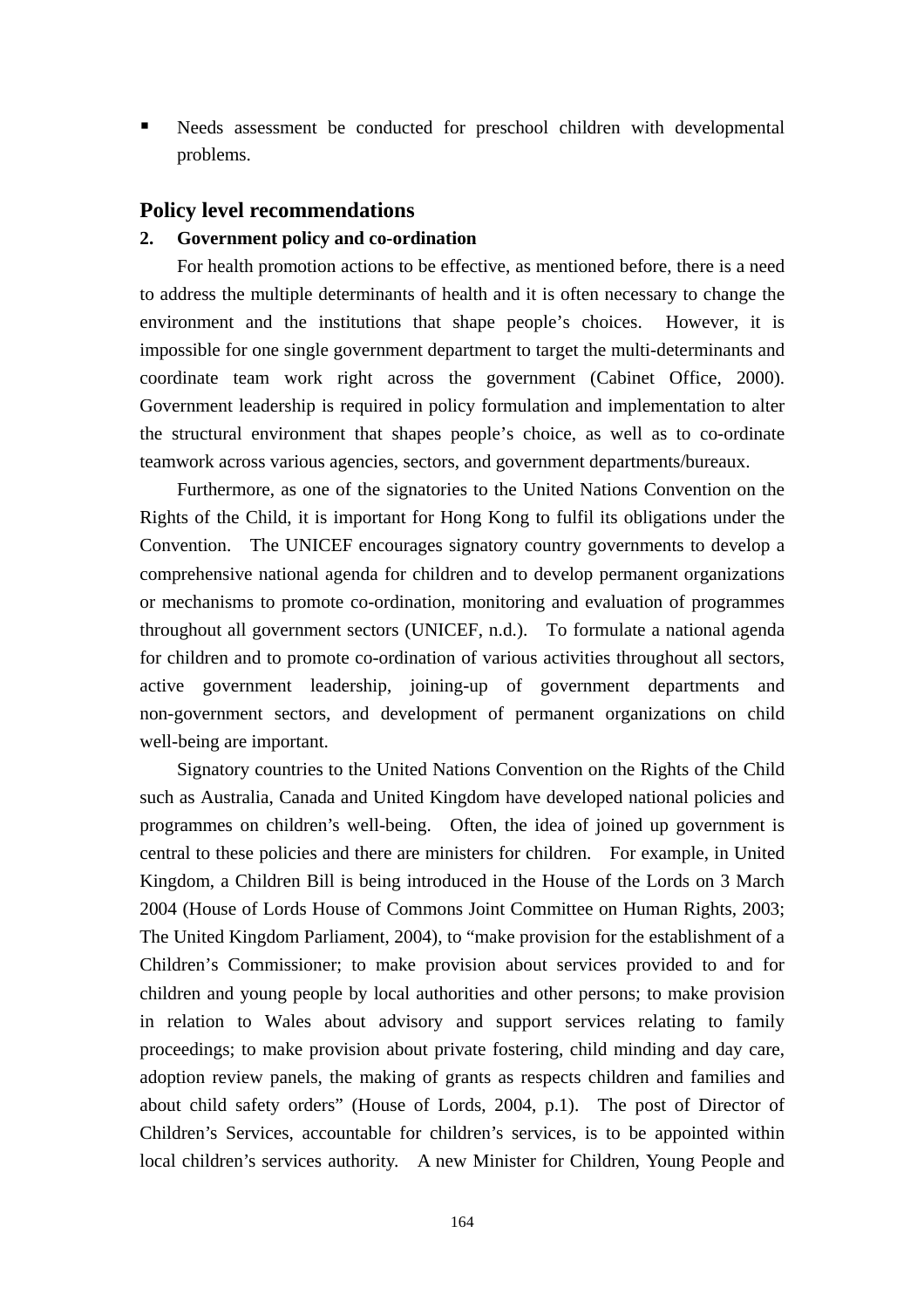Families, within the Department of Education and Skills, has been created to coordinate policies across governments (Crown Copyright, 2003; Department for Education and Skills, 2004). The Sure Start Programme in United Kingdom is an initiative to put into practice the "joined up thinking" by pulling together health, education and welfare services for children aged 0 to 3 years in a coordinated way (Glass, 1999; Roberts & Hall, 2000). The programme aims to provide better childcare, free nursery education place for all three year old children, and better health and family support. A Sure Start unit is established in the Department for Education and Skills and Department for Work and Pensions and the unit is led by the Minister for Sure Start (Sure Start, 2003). In Australia, there is a Minister for Children and Youth Affairs and a National Agenda for Early Childhood is being developed (Commonwealth of Australia, 2004; Australian Government Department of Family and Community Services, 2004). In Taiwan, children's welfare is under the Child Welfare Bureau of the Ministry of the Interior (Child Welfare Bureau, Ministry of the Interior, R.O.C., 2002). In Canada, the National Children's Agenda has grown out of discussions by federal, provincial and territorial health and social services areas (UNICEF Canada, n.d.). It is recognized that no single organization can meet all the needs of children and there is strength in working together, to ensure that there are no gaps or duplications (National Children's Agenda, 1998).

 In Hong Kong, stakeholders are of the view that our society should invest on preschool children and their families so as to create a better future for the whole society. The government needs to have a clear policy to safeguard and promote the well-being of children aged 0-5 and their families. Formulation of child policies and family-friendly policies to provide a supportive environment that shapes people's choices has been suggested.

 At present, the main sectors involved in the provision of health, education and social services for children are in the public, private and non-government sectors. It is however recognized that there are other government bureaux/departments who are also involved in service provision to preschool children. For example, provision of library and playground facilities for preschool children fall within the remit of the Home Affairs Bureau and Leisure and Cultural Services Department. Collective policies and joint actions among these government bureaux and departments, the non-government and even the private sectors are essential in providing an integrated service. The establishment of a central body such as a Children's Commission to co-ordinate collective policies and joint actions is considered a viable option.

The following recommendations are made:

 The creation of a family-friendly environment to support parents in performing their parenting roles more effectively is important to the healthy development of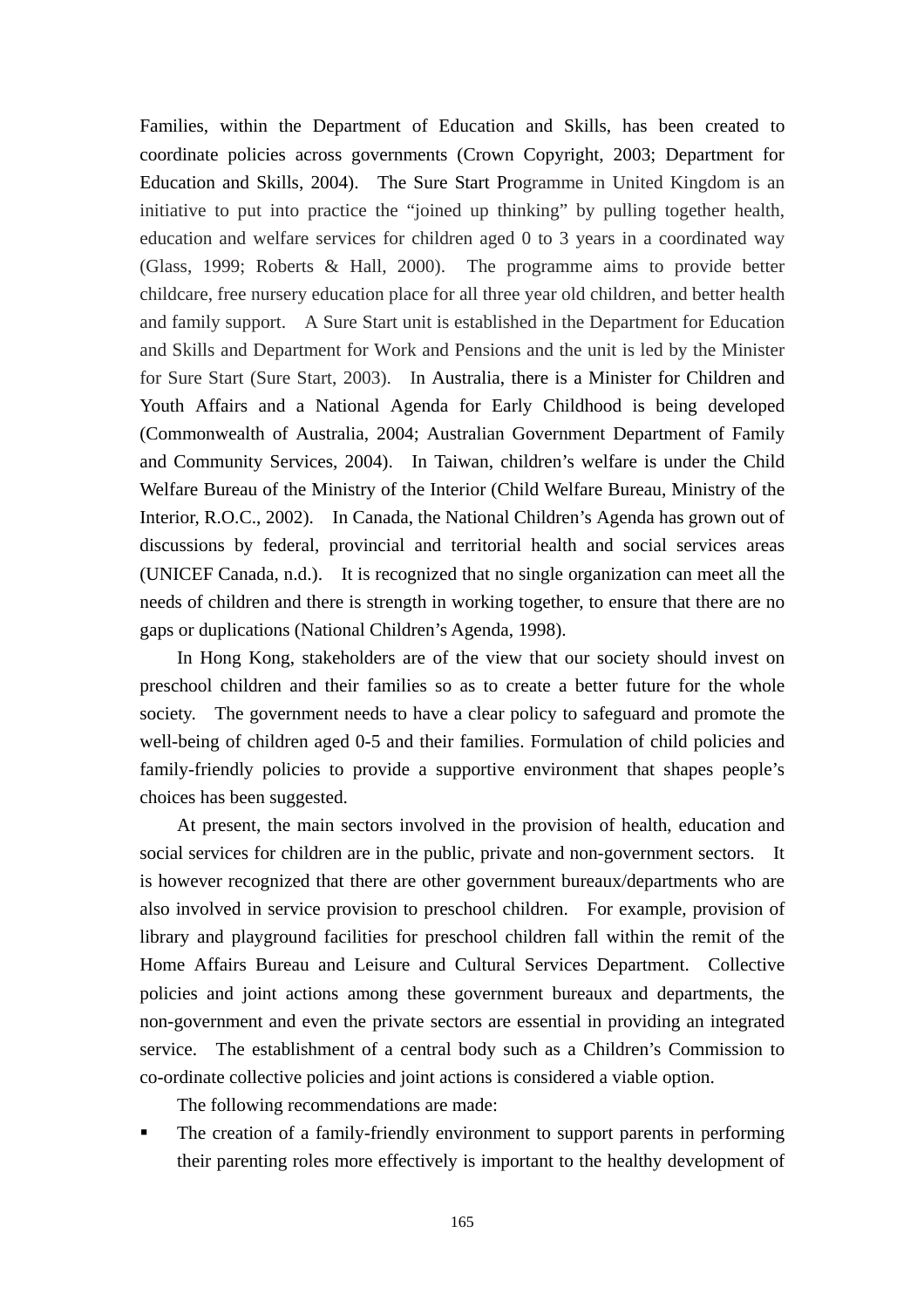preschool children. Family-friendly policies to support and promote child and family well-being should be considered.

- The Government should consider taking the leadership role in various areas of early childhood provision, notably in the areas of early childhood education and quality assurance of child-minders and tutors in the after-school interest classes.
- Joining up of government bureaux/departments in the formulation and implementation of child and family policies to promote child and family well-being. The establishment of a Children's Commission could be considered.

# **3. Evidence-based policies**

Policies for promoting child and family well-being should be evidence-based. Sanderson (2002) lists several ways in which evidence can inform policy development and implementation. First, evidence of problems and needs requiring policy action is required. In this report, we have sought to examine the current state of well-being of preschool children and their families, and identify problems and needs. Second, evidence of the likely effectiveness of policy options is required to inform decisions on the policy actions to be taken.This fits well with a rational decision-making model and policy is seen as a purposive course of action to achieve certain objectives. The action taken is based on a "careful assessment of alternative ways of achieving such objectives and effective implementation of the selected course of action" (p. 5). While the present study has examined the effectiveness of various programmes, the study has not been able to examine evidence of likely effectiveness of policy options. This kind of research, however, is needed to inform decisions on policy actions.

 In order to identify the multi-determinants of health and the antecedents of child health and development, longitudinal research is important. The National Longitudinal Survey of Youth and Children in Canada (Human Resources Development Canada, 2002) and the Avon Longitudinal Study of Parents and Children (ALSPAC) in U.K. (Golding, Pembrey, Jones, & the ALSPAC Team, 2001, p. 75) are examples of longitudinal studies on factors influencing child health and development. These researches can serve to increase understanding of the extent and nature of child health problems and children's needs, and to provide information on the likely effectiveness of policy actions.

Third, evidence from the evaluation of policy implementation is also important to inform decisions on the continuation or discontinuation of policies or any adjustments needed (Sanderson, 2002).It is suggested that new policy initiatives should be subject to pilot trials or prototyping before they are being implemented on a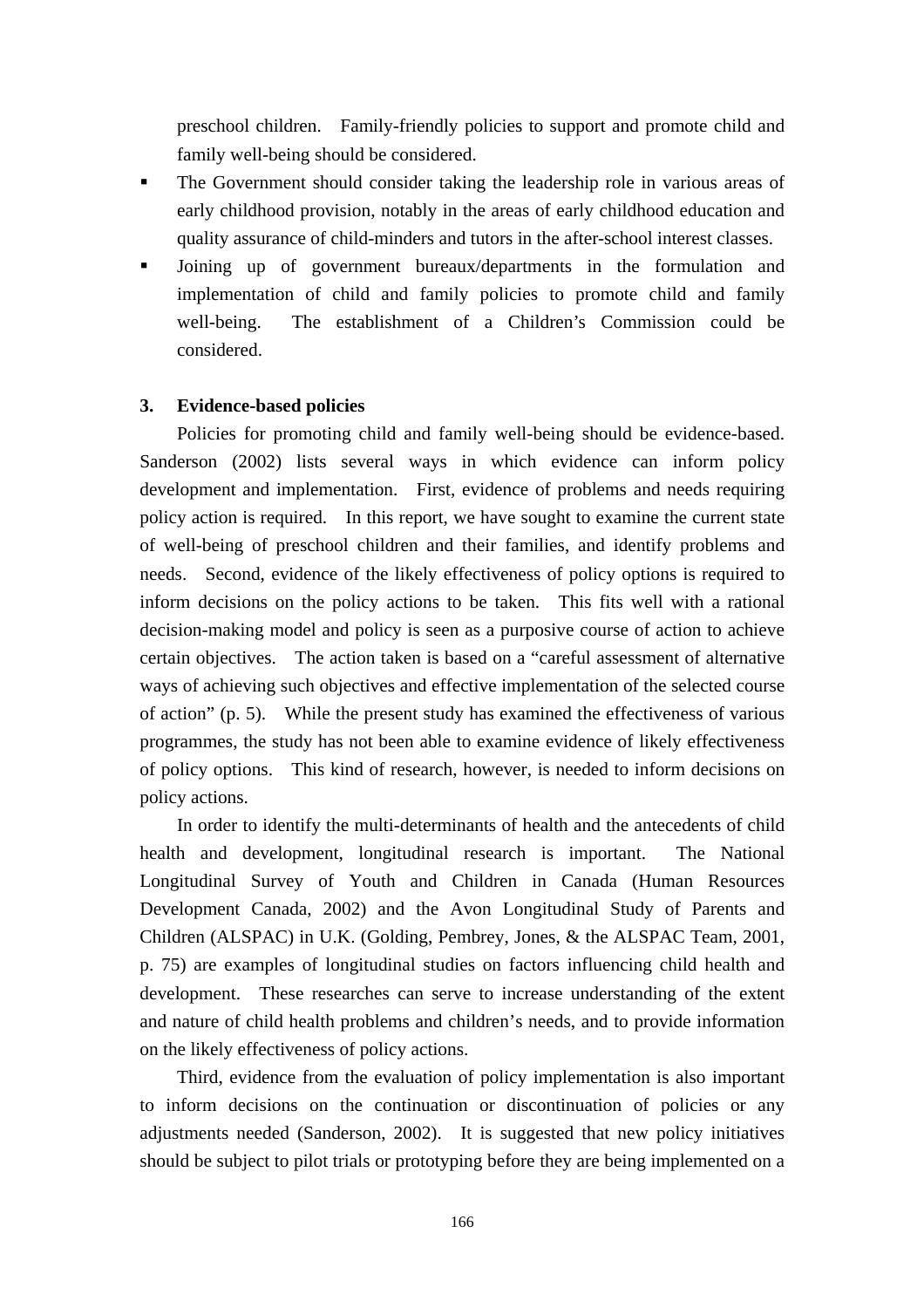national level. For example, with the Sure Start initiative mentioned before, there were pilot programmes and evaluation against a set of agreed indicators.

The following recommendations are made:

- Careful examination of the evidence of the likely effectiveness of potential policy actions should be conducted before decisions on policies are made.
- To inform the development and implementation of policies on child well-being, large scale longitudinal studies addressing the multi-determinants of child development in the local context are needed. Among many others, potential areas could include the impact of parental employment on parent-child relationship, the impact of education experience (e.g. enrichment classes) and mass media on the social, cognitive and cultural development of children.
- New policy initiatives should be subject to pilot trials and be evaluated against a set of agreed indicators.

# **Setting priorities**

 In chapter 1, we have reviewed the literature, arguing for the importance of the early years. The literature confirms the need to promote the optimal development of children, through protecting the child from harm and providing all the child needs for optimal growth and development, which include not only bodily needs but more importantly, caring and loving relationships. The parents or caregivers, as the primary socializing agents for children, play an important role in this aspect. Nurturing and trusting relationships beyond the early years and opportunity for life-long learning are also essential for continuous optimal development of the person. Early intervention programmes for at risk children are needed to address their plight and change the unfavourable trajectory.

In this chapter, recommendations are made, based on an examination of the current well-being of Hong Kong preschool children and their families, current services, and effectiveness of intervention programmes. As there are a fair number of recommendations, some of which need to be in place before others can be implemented, it is necessary to set priorities for their implementation to provide direction and to ensure that the implementation is organized and co-ordinated.

At the conceptual level, what is lacking is a *consensus on what spirituality is*. Without a consensus on its definition, development of measurement tools and intervention programmes are not possible.

To ensure that programmes are tailored to the specific needs of different groups of preschool children and their families, *needs assessment* is a prerequisite for service planning. This report describes the general needs of children 0 to 5 years. Further needs assessment for special groups should be conducted to understand their specific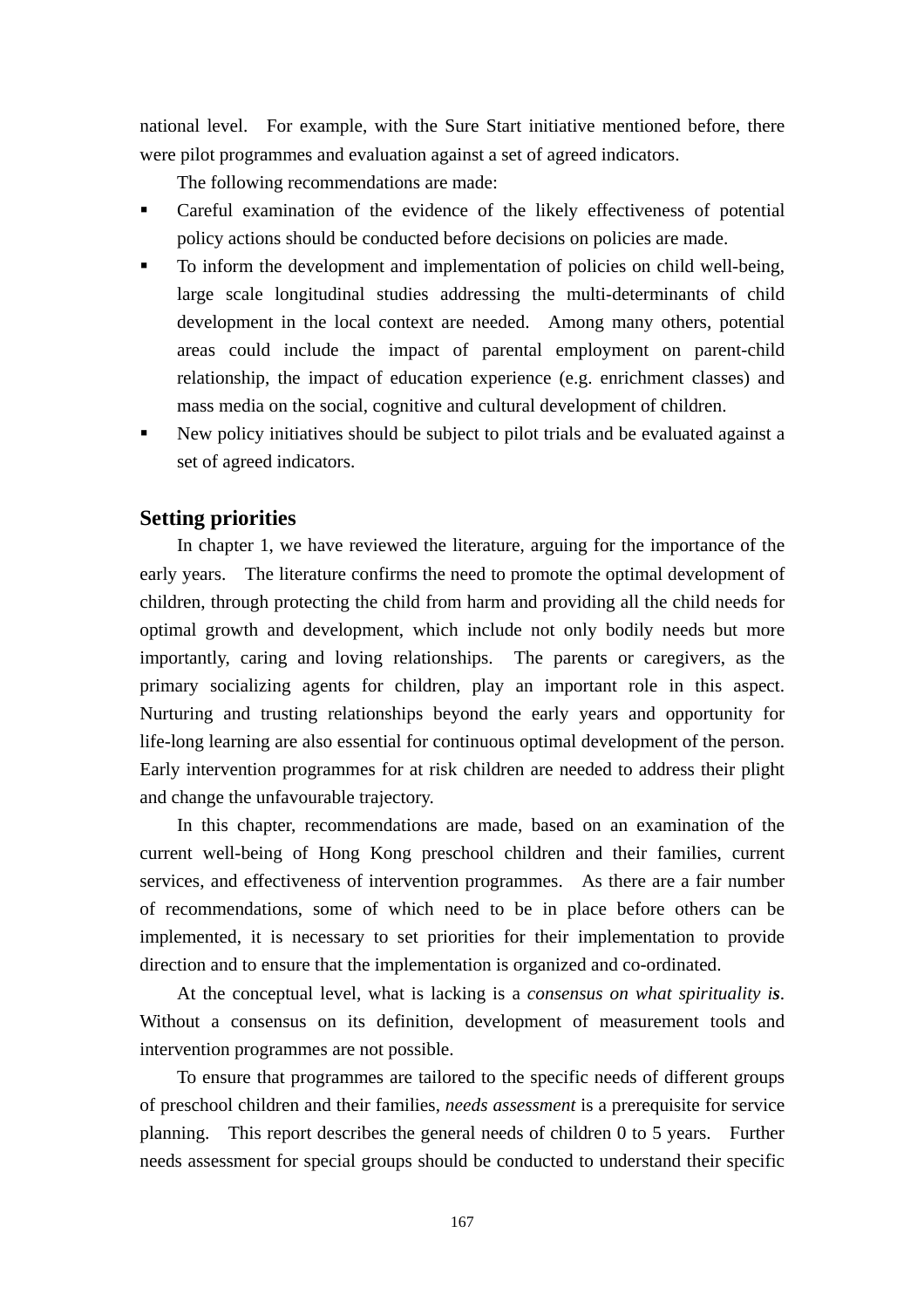needs. The availability of *valid local indicators and measurement tools* makes important contributions to needs assessment. Development of these should therefore be considered a priority. On service provision, as indicated in chapter 4 and sections 1.1 and 1.2 of this chapter, many of the intervention and education programmes for preschool children and their families are already in place and these should continue to be provided and developed. Nonetheless, rigorous *programme evaluation and quality assurance* are extremely important in ensuring that programmes and services offered are effective in meeting the needs of preschool children and their families and are of high standards. All service providers should strive to build evaluation and quality assurance mechanisms into all programmes. Last but not the least, *inter-sectoral collaboration* is vital in ensuring that programmes are comprehensive and that gaps, overlaps and inconsistencies across services are minimized.

Above all, *government leadership*, including the establishment of a central body, is crucial to address the multi-determinants of health through formulating supportive public policies and co-ordinating actions across the government, non-government and private sectors to provide the favourable environment where families and children flourish. The development and implementation of these policies should also be evidence-based.

# **References**

- Asma, S., Yang, G., Samet, J., Giovino, G., Bettcher, D.W., Lopez, A.D., et al. (2002). Tobacco. In R. Detels, J. McEwan, R. Beaglehole & H. Tanaka (Eds.) *Oxford textbook of public health: the practice of public health* (4th ed.). (p. 1481-1502). Oxford: Oxford University Press.
- Australian Government Department of Family and Community Services (2004). Toward the development of a national agenda for early childhood. Retrieved October 12, 2004, from http://www.facs.gov.au/internet /facsinternet.nsf/family/ early\_childhood.htm
- Australian Institute of Health and Welfare (2002). *Australia's children: their health and wellbeing 2002*. Canberra: Australian Institute of health and Welfare.
- Best, A., Stokols, D., Green, L.W., Leischow, S., Holmes, B., & Buchholz, K. (2003). An integrative framework for community partnering to translate theory in effective health promotion strategy. *American Journal of Health Promotion, 18,* 168-76.
- Bronfenbrenner, U. (1979). *The ecology of human development*. Cambridge, MA: Harvard University Press.
- Bronfenbrenner, U. (1989). Ecological systems theory. *Annals of Child Development, 6,* 187-249.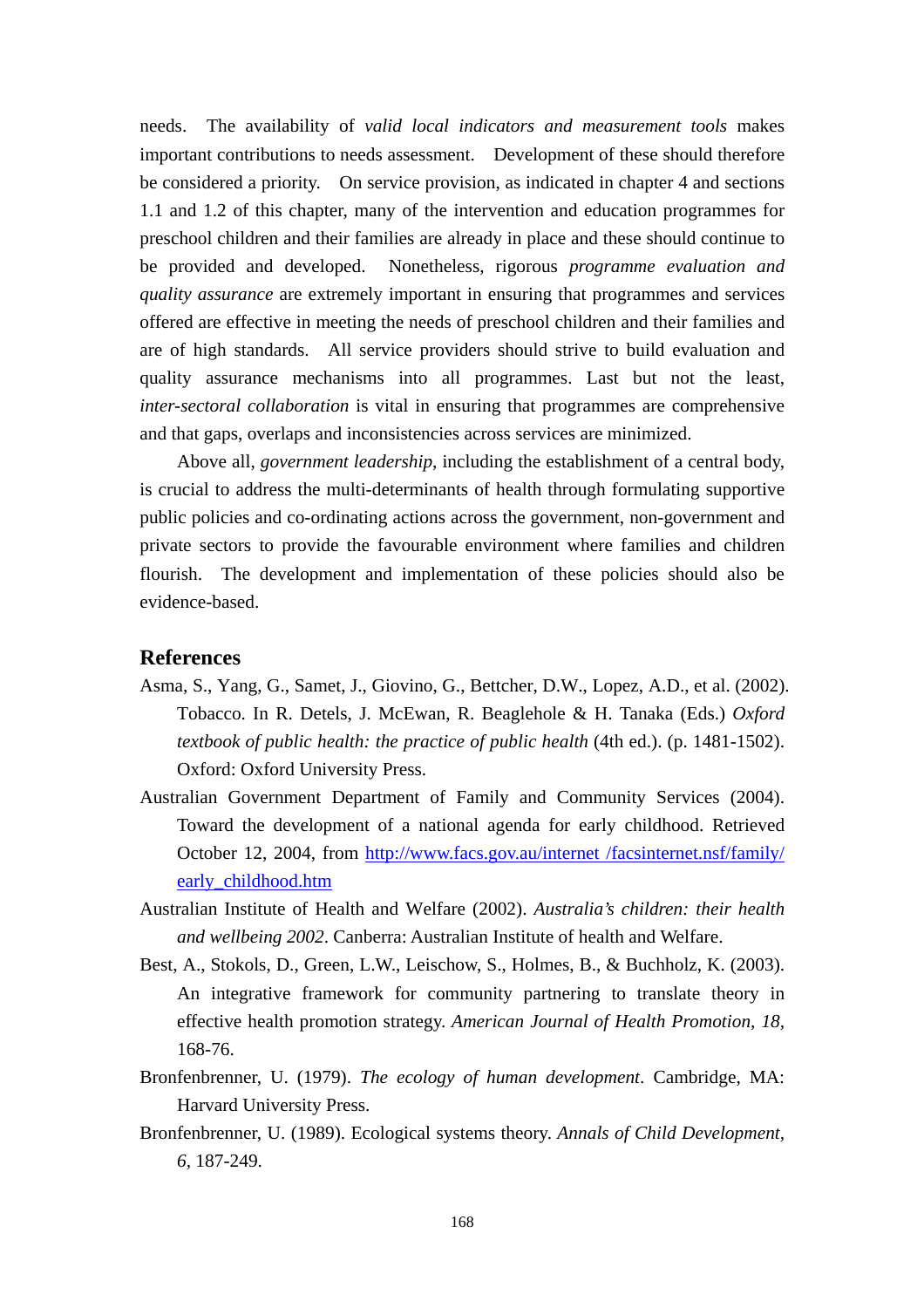- Buchanan, A. (2000). Present issues and concerns. In A. Buchanan & B. Hudson (Eds.), *Promoting children's emotional well-being* (pp. 1-27). Oxford, England: Oxford University Press.
- Cabinet Office (2000). *Writing it up: Whitehall's management of cross-cutting policies and services*. U.K. Cabinet Office.
- Canadian Institute of Child Health (2001). *The health of Canada's children: a CICH profile* (3rd ed.). Ottawa: Canadian Institute of Child Health.
- Child Welfare Bureau, Ministry of the Interior, ROC. (2002). 兒童局工作報告. Retrieved October 3, 2003, from http://www.cbi.gov.tw/all-about\_8.php [Work report of the Child Welfare Bureau]
- Commonwealth of Australia (2004). *Minister for Children and Youth Affairs*. Retrieved October 12, 2004, from http://www.facs.gov.au/internet /ministers2.nsf
- Crown Copyright (2003). *Every child matters: presented to parliament by the chief secretary to the treasury by command of her majesty*. Crown Copyright.
- Department for Education and Skills (2004). *Ministerial team*. Retrieved October 12, 2004, from http://www.dfes.gov.uk/aboutus/whoswho/ministersinfo.shtml# hodge
- Federal Interagency Forum on Child and Family Statistics (2003). *America's children: key national indicators of well-being 2002*. Federal Interagency Forum on Child and Family Statistics, Washington, DC: U.S. Government Printing Office.
- Glass, N. (1999). Sure start: the development of an early intervention programme for young children in the United Kingdom. *Children and Society, 13,* 257-264.
- Golding, J., Pembrey, M., Jones, R., & the ALSPAC Team (2001). ALSPAC The Avon Longitudinal Study of Parents and Children I. study methodology. *Paediatric and Perinatal Epidemiology, 15,* 74-87.
- Guy, K.A. (1997). *Our promise to children*. Ottawa: Canadian Institute of Child Health.
- Halfon, N., & Hochstein, M. (2002). Life course health development: an integrated framework for developing health, policy and research. *The Milbank Quarterly, 80,* 433-479.
- Hawkins D. (1999). *Mission Statement.* Prevention Research Center, Seattle, Washington. Retrieved February 27, 2003, from http://depts.wahsington. edu/swprc/webabout/AboutFrameSet.html
- House of Lords House of Commons Joint Committee on Human Rights (2003). *The case for a children's commissioner in England*. London: The Stationery Office.
- Human Resources Development Canada (2002). *National Longitudinal Survey of Youth and Children*. Retrieved December 19, 2003, from http://www.hrdc-drhc.gc.ca/sp-ps/arb-dgra/nlscy-elnej/home.shtml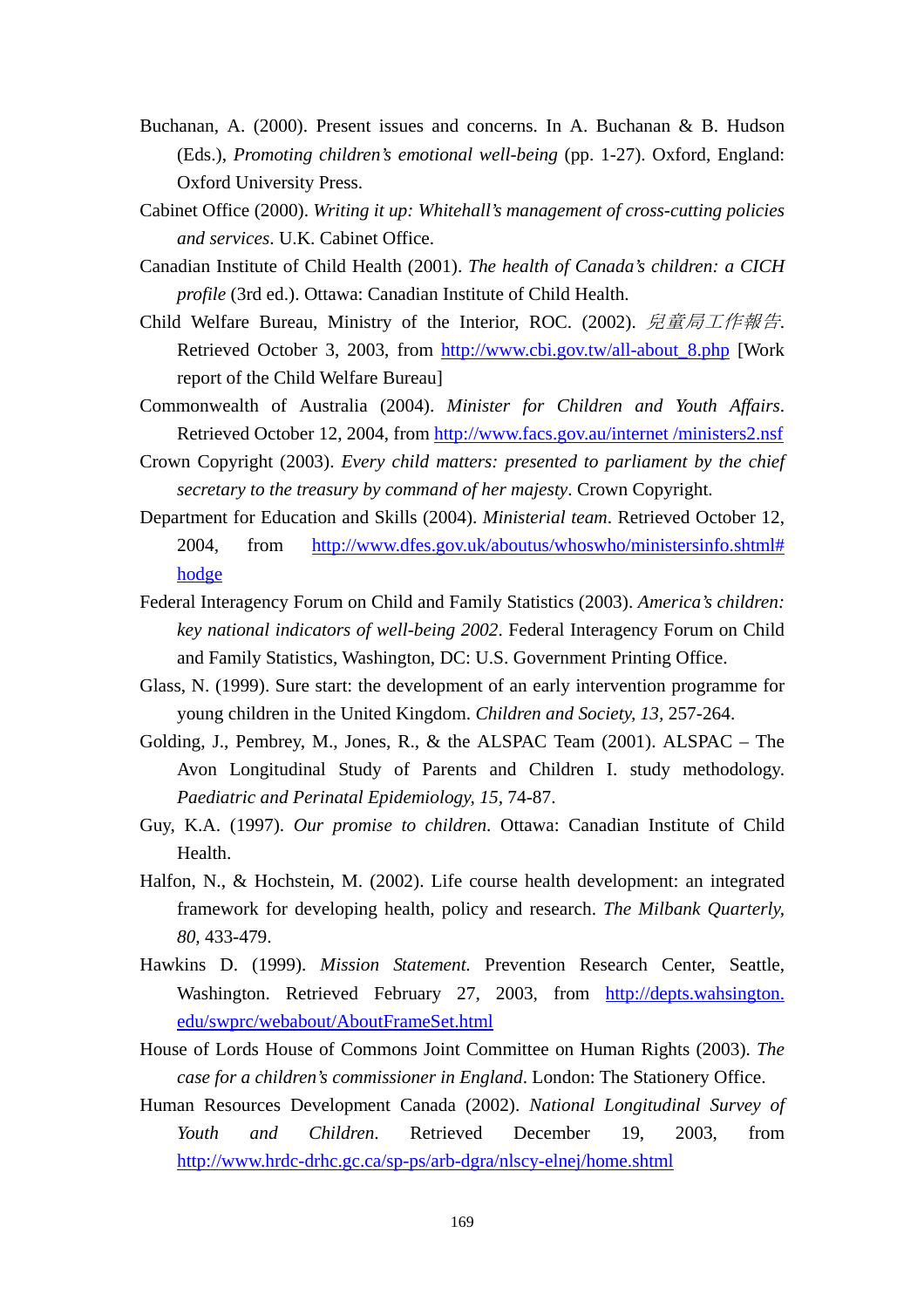- Last, J.M. (2001). *A dictionary of epidemiology* (4th ed.). Oxford, England: Oxford University Press.
- National Children's Agenda (1998). National children's agenda. Retrieved September 30, 2003, from http://www.unionsociale.gc.ca./nca\_e.html
- National Screening Committee (2001). *Evaluation of screening for postnatal depression against the NSC handbook criteria*. Retrieved November 19, 2003, from http://www.nelh.nhs.uk/screening/adult\_pps/shakespeare\_final\_paper.pdf
- Nutbeam, D. (1998). Evaluating health promotion progress, problems and solutions. *Health Promotion International, 13,* 27-43.
- Nutbeam, D., & Wise, M. (2002). Structures and strategies for public health intervention. In R. Detels, J. McEwan, R. Beaglehole, & H. Tanaka (Eds.) *Oxford textbook of public health: the practice of public health* (4th ed.). (p. 1873-1888). Oxford: Oxford University Press.
- O'Donnell, M.P. (1989). Definition of health promotion: part III: expanding the definition. *American Journal of Health Promotion, 3*(3), 5.
- Office for National Statistics (2000). *Child health statistics*. U.K.: Office for National Statistics.
- Pang, K.C., Wong, M.L., & Leung, F.T. (2002). 活出彩虹*:* 邁向均衡教育. Hong Kong: Hong Kong Institute of Education and Quality Education Fund.
- Patterson, J., Barlow, J., Mockford, C., Klimes, I., Pyper, C., & Steward-Brown, S. (2002). Improving mental health through parenting programmes: block randomized controlled trial. *Archives of Disease in Childhood, 87,* 472-477.
- Rigby, M., & Köhler, L. (2002). *European Union community health monitoring programme: Child health indicators of life and development (CHILD) – Report to the European Commission*. European Commission: Centre for Health Planning and Management.
- Roberts, H., & Hall, D.M.B. (2000). What is Sure Start? *Archives of Disease in Childhood, 82,* 435-437.
- Rose, G. (1992). *The strategy of preventive medicine*. Oxford, England: Oxford Medical Publications.
- Sanderson, I. (2002). Evaluation, policy learning and evidence-based policy making. *Public Administration, 80,* 1-22.
- Sroufe, L.A., & Rutter, M. (1984). The domain of developmental psychopathology. *Child Development, 55*, 17-29.
- Sure Start (2003). *About Sure Start*. Retrieved October 9, 2003, from http://www.surestart.gov.uk/aboutsurestart/
- The House of Lords (2004). Children Bill. Parliamentary copyrights House of Lords. London: The Stationery Office.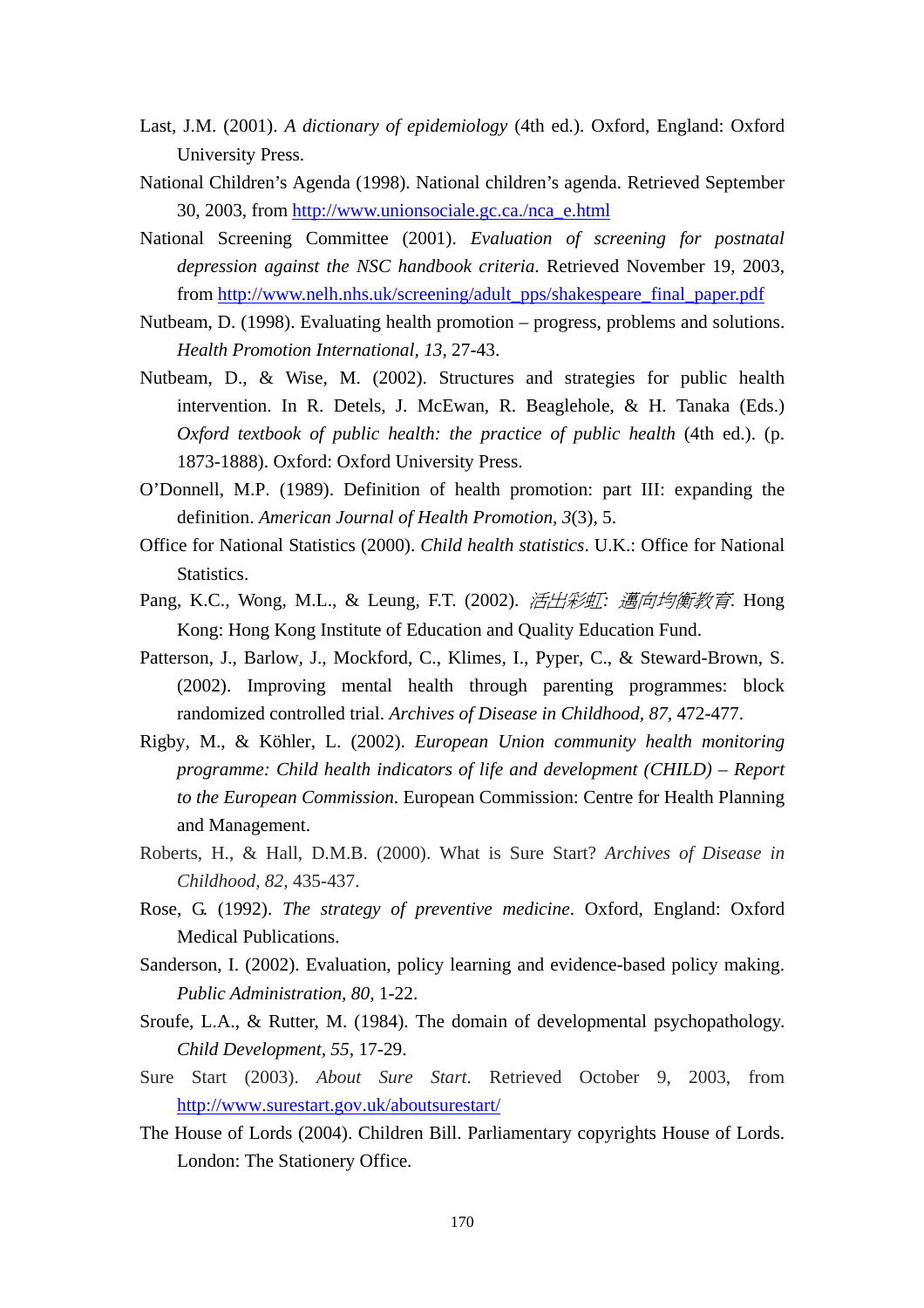- The United Kingdom Parliament (2001). *Making government work: the emerging issues. Public Administration – seventh report*. House of Commons: Public Administration. Retrieved February 13, 2004, from http://www. publications.parliament.uk/pa/cm200001/cmselect/cmpubadm/94/9403.htm
- The United Kingdom Parliament (2004). *Children Bill (HL).* House of Lords. Retrieved March 5, 2004, from http://www.publications.parliament.uk/ pa/ld200304/ldbills/035/2004035.htm
- UNICEF (n.d.) *Convention on the Rights of the Child: frequently asked questions*. Retrieved March 5, 2004, from http://www.unicef.org/crc/faq.htm
- UNICEF Canada (n.d.). *U.N. Convention on the Rights of the Child Q & A*. Retrieved December 2, 2002, from http://www.unicef.ca/eng/special/ questions\_conv.html
- UNICEF/WHO (1990). Innocenti Declaration on the protection, promotion and support of breast-feeding. Florence, Italy: UNICEF and WHO.
- World Health Organization (1948). *Preamble to the Constitution of the World Health Organization as adopted by the International Health Conference, New York, 19-22 June, 1946; signed on 22 July 1946 by the representatives of 61 States* (Official Records of the World Health Organization, no. 2, p. 100) and entered into force on 7 April 1948.
- World Health Organization (1986). *Ottawa charter for health promotion*. Retrieved September 10, 2003, from http://www.who.int/hpr/archive/docs/
- World Health Organization (1998). *Health Promotion: milestones on the road to a global alliance*. WHO fact sheet No 171. Retrieved February 27, 2003, from http://www.who.int/inf-fs/en/fact171.html
- Wright, J. (2001). Assessing health needs. In D. Pencheon, C. Guest, D. Melzer, & J.A.M. Gray (Eds.). *Oxford handbook of public health practice* (pp. 38-46). Oxford: Oxford University Press.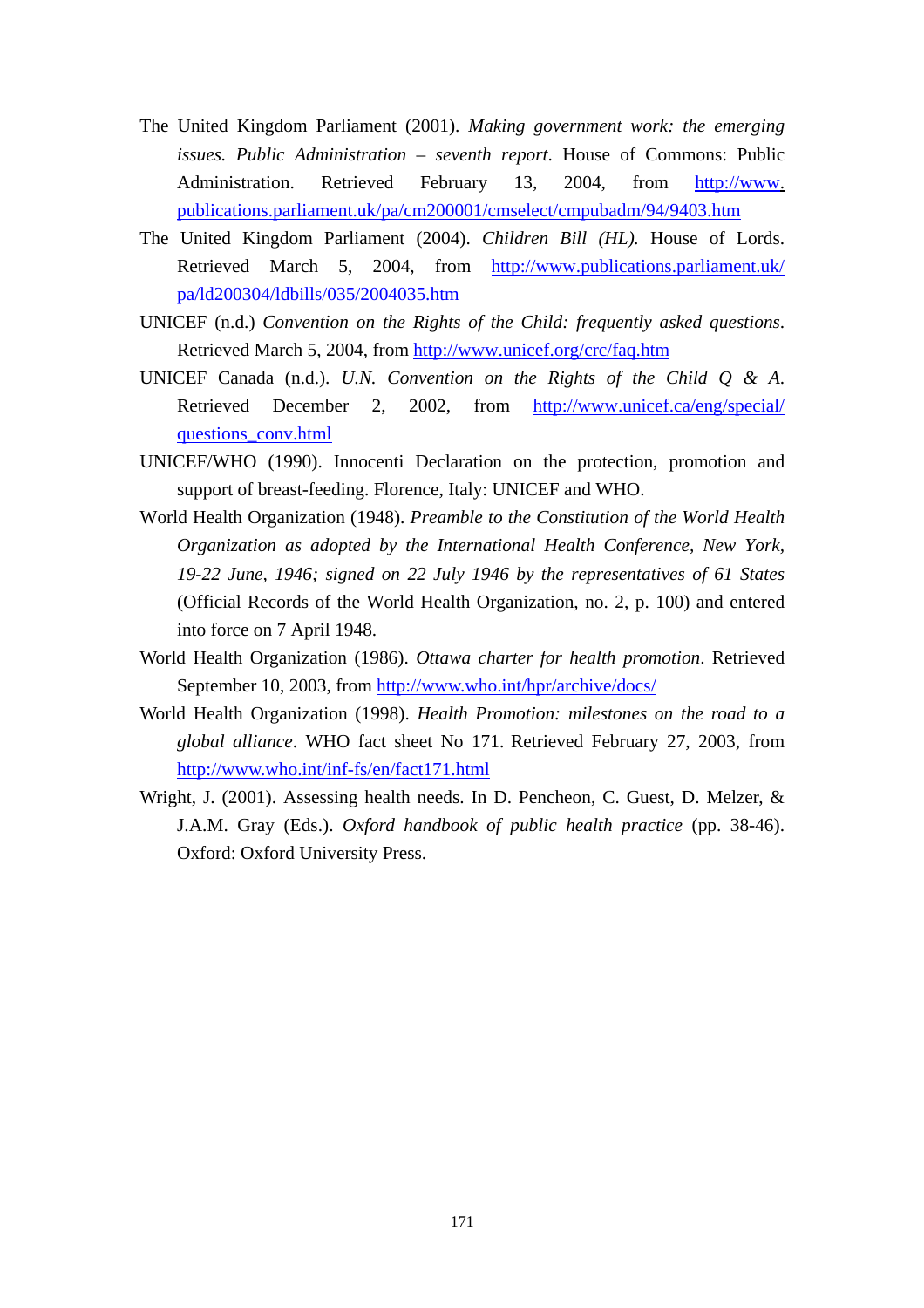Focus group discussion guide

- 1 What are your expectations in relation to the optimal development of preschool children in Hong Kong? 你對香港學前兒童的理想發展有那些期望?
- 2 How well do you think Hong Kong preschool children are doing at present? 你認為目前香港學前兒童一般的情況如何?
	- 2.1 Physical 生理方面
	- 2.2 Cognitive 智能方面
	- 2.3 Social emotional 社交和情緒方面
- 3 How well do you think their families are doing? 你認為目前香港學前兒童家庭一般的情況如何?
	- 3.1 Parenting (knowledge, skills, style) 親子方面(知識,技巧,方式)
	- 3.2 Family relationship 家庭關係(家人間的關係)
	- 3.3 Parent mental health 父母精神健康
	- 3.4 Others
		- 其他
- 4 What are the needs of Hong Kong preschool children? 香港學前兒童有那些需要?
- 5 What are the needs of their families? 香港學前兒童家庭有那些需要?
- 6 What services/provisions are needed to meet these needs? 甚麽(那些)服務能滿足這些需要?
- 7 To what extent can the current services/provisions meet these needs? 現有的服務有多大程度能滿足這些需要?
	- 7.1 Areas where the services/provisions can meet the needs 服務能滿足需要(足夠)的方面/範圍
	- 7.2 Areas of unmet needs 服務未能滿足需要(未足夠)的方面/範圍
	- 7.3 Services/provisions that are not useful 沒有用的服務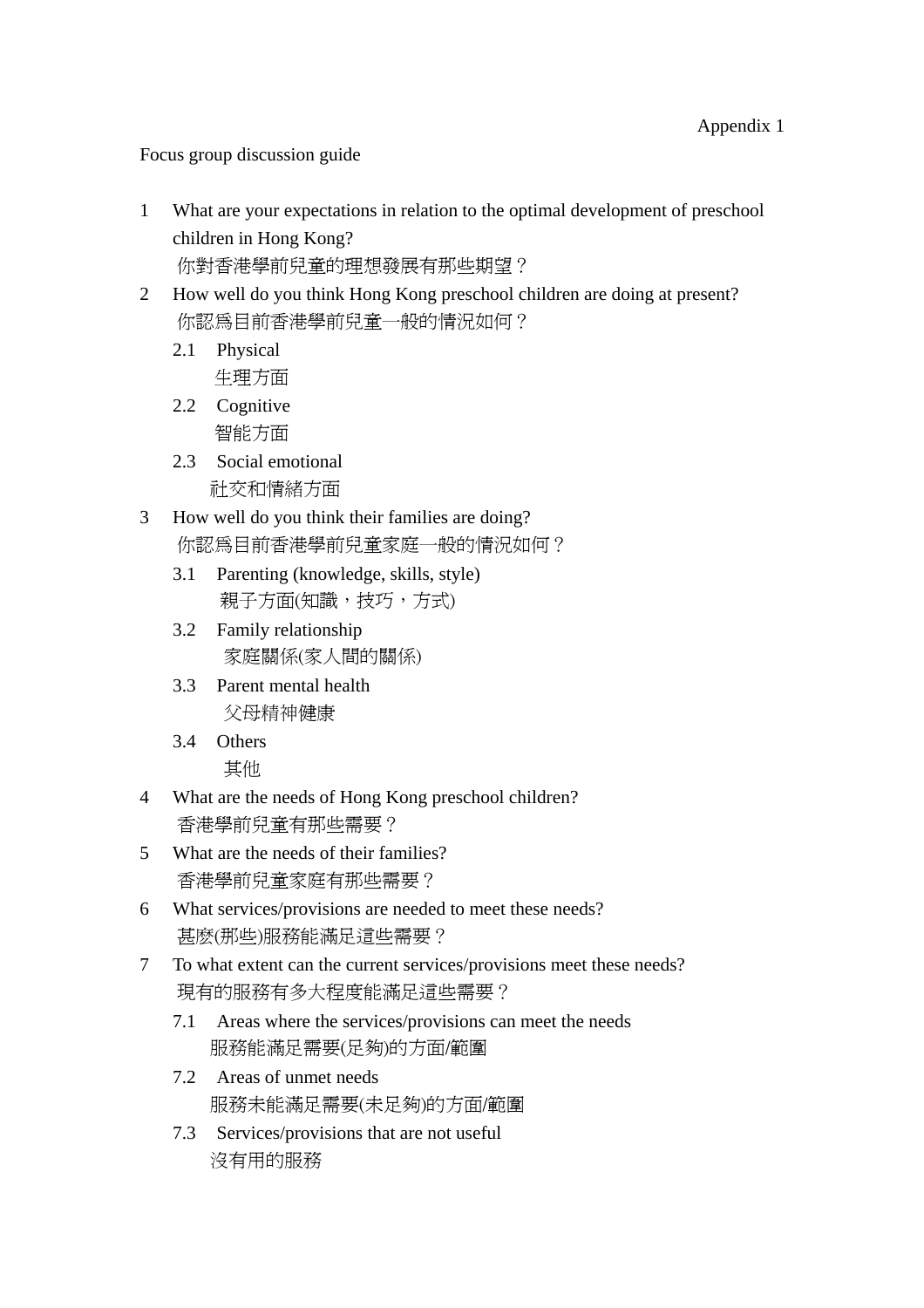- 8 For the unmet needs, how can they be met? 以上那些服務未能滿足需要(未足夠)的方面/範圍,如何才可滿足需要?
- 9 Who should provide these services/provisions? 誰去提供以上的服務?
- 10 Any other comments 其他意見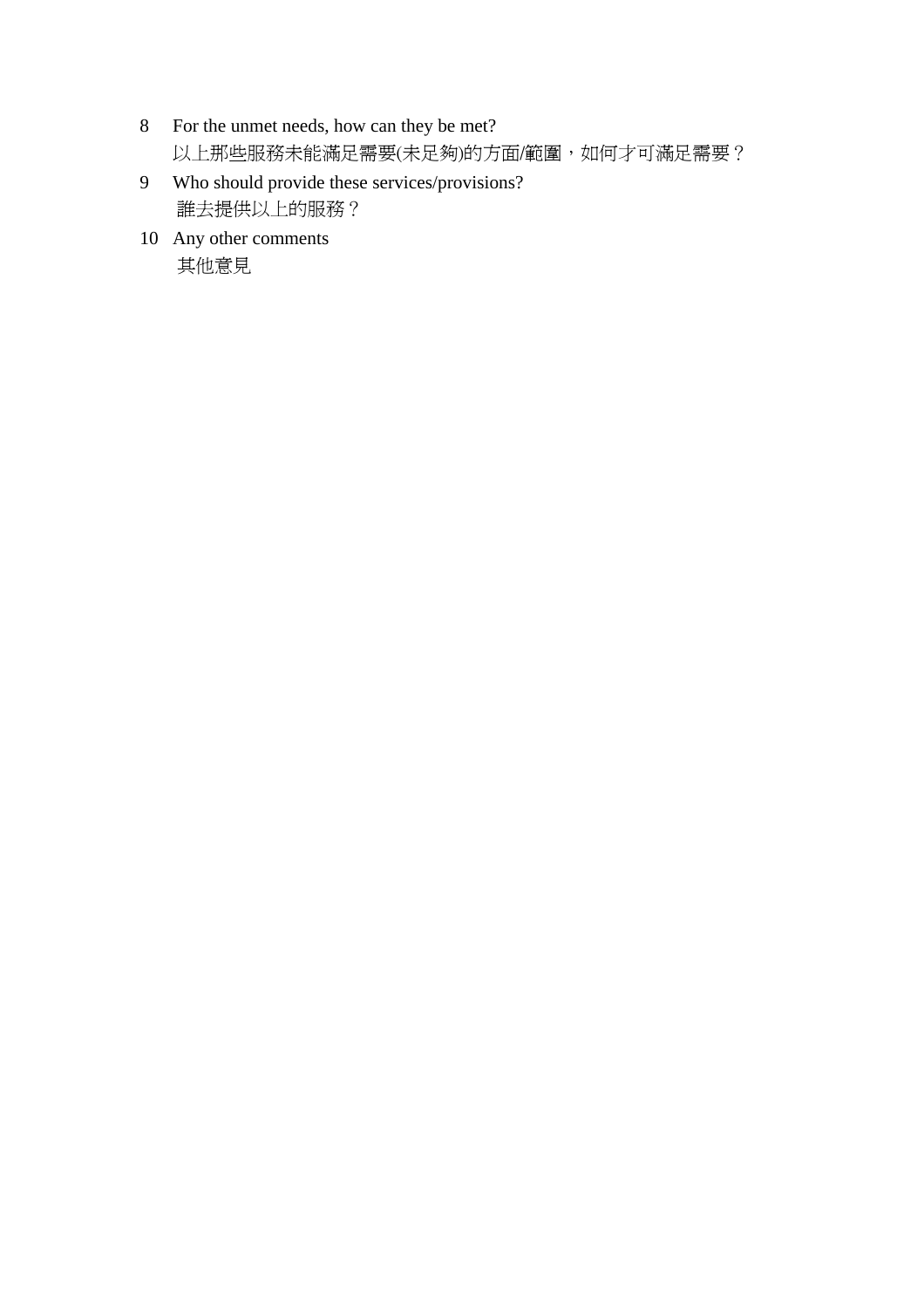Chapter 3

Section 2.3.8

我其實唔係好擔心香港幼兒嘅醫療服務,點解呢?即基本上醫院啦,甚至 MCH 啦,嘅服務其實做得好好,但我發現最大嘅問題係個教育嗰度,甚至係個社會制 度,因點解呢?我哋太注重學識,太注重成就,變咗個學生好少運動啦,一無咗 運動, 佢就好易衰老, 即好多嘅病, 即而家講緊有一半嘅病可以用 exercise 就可 以减低個 risk。(Group 14: I7)

一個就係 nutrition 喇,我提供到好嘅 nutrition 梗係少 D 病喇…咁偏食就係一個 問題, on the other hand 就係又要 look out for 即 obesity。 (Group 15: C20)

初初開始嗰時有人提到 health indicators 啦,我就覺得呢個係好 essential,譬如話 睇 development 方面, 我大膽 D 講基本上無乜 condition…係有一 D 好 clear 嘅 health indicator for Hong Kong, 唔好講 Hong Kong, 就算呢頭附近都唔覺有,咁 變咗好多時候 planning 或專業人士培訓時就做唔到 D 應對嘅工作,咁呢個其實 好緊要 。…同埋 D data 實在無一 D system 令到我知道原來你嗰個已經喺第 D 地 方數過,個仔 D data 已經話咗三次俾我聽。 (Group 14: K33)

Section 3.7

我覺得小朋友學嘢好快,…即自己環境許可呢,可以俾多 D 嘢佢學,但佢即可以 發揮得好 D,咁睇到佢有 D 咩係好呢,就加強佢呢 D 訓練。(Group 9: D1)

咁我發覺可能近呢一兩年嘅家長多咗好鍾意話將D小朋友出去學乜野學乜野學 乜野。咁如果你講到話有D比較極端嘅例子都有D家長係講緊話可能一至五都有 嘢俾佢學嘅,成個暑假都會full咗嘅。 (Group 2: E13)

譬如歳幾已經問我哋會唔會教佢英文,會唔會同佢講英文。即有D咁嘅家長都有  $\mathbb{R}$  ! (Group 3: B25)

D 家長全部都諗埋哂,佢應該多元智能發展,所以要學音樂,跳舞啦,跟住又學 英文啦,仲有其他新嘅玩意,又帶佢去學,我覺得 D 細路仔其實都幾辛苦。 (Group 7: A29)

我唔知啱唔啱,或者係學前嘅時候呢亦都去幫助佢哋去認識多D其他嘅語文。 (Group 6: G16)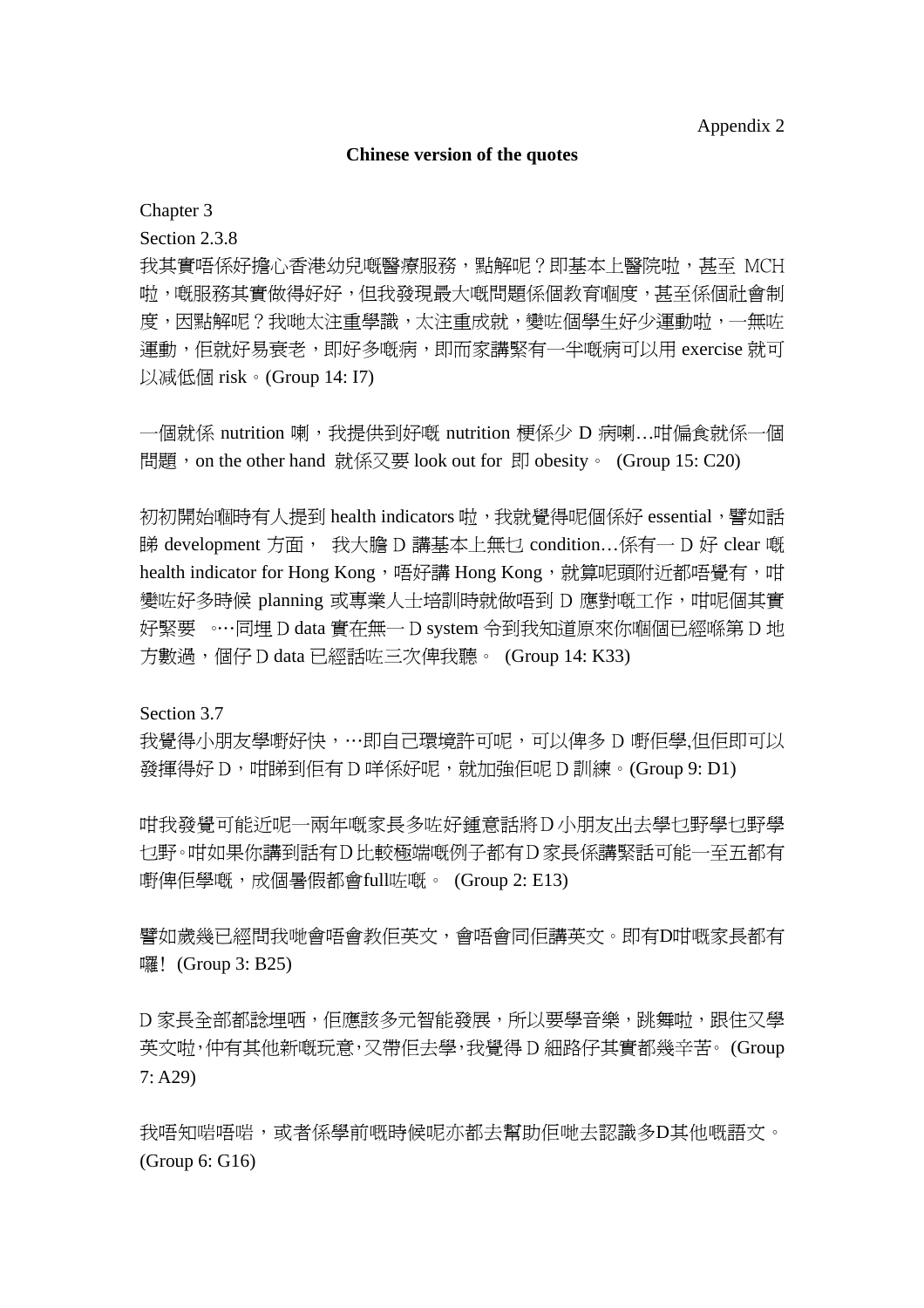係呀,即個教育呢,好想可以學多D,即細細個呢就學英文。 (Group 10: A100)

### Section 4

譬如啦吓點樣同人哋分享呀、或者…點樣同人哋去做一個協商呀…即係佢哋有時 其實係比較困難,呢D對於佢哋嚟講,佢哋覺得呢 D 好多嘢都係自己嘅,咁就 er…同佢哋解釋但佢哋都唔會好明白囉,咁點解呢D嘢我要同你share 呢! 咁因為 屋企全部嘢都係我嘅。咁我覺得呢一代的小朋友都會幾重呢方面嘅問題囉。 (Group 1: F1)

佢地去解難問題呢更加處理唔到,因為佢會覺得我一唔開心就有人嚟同我解 決,總言之我就係唔開心,即我會類似就好似頭先咁發脾氣啦,…佢(家長)唔駛 你諗點樣處理,佢就發咗出嚟,總之你就幫我解決佢囉,你順應我囉,如果唔係 我就繼續發脾氣架啦。(Group 2: K15)

### Section 5

我哋幼兒園,唔同區呀,或者唔咩階層都有,其實都會出現相類似的情況呀! 就 係唔識得尊重人呀﹗(Group 1: D45)

我覺得社會上就缺乏左一個愛人愛己嘅精神。(Group 2: O83)

所以一D正確嘅價值觀、道德觀可以從學校學習。(Group 4: E41)

我希望栽培到一個真正的一個人,做返一個人生活應有的尊嚴同正確的價值觀。 (Group 7: B169)

## Section 6.3

咁特殊兒童呢,通常呢,佢嗰D,醒目媽咪可能就好早留意到。留意到但係 佢唔會,唔識得去diagnose佢係咪特殊,有D特殊困難。咁呀,可能直到啦返 到即係佢幼稚園啦!當佢係個社交…咁一般家長,就會話曳啦、蠢啦、懶呀。其 實,好多甚至幼稚園老師啦都冇嗰個能力去評估。除非,去到轉介去一D…兒 童工作者嗰度。佢哋去做完評估先至可以知道咁嘅樣。但係呢一個過程呢,其實 呢可能呢已經拖慢咗,幫助個小朋友囉。 (Group 6: E38)

即report出咗嚟,話我個小朋友IQ好高,但無其他服務喎,我周圍去打探,再去 打電話,周圍問,乜野都無。(Group 9: C107)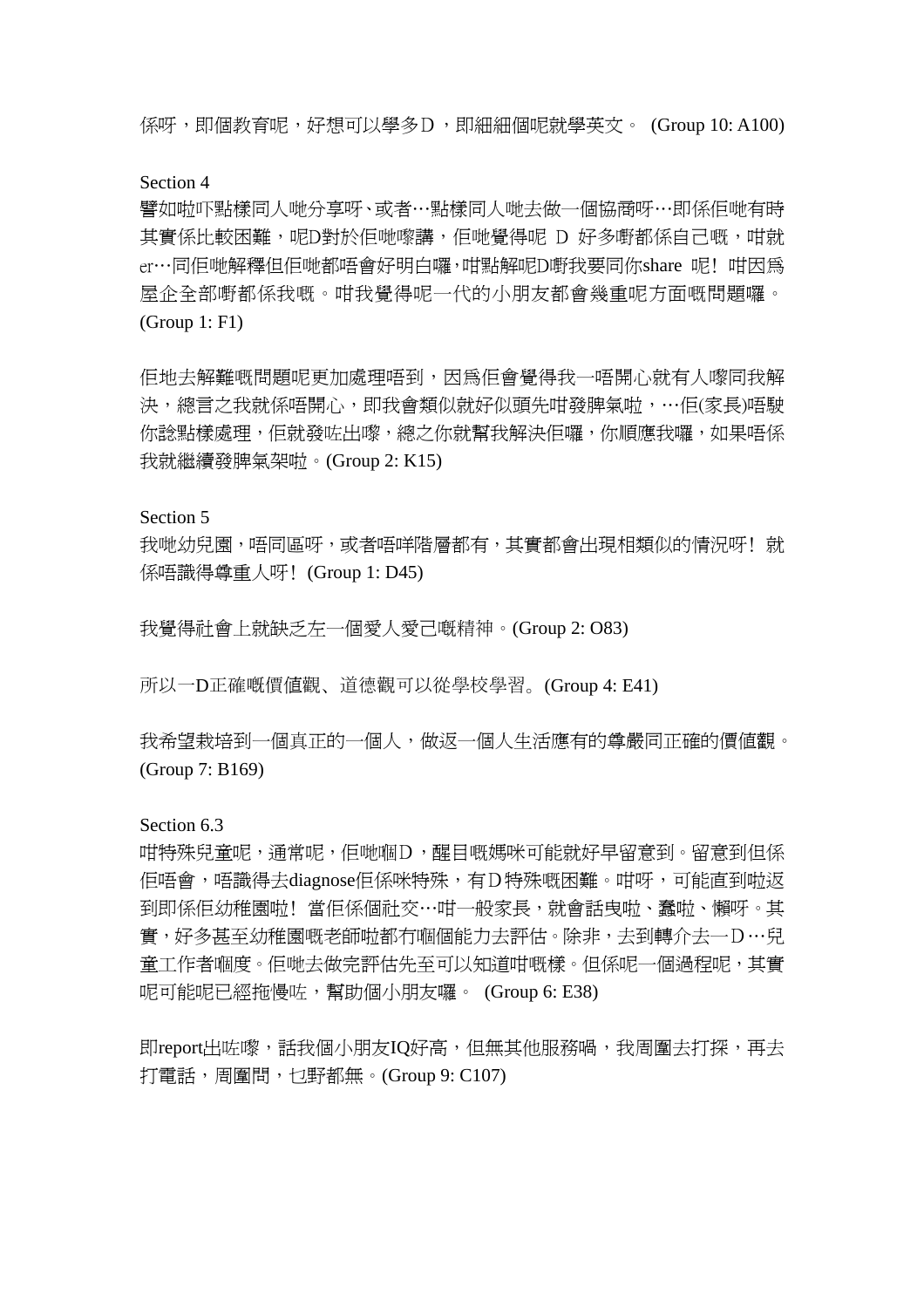Section 8.4

真係單親家庭嗰D嘅小朋友呢,佢哋做嘢係冇乜中心㗎,我哋嗰度好多都係咁。 都發覺佢哋做嘢啦..我哋教嘢佢哋係識。但係真係叫佢哋去做一D嘢呢係幾 「呢hair」唻…佢屋企可能係冇時間去管教呀!同埋嗰個愛呢,真係俾唔到佢。 (Group 1: E17)

或者就係好ignorant嗰班,咁即話有D新D嘅,落到來香港未必適應到環境嘅時侯 呢,咁佢哋更加會覺得好無奈,我唔識得湊,咁跟住呢,就會出現行為問題,大 概喺歳半至兩歳喥呢就出現temper tantrum,就因為個細路仔唔識表達,佢又理 解唔到個細路仔。(Group 12: I6)

不過我諗呢度呢可能同嗰個家庭嘅結構呢好多變化呢好有關係,舉個例即我地叫 假單親,因為佢根本即媽媽成日都要上大陸嘅,即間歇性咁落來嘅。有D係年長 嘅,即我諗喺父母嗰個溝通呀,對小朋友嘅期望呀等等呢其實係有好大嘅差異 呀。咁所以呢,我地睇到呢有時我地都覺得幾無奈呢就小朋友呢佢地年幼嗰個階 段呢佢地需要幾多流轉,即一時又返吓大陸住吓幾個月,一時又返來,一時喺阿 婆度,一時又搬。即其實我諗呢,大家都知道咁樣咁唔stable嘅生活環境,對個 小朋友嘅影響好大㗎。(Group 5: B13)

好多時係阿爸帶佢哋返來,但阿媽重喺大陸喎…我哋話俾佢聽,返去叫媽媽咁咁 咁做,爸爸返去有無將呢 D 消息講俾佢聽就唔知喎, 咁我哋最多將個 development 單張同佢講咗,之後叫佢返去將呢 D message 帶俾屋企人…所以就 變咗教小朋友方面弱咗好多。(Group 12: J7)

Section 9.4

但係D lower class果D呢直程就係無野架,你'質'餉佢就算啦咁。(Group 5: G16)

但係另外有一堆嗰D parent呢,係窮嘅,佢哋直程係連生活都manage唔到,佢根 本都唔得閒理個細路哥,由得佢咁樣樣。(Group 15: I109)

或者文字上, 佢哋係唔係真係睇得咁多呢!譬如有 D, 或者有 D clinic 好多 lower social class 嘅就真係唔識㗎啦! 有幾多媽媽返去有睇呢?即譬如我哋,咪有份 CPaP Development 嗰 D, 咪一疊疊咁飛比佢係好多㗎。 (Group 13: D41)

工人我諗唔會咁有心機同你慢慢去教嘅, 總之你唔好煩住佢就最好, 就算老人家 都係㗎,佢地好著重個關係,總之佢肯叫佢嫲嫲爺爺,即以前佢唔肯比個仔做嗰 D 嘢佢都比佢做。(Group 7: A40)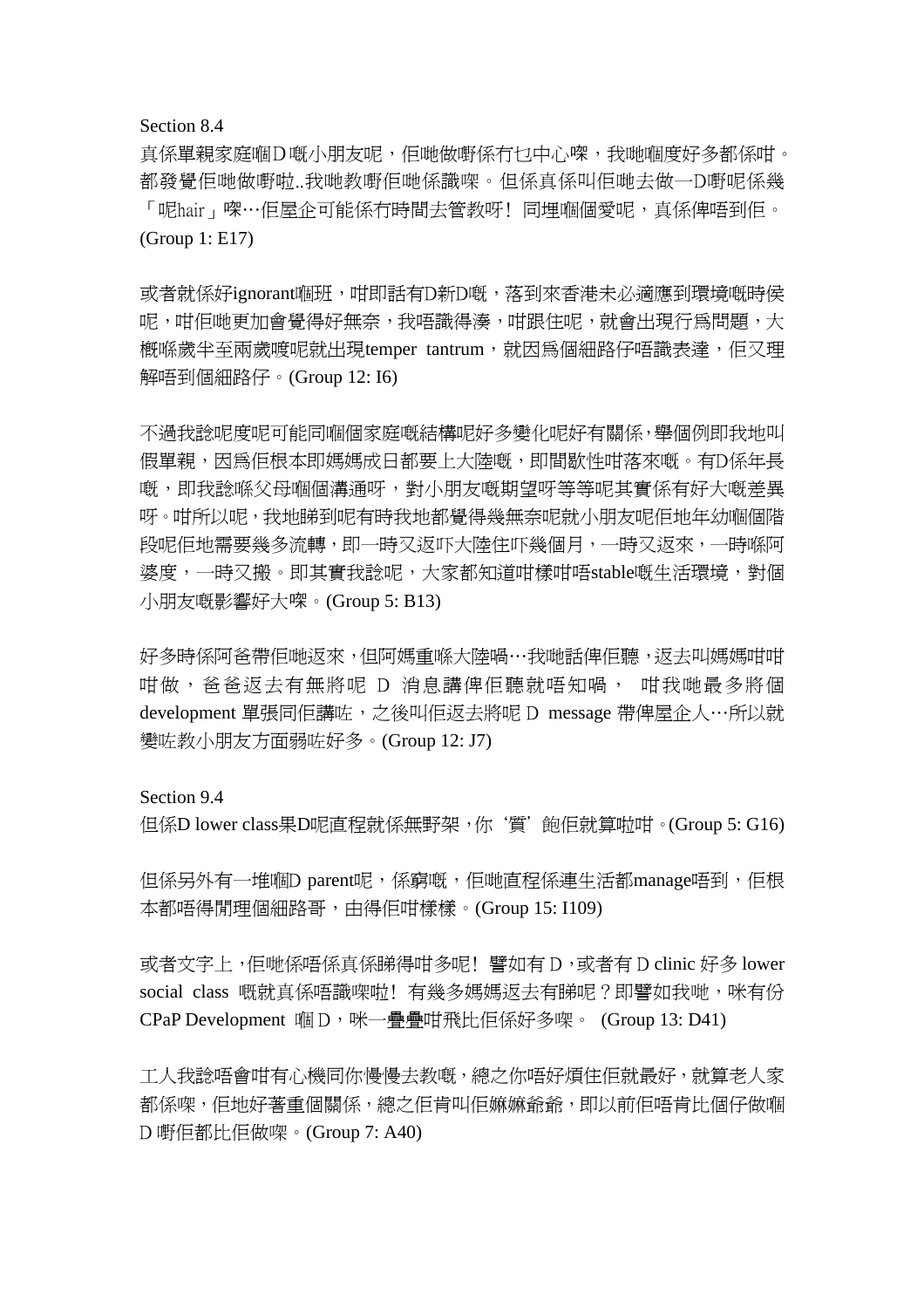咁有D傭工係講D唔鹹唔淡廣東話,加一D唔係好純正英文,咁變咗家長即 依家工作家長又比較多,變咗真係少咗時間對住D小朋友囉,好多時甚至一D 學習活動都好依頼家庭傭工幫,我唔否定有D家庭傭工係好幫得手,但亦有一 D家庭傭工語言能力都唔係好高啦,無論係英文定中文。咁變咗有D小朋友佢 係呢個所謂 bilingual嘅階段裏面呢,其實佢就唔係 bilingual,…佢袛不過係聽到 一D唔係好正嘅發音。而佢又因為缺乏左D比較緊湊D嘅…家長嘅關注呢,咁可 能係發音上係有D問題,咁亦都影響到呢佢表達呢。(Group 2: M4)

### Section 10.4

D 小朋友 D 壓力都幾大,咁即好細個 D 父母就要求好高,要學好多嘢,識好多 字, 咁就嗰個 training 又唔得法,又猛咁塞 D 嘢,D 小朋友有時未必到嗰個程 度,…就會忟憎,引致個小朋友就有好多 behaviour problem。(Group 16: E10)

有 D 園係 middle class,嗰 D 家長嘅要求幾高。即甚至點解我哋先生朝頭早返來 要全部講哂英文,即有 D 家長係咁㗎,即你要英文㗎。(Group 5: G16)

香港嘅細路仔係 over protective,即好多時四,五歲,叫佢譬如瞓上嚟,咁媽咪 幫佢除衫除褲, 咁 examine 完,佢就可以棟咗喺度,等阿媽幫佢著衫著褲。 (Group 16: B38)

即扭計嗰陣時囉,即要好順佢意囉,即要氹佢呀咁。即佢都聽嘅,即你如果氹佢 啱佢意思都肯收聲呀嗰隻囉。 (Group 8: B18)

有時我哋去睇一個家長佢將個小朋友…擺喺幼兒園啦。根本我地嗰個care嘅時間 已經係好長㗎啲,朝八晚八。但係佢唔得㗎,即佢基本呢八點鐘都來接唔到佢。 所以呢,呢個小朋友會由第二個人來接佢,返屋企照顧佢一輪,然後媽媽十點鐘 先返來嘅。 (Group 5: B6)

其實因為嗰D家長對學前教育,對小朋友嘅成長呀,生理呀,或者心理各方面嘅 發展。其實係唔係好認識囉!所以呢,其實有時佢嘅期望係唔合理!(Group 3: A16)

Chapter 4

Section 18.1

即變咗零至三歲,你衞生署去 take care。但係呢,其實你學前應該係去到六歲㗎 嘛。譬如,頭先我哋話三、四、五係冇人理㗎! 但係…有一 D 嘢係三歳以後先 發展喫嘛。咁跟住你衛生署就唔理,咁由得嗰 D 家長自己都未必認識到自己細 蚊仔嗰個發展有咩問題。 (Group 6: B40)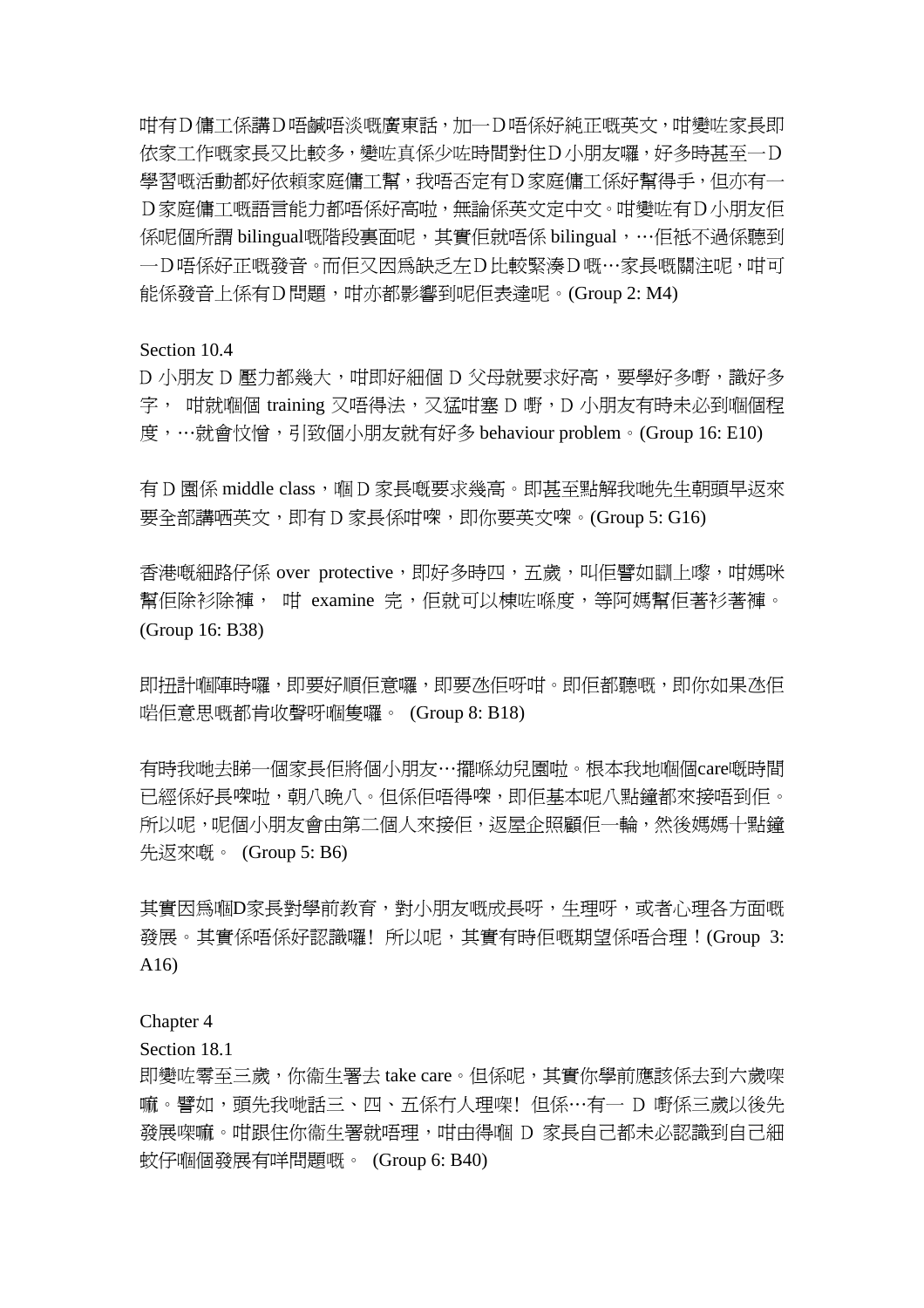佢哋返來打完針,一歲半返來見多我哋一次,跟住就飛咗去啦,可能 2nd P.E.都 唔返, 好多時中間呢個 gap 就係 language delay 出問題嘅時侯,好多時我哋都 detect 唔到,就因為家長覺得我都無返來,又無人話俾我聽呢個係有問題嘅嘢, 即沒有一個好正途嘅 information 俾到佢哋,就返到來,小朋友已經三歲,仲好 似鸚鵡咁,咩呀?點呀?即佢就喺度咁跟你講,咁就弊啦!(Group 12: F33)

### Section 18.2

而家有好多幼稚園呀! 即都好着重 D academic 多 D 囉。即要 D 小朋友寫字呀! 即同埋,即先生嘅要求市直接影響到嗰個家長嘅要求囉!咁所以,一到到三歳 呢! 一入學呢,嗰 D 家長就好緊張。功課呀! 或者即係要參加 D 咩野,學 D 乜 野野啦! 其實,我就覺得…呢 D 牽涉防整個香港嘅教育。係一個唔係咁好嘅發 展囉,對 D 細路仔。 (Group 13: C70)

而係依家太過注重 D 知識嘅嘢, 即少 D D 倫理、家庭關係啦, 即呢方面嘅嘢教 導比較少,即注重知識囉。(Group 9: F68)

不過都係因為無錢, 經濟唔好, 所以都好少資源 focus 在 early childhood education。(Group 4: D45)

個 welfare and education and development 嗰方面好缺乏,咁如果你話教統局覺得 零至三,三至六係唔關佢事呢,根本就無可能㗎,early education 唔係 education 喎?!佢話唔係 education,咁我唔知係乜呢?係好大荒謬。(Group 14: K35)

同埋依家所有研究都講學前教育越嚟越重要,唔好話六歲,三歲之前已經話決定 佢好多,但係我哋依家都唔支助學前教育㗎,其實應該搵最好 D 師資,大學畢 業 D 去教。(Group 7: A84)

大家都講 D preschool educators 係咪需要 educate 吓? 咁我哋需唔需要 make suggestions 俾 government 去做呢樣嘢,即依家可能點解,因為係 proportional to 嗰個 salary㗎嘛,好多時香港 D 人都覺得 preschool D 人係唔係咁重要,而且 run 嗰 D preschool D 人都要睇個 cost,變咗咁嘅人工就揾到 D 咩嘢人,我諗都係 proportional to salary。(Group 14: G55)

同埋我覺得依家香港教育呢,個學生同老師個比例都係相差太遠。(Group 9: C25)

Section 19.1

我都覺得呢喺幼稚園呢嗰個家長教育呢,社會呢係要負責嘅,因為佢地真係年輕 呀嘛,好多都係廿「靈」歲呀三十歲呀咁樣就已經做父母,咁亦都有好多係專業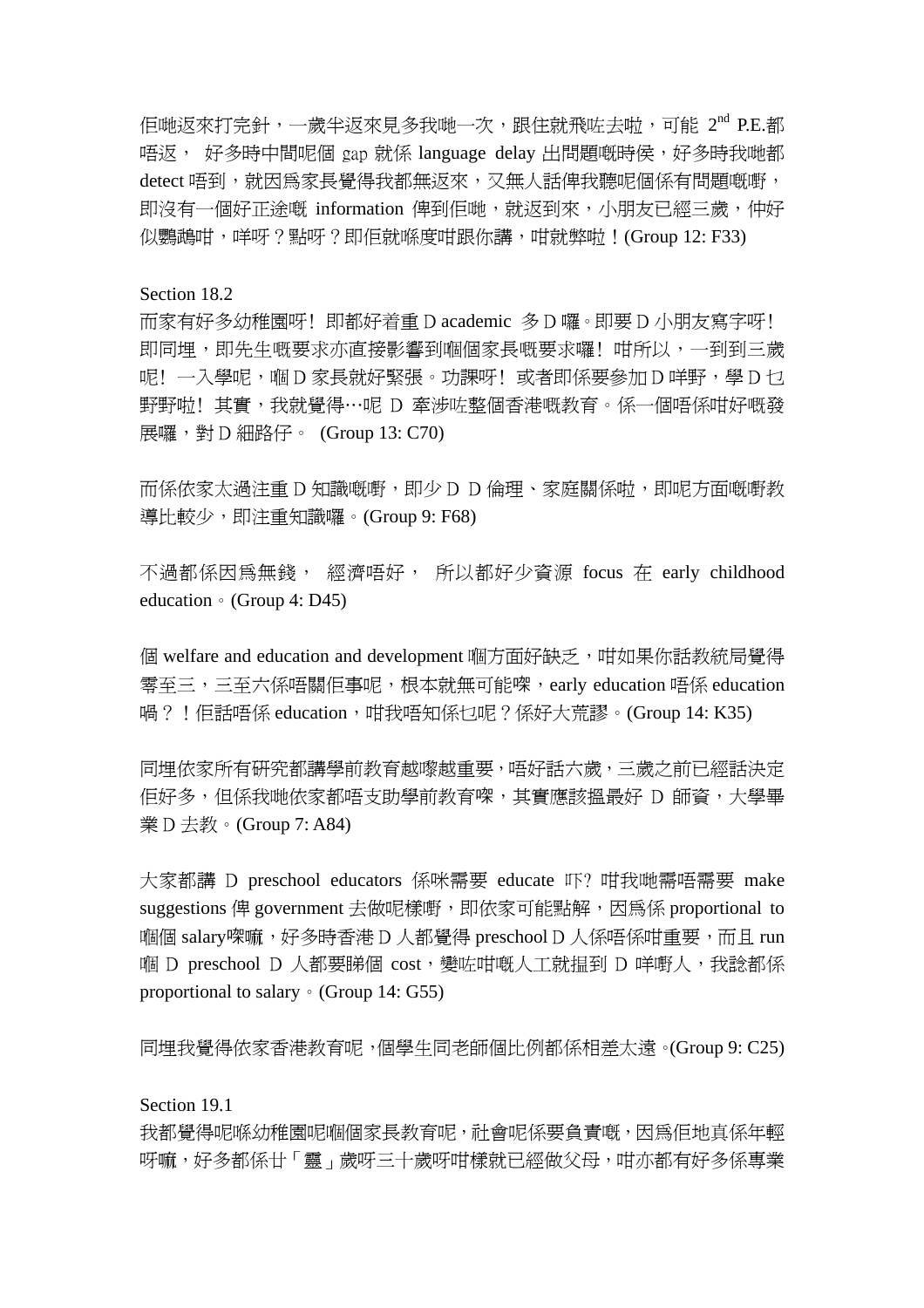人士,咁但亦都未必呢代表呢佢係一個對兒童發展係有認識,或者係對兒童教育 呢係有認識嘅,因為我覺得有需要俾佢地知。(Group 2: L25)

一,教育嘅起步點由懷孕階段要開始,二,responsible parenthood。(Group 4: C43)

話佢哋未生嗰陣時呢,好 receptive 咁,好想對呢個 BB 有 expectation,希望盡早 prepare,咁嗰陣時呢個 BB 又未出現,佢有哋心機去攪呢 D,佢個 BB 出咗世, 成日賴屎賴尿,根本都無時間去再上堂喇,咁所以我就話,喺佢生之前嗰陣時盡 量灌輸多 D 呢 D 嘢俾佢。 (Group 15: J41)

即肯嚟我哋D workshop,肯嚟我哋 support group 嗰 D 呢。其實就唔係咁需要幫 果 D client,唔肯嚟嗰 D 呢先最需要囉, 先最慘囉!最慘就係冇辦法幫到呢 D ■ ⊙ (Group 13: A112)

我哋學校都會自己攪 D 家長講座呀!其實,D 家長 D 出席率都唔係咁高呀!即 係佢哋要返工呀,要乜野呀! 即佢哋D 時間又長咗呀! 佢哋工作又艱辛呀! 即係 各方面囉﹗ (Group 3: B34)

暫時就未,即無報過,唔係咁需要囉就,即我小朋友都慢慢大個啦。即譬如第一 任媽媽嗰 D 我就唔知啦,即佢地 BB 細個,即未湊過 B B 嗰 D 可能會囉,但係 我無參加過呢D。 (Group 8: B43)

無呀,我先生有個朋友,佢就聽過呢D講座,佢話無咩作用呀佢話,佢話聽嚟都 無咩用。(Group 10: A68)

Section 19.2

另外我都覺個 coordination 都好重要, 個個都做自己嗰套, 個個有自己 programme,…但個問題係點樣 co-ordinate 署與署之間,局與局之間嘅,大家資 源嘅傳遞,咁嗰 D 資源就唔會嘥咗…我唔係話大家共用一本書,但如果一 D 基 本嘢可以有協調,有共同點嘅,咁就有個方針及範圍,咁大家做嘅時候就唔會咁 費資源,個 co-ordination 係好重要。(Group 4: D55)

我哋係冇社工嘅,我哋日頭明知嘅,園長明知佢哋多方面嘅壓力,家庭接受嘅壓 力呢、情緒上嘅壓力。但好多時礙於我哋無專業嘅知識呀!我哋好難去幫到佢。 (Group 1: L56)

我哋有夢㗎,係一校一社工,因我見到 D 園長、校長做好多 counselling,…但幼 兒園 D 家長就一個星期都會湊吓小朋友返學,同主任呀、老師呀 D 關係好 D,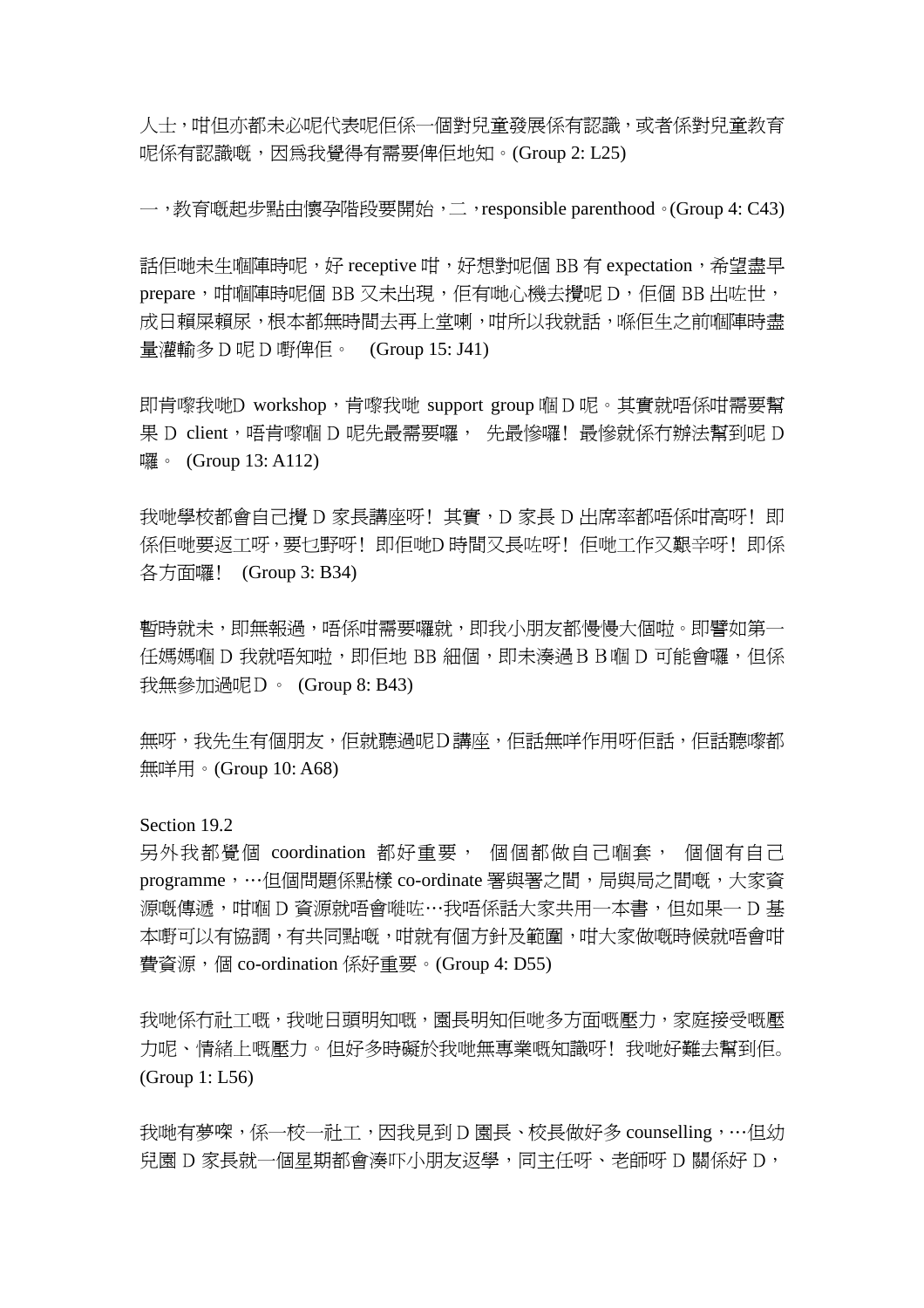以致屋企 D 家庭問題就會帶返學,我都聽過有 D 家長希望自殺、離婚呀,爸爸 有工傷或者 D 乜野病, 佢第一個求助就係學校嘅主任, 可能建立咗個關係, 變 咗一來老師或主任未必有呢方面嘅 skill,好吃力,所以我會有呢個夢。(Group 4: D47)

其實係見到國內有D嘅學校呢係每日會有一個護士, 係當佢入學校嘅時候幫小 朋友檢查下身體,…但香港呢方面真係比較少,但如果靠我哋老師,我哋可能都 冇呢方面嘅專業知識,…可唔可以喺身體健康方面俾多D嘅支援我哋幼稚園,咁 我哋幼稚園已經係叫做係困難又困難當中,咁如果話衞生署好,政府俾多D支 援,都可以減輕我哋老師喺呢方面嘅或者擔心呀。(Group 2: C65)

如果能夠做到一校一醫生嘅話就最理想囉!…即係我哋都有同一 D 醫生接觸 過,可唔可以提供一 D 資源比我哋呀! 即係我哋有問題可唔可以直接同佢哋聯 絡呀! 咁佢可以俾 D 專業知識我哋呀,幫我哋解決問題呀咁。(Group 3: D52)

我覺得有個 XXX 嘅 community service 幾好,落 D 幼稚園喥 assess D 細路仔,即 其實佢撈到好多三歲唔返 MCH 嗰「渣」, 咁同埋 D 家長個 response 都幾好。 (Group 12: D72)

我最近收到一個 email 有關一校一醫生, 但依家就 stick to 答 D 問題關於 SARS 呀, 咁但係 SARS 都會停㗎,其實值得 continue 呢 D programme…咁我諗 one doctor, one school 係幾好。(Group 14: G67)

D 兒童去 screening 喇, screening 完我哋都唔知咩事發生咩事, 拎番嚟佢又唔會 將報告拾番嚟,咁嗰個報告即點,你 centre oriented,即唔係嗰個 patient nor the doctor oriented。(Group 15: D101)

咁我哋健康院講明唔睇大病,咁有時會同私家有個 interface 喺喥,…個仔病,以 前好彩的話就揾番哂出嚟,如果唔好彩,就會 miss 咗好多。(Group 16: H86)

我諗實際上呢個 service 就係兩個極端嘅。咁一係就 MCH,佢哋可能,佢個醫生 呢係普通科醫生,佢哋唔會好好 sort out 個問題,一係第二個極端呢,醫院嘅 specialist 呀或者 special consultation,咁呢個你知個門口都好高,又難約呀…可 能淨係 book 時間都要親自去,…所以我諗中間嗰 D 中間 level 嘅 service 就可以 more immediately accessible 同埋唔需要咩咁多 formality 就得。(Group 15: J29)

其實,我又覺得可以地區性囉。譬如,你果到嗰個區域裏面,一 D 嘅幼兒中心 呀! 幼稚園呀! 即大家同我哋母嬰健康院,大家有個聯繫。 (Group 13: F73)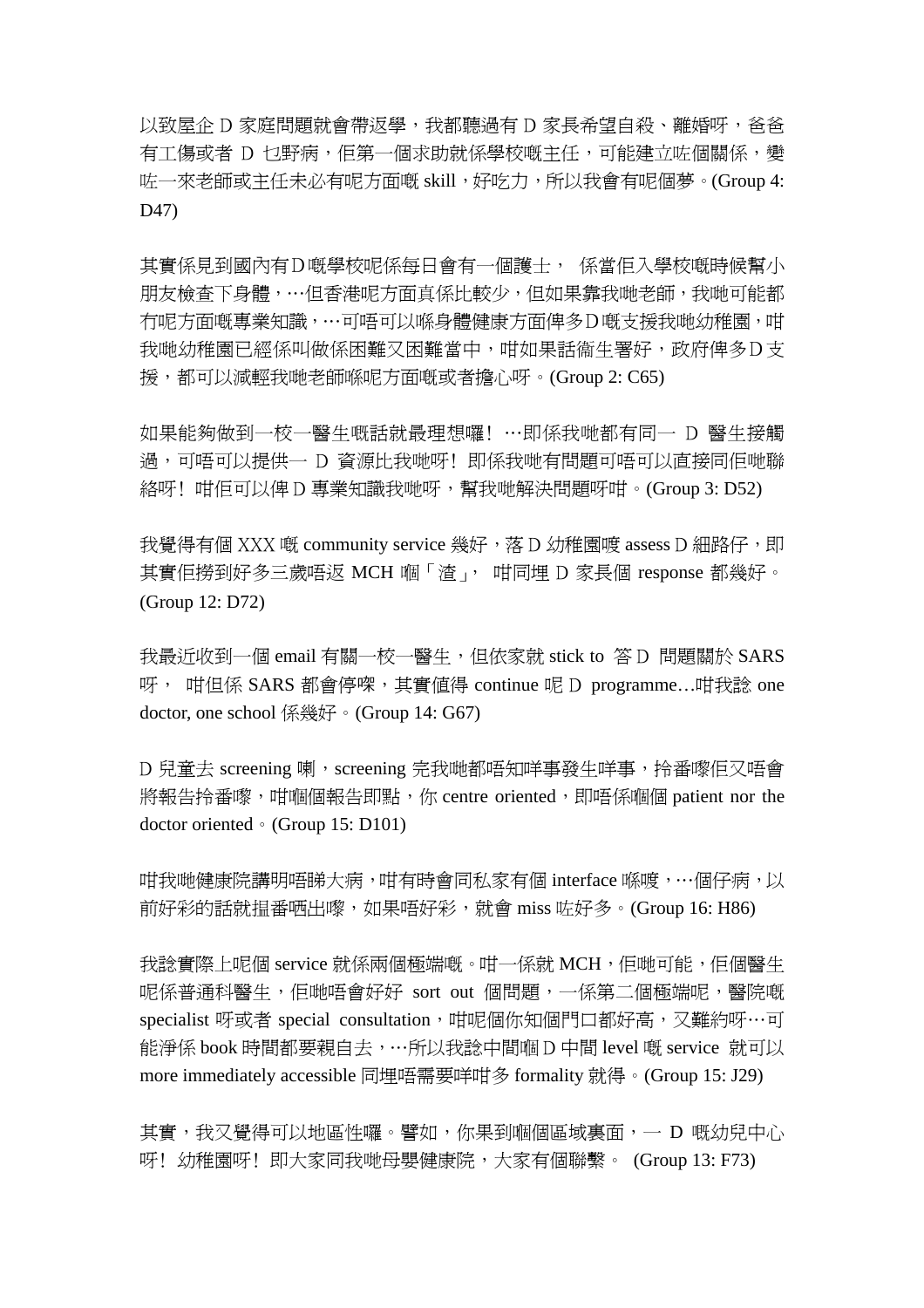間間學校都做! 衛生署又做! 自願團體都做! 但係呢,可能攞到嘅野都唔知一唔 一致! 如果有個 base 呢! 係社區嘅 base 呢! 係大家自願團體又好、以 creche 嚟 做一個單位又好、咁同大家一齊合作。咁其實,我諗係資源上就用得更好。(Group 3: A71)

其實就係話係需要好似有個家庭醫生咁。…佢真係佢呢個細路仔一路跟,甚至跟 到起碼一路去到小學,即中學之前呀。佢係好清楚知道呢個兒童嘅發展㗎。…但 起碼佢係一個醫生啦,佢係可以係一個 record,即一路睇到個細路仔發展成點啦。 (Group 6: E42)

Section 19.3

我覺得最大個 point,政府一定要有兩樣嘢,決心同資源,如果政府無呢兩樣嘢, 點講都無用。(Group 14: A56)

先由政府果到去諗 D 功夫去做呢,係唔係呀?可唔可以去立法,有 D 機構規定 個僱員有細路哥嗰 D,會譬如,比一 D 假期嗰 D 家長。佢係可以請呢 D 嘅去嘅 出席一 D 嘅家長教育。(Group 3: F54)

同埋講番幼稚園嗰喥,我唔知教統局做唔做到 D 嘢囉?其實我知教統局有 D 好 standard 嘅標準俾佢哋唻…但係間間幼稚園為咗揾錢, 為咗搏出名,咁自己就調 高咗個 level,呢樣嘢如果可以 control 得好 D,我諗對一個 0 至 5 歲嘅小朋友, 佢哋都可以受益。(Group 16: B68)

即private child minder可以係一個market, 亦都可以係一個 child rearing嘅保證, 係嗰喥無論係個 training,無論係 registration,可以做得好 D 嘅話,即係嗰喥係 保障 carer 嗰個 quality 嘅一個基制。 (Group 5: F58)

Chapter 5

Section 8

咁我哋有無 D pilot study,如果有 rehabilitation,揾 D volunteer 去做嘅,咁呢 D programme 我哋點去 evaluate 呀?…或者做 D Triple P evaluation 嘅時候,究竟又 係點呢?(Group 14: H28)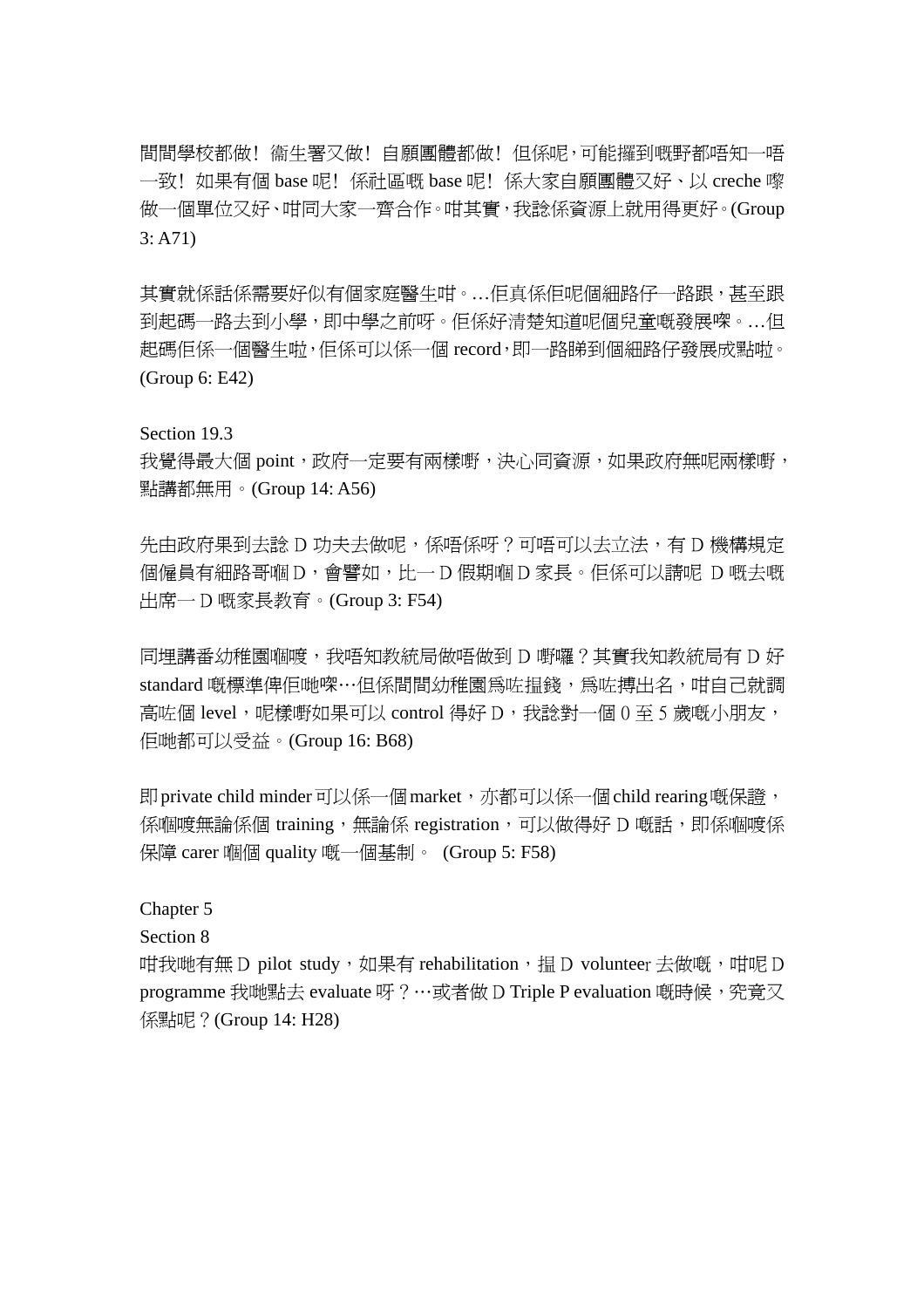Appendix 3

List of training courses for Qualified Kindergarten Teachers (QKTs) and Child Care Workers recognized by the Education Department (ED) and Social Welfare Department (SWD): 獲教育署及社會福利署認可的合格幼稚園教師及幼兒工作員訓練課程一覽表:

| <b>Name of Institution/Courses</b><br>授課學院/課程名稱                                                                                  | <b>Effective date of</b><br>recognition by SWD<br>社會福利署認可日期 | <b>Effective date of</b><br>recognition by ED<br>教育署認可日期 |  |  |
|----------------------------------------------------------------------------------------------------------------------------------|-------------------------------------------------------------|----------------------------------------------------------|--|--|
| Hong Kong Baptist University, School of Continuing<br><b>Education</b><br>香港浸會大學持續教育學院                                           |                                                             |                                                          |  |  |
| Certificate in Early Childhood Education Course<br>幼兒教育證書課程                                                                      | Since 4.6.1997<br>自 4.6.1997 開始                             | Since 4.6.1997<br>自 4.6.1997 開始                          |  |  |
| One-year Pre-service Basic Early<br>Childhood<br>Education Course for 2001-02<br>2001/2002 一年全日制職前幼兒教師培訓課程                       | Since operation<br>自開辦始                                     | Since operation<br>自開辦始                                  |  |  |
| <b>Hong Kong Polytechnic University</b><br>香港理工大學                                                                                |                                                             |                                                          |  |  |
| Certificate Course in Pre-primary<br>Education<br>(Distance Learning)<br>學前教育證書課程(遙距課程)                                          | Since 24.7.1989<br>自 24.7.1989 開始                           | Since 8.10.1997<br>自 8.10.1997 開始                        |  |  |
| Certificate Course in Pre-primary Education for<br>2000/2001 (1-year pre-service Full-time)<br>2000/2001 學前教育證書課程(一年全日制職前課<br>程) | Since operation<br>自開辦始                                     | Since operation<br>自開辦始                                  |  |  |
| Bachelor of Arts (Honours) in Pre-primary<br>Education (Note 1)<br>學前教育(榮譽)文學士學位課程(註一)                                           | Since 18.2.2002<br>自 18.2.2002 開始                           | Since 18.2.2002<br>自 18.2.2002 開始                        |  |  |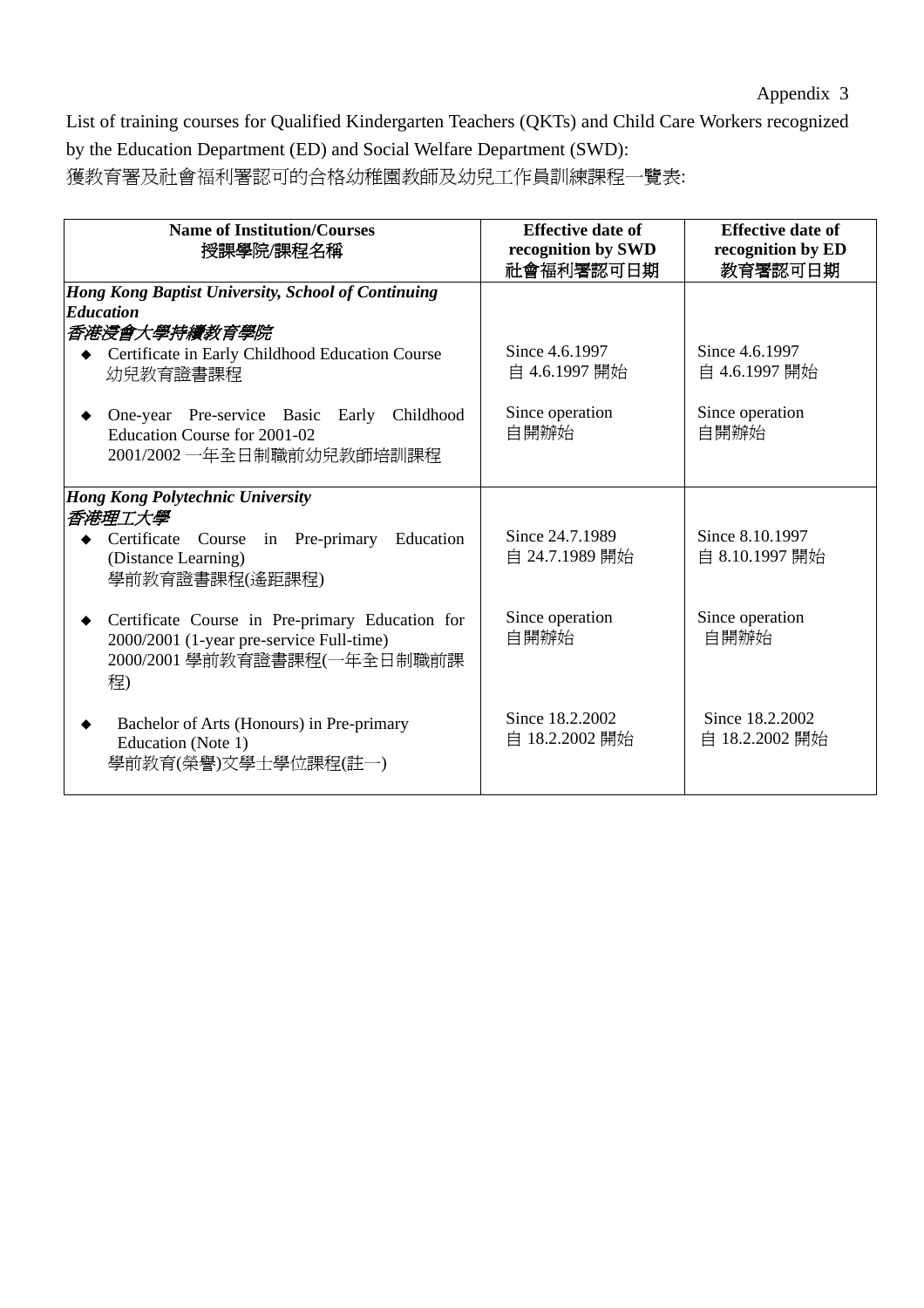| <b>Name of Institution/Courses</b><br>授課學院/課程名稱 |                                                                                                                                                            | <b>Effective date of</b><br>recognition by SWD<br>社會福利署認可日期 | <b>Effective date of</b><br>recognition by ED<br>教育署認可日期 |  |
|-------------------------------------------------|------------------------------------------------------------------------------------------------------------------------------------------------------------|-------------------------------------------------------------|----------------------------------------------------------|--|
|                                                 | <b>Hong Kong Institute of Education</b><br>香港教育學院                                                                                                          |                                                             |                                                          |  |
|                                                 | Qualified Kindergarten Teacher Education Course<br>(Chinese) (1-year Day Release or Evening Mixed<br>Mode)<br>合格幼稚園教師在職訓練課程(中文)(一年日間/<br>夜間混合制)            | Since 22.12.1997<br>自 22.12.1997 開始                         | Since operation<br>自開辦始                                  |  |
|                                                 | Qualified Kindergarten Teacher Education Course<br>(Conversion) (Chinese) (1-year Day Release or<br>Evening Mixed Mode)<br>合格幼稚園教師轉讀課程(中文)(一年日間/夜間<br>混合制) | Since 22.12.1997<br>自 22.12.1997 開始                         | Since operation<br>自開辦始                                  |  |
|                                                 | Qualified Kindergarten Teacher Education Course<br>(English) (1-year Day Release Mode)<br>合格幼稚園教師在職訓練課程(英文)(一年日間部<br>份時間給假制)                               | Since 3.3.2001<br>自 3.3.2001 開始                             | Since operation<br>自開辦始                                  |  |
|                                                 | Qualified Kindergarten Teacher Education Course<br>(Chinese) (2-year Part-time Evening)<br>合格幼稚園教師在職訓練課程(中文)(二年夜間<br>部份時間制)                                | Since 5.6.2001<br>自 5.6.2001 開始                             | Since operation<br>自開辦始                                  |  |
|                                                 | Qualified Kindergarten Teacher Education Course<br>(Chinese)<br>(Conversion)<br>$(2$ -year<br>Part-time<br>Evening)<br>合格幼稚園教師轉讀課程(中文)(二年夜間部份<br>時間制)      | Since 5.6.2001<br>自 5.6.2001 開始                             | Since operation<br>自開辦始                                  |  |
|                                                 | Qualified Kindergarten Teacher Education Course<br>(Chinese) (1-year Full-time)<br>合格幼稚園教師訓練課程(中文)(一年全日制)                                                  | Since 5.6.2001<br>自 5.6.2001 開始                             | Since operation<br>自開辦始                                  |  |
|                                                 | Certificate in Early Childhood Education (Chinese)<br>Programme (3-year Full-time)<br>幼兒教育證書(中文)課程(三年全日制)                                                  | Since 30.8.1999<br>自 30.8.1999 開始                           | Since operation<br>自開辦始                                  |  |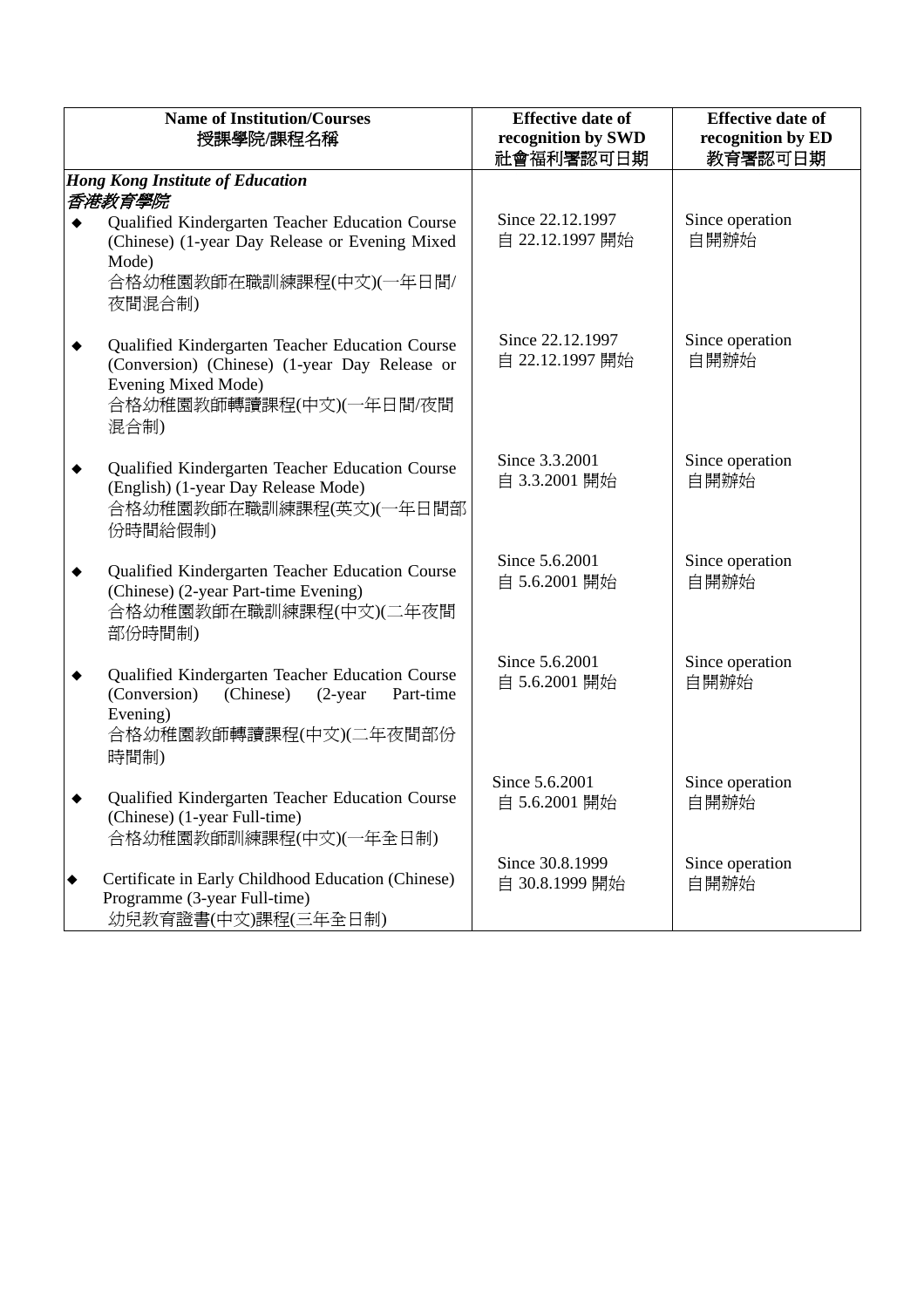| <b>Name of Institution/Courses</b><br>授課學院/課程名稱                                                                                                                                                                                                                                                                    | <b>Effective date of</b><br>recognition by SWD<br>社會福利署認可日期 | <b>Effective date of</b><br>recognition by ED<br>教育署認可日期 |  |
|--------------------------------------------------------------------------------------------------------------------------------------------------------------------------------------------------------------------------------------------------------------------------------------------------------------------|-------------------------------------------------------------|----------------------------------------------------------|--|
| The Hong Kong Institute of Vocational Education<br>(Lee Wai Lee)<br>香港專業教育學院李惠利分校<br>Certificate in Child Care (1-year full-time<br>pre-service mode)<br>幼兒工作證書(一年全日職前訓練制)                                                                                                                                         | Since 5.5.1988<br>自 5.5.1988 開始                             | Since 19.11.1997<br>自 19.11.1997 開始                      |  |
| Certificate in Child Care (2-year part-time day<br>release in-service mode)<br>幼兒工作證書(兩年日間部份時間給假調訓<br>在職訓練制)                                                                                                                                                                                                       | Since 5.5.1988<br>自 5.5.1988 開始                             | Since 19.11.1997<br>自 19.11.1997 開始                      |  |
| Vocational Certificate in Basic Child Care<br>Work (1-year part-time day release in-service<br>mode)<br>The course was named as Certificate in Basic<br>Child Care Work (1-year part-time day release<br>in-service mode) prior to 1999-2000.<br>基本幼兒工作職業技術證書(一年日間部份時<br>間給假調訓在職訓練制) 此課程於 1999/2000<br>前稱為基本幼兒工作證書 | Since 3.3.1995<br>自 3.3.1995 開始                             | Since 19.11.1997<br>自 19.11.1997 開始                      |  |
| Diploma in Child Care and Education<br>(Pre-service 2-year Full-time)<br>幼兒教育文憑(兩年全日職前訓練制)                                                                                                                                                                                                                         | Since 27.11.2001<br>自 27.11.2001 開始                         | Since 27.11.2001<br>自 27.11.2001 開始                      |  |
| Higher Diploma in Child Care and Education<br>(Pre-service 3-year Full-time) (Note 2)<br>幼兒教育高級文憑(三年全日職前訓練制)<br>(註二)                                                                                                                                                                                               | Since 27.11.2001<br>自 27.11.2001 開始                         | Since 27.11.2001<br>自 27.11.2001 開始                      |  |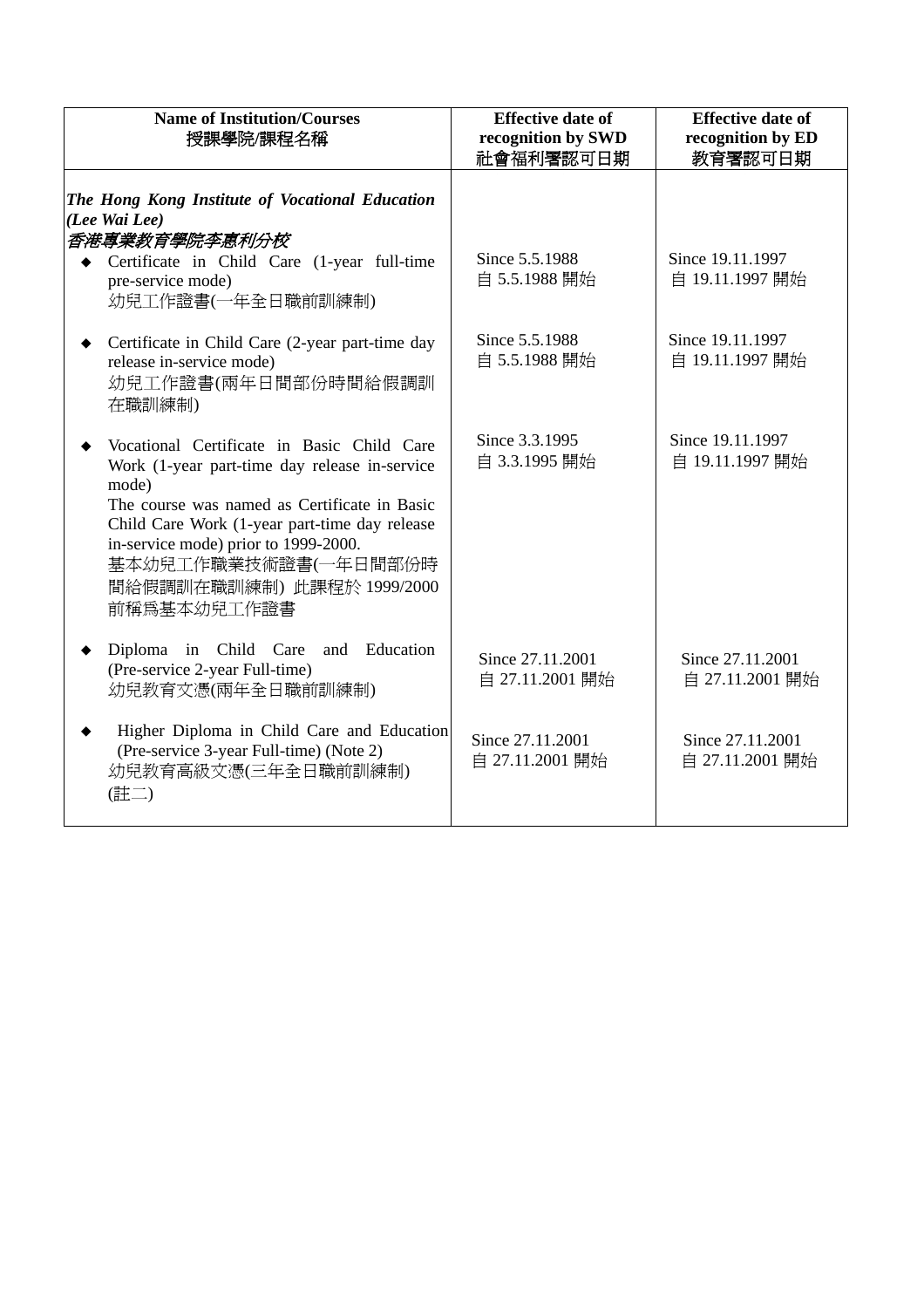List of training courses that has met the requirements of the framework of the Certificate in Early Childhood Education [an equivalent training of the Certificate in Kindergarten Education] and recognized by the Education Department (ED) and Social Welfare Department (SWD):

符合幼兒教育證書課程的課程架構要求(亦即幼稚園教育證書課程的同等訓練)並獲教育署及社會福利署認 可的幼兒教育證書課程一覽表:

| <b>Name of Institution/Courses</b><br>授課學院/課程名稱                                                                     | <b>Effective date of</b><br>recognition by SWD<br>社會福利署認可日期 | <b>Effective date of</b><br>recognition by ED<br>教育署認可日期 |  |
|---------------------------------------------------------------------------------------------------------------------|-------------------------------------------------------------|----------------------------------------------------------|--|
| Hong Kong Baptist University, School of Continuing                                                                  |                                                             |                                                          |  |
| Education                                                                                                           |                                                             |                                                          |  |
| 香港浸會大學持續教育學院                                                                                                        |                                                             |                                                          |  |
| Advanced Diploma in Early Childhood Education<br>Course                                                             | Since 30.6.2001<br>自 30.6.2001 開始                           | Since 30.6.2001<br>自 30.6.2001 開始                        |  |
| 幼兒教育高級文憑                                                                                                            |                                                             |                                                          |  |
| <b>Hong Kong Institute of Education</b>                                                                             |                                                             |                                                          |  |
| 香港教育學院                                                                                                              |                                                             |                                                          |  |
| Certificate in Kindergarten Education (Chinese)<br>Programme (2-year Day Release or Evening Mixed                   | Since operation<br>自開辦始                                     | Since operation<br>自開辦始                                  |  |
| Mode)<br>幼稚園教育證書(中文)課程(二年日間/夜間混合制)                                                                                  |                                                             |                                                          |  |
| Certificate in Kindergarten Education (Chinese)<br>Programme (3-year Part-time Evening)<br>幼稚園教育證書(中文)課程(三年夜間部份時間制) | Since operation<br>自開辦始                                     | Since operation<br>自開辦始                                  |  |
| Certificate in Early Childhood Education (Chinese)<br>Programme (3-year Full-time)<br>幼兒教育證書(中文)課程(三年全日制)           | Since operation<br>自開辦始                                     | Since operation<br>自開辦始                                  |  |
| <b>Hong Kong Polytechnic University</b>                                                                             |                                                             |                                                          |  |
| 香港理工大學                                                                                                              |                                                             |                                                          |  |
| Higher Diploma in Pre-primary Education (Note 3)<br>學前教育高級文憑(註三)                                                    | Since 31.5.2001<br>自 31.5.2001 開始                           | Since 31.5.2001<br>自 31.5.2001 開始                        |  |
| Bachelor<br>(Honours) in<br>Pre-primary<br>of<br>Arts<br>Education<br>學前教育(榮譽)文學士學位課程                               | Since 18.2.2202<br>自 18.2.2002 開始                           | Since 18.2.2002<br>自 18.2.2002 開始                        |  |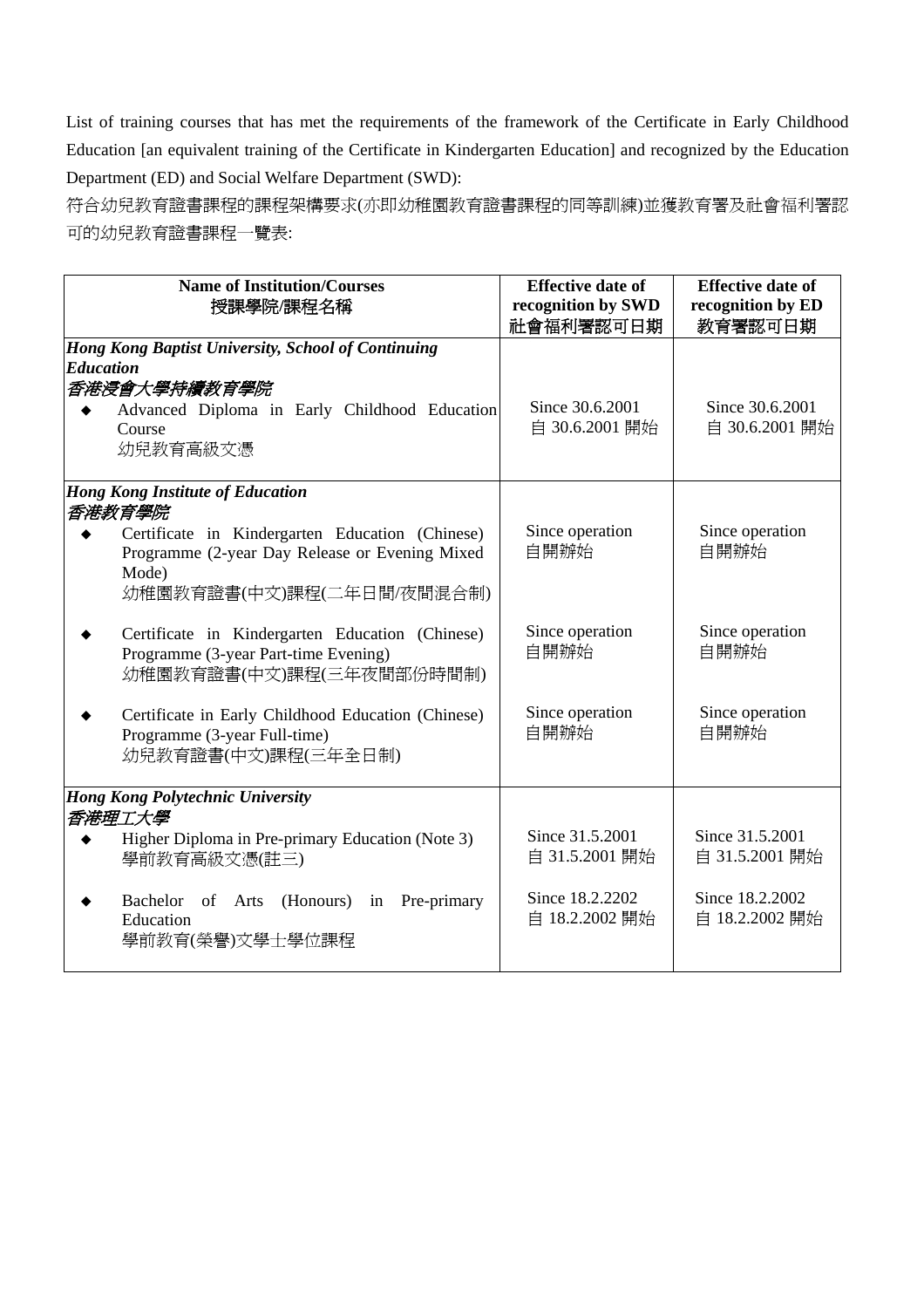| <b>Name of Institution/Courses</b><br>授課學院/課程名稱                                                                                                    | <b>Effective date of</b><br>recognition by SWD<br>社會福利署認可日期 | <b>Effective date of</b><br>recognition by ED<br>教育署認可日期 |  |
|----------------------------------------------------------------------------------------------------------------------------------------------------|-------------------------------------------------------------|----------------------------------------------------------|--|
| The Hong Kong Institute of Vocational Education (Lee<br>Wai Lee)<br>香港專業教育學院李惠利分校                                                                  |                                                             |                                                          |  |
| Higher Diploma in Child Care and Education<br>(Pre-service) (3-year full-time)<br>幼兒教育高級文憑 (三年全日職前訓練制)                                             | Since 27.11.2001<br>自 27.11.2001 開始                         | Since 27.11.2001<br>自 27.11.2001 開始                      |  |
| Higher Diploma in Child Care and Education<br>(Part-time module accumulation course)<br>幼兒教育高級文憑 (部份時間單元儲修制)                                       | Since 27.11.2001<br>自 27.11.2001 開始                         | Since 27.11.2001<br>自 27.11.2001 開始                      |  |
| Two-year In-service Certificate in Early Childhood<br>Education Course (Higher Diploma in Child Care and<br>Education)<br>二年制在職幼兒教育證書課程 (幼兒教育高級文憑) | Since operation<br>自開辦始                                     | Since operation<br>自開辦始                                  |  |

### Note 1

Students who have successfully completed Stage 1 and 2 of the Bachelor of Arts (Honours) in Pre-primary Education may apply for individual recognition of Child Care Worker or Qualified Kindergarten Teacher equivalent qualifications.

## 註一

已成功完成學前教育(榮譽)文學士學位課程第一及第二階段課程之學員,可申請獨立認可其幼兒工 作員/合格幼稚園教師等同資歷。

# Note 2

Students who have successfully completed Year One of Higher Diploma in Child Care & Education may apply for individual assessment of Child Care Worker/Qualified Kindergarten Teacher equivalent qualifications.

註二

已成功完成幼兒教育高級文憑(三年全日職前訓練制)第一年課程之學員,可申請獨立評估其幼兒工作員/ 合格幼稚園教師等同資歷。

# Note 3

Graduates of the Higher Diploma in Pre-primary Education who graduated before 31.5.2001 could apply for qualification recognition and they will be assessed on individual basis.

# 註三

於 31.5.2001 前修畢學前教育高級文憑之學員,可申請學歷認可,社會福利署/教育署將根據個別情況 審批其學歷。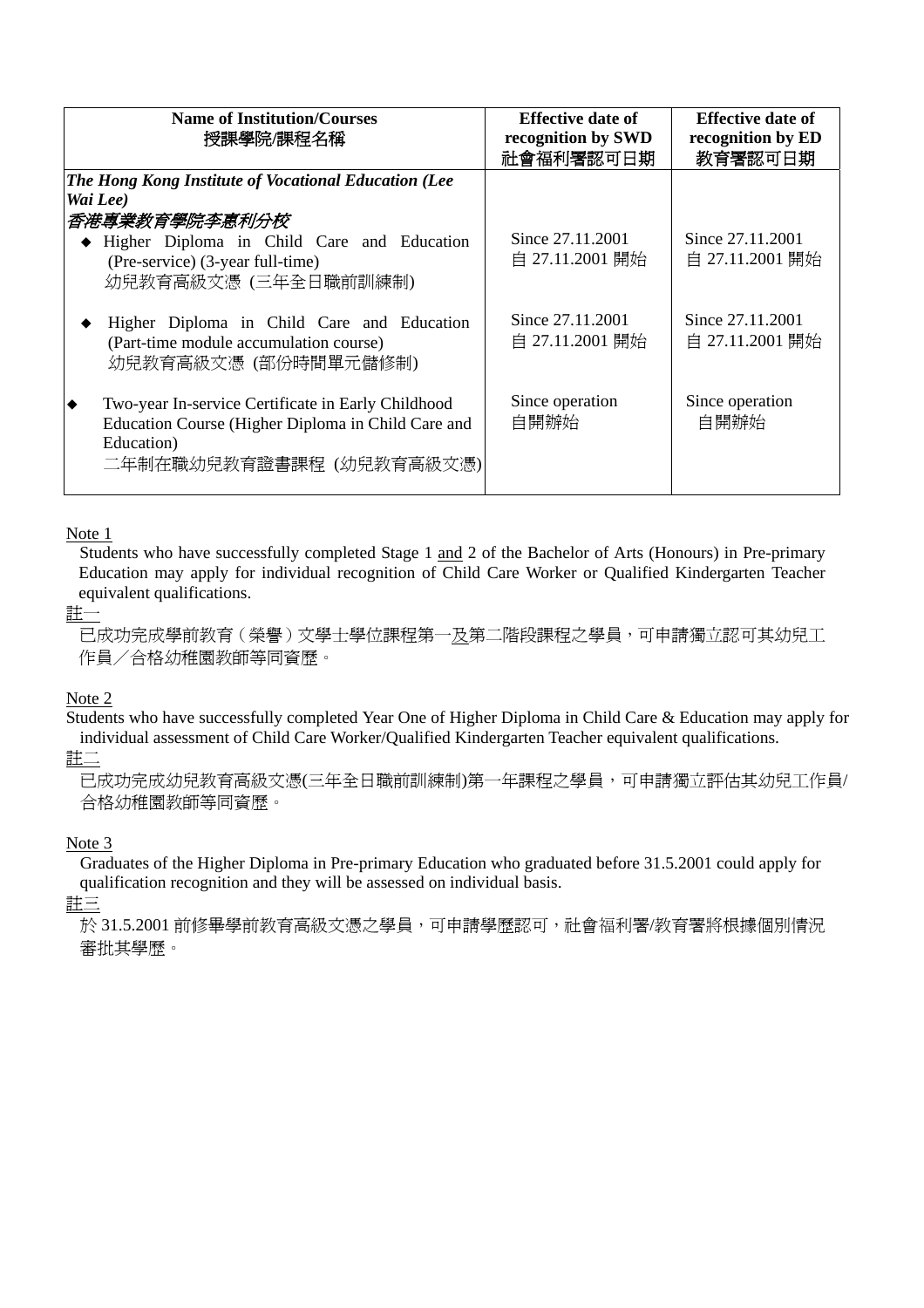#### **Health Indicators**

The purpose of this document is to provide summary information about child health indicators in various countries. This document is based on several national child health reports in western countries. The reports cited include:

Australia - Australia's children, their health and wellbeing 2002 (Australian Institute of Health and Welfare, 2002)

y Canada - The health of Canada's children: a CICH profile (Canadian Institute of Child Health, 2001) and Profile workshop final report

European Union – European Union community health monitoring programme: Child health indicators of life and development (CHILD) – Report to the European Commission (Rigby & Köhler, 2002)

U.K. - Child health statistics (Office for National Statistics, 2000a)

U.S. – America's children: key national indicators of well-being 2003 (Federal Interagency Forum on Child and Family Statistics, 2003) and Trends in the well-being of America's children & youth 2001 (Department of Health and Human Services, 2001)

 In addition, the "Best Start" programme in Victoria, Australia has completed a project on health indicators for the "Best Start" programme and the project report is also referred to in this document. The "Best Start" indicators project (Department of Human Services, 2002)

Other documents referred to in this document are:

U.S. – Healthy people 2010: Understanding and improving health (Department of Health and Human Services, 2003)

U.K. - The mental health of children and adolescents (Office for National Statistics, 2000b)

### **Definitions of health indicator**

A variable, susceptible to direct measurement, that reflects the state of health of persons in a community (Last, 2001, p.83)

A health indicator is a characteristic of an individual, population, or environment which is subject to measurement (directly or indirectly) and can be used to describe one or more aspects of the health of an individual or population (quality, quantity and time) (WHO, 1998, p.9)

### **Criteria for selecting/developing health indicators**

In all the reports except the UK report, there is a section on the criteria for the selection or development of health indicators. Based on the reports, the key/common criteria for selecting/developing indicators mentioned include:

Well recognized as indicators of child well-being, objectively based on substantial research connecting them to child well-being

- Easily understood by the public
- Being measured regularly

 According to the Healthy People 2010 (Department of Health and Human Services, 2003), health indicators are chosen based on "their ability to motivate action, the availability of data to measure their progress and their relevance as broad public health issues" (p. 24). The European Union also states that the topic must be amenable to effective action.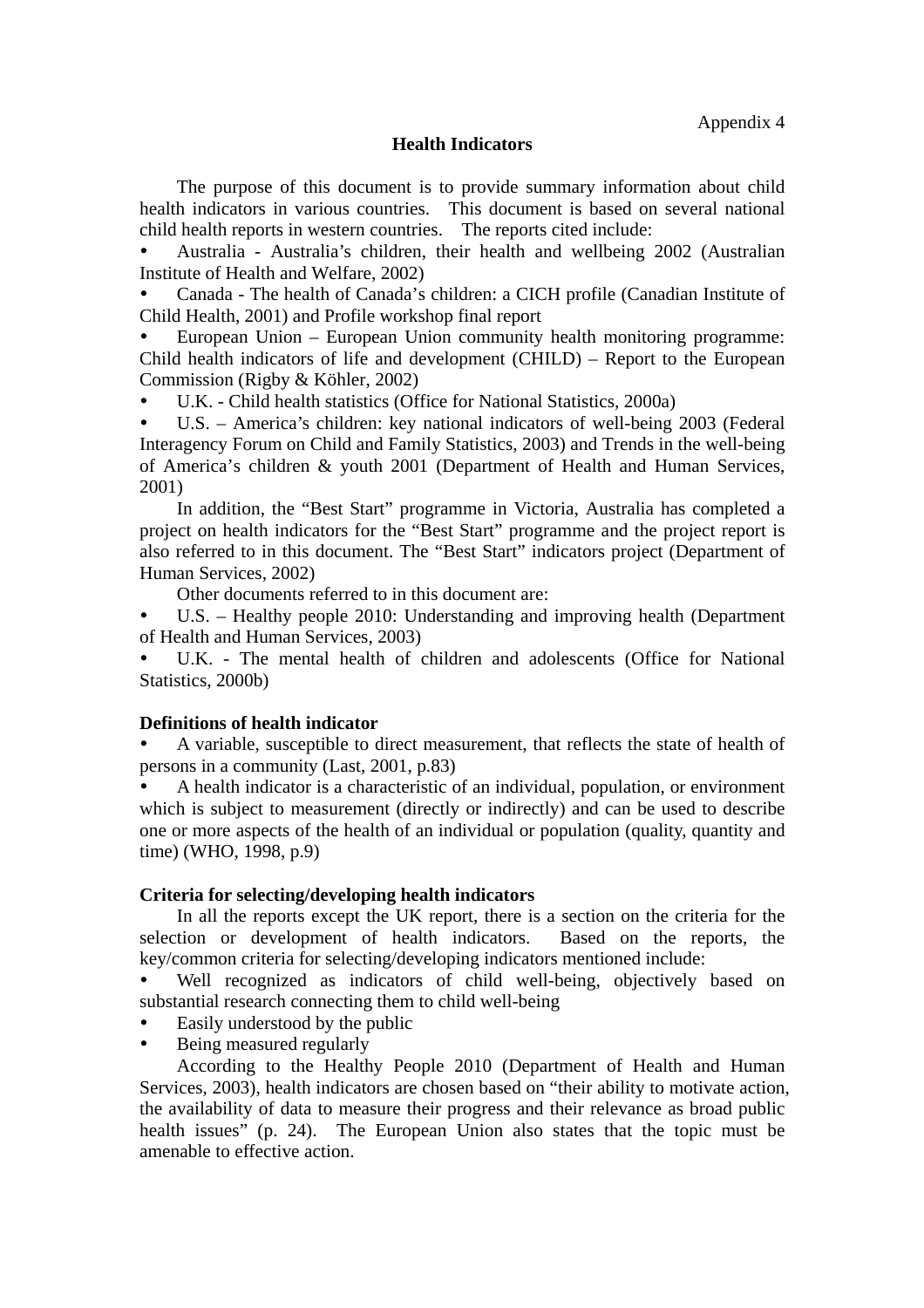### **Development of the indicators**

 In some of the reports, the process of selecting/developing the indicators was described. Usually, the indicators are selected/developed by a group of experts with expertise in child health, usually with input or endorsement from the policy makers.

### **Theoretical models behind the selection/development of the indicators**

 The theoretical model(s) behind the selection/development of the indicators was described in three of the documents. The three documents are similar in their emphasis on multiple determinants of health (ecological framework). In addition, both the Canadian and Australian frameworks include a developmental perspective and the definition of health as encompassing physical, cognitive and social emotional aspects.

#### **Indicators by categories**

 In most cases, the categories include the child's personal health status, environmental factors (especially the family), and service delivery.

### **Indicators and data sources**

 In the countries reviewed, there are national level mechanisms for regular data collection in relation to the indicators, supplying updated information. This kind of infrastructure is important for the regular updating of the indicators. Possibility of regular measurement is a criterion for indicator selection, as mentioned above.

#### **Summary of common indicators relevant to preschool children**

 Below is a summary of indicators which are relevant to preschool children which are adopted in at least two countries (excluding Best Start as it is at state level). The availability of data in Hong Kong is also listed for reference. In the Hong Kong situation, there is territory-wide information available for most of the indicators in the physical domain and some indicators in the family domain. However, data for the cognitive and social/behavioural domains and parenting are more limited.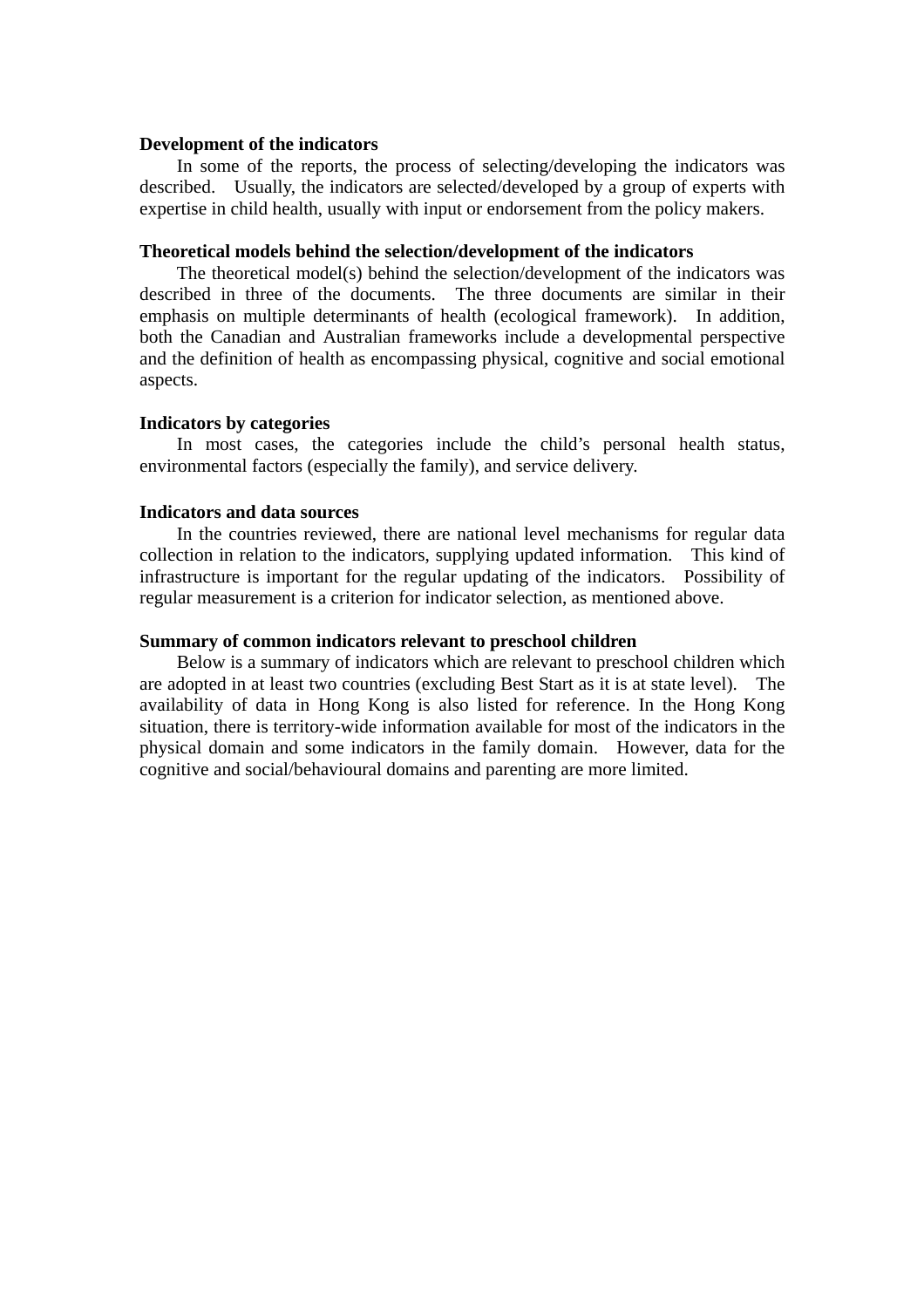### **Summary of common indicators**

| Domain                 | Indicator                                            | Australia          | Canada                   | <b>EU</b>                  | <b>UK</b>    | <b>US</b>    | HK source                                            |
|------------------------|------------------------------------------------------|--------------------|--------------------------|----------------------------|--------------|--------------|------------------------------------------------------|
| Physical               | Birth weight                                         | $\checkmark$       | ✓                        | $\checkmark$               | $\checkmark$ | $\checkmark$ | <b>DH</b> statistics                                 |
|                        | Infant mortality                                     | $\checkmark$       | ✓                        | $\checkmark$               | $\checkmark$ | $\checkmark$ | DH statistics                                        |
|                        | Child mortality                                      | $\checkmark$       |                          | $\checkmark$               | $\checkmark$ | $\checkmark$ | <b>DH</b> statistics                                 |
|                        | Immunization                                         | $\checkmark$       |                          | $\checkmark$               | $\checkmark$ | $\checkmark$ | <b>DH</b> statistics                                 |
|                        | <b>Breastfeeding</b>                                 | $\checkmark$       | ✓                        | $\checkmark$               | $\checkmark$ |              | FHS survey                                           |
|                        | Injury mortality                                     | $\checkmark$       | $\checkmark$             | $\checkmark$               | $\checkmark$ |              | <b>DH</b> statistics                                 |
|                        | Injury<br>hospitalization                            |                    | ✓                        | $\checkmark$               |              |              | <b>HA</b> statistics                                 |
|                        | Incidence<br>of<br>vaccine<br>preventable<br>disease | $\checkmark$       | $\checkmark$             | $\checkmark$               |              |              | DH statistics                                        |
| Cognitive              | being<br>Children<br>read to                         |                    | $\checkmark$             |                            |              | $\checkmark$ | One<br>small<br>scale survey                         |
|                        | Pre-school<br>enrolment                              |                    |                          |                            |              | $\checkmark$ | Census<br>and<br><b>Statistics</b><br>Department     |
| Social/<br>behavioural | Social/<br>behaviour/<br>mental problems             | $\boldsymbol{J}^1$ | $\mathcal{I}^2$          | $\mathcal{V}$ <sup>3</sup> |              |              | Individual<br>surveys<br>on<br>behaviour<br>problems |
| Family                 | Income/<br>education/<br>employment                  | $\checkmark$       | $\overline{\mathscr{I}}$ | $\checkmark$               | $\checkmark$ | $\checkmark$ | Census<br>and<br><b>Statistics</b><br>Department     |
|                        | Family structure                                     | $\checkmark$       | ✓                        | ✓                          |              | ✓            | Census<br>and<br><b>Statistics</b><br>Department     |
|                        | Parenting/family<br>functioning                      |                    | $\mathcal{I}^5$          | $\,6\,$                    |              |              | Individual<br>surveys                                |

### **References:**

Australian Institute of Health and Welfare (2002). *Australia's children: their health and wellbeing 2002*. Canberra: Australian Institute of health and Welfare. Canadian Institute of Child Health (2001). *The health of Canada's children: a CICH profile* (3rd ed.). Ottawa: Canadian Institute of Child Health.

<sup>&</sup>lt;sup>1</sup> The Child Behaviour Checklist was used in the National Survey of Mental Health and Wellbeing to

examine emotional and behavioural problems.<br><sup>2</sup> There are four measures of behaviour from the National Longitudinal Survey of Children and Youth, covering emotional problem-anxiety, hyperactivity, physical aggression and prosocial behaviour.

<sup>&</sup>lt;sup>3</sup> Annual incidence of attempted suicide, defined by impatient hospital stays with a discharge diagnosis of attempted suicide, per 100,000 population, in age-groups 10-14 and 15-17.

<sup>&</sup>lt;sup>4</sup> Measure of family cohesion by asking parents of children aged 4 to 17 years about the family's ability to get on with one another.

<sup>&</sup>lt;sup>5</sup> Measures include parenting style (positive interaction and family interaction) and time spent with children, from National Longitudinal Survey of Children and Youth.

<sup>&</sup>lt;sup>6</sup> Measure of parental support for children, defined by percentage of children reporting that they find it easy or very easy to talk with their parents when something is bothering them. Data available for ages 11, 13 and 15 only.